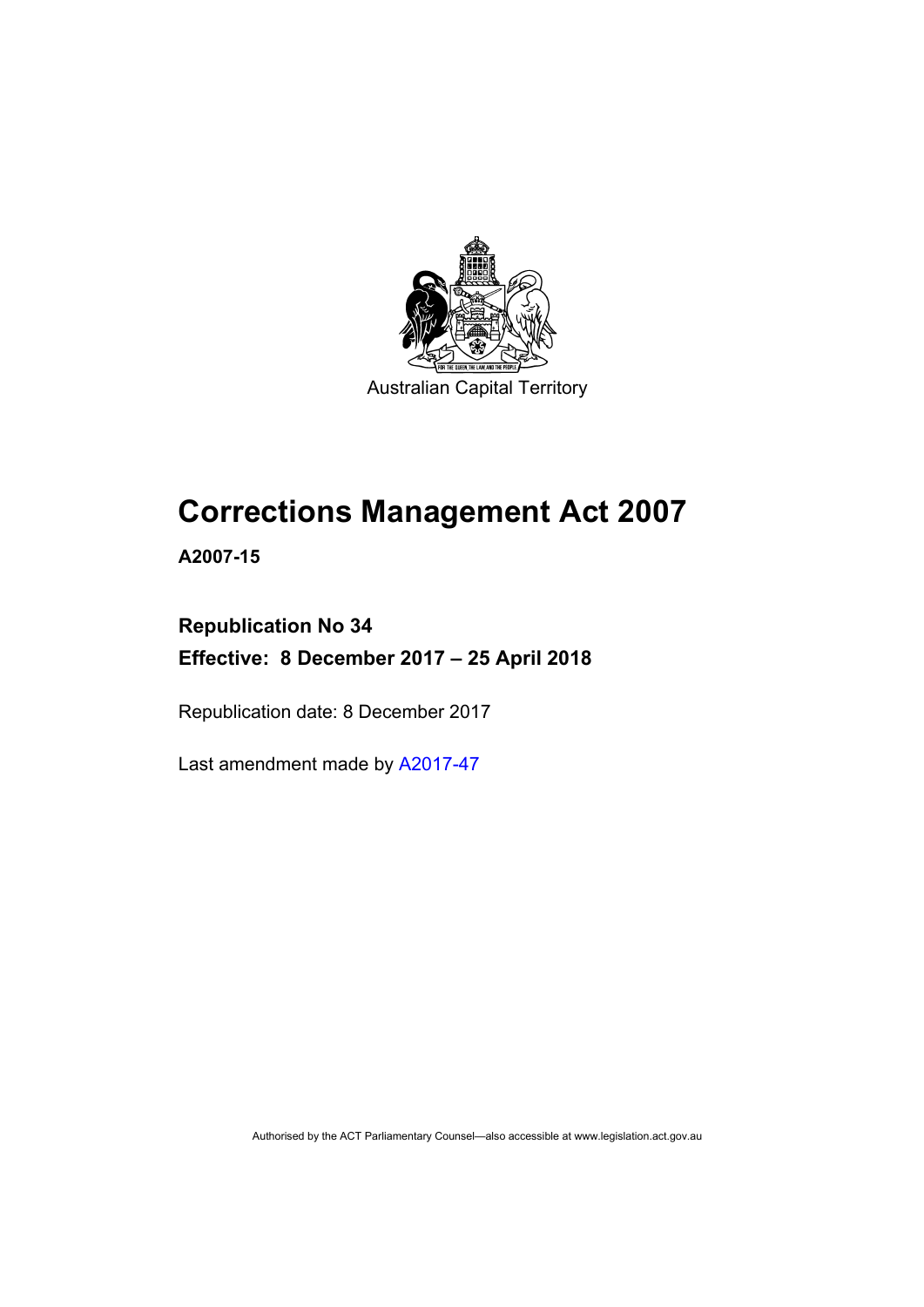### **About this republication**

#### **The republished law**

This is a republication of the *Corrections Management Act 2007* (including any amendment made under the *[Legislation Act 2001](http://www.legislation.act.gov.au/a/2001-14)*, part 11.3 (Editorial changes)) as in force on 8 December 2017*.* It also includes any commencement, amendment, repeal or expiry affecting this republished law to 8 December 2017.

The legislation history and amendment history of the republished law are set out in endnotes 3 and 4.

#### **Kinds of republications**

The Parliamentary Counsel's Office prepares 2 kinds of republications of ACT laws (see the ACT legislation register at [www.legislation.act.gov.au](http://www.legislation.act.gov.au/)):

- authorised republications to which the *[Legislation Act 2001](http://www.legislation.act.gov.au/a/2001-14)* applies
- unauthorised republications.

The status of this republication appears on the bottom of each page.

#### **Editorial changes**

The *[Legislation Act 2001](http://www.legislation.act.gov.au/a/2001-14)*, part 11.3 authorises the Parliamentary Counsel to make editorial amendments and other changes of a formal nature when preparing a law for republication. Editorial changes do not change the effect of the law, but have effect as if they had been made by an Act commencing on the republication date (see *[Legislation Act 2001](http://www.legislation.act.gov.au/a/2001-14)*, s 115 and s 117). The changes are made if the Parliamentary Counsel considers they are desirable to bring the law into line, or more closely into line, with current legislative drafting practice.

This republication includes amendments made under part 11.3 (see endnote 1).

#### **Uncommenced provisions and amendments**

If a provision of the republished law has not commenced, the symbol  $\mathbf{U}$  appears immediately before the provision heading. Any uncommenced amendments that affect this republished law are accessible on the ACT legislation register [\(www.legislation.act.gov.au\)](http://www.legislation.act.gov.au/). For more information, see the home page for this law on the register.

#### **Modifications**

If a provision of the republished law is affected by a current modification, the symbol  $\mathbf{M}$ appears immediately before the provision heading. The text of the modifying provision appears in the endnotes. For the legal status of modifications, see the *[Legislation Act 2001](http://www.legislation.act.gov.au/a/2001-14)*, section 95.

#### **Penalties**

At the republication date, the value of a penalty unit for an offence against this law is \$150 for an individual and \$750 for a corporation (see *[Legislation Act 2001](http://www.legislation.act.gov.au/a/2001-14)*, s 133).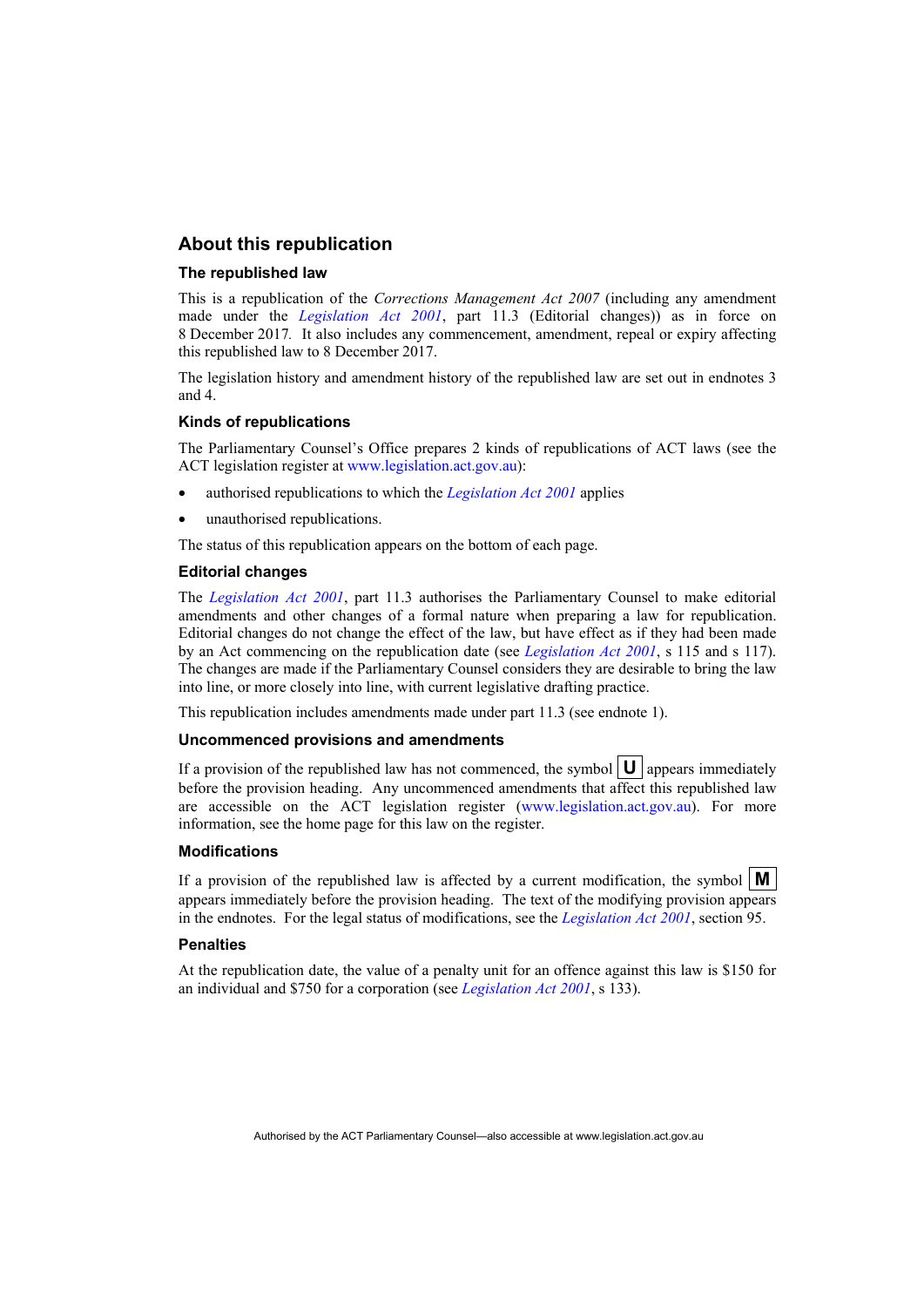

# **Corrections Management Act 2007**

# **Contents**

|                  |                                                       | Page       |
|------------------|-------------------------------------------------------|------------|
| Preamble         |                                                       | 2          |
|                  |                                                       |            |
| <b>Chapter 1</b> | <b>Preliminary</b>                                    |            |
| 1                | Name of Act                                           | 3          |
|                  |                                                       |            |
| 3                | Dictionary                                            | 3          |
| 4                | <b>Notes</b>                                          | 3          |
| 5                | Offences against Act—application of Criminal Code etc | 4          |
| 6                | Application of Act-detainees                          | 4          |
|                  |                                                       |            |
|                  |                                                       |            |
| <b>Chapter 2</b> | <b>Objects and principles</b>                         |            |
| 7                | Main objects of Act                                   | 6          |
| 8                | Management of correctional services                   | 6          |
| 9                | Treatment of detainees generally                      |            |
| 10               | Treatment of remandees                                |            |
|                  |                                                       |            |
| R34              | Corrections Management Act 2007                       | contents 1 |
| 08/12/17         | Effective: 08/12/17-25/04/18                          |            |
|                  |                                                       |            |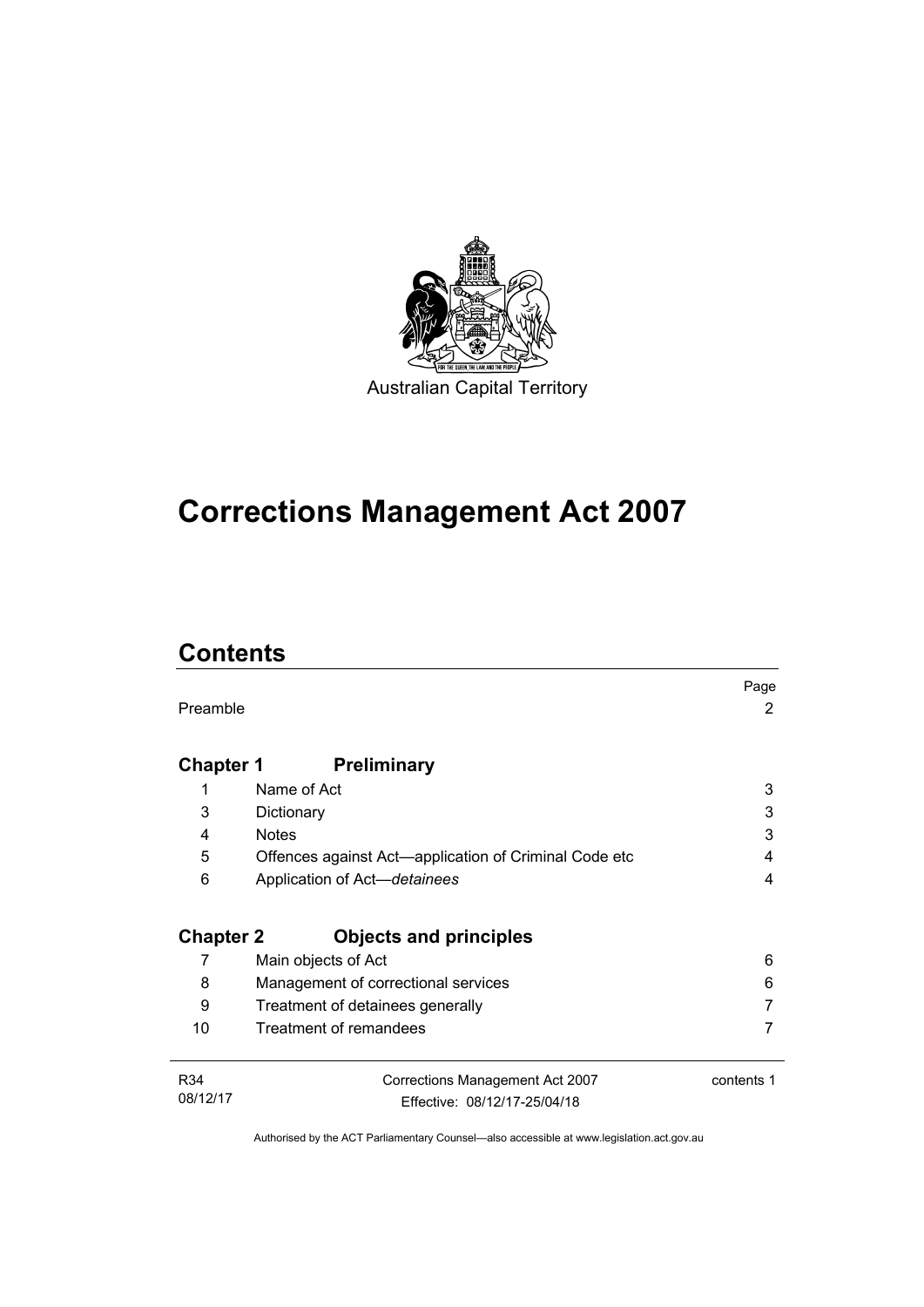|     |                                                | Page |
|-----|------------------------------------------------|------|
| -11 | Treatment of certain detainees                 |      |
| -12 | Correctional centres—minimum living conditions |      |

## **Chapter 3 [Administration](#page-23-0)**

| <b>Part 3.1</b>  | <b>Administration-general</b>                                          |          |
|------------------|------------------------------------------------------------------------|----------|
| 13               | Ministerial directions to director-general                             | 10       |
| 14               | Corrections policies and operating procedures                          | 10       |
| 15               | Exclusions from notified corrections policies and operating procedures | 11       |
| 16               | Director-general directions                                            | 12       |
| 17               | Director-general delegations                                           | 13       |
| 18               | Chief police officer delegations                                       | 13       |
| <b>Part 3.2</b>  | <b>Corrections officers</b>                                            |          |
| 19               | Corrections officers-appointment                                       | 14       |
| 20               | Corrections officers—functions                                         | 14       |
| 21               | Doctors-health service appointments                                    | 15       |
| 22               | Health practitioners-non-therapeutic functions                         | 15       |
| 23               | Identity cards                                                         | 15       |
| <b>Part 3.3</b>  | <b>Correctional centres</b>                                            |          |
| 24               | Correctional centres-declaration                                       | 17       |
| 25               | Correctional centres-arrangements with NSW                             | 17       |
| <b>Part 3.4</b>  | <b>Administration-special provisions</b>                               |          |
| 26               | Declaration of emergency                                               | 19       |
| 27               | <b>Emergency powers</b>                                                | 20       |
| 28               | Arrangements with police                                               | 20       |
| <b>Chapter 4</b> | Detention in police and court cells etc                                |          |
| 29               | Definitions-ch 4                                                       | 21       |
| 30               | Detention in police cells                                              | 21       |
| 31               | Detention in police cells-search powers etc                            | 22       |
| 31A              | Detention in police cells—additional provisions for young detainees    | 23       |
| contents 2       | Corrections Management Act 2007                                        | R34      |
|                  | Effective: 08/12/17-25/04/18                                           | 08/12/17 |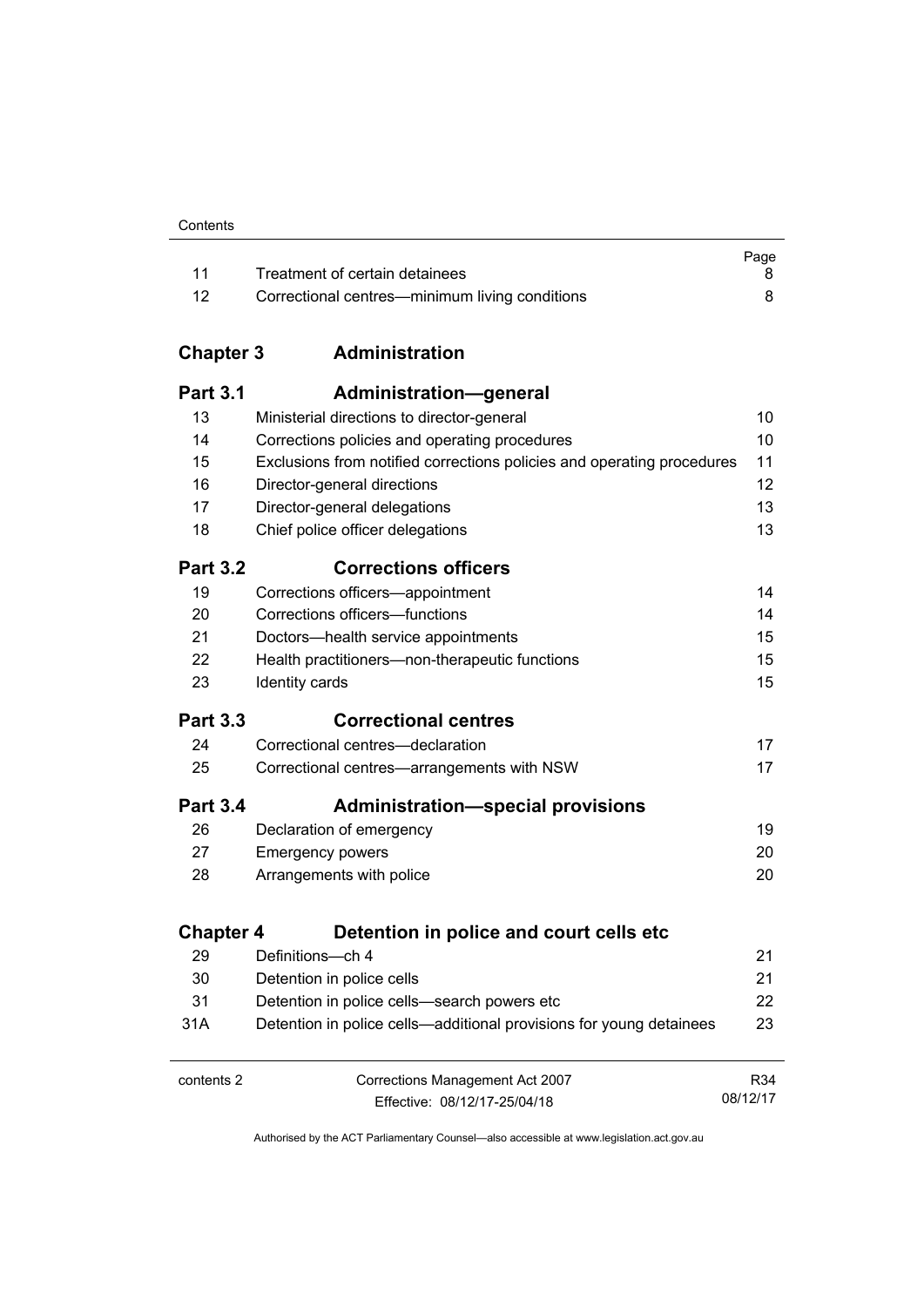|                                                                    | Page |
|--------------------------------------------------------------------|------|
| Other police powers not limited                                    | 24   |
| Detention in court cells                                           | 24   |
| Detention in court cells—additional provisions for young detainees | 25   |
| Detainees accommodated away from correctional centre               | 26   |
|                                                                    |      |

### **Chapter 5 [Escorting detainees](#page-41-0)**

| 35 | Escort officer functions etc                      | 28. |
|----|---------------------------------------------------|-----|
| 36 | Escorting arrested person to court etc.           | 28  |
| 37 | Custody etc during proceedings                    | 29  |
| 38 | Executing warrants of imprisonment or remand etc. | 29  |
| 39 | Other powers not limited                          | 30  |

### **Chapter 6 [Living conditions at correctional centres](#page-44-0)**

| 40  | Food and drink                                                | 31 |
|-----|---------------------------------------------------------------|----|
| 41  | Clothing                                                      | 32 |
| 42  | Personal hygiene                                              | 32 |
| 43  | Sleeping areas                                                | 33 |
| 44  | Treatment of convicted and non-convicted detainees            | 33 |
| 45  | Access to open air and exercise                               | 34 |
| 46  | Communication with family and others                          | 35 |
| 47  | Telephone calls                                               | 36 |
| 48  | Mail                                                          | 37 |
| 49  | Visits by family members etc                                  | 39 |
| 50  | Contact with accredited people                                | 40 |
| 51  | Visits--protected communications                              | 41 |
| 52  | News and educational services                                 | 41 |
| 53  | Health care                                                   | 42 |
| 54  | Transfers to health facilities                                | 43 |
| 54A | Transfer to mental health facility—notice of change in status | 44 |
| 55  | Religious, spiritual and cultural needs                       | 45 |
|     |                                                               |    |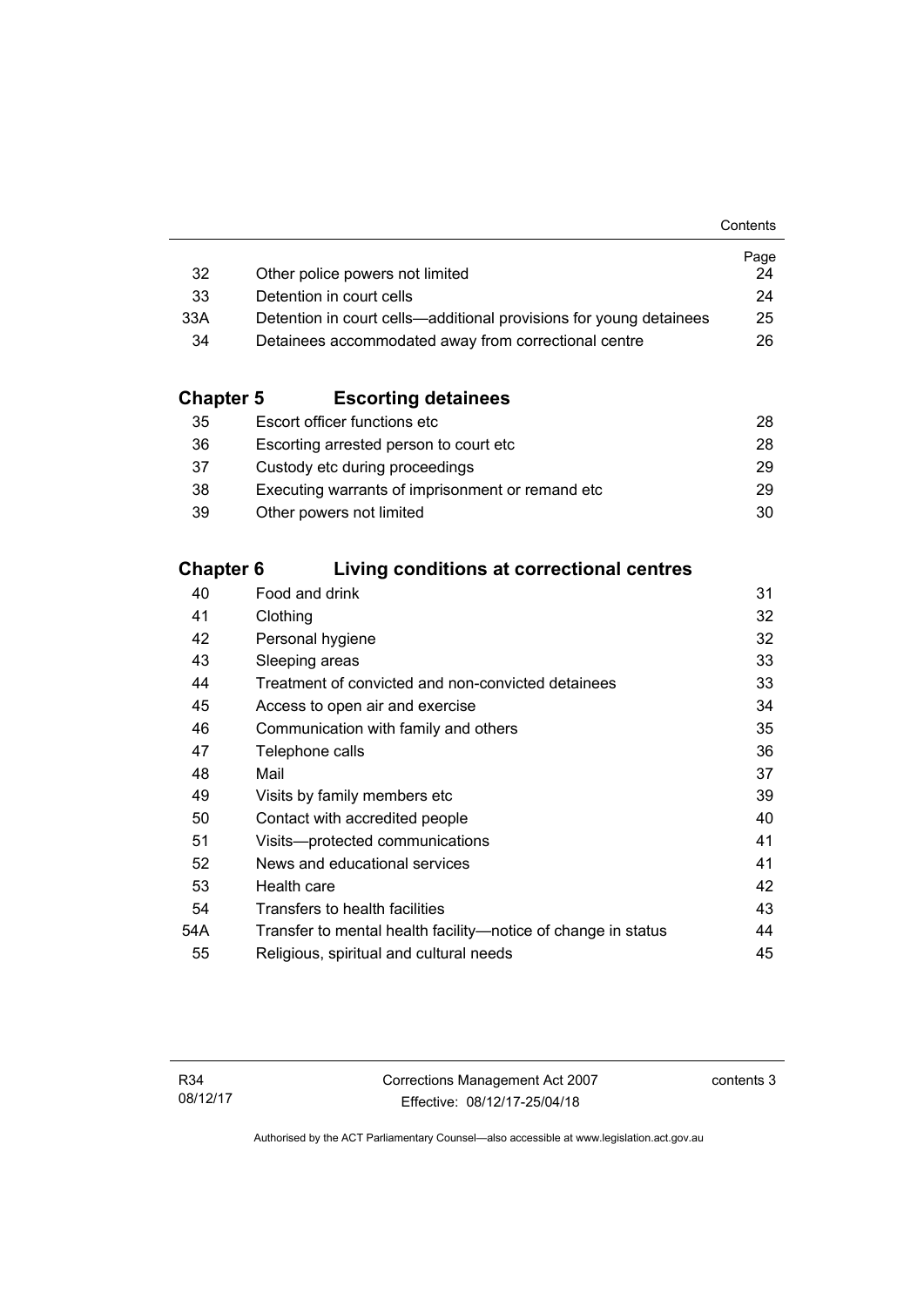#### **Contents**

| <b>Chapter 7</b> | Access to and inspection of correctional<br>centres              | Page |
|------------------|------------------------------------------------------------------|------|
| 56               | Independent inspections                                          | 47   |
| 56A              | Access to correctional centres                                   | 47   |
| 57               | Official visitors—meaning of entitled person and visitable place | 48   |
| 62               | Relationship with other inspection laws                          | 48   |

## **Chapter 8 [Admission to correctional centres](#page-63-0)**

| 63 | Meaning of admission to correctional centre    | 50 |
|----|------------------------------------------------|----|
| 64 | Authority for detention                        | 50 |
| 65 | Identification of detainees                    | 51 |
| 66 | Information about entitlements and obligations | 52 |
| 67 | Initial assessment                             | 54 |
| 68 | Health assessment                              | 54 |
| 69 | Alcohol and drug tests on admission            | 55 |
| 70 | Strip search on admission                      | 55 |
| 71 | Property of detainees                          | 55 |
| 72 | Security classification                        | 56 |
| 73 | Case management plan                           | 56 |
| 74 | Entries in register of detainees               | 57 |

### **Chapter 9 [Management and security](#page-71-0)**

| <b>Part 9.1</b> | <b>Management and security-general</b>             |    |
|-----------------|----------------------------------------------------|----|
| 75              | Compliance with director-general's directions      | 58 |
| 76              | Register of detainees                              | 58 |
| 77              | Health reports                                     | 59 |
| 78              | Case management plans-scope etc                    | 61 |
| 79              | Transgender and intersex detainees—sexual identity | 63 |
| 80              | Security classification-basis etc                  | 64 |
| 81              | Prohibited things                                  | 65 |
| 82              | Possession of prohibited things                    | 65 |
| 83              | Work by detainees                                  | 66 |

| contents 4 | Corrections Management Act 2007 | R34      |
|------------|---------------------------------|----------|
|            | Effective: 08/12/17-25/04/18    | 08/12/17 |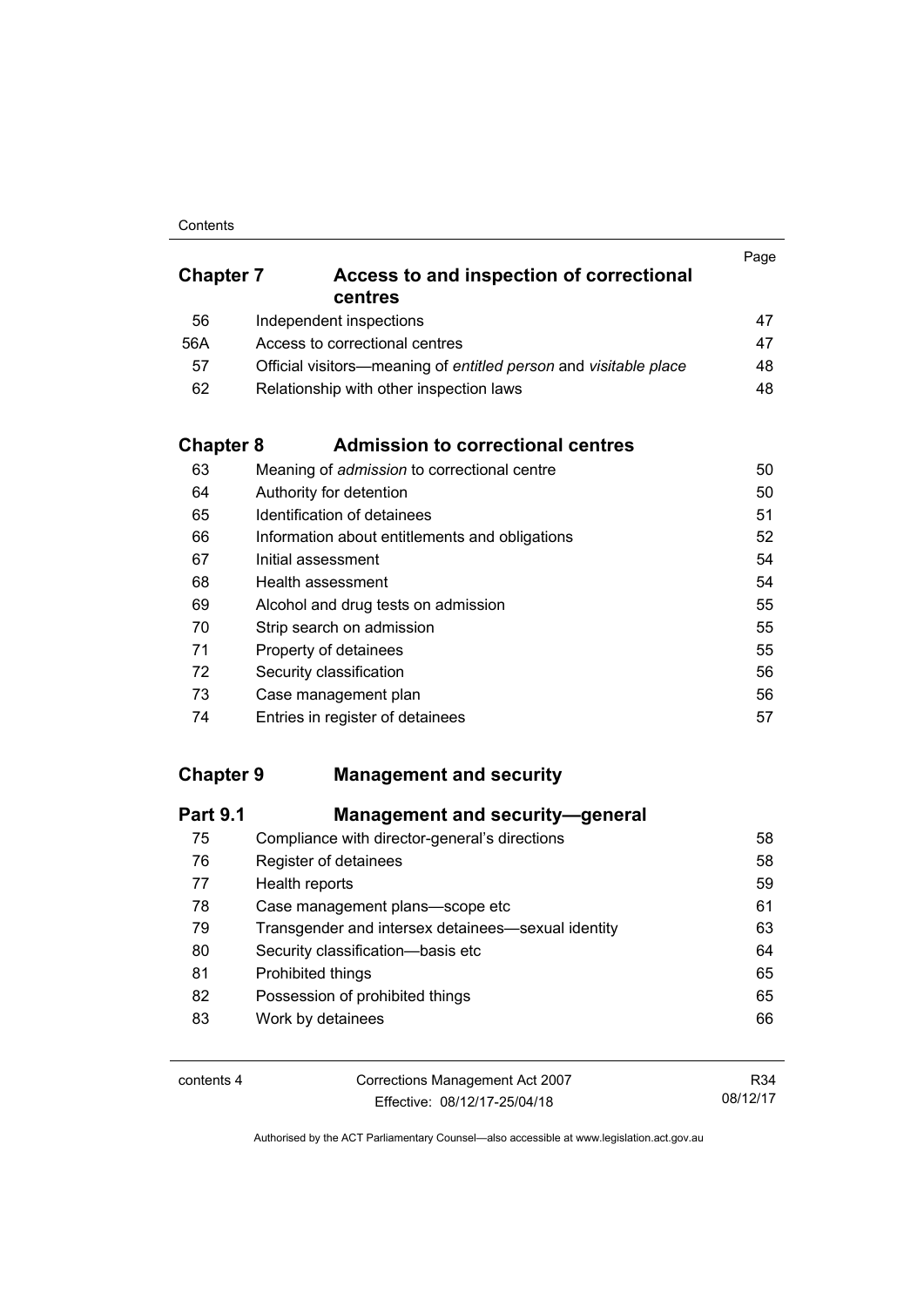|                 |                                                                          | Contents   |
|-----------------|--------------------------------------------------------------------------|------------|
|                 |                                                                          | Page       |
| 84              | Trust accounts for detainees                                             | 66         |
| 85              | <b>Prohibited areas</b>                                                  | 66         |
| 86              | Nonsmoking areas                                                         | 67         |
| 87              | Management and security—corrections policies and operating<br>procedures | 67         |
| <b>Part 9.2</b> | <b>Segregation</b>                                                       |            |
| 88              | Meaning of segregation                                                   | 68         |
| 89              | Segregation under pt 9.2-purpose                                         | 68         |
| 90              | Segregation-safety and security                                          | 68         |
| 91              | Segregation-protective custody                                           | 69         |
| 92              | Segregation-health                                                       | 71         |
| 93              | Interstate segregated detainees transferred to ACT                       | 72         |
| 94              | Segregated detainees removed to NSW                                      | 73         |
| 95              | Segregation not to affect minimum living conditions                      | 73         |
| 96              | Application for review of segregation directions                         | 74         |
| 97              | Review of segregation directions                                         | 74         |
| 98              | Other separation of detainees                                            | 75         |
| <b>Part 9.3</b> | <b>Monitoring</b>                                                        |            |
| 99              | Monitoring-general considerations                                        | 76         |
| 100             | Monitoring at correctional centres                                       | 76         |
| 101             | Personal monitoring devices                                              | 77         |
| 102             | Interfering with personal monitoring devices                             | 77         |
| 103             | Monitoring telephone calls etc                                           | 78         |
| 104             | Monitoring ordinary mail                                                 | 79         |
| 105             | Monitoring protected mail                                                | 80         |
| 106             | Mail searches-consequences                                               | 80         |
| <b>Part 9.4</b> | <b>Searches</b>                                                          |            |
| Division 9.4.1  | Searches-general                                                         |            |
| 107             | Definitions-searches                                                     | 81         |
| 108             | Intrusiveness of searches                                                | 82         |
| 109             | Searches of transgender and intersex detainees                           | 82         |
| 110             | Register of strip and body searches                                      | 83         |
| R34             | Corrections Management Act 2007                                          | contents 5 |
| 08/12/17        | Effective: 08/12/17-25/04/18                                             |            |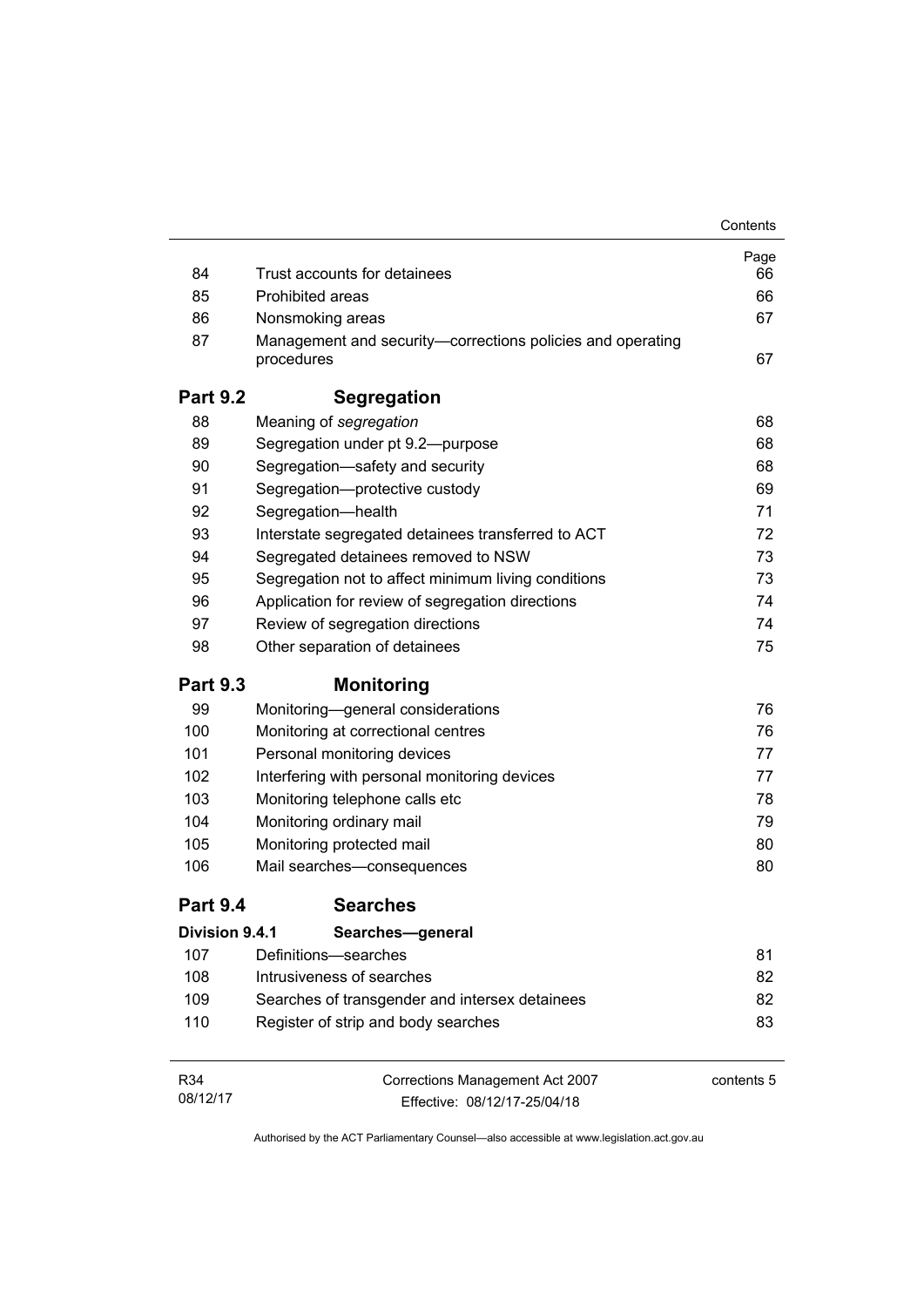### **Contents**

| Division 9.4.2  | Scanning, frisk and ordinary searches                            | Page |
|-----------------|------------------------------------------------------------------|------|
| 111             | Scanning, frisk and ordinary searches-directions                 | 83   |
| 112             | Scanning, frisk and ordinary searches-requirements               | 84   |
|                 |                                                                  |      |
| Division 9.4.3  | <b>Strip searches</b>                                            |      |
| 113             | Meaning of seizeable item-div 9.4.3                              | 85   |
| 113A            | Strip searches—when may be conducted                             | 85   |
| 113B            | Strip searches-on suspicion                                      | 85   |
| 113C            | Strip searches—where prudent                                     | 86   |
| 114             | Strip searches—presence of corrections officers                  | 87   |
| 115             | Strip searches-general rules                                     | 87   |
| Division 9.4.4  | <b>Body searches</b>                                             |      |
| 116             | Body searches-directions                                         | 88   |
| 117             | Body searches—presence of nurse and corrections officers         | 89   |
| 118             | Body searches-assistance from corrections officer                | 89   |
| 119             | Body searches—rules about detainee's clothing                    | 90   |
| 120             | Body searches—rules about touching detainee                      | 90   |
| 121             | Body searches—seizing things                                     | 90   |
| Division 9.4.5  | Searches of premises and property                                |      |
| 122             | Searches-premises and property                                   | 91   |
| 123             | Searches of detainee cells-legally privileged material           | 92   |
| 124             | Searches of detainee cells-suspected legally privileged material | 92   |
| Division 9.4.6  | Searches-miscellaneous                                           |      |
| 125             | Searches—use of corrections dogs                                 | 93   |
| 126             | Searches-use of force                                            | 94   |
| <b>Part 9.5</b> | <b>Seizing property</b>                                          |      |
| 127             | Seizing mail etc                                                 | 95   |
| 128             | Seizing property-general                                         | 96   |
| 129             | Receipt for seizure                                              | 96   |
| 130             | Forfeiture of things seized                                      | 97   |
| 131             | Return of things seized but not forfeited                        | 98   |

contents 6 Corrections Management Act 2007 Effective: 08/12/17-25/04/18

R34 08/12/17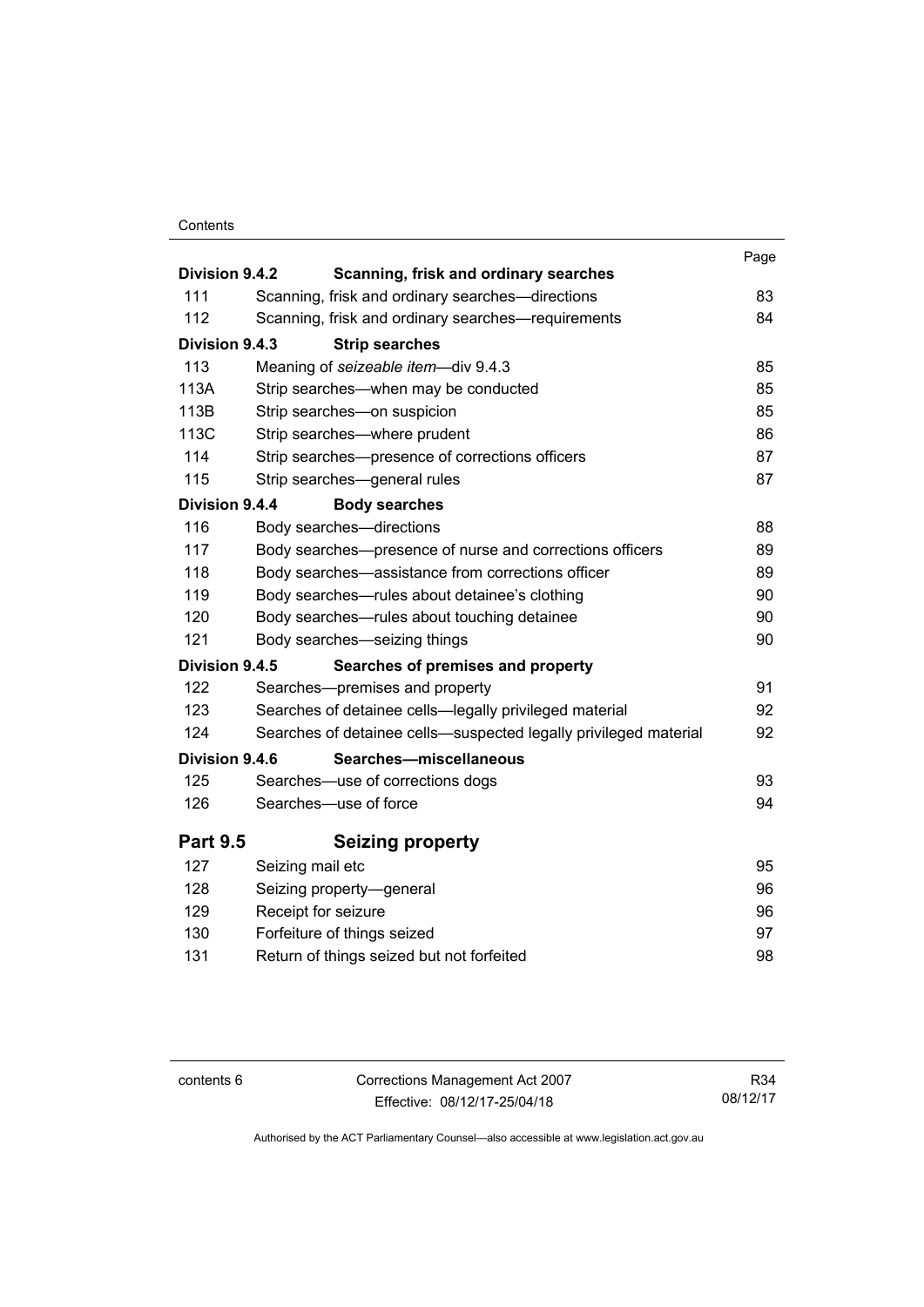|                       |                                                       | Contents |
|-----------------------|-------------------------------------------------------|----------|
|                       |                                                       | Page     |
| <b>Part 9.6</b>       | <b>Alcohol and drug testing</b>                       |          |
| Division 9.6.1        | General                                               |          |
| 132                   | Definitions-drug and test sample                      | 100      |
| 133                   | When test sample positive                             | 100      |
| Division 9.6.2        | Alcohol and drug testing-detainees                    |          |
| 134                   | Alcohol and drug testing of detainees                 | 102      |
| 135                   | Effect of positive test sample from detainee          | 103      |
| <b>Division 9.6.3</b> | Alcohol and drug testing-corrections officers etc     |          |
| 136                   | Alcohol and drug testing of corrections officers etc  | 104      |
| <b>Part 9.7</b>       | Use of force                                          |          |
| 137                   | Managing use of force                                 | 105      |
| 138                   | Authorised use of force                               | 105      |
| 139                   | Application of force                                  | 106      |
| 140                   | Use of restraints or weapons                          | 106      |
| 141                   | Medical examination after use of force                | 108      |
| 142                   | Reporting use of force                                | 108      |
| <b>Part 9.8</b>       | <b>Access to correctional centres</b>                 |          |
| 143                   | Visiting conditions                                   | 109      |
| 144                   | Notice of visiting conditions                         | 109      |
| 145                   | Taking prohibited things etc into correctional centre | 110      |
| 146                   | Directions to visitors                                | 110      |
| 147                   | Searches of visitors                                  | 111      |
| 148                   | Directions to leave correctional centre etc           | 111      |
| 149                   | Removing people from correctional centre              | 112      |
| <b>Chapter 10</b>     | <b>Discipline</b>                                     |          |
| <b>Part 10.1</b>      | General                                               |          |
| 150                   | Application-ch 10                                     | 113      |
| 151                   | Definitions-discipline                                | 113      |
| 152                   | Meaning of disciplinary breach                        | 114      |

| R <sub>34</sub> | Corrections Management Act 2007 | contents 7 |
|-----------------|---------------------------------|------------|
| 08/12/17        | Effective: 08/12/17-25/04/18    |            |

153 Meaning of *investigator* [116](#page-129-0)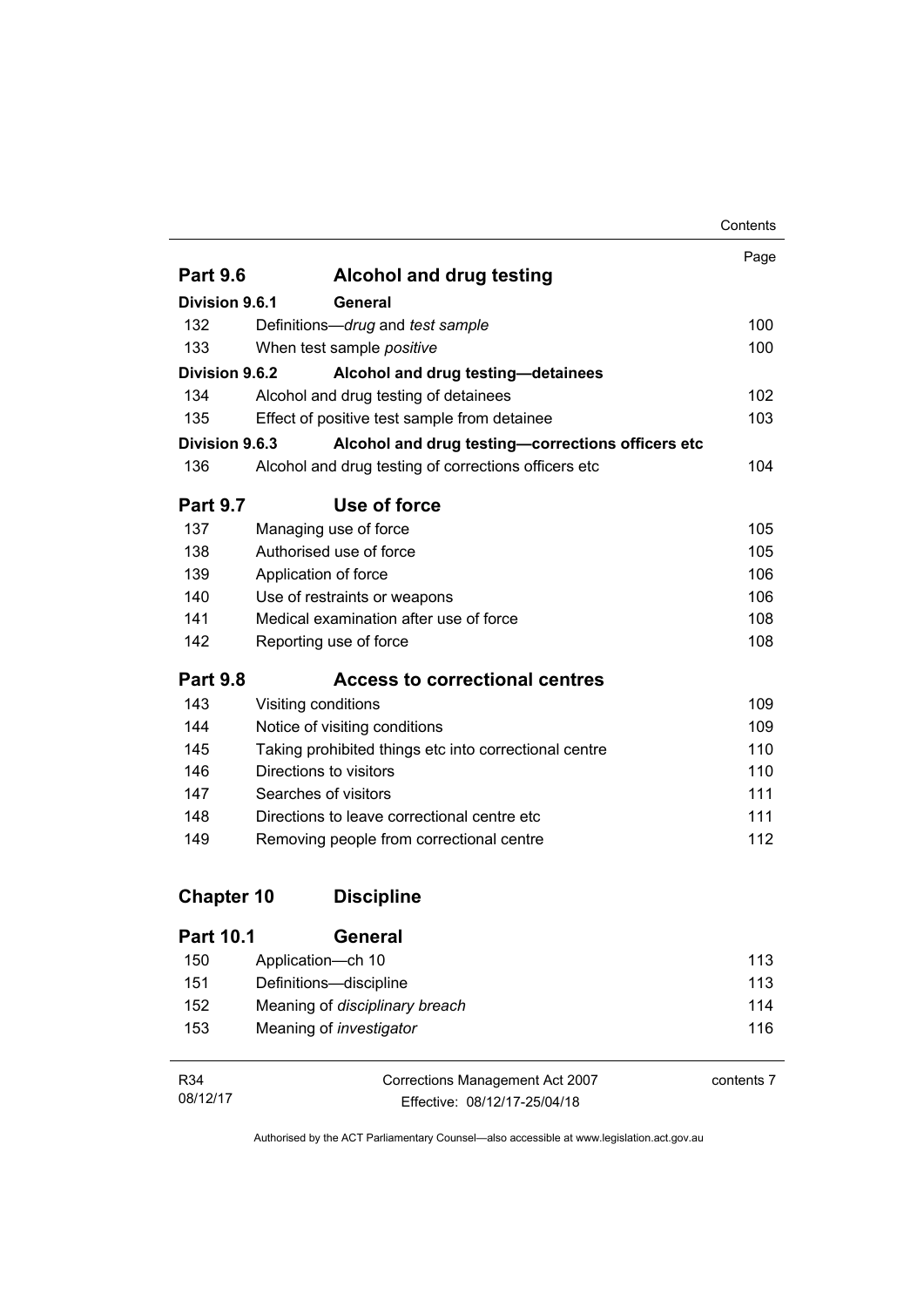| 154              | Meaning of privilege                                           | Page<br>117 |
|------------------|----------------------------------------------------------------|-------------|
| 155              | Overlapping disciplinary breaches and criminal offences        | 117         |
|                  |                                                                |             |
| <b>Part 10.2</b> | <b>Disciplinary investigations</b>                             |             |
| Division 10.2.1  | Investigation of disciplinary breaches                         |             |
| 156              | Report etc by corrections officer                              | 119         |
| 157              | Investigation by investigator                                  | $120 -$     |
| 158              | Action by presiding officer                                    | 120         |
| 159              | Disciplinary charge                                            | 122         |
| Division 10.2.2  | Investigative segregation                                      |             |
| 160              | Director-general directions-investigative segregation          | 122         |
| 161              | Grounds for investigative segregation                          | 123         |
| 162              | Notice of investigative segregation                            | 123         |
| 163              | Duration of investigative segregation                          | 123         |
| 164              | Application for review of investigative segregation directions | 124         |
| 165              | Review of investigative segregation directions                 | 125         |
|                  |                                                                |             |
| <b>Part 10.3</b> | <b>Disciplinary action and review</b>                          |             |
| Division 10.3.1  | Disciplinary action-with accused's consent                     |             |
| 167              | Disciplinary breach admitted by accused                        | 127         |
| 168              | Presiding officer's powers--breach admitted by accused         | 128         |
| Division 10.3.2  | Internal disciplinary inquiry                                  |             |
| 170              | Disciplinary inquiry into charge                               | 128         |
| 171              | Presiding officer's powers after internal inquiry              | 129         |
| Division 10.3.3  | Internal review of inquiry decision                            |             |
| 173              | Application for review of inquiry decision                     | 130         |
| 175              | Review of inquiry decision                                     | 131         |
| 176              | Director-general's powers after further inquiry                | 131         |
| Division 10.3.4  | <b>External review of inquiry decisions</b>                    |             |
| 177              | Appointment of adjudicator                                     | 132         |
| 178              | Application for review by adjudicator                          | 132         |
| 179              | Review by adjudicator                                          | 133         |
| 180              | Adjudicator's powers after review                              | 134         |

| contents 8 | Corrections Management Act 2007 | R34      |
|------------|---------------------------------|----------|
|            | Effective: 08/12/17-25/04/18    | 08/12/17 |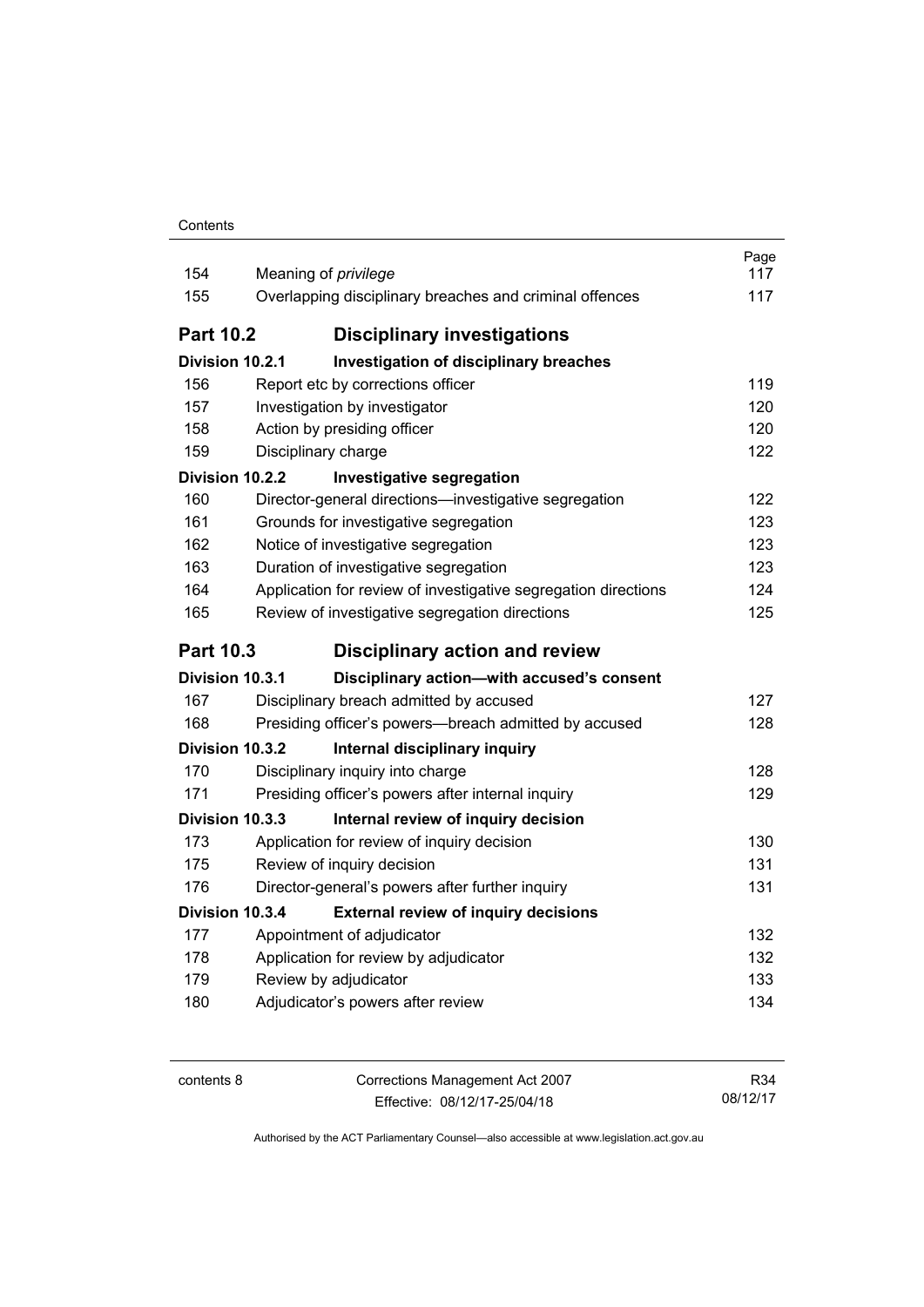|                   |                                                              | Contents |
|-------------------|--------------------------------------------------------------|----------|
|                   |                                                              | Page     |
| Division 10.3.5   | <b>Disciplinary action</b>                                   |          |
| 181               | Application-div 10.3.5                                       | 134      |
| 182               | Meaning of relevant presiding officer-div 10.3.5             | 135      |
| 183               | Disciplinary action by relevant presiding officer            | 135      |
| 184               | Administrative penalties                                     | 136      |
| 185               | Reparation                                                   | 136      |
| 186               | Maximum administrative penalties                             | 137      |
| 187               | Separate confinement conditions                              | 137      |
| 188               | Privileges and entitlements-impact of discipline             | 137      |
| 189               | Record of disciplinary action                                | 138      |
|                   |                                                              |          |
| <b>Chapter 11</b> | <b>Disciplinary inquiries</b>                                |          |
|                   |                                                              |          |
| Part 11.1         | <b>Conduct of disciplinary inquiries-general</b>             |          |
| 190               | Application-ch 11                                            | 139      |
| 191               | Meaning of presiding officer-ch 11                           | 139      |
| <b>Part 11.2</b>  | <b>Disciplinary inquiry procedures</b>                       |          |
| 192               | Nature of disciplinary inquiries                             | 140      |
| 193               | Application of Criminal Code, ch 7                           | 140      |
| 194               | Notice of disciplinary inquiry etc                           | 140      |
| 195               | Conduct of disciplinary inquiries                            | 141      |
| 196               | Presiding officer may require official reports               | 142      |
| 197               | Presiding officer may require information and documents      | 142      |
| 198               | Possession of inquiry documents etc                          | 143      |
| 199               | Record of inquiry                                            | 143      |
| Part 11.3         | <b>Disciplinary hearing procedures</b>                       |          |
| 200               | Notice of disciplinary hearing                               | 144      |
| 201               | Appearance at disciplinary hearing                           | 144      |
| 202               | Rights of accused at disciplinary hearing                    | 145      |
| 203               | Appearance at disciplinary hearing—audiovisual or audio link | 146      |
|                   |                                                              |          |
|                   |                                                              |          |

contents 9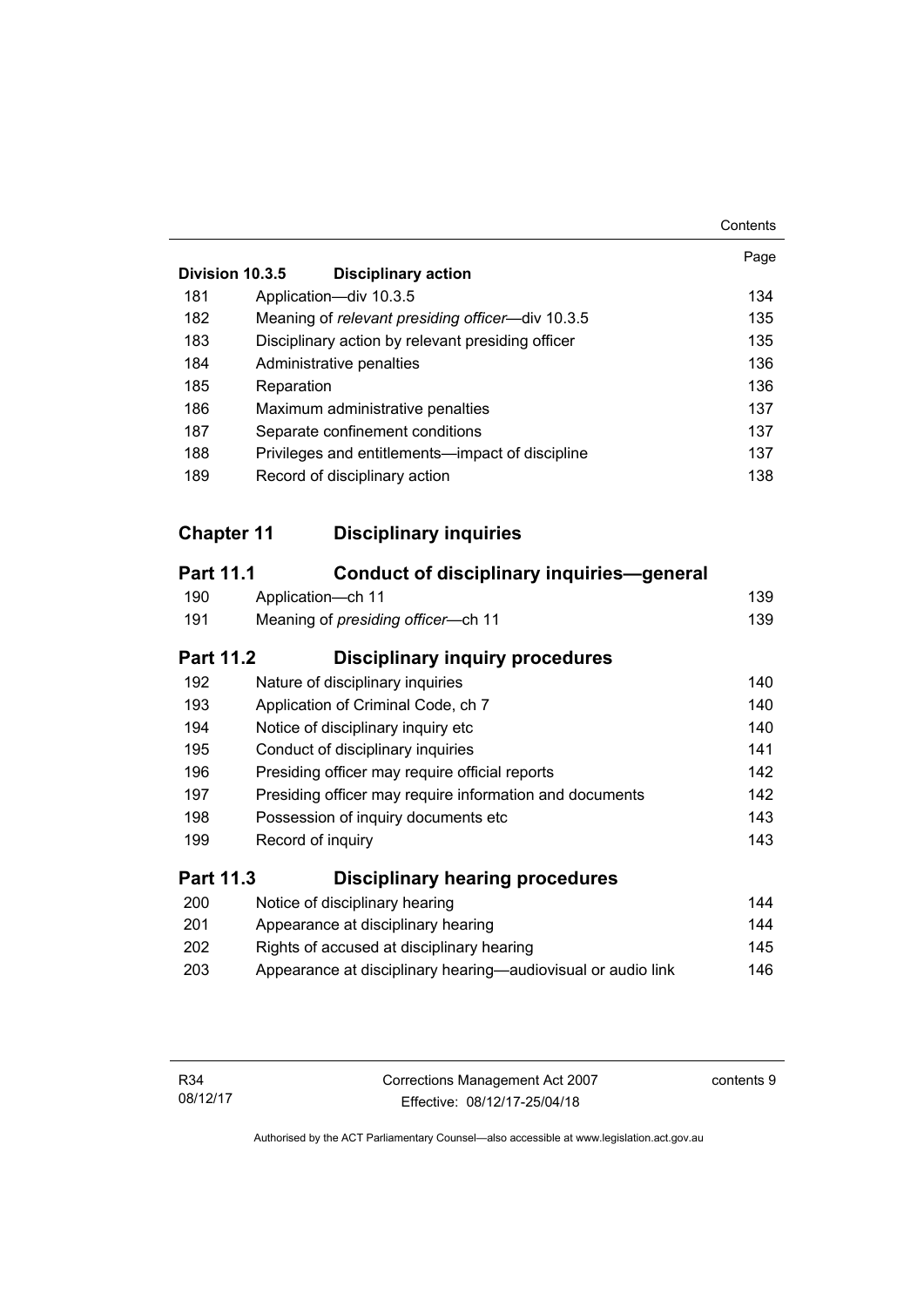#### Contents

| <b>Chapter 12</b> | <b>Full-time detainees-leave</b>                                       | Page     |
|-------------------|------------------------------------------------------------------------|----------|
|                   |                                                                        |          |
| <b>Part 12.1</b>  | <b>Local leave</b>                                                     |          |
| 204               | Local leave directions                                                 | 148      |
| 205               | Local leave permits                                                    | 149      |
| <b>Part 12.2</b>  | <b>Interstate leave</b>                                                |          |
| Division 12.2.1   | General                                                                |          |
| 206               | Definitions-pt 12.2                                                    | 150      |
| 207               | Declaration of corresponding leave laws                                | 150      |
| Division 12.2.2   | <b>ACT permits for interstate leave</b>                                |          |
| 208               | Interstate leave permits                                               | 151      |
| 209               | Effect of ACT permit for interstate leave                              | 153      |
| 210               | Notice to participating States                                         | 153      |
| 211               | Powers of escort officers                                              | 154      |
| 212               | Liability for damage etc                                               | 154      |
| Division 12.2.3   | Interstate leave under corresponding leave laws                        |          |
| 213               | Effect in ACT of interstate leave permit under corresponding leave law | 155      |
| 214               | Powers of interstate escort officers                                   | 155      |
| 215               | Escape of interstate detainee                                          | 155      |
| 216               | Return of escaped interstate detainee                                  | 156      |
| <b>Chapter 13</b> | <b>Miscellaneous</b>                                                   |          |
| 217               | Lawful temporary absence from correctional centre                      | 157      |
| 217A              | Power of court to bring detainee before it-civil proceeding            | 158      |
| 218               | Detainee's work-no employment contract etc                             | 158      |
| 219               | Detainee's work-work health and safety                                 | 159      |
| 220               | Personal injury management-detainees etc                               | 159      |
| 222               | Confidentiality                                                        | 160      |
| 223               | Protection from liability                                              | 162      |
| 224               | Corrections dogs                                                       | 163      |
| 225               | Declaration of corresponding corrections law                           | 163      |
| 226               | Evidentiary certificates                                               | 164      |
| 227               | Determination of fees                                                  | 165      |
| contents 10       | Corrections Management Act 2007                                        | R34      |
|                   | Effective: 08/12/17-25/04/18                                           | 08/12/17 |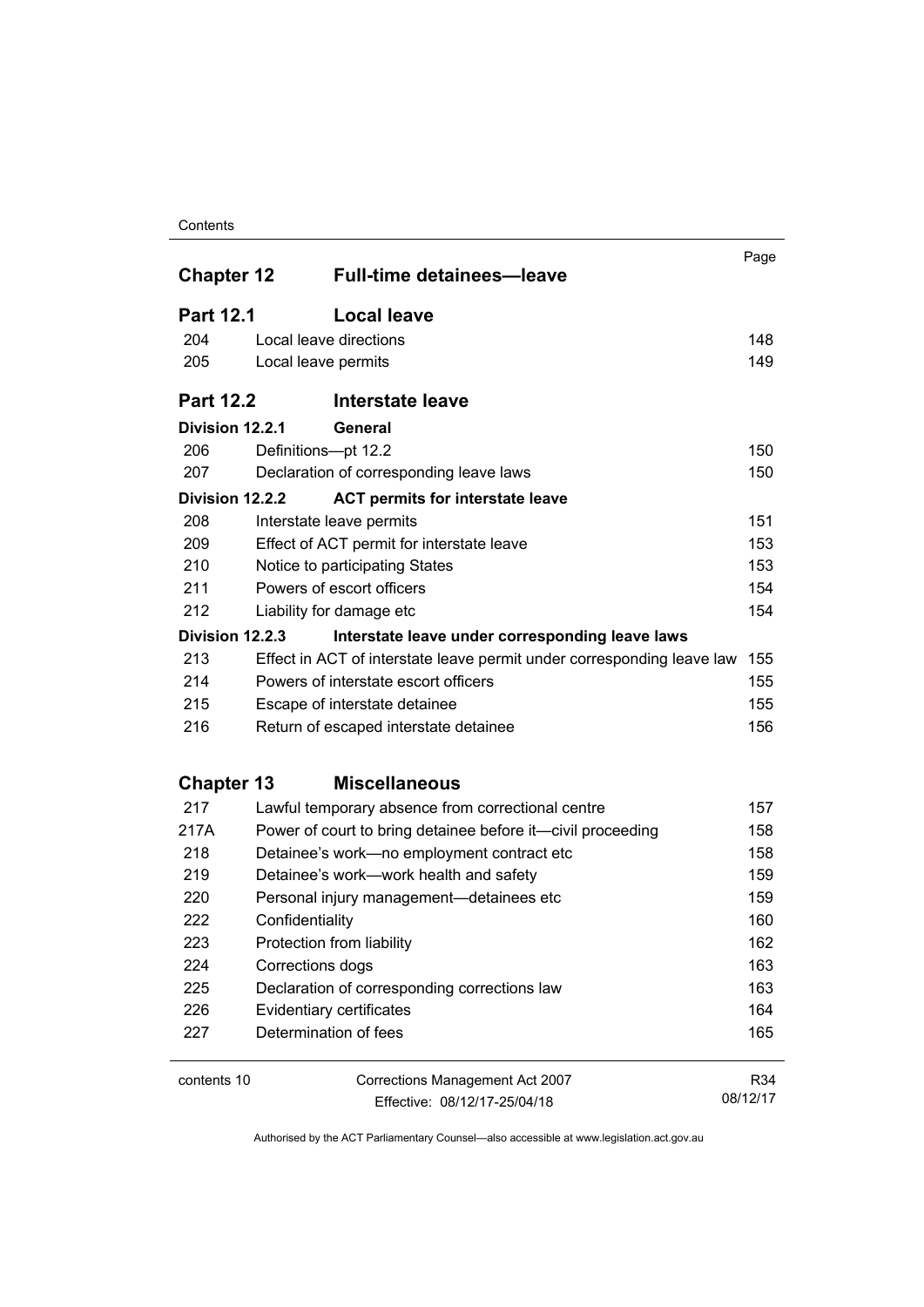|                          |                                               | Contents    |
|--------------------------|-----------------------------------------------|-------------|
| 228                      | Approved forms                                | Page<br>165 |
| 229                      | Regulation-making power                       | 166         |
|                          |                                               |             |
| <b>Dictionary</b><br>168 |                                               |             |
|                          |                                               |             |
| <b>Endnotes</b>          |                                               |             |
| 1                        | About the endnotes                            | 175         |
| 2                        | Abbreviation key                              | 175         |
| 3                        | Legislation history                           | 176         |
| 4                        | Amendment history                             | 182         |
| 5                        | Earlier republications                        | 195         |
| 6                        | Expired transitional or validating provisions | 198         |

R34 08/12/17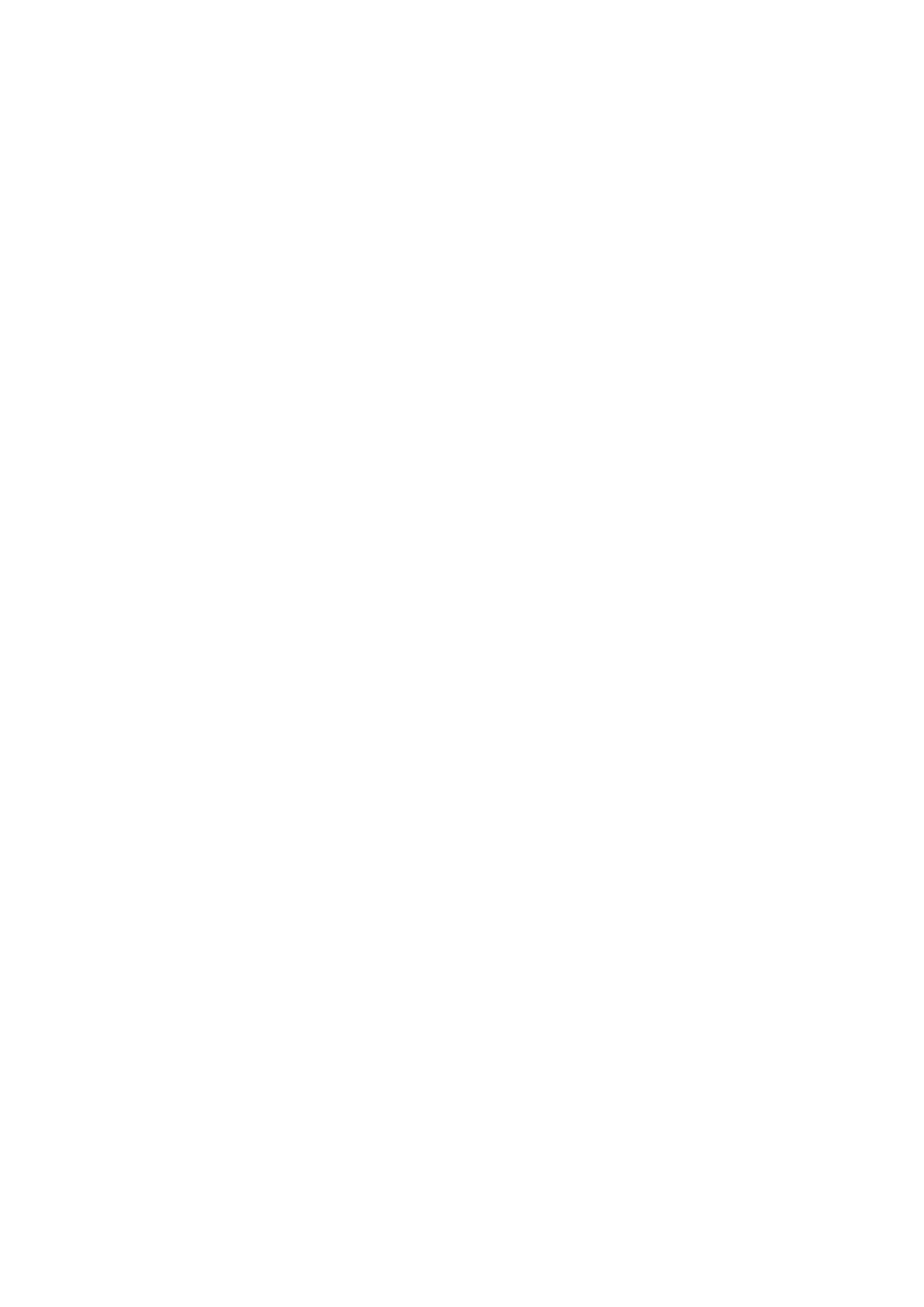

# **Corrections Management Act 2007**

An Act relating to correctional services, and for other purposes

R34 08/12/17

ׅ֚֡֡֡֡֬֝

Corrections Management Act 2007 Effective: 08/12/17-25/04/18

page 1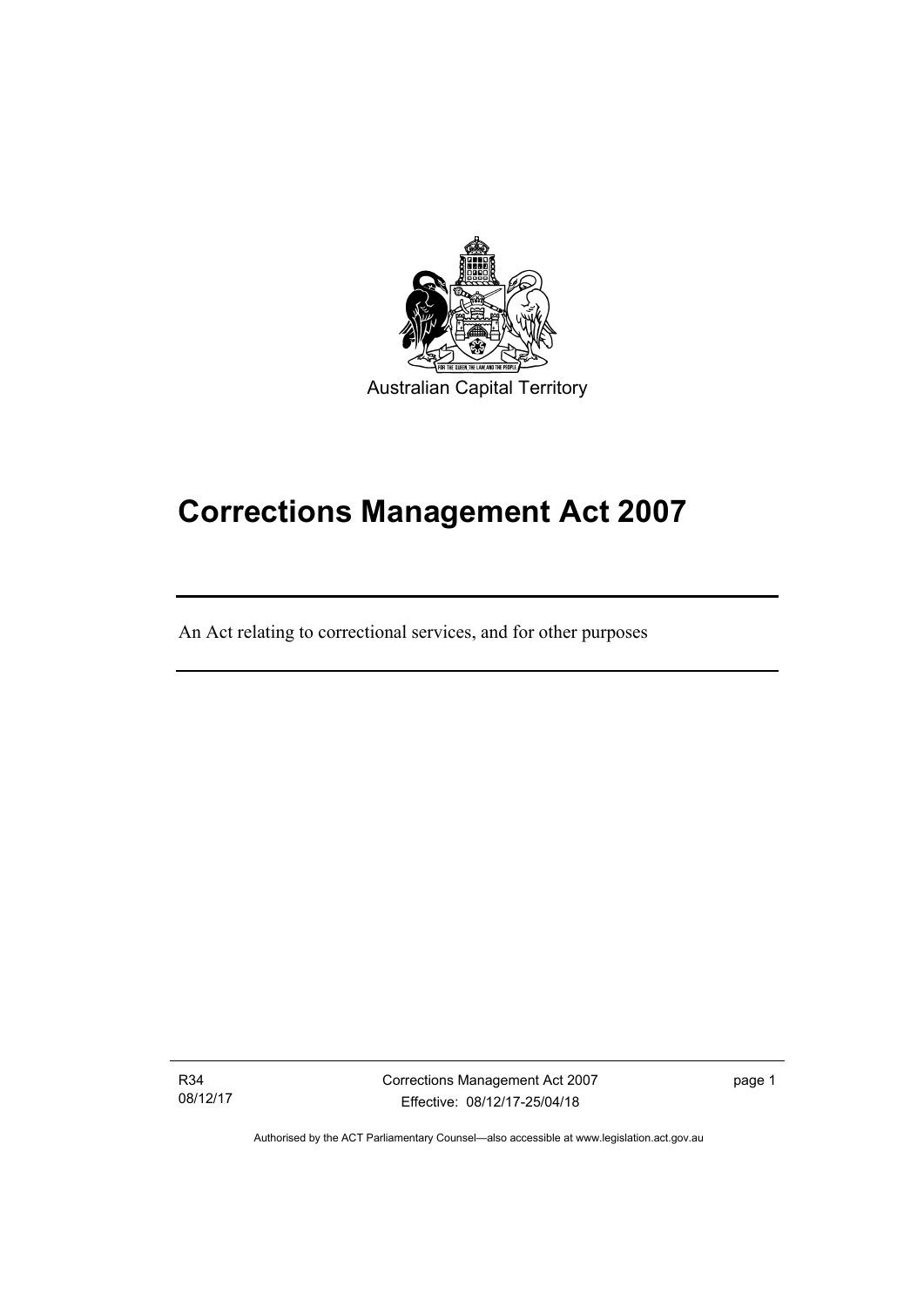### <span id="page-15-0"></span>**Preamble**

- 1 The inherent dignity of all human beings, whatever their personal or social status, is one of the fundamental values of a just and democratic society.
- 2 The criminal justice system should respect and protect all human rights in accordance with the *[Human Rights Act 2004](http://www.legislation.act.gov.au/a/2004-5)* and international law.
- 3 Sentences are imposed on offenders as punishment, not for punishment.
- 4 The management of imprisoned offenders, and people remanded or otherwise detained in lawful custody, should contribute to the maintenance of a safe, just and democratic society, particularly as follows:
	- (a) by ensuring justice, security and good order at correctional centres;
	- (b) by ensuring that harm suffered by victims of offenders, and their need for protection, are considered appropriately in making decisions about the management of offenders;
	- (c) by promoting the rehabilitation of imprisoned offenders and their reintegration into society;
	- (d) by ensuring that imprisoned offenders and people remanded or otherwise detained in lawful custody are treated in a decent, humane and just way.

The Legislative Assembly for the Australian Capital Territory therefore enacts as follows: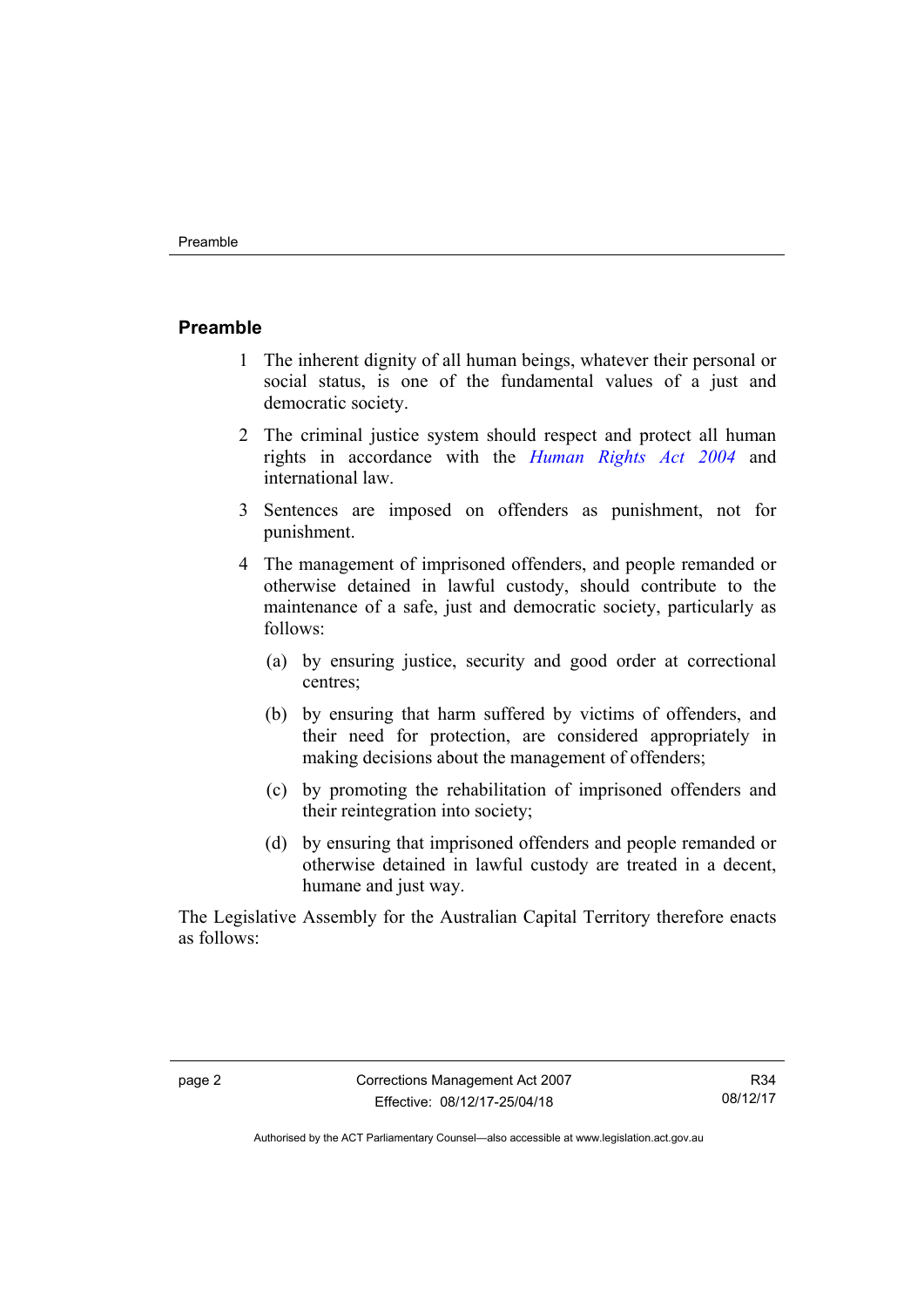# <span id="page-16-0"></span>**Chapter 1 Preliminary**

### <span id="page-16-1"></span>**1 Name of Act**

This Act is the *Corrections Management Act 2007*.

### <span id="page-16-2"></span>**3 Dictionary**

The dictionary at the end of this Act is part of this Act.

*Note 1* The dictionary at the end of this Act defines certain terms used in this Act, and includes references (*signpost definitions*) to other terms defined elsewhere.

> For example, the signpost definition '*detainee*—see section 6.' means that the term '*detainee*' is defined in that section and the definition applies to this Act.

*Note 2* A definition in the dictionary (including a signpost definition) applies to the entire Act unless the definition, or another provision of the Act, provides otherwise or the contrary intention otherwise appears (see [Legislation Act,](http://www.legislation.act.gov.au/a/2001-14) s 155 and s 156 (1)).

### <span id="page-16-3"></span>**4 Notes**

A note included in this Act is explanatory and is not part of this Act.

*Note* See the [Legislation Act,](http://www.legislation.act.gov.au/a/2001-14) s 127 (1), (4) and (5) for the legal status of notes.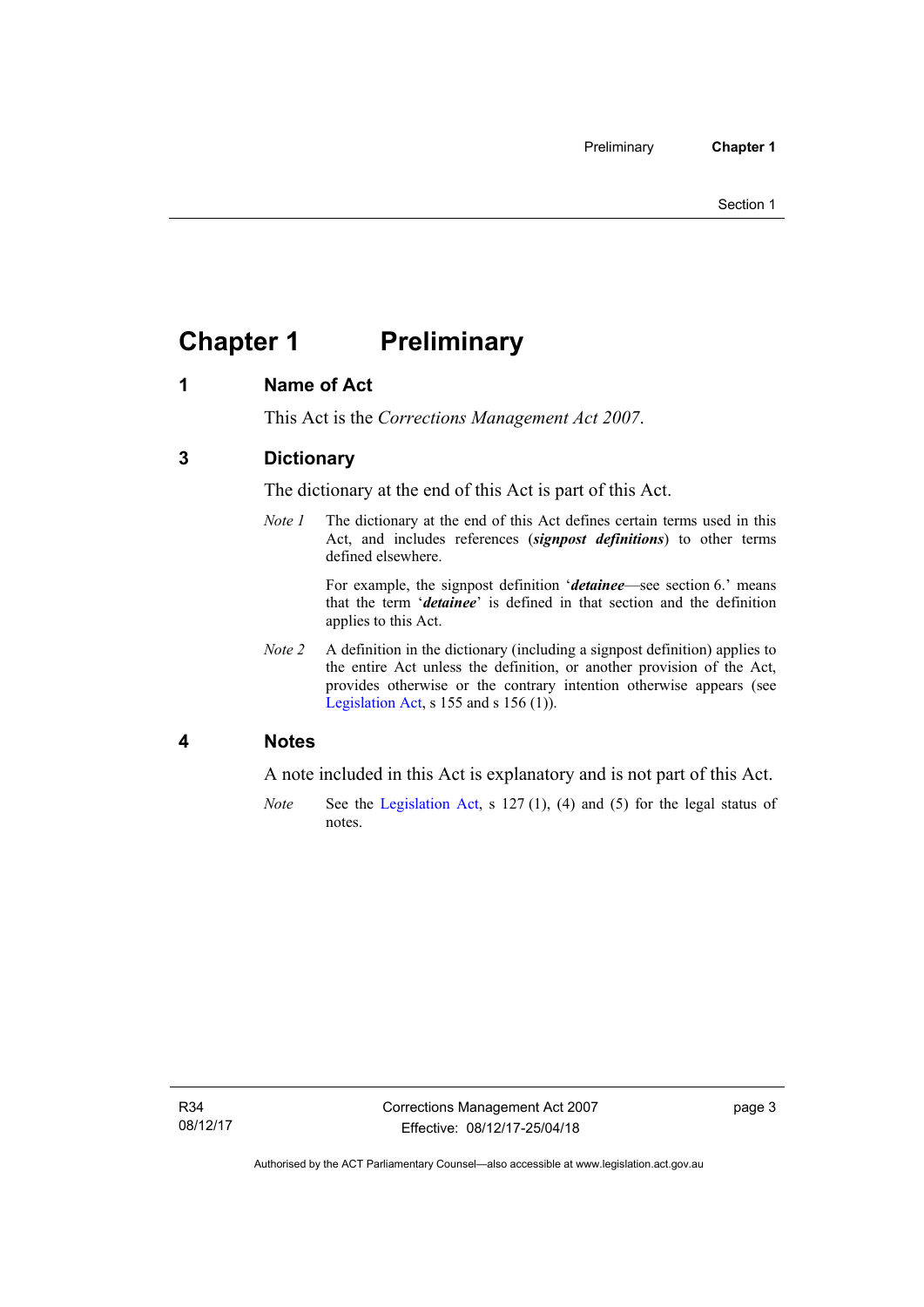### <span id="page-17-0"></span>**5 Offences against Act—application of Criminal Code etc**

Other legislation applies in relation to offences against this Act.

*Note 1 Criminal Code* The [Criminal Code](http://www.legislation.act.gov.au/a/2002-51), ch 2 applies to all offences against this Act (see Code, pt 2.1).

> The chapter sets out the general principles of criminal responsibility (including burdens of proof and general defences), and defines terms used for offences to which the Code applies (eg *conduct*, *intention*, *recklessness* and *strict liability*).

*Note 2 Penalty units* 

The [Legislation Act,](http://www.legislation.act.gov.au/a/2001-14) s 133 deals with the meaning of offence penalties that are expressed in penalty units.

### <span id="page-17-1"></span>**6 Application of Act—***detainees*

- (1) This Act applies to each of the following (each of whom is a *detainee*):
	- (a) an offender while the offender is required to be imprisoned under full-time detention because of a committal order for the *[Crimes \(Sentence Administration\) Act 2005](http://www.legislation.act.gov.au/a/2005-59)*, part 3.1;
	- (b) a person while the person is remanded in custody because of an order for remand for the *[Crimes \(Sentence Administration\)](http://www.legislation.act.gov.au/a/2005-59)  [Act 2005](http://www.legislation.act.gov.au/a/2005-59)*, part 3.2;
	- (c) anyone else while the person is required to be held in custody or detention under a territory law or a law of the Commonwealth, a State or another Territory.

### **Examples—par (c)**

- 1 a person held on a warrant issued under the *[Royal Commissions](http://www.legislation.act.gov.au/a/1991-1)  [Act 1991](http://www.legislation.act.gov.au/a/1991-1)*, section 35 (Apprehension of witnesses failing to appear)
- 2 a person in immigration detention under the *[Migration Act 1958](http://www.comlaw.gov.au/Series/C2004A07412)* (Cwlth)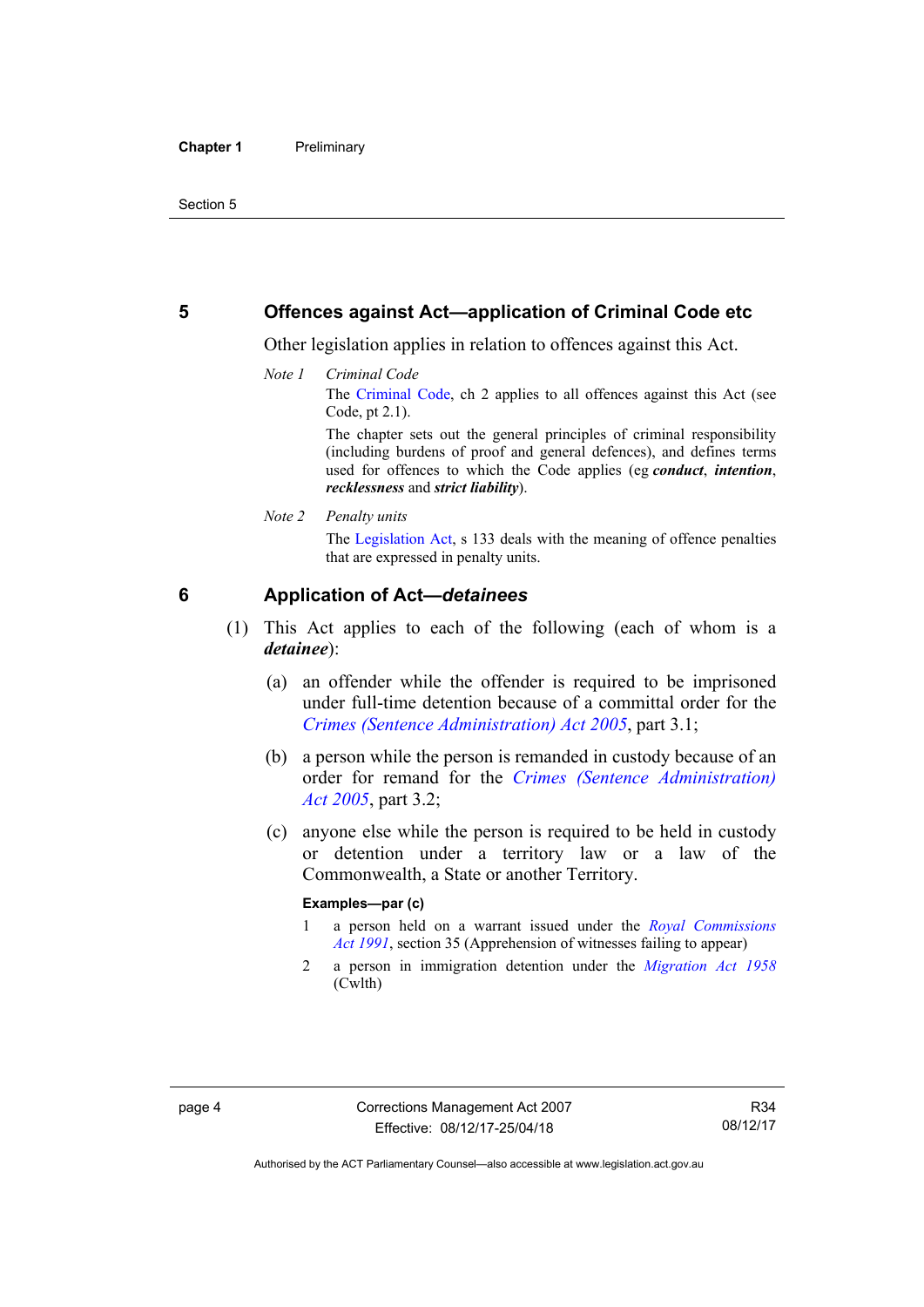- 3 an interstate detainee on leave in the ACT held in custody overnight
- *Note* An example is part of the Act, is not exhaustive and may extend, but does not limit, the meaning of the provision in which it appears (see [Legislation Act,](http://www.legislation.act.gov.au/a/2001-14) s 126 and s 132).
- (2) However, the application of this Act is subject to the *[Crimes](http://www.legislation.act.gov.au/a/2005-59)  [\(Sentence Administration\) Act 2005](http://www.legislation.act.gov.au/a/2005-59)*, part 4.3 (Full-time detention in NSW).
- (3) Also, this Act (other than chapter 4 (Detention in police and court cells)) does not apply to a person detained under the *[Children and](http://www.legislation.act.gov.au/a/2008-19)  [Young People Act 2008](http://www.legislation.act.gov.au/a/2008-19)*.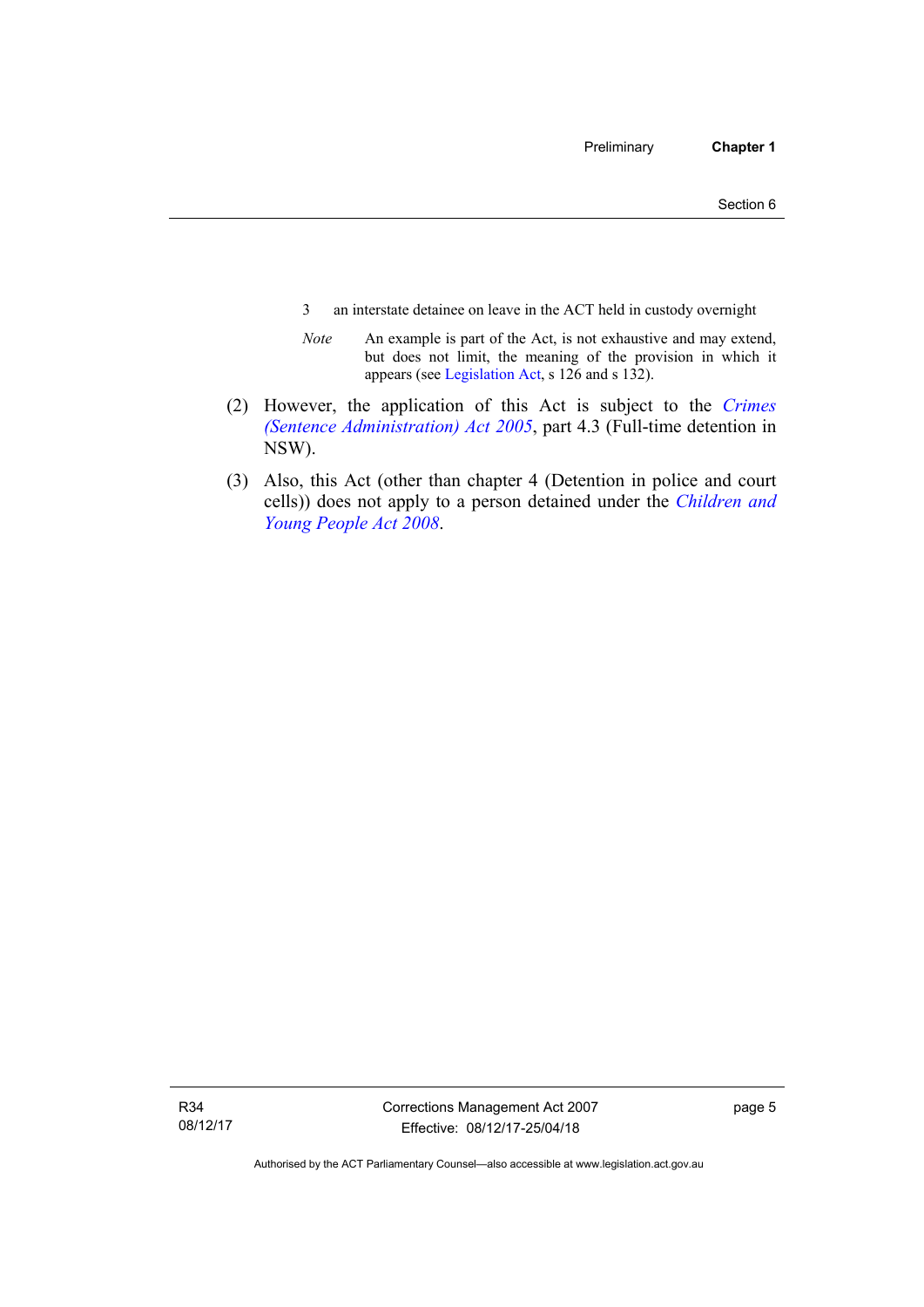Section 7

# <span id="page-19-0"></span>**Chapter 2 Objects and principles**

### <span id="page-19-1"></span>**7 Main objects of Act**

The main objects of this Act are to promote public safety and the maintenance of a just society, particularly by—

- (a) ensuring the secure detention of detainees at correctional centres; and
- (b) ensuring justice, security and good order at correctional centres; and
- (c) ensuring that detainees are treated in a decent, humane and just way; and
- (d) promoting the rehabilitation of offenders and their reintegration into society.

### <span id="page-19-2"></span>**8 Management of correctional services**

Correctional services must be managed so as to achieve the main objects of this Act, particularly by—

- (a) ensuring that public safety is the paramount consideration in decision-making about the management of detainees; and
- (b) ensuring respect for the humanity of everyone involved in correctional services, including detainees, corrections officers and other people who work at or visit correctional centres; and
- (c) ensuring behaviour by corrections officers that recognises and respects the inherent dignity of detainees as individuals; and
- (d) ensuring that harm suffered by victims, and their need for protection, are considered appropriately in decision-making about the management of detainees.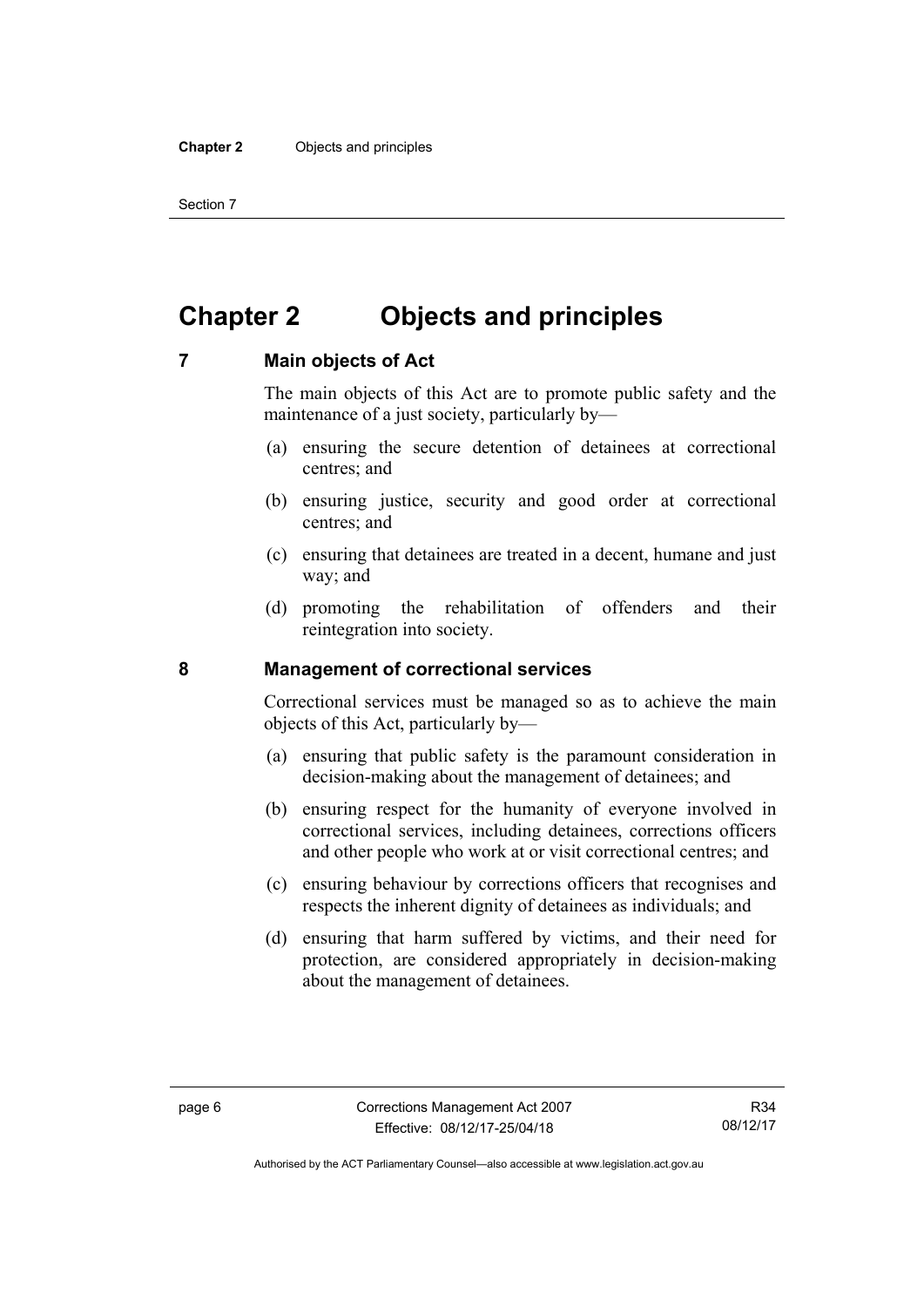### <span id="page-20-0"></span>**9 Treatment of detainees generally**

Functions under this Act in relation to a detainee must be exercised as follows:

- (a) to respect and protect the detainee's human rights;
- (b) to ensure the detainee's decent, humane and just treatment;
- (c) to preclude torture or cruel, inhuman or degrading treatment;
- (d) to ensure the detainee is not subject to further punishment (in addition to deprivation of liberty) only because of the conditions of detention;
- (e) to ensure the detainee's conditions in detention comply with section 12 (Correctional centres—minimum living conditions);
- (f) if the detainee is an offender—to promote, as far as practicable, the detainee's rehabilitation and reintegration into society.

### <span id="page-20-1"></span>**10 Treatment of remandees**

- (1) Functions under this Act in relation to a detainee who is a remandee must also be exercised to recognise and respect that—
	- (a) the remandee must be presumed innocent of any offence for which the remandee is remanded; and
	- (b) the detention is not imposed as punishment of the remandee.
- (2) Subsection (1) does not apply if the remandee—
	- (a) has been convicted or found guilty of the offence for which the remandee is detained; or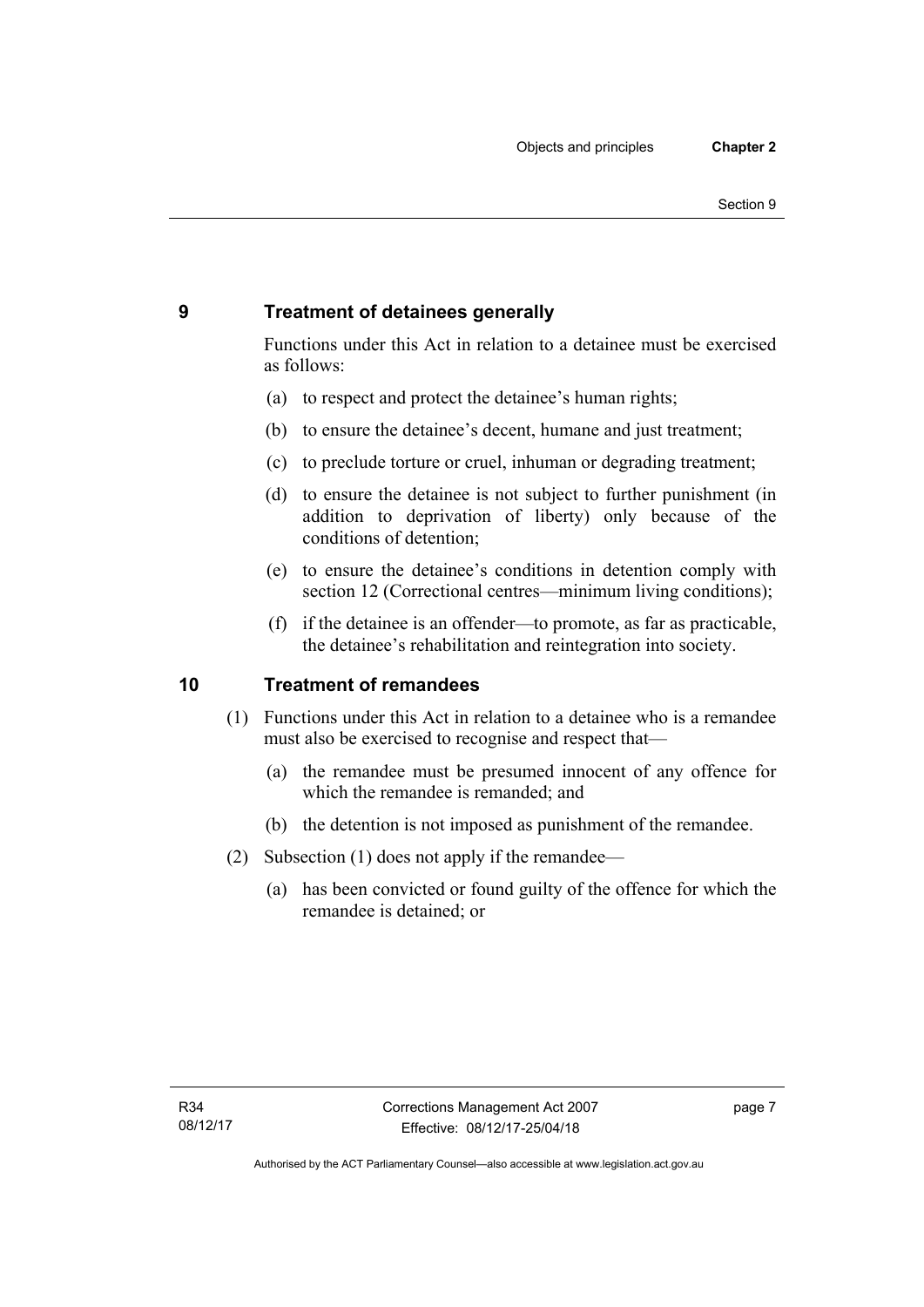(b) is under a sentence of imprisonment in relation to another offence.

#### **Examples—par (a)**

- 1 a convicted person remanded in custody for sentencing
- 2 a paroled offender remanded in custody during an adjournment of a hearing by the sentence administration board
- *Note* An example is part of the Act, is not exhaustive and may extend, but does not limit, the meaning of the provision in which it appears (see [Legislation Act,](http://www.legislation.act.gov.au/a/2001-14) s 126 and s 132).

### <span id="page-21-0"></span>**11 Treatment of certain detainees**

- (1) This section applies to a person (other than a sentenced offender or remandee) while the person is required to be held in custody or detention under a territory law or a law of the Commonwealth, a State or another Territory.
- (2) Functions under this Act in relation to the person must be exercised to recognise and respect the purpose for which the person is held in custody or detention.
- (3) This Act applies in relation to the person as a full-time detainee, with any changes prescribed by regulation.

### <span id="page-21-1"></span>**12 Correctional centres—minimum living conditions**

- (1) To protect the human rights of detainees at correctional centres, the director-general must ensure, as far as practicable, that conditions at correctional centres meet at least the following minimum standards:
	- (a) detainees must have access to sufficient food and drink to avoid hunger and poor nourishment;
	- (b) detainees must have access to sufficient suitable clothing that does not degrade or humiliate detainees;
	- (c) detainees must have access to suitable facilities for personal hygiene;

Authorised by the ACT Parliamentary Counsel—also accessible at www.legislation.act.gov.au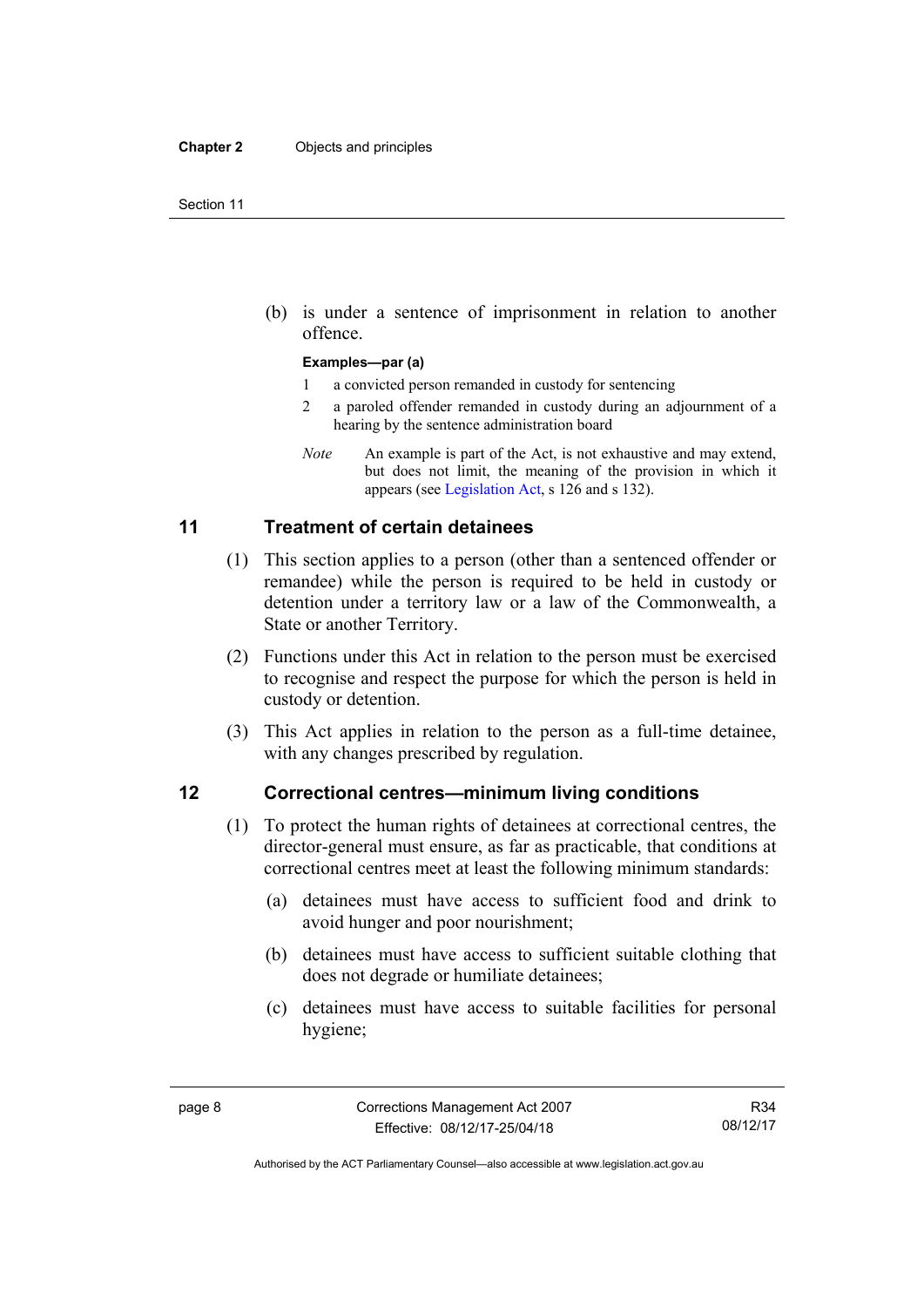- (d) detainees must have suitable accommodation and bedding for sleeping in reasonable privacy and comfort;
- (e) detainees must have reasonable access to the open air and exercise;
- (f) detainees must have reasonable access to telephone, mail and other facilities for communicating with people in the community;
- (g) detainees must have reasonable opportunities to receive visits from family members, accredited people and others;
	- *Note Family member* and *accredited person* are defined in the dictionary.
- (h) detainees must have reasonable opportunities to communicate with their lawyers;
- (i) detainees must have reasonable access to news and education services and facilities to maintain contact with society;
- (j) detainees must have access to suitable health services and health facilities;
- (k) detainees must have reasonable opportunities for religious, spiritual and cultural observances.

### **Example—par (k)**

observances and practices relating to religious or spiritual beliefs, including indigenous spiritual beliefs

- *Note* An example is part of the Act, is not exhaustive and may extend, but does not limit, the meaning of the provision in which it appears (see [Legislation Act,](http://www.legislation.act.gov.au/a/2001-14) s 126 and s 132).
- (2) Chapter 6 (Living conditions at correctional centres) applies in relation to correctional centres.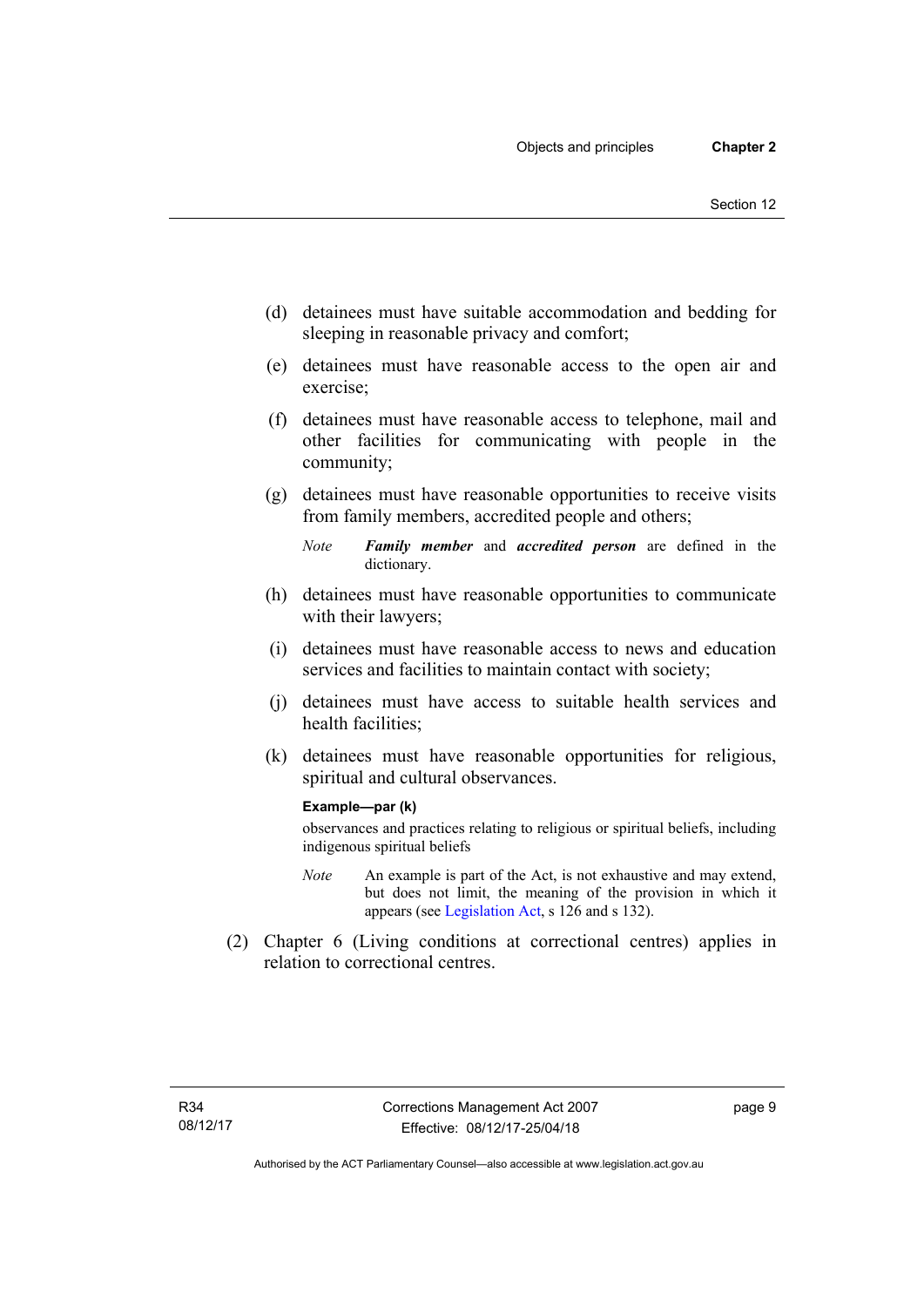**Chapter 3** Administration<br> **Part 3.1** Administration Administration—general

Section 13

# <span id="page-23-0"></span>**Chapter 3 Administration**

### <span id="page-23-1"></span>**Part 3.1 Administration—general**

### <span id="page-23-2"></span>**13 Ministerial directions to director-general**

 (1) The Minister may give written directions to the director-general about the exercise of functions under this Act.

#### **Example of direction**

a direction to make corrections policies or operating procedures to ensure that functions are exercised in accordance with a particular decision of the Supreme Court or a particular finding of a board of inquiry or royal commission

- *Note* An example is part of the Act, is not exhaustive and may extend, but does not limit, the meaning of the provision in which it appears (see [Legislation Act,](http://www.legislation.act.gov.au/a/2001-14) s 126 and s 132).
- (2) The director-general must comply with a direction under this section.
- (3) A direction is a notifiable instrument.

*Note* A notifiable instrument must be notified under the [Legislation Act](http://www.legislation.act.gov.au/a/2001-14).

### <span id="page-23-3"></span>**14 Corrections policies and operating procedures**

- (1) The director-general may make corrections policies and operating procedures, consistent with this Act, to facilitate the effective and efficient management of correctional services.
- (2) Each corrections policy or operating procedure is a notifiable instrument.
	- *Note 1* A notifiable instrument must be notified under the [Legislation Act](http://www.legislation.act.gov.au/a/2001-14).
	- *Note 2* The amendment or repeal of a corrections policy or operating procedure is also a notifiable instrument. See the [Legislation Act,](http://www.legislation.act.gov.au/a/2001-14) section 46 (Power to make instrument includes power to amend or repeal).

Authorised by the ACT Parliamentary Counsel—also accessible at www.legislation.act.gov.au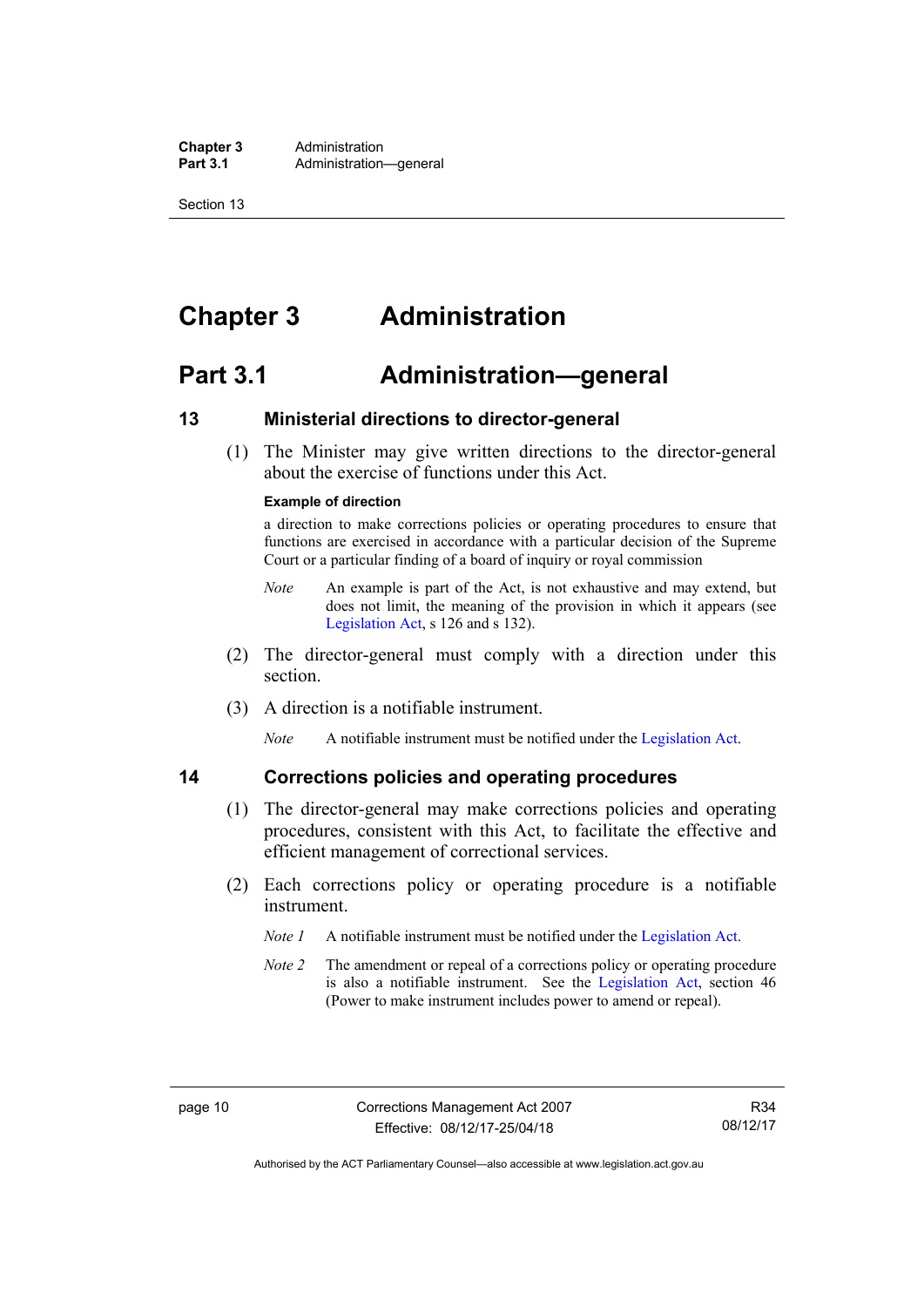- (3) Each corrections policy or operating procedure—
	- (a) must be available for inspection by anyone at each correctional centre; and
	- (b) may be made available for inspection at any other place decided by the director-general.

### <span id="page-24-0"></span>**15 Exclusions from notified corrections policies and operating procedures**

- (1) The director-general may exclude from a corrections policy or operating procedure notified or available for inspection in accordance with section 14 any matter that the director-general believes, on reasonable grounds, would be likely to disclose—
	- (a) information that may endanger public safety or undermine justice, security or good order at a correctional centre; or
	- (b) anything prescribed by regulation.
- (2) If subsection (1) applies to a corrections policy or operating procedure—
	- (a) the policy or procedure must contain a statement about the effect of this section; and
	- (b) the excluded matter must be available for inspection, on request, by any of the following:
		- (i) a judge or magistrate;
		- (ii) a member of the Legislative Assembly;
		- (iii) an official visitor;
		- (iv) the inspector of correctional services;
		- (v) the human rights commissioner;
		- (vi) the public advocate;
		- (vii) the ombudsman;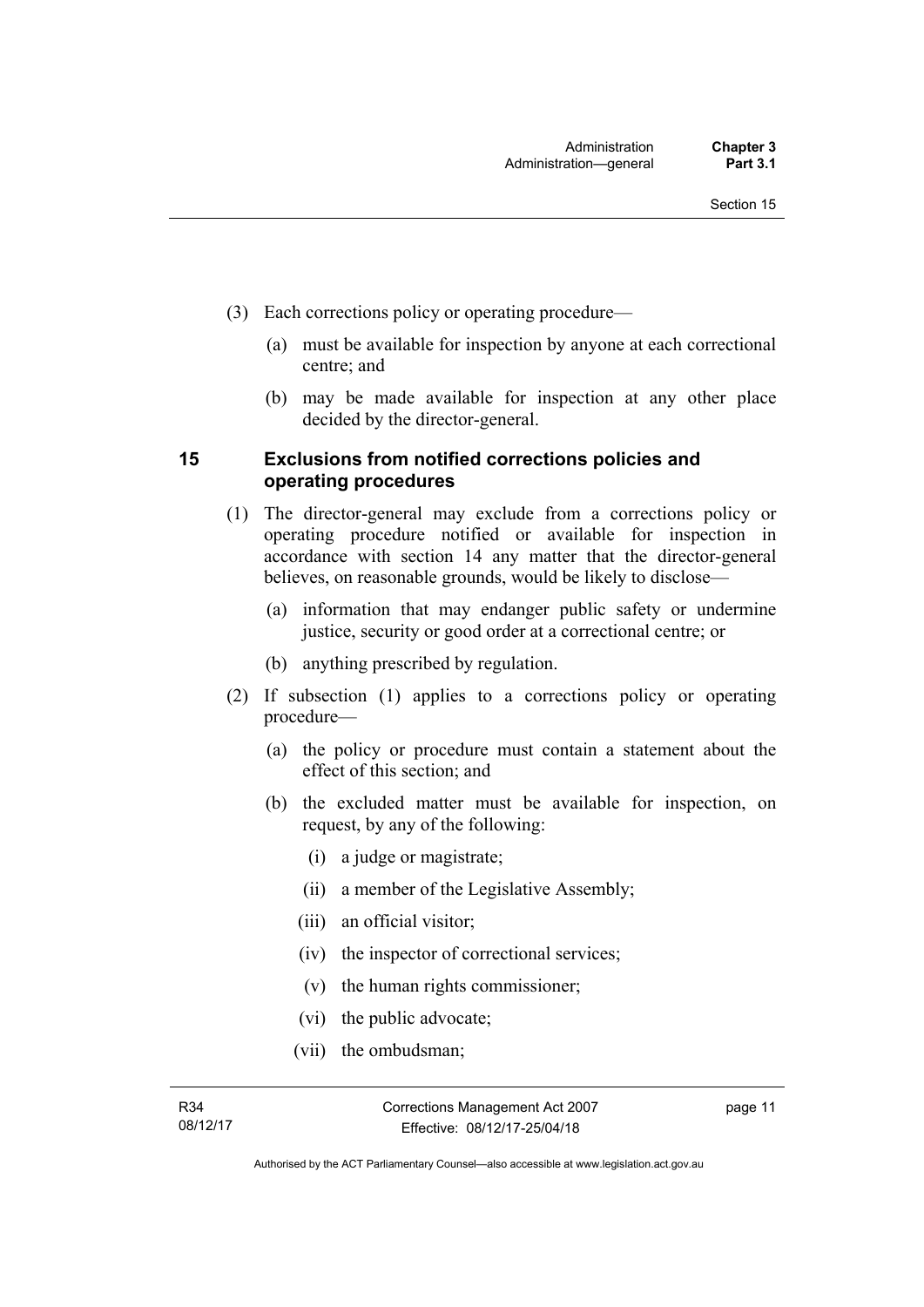**Chapter 3** Administration<br>**Part 3.1** Administration Administration—general

Section 16

- (viii) anyone else prescribed by regulation.
- *Note* Territory laws apply to a delegate of a person in the exercise of a delegation as if the delegate were the person who appointed the delegate (see [Legislation Act,](http://www.legislation.act.gov.au/a/2001-14) s 239 (2)).

### <span id="page-25-0"></span>**16 Director-general directions**

- (1) The director-general may give directions in relation to a detainee.
- (2) Without limiting subsection (1), the director-general may give a direction that the director-general considers necessary and reasonable in relation to any of the following:
	- (a) the welfare or safety of the detainee or anyone else;
	- (b) security or good order at a correctional centre;
	- (c) ensuring compliance with any requirement under this Act or another territory law.
- (3) A direction may be given orally or in writing and may apply to a particular detainee or 2 or more detainees.
- (4) A direction by the director-general under this Act, or anything done under the direction, is not invalid because of a defect or irregularity in or in relation to the direction.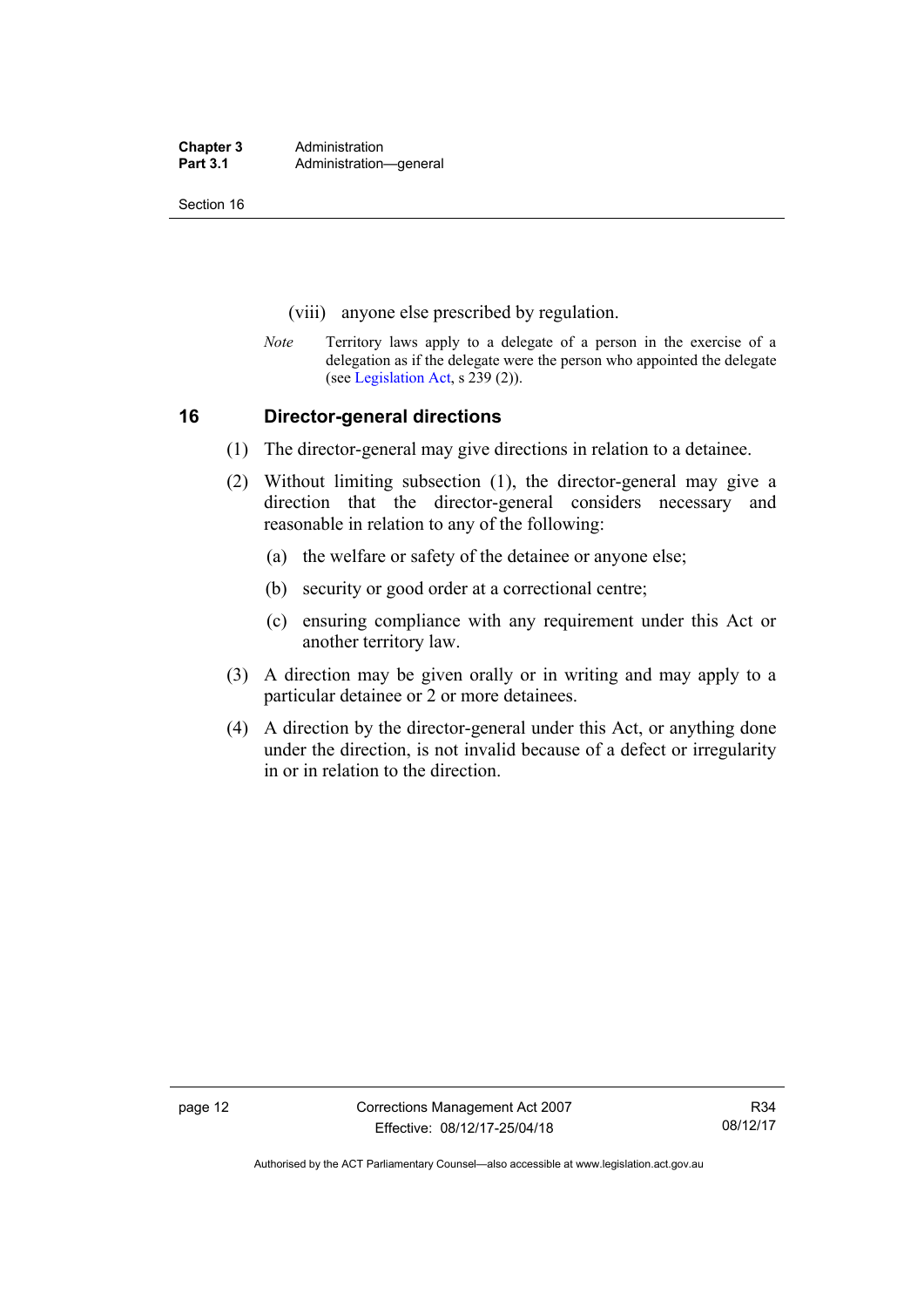### <span id="page-26-0"></span>**17 Director-general delegations**

- (1) The director-general may delegate any of the director-general's functions under this Act to a corrections officer.
- (2) This section does not limit the director-general's power to delegate a function under any other territory law.

### **Examples of delegation**

- 1 a delegation for directions to be given to detainees at a correctional centre by the corrections officer in charge of the centre
- 2 a delegation for functions under chapter 10 (Discipline) to be exercised by a corrections officer at a correctional centre
- *Note 1* An example is part of the Act, is not exhaustive and may extend, but does not limit, the meaning of the provision in which it appears (see [Legislation Act,](http://www.legislation.act.gov.au/a/2001-14) s 126 and s 132).
- *Note 2* For the making of delegations and the exercise of delegated functions, see the [Legislation Act,](http://www.legislation.act.gov.au/a/2001-14) pt 19.4.
- *Note 3* The *[Public Sector Management Act 1994](http://www.legislation.act.gov.au/a/1994-37)*, s 36C also provides for a director-general to delegate, and sub-delegate, powers given to the director-general under a territory law.

### <span id="page-26-1"></span>**18 Chief police officer delegations**

- (1) The chief police officer may delegate any of the chief police officer's functions under this Act to a police officer.
- (2) This section does not limit the chief police officer's power to delegate a function under any other territory law.

### **Example of delegation**

a delegation for giving directions under section 30 (Detention in police cells).

- *Note 1* An example is part of the Act, is not exhaustive and may extend, but does not limit, the meaning of the provision in which it appears (see [Legislation Act,](http://www.legislation.act.gov.au/a/2001-14) s 126 and s 132).
- *Note 2* For the making of delegations and the exercise of delegated functions, see the [Legislation Act,](http://www.legislation.act.gov.au/a/2001-14) pt 19.4.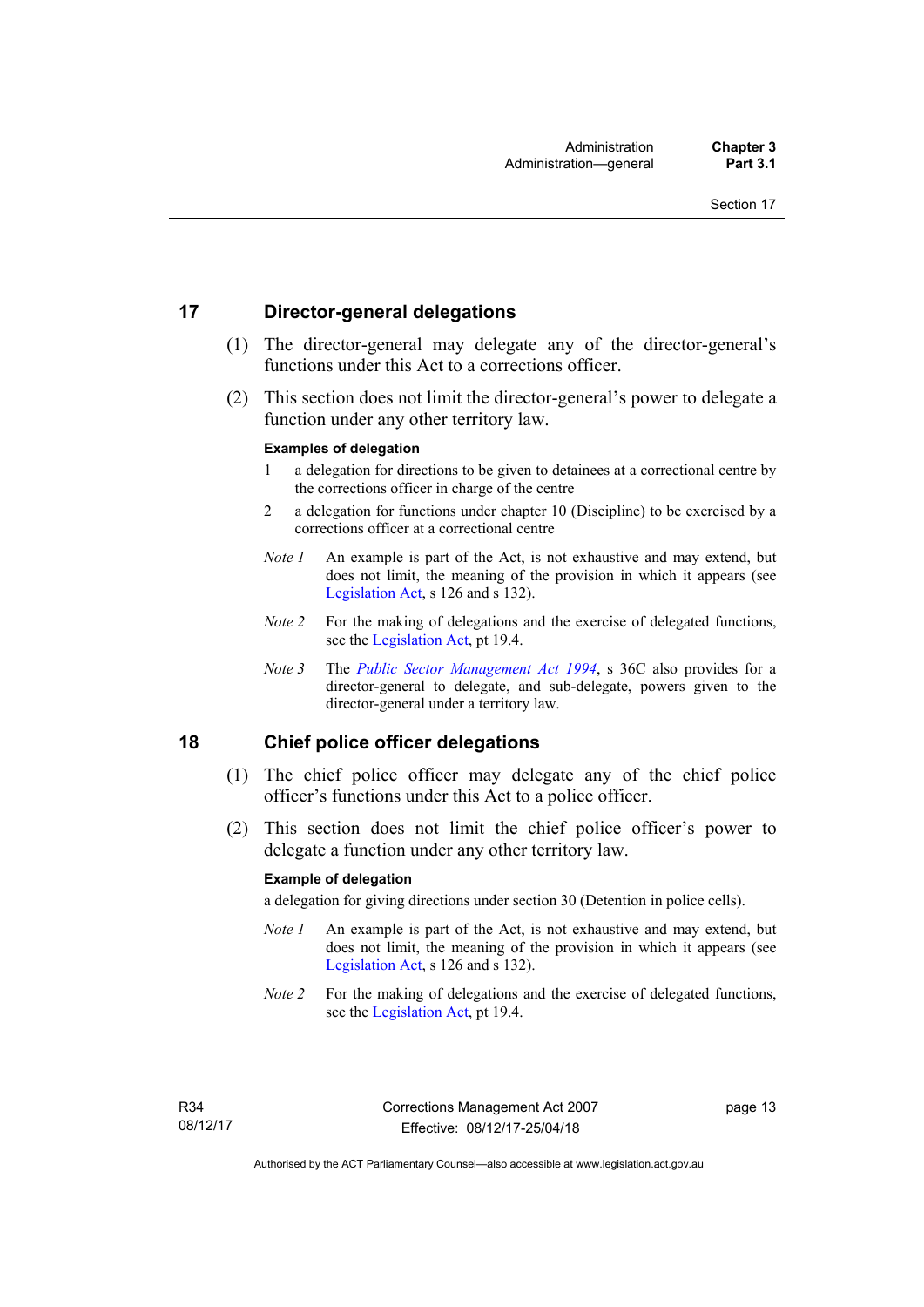**Chapter 3** Administration<br> **Part 3.2** Corrections off **Corrections officers** 

Section 19

### <span id="page-27-0"></span>**Part 3.2 Corrections officers**

### <span id="page-27-1"></span>**19 Corrections officers—appointment**

- (1) The director-general may appoint a public servant, or anyone else, as a corrections officer for this Act.
	- *Note 1* For the making of appointments (including acting appointments), see the [Legislation Act,](http://www.legislation.act.gov.au/a/2001-14) pt 19.3.
	- *Note 2* In particular, a person may be appointed for a particular provision of a law (see [Legislation Act,](http://www.legislation.act.gov.au/a/2001-14) s 7 (3)) and an appointment may be made by naming a person or nominating the occupant of a position (see s 207).
	- *Note 3* A reference to an Act includes a reference to the statutory instruments made or in force under the Act, including any regulation and corrections policy and operating procedure (see [Legislation Act,](http://www.legislation.act.gov.au/a/2001-14) s 104).
- (2) The director-general may make an appointment under this section only if satisfied that the appointee has appropriate qualifications or experience to exercise the functions of a corrections officer.

### <span id="page-27-2"></span>**20 Corrections officers—functions**

- (1) A corrections officer—
	- (a) has the functions given to the officer under this Act or any other territory law; and
	- (b) is subject to the directions of the director-general in the exercise of the functions.
- (2) The functions of a corrections officer may be limited by—
	- (a) the instrument appointing the officer; or
	- (b) written notice given to the officer by the director-general; or
	- (c) a regulation.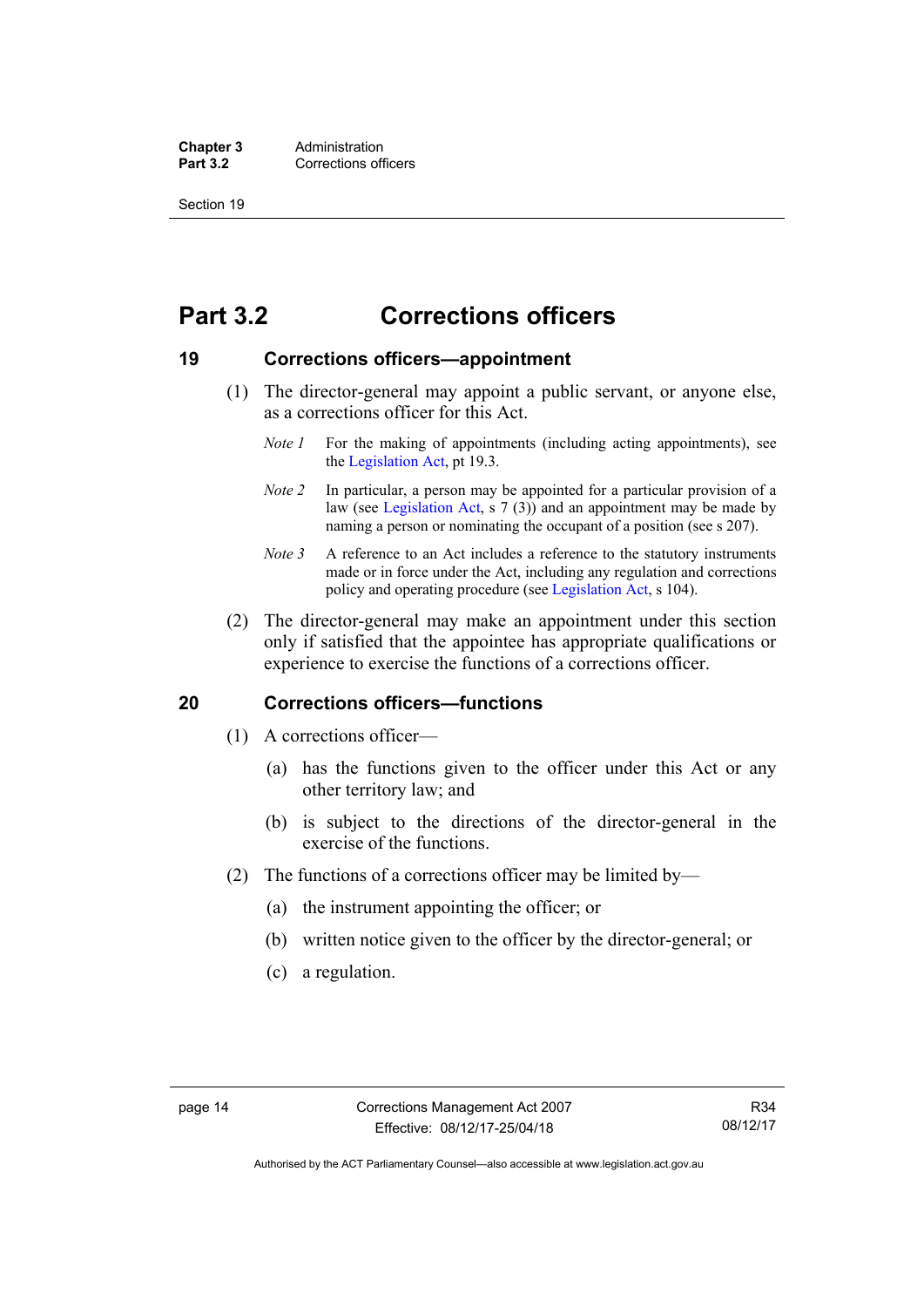### <span id="page-28-0"></span>**21 Doctors—health service appointments**

- (1) The director-general responsible for the administration of the *[Public](http://www.legislation.act.gov.au/a/1997-69)  [Health Act 1997](http://www.legislation.act.gov.au/a/1997-69)* must appoint a doctor for each correctional centre.
- (2) The doctor's functions are—
	- (a) to provide health services to detainees; and
	- (b) to protect the health of detainees (including preventing the spread of disease at correctional centres).
- (3) A doctor appointed for a correctional centre must be available to provide health services at the centre at least once each week.
- (4) The doctor may give written directions to the director-general for subsection (2) (b).
- (5) The director-general must ensure that each direction under subsection (4) is complied with unless the director-general believes, on reasonable grounds, that compliance would undermine security or good order at the correctional centre.

### <span id="page-28-1"></span>**22 Health practitioners—non-therapeutic functions**

- (1) The director-general must appoint a health practitioner to exercise non-therapeutic functions at each correctional centre.
	- *Note Health practitioner* includes a doctor and nurse registered under the *[Health Practitioner Regulation National Law \(ACT\)](http://www.legislation.act.gov.au/a/db_39269/default.asp)*.
- (2) In this section:

*non-therapeutic function* does not include a health service or other function mentioned in section 21.

### <span id="page-28-2"></span>**23 Identity cards**

- (1) This section applies in relation to a person appointed under any of the following:
	- (a) section 19 (Corrections officers—appointment);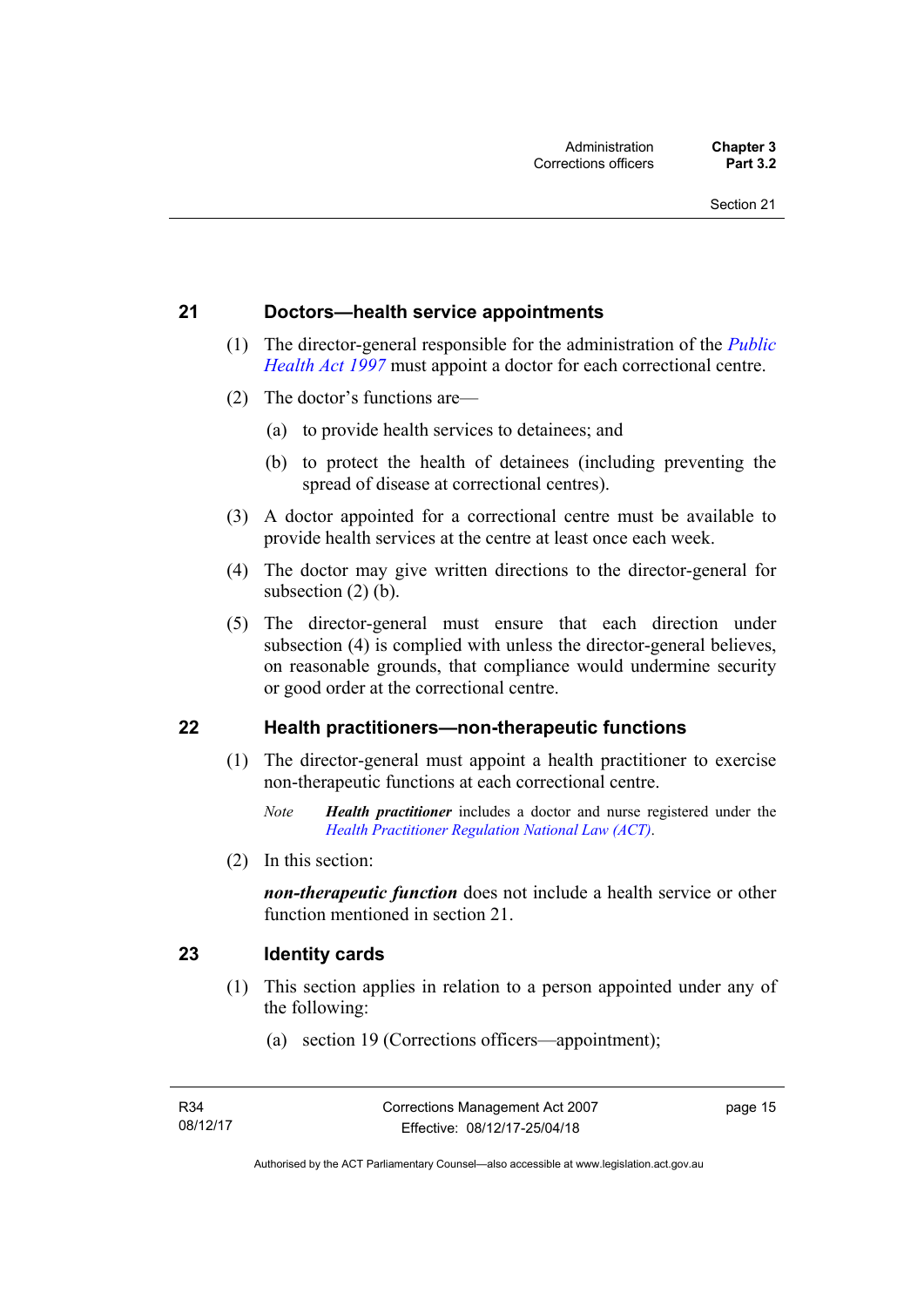Section 23

- (b) section 21 (Doctors—health service appointments);
- (c) section 22 (Health practitioners—non-therapeutic functions).
- (2) The director-general must give each person an identity card stating the person's name and the position to which the person is appointed.
- (3) The identity card must show—
	- (a) a recent photograph of the person; and
	- (b) the card's date of issue and expiry; and
	- (c) anything else prescribed by regulation.
- (4) A person commits an offence if the person—
	- (a) stops being a person to whom this section applies; and
	- (b) does not return the person's identity card to the director-general no later than 7 days after the day the person stops being a corrections officer.

Maximum penalty: 1 penalty unit.

(5) An offence against this section is a strict liability offence.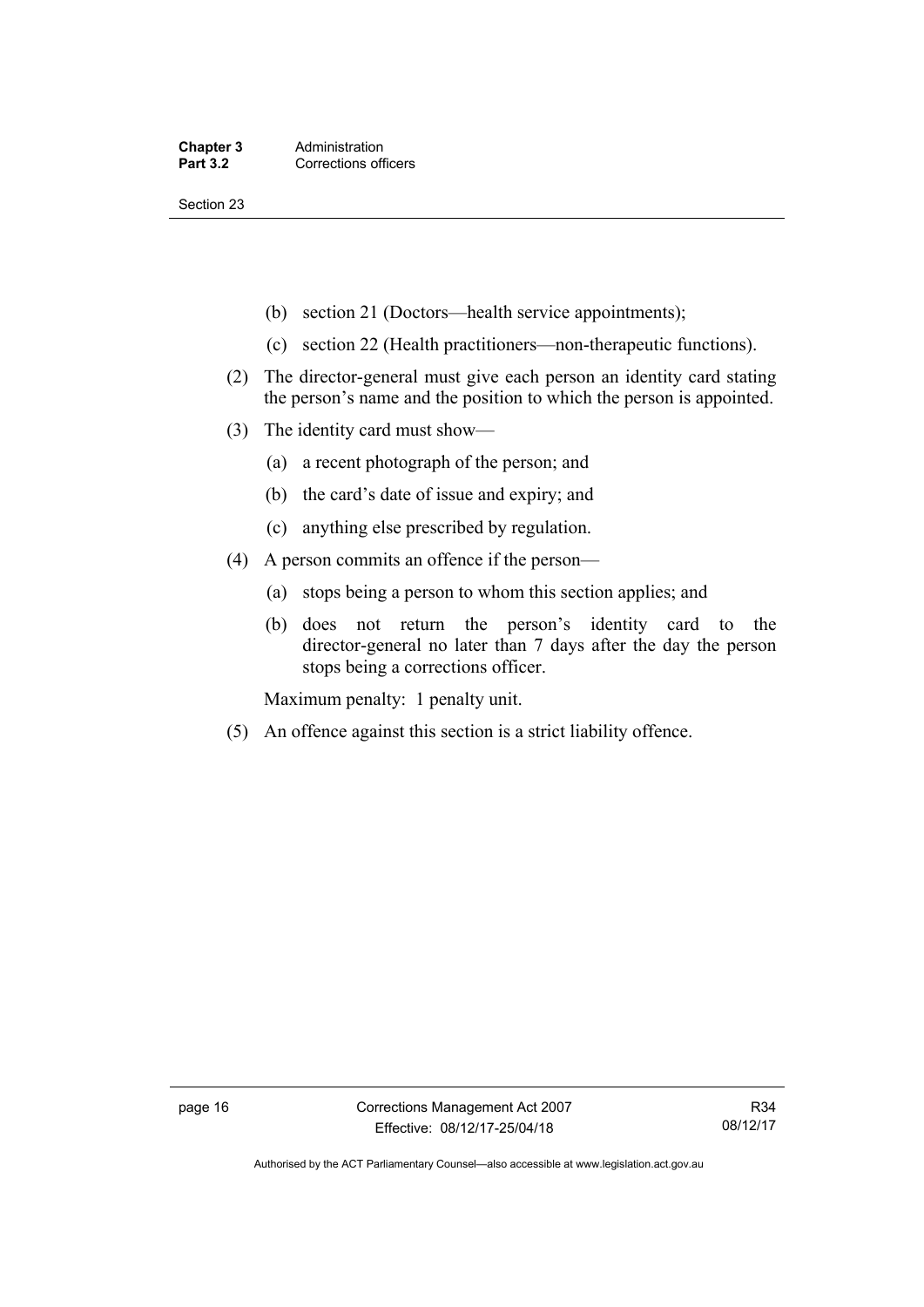# <span id="page-30-0"></span>**Part 3.3 Correctional centres**

### <span id="page-30-1"></span>**24 Correctional centres—declaration**

- (1) The Minister may declare a place to be a correctional centre.
- (2) A declaration is a notifiable instrument.

### **Examples of declarations**

- 1 the declaration of a place, including a buffer zone surrounding a secure perimeter, to be a correctional centre
- 2 a declaration of a place to be a correctional centre for full-time detention, or for a stated time and purpose, eg a temporary correctional centre for remandees
- *Note 1* An example is part of the Act, is not exhaustive and may extend, but does not limit, the meaning of the provision in which it appears (see [Legislation Act,](http://www.legislation.act.gov.au/a/2001-14) s 126 and s 132).
- *Note 2* A notifiable instrument must be notified under the [Legislation Act](http://www.legislation.act.gov.au/a/2001-14).
- *Note* 3 The power to make an instrument includes power to make different provisions in relation to different matters or different classes of matters, and provisions that apply differently by reference to stated exceptions or factors (see [Legislation Act](http://www.legislation.act.gov.au/a/2001-14), s 48).

### <span id="page-30-2"></span>**25 Correctional centres—arrangements with NSW**  (1) The Chief Minister may make arrangements with the Governor of

- New South Wales in relation to keeping full-time detainees at a NSW correctional centre.
- (2) The arrangements may include provision for—
	- (a) the exercise by NSW officers of functions in relation to full-time detainees kept at a NSW correctional centre; and
	- (b) reports by NSW officers about the exercise of those functions.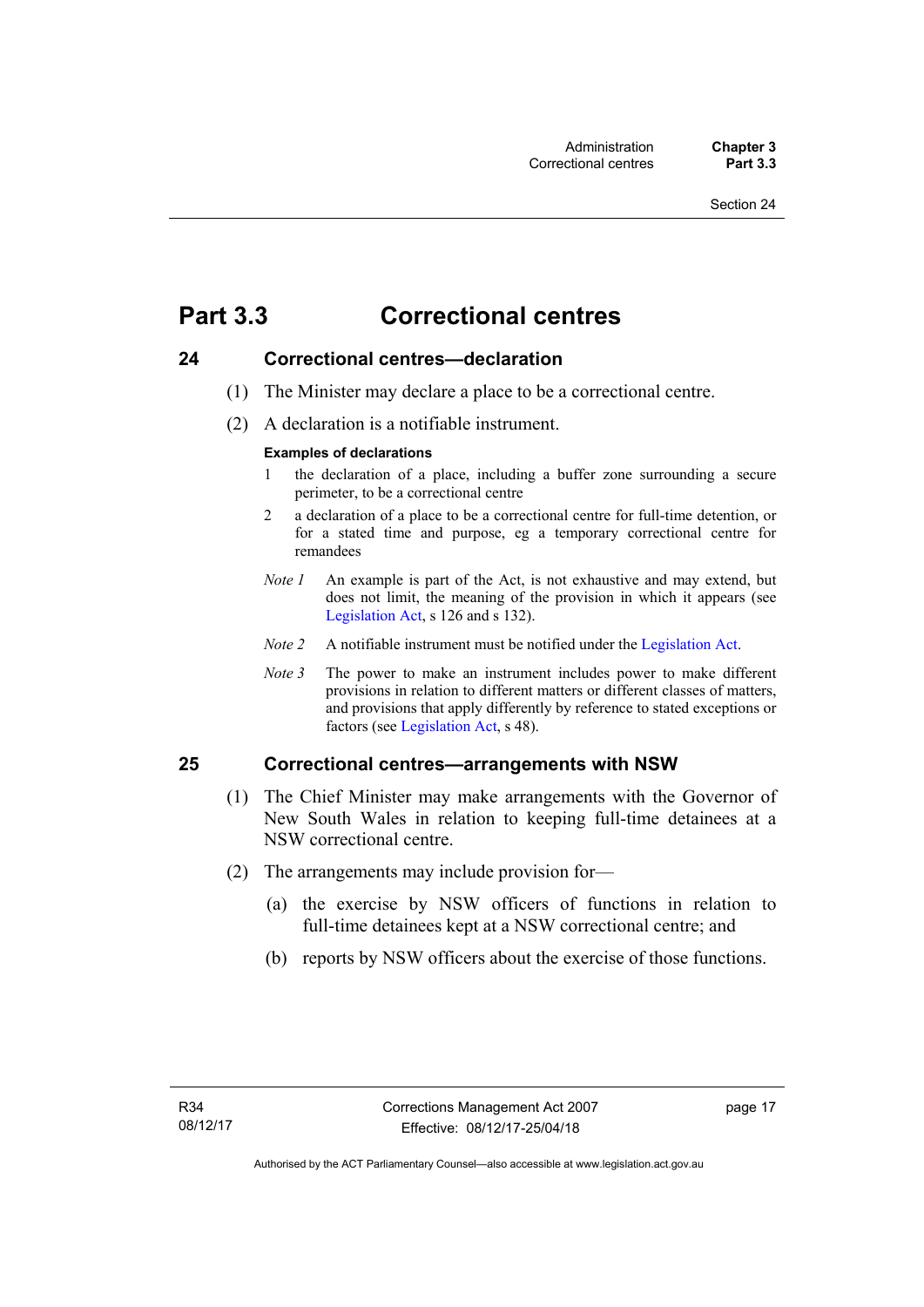| Chapter 3       | Administration       |
|-----------------|----------------------|
| <b>Part 3.3</b> | Correctional centres |

Section 25

(3) In this section:

*NSW officer* means an officer or other person having authority under the *[Crimes \(Administration of Sentences\) Act 1999](http://www.legislation.nsw.gov.au/maintop/view/inforce/act+93+1999+cd+0+N)* (NSW) to exercise a function in relation to a full-time detainee.

*Note* The *[Crimes \(Sentence Administration\) Act 2005](http://www.legislation.act.gov.au/a/2005-59)*, pt 4.3 (Full-time detention in NSW) provides for the removal of full-time detainees to NSW correctional centres.

page 18 Corrections Management Act 2007 Effective: 08/12/17-25/04/18

R34 08/12/17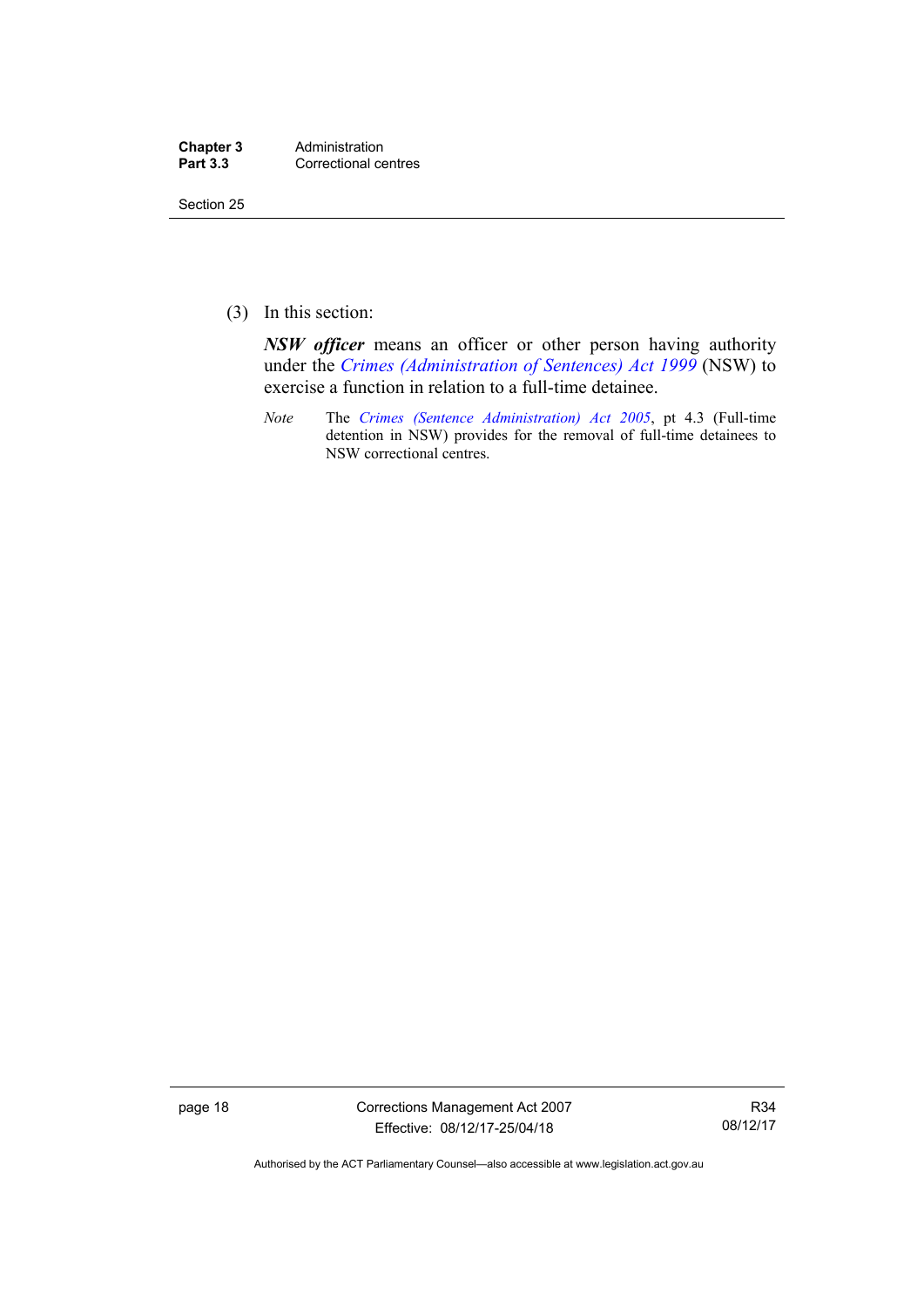# <span id="page-32-0"></span>**Part 3.4 Administration—special provisions**

### <span id="page-32-1"></span>**26 Declaration of emergency**

- (1) This section applies if the director-general believes, on reasonable grounds, that an emergency (including an imminent emergency) exists in relation to a correctional centre that threatens or is likely to threaten—
	- (a) security or good order at the centre; or
	- (b) the safety of anyone at the centre or elsewhere.
- (2) The director-general may declare that an emergency exists in relation to the correctional centre for a stated period of not more than—
	- (a) 3 days; or
	- (b) if another period is prescribed by regulation—the period prescribed.
- (3) To remove any doubt, the director-general may make declarations for 2 or more consecutive periods in relation to the same emergency.
- (4) A declaration commences when it is made, unless it provides for a later commencement.
- (5) A declaration—
	- (a) is a notifiable instrument; and
	- (b) must be notified under the [Legislation Act](http://www.legislation.act.gov.au/a/2001-14) no later than the day after the day it is made.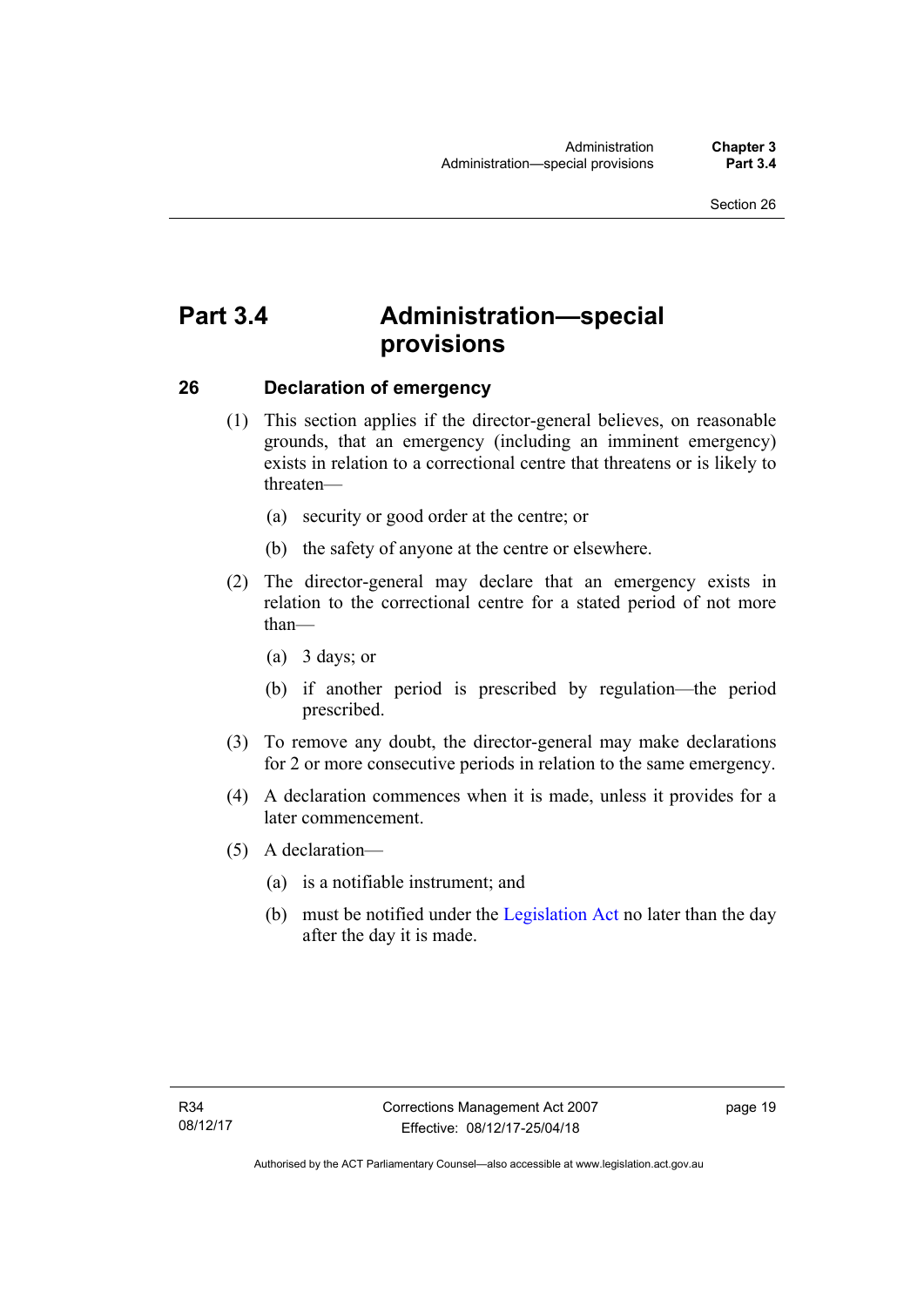Section 27

### <span id="page-33-0"></span>**27 Emergency powers**

- (1) While an emergency is declared under section 26 in relation to a correctional centre, the director-general may do 1 or more of the following:
	- (a) restrict any work or activity at the centre;
	- (b) restrict access in, or to or from, the centre or any part of the centre;
	- (c) restrict communications between a detainee and anyone else;
	- (d) authorise a police officer or public servant to exercise any function exercisable by a corrections officer under this Act in accordance with any direction by the director-general.
- (2) The director-general must ensure that action taken under this section is necessary and reasonable in the circumstances.

### <span id="page-33-1"></span>**28 Arrangements with police**

- (1) The director-general may make arrangements with the chief police officer for police assistance in relation to the administration of the following Acts:
	- (a) the *[Crimes \(Sentencing\) Act 2005](http://www.legislation.act.gov.au/a/2005-58)*;
	- (b) the *[Crimes \(Sentence Administration\) Act 2005](http://www.legislation.act.gov.au/a/2005-59)*;
	- (c) this Act.
- (2) Subject to any arrangement under this section, the chief police officer must comply, as far as practicable, with any request by the director-general for police assistance mentioned in subsection (1).
- (3) A police officer providing assistance under this section may exercise any function exercisable by a corrections officer under an Act mentioned in subsection (1) in accordance with any direction by the director-general.

Authorised by the ACT Parliamentary Counsel—also accessible at www.legislation.act.gov.au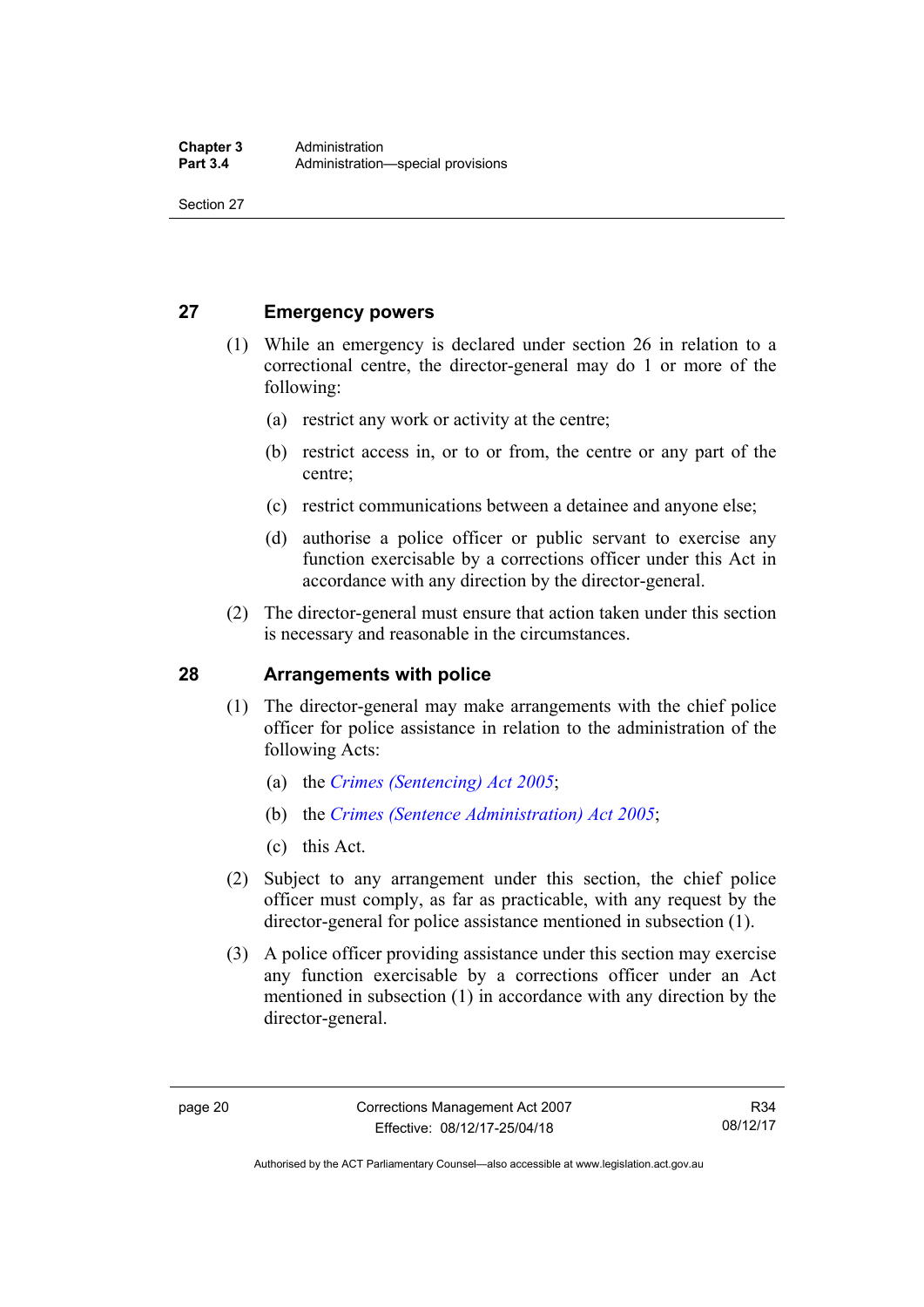# <span id="page-34-0"></span>**Chapter 4 Detention in police and court cells etc**

### <span id="page-34-1"></span>**29 Definitions—ch 4**

(1) In this chapter:

*court cell* means a cell (however described) for the detention of a person at a court.

### *director-general* means—

- (a) for a detainee (other than a young detainee)—the director-general responsible for this Act; and
- (b) for a young detainee—the director-general responsible for the *[Children and Young People Act 2008](http://www.legislation.act.gov.au/a/2008-19)*.

*police cell* means a cell (however described) for the detention of a person at a police station.

*young detainee*—see the *[Children and Young People Act 2008](http://www.legislation.act.gov.au/a/2008-19)*, section 95.

- (2) In this chapter—
	- (a) a reference to a *correctional centre* is, in relation to the custody or detention of a young detainee, a reference to a detention place under the *[Children and Young People](http://www.legislation.act.gov.au/a/2008-19)  [Act 2008](http://www.legislation.act.gov.au/a/2008-19)*; and
	- (b) a reference to a *corrections officer* is, in relation to the custody or detention of a young detainee, a reference to a youth detention officer under the *[Children and Young People](http://www.legislation.act.gov.au/a/2008-19)  [Act 2008](http://www.legislation.act.gov.au/a/2008-19)*.

### <span id="page-34-2"></span>**30 Detention in police cells**

 (1) A person lawfully required to be in police custody may, for the purposes of the custody, be detained at a police cell.

| R34      | Corrections Management Act 2007 | page 21 |
|----------|---------------------------------|---------|
| 08/12/17 | Effective: 08/12/17-25/04/18    |         |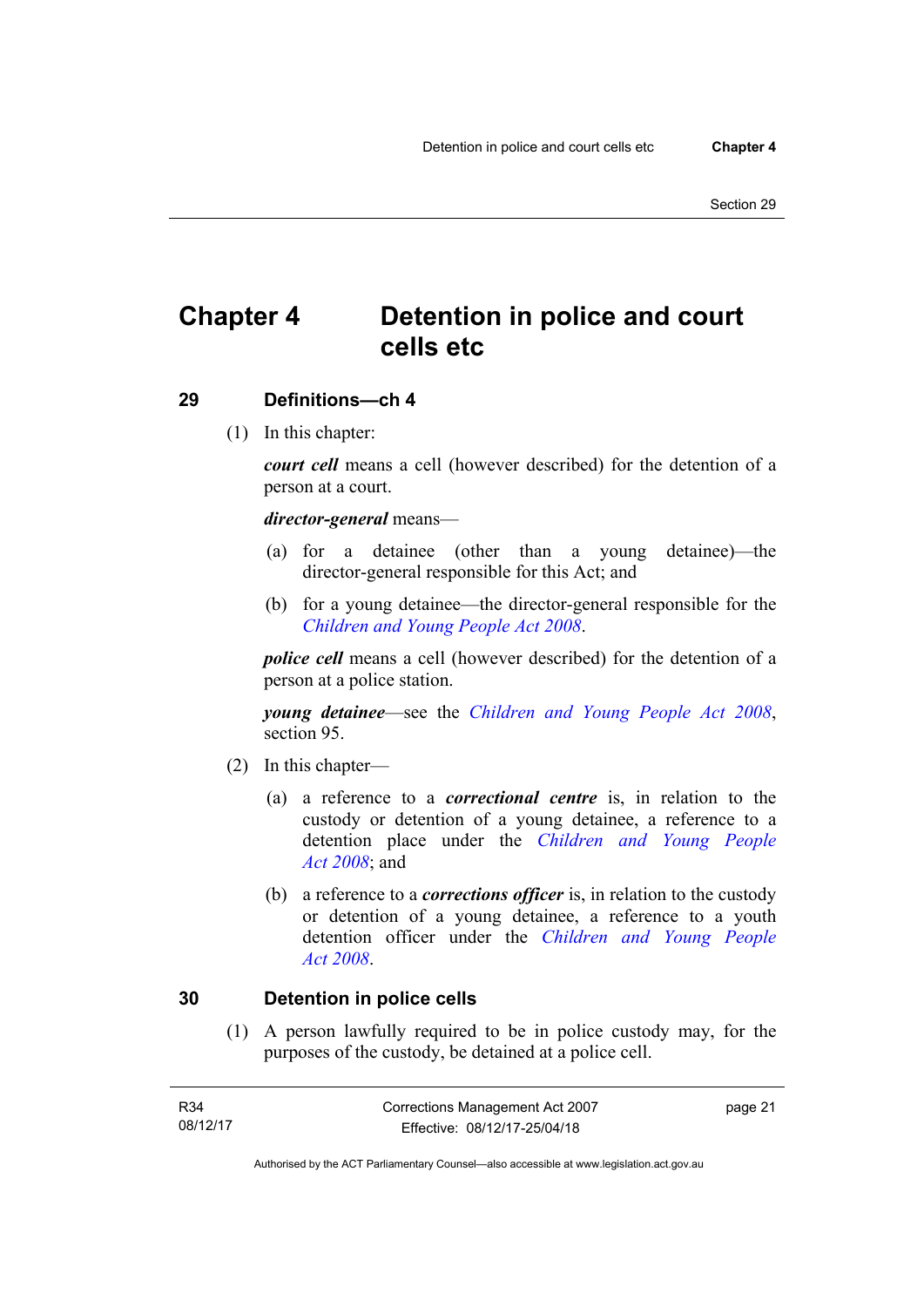- (2) However, a person lawfully required to be in police custody must not be detained continuously at a police cell for a period longer than the following period (the *allowed period*):
	- (a) for a detainee (other than a young detainee)—36 hours;
	- (b) for a young detainee—12 hours.
- (3) If a person is lawfully required to remain in police custody for a period longer than the allowed period, the chief police officer may direct that the person be transferred to the custody of the director-general for the purposes of the police custody.
- (4) The direction by the chief police officer—
	- (a) authorises the director-general to have custody of the person under the direction; and
	- (b) requires the director-general to do the following:
		- (i) take the person into custody;
		- (ii) arrange for the person's admission to a correctional centre;
		- (iii) keep the person in custody under full-time detention under the direction;
		- (iv) provide for police access to the person;
		- (v) return the person to the custody of the chief police officer as required by the direction.
- (5) To remove any doubt, the person is also taken to remain in police custody while in custody under subsection (4).

### <span id="page-35-0"></span>**31 Detention in police cells—search powers etc**

 (1) The chief police officer may direct a police officer to conduct a scanning search, frisk search, ordinary search or strip search of a person detained at a police cell.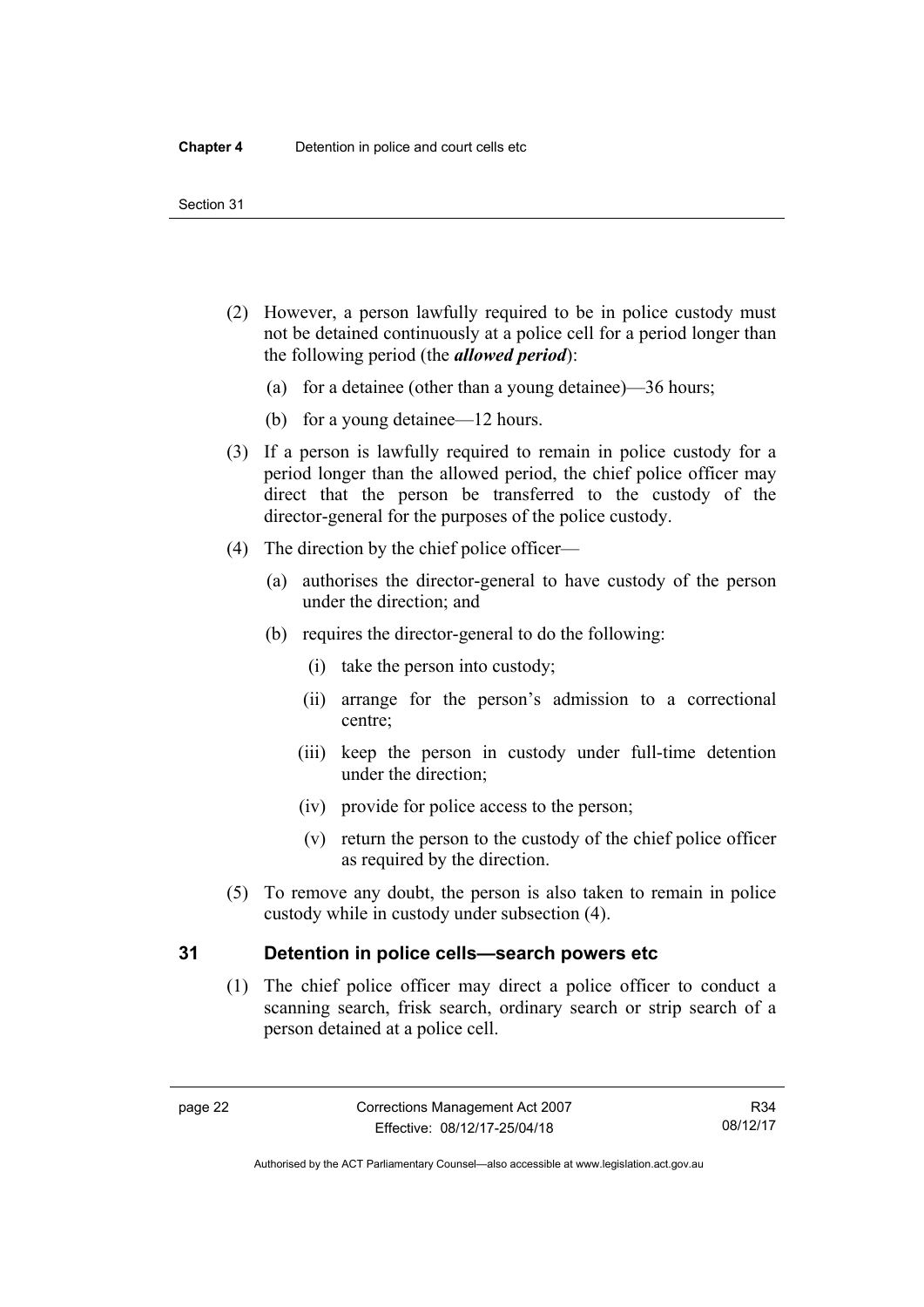- (2) For the application of this section to a detainee (other than a young detainee), part 9.4 (Searches) and part 9.5 (Seizing property) apply as if the direction, search or seizure occurred under the relevant part in relation to a detainee at a correctional centre.
- (3) For the application of this section to a young detainee, the following provisions of the *[Children and Young People Act 2008](http://www.legislation.act.gov.au/a/2008-19)* apply as if the direction, search or seizure occurred under the relevant part in relation to a young detainee at a detention place:
	- (a) part 7.1 (Preliminary—ch 7);
	- (b) part 7.2 (Searches generally);
	- (c) part 7.3 (Scanning, frisking and ordinary searches);
	- (d) part 7.4 (Strip searches—young detainees);
	- (e) part 7.9 (Seizing property).

## **31A Detention in police cells—additional provisions for young detainees**

- (1) This section applies if a young detainee is detained at a police cell under section 30.
- (2) The chief police officer must ensure that the young detainee—
	- (a) is kept separate from adult detainees; and
	- (b) has prompt access to medical and legal assistance; and
	- (c) is told, in language and a way he or she can readily understand, about the reason for the detention and the procedures that apply; and
	- (d) is able to contact and be contacted by each of the following:
		- (i) a commissioner exercising functions under the *[Human](http://www.legislation.act.gov.au/a/2005-40)  [Rights Commission Act 2005](http://www.legislation.act.gov.au/a/2005-40)*;
		- (ii) the inspector of correctional services;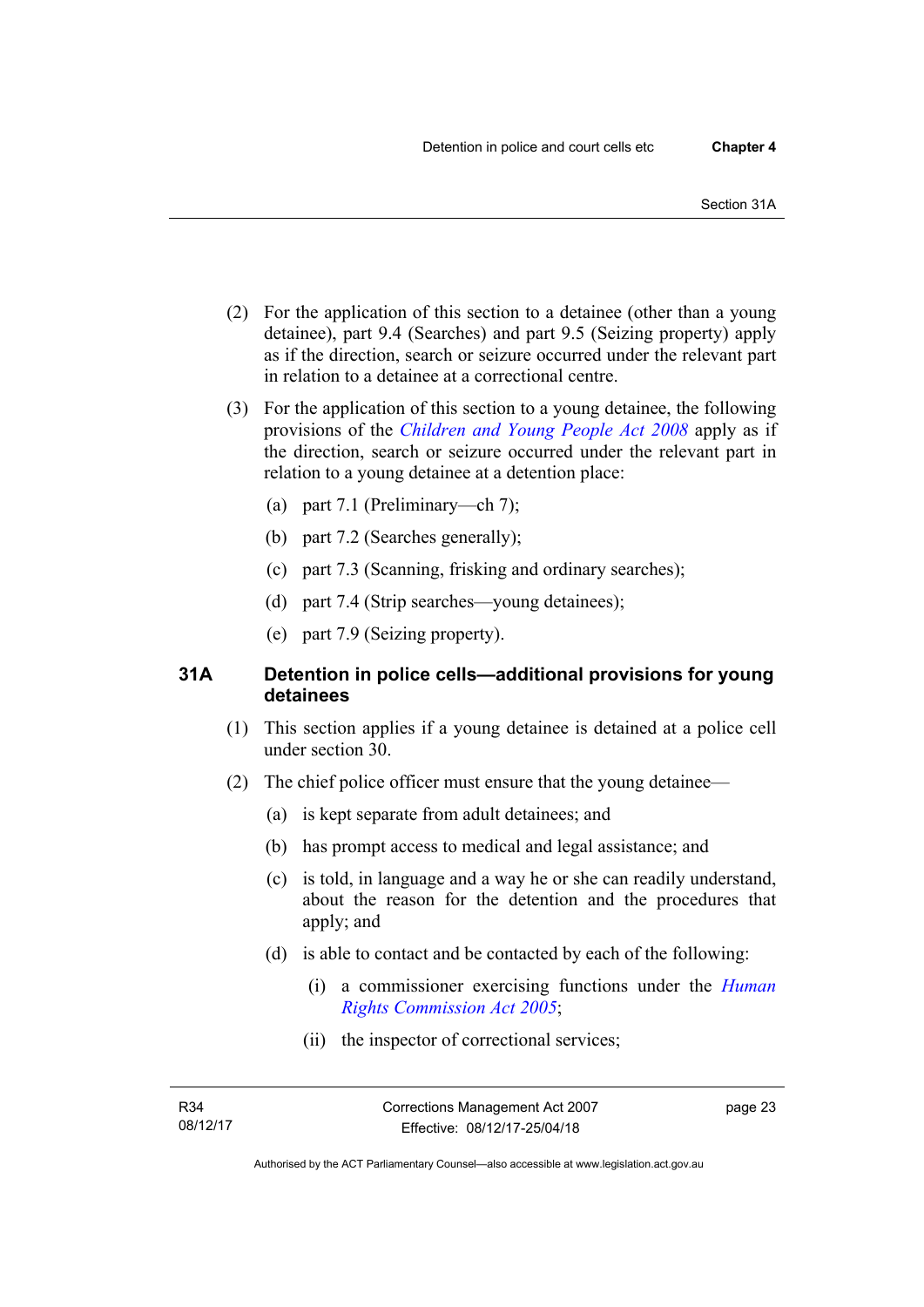Section 32

### (iii) the ombudsman.

*Note* The *[Crimes Act 1914](http://www.comlaw.gov.au/Series/C2004A07391)* (Cwlth), pt 1C contains provisions about investigation of offences (including about periods of arrest and obligations of investigating officials) that apply to offences against ACT laws punishable by imprisonment for longer than 12 months.

In particular, that Act, s 23Q provides that a person who is under arrest or a protected suspect must be treated with humanity and with respect for human dignity, and must not be subjected to cruel, inhuman or degrading treatment.

## **32 Other police powers not limited**

To remove any doubt, section 30 and section 31 are additional to, and do not limit, any other provision relating to a police function under a territory law or a law of the Commonwealth, a State or another Territory.

## **33 Detention in court cells**

- (1) This section applies to a person who is—
	- (a) in the director-general's custody but not admitted as a detainee at a correctional centre; and
	- (b) required to attend a court.
- (2) The director-general may direct that the person be detained at a court cell in the custody of a corrections officer for the purposes of the person's attendance at the court.
	- *Note* If the person is a young offender who is under 18 years old, he or she must not be placed in a room with an adult who is under detention (see *[Children and Young People Act 2008](http://www.legislation.act.gov.au/a/2008-19)*, s 100).
- (3) However, the person must not be detained continuously at a court cell for a period longer than the following period (the *allowed period*):
	- (a) for a detainee (other than a young detainee)—36 hours;
	- (b) for a young detainee—12 hours.

Authorised by the ACT Parliamentary Counsel—also accessible at www.legislation.act.gov.au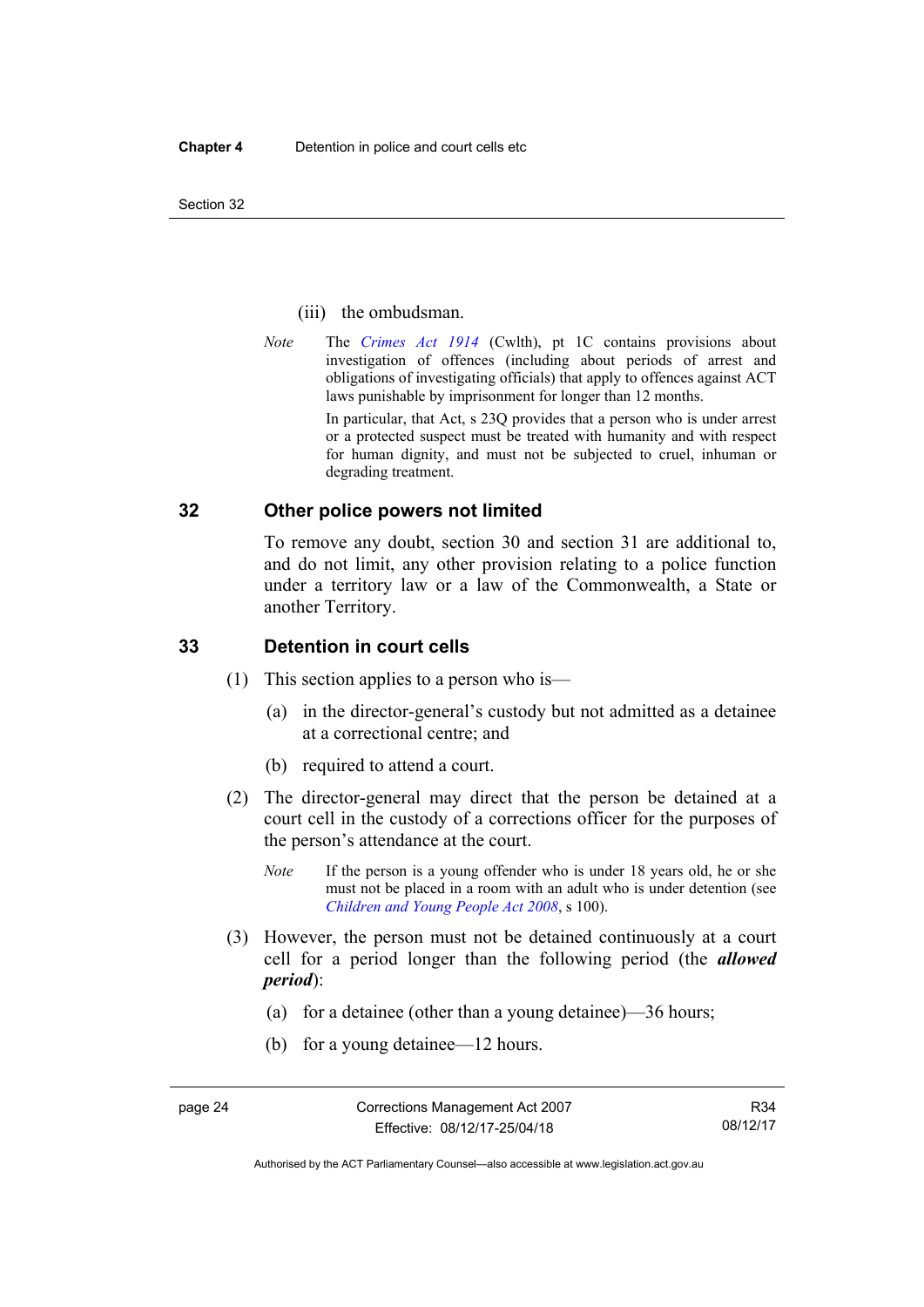- (4) If the person is required to remain in detention for a period longer than the allowed period for the court attendance, the director-general must—
	- (a) arrange for the person's admission to a correctional centre; and
	- (b) keep the person in custody under full-time detention for the attendance; and
	- (c) take the person to the court as required by the court.
- (5) While detained at a court cell under this section—
	- (a) a detainee (other than a young detainee) is taken to be a detainee for all purposes under this Act; and
	- (b) a young detainee is taken to be a young detainee for all purposes under the *[Children and Young People Act 2008](http://www.legislation.act.gov.au/a/2008-19)*.

## **33A Detention in court cells—additional provisions for young detainees**

- (1) This section applies if a young detainee is detained at a court cell under section 33.
- (2) The director-general must ensure that the young detainee—
	- (a) is kept separate from adult detainees; and
	- (b) has prompt access to medical and legal assistance; and
	- (c) is told, in language and a way he or she can readily understand, about the reason for the detention and the procedures that apply; and
	- (d) is able to contact and be contacted by each of the following:
		- (i) a commissioner exercising functions under the *[Human](http://www.legislation.act.gov.au/a/2005-40)  [Rights Commission Act 2005](http://www.legislation.act.gov.au/a/2005-40)*;
		- (ii) the inspector of correctional services;
		- (iii) the ombudsman.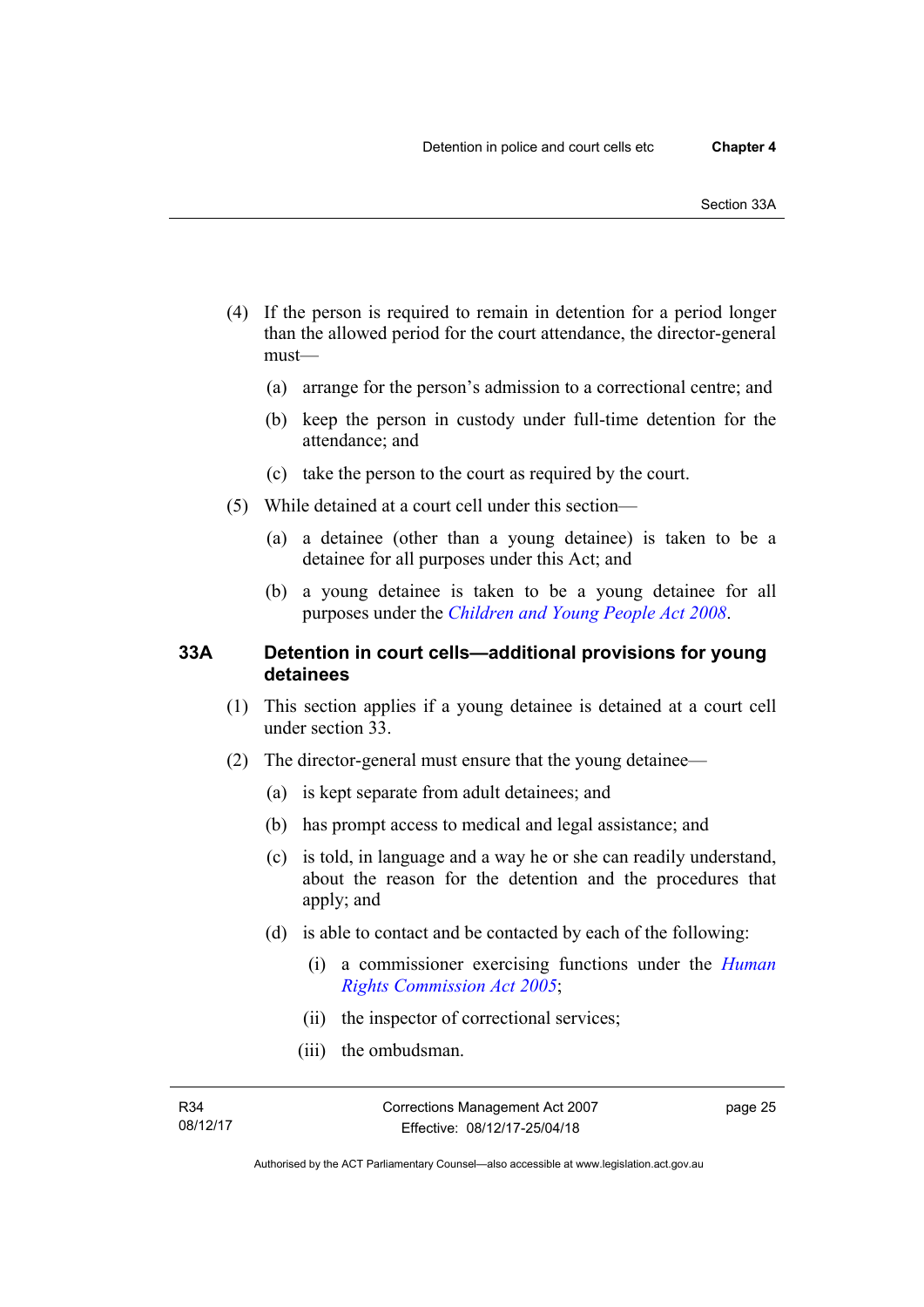### **34 Detainees accommodated away from correctional centre**

 (1) This section applies if the director-general believes, on reasonable grounds, that circumstances exist in relation to a correctional centre that make it necessary or prudent for a detainee admitted at the centre to be accommodated temporarily away from the centre.

#### **Examples**

- 1 where a correctional centre cannot properly accommodate any more detainees
- 2 where there is an outbreak of disease or violent behaviour at a correctional centre
- 3 where a detainee is being transferred to or from a correctional centre or other place and needs accommodation in transit
- *Note* An example is part of the Act, is not exhaustive and may extend, but does not limit, the meaning of the provision in which it appears (see [Legislation Act,](http://www.legislation.act.gov.au/a/2001-14) s 126 and s 132).
- (2) The director-general may declare that this section applies in relation to the correctional centre for a stated period.
- (3) A declaration is a notifiable instrument.

*Note* A notifiable instrument must be notified under the [Legislation Act](http://www.legislation.act.gov.au/a/2001-14).

- (4) The director-general may direct that, while a declaration is in force in relation to a correctional centre, a detainee at the centre be detained—
	- (a) at a police cell in the custody of a police officer; or
	- (b) at a court cell in the custody of a corrections officer.
- (5) The period of detention at a police cell or court cell is not limited by section 30 or section 33.
- (6) To remove any doubt, while detained under this section—
	- (a) a detainee (other than a young detainee) remains a detainee for all purposes under this Act; and

Authorised by the ACT Parliamentary Counsel—also accessible at www.legislation.act.gov.au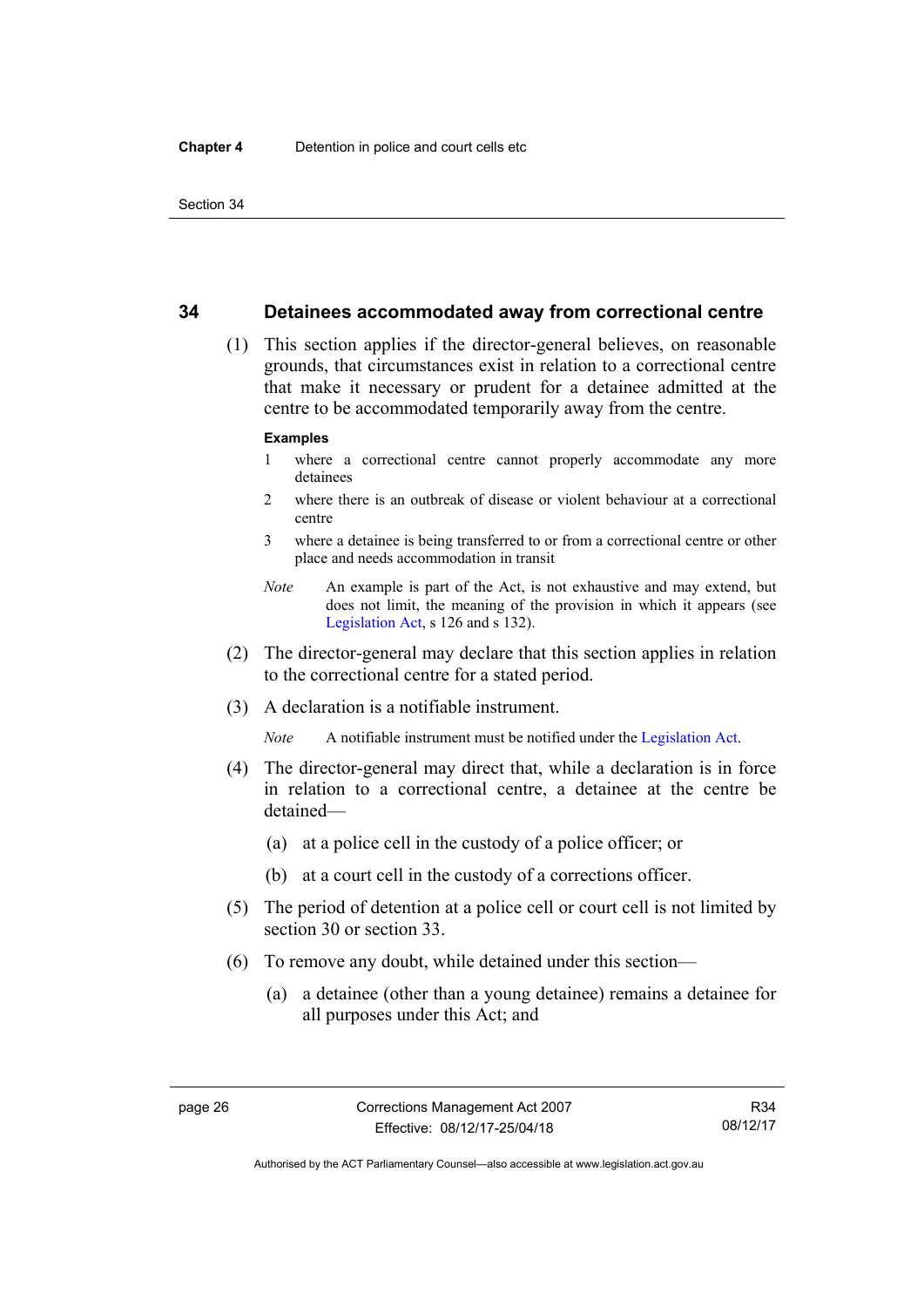(b) a young detainee remains a young detainee for all purposes under the *[Children and Young People Act 2008](http://www.legislation.act.gov.au/a/2008-19)*.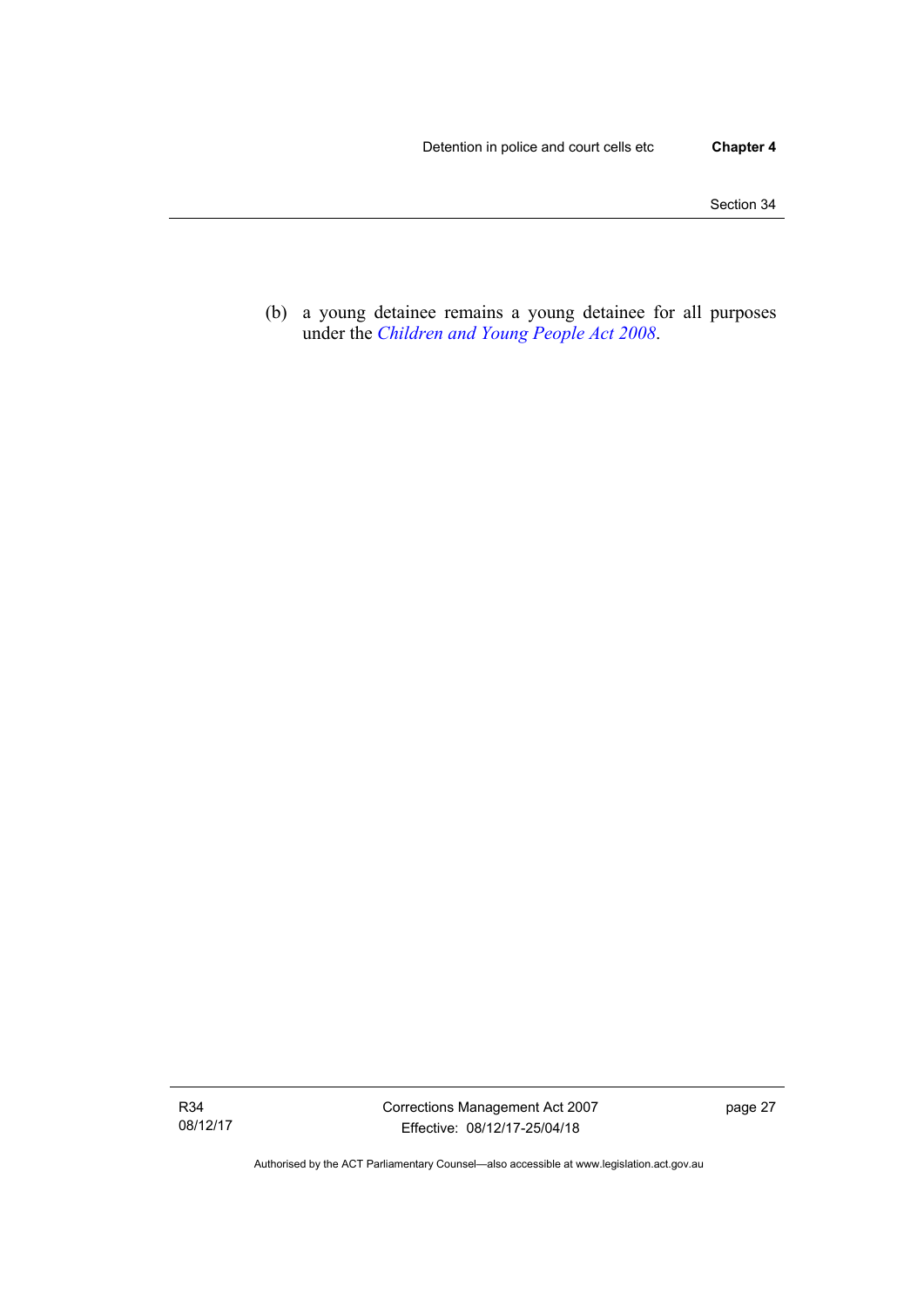#### **Chapter 5** Escorting detainees

Section 35

# **Chapter 5 Escorting detainees**

## **35 Escort officer functions etc**

- (1) This section applies if, under a law in force in the ACT, a person required to be held in the director-general's custody is to be escorted anywhere by an escort officer.
- (2) To remove any doubt—
	- (a) the escort officer is authorised to have custody of the person for the purpose of escorting the person; and
	- (b) the person is also taken to be in the director-general's custody; and
	- (c) a corrections officer acting as the escort officer may, for the purpose of escorting the person, exercise any function under this Act that the officer may exercise in relation to a detainee admitted at a correctional centre.

### **Examples of functions—par (c)**

- 1 functions given to the officer under section 20 (Corrections officers functions) or delegated to the officer by the director-general (for example, giving directions to detainees)
- 2 the officer's functions under part 9.4 (Searches) or part 9.7 (Use of force)
- *Note* An example is part of the Act, is not exhaustive and may extend, but does not limit, the meaning of the provision in which it appears (see [Legislation Act,](http://www.legislation.act.gov.au/a/2001-14) s 126 and s 132).

## **36 Escorting arrested person to court etc**

- (1) This section applies if a person arrested by a police officer—
	- (a) has not been released on bail; and
	- (b) is in police custody; and
	- (c) is required by law to be brought before a court or tribunal.

R34 08/12/17

Authorised by the ACT Parliamentary Counsel—also accessible at www.legislation.act.gov.au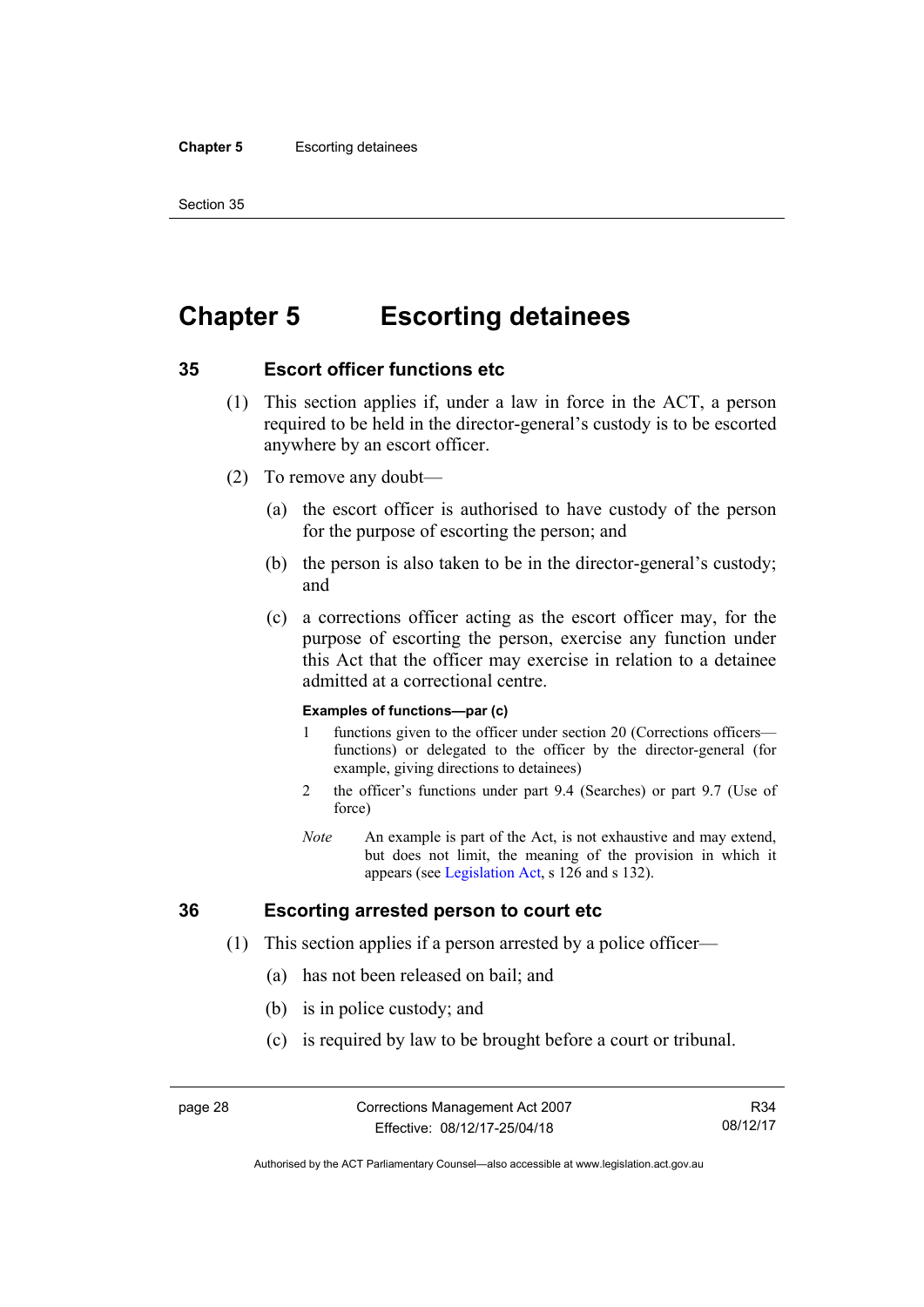- (2) A police officer may request an escort officer to bring the person before the court or tribunal.
- (3) The escort officer must bring the person before the court or tribunal and, for that purpose, may—
	- (a) take the person into custody; and
	- (b) arrange for the person to be detained under this Act until the person is brought before the court or tribunal.

## **37 Custody etc during proceedings**

Subject to any order or direction of a court, an escort officer who is required to bring a person before a court must, as far as practicable—

- (a) ensure the safe custody and welfare of the person for the purposes of the proceeding; and
- (b) ensure that the person does not obstruct or hinder the proceeding.

## **38 Executing warrants of imprisonment or remand etc**

- (1) The director-general may make escort officers available to attend on a court or tribunal—
	- (a) to take a person into custody; or
	- (b) to arrange for a person to be kept in custody; or
	- (c) to transfer or otherwise deal with a person.
- (2) An order or direction of the court addressed to all escort officers—
	- (a) is taken to be addressed to each escort officers; and
	- (b) may be executed by any escort officers.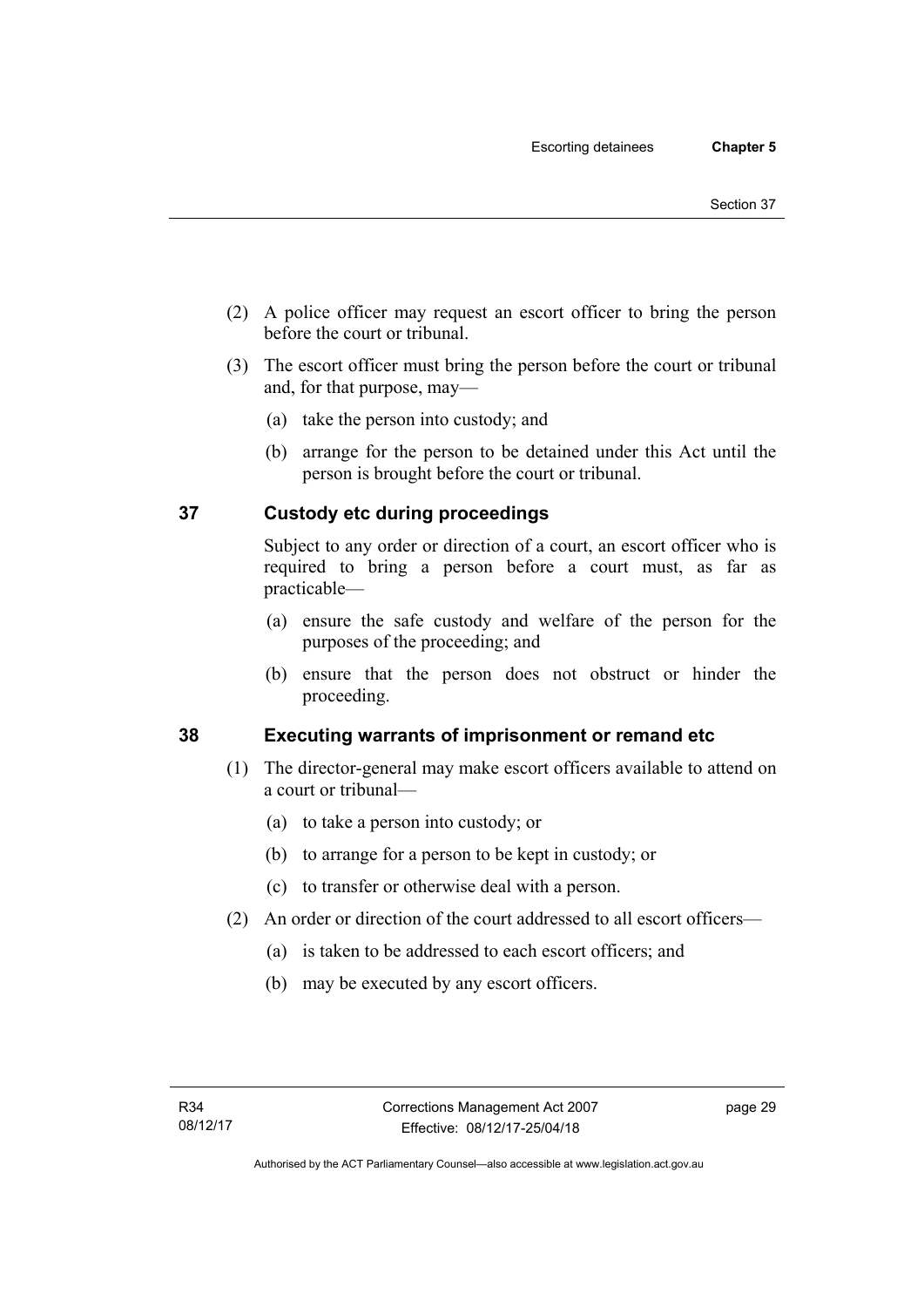#### **Chapter 5** Escorting detainees

Section 39

## **39 Other powers not limited**

To remove any doubt, this chapter is additional to, and does not limit, any other provision relating to the escorting of detainees under a territory law or a law of the Commonwealth, a State or another territory.

#### **Examples of other provisions**

- 1 The *[Crimes \(Sentence Administration\) Act 2005](http://www.legislation.act.gov.au/a/2005-59)*, part 3.3 (Committal miscellaneous)—
	- section 20 (Directions to escort officers)
	- section 21 (Orders to bring offender or remandee before court etc).
- 2 A law of a State relating to the escort of prisoners through the ACT.
- *Note* An example is part of the Act, is not exhaustive and may extend, but does not limit, the meaning of the provision in which it appears (see [Legislation Act,](http://www.legislation.act.gov.au/a/2001-14) s 126 and s 132).

page 30 Corrections Management Act 2007 Effective: 08/12/17-25/04/18

R34 08/12/17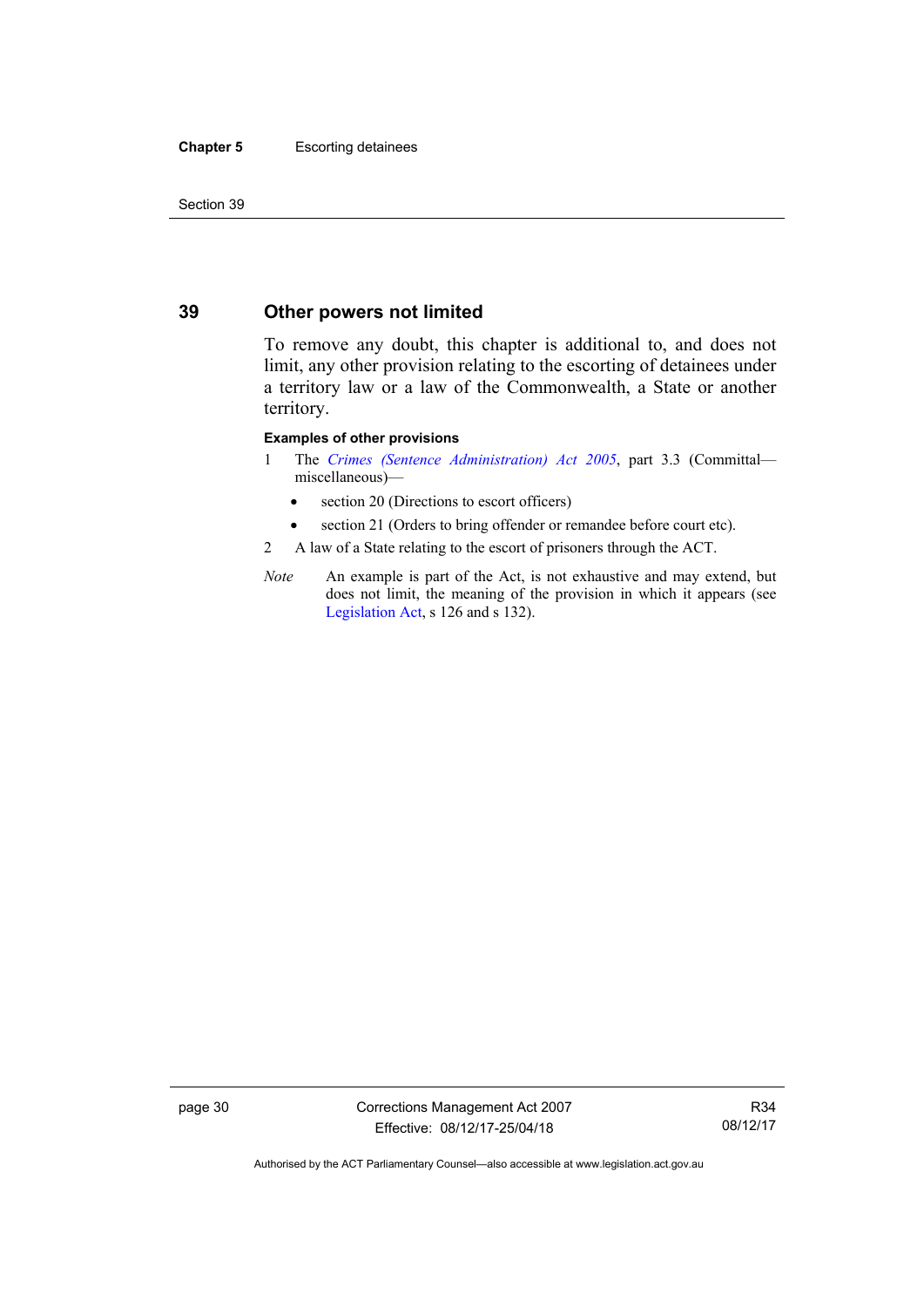# **Chapter 6 Living conditions at correctional centres**

#### *Note to ch 6*

Anything expressed in this chapter to be an entitlement for ch 10 (Discipline) is not affected by anything that happens under that chapter. See s 154 (Meaning of *privilege*) and s 188 (Privileges and entitlements—impact of discipline).

### **40 Food and drink**

- (1) The director-general must ensure that—
	- (a) sufficient nutritional food and drink are provided for detainees to avoid hunger and poor nourishment; and
	- (b) meals are provided for detainees at times consistent with the cultural norms of Australia; and
	- (c) clean drinking water is provided to meet the needs of detainees.
- (2) The director-general must also ensure, as far as practicable, that allowance is made for the religious, spiritual and cultural needs of detainees in relation to the provision of food and drink.
- (3) If a doctor, other than a doctor appointed under section 22 (Health practitioners—non-therapeutic functions), prescribes a particular diet for a detainee, the director-general must ensure that reasonable steps are taken to provide the detainee with the diet.
- (4) For chapter 10 (Discipline), subsections (1), (2) and (3) are taken to provide an entitlement for each detainee in relation to food and drink.

page 31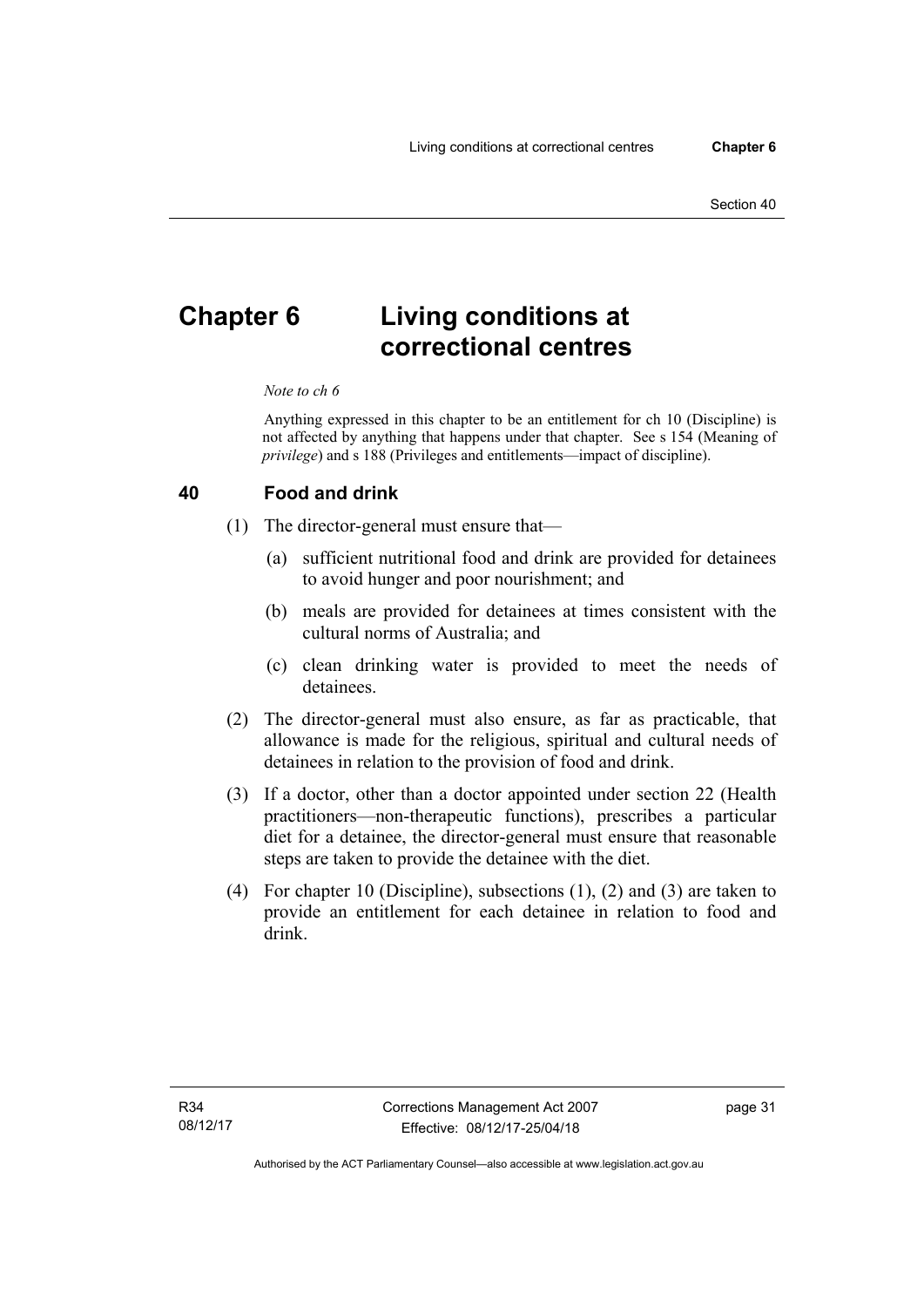- (5) Without limiting section 14 (Corrections policies and operating procedures), a corrections policy or operating procedure may include provision for any of the following:
	- (a) the nutritional standards to be met by food and drink for detainees;
	- (b) the provision of nutritional advice about food and drink provided to detainees;
	- (c) the appointment of a nutritionist.
- (6) For chapter 10 (Discipline), a detainee's entitlement in relation to food and drink includes anything expressed to be an entitlement in a corrections policy or operating procedure made for subsection (5).

## **41 Clothing**

- (1) The director-general must ensure that—
	- (a) sufficient, suitable clothing is provided for detainees; and
	- (b) any particular clothing, including a uniform, issued to detainees is not likely to degrade or humiliate detainees.
- (2) The director-general must also ensure, as far as practicable, that clothing provided for detainees is clean and hygienic.
- (3) For chapter 10 (Discipline), this section is taken to provide an entitlement for each detainee in relation to clothing.

## **42 Personal hygiene**

- (1) The director-general must ensure that—
	- (a) toilet facilities and washing or showering facilities are available to detainees; and
	- (b) the facilities are clean, hygienic and private enough to ensure the dignity and self-respect of detainees.

Authorised by the ACT Parliamentary Counsel—also accessible at www.legislation.act.gov.au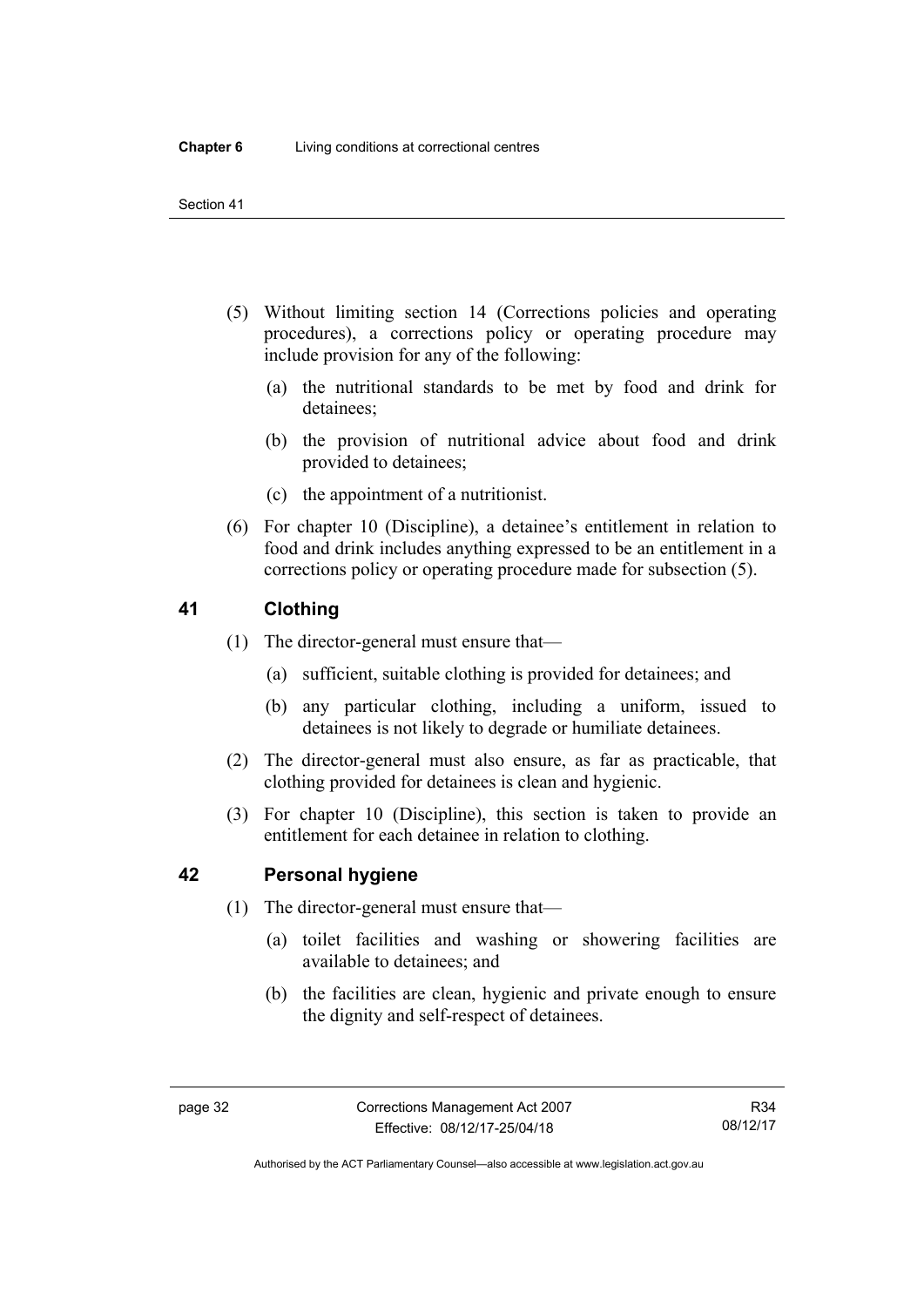(2) For chapter 10 (Discipline), this section is taken to provide an entitlement for each detainee in relation to personal hygiene.

## **43 Sleeping areas**

- (1) The director-general must ensure that—
	- (a) detainees have sleeping places, with bed and bedding, suitable for reasonable privacy and comfort; and
	- (b) sleeping places, including beds and bedding, are clean and hygienic.
- (2) For chapter 10 (Discipline), this section is taken to provide an entitlement for each detainee in relation to sleeping areas.

## **44 Treatment of convicted and non-convicted detainees**

 (1) Without limiting section 14 (Corrections policies and operating procedures), the director-general must make a corrections policy or operating procedure providing for different treatment of convicted detainees and non-convicted detainees.

### **Example**

a corrections policy or operating procedure, in accordance with the following rules of the United Nations *[Standard Minimum Rules for the Treatment of](http://www2.ohchr.org/english/law/treatmentprisoners.htm)  [Prisoners](http://www2.ohchr.org/english/law/treatmentprisoners.htm)*, for non-convicted detainees to be able to—

- procure food at own expense (r 87)
- be offered work but not be obliged to work (r 89)
- procure reading and writing material at own expense (r 90)
- visit and be treated by own doctor at own expense (r 91)
- *Note* An example is part of the Act, is not exhaustive and may extend, but does not limit, the meaning of the provision in which it appears (see [Legislation Act,](http://www.legislation.act.gov.au/a/2001-14) s 126 and s 132).
- (2) The director-general must also ensure that convicted detainees are accommodated separately from non-convicted detainees.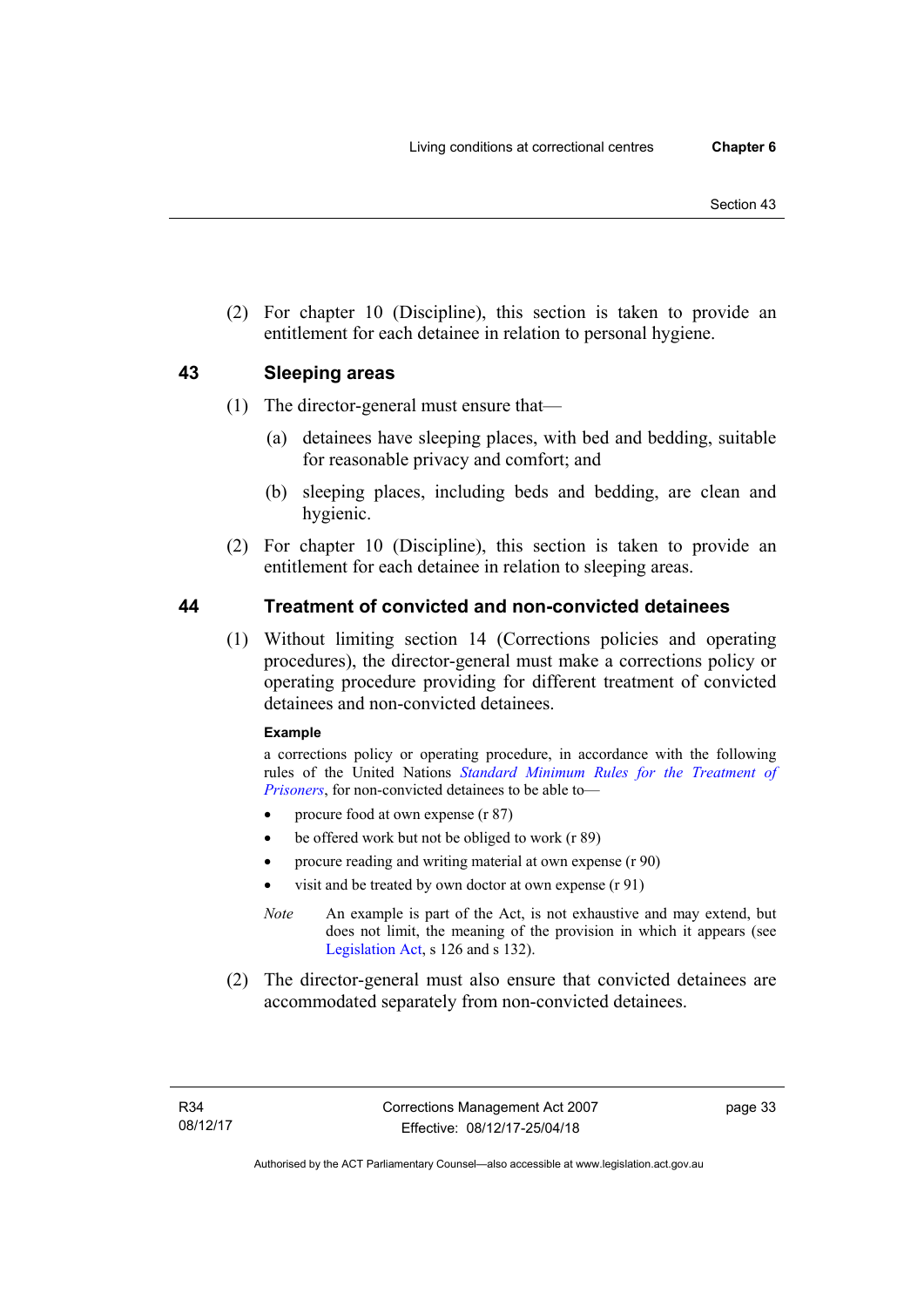- (3) For chapter 10 (Discipline)—
	- (a) a detainee's entitlement in relation to treatment in detention includes anything expressed to be an entitlement in a corrections policy or operating procedure made for subsection  $(1)$ ; and
	- (b) subsection (2) is taken to provide an entitlement for each detainee in relation to accommodation.
- (4) However, the director-general may give directions for different accommodation of a non-convicted detainee if the director-general suspects, on reasonable grounds, that is necessary to ensure the safety of the detainee or anyone else.

### **Example**

Remandee J has served various sentences for violence offences, has an aggressive personality and enjoys bullying other people. The director-general suspects that other remandees detained with J are highly vulnerable in comparison with J. The director-general decides that J should be accommodated with convicted offenders.

- *Note* An example is part of the Act, is not exhaustive and may extend, but does not limit, the meaning of the provision in which it appears (see [Legislation Act,](http://www.legislation.act.gov.au/a/2001-14) s 126 and s 132).
- (5) In this section:

*convicted detainee* means a detainee whose detention is because of the detainee's conviction of an offence.

## **45 Access to open air and exercise**

- (1) The director-general must ensure, as far as practicable, that detainees—
	- (a) have access to the open air for at least 1 hour each day; and
	- (b) can exercise for at least 1 hour each day.
- (2) The standards under subsection (1) may both be satisfied during the same hour on any day.

Authorised by the ACT Parliamentary Counsel—also accessible at www.legislation.act.gov.au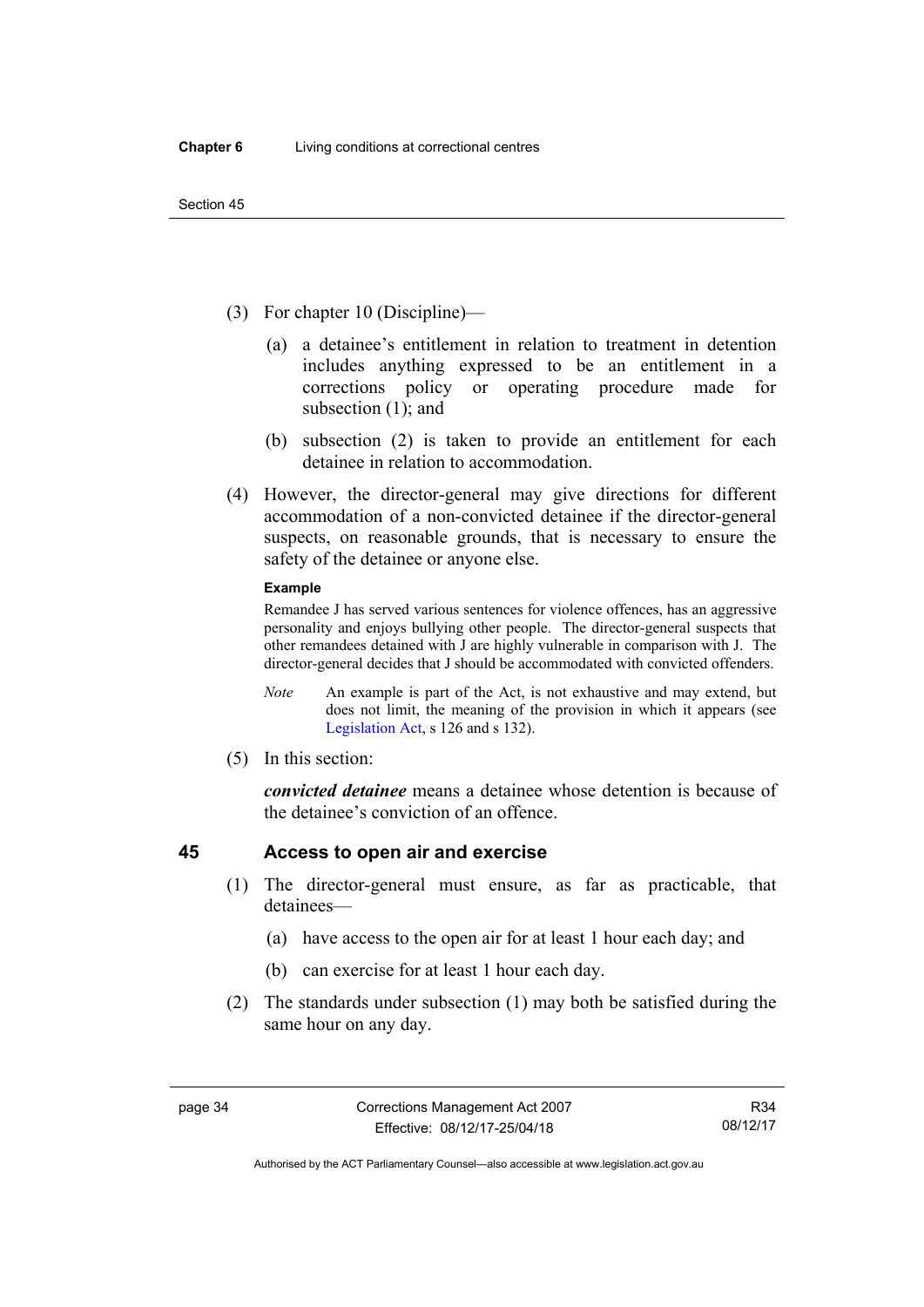(3) For chapter 10 (Discipline), this section is taken to provide an entitlement for each detainee in relation to access to the open air and exercise.

## **46 Communication with family and others**

- (1) The director-general must ensure, as far as practicable, that adequate opportunities are provided for detainees to be able to remain in contact with family members, friends, associates and others by telephone calls, mail and visits.
- (2) For subsection (1), the director-general must have regard, in addition to any other relevant matter, to whether the detainee's detention is for a reason other than the conviction of an offence.
- (3) The director-general must also ensure that the overall treatment of a detainee, including any segregation or disciplinary action, does not unreasonably deprive the detainee generally of all communication with other people.
- (4) In particular, the director-general must ensure that the overall treatment of a detainee does not deprive the detainee generally of all communication with any of the following:
	- (a) the courts;
	- (b) accredited people;
	- (c) a doctor of the detainee's choice for health services;
	- (d) family members;
	- (e) other people with whom the detainee may communicate under this Act.
- (5) For chapter 10 (Discipline), subsections (1) to (4) are taken to provide an entitlement for each detainee in relation to communication generally with other people.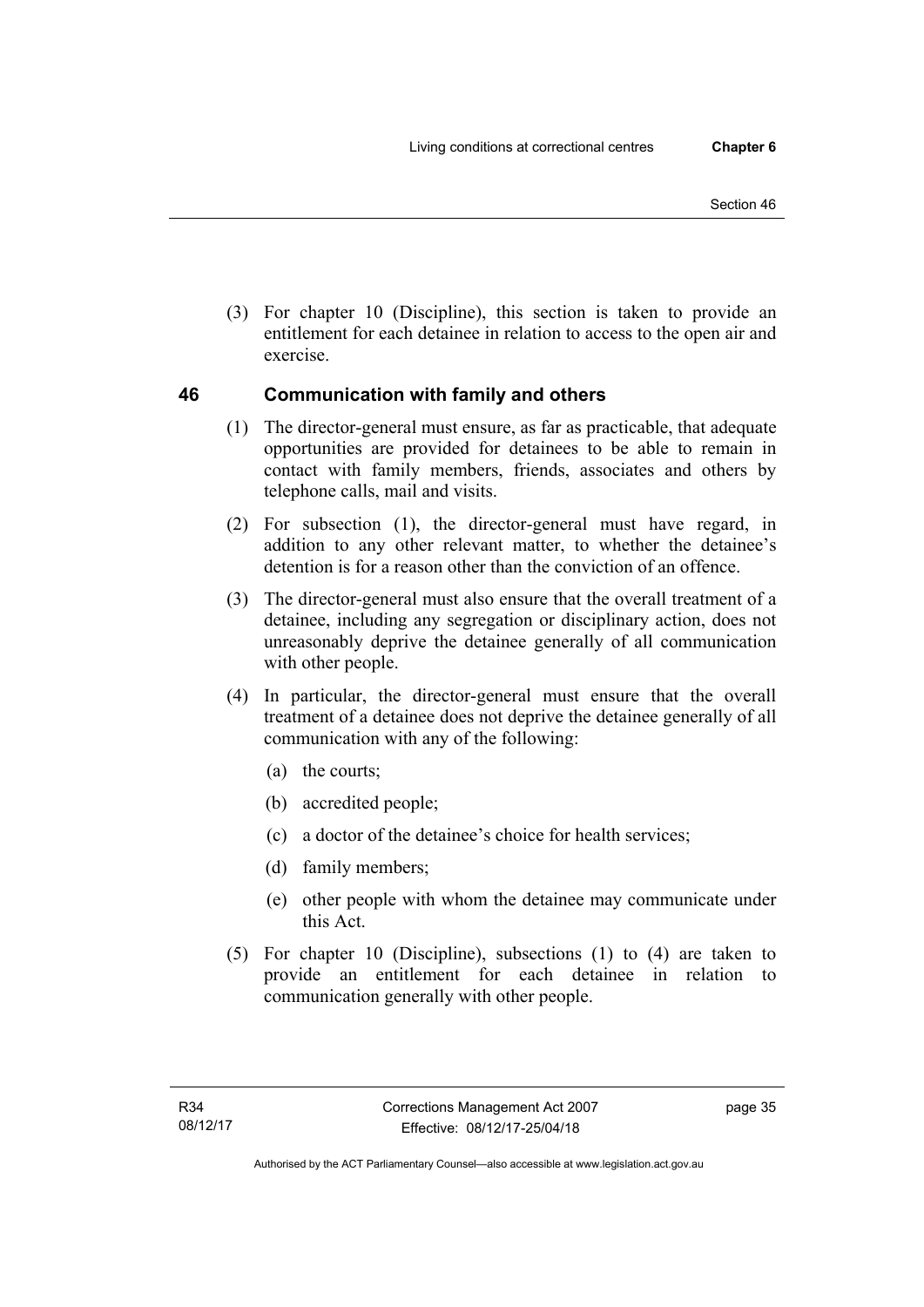- (6) However, this section is subject to the following:
	- (a) section 47 (Telephone calls);
	- (b) section 48 (Mail);
	- (c) section 49 (Visits by family members etc);
	- (d) section 50 (Contact with accredited people).

## **47 Telephone calls**

- (1) The director-general must ensure that each correctional centre has telephone facilities for detainees to make and receive telephone calls.
- (2) A detainee may make at least—
	- (a) 1 telephone call on admission to a correctional centre; and
	- (b) 1 telephone call each week to a family member.

*Note Family member* is defined in the dictionary.

- (3) A detainee may also make and receive further telephone calls for necessary contact with a family member, friend or someone else.
- (4) A detainee who makes a telephone call mentioned in subsection (2) or (3) must pay for the call if the director-general believes, on reasonable grounds, that is appropriate.

### **Example**

if the detainee can afford to pay for the call

- *Note* An example is part of the Act, is not exhaustive and may extend, but does not limit, the meaning of the provision in which it appears (see [Legislation Act,](http://www.legislation.act.gov.au/a/2001-14) s 126 and s 132).
- (5) For chapter 10 (Discipline), subsections (2) and (3) are taken to provide entitlements for each detainee in relation to telephone calls.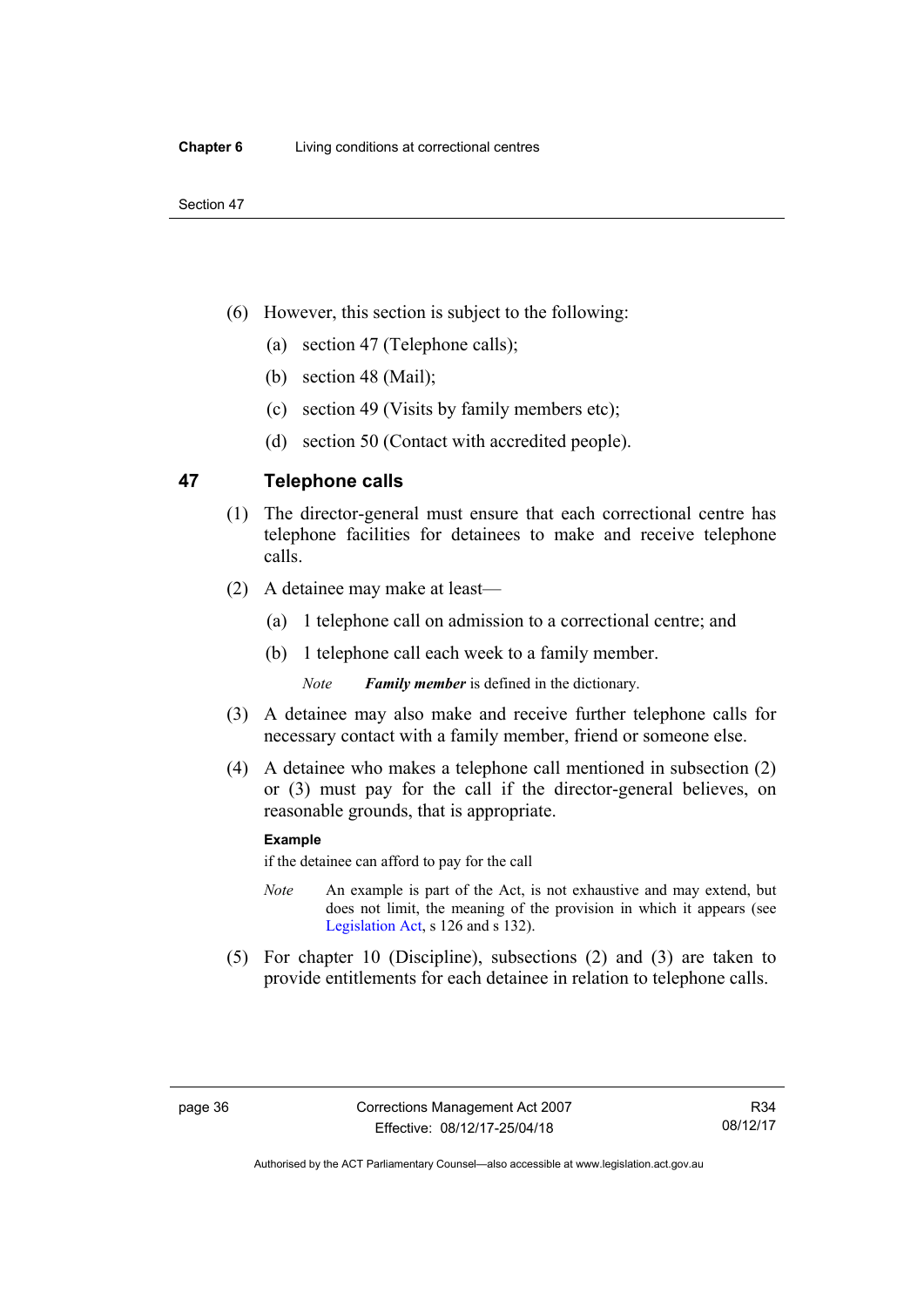- (6) However, the director-general may give directions denying or limiting the use of a telephone by a detainee for a call mentioned in subsection (2) or (3) if the director-general suspects, on reasonable grounds, that the call may—
	- (a) undermine security or good order at a correctional centre; or
	- (b) revictimise a victim; or
	- (c) circumvent any process for investigating complaints or reviewing decisions under this Act; or
	- (d) have the purpose of causing community distress.

### **Example—par (d)**

Mr F was imprisoned for intentionally inflicting grievous bodily harm against his former wife. He had been convicted previously of family violence offences. He believes he has a right to assault his former wife and advocates the matter is private. Mr F believes that organisations that support victims of family violence are a social evil. He begins to use telephone calls to his brother to organise him into inciting violence against organisations advocating women's rights. Following complaints from the organisations, the director-general denies phone calls between Mr F and his brother.

- (7) Also, subsections (2) and (3) are subject to—
	- (a) section 103 (Monitoring telephone calls etc); and
	- (b) any operating procedure mentioned in subsection (8).
- (8) An operating procedure may include provision regulating the following in relation to detainees' telephone calls:
	- (a) the times for making or receiving calls;
	- (b) the frequency and length of calls;
	- (c) arrangements for payment for the cost of calls made.

### **48 Mail**

 (1) The director-general must ensure, as far as practicable, that detainees can send and receive as much mail as they wish.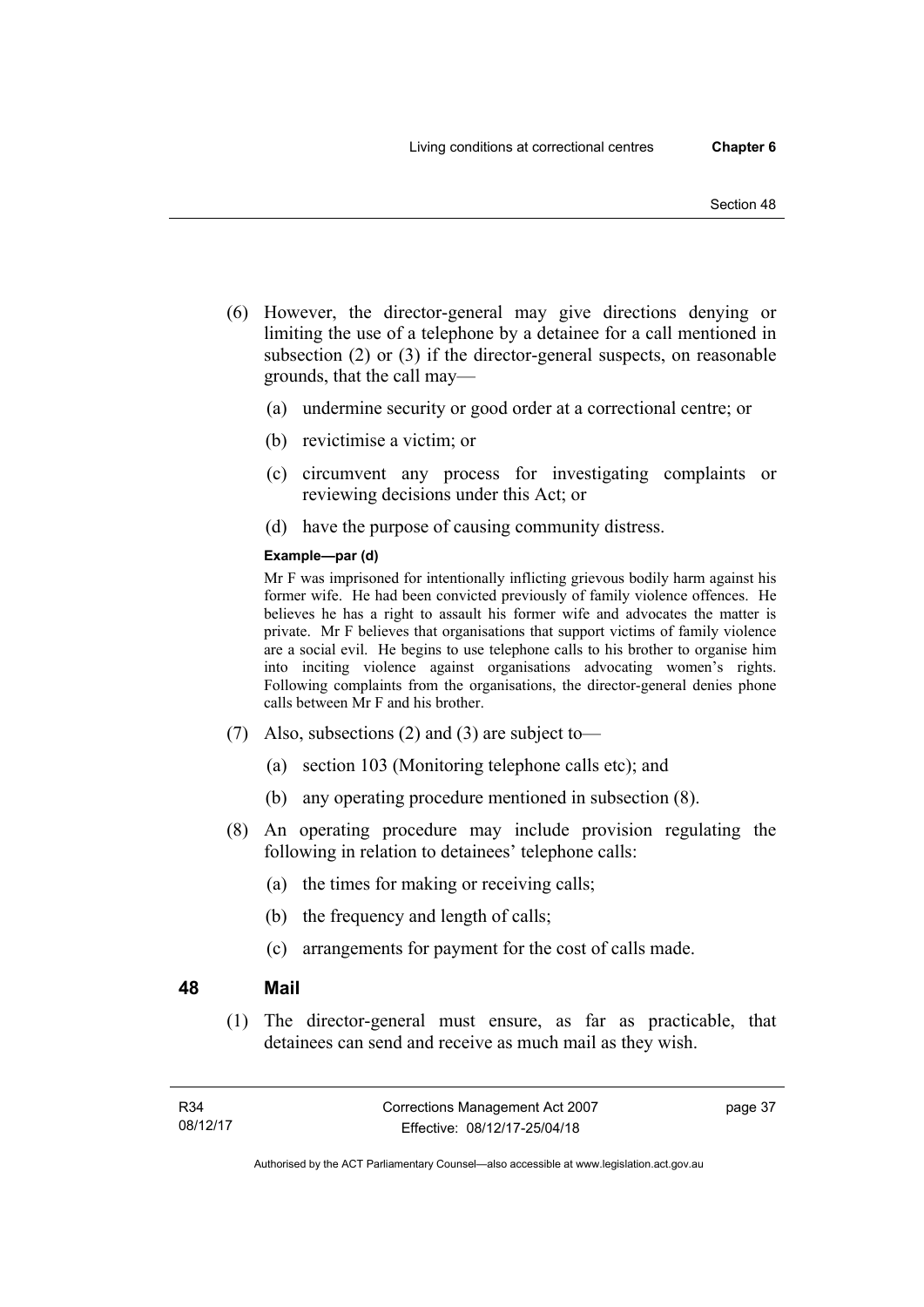- (2) However, a detainee may send mail to, and receive mail from, a person only if the person is nominated by the detainee by written notice given to the director-general.
- (3) A detainee who sends mail must pay for the cost of any writing and other material, and postage, for the mail if the director-general believes, on reasonable grounds, that is appropriate.

#### **Example**

if the detainee can afford to pay for the material and postage

- *Note* An example is part of the Act, is not exhaustive and may extend, but does not limit, the meaning of the provision in which it appears (see [Legislation Act,](http://www.legislation.act.gov.au/a/2001-14) s 126 and s 132).
- (4) For chapter 10 (Discipline), subsection (2) is taken to provide an entitlement for each detainee in relation to mail.
- (5) However, the director-general may give directions denying or limiting the sending or receiving of an item of mail by a detainee if the director-general suspects, on reasonable grounds, that it may—
	- (a) undermine security or good order at a correctional centre; or
	- (b) revictimise a victim; or
	- (c) circumvent any process for investigating complaints or reviewing decisions under this Act; or
	- (d) have the purpose of causing community distress.

#### **Example—par (d)**

AW was convicted of murdering her parents with a view to obtaining an inheritance. The W family are well known in the community and family members had actively campaigned for a higher sentence for AW. AW began writing inflammatory letters to her relatives and friends of her parents. Having received complaints about the letters from family members, the director-general denies AW from sending further letters to family members who had complained about the letters.

- (6) Also, subsections (1) and (2) are subject to—
	- (a) section 104 (Monitoring ordinary mail); and

Authorised by the ACT Parliamentary Counsel—also accessible at www.legislation.act.gov.au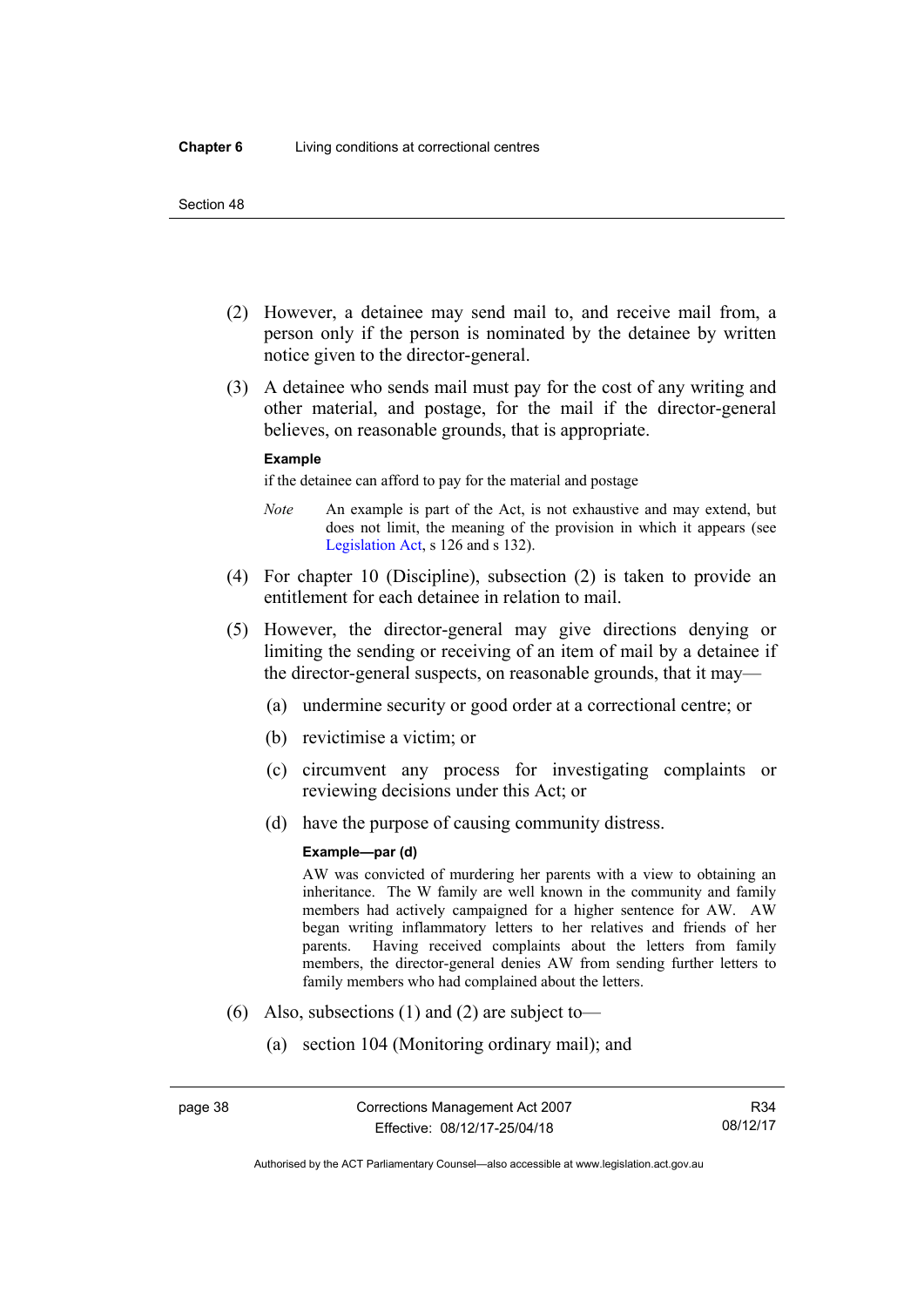- (b) section 105 (Monitoring protected mail); and
- (c) any operating procedure mentioned in subsection (7).
- (7) An operating procedure may include provision regulating the following in relation to detainees' mail:
	- (a) the way mail is sent or received;
	- (b) the provision of writing and other material for sending mail;
	- (c) arrangements for payment for the cost of the material and postage.

## **49 Visits by family members etc**

 (1) The director-general must ensure that each correctional centre has suitable facilities for detainees to receive visits from family members and other people.

### **Example of non-family member visitor**

a person who is a long-term friend or a friend who normally lives with the detainee

- *Note* An example is part of the Act, is not exhaustive and may extend, but does not limit, the meaning of the provision in which it appears (see [Legislation Act,](http://www.legislation.act.gov.au/a/2001-14) s 126 and s 132).
- (2) A detainee may have at least 1 visit, of at least 30 minutes, each week by a family member.

*Note Family member* is defined in the dictionary.

- (3) For chapter 10 (Discipline), subsection (2) is taken to provide an entitlement for each detainee in relation to visits by family members.
- (4) However, the director-general may give directions denying or limiting a visit mentioned in subsection (1) if the director-general suspects, on reasonable grounds, that the visit may—
	- (a) undermine security or good order at a correctional centre; or

page 39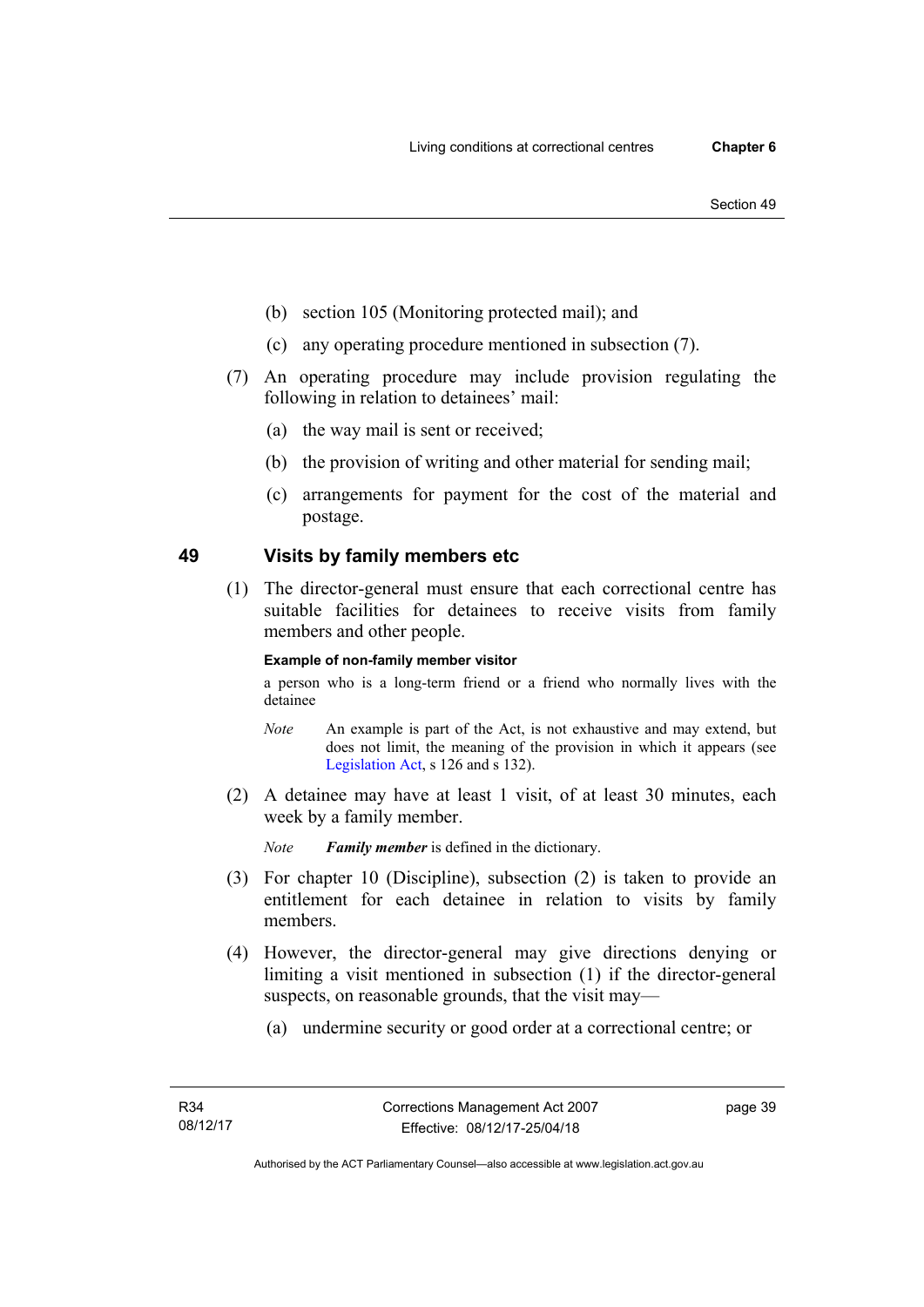- (b) revictimise a victim; or
- (c) circumvent any process for investigating complaints or reviewing decisions under this Act; or
- (d) have the purpose of causing community distress.

#### **Example—par (d)**

Mr J is convicted of numerous serious sexual offences against young girls. He begins to write letters to various public figures, including journalists, stating that his crimes were motivated by a love for the children and that he intends to change his name to that of one of his victims. He makes arrangements for a visit by a journalist for a story about why he wants to change his name. The director-general may deny the visit on the ground that it may cause community distress.

(5) Also, this section is subject to section 143 (Visiting conditions).

### **50 Contact with accredited people**

 (1) The director-general must ensure that a detainee has adequate opportunities for contact with an accredited person, whether by telephone or mail or by a visit by an accredited person.

*Note Accredited person* is defined in the dictionary.

- (2) For chapter 10 (Discipline), subsection (1) is taken to provide an entitlement for each detainee in relation to contact with an accredited person.
- (3) However, the director-general may give directions denying or limiting a detainee's contact with an accredited person if the director-general suspects, on reasonable grounds, that the contact may—
	- (a) undermine security or good order at a correctional centre; or
	- (b) circumvent any process for investigating complaints or reviewing decisions under this Act.
- (4) Also, this section is subject to section 143 (Visiting conditions).

R34 08/12/17

Authorised by the ACT Parliamentary Counsel—also accessible at www.legislation.act.gov.au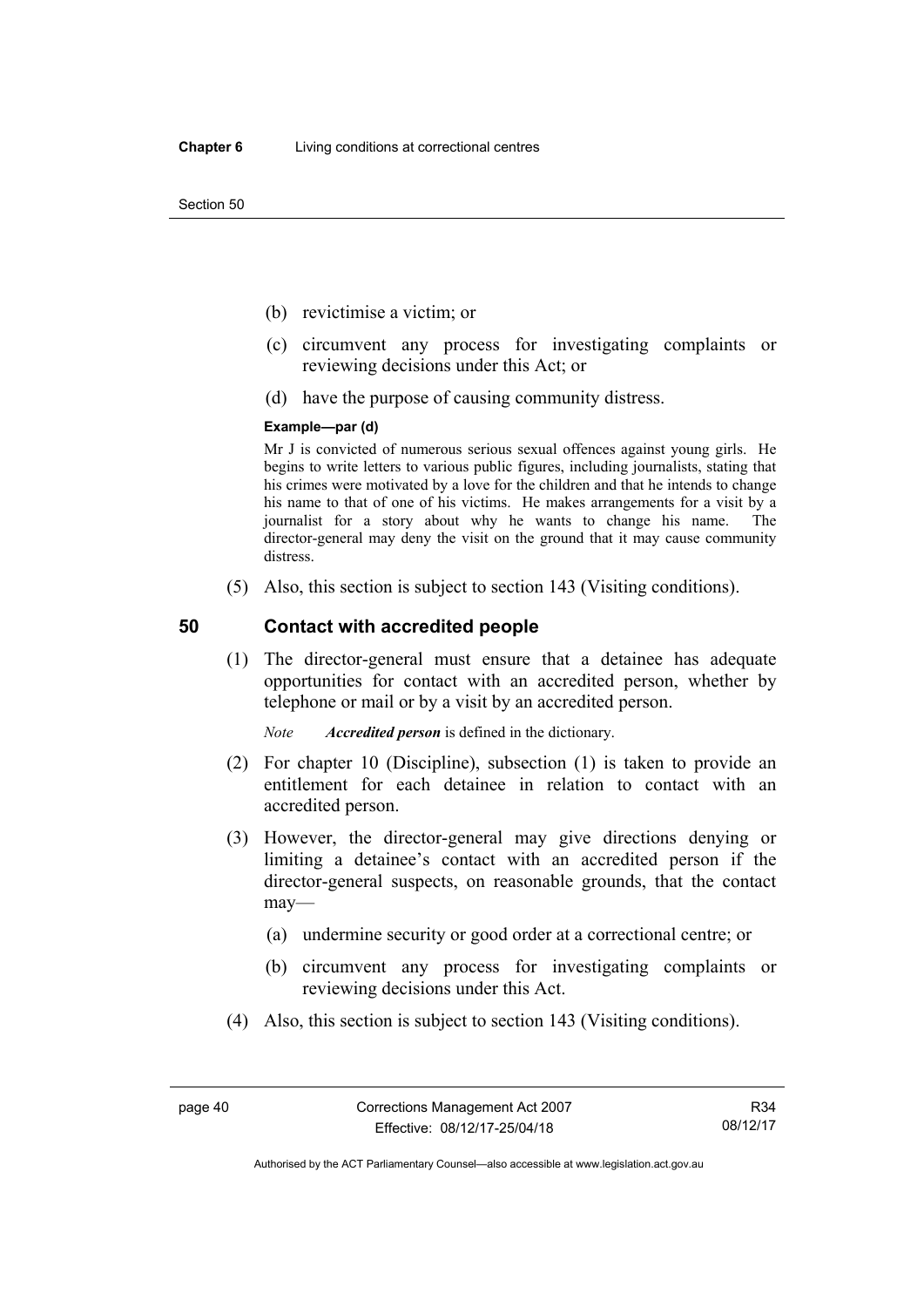## **51 Visits—protected communications**

The director-general must not listen to, or record, a communication at a visit between a detainee and any of the following people:

- (a) a lawyer representing the detainee;
- (b) an official visitor;
- (c) the inspector of correctional services;
- (d) a commissioner exercising functions under the *[Human Rights](http://www.legislation.act.gov.au/a/2005-40)  [Commission Act 2005](http://www.legislation.act.gov.au/a/2005-40)*;
- (e) the ombudsman;
- (f) a person prescribed by regulation.
- *Note 1* Electronic communications between a detainee and a person mentioned in this section must not be monitored, see s 103.
- *Note 2* For restrictions on monitoring mail between a detainee and a person mentioned in this section, see s 105.

## **52 News and educational services**

- (1) The director-general must ensure, as far as practicable, that detainees have reasonable access to—
	- (a) newspapers, radio and television broadcasts and other mass media (including the internet) for news and information; and
	- (b) a library or library service.
- (2) The director-general may, as part of a detainee's case management plan, approve a detainee participating in academic, vocational or cultural education or training if satisfied it would benefit the detainee in any of the following ways:
	- (a) by providing the detainee with suitable vocational skills;
	- (b) by promoting the detainee's rehabilitation or reintegration into society;

page 41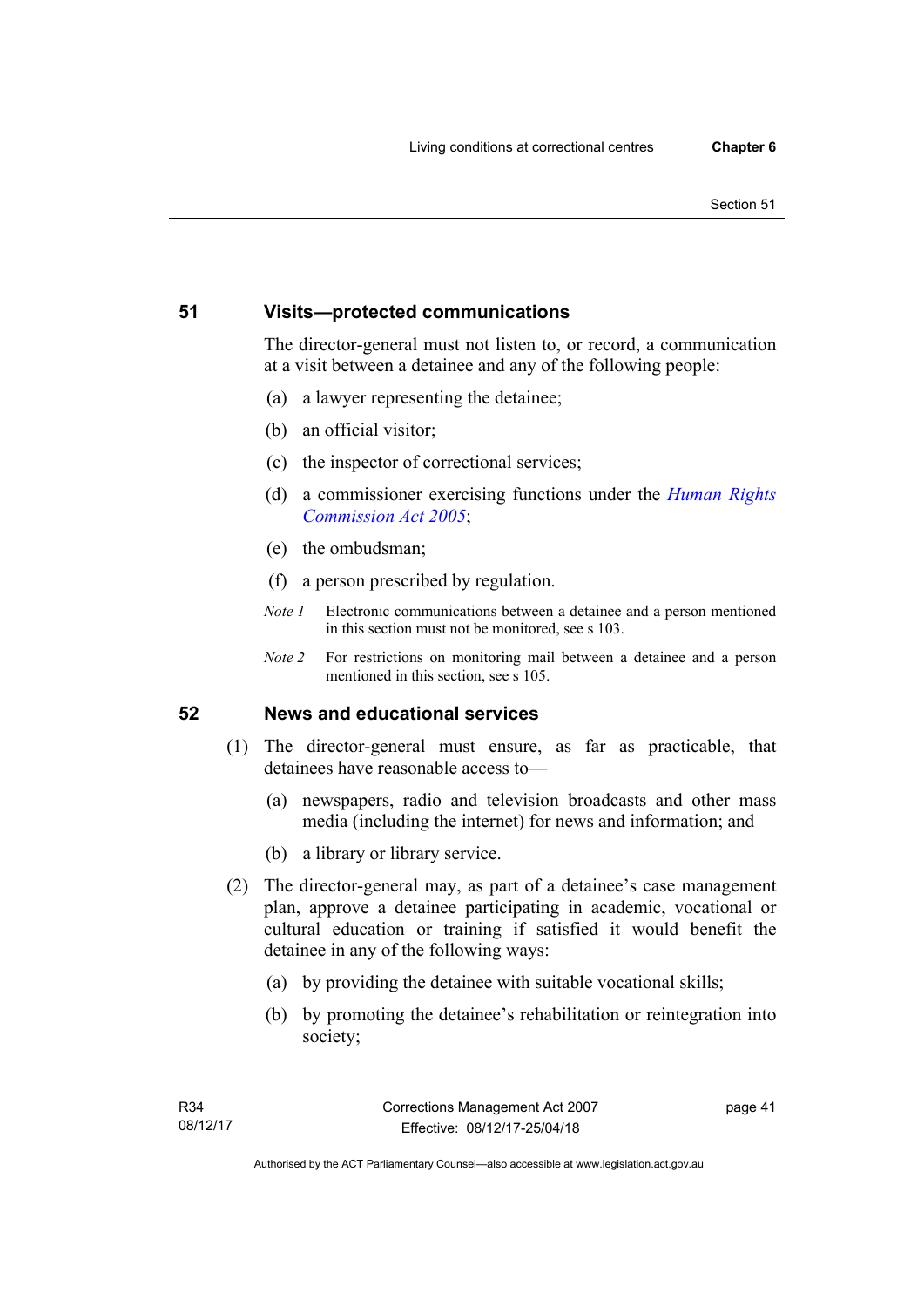- (c) by contributing satisfactorily to the detainee's personal development.
- (3) For chapter 10 (Discipline), participation in education or training approved under subsection (2) is taken to be an entitlement for the detainee.

## **53 Health care**

- (1) The director-general must ensure that—
	- (a) detainees have a standard of health care equivalent to that available to other people in the ACT; and
	- (b) arrangements are made to ensure the provision of appropriate health services for detainees; and
	- (c) conditions in detention promote the health and wellbeing of detainees; and
	- (d) as far as practicable, detainees are not exposed to risks of infection.
- (2) In particular, the director-general must ensure that detainees have access to—
	- (a) regular health checks; and
	- (b) timely treatment where necessary, particularly in urgent circumstances; and
	- (c) hospital care where necessary; and
	- (d) as far as practicable—
		- (i) specialist health services from health practitioners; and
		- (ii) necessary health care programs, including rehabilitation programs.
- (3) For chapter 10 (Discipline), subsections (1) and (2) are taken to provide an entitlement for each detainee in relation to health care.

Authorised by the ACT Parliamentary Counsel—also accessible at www.legislation.act.gov.au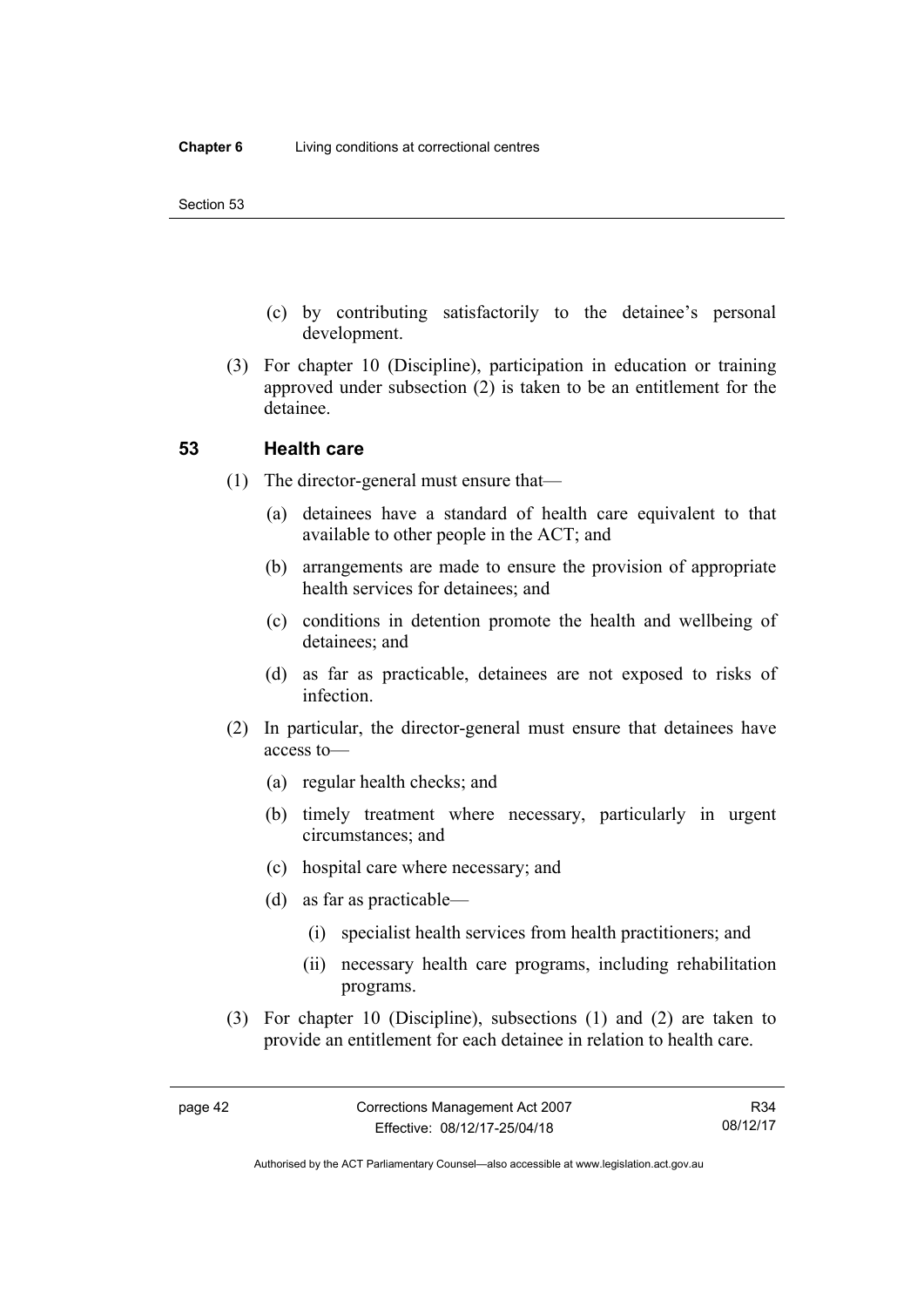- (4) A regulation may make provision in relation to health services for detainees, including provision about the following:
	- (a) the appointment of health practitioners for this Act;
	- (b) the provision of health service clinics for detainees;
	- (c) appointments for detainees with health practitioners;
	- (d) rehabilitation for detainees who suffer personal injury arising out of or in the course of their detention;
	- (e) security arrangements for detainees visiting health practitioners or health facilities, particularly outside correctional centres.
- (5) For chapter 10 (Discipline), a detainee's entitlement in relation to health care includes anything expressed to be an entitlement in a regulation made for subsection (4).

## **54 Transfers to health facilities**

 (1) The director-general may direct that a detainee be transferred to a health facility at a correctional centre, or outside a correctional centre, if the director-general believes, on reasonable grounds, that is necessary or desirable for the detainee to receive health services at the facility.

*Note Health facility* is defined in the dictionary.

- (2) The director-general must have regard to the advice of a doctor appointed under section 21 (Doctors—health service appointments) when considering whether to make a direction under subsection (1).
- (3) The director-general may direct an escort officer to escort the detainee—
	- (a) to or from the health facility; or
	- (b) for a facility other than the secure mental health facility while at the facility.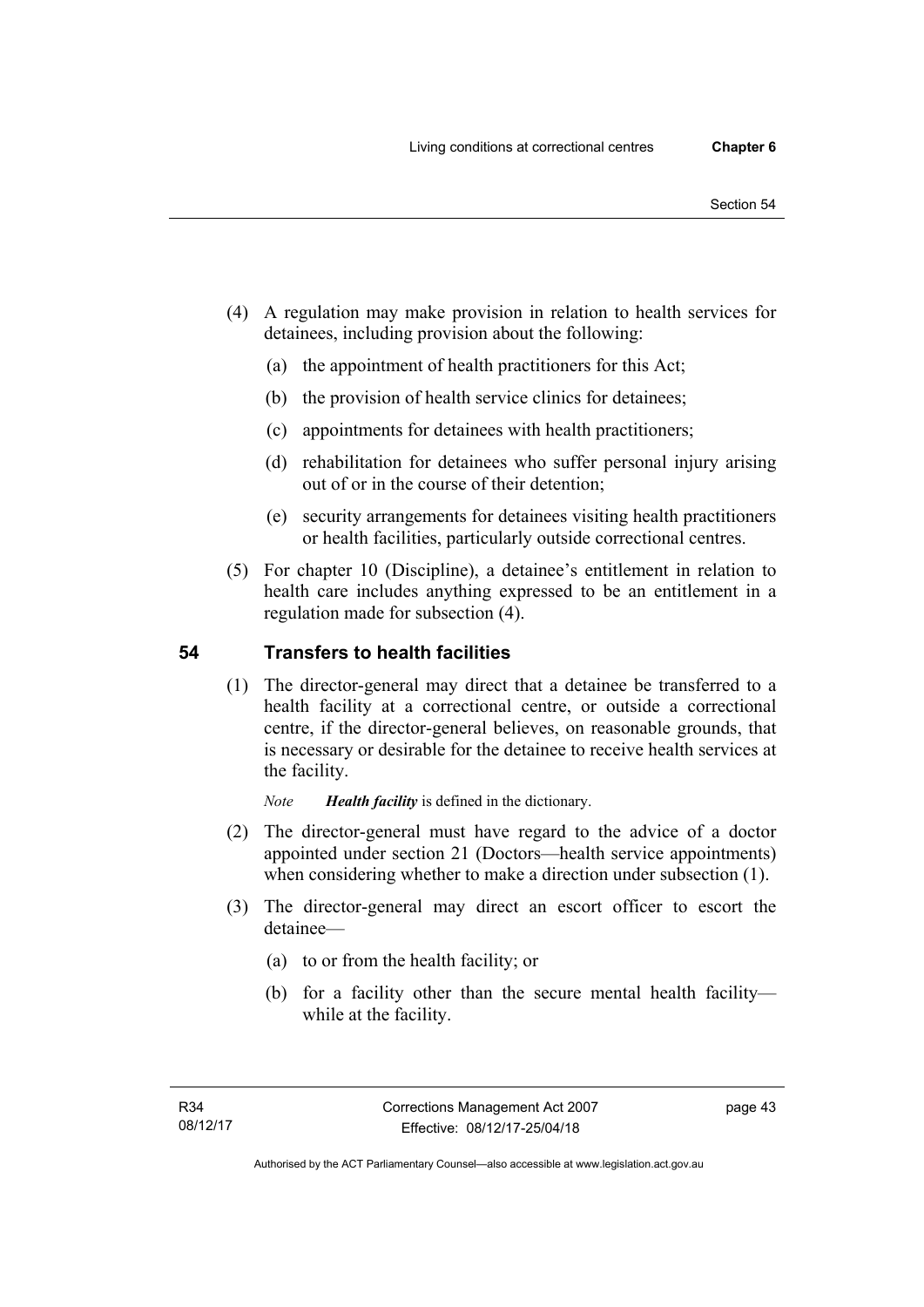- (4) The detainee may be discharged from the health facility only if—
	- (a) the health practitioner in charge of the detainee's care approves the discharge; or
	- (b) the director-general directs that the detainee be removed from the facility.

**Example of direction for removal of detainee from health facility**  where the detainee is a danger to the safety of people at the facility

- *Note* An example is part of the Act, is not exhaustive and may extend, but does not limit, the meaning of the provision in which it appears (see [Legislation Act,](http://www.legislation.act.gov.au/a/2001-14) s 126 and s 132).
- (5) The director-general may give a direction for ensuring that a detainee discharged from a health facility under this section is returned to a correctional centre stated in the direction.
- (6) For chapter 10 (Discipline), this section is taken to provide an entitlement for each detainee in relation to health care.

## **54A Transfer to mental health facility—notice of change in status**

- (1) This section applies if the director-general has made a direction under section 54 for the transfer of a detainee from a correctional centre to an approved mental health facility or approved community care facility.
- (2) The director-general must tell the director-general responsible for the *[Mental Health Act 2015](http://www.legislation.act.gov.au/a/2015-38/default.asp)* in writing about any change in the detainee's status as a detainee.

### **Examples**

- 1 the person's sentence of imprisonment ends
- 2 the person is released on parole
- 3 the person is otherwise released from detention
- *Note* An example is part of the Act, is not exhaustive and may extend, but does not limit, the meaning of the provision in which it appears (see [Legislation Act,](http://www.legislation.act.gov.au/a/2001-14) s 126 and s 132).

Authorised by the ACT Parliamentary Counsel—also accessible at www.legislation.act.gov.au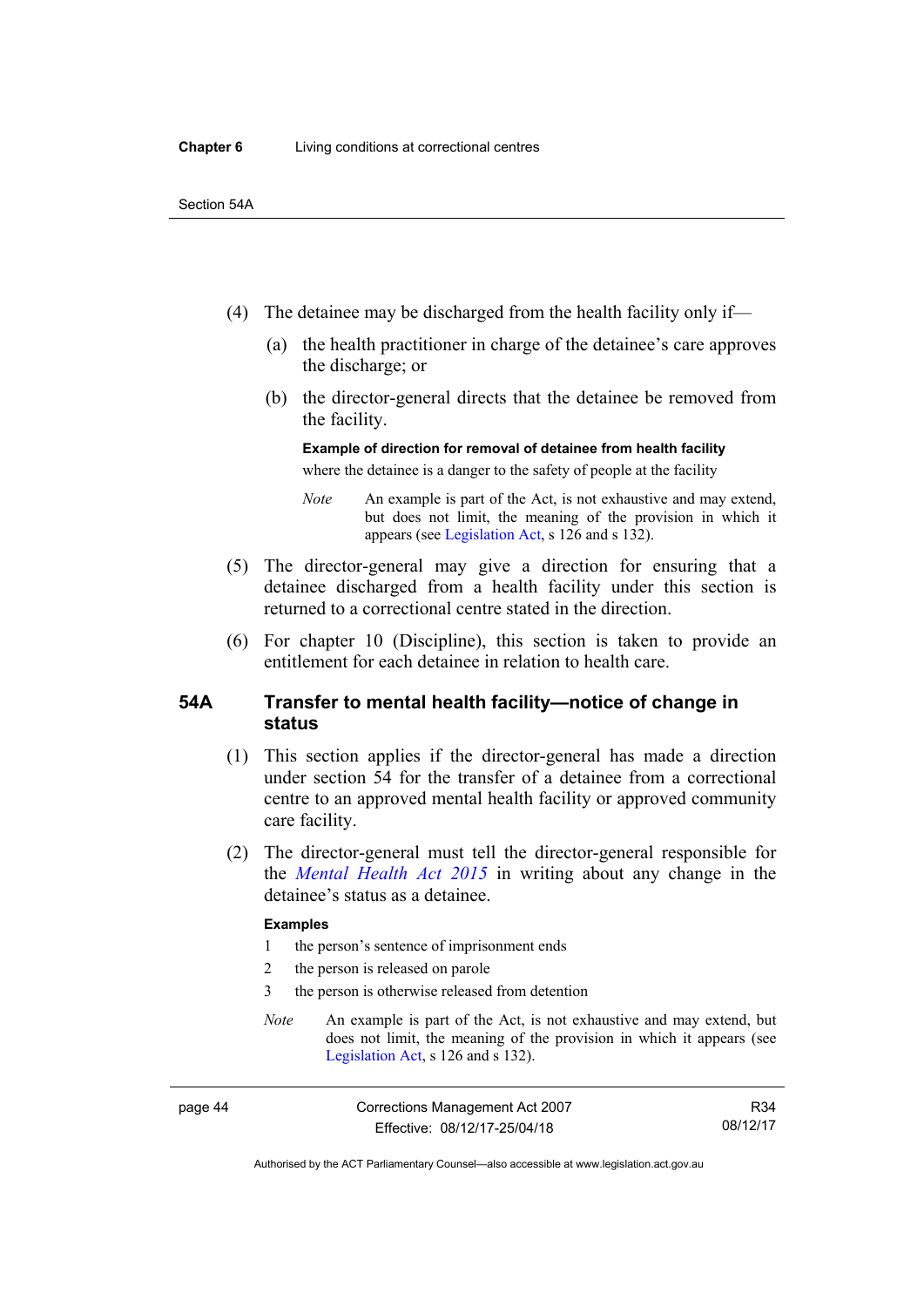(3) In this section:

*approved community care facility*—see the *[Mental Health Act](http://www.legislation.act.gov.au/a/2015-38/default.asp)  [2015](http://www.legislation.act.gov.au/a/2015-38/default.asp)*, dictionary.

*approved mental health facility*—see the *[Mental Health Act 2015](http://www.legislation.act.gov.au/a/2015-38/default.asp)*, dictionary.

## **55 Religious, spiritual and cultural needs**

 (1) The director-general must ensure, as far as practicable, that provision is made at correctional centres for the religious, spiritual and cultural needs of detainees.

### **Examples of religious, spiritual or cultural needs**

- 1 observances and practices relating to religious or spiritual beliefs, including indigenous spiritual beliefs
- 2 observances or practices arising because a person belongs to a particular culture
- *Note* An example is part of the Act, is not exhaustive and may extend, but does not limit, the meaning of the provision in which it appears (see [Legislation Act,](http://www.legislation.act.gov.au/a/2001-14) s 126 and s 132).
- (2) In particular, the director-general must ensure, as far as practicable, that detainees have reasonable access to—
	- (a) ministers of religion and other people with standing in a particular culture whom detainees wish to see for religious, spiritual or cultural purposes; and
	- (b) religious services at the correctional centre; and
	- (c) books and other articles associated with their religious, spiritual or cultural practices.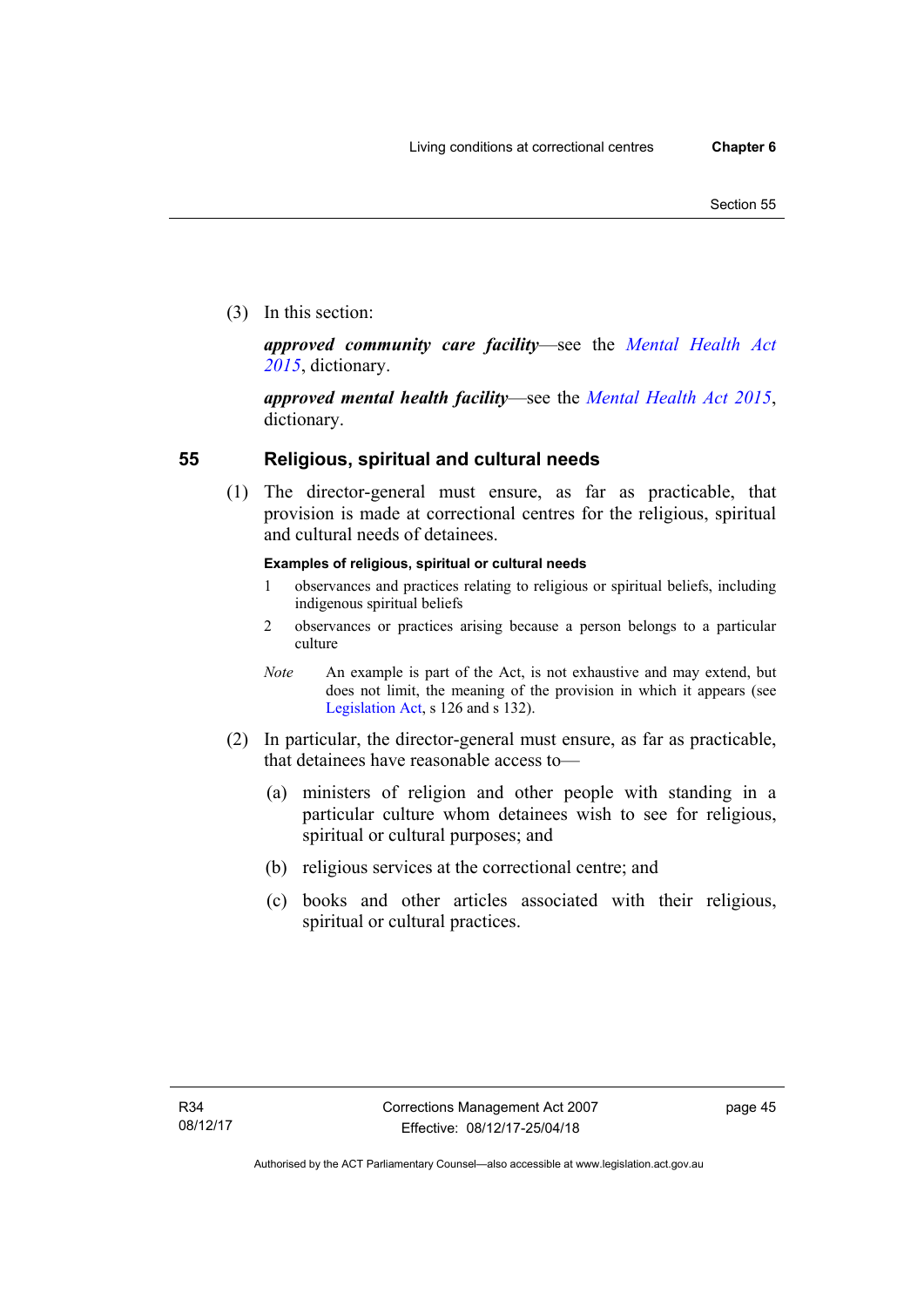#### Section 55

- (3) However, the director-general may give directions denying or limiting a detainee's access under subsection (1) or (2) if the director-general suspects, on reasonable grounds, that it may—
	- (a) undermine security or good order at a correctional centre; or
	- (b) revictimise a victim; or
	- (c) circumvent any process for investigating complaints or reviewing decisions under this Act; or
	- (d) cause community distress.
- (4) A detainee must not be required to receive a visit from anyone representing a particular religion, spiritual belief or culture, or attend any related service or practice, if the detainee does not wish to do so.
- (5) For chapter 10 (Discipline), subsections (1) and (2) are taken to provide an entitlement for each detainee in relation to religious observance.
- (6) In this section:

## *minister of religion* means—

- (a) a person registered under the *[Marriage Act 1961](http://www.comlaw.gov.au/Series/C2004A07402)* (Cwlth), part 4.1 (Authorised celebrants); or
- (b) a person prescribed by regulation.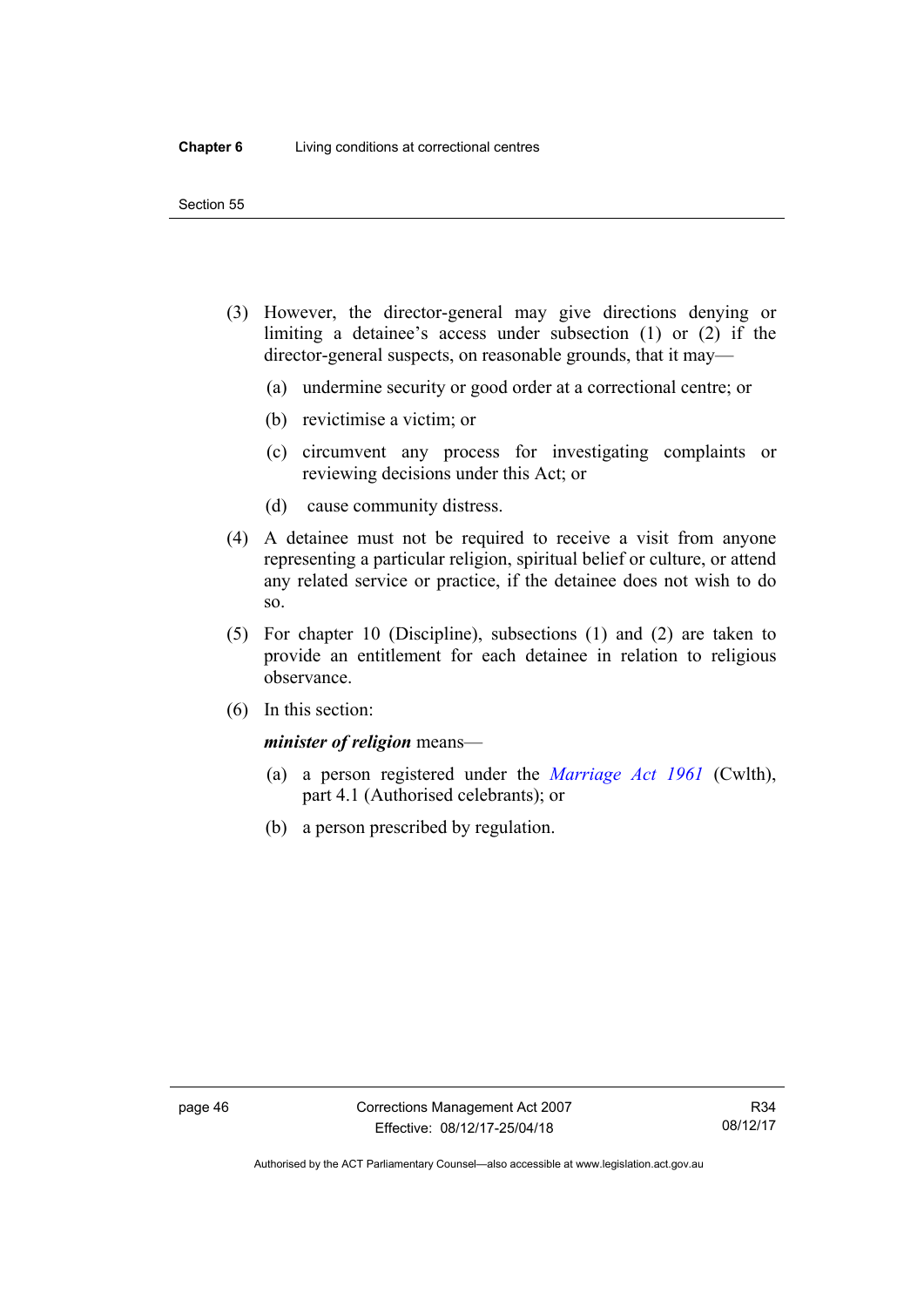# **Chapter 7 Access to and inspection of correctional centres**

### **56 Independent inspections**

- (1) This section applies to each of the following:
	- (a) a judge;
	- (b) a magistrate;
	- (c) a member of the Legislative Assembly.
	- *Note* The inspector of correctional services may also enter and inspect a correctional centre (see *[Inspector of Correctional Services Act 2017](http://www.legislation.act.gov.au/a/2017-47/default.asp)*, s 19).
- (2) A person mentioned in subsection (1) may, at any reasonable time, enter and inspect—
	- (a) a correctional centre; or
	- (b) a place outside a correctional centre where a detainee is, or has been, directed to work or participate in an activity.

### **Example of time that would not be reasonable**

a time that would hinder a search at a correctional centre

*Note* An example is part of the Act, is not exhaustive and may extend, but does not limit, the meaning of the provision in which it appears (see [Legislation Act,](http://www.legislation.act.gov.au/a/2001-14) s 126 and s 132).

### **56A Access to correctional centres**

The human rights commissioner or the ombudsman may, at any reasonable time, enter a correctional centre for the purpose of exercising the person's functions under this Act.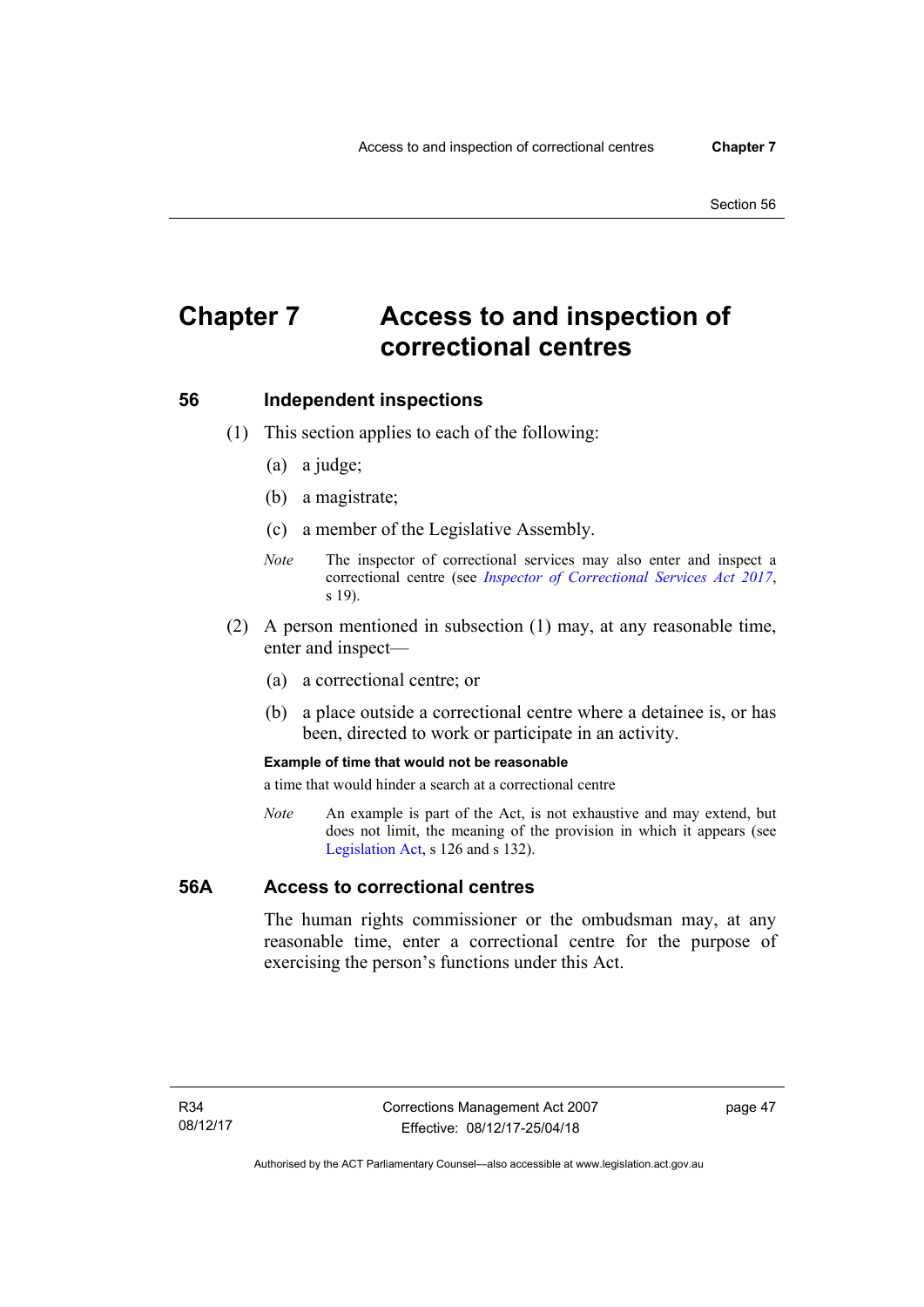## **57 Official visitors—meaning of** *entitled person* **and** *visitable place*

In this Act:

*entitled person* means—

- (a) a detainee at a correctional centre; or
- (b) a person prescribed by regulation.

### *visitable place* means—

- (a) a correctional centre; or
- (b) a place outside a correctional centre if a detainee is, or has been, directed to work or participate in an activity at the place.
- *Note* At least 2 official visitors (including a visitor who is an Aboriginal or Torres Strait Islander person) must be appointed for this Act under the *[Official Visitor Act 2012](http://www.legislation.act.gov.au/a/2012-33/default.asp)* (the *OV Act*).

The [OV Act](http://www.legislation.act.gov.au/a/2012-33/default.asp) sets out the functions of official visitors which includes visiting visitable places, handling complaints from entitled people and reporting on those matters.

This part defines what is an *entitled person* and a *visitable place* for the [OV Act.](http://www.legislation.act.gov.au/a/2012-33/default.asp)

## **62 Relationship with other inspection laws**

- (1) This Act must be construed and administered in a way that is consistent with an inspection law unless the contrary intention appears from this Act or that law.
- (2) This Act is taken to be consistent with an inspection law to the extent that it is capable of operating concurrently with that law.
- (3) The director-general may make arrangements with a person responsible for the exercise of functions under an inspection law to ensure, as far as practicable, the safety of an inspector (however described) or anyone else affected by the exercise of the function in relation to a detainee or correctional centre.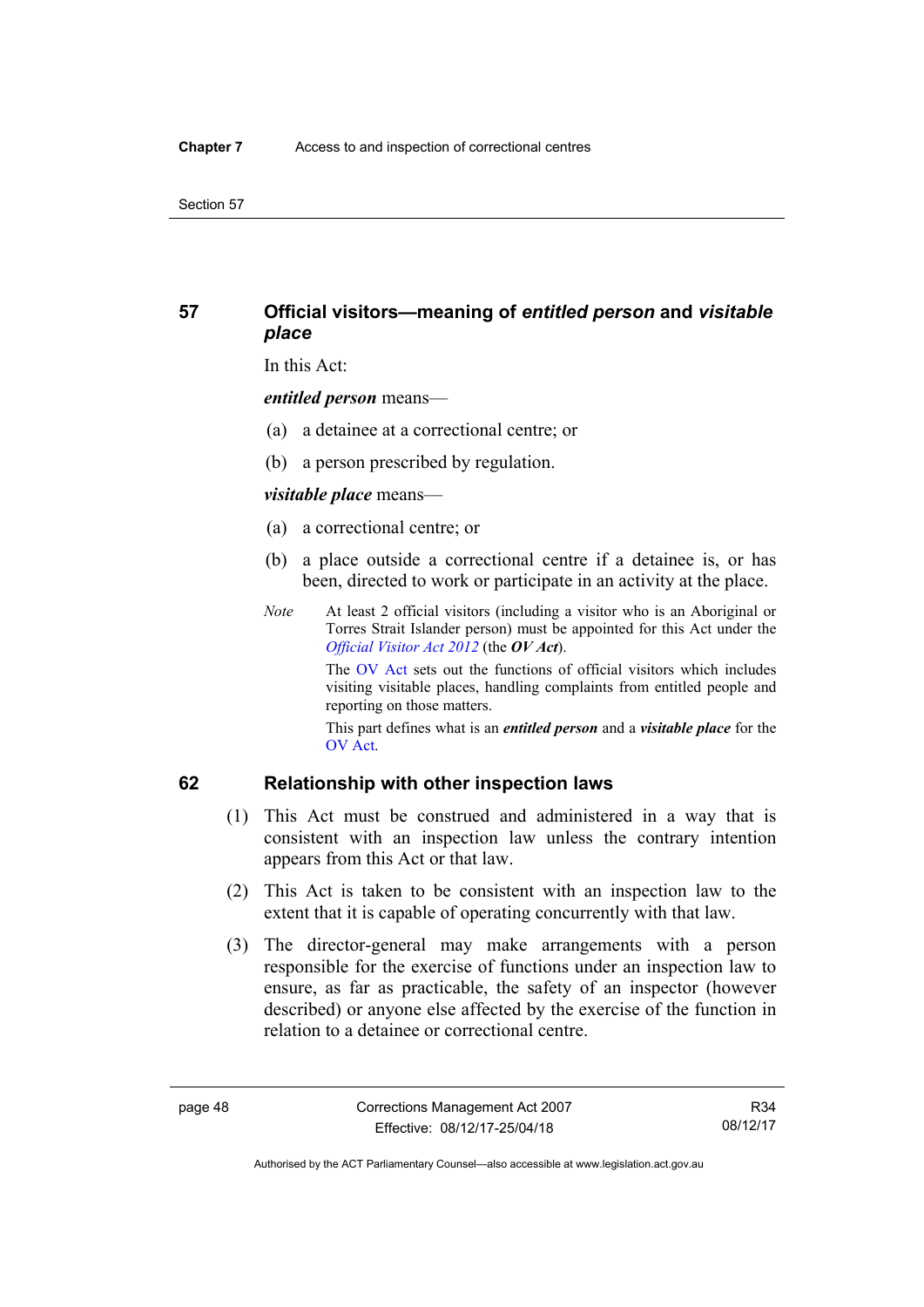- (4) A person exercising a function under an inspection law in relation to a detainee or correctional centre must exercise the function in accordance with any direction by the director-general in relation to—
	- (a) the safety of anyone at the correctional centre; or
	- (b) security or good order at a correctional centre.
- (5) In this section:

*inspection law* means an Act that provides for the entry and inspection of premises, or the search of people or premises.

### **Examples of inspection laws**

- *[Crimes Act 1900](http://www.legislation.act.gov.au/a/1900-40)*
- *[Emergencies Act 2004](http://www.legislation.act.gov.au/a/2004-28)*
- *[Food Act 2001](http://www.legislation.act.gov.au/a/2001-66)*
- *[Inspector of Correctional Services Act 2017](http://www.legislation.act.gov.au/a/2017-47/default.asp)*
- *[Public Health Act 1997](http://www.legislation.act.gov.au/a/1997-69)*
- *Note* An example is part of the Act, is not exhaustive and may extend, but does not limit, the meaning of the provision in which it appears (see [Legislation Act,](http://www.legislation.act.gov.au/a/2001-14) s 126 and s 132).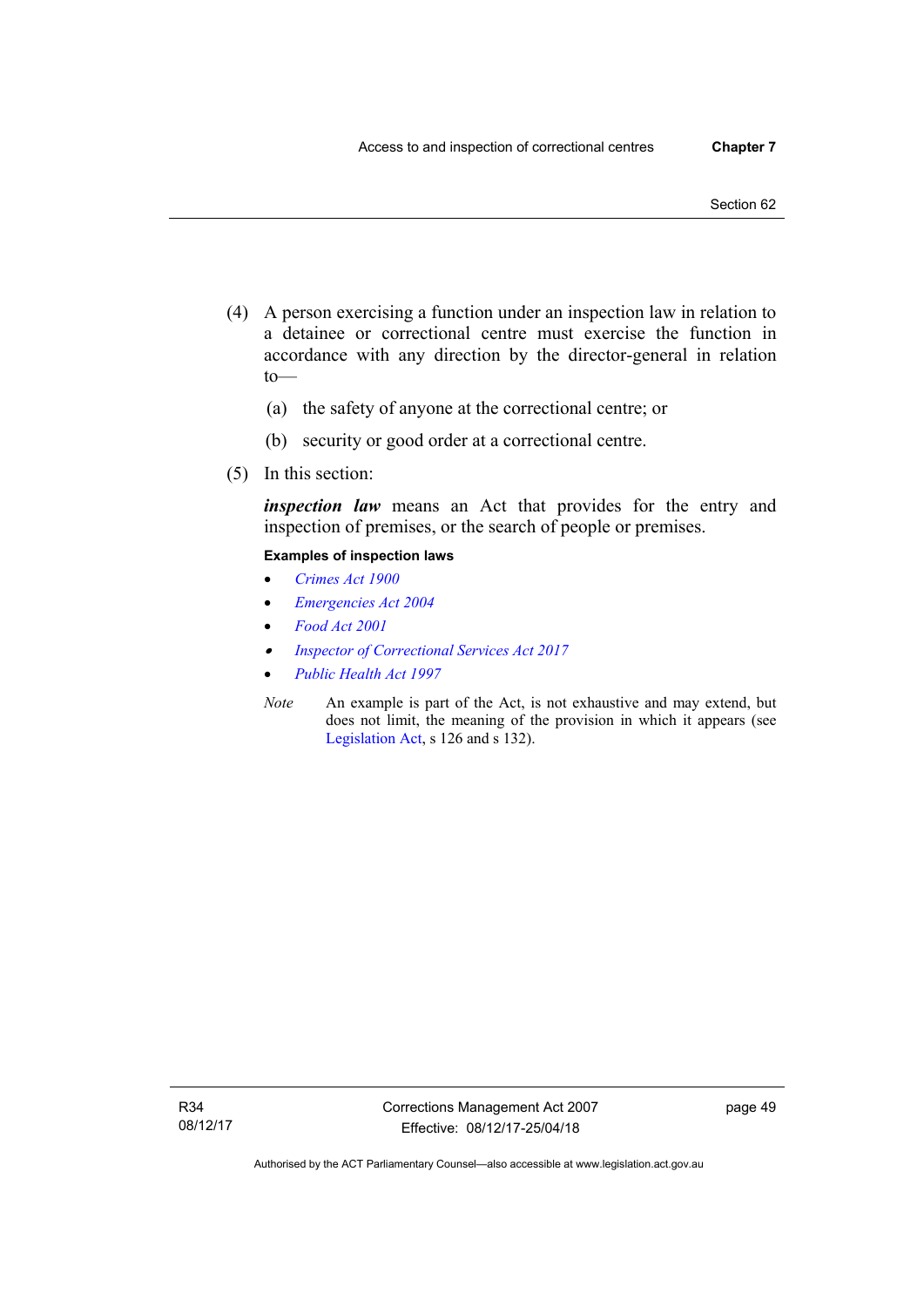Section 63

# **Chapter 8 Admission to correctional centres**

### **63 Meaning of** *admission* **to correctional centre**

In this Act:

*admission*, of a detainee to a correctional centre, means admission of the detainee to the centre for detention.

### **64 Authority for detention**

- (1) A person must not be admitted to, or detained at, a correctional centre unless the detention is—
	- (a) authorised by a warrant under the *[Crimes \(Sentence](http://www.legislation.act.gov.au/a/2005-59)  [Administration\) Act 2005](http://www.legislation.act.gov.au/a/2005-59)*, section 12 (Warrant for imprisonment); or
	- (b) authorised by a warrant under the *[Crimes \(Sentence](http://www.legislation.act.gov.au/a/2005-59)  [Administration\) Act 2005](http://www.legislation.act.gov.au/a/2005-59)*, section 17 (Warrant for remand); or
	- (c) otherwise authorised, whether by a warrant or other authority (however named), under a territory law or a law of the Commonwealth, a State or another Territory.

#### **Examples—par (c)**

- 1 an accused person who is refused bail by an authorised person under the *[Bail Act 1992](http://www.legislation.act.gov.au/a/1992-8)*
- 2 a person held on a warrant issued under the *[Royal Commissions](http://www.legislation.act.gov.au/a/1991-1)  [Act 1991](http://www.legislation.act.gov.au/a/1991-1)*, section 35 (Apprehension of witnesses failing to appear)
- 3 a person in immigration detention under the *[Migration Act 1958](http://www.comlaw.gov.au/Series/C2004A07412)* (Cwlth)
- 4 an interstate detainee on leave in the ACT held in custody overnight
- *Note* An example is part of the Act, is not exhaustive and may extend, but does not limit, the meaning of the provision in which it appears (see [Legislation Act,](http://www.legislation.act.gov.au/a/2001-14) s 126 and s 132).

page 50 Corrections Management Act 2007 Effective: 08/12/17-25/04/18

R34 08/12/17

Authorised by the ACT Parliamentary Counsel—also accessible at www.legislation.act.gov.au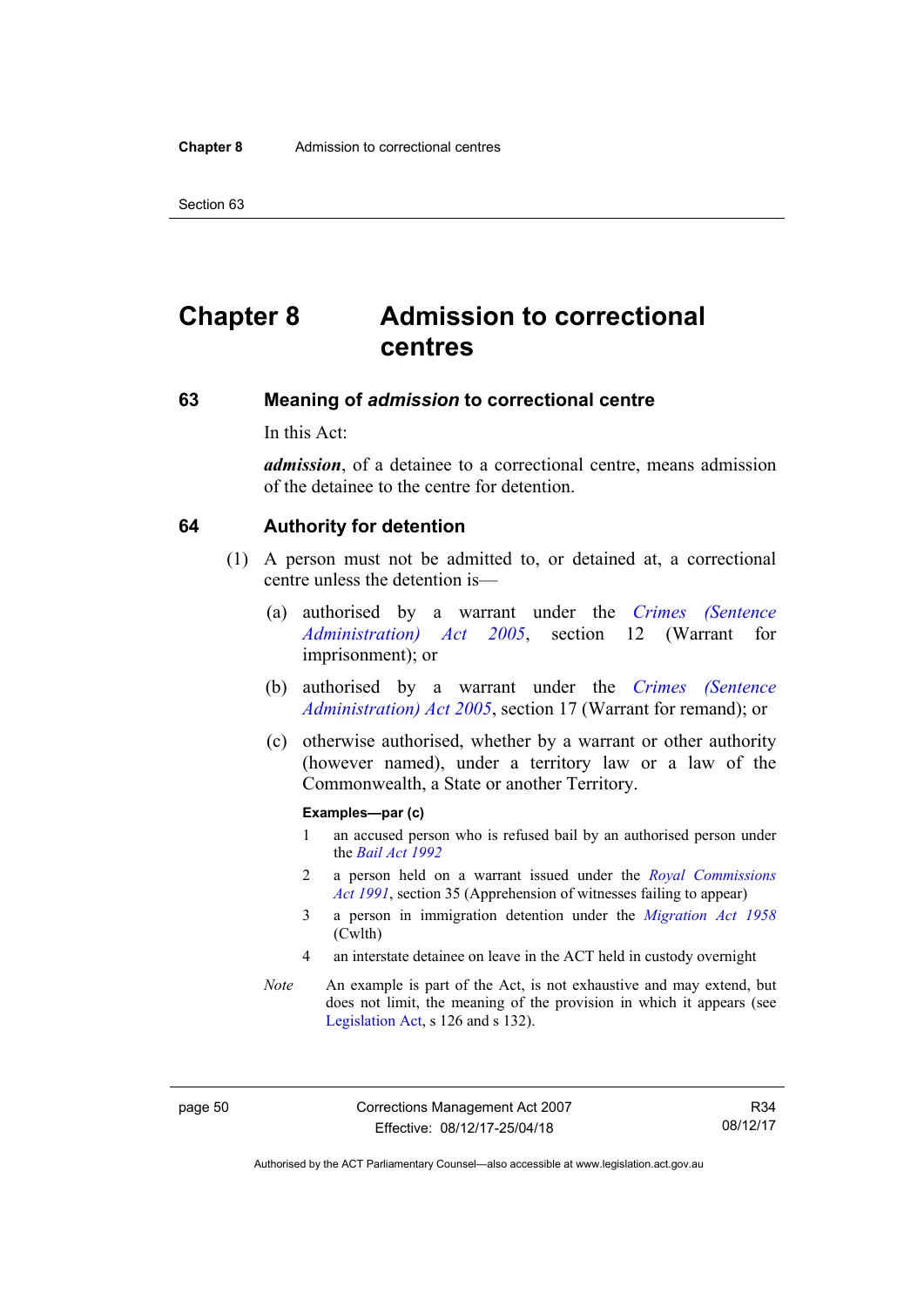- (2) Before the person is admitted to the correctional centre, the director-general must be given the warrant or evidence of other authority for the detention.
- (3) The validity of a person's detention at a correctional centre is not affected by a defect or irregularity in or in relation to the warrant or the evidence of other authority for the detention.

## **65 Identification of detainees**

- (1) For the identification of a detainee admitted to a correctional centre, the director-general may direct that 1 or more of the following be taken of, or from, the detainee:
	- (a) prints of the detainee's hands, fingers, feet or toes;
	- (b) a photograph or video recording;
	- (c) a measurement;
	- (d) a cast or impression;
	- (e) a buccal swab or saliva sample;
	- (f) a blood sample;
	- (g) anything else prescribed by regulation.
- (2) Anything taken of, or from, a detainee under subsection (1) must be destroyed if—
	- (a) the detainee is found not guilty of any offence to which the detention relates, other than on the ground of unsoundness of mind; or
	- (b) proceedings for any offence to which the detention relates are discontinued or dismissed.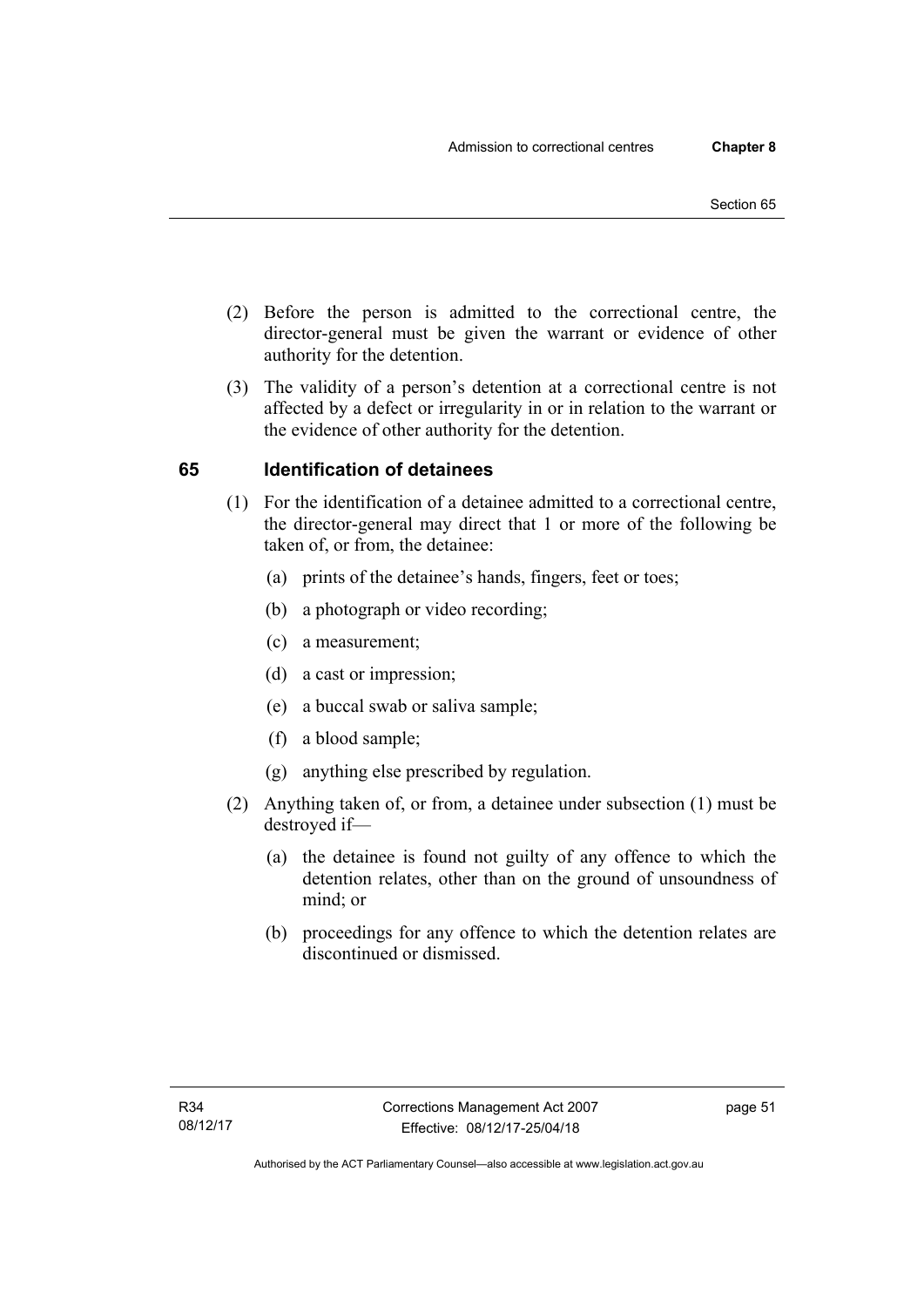- (3) However, subsection (2) does not apply if, for any part of the period of detention in relation to an offence, the detainee was also being detained for another offence—
	- (a) of which the detainee has been convicted; or
	- (b) for which a proceeding (including any appeal proceeding) is still pending.
- (4) A blood sample under this section may only be taken by a health practitioner appointed under section 22 (Health practitioners non-therapeutic functions).
	- *Note* The *[Crimes \(Forensic Procedures\) Act 2000](http://www.legislation.act.gov.au/a/2000-61)* includes provision for carrying out forensic procedures on people in custody. See particularly pt 2.7 (Carrying out of certain forensic procedures after conviction of serious offenders).

## **66 Information about entitlements and obligations**

- (1) As soon as practicable after a detainee is admitted to a correctional centre, the director-general must ensure that reasonable steps are taken to explain the following to the detainee:
	- (a) the detainee's entitlements and obligations under this Act;
	- (b) the case management plan arrangements;
	- (c) the role of official visitors;
	- (d) the role of the inspector of correctional services;
	- (e) the procedures for seeking information and making complaints;
	- (f) if the detainee is a national of a foreign country—the right to have a diplomatic or consular representative of the country told about the detention;
	- (g) anything else prescribed by regulation;

Authorised by the ACT Parliamentary Counsel—also accessible at www.legislation.act.gov.au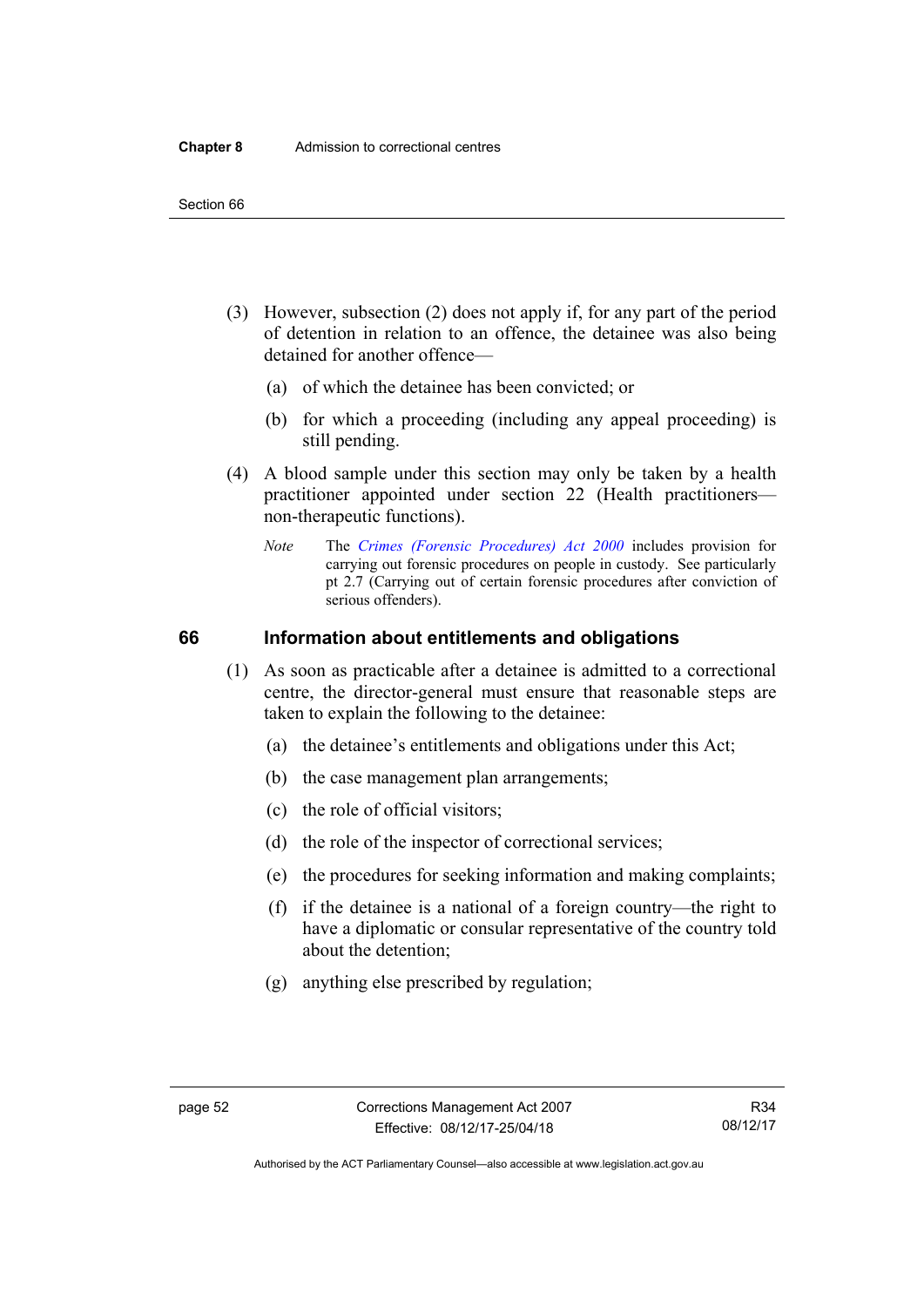(h) anything else the director-general considers necessary or desirable.

#### **Examples—par (g)**

- 1 corrections policies and operating procedures relevant to the detainee
- 2 the scope and effect of the director-general's directions
- 3 for a transgender or intersex detainee—the effect of section 79 in relation to choice of sexual identity
- 4 the health services, work and activities available to detainees
- 5 for an offender—the role of the sentence administration board
- *Note* An example is part of the Act, is not exhaustive and may extend, but does not limit, the meaning of the provision in which it appears (see [Legislation Act,](http://www.legislation.act.gov.au/a/2001-14) s 126 and s 132).
- (2) The explanation under subsection (1)—
	- (a) may be in general terms; and
	- (b) as far as practicable, must be in language the detainee can readily understand.

### **Example—par (a)**

a written statement or checklist used by corrections officers to give detainees a general summary of the things mentioned in subsection (1)

- *Note* An example is part of the Act, is not exhaustive and may extend, but does not limit, the meaning of the provision in which it appears (see [Legislation Act,](http://www.legislation.act.gov.au/a/2001-14) s 126 and s 132).
- (3) The director-general must arrange for the assistance of an interpreter in complying with subsection (1) or (2) if the director-general believes, on reasonable grounds, that the detainee is unable, because of inadequate knowledge of the English language or a disability, to communicate with reasonable fluency in English.
- (4) Without limiting subsection (3), the assistance of the interpreter may be provided by telephone.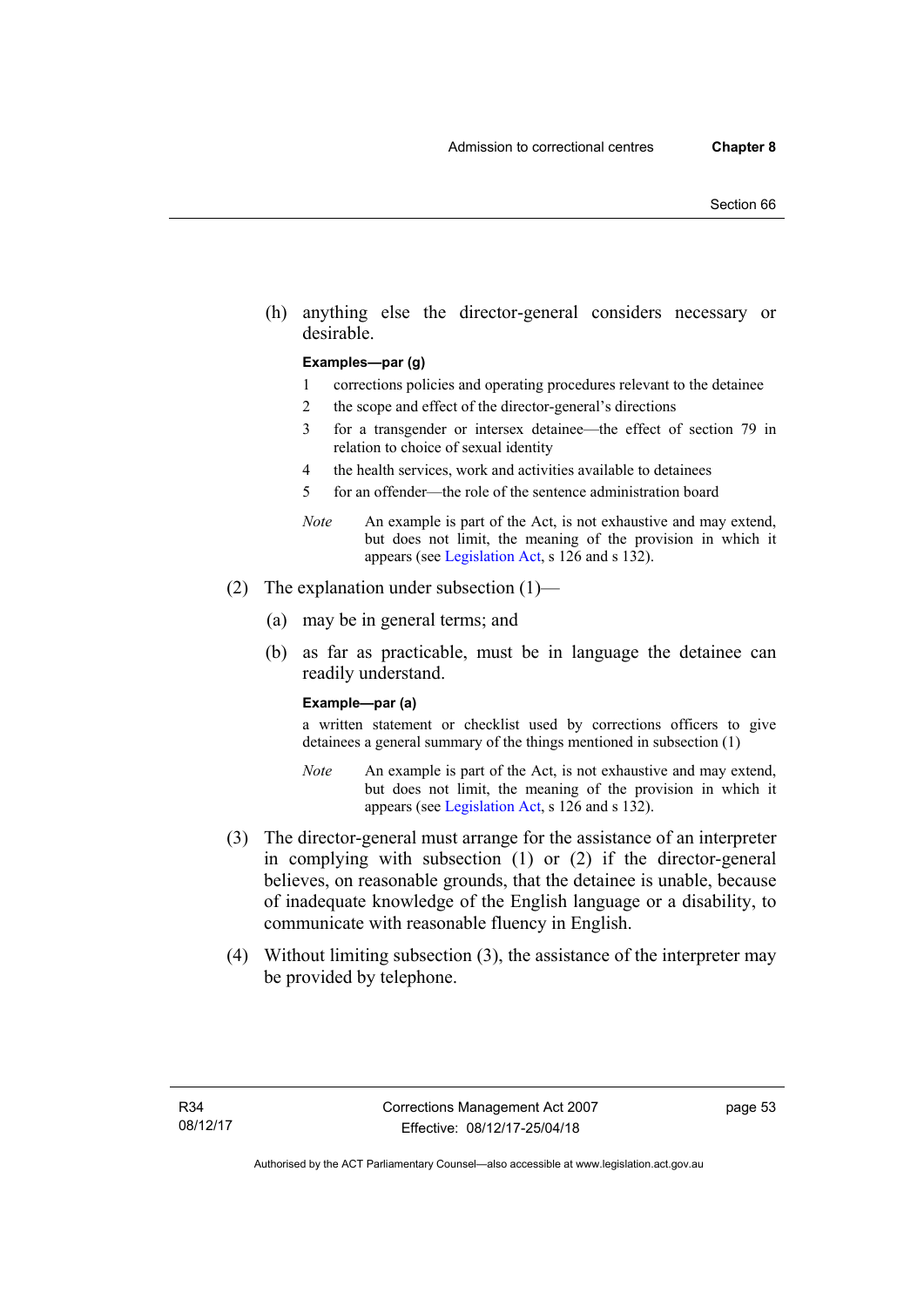- (5) The director-general must also ensure that copies of the following are available for inspection by detainees at each correctional centre:
	- (a) this Act;
	- (b) corrections policies and operating procedures available under section 14.
- (6) The director-general must tell a diplomatic or consular representative of a foreign country about the detention of a national of that country, if asked by the detainee.

## **67 Initial assessment**

- (1) The director-general must ensure that—
	- (a) each detainee admitted to a correctional centre is assessed as soon as practicable to identify any immediate physical or mental health, or safety or security, risks and needs; and
	- (b) any risks and needs identified by the assessment are addressed.
- (2) In particular, the director-general must ensure that any ongoing risks and needs are addressed in the detainee's case management plan.

## **68 Health assessment**

- (1) The assessment under section 67 of a detainee's physical and mental health needs and risks must be made within 24 hours after the detainee's admission.
- (2) The health assessment must involve—
	- (a) an initial assessment by a nurse and a review of the nurse's assessment by a doctor appointed under section 21 (Doctors health service appointments); or
	- (b) an assessment by a doctor appointed under section 21 (Doctors—health service appointments).

Authorised by the ACT Parliamentary Counsel—also accessible at www.legislation.act.gov.au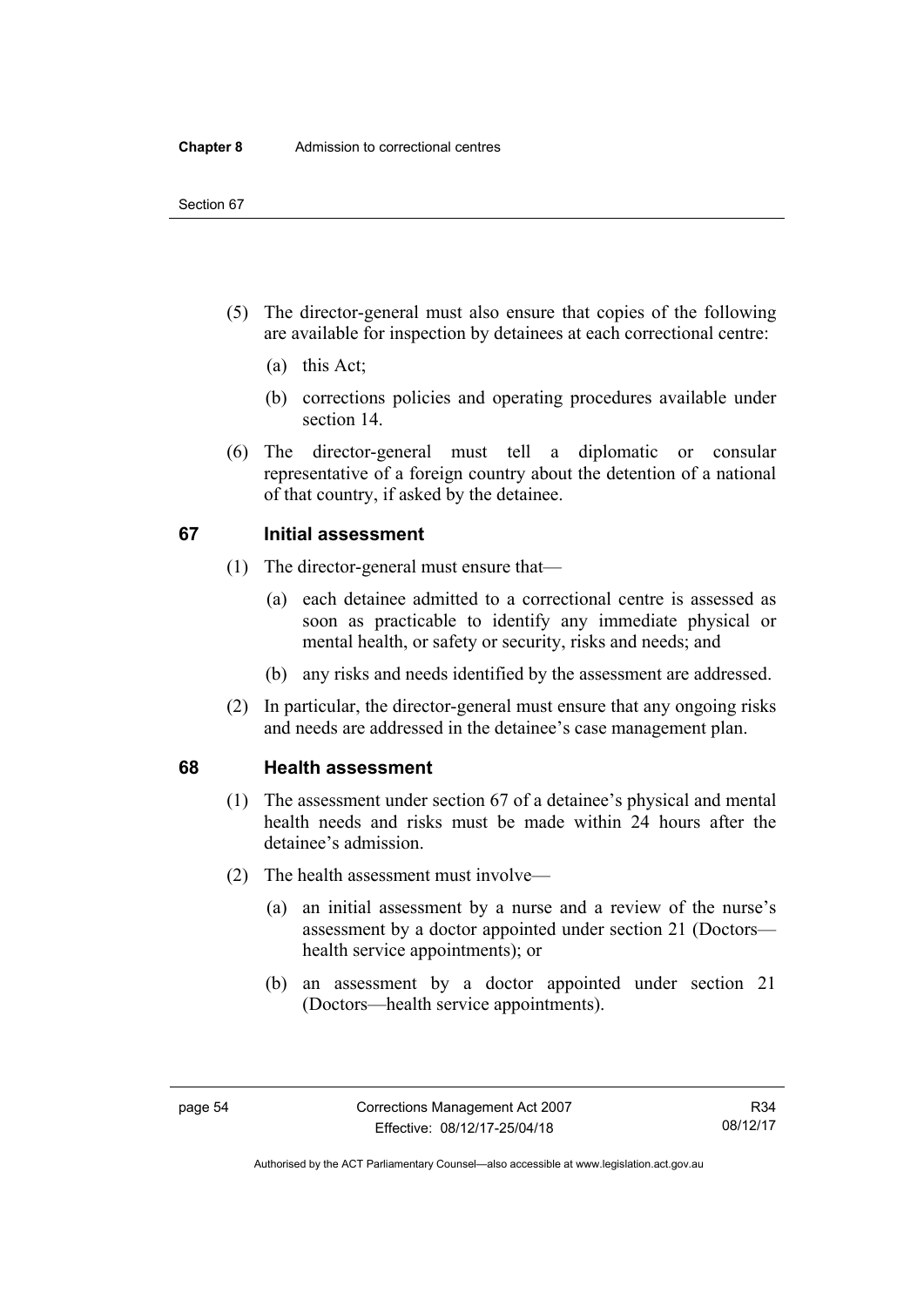- (3) The health assessment must include an assessment of the detainee's risk of self-harm.
	- *Note 1* The detainee's case management plan must also address the detainee's health condition, any risk of self-harm and any treatment regime (see s 78).
	- *Note 2* The *[Mental Health Act 2015](http://www.legislation.act.gov.au/a/2015-38/default.asp)* also includes provision for assessment orders, and emergency detention and care, under that Act.

## **69 Alcohol and drug tests on admission**

- (1) For an assessment under section 67, the director-general may direct the detainee, orally or in writing, to provide a test sample.
- (2) Division 9.6.2 (Alcohol and drug testing—detainees) applies in relation to the direction and any sample given under the direction.

## **70 Strip search on admission**

- (1) For an assessment under section 67, the director-general may direct the detainee, orally or in writing, to submit to a strip search.
- (2) Part 9.4 (Searches) and part 9.5 (Seizing property) apply in relation to the direction and any strip search conducted under the direction.

## **71 Property of detainees**

- (1) The director-general may allow a detainee's property to be brought into a correctional centre.
- (2) However, the director-general may give directions imposing conditions in relation to the detainee's property brought into a correctional centre, including conditions in relation to—
	- (a) the nature, amount and location of property that may be held by a detainee at the centre; and
	- (b) the use of the property.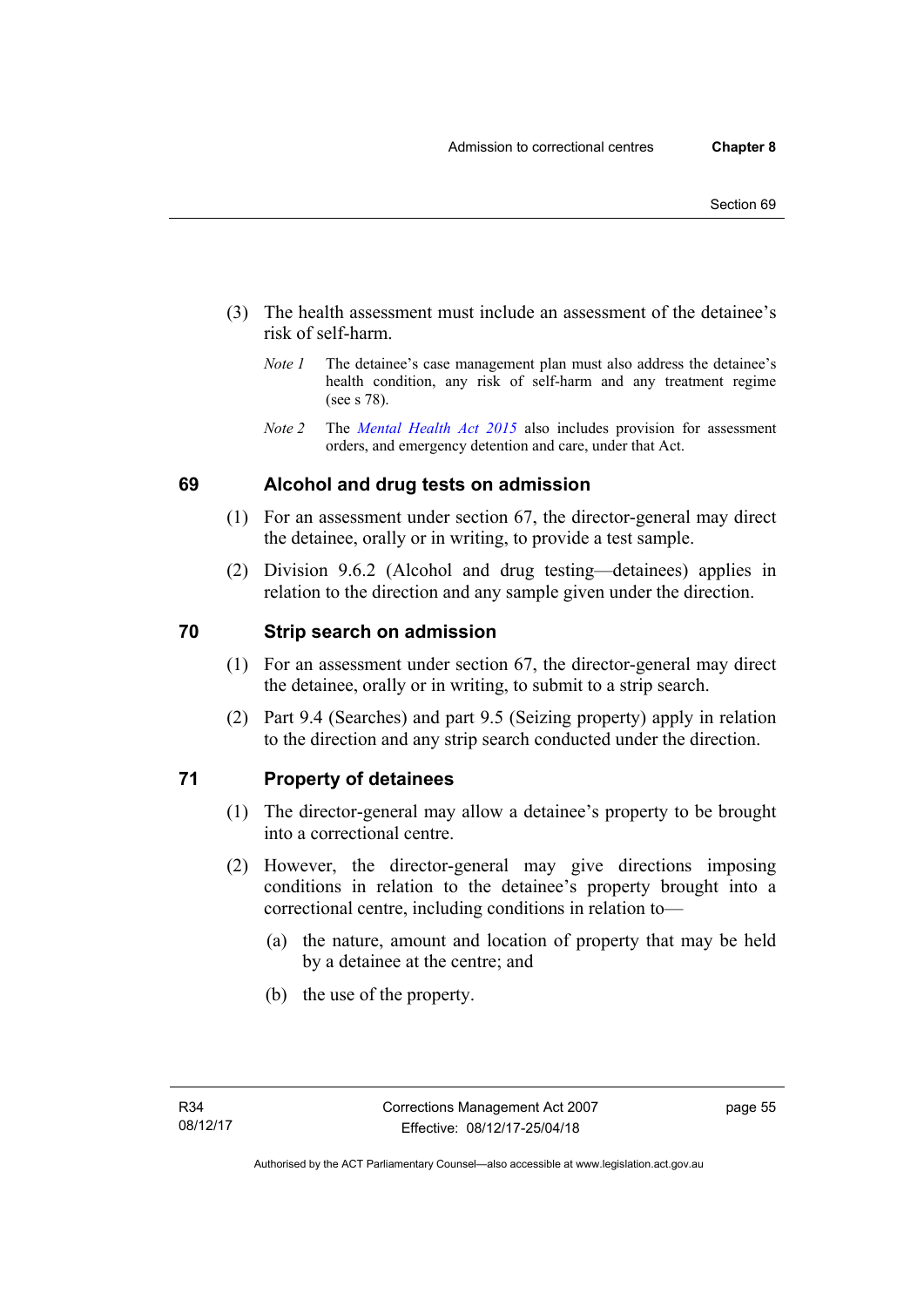- (3) The director-general must ensure that the register of detainees includes details of the property each detainee has at a correctional centre.
- (4) Without limiting section 14 (Corrections policies and operating procedures), a corrections policy or operating procedure may make provision in relation to detainee's property, including provision in relation to the following:
	- (a) the taking and storage of the property;
	- (b) access to, and use of, the property;
	- (c) transfer of the property;
	- (d) compensation for loss or damage;
	- (e) return of the property to the detainee.
- (5) In this section:

*detainee's property* does not include a prohibited thing.

*Note* Pt 9.5 (Seizing property) provides generally for the seizure, forfeiture and return of property.

## **72 Security classification**

The director-general must arrange a security classification for a detainee as soon as practicable after the detainee's admission to a correctional centre.

## **73 Case management plan**

The director-general must arrange for a case management plan to be prepared for a detainee as soon as practicable after the detainee's admission to a correctional centre.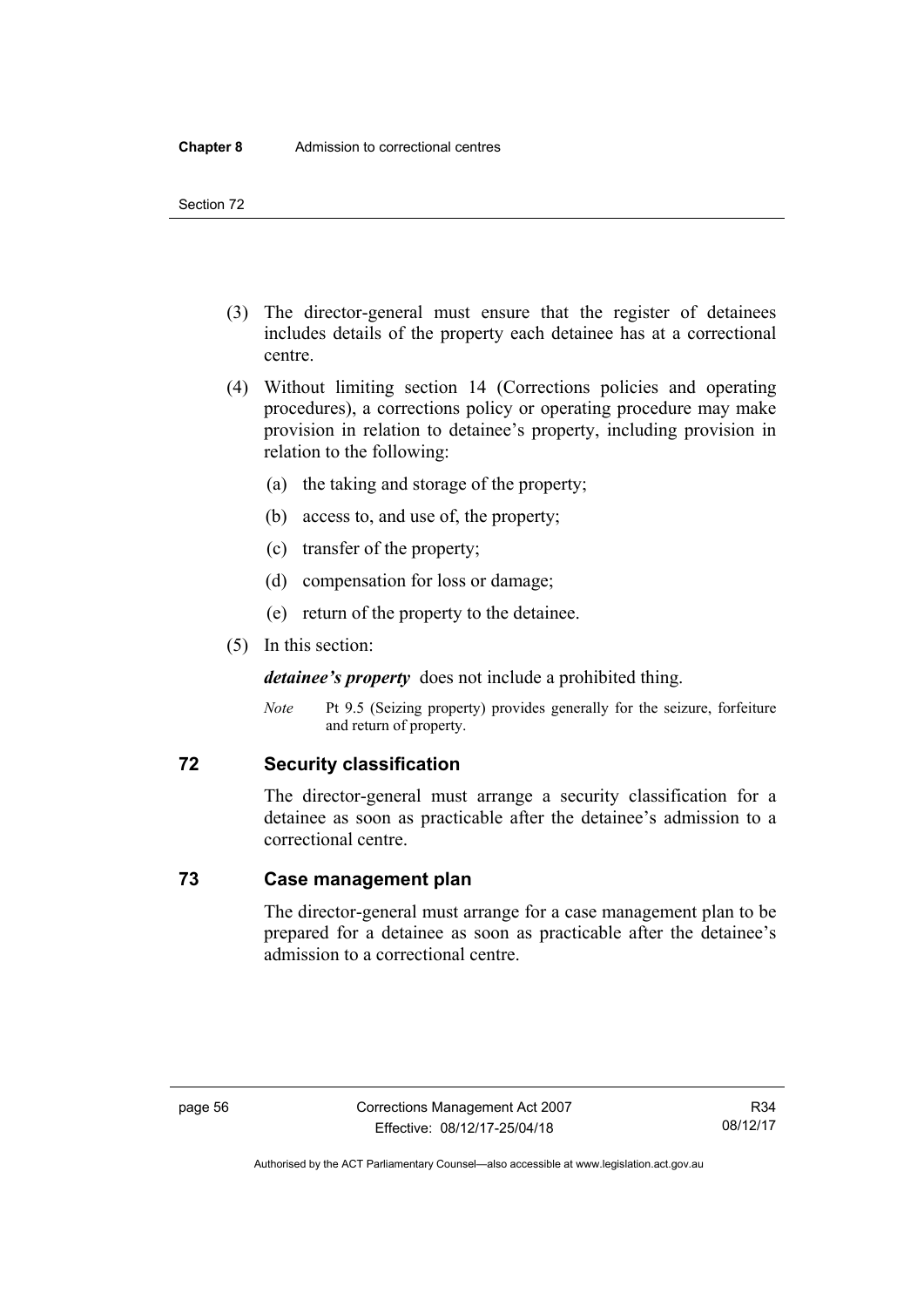## **74 Entries in register of detainees**

The director-general must ensure that details of each detainee admitted to a correctional centre are entered in the register of detainees on the detainee's admission to the centre.

*Note* The director-general must keep a register of detainees at a correctional centre (see s 76).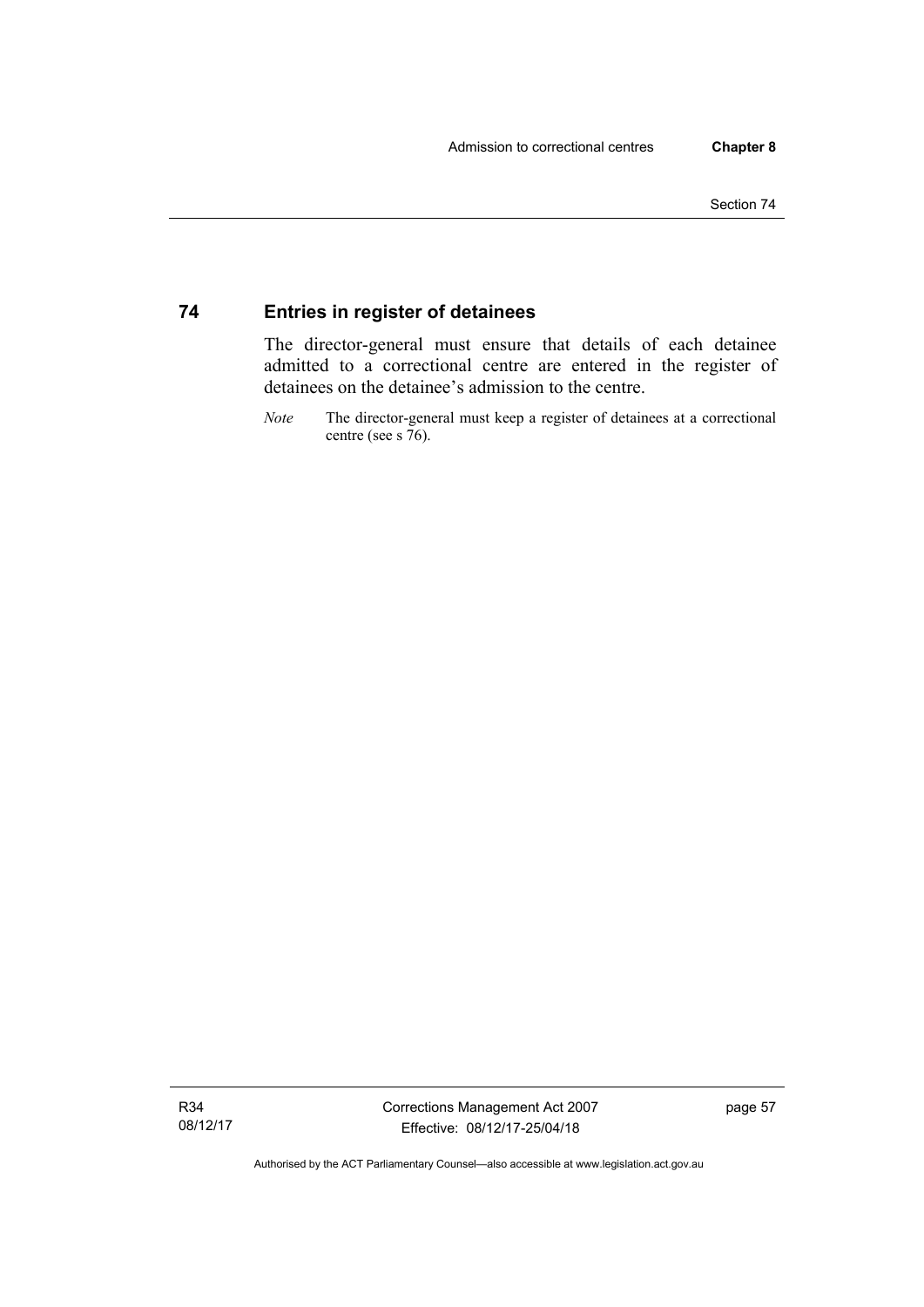Section 75

# **Chapter 9 Management and security**

# **Part 9.1 Management and security general**

## **75 Compliance with director-general's directions**

A detainee must comply with any direction given under this Act to the detainee by the director-general.

*Note* Under s 17, the director-general may delegate any of the director-general's functions, including the giving of directions, to a corrections officer.

## **76 Register of detainees**

- (1) The director-general must keep a register containing details of each detainee at a correctional centre.
- (2) The register must include details of the following for each detainee:
	- (a) full name;
	- (b) authority for detention;
	- (c) period of authorised detention;
	- (d) for a detainee under a sentence of imprisonment—
		- (i) the sentence, including any element of a combination sentence; and
		- (ii) any nonparole period;
	- (e) current place of detention;
	- (f) security classification;
	- (g) case management plan;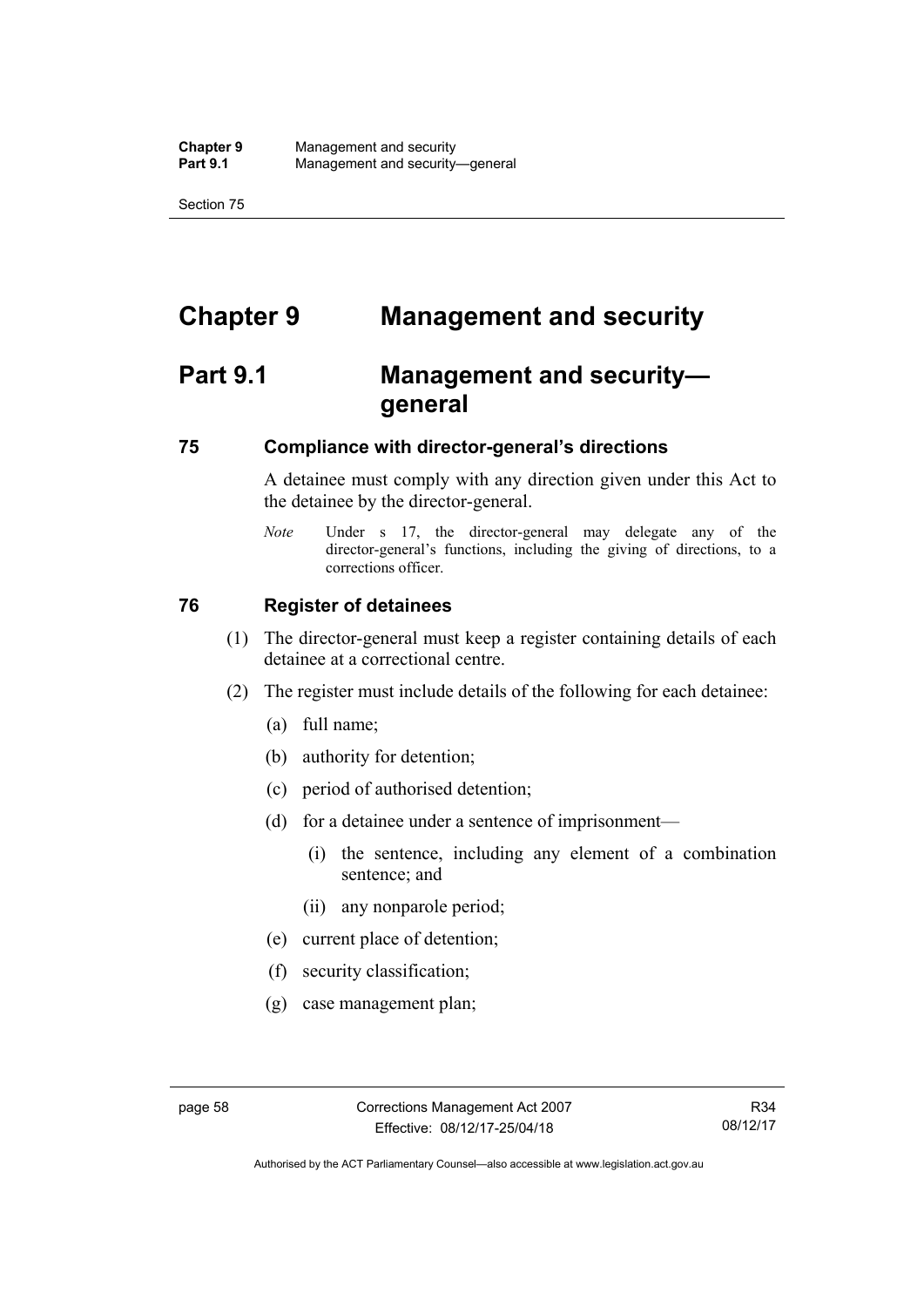- (h) sex, including that chosen under section 79 (Transgender and intersex detainees—sexual identity);
- (i) any known condition of the detainee that requires, or is likely to require, a health service;
- (j) anything taken under section 65 (Identification of detainees);
- (k) anything else the director-general considers necessary or appropriate for the proper management of the detainee.

#### **Examples—par (i)**

- 1 nutritional or health needs
- 2 need for spectacles, contact lens, crutches, prosthesis or other artificial aids
- 3 language or literacy difficulties
- *Note* An example is part of the Act, is not exhaustive and may extend, but does not limit, the meaning of the provision in which it appears (see [Legislation Act,](http://www.legislation.act.gov.au/a/2001-14) s 126 and s 132).
- (3) The register must be available for inspection under chapter 7 (Access to and inspection of correctional centres).
- (4) In this section:

*combination sentence*—see the *[Crimes \(Sentencing\) Act 2005](http://www.legislation.act.gov.au/a/2005-58)*, dictionary.

## **77 Health reports**

- (1) For this Act, the director-general may ask a relevant director-general for a written report about a detainee's health.
- (2) The relevant director-general must comply with the request as soon as practicable.
- (3) The relevant director-general's report must include personal health information about the detainee that is in a health record—
	- (a) in the relevant director-general's custody; or

page 59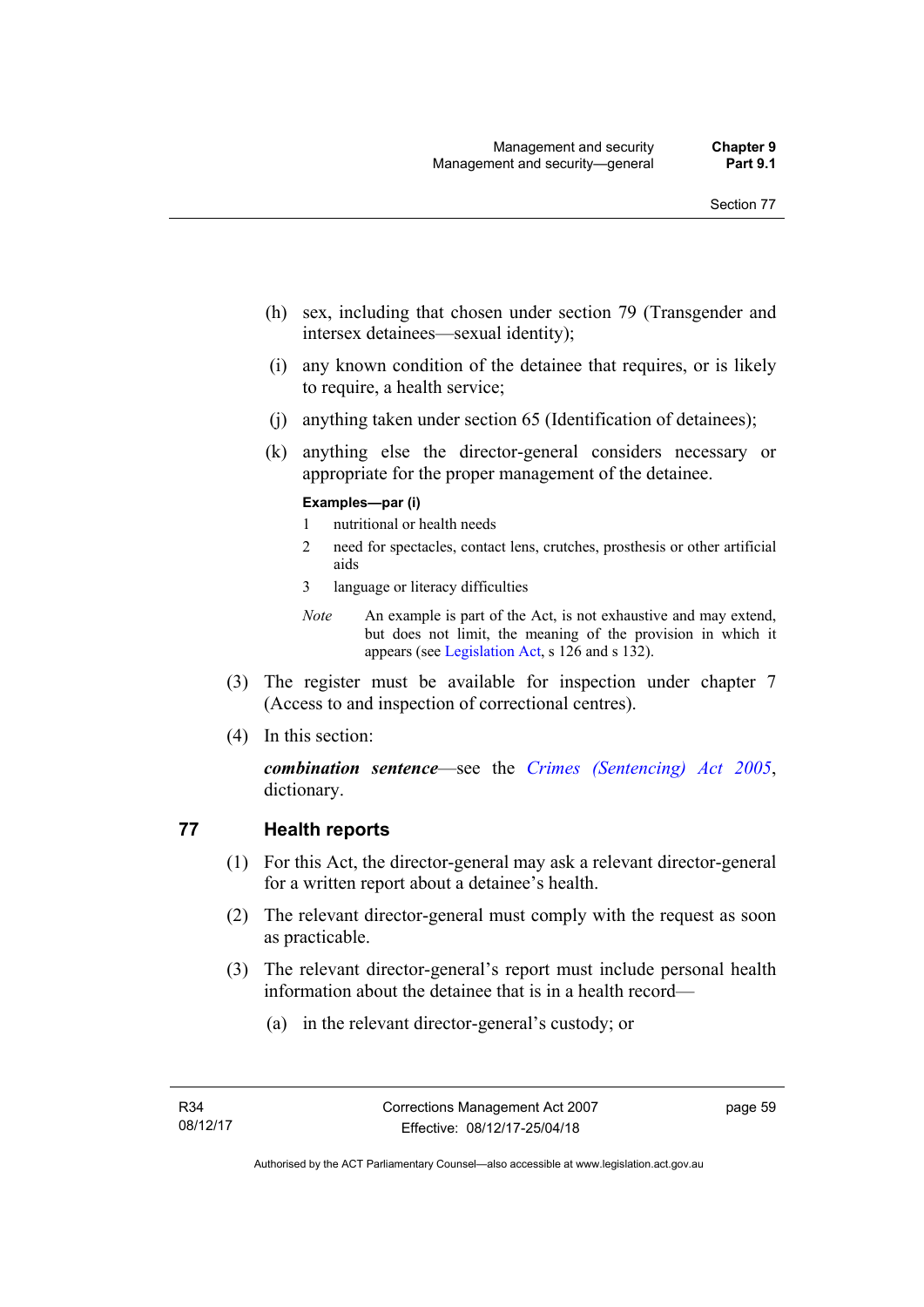- (b) to which the relevant director-general has access through any arrangement with another director-general.
- (4) The director-general must ensure that a doctor appointed under section 21 (Doctors—health service appointments) assesses the report from a relevant director-general and includes a statement of the detainee's condition (the *health schedule*) in the detainee's case management plan.
- (5) The health schedule must include a summary of—
	- (a) the detainee's condition and health risks, including any likelihood of the condition resulting in a medical emergency or the onset of significant health problems and any associated symptoms; and
	- (b) a treatment regime for the detainee

#### **Examples—s (5)**

- 1 Detainee D has diabetes. The health schedule for D explains the type of diabetes, the treatment required, any likely medical emergency or significant health problem and the associated symptoms, such as hypoglycaemia.
- 2 Detainee P has epilepsy. The health schedule for P explains the type of epilepsy, the treatment required, the symptoms and consequences of any failure to maintain the treatment regime.
- *Note* An example is part of the Act, is not exhaustive and may extend, but does not limit, the meaning of the provision in which it appears (see [Legislation Act,](http://www.legislation.act.gov.au/a/2001-14) s 126 and s 132).
- (6) Without limiting section 14 (Corrections policies and operating procedures), a corrections policy or operating procedure may include provision in relation to the health schedule, including provision in relation to any of the following:
	- (a) the content of the schedule and, in particular, any statement about the detainee's health risks and treatment regime;
	- (b) the people who may access the health schedule and the circumstances for access.

Authorised by the ACT Parliamentary Counsel—also accessible at www.legislation.act.gov.au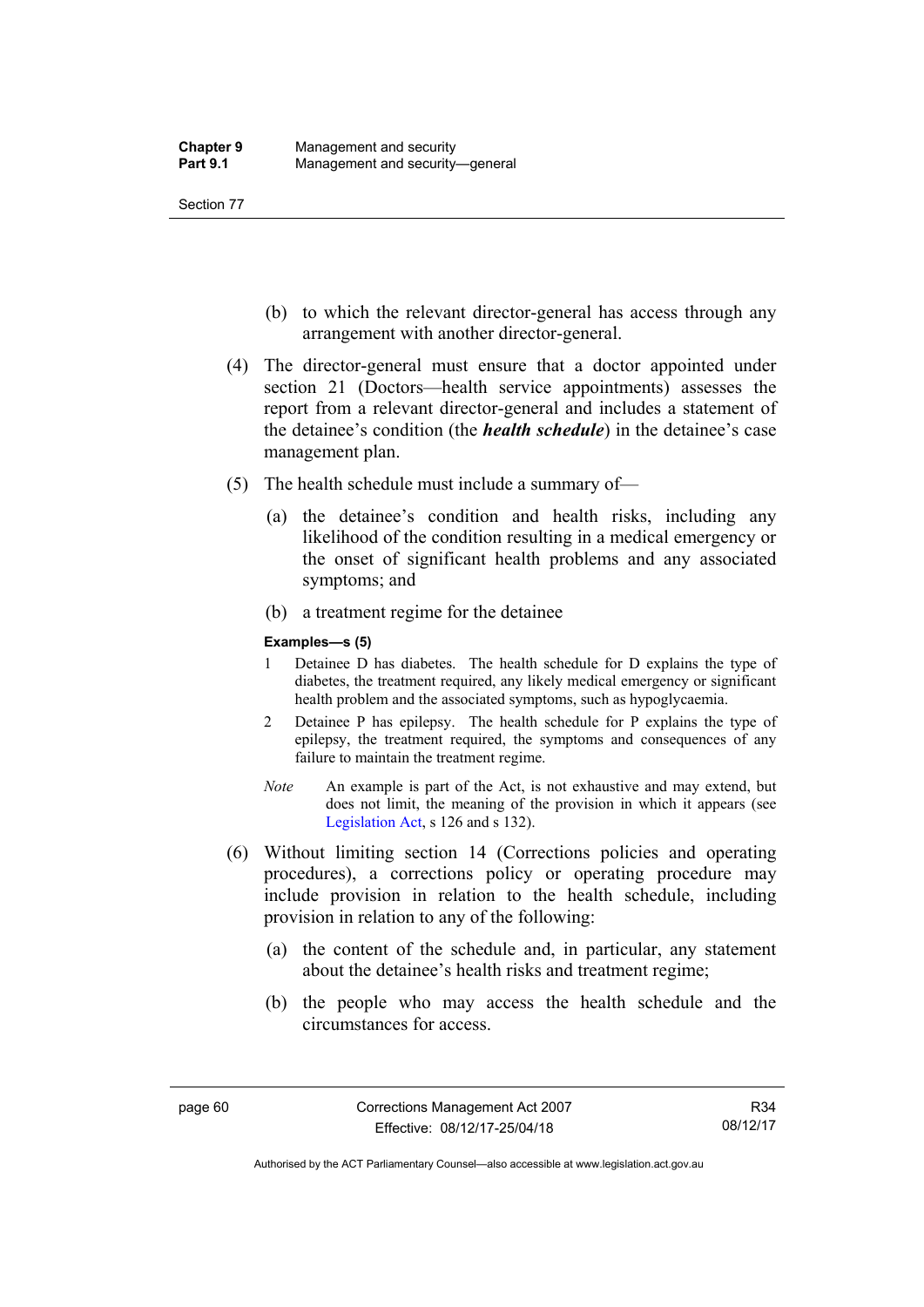- (7) The director-general must ensure that the relevant director-general's report and the health schedule is available only to people authorised by the director-general.
- (8) In this section:

*health record*—see the *[Health Records \(Privacy and Access\)](http://www.legislation.act.gov.au/a/1997-125)  [Act 1997](http://www.legislation.act.gov.au/a/1997-125)*, dictionary.

*personal health information*—see the *[Health Records \(Privacy and](http://www.legislation.act.gov.au/a/1997-125)  [Access\) Act 1997](http://www.legislation.act.gov.au/a/1997-125)*, dictionary.

*relevant director-general* means a director-general whose administrative unit is responsible for any provision of the following Acts:

- (a) the *[Children and Young People Act 2008](http://www.legislation.act.gov.au/a/2008-19)*;
- (b) the *[Disability Services Act 1991](http://www.legislation.act.gov.au/a/1991-98)*;
- (c) the *[Health Act 1993](http://www.legislation.act.gov.au/a/1993-13)*;
- (d) the *[Mental Health Act 2015](http://www.legislation.act.gov.au/a/2015-38/default.asp)*.
- *Note* Compliance with a request under this section does not involve a contravention of a privacy principle under the *[Health Records \(Privacy](http://www.legislation.act.gov.au/a/1997-125)  [and Access\) Act 1997](http://www.legislation.act.gov.au/a/1997-125)* (see that Act, s 5 (The privacy principles))*.*

# **78 Case management plans—scope etc**

- (1) The director-general—
	- (a) must maintain an individual management plan for each detainee, other than a remandee; and
	- (b) may maintain an individual management plan for a detainee who is a remandee.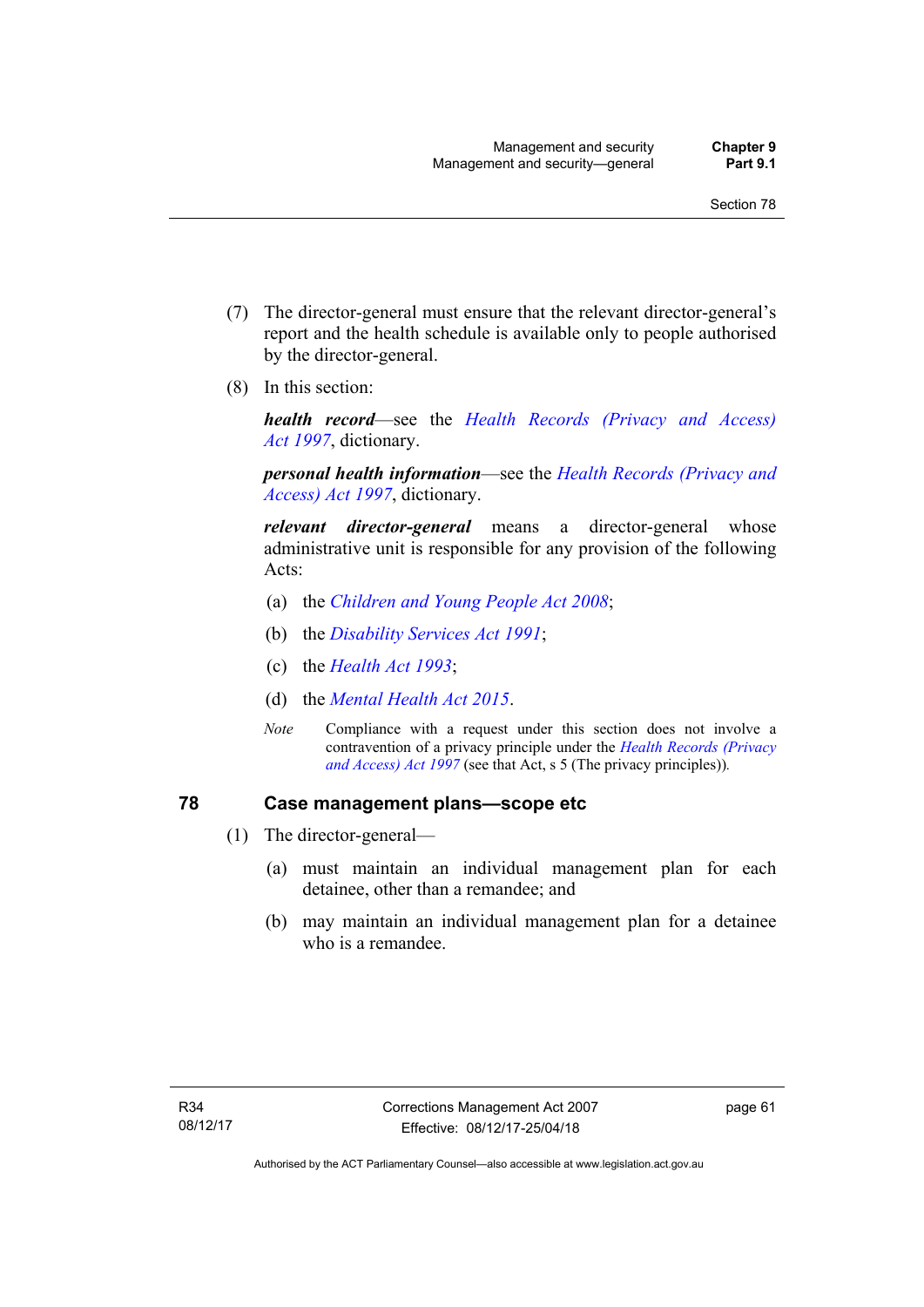- (2) A case management plan for a detainee must—
	- (a) outline work and activities for the detainee; and
	- (b) be based on an assessment of the needs, capacities and disposition of the detainee; and
	- (c) be consistent with the resources available to the director-general to manage the detainee; and
	- (d) if the detainee is an offender—outline how the detainee is to be prepared for lawful release and reintegration into society at the earliest possible time.
- (3) A case management plan may deal with any matter relating to a detainee, including the following:
	- (a) provision for the safe, secure and humane treatment of the detainee;
	- (b) for a detainee at risk of self-harm—an outline of the risk and strategies for managing the risk;
	- (c) the welfare of the detainee, including the detainee's participation in work or activities, and other constructive use of time in detention;
	- (d) details of any academic, vocational or cultural education or training for the detainee approved under section 52 (News and educational services);
	- (e) the detainee's health condition and risks, and any associated treatment regime;
	- (f) for a detainee with a physical, mental or educational disability—strategies for extra assistance to minimise any disadvantage suffered by the detainee because of the disability, particularly in relation to suitability for work and release from detention;

Authorised by the ACT Parliamentary Counsel—also accessible at www.legislation.act.gov.au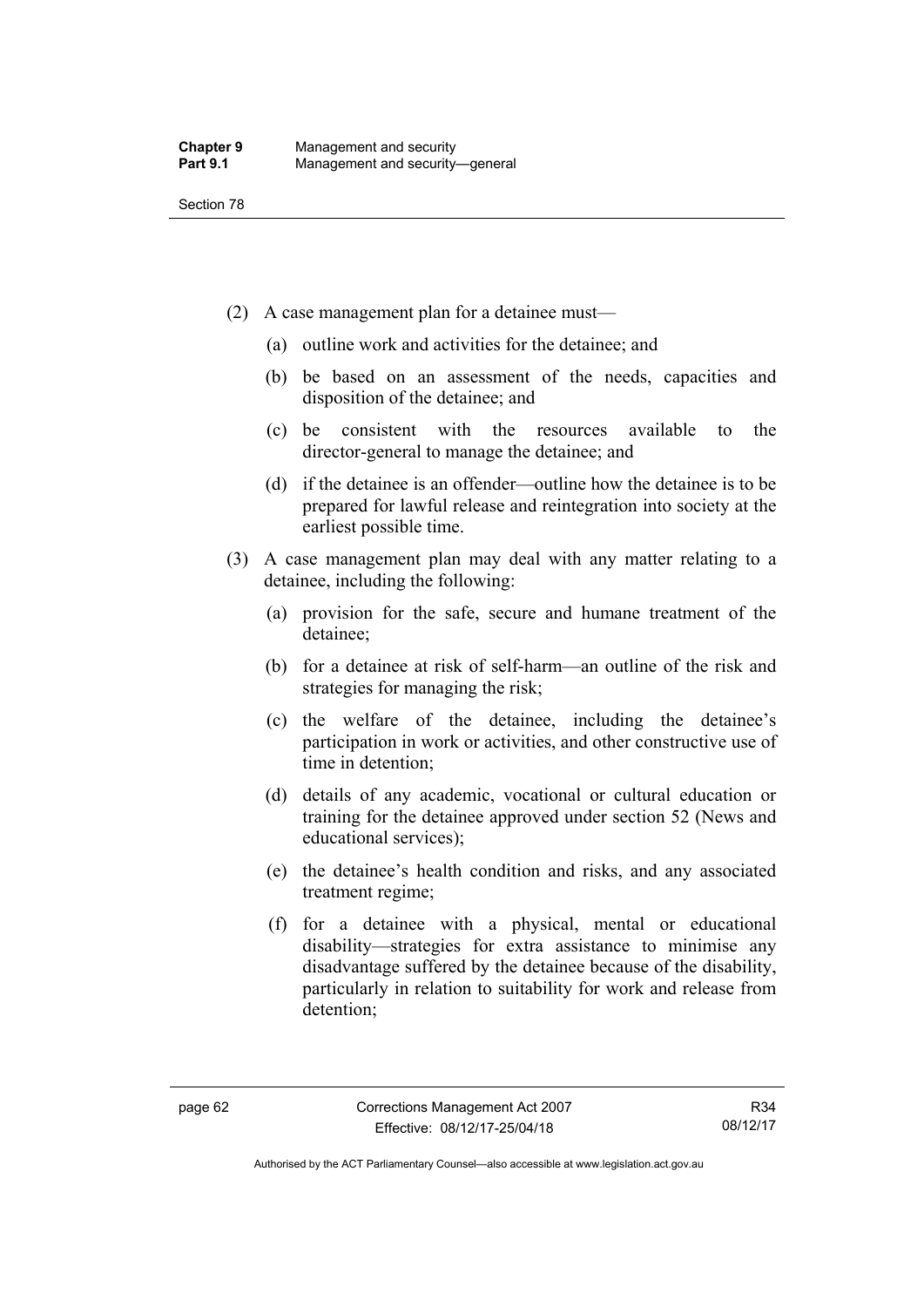- (g) for a detainee serving a sentence of imprisonment by full-time detention—requirements for the detainee to be—
	- (i) told the detainee's release date under the sentence; and
	- (ii) given necessary assistance in applying for parole;
- (h) anything else prescribed by regulation or directed by the director-general.

# **79 Transgender and intersex detainees—sexual identity**

- (1) This section applies to a transgender or intersex detainee.
- (2) For this Act, the sex of the detainee is taken to be—
	- (a) the sex chosen under subsection (3); or
	- (b) if subsection (4) applies—the sex chosen with approval under subsection (4).
- (3) On admission to a correctional centre—
	- (a) the detainee may tell the director-general the sex the detainee chooses to be identified with; or
	- (b) if the detainee fails to make a choice under paragraph (a)—the director-general may choose the sex the detainee is to be identified with having regard to the report obtained under subsection  $(5)$ .

*Note Fail* includes refuse, see the [Legislation Act,](http://www.legislation.act.gov.au/a/2001-14) dict, pt 1.

- (4) The director-general may, on application by the detainee, approve a change in the sex the detainee chooses to be identified with, having regard to the report obtained under subsection (5).
- (5) Before making a decision under subsection (3) or (4), the director-general must obtain a report by a doctor appointed under section 22 (Health practitioners—non-therapeutic functions) about the detainee's sexual identity.

page 63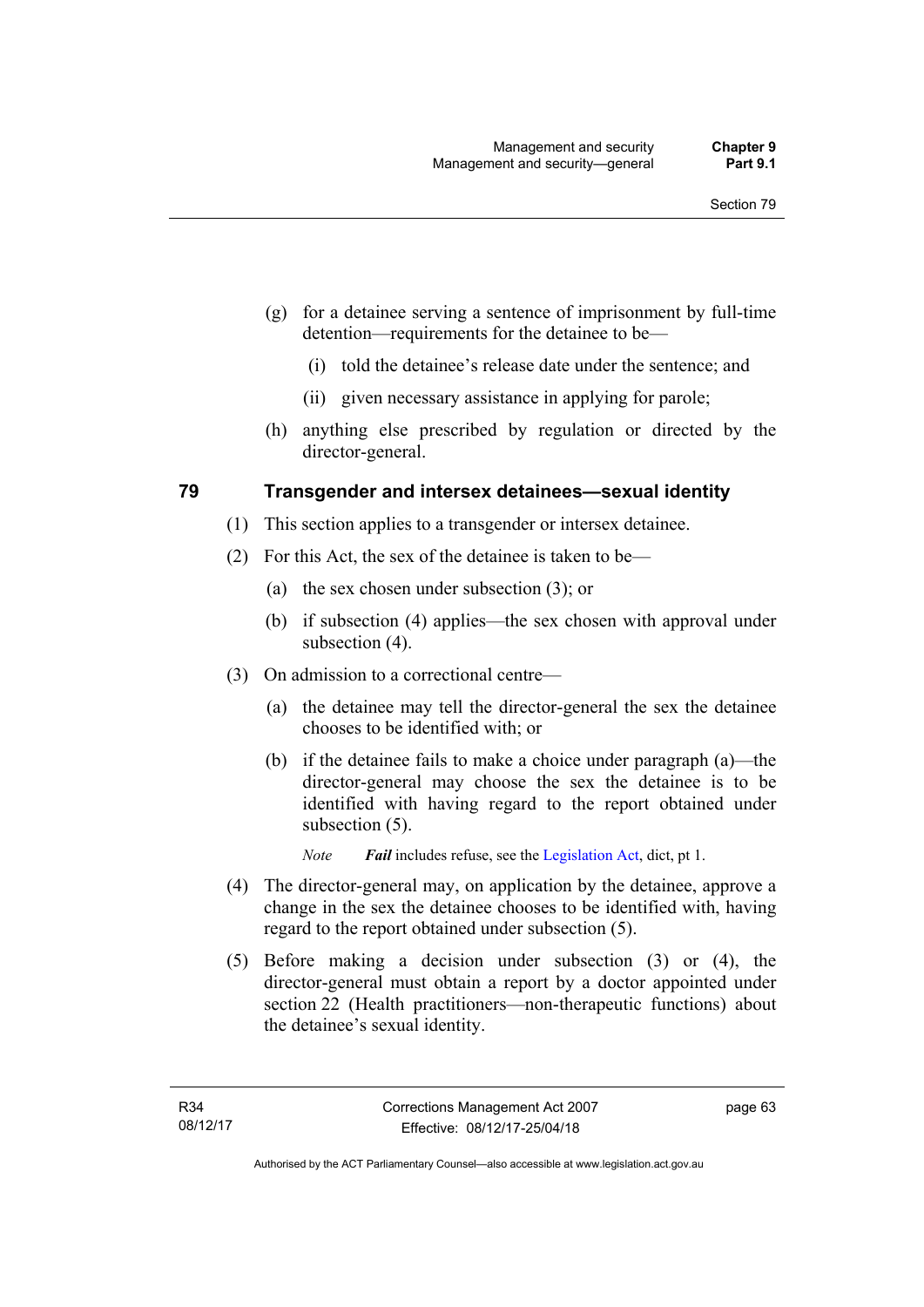- (6) The director-general must—
	- (a) give the detainee written notice of a decision by the director-general under subsection (3) or (4); and
	- (b) must ensure that the detainee's sex chosen under this section is entered in the register of detainees.

#### **Examples of effect of this section**

The conduct of searches of the detainee, and the allocation of accommodation and sanitary facilities for the detainee, would be on the basis that the detainee was a person of the chosen sex.

*Note* An example is part of the Act, is not exhaustive and may extend, but does not limit, the meaning of the provision in which it appears (see [Legislation Act,](http://www.legislation.act.gov.au/a/2001-14) s 126 and s 132).

## **80 Security classification—basis etc**

- (1) The director-general must—
	- (a) give each detainee a security classification; and
	- (b) review the classification at least annually or otherwise as prescribed by regulation.
- (2) When deciding a detainee's security classification, the director-general must consider the following:
	- (a) the reason for the detention, including the nature of any offence for which the detainee is detained;
	- (b) the risks posed by the detainee if the detainee were to escape;
	- (c) the risk of the detainee escaping;
	- (d) the risks posed by the detainee while at a correctional centre;
	- (e) the risks to the detainee of being accommodated with particular detainees or in particular areas at a correctional centre;
	- (f) any matter prescribed by regulation.

Authorised by the ACT Parliamentary Counsel—also accessible at www.legislation.act.gov.au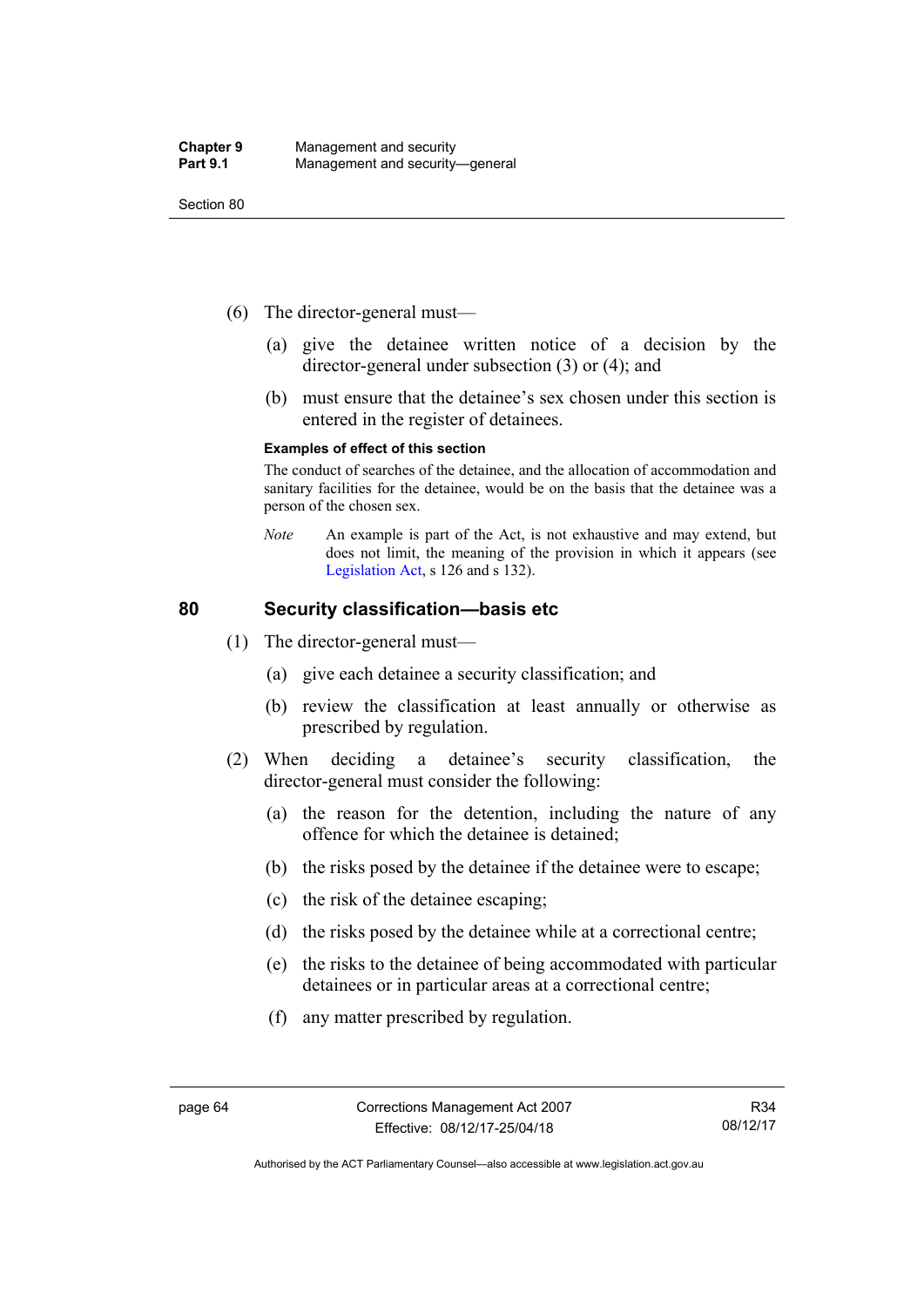- (3) The director-general may consider anything else the director-general considers relevant.
- (4) The security measures to which a detainee is subject under a security classification must be the minimum necessary to ensure secure detention of the detainee.

# **81 Prohibited things**

- (1) The director-general may declare a thing to be a prohibited thing.
- (2) A declaration is a notifiable instrument.

#### **Examples of prohibited things**

- 1 a weapon or something crafted as a weapon
- 2 an explosive
- 3 alcohol
- 4 a controlled drug under the [Criminal Code](http://www.legislation.act.gov.au/a/2002-51)
- 5 a mobile phone
- *Note 1* The power to make an instrument includes power to make different provisions in relation to different matters or different classes of matters, and provisions that apply differently by reference to stated exceptions or factors (see [Legislation Act](http://www.legislation.act.gov.au/a/2001-14), s 48.)
- *Note 2* A notifiable instrument must be notified under the [Legislation Act](http://www.legislation.act.gov.au/a/2001-14).
- *Note 3* An example is part of the Act, is not exhaustive and may extend, but does not limit, the meaning of the provision in which it appears (see [Legislation Act,](http://www.legislation.act.gov.au/a/2001-14) s 126 and s 132).

# **82 Possession of prohibited things**

 (1) A detainee commits an offence if the detainee possesses a prohibited thing.

Maximum penalty: 50 penalty units, imprisonment for 6 months or both.

 (2) Subsection (1) does not apply if the director-general approves the detainee's possession of the thing.

page 65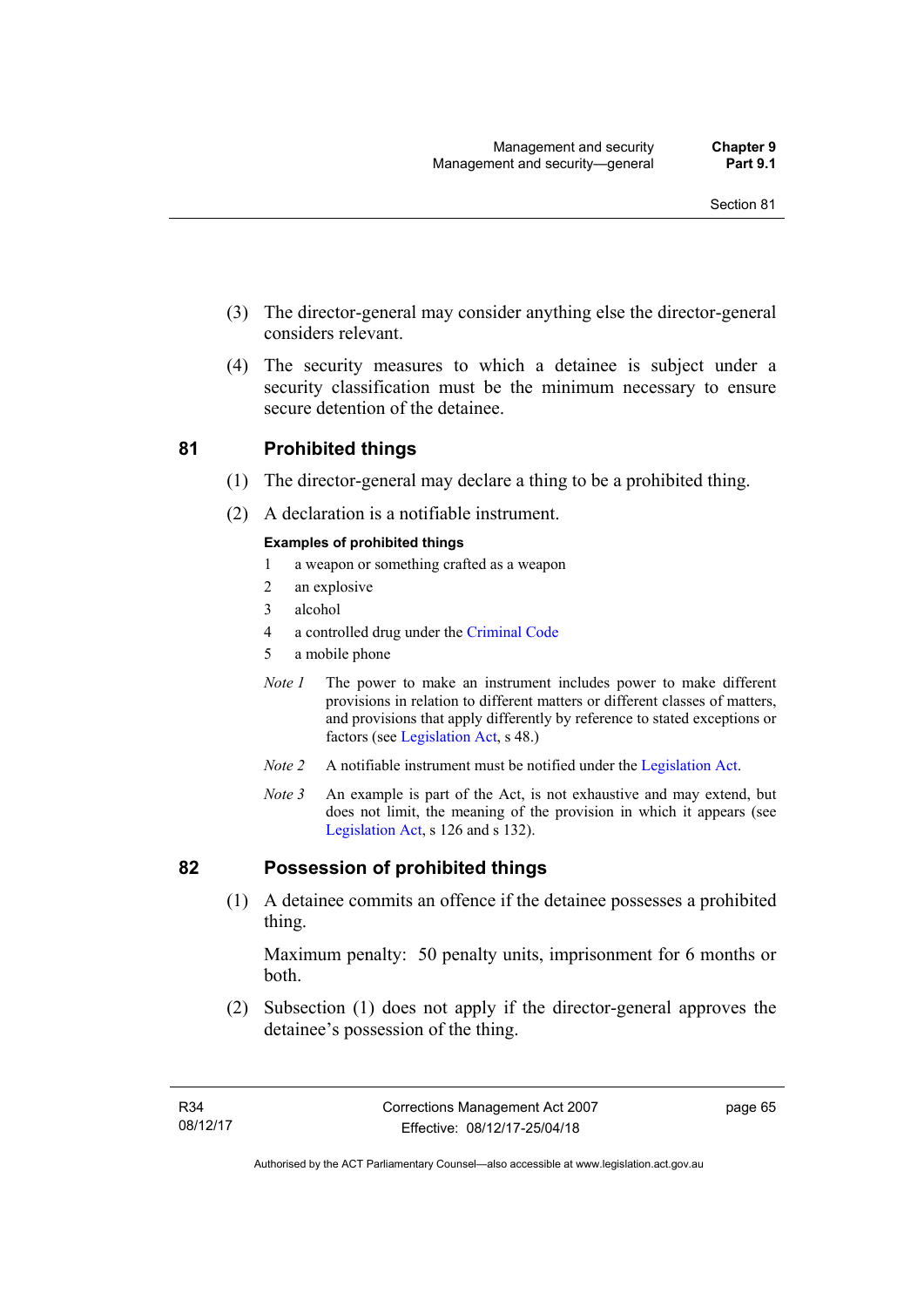# **83 Work by detainees**

A regulation may make provision in relation to work by detainees, including provision in relation to any of the following:

- (a) the kind of work that may be done by detainees;
- (b) the places where detainees may work, including places outside a correctional centre;
- (c) any payment or other return to which detainees are entitled for work done;
- (d) accounting for any payment or other return credited to detainees for work done.

# **84 Trust accounts for detainees**

- (1) The director-general must ensure that money belonging to a detainee is held for the detainee in a trust account.
- (2) The director-general may deduct amounts from the amount held in trust for a detainee the amount for payment of any financial penalty or reparation that must be paid as disciplinary action against the detainee.
- (3) A regulation may make provision in relation to the operation or maintenance of trust accounts.

# **85 Prohibited areas**

- (1) The director-general may define an area at a correctional centre where detainees are prohibited (a *prohibited area*).
- (2) The director-general must take reasonable steps to bring each prohibited area to the attention of detainees, corrections officers and other people who work at or visit the centre.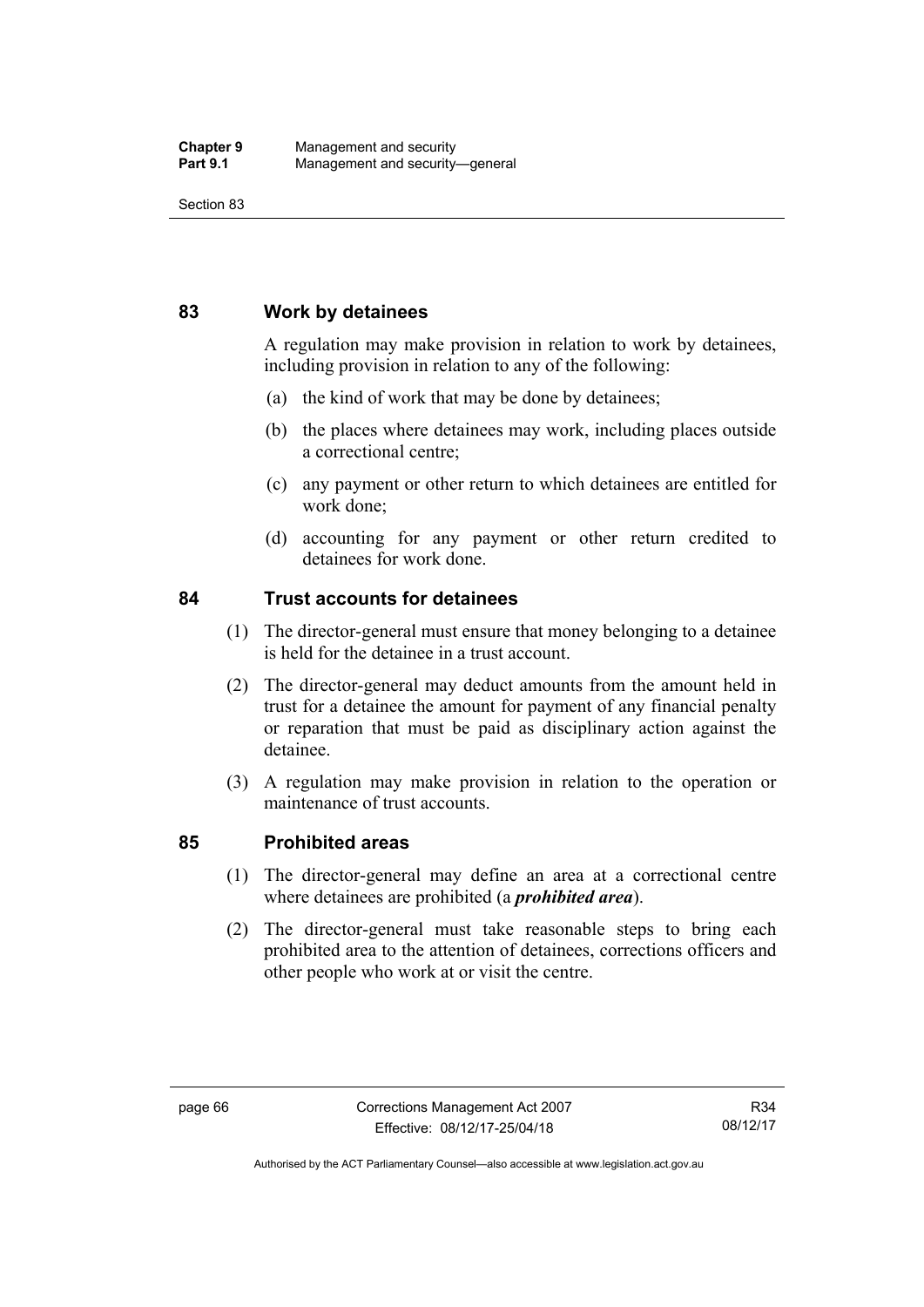(3) Without limiting subsection (1), the director-general must ensure that notices or signs are prominently displayed at or near each prohibited area indicating that it is an area where detainees are prohibited.

# **86 Nonsmoking areas**

- (1) The director-general may define an area at a correctional centre as an area in which smoking is prohibited (a *nonsmoking area*).
- (2) The director-general must take reasonable steps to bring each non-smoking area to the attention of detainees, corrections officers and other people who work at or visit the centre.
- (3) Without limiting subsection (1), the director-general must ensure that notices or signs are prominently displayed at or near each nonsmoking area indicating that smoking is prohibited in the area.
- (4) The *[Smoke-Free Public Places Act 2003](http://www.legislation.act.gov.au/a/2003-51)* does not apply to a correctional centre.

# **87 Management and security—corrections policies and operating procedures**

- (1) Without limiting section 14 (Corrections policies and operating procedures), a corrections policy or operating procedure may include provision for any other matter in relation to the management or security of detainees.
- (2) The director-general must ensure that a corrections policy or operating procedure makes provision in relation to each the following:
	- (a) a detainee giving birth;
	- (b) a marriage, civil union or civil partnership of a detainee;
	- (c) the death of a detainee.

page 67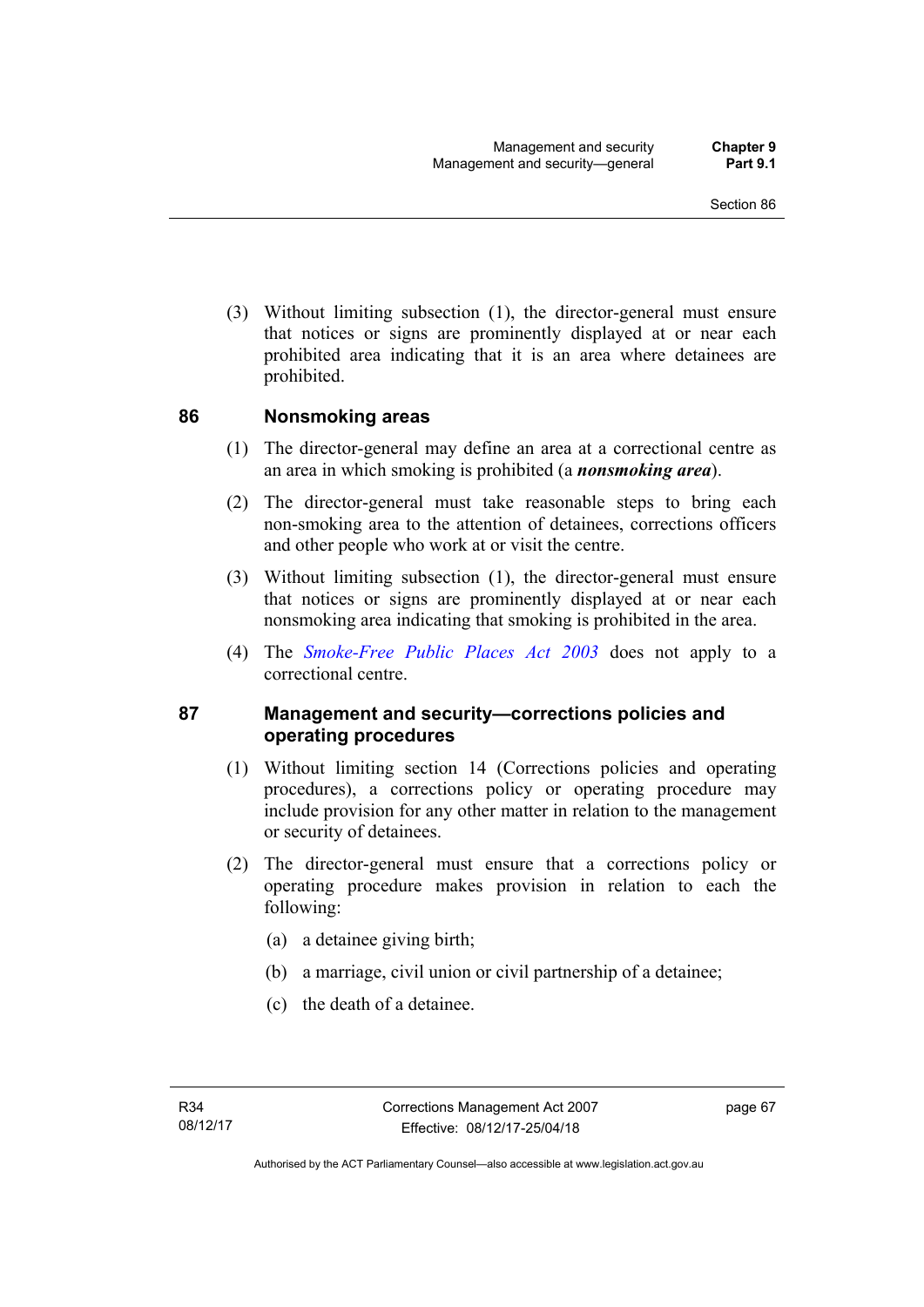**Chapter 9** Management and security<br>**Part 9.2** Segregation **Segregation** 

Section 88

# **Part 9.2 Segregation**

# **88 Meaning of** *segregation*

In this Act:

*segregation*, of a detainee—

- (a) means the restriction or denial of the detainee's opportunity—
	- (i) to go into, or be in, a particular part of a correctional centre; or
	- (ii) to associate with other detainees; and
- (b) includes separate confinement.

# **89 Segregation under pt 9.2—purpose**

To remove any doubt, segregation under this part must not be used for punishment or disciplinary purposes.

# **90 Segregation—safety and security**

- (1) The director-general may direct that a detainee be segregated from other detainees if the director-general believes, on reasonable grounds, that the segregation is necessary or prudent to protect—
	- (a) the safety of anyone else at a correctional centre; or
	- (b) security or good order at a correctional centre.
- (2) When making a direction under this section, the director-general must also have regard to any relevant, known cultural consideration and the likely impact of segregation on the health and wellbeing of the detainee.
- (3) The director-general must give the detainee prompt notice of the direction, why it was given, when it takes effect and the provisions for its duration and review under this part.

Authorised by the ACT Parliamentary Counsel—also accessible at www.legislation.act.gov.au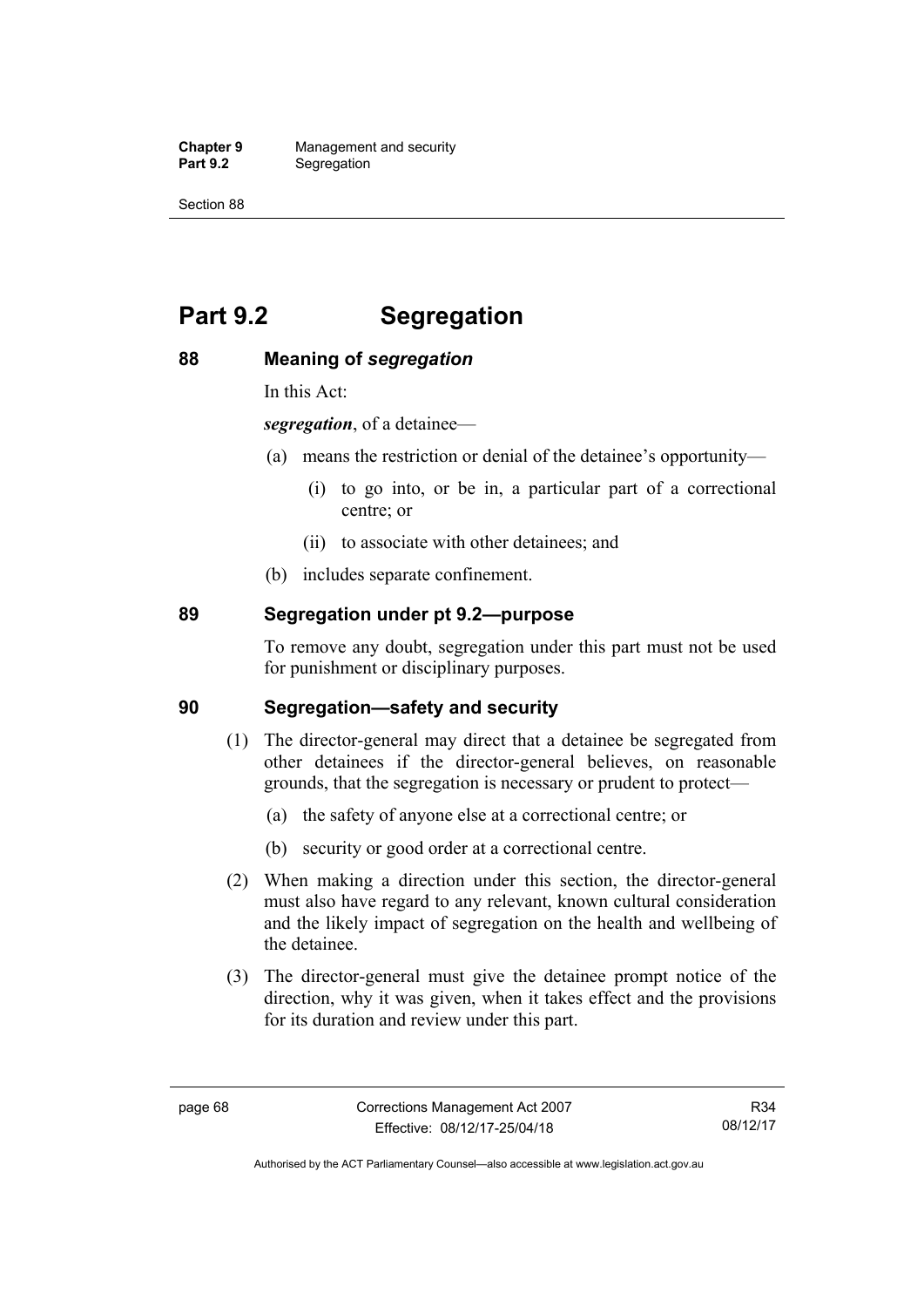- (4) The director-general must revoke the direction if the director-general believes, on reasonable grounds, that the protection mentioned in subsection (1) is no longer necessary or prudent.
- (5) The director-general—
	- (a) may review the direction at any time, on the director-general's own initiative or on request by the detainee; and
	- (b) if the detainee is to be transferred to another correctional centre for longer than 1 day—must review the direction before the transfer; and
	- (c) must review the direction at least once every 21 days while it remains in force.
- (6) After reviewing the direction, the director-general may—
	- (a) confirm the direction; or
	- (b) make a further direction under subsection (1); or
	- (c) revoke the direction under subsection (4).
- (7) To remove any doubt, the director-general may make more than 1 further direction under this section.
- (8) Subject to this section and section 94 (Segregated detainees removed to NSW), a direction ends at the end of—
	- (a) 28 days after the day it is given; or
	- (b) if subsection (6) (b) applies—90 days after the day the further direction, or latest further direction, is given.

# **91 Segregation—protective custody**

 (1) The director-general may direct that a detainee be segregated from other detainees if the director-general believes, on reasonable grounds, that the segregation is necessary or prudent to protect the safety of the detainee.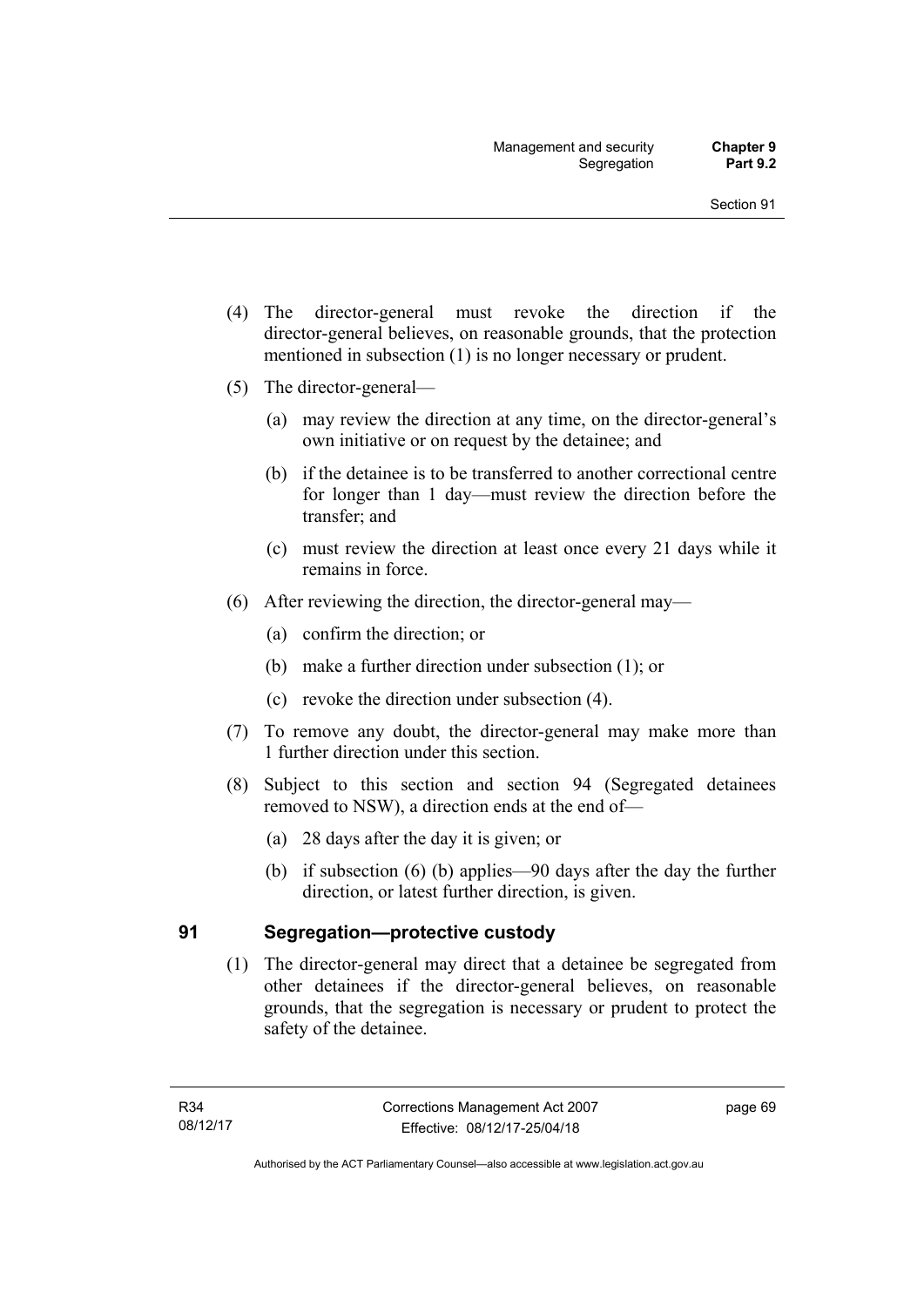- (2) The director-general may give the direction at any time, on the director-general's own initiative or on request by the detainee.
- (3) The director-general must give the detainee prompt notice of the direction, why it was given, when it takes effect and the provisions for its duration and review under this part.
- (4) The director-general must revoke the direction if the director-general believes, on reasonable grounds, that the protection mentioned in subsection (1) is no longer necessary or prudent.
- (5) The director-general—
	- (a) may review the direction at any time, on the director-general's own initiative or on request by the detainee; and
	- (b) if the detainee is to be transferred to another correctional centre for longer than 1 day—must review the direction before the transfer; and
	- (c) must review the direction at least once every 21 days while it remains in force.
- (6) After reviewing the direction, the director-general may—
	- (a) confirm the direction; or
	- (b) make a further direction under subsection (1); or
	- (c) revoke the direction under subsection (4).
- (7) To remove any doubt, the director-general may make more than 1 further direction under this section.
- (8) Subject to this section and section 94 (Segregated detainees removed to NSW), a direction ends—
	- (a) 28 days after the day it is given; or
	- (b) if subsection (6) (b) applies—90 days after the day the further direction, or latest further direction, is given.

Authorised by the ACT Parliamentary Counsel—also accessible at www.legislation.act.gov.au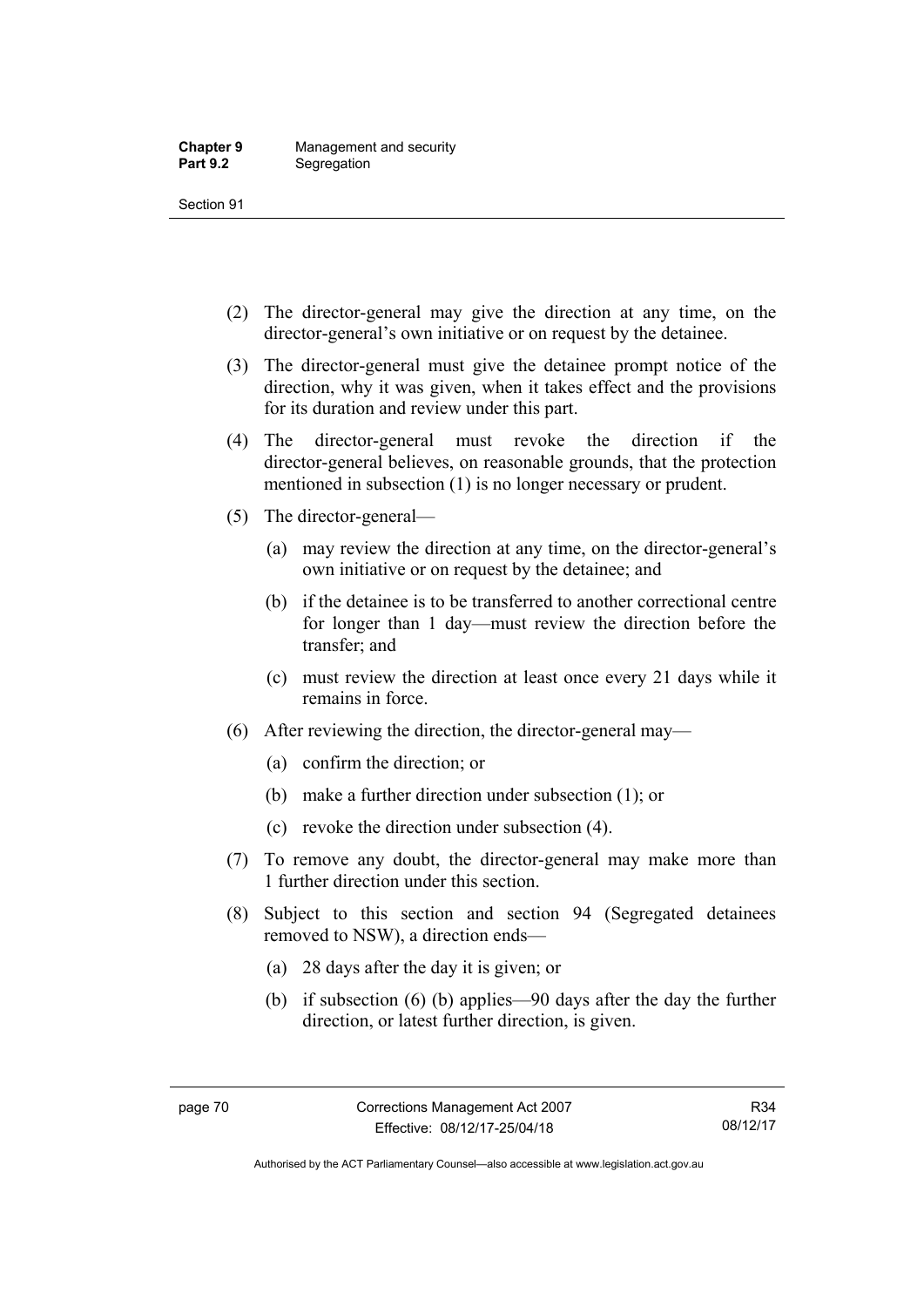# **92 Segregation—health**

- (1) The director-general may direct that a detainee be segregated from other detainees if the director-general believes, on reasonable grounds, that the segregation is necessary or prudent—
	- (a) to assess the detainee's physical or mental health; or
	- (b) to protect anyone (including the detainee) from harm because of the detainee's physical or mental health; or
	- (c) to prevent the spread of disease.
- (2) The director-general must give the detainee prompt notice of the direction, why it was given, when it takes effect and the provisions for its duration and review under this part.
- (3) The director-general must revoke the direction if the director-general believes, on reasonable grounds, that the direction is no longer necessary or prudent.
- (4) The director-general—
	- (a) may review the direction at any time, on the director-general's own initiative or on request by the detainee; and
	- (b) must review the direction on request by a doctor appointed under section 21 (Doctors—health service appointments); and
	- (c) if the detainee is to be transferred to another correctional centre for longer than 1 day—must review the direction before the transfer; and
	- (d) must review the direction at least once every 21 days while it remains in force.
- (5) After reviewing the direction, the director-general may—
	- (a) confirm the direction; or
	- (b) make a further direction under subsection (1); or
	- (c) revoke the direction under subsection (3).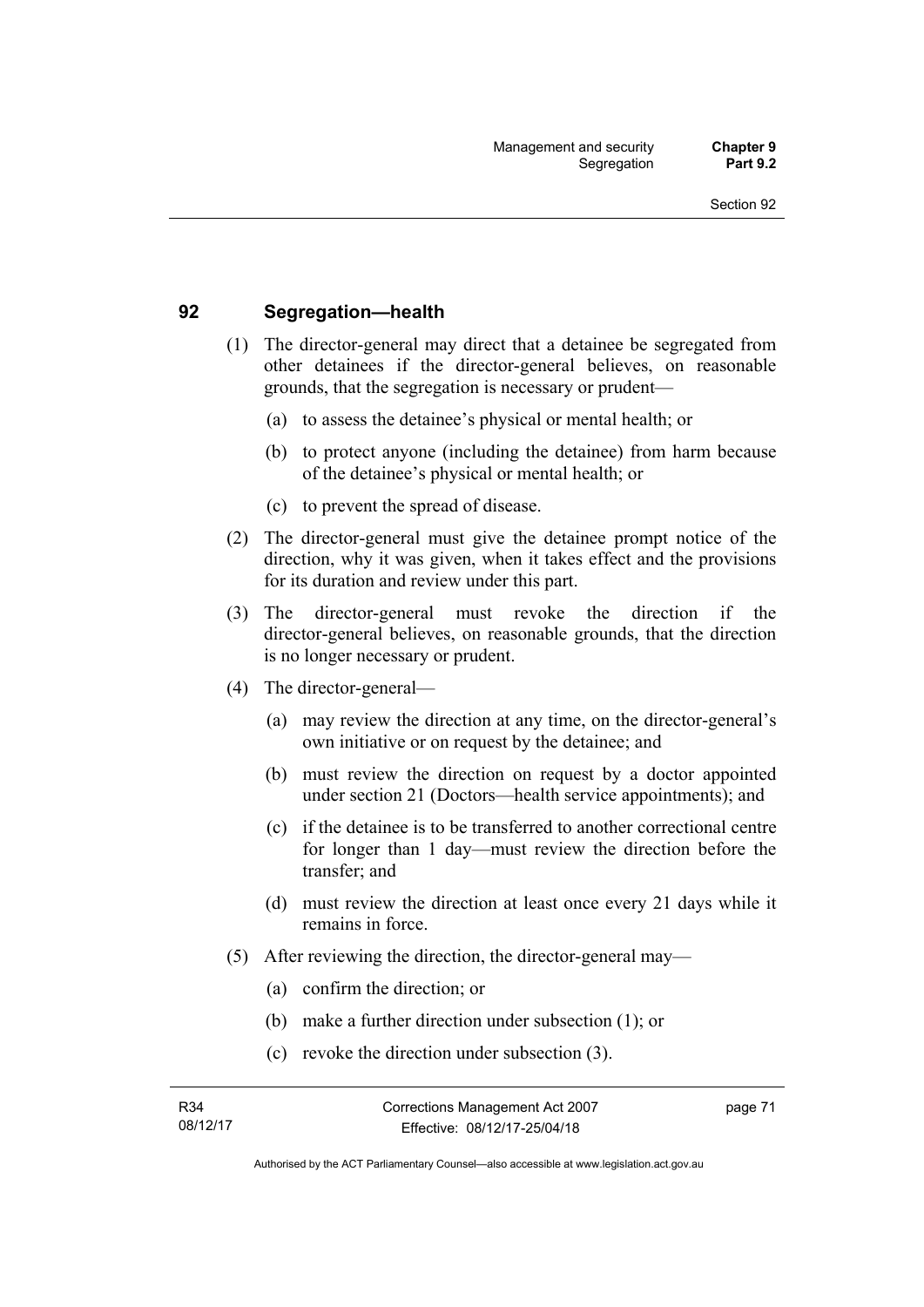- (6) To remove any doubt, the director-general may make more than 1 further direction under this section.
- (7) When acting under subsection (1), (3) or (4), the director-general must have regard to any advice given by a doctor appointed under section 21 (Doctors—health service appointments) in relation to the segregation of the detainee.

# **93 Interstate segregated detainees transferred to ACT**

- (1) This part applies if—
	- (a) an interstate segregation direction applies to a detainee; and
	- (b) the detainee is transferred (however described) into custody at a correctional centre in the ACT.
- (2) Despite the transfer, the interstate direction—
	- (a) continues to apply in relation to the detainee—
		- (i) as if it were a direction under this part; and
		- (ii) with any necessary changes, and any change prescribed by regulation; and
	- (b) subject to this part, ends 3 days after the day the detainee is taken into custody at the correctional centre in the ACT.
- (3) In this section:

*interstate segregation direction* means a direction or order (however described) that—

- (a) corresponds substantially to a direction under this part; and
- (b) is in force under a law of the Commonwealth, a State or another Territory that is declared by regulation to be a corresponding law for this section.

Authorised by the ACT Parliamentary Counsel—also accessible at www.legislation.act.gov.au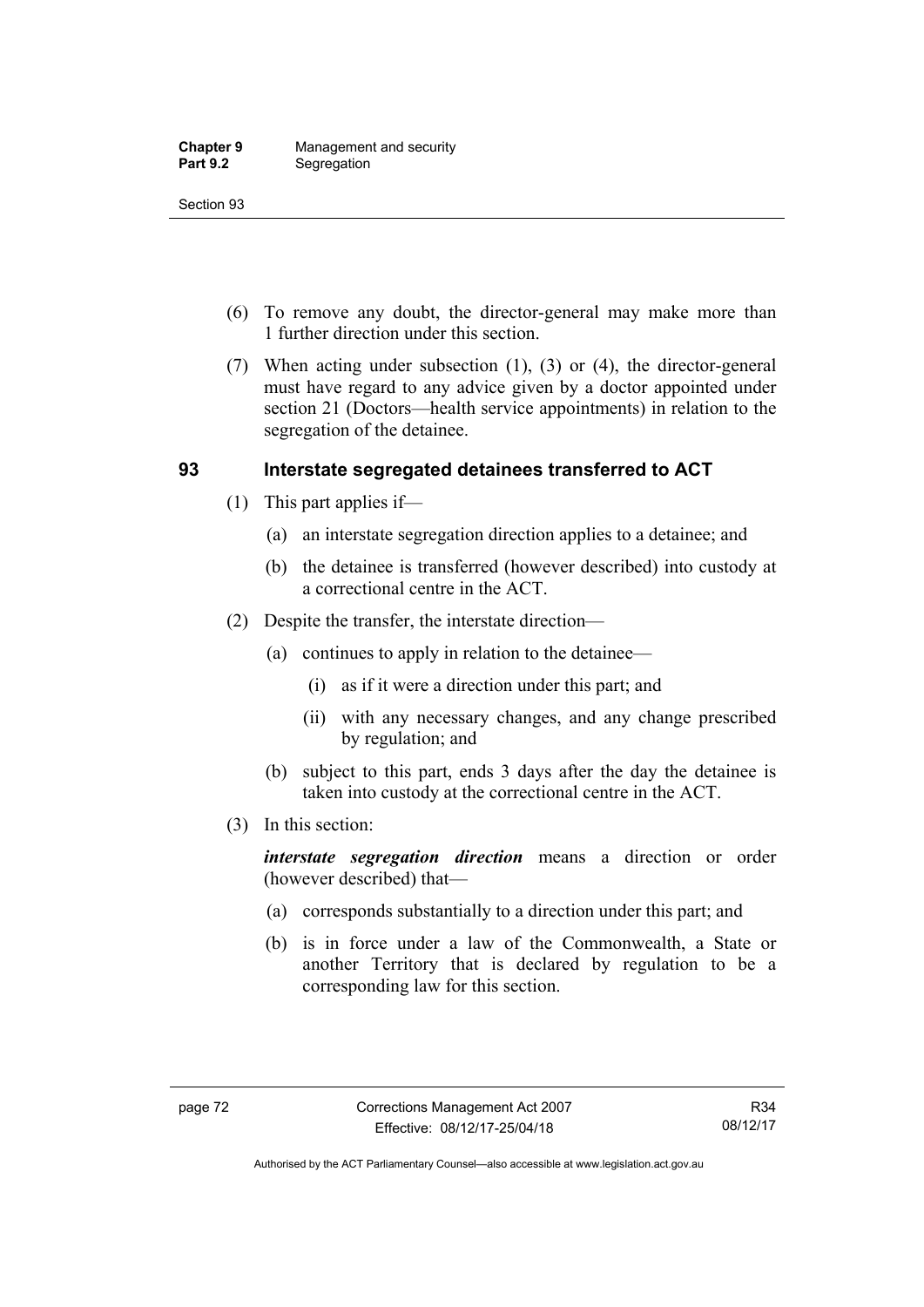# **94 Segregated detainees removed to NSW**

- (1) This section applies if both of the following apply to a detainee:
	- (a) a direction under the *[Crimes \(Sentence Administration\)](http://www.legislation.act.gov.au/a/2005-59)  [Act 2005](http://www.legislation.act.gov.au/a/2005-59)*, section 26 (Full-time detention in ACT or NSW) that the detainee be removed to a NSW correctional centre;
	- (b) a direction (the *ACT direction*)—
		- (i) under this part; or
		- (ii) under chapter 10 (Discipline) for investigative segregation.
- (2) Despite the detainee's removal to a NSW correctional centre, the ACT direction—
	- (a) continues to apply in relation to the detainee, with any necessary changes, and any change prescribed by regulation; and
	- (b) subject to this part, ends 3 days after the day the detainee is taken into custody at the NSW correctional centre.

# **95 Segregation not to affect minimum living conditions**

- (1) The segregation of a detainee under this part does not affect the standards applying to the detainee under section 12 (Correctional centres—minimum living conditions).
- (2) However, subsection (1) does not prevent the application of the standards in a way that is necessary and reasonable for the purpose of the segregation.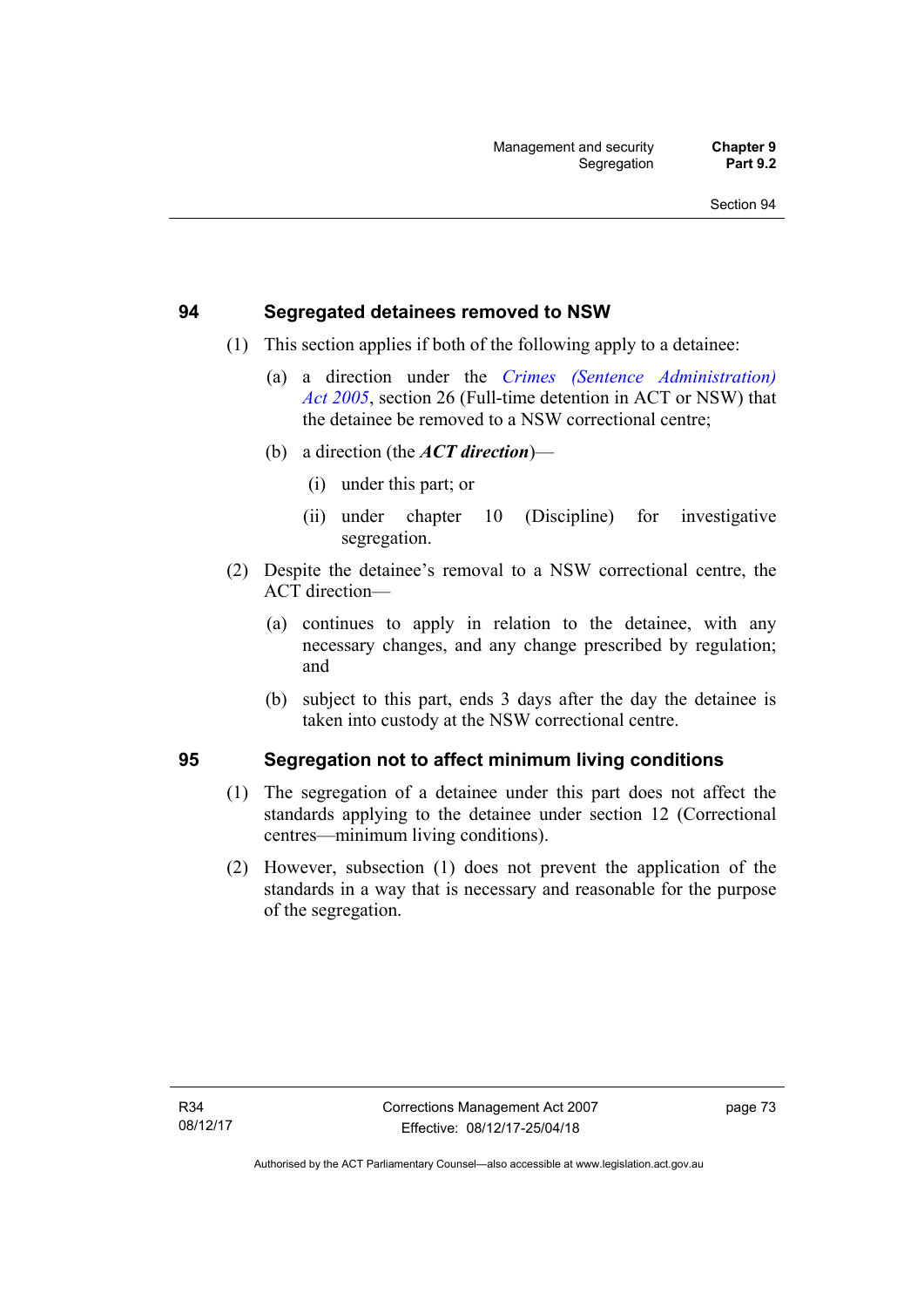# **96 Application for review of segregation directions**

- (1) A detainee may apply to an adjudicator for a review of the director-general's directions under any of the following sections:
	- (a) section 90 (Segregation—safety and security);
	- (b) section 91 (Segregation—protective custody);
	- (c) section 92 (Segregation—health).
- (2) The application must be made no later than 7 days after the day the director-general gives the detainee notice of the direction.

 (3) Subject to any decision by the adjudicator under section 97, the application does not affect the segregation of the detainee under the direction under review.

# **97 Review of segregation directions**

- (1) On application under section 96, an adjudicator may—
	- (a) conduct an inquiry to review the director-general's direction; or
	- (b) refuse to review the director-general's direction.
- (2) Chapter 11 (Disciplinary inquiries) applies, with any changes prescribed by regulation, in relation to the inquiry as if it were an inquiry under that chapter.
- (3) After completing an inquiry under this section, the adjudicator may—
	- (a) confirm the direction under review; or

*Note* If a form is approved under s 228 for an application under this section, the form must be used.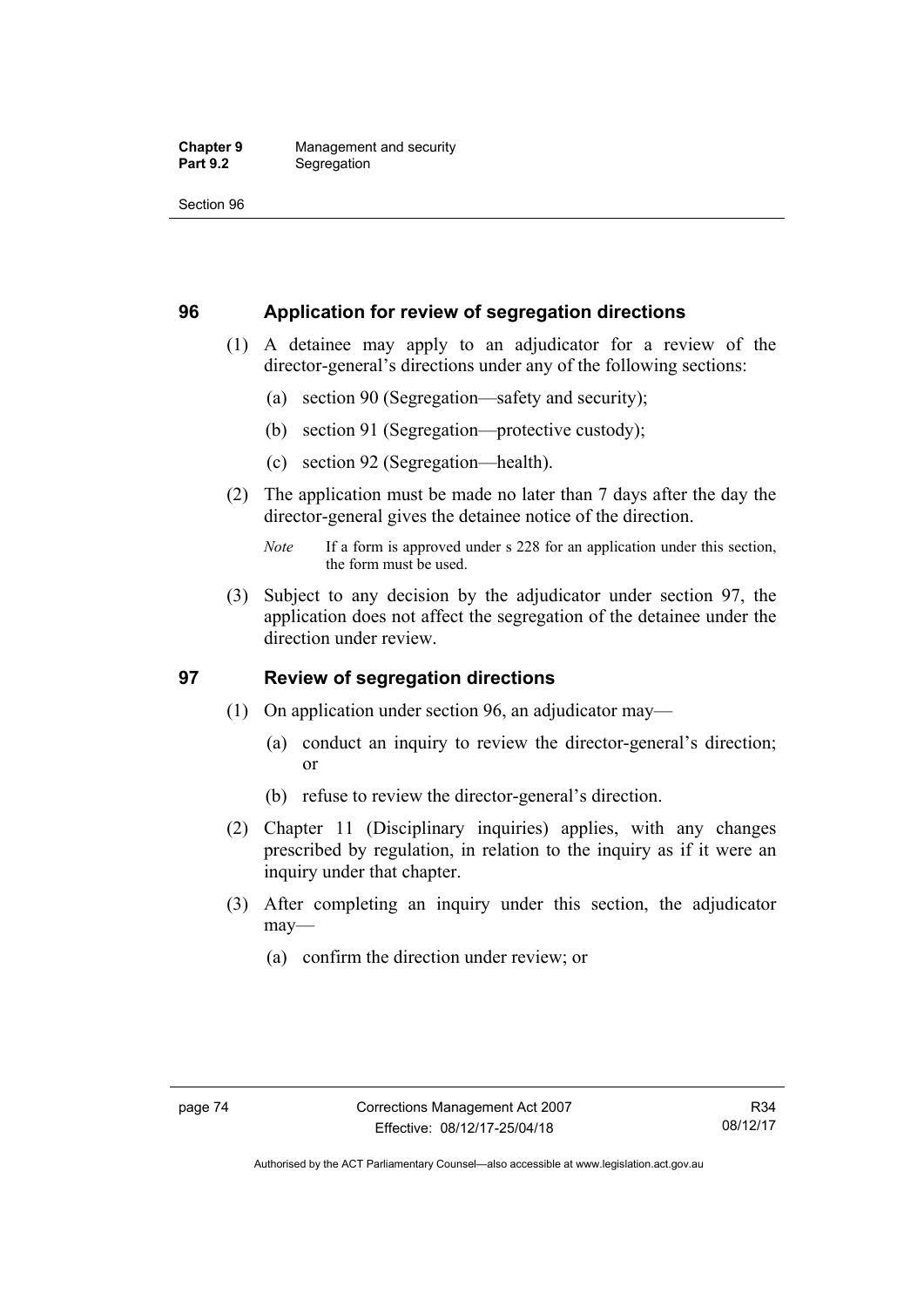- (b) give any direction the director-general may make under the section authorising the direction under review, either by—
	- (i) amending the direction under review; or
	- (ii) setting aside the direction under review and making a direction in substitution for the direction set aside.
- (4) The adjudicator must give the detainee prompt written notice of the adjudicator's decision under this section.
- (5) If the adjudicator refuses to review the director-general's direction, the notice must include the reasons for the refusal.
	- *Note 1* Under the *[Administrative Decisions \(Judicial Review\) Act 1989](http://www.legislation.act.gov.au/a/alt_a1989-33co)*, a person aggrieved by an administrative decision made under an enactment may apply to the Supreme Court for a review of the decision. Subject to any order of the court, the making of the application does not affect the operation of the decision or prevent its implementation (see that Act, s 16).
	- *Note 2* For what must be included in a statement of reasons, see the Legislation [Act,](http://www.legislation.act.gov.au/a/2001-14) s 179.

# **98 Other separation of detainees**

- (1) The director-general must provide separate accommodation for males and females.
- (2) Without limiting section 14 (Corrections policies and operating procedures), the director-general may make a corrections policy or operating procedure in relation to the management of detainees, including provision in relation to the separation of detainees in relation to any of the following:
	- (a) the cultural background or vulnerability of detainees;
	- (b) accommodation or use of facilities;
	- (c) participation in work or other activities.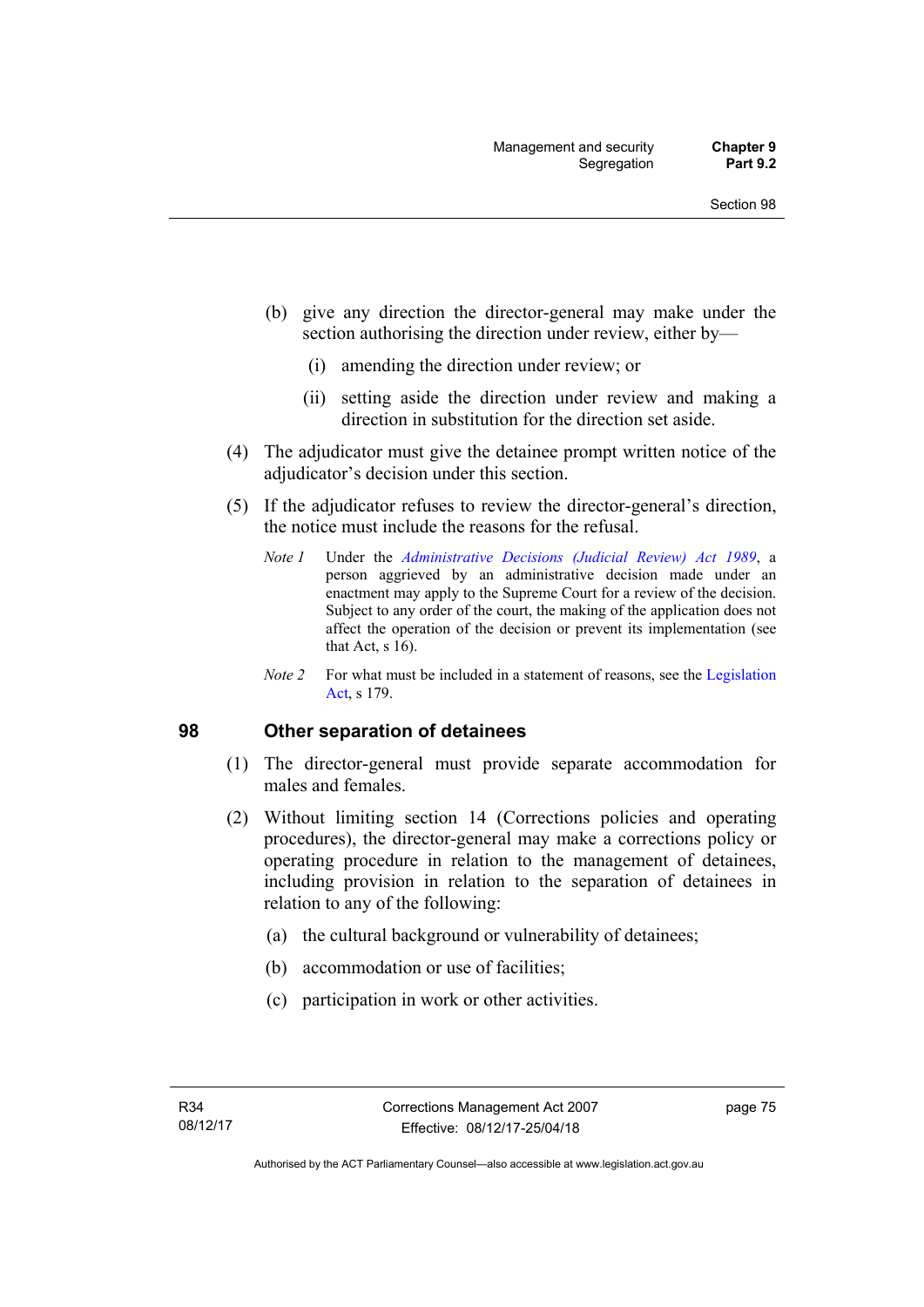**Chapter 9** Management and security<br>**Part 9.3** Monitoring **Monitoring** 

Section 99

# **Part 9.3 Monitoring**

# **99 Monitoring—general considerations**

In exercising a function under this part, the director-general must ensure that the following are balanced appropriately:

- (a) the need to protect the safety of detainees, corrections officers, other people who work at or visit correctional centres, and the community;
- (b) the need for security and good order at correctional centres;
- (c) the benefits of detainees maintaining contact with the community outside correctional centres;
- (d) the need to protect the privacy of detainees;
- (e) the need to prevent intimidation and corruption at correctional centres, and the commission of offences;
- (f) the need to detect prohibited things entering, at, or leaving correctional centres;
- (g) anything else the director-general considers, on reasonable grounds, to be relevant.

# **100 Monitoring at correctional centres**

The director-general may arrange for any part of a correctional centre to be monitored for any activity, including the movement of anyone at the centre.

#### **Examples of monitoring**

direct viewing, closed-circuit television coverage and the use of other devices for detecting movement

*Note* An example is part of the Act, is not exhaustive and may extend, but does not limit, the meaning of the provision in which it appears (see [Legislation Act,](http://www.legislation.act.gov.au/a/2001-14) s 126 and s 132).

Authorised by the ACT Parliamentary Counsel—also accessible at www.legislation.act.gov.au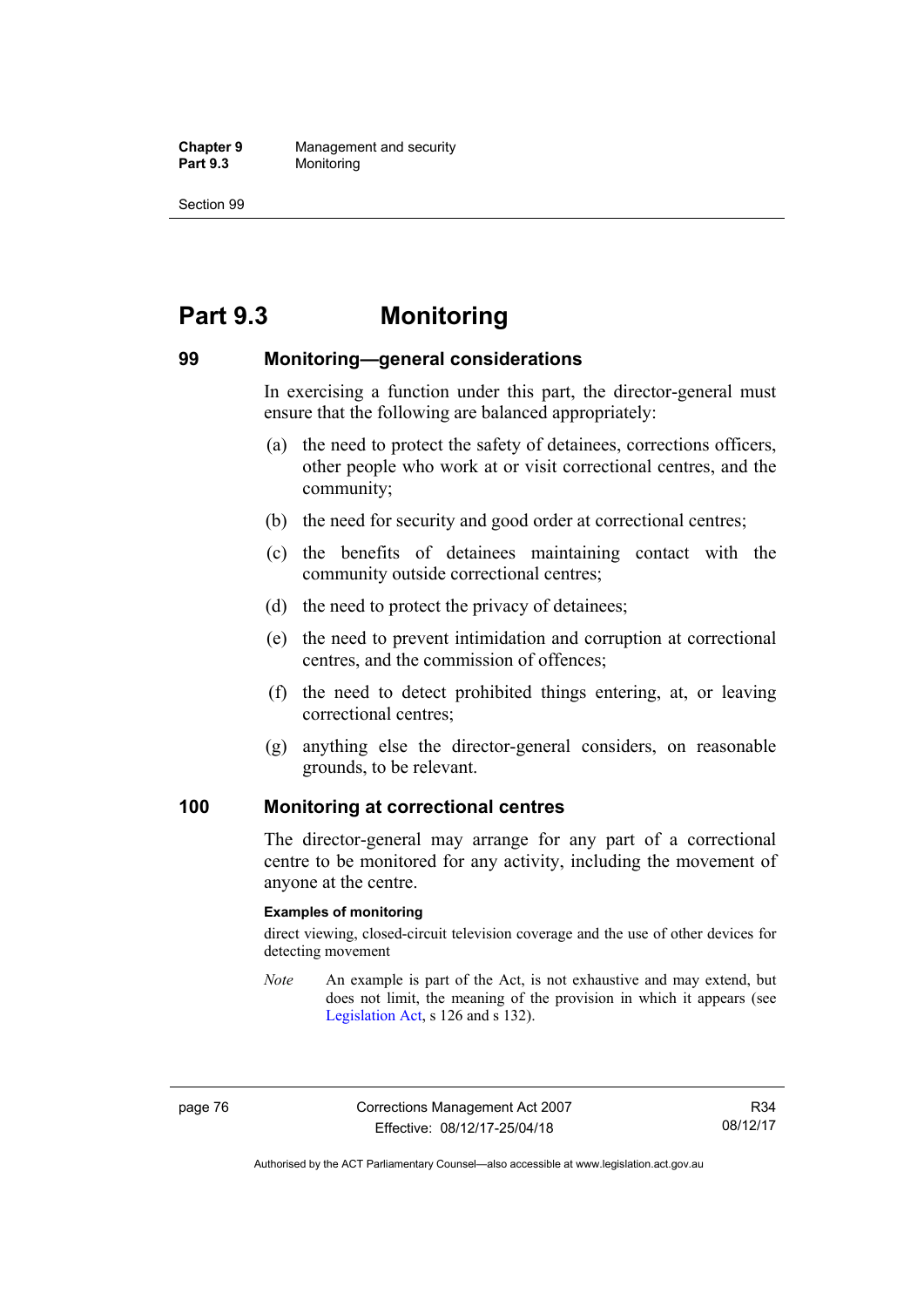# **101 Personal monitoring devices**

- (1) The director-general may, orally or in writing, direct a person at a correctional centre to wear a device (a *personal monitoring device*) that allows the person's location at the centre to be monitored.
- (2) To remove any doubt, a direction under this section may be given to any of the following:
	- (a) a detainee;
	- (b) a corrections officer;
	- (c) anyone working at or visiting a correctional centre.

## **102 Interfering with personal monitoring devices**

 (1) A person commits an offence if the person interferes with a personal monitoring device.

Maximum penalty: 50 penalty units, imprisonment for 6 months or both.

- (2) It does not matter whether the interference is by the person directed to wear the device or someone else.
- (3) Subsection (1) does not apply if the interference is authorised by the director-general.
- (4) In this section:

*interfere*, with a personal monitoring device, includes damage, cause to malfunction, disable and remove but does not include the effect of normal wear and tear associated with wearing the device.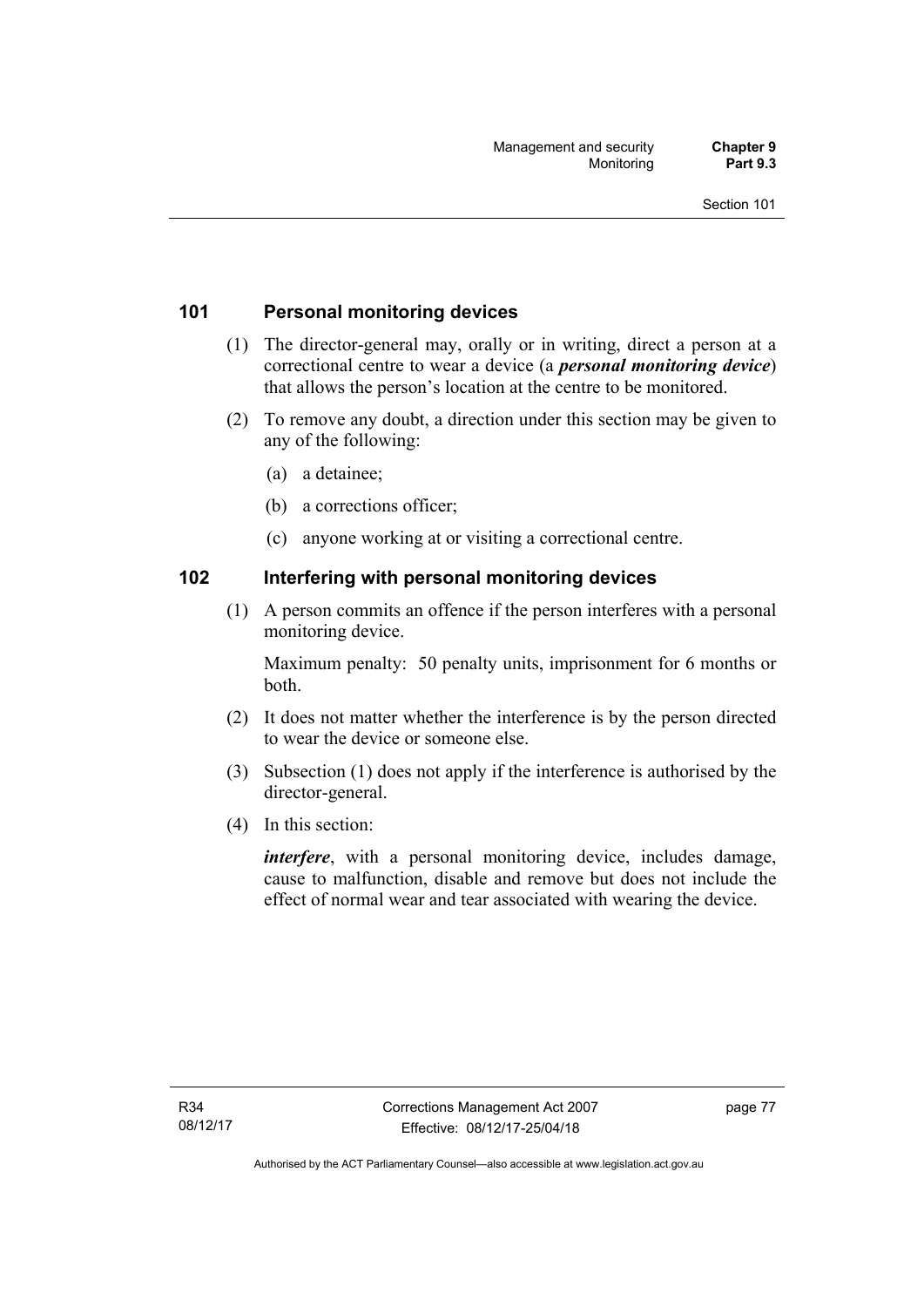#### **Chapter 9** Management and security<br>**Part 9.3** Monitoring **Monitoring**

Section 103

# **103 Monitoring telephone calls etc**

- (1) This section applies in relation to an electronic communication with a detainee, other than a protected electronic communication.
- (2) The director-general may do either or both of the following in relation to the communication:
	- (a) monitor the communication;
	- (b) record the communication.
- (3) The director-general must tell the parties to the communication that the communication might be monitored and recorded.
- (4) If the communication reveals information about the commission of an offence, the director-general must give the information to the chief police officer.
- (5) In this section:

*electronic communication* means communication by—

- (a) telephone, email or fax; or
- (b) any other electronic means.

*protected electronic communication* means an electronic communication between a detainee and any of the following:

- (a) a lawyer representing the detainee;
- (b) an official visitor;
- (c) the inspector of correctional services;
- (d) a commissioner exercising functions under the *[Human Rights](http://www.legislation.act.gov.au/a/2005-40)  [Commission Act 2005](http://www.legislation.act.gov.au/a/2005-40)*;
- (e) the ombudsman;
- (f) a person prescribed by regulation.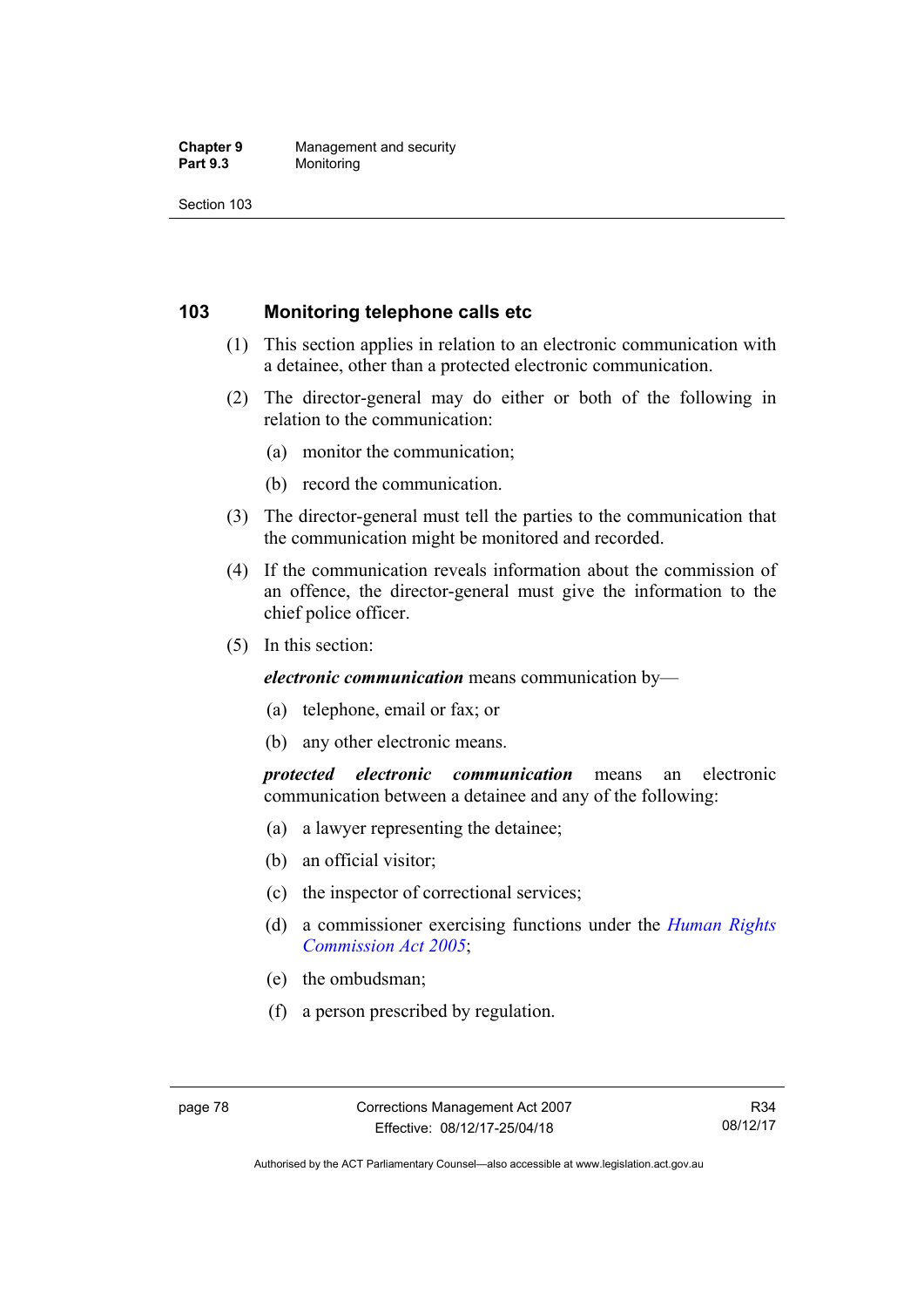# **104 Monitoring ordinary mail**

- (1) The director-general may open and search a detainee's ordinary mail.
- (2) The director-general may read a detainee's ordinary mail only if the director-general suspects, on reasonable grounds, that the mail may—
	- (a) undermine security or good order at a correctional centre; or
	- (b) revictimise a victim; or
	- (c) circumvent any process for investigating complaints or reviewing decisions under this Act.
- (3) However, and without limiting section 14 (Corrections policies and operating procedures), the director-general may make a corrections policy or operating procedure in relation to reading a random selection of detainees' ordinary mail.
- (4) In this section:

*ordinary mail* means mail other than protected mail.

*protected mail* means mail between a detainee and any of the following:

- (a) a lawyer representing the detainee;
- (b) an official visitor;
- (c) the inspector of correctional services;
- (d) the human rights commissioner;
- (e) the public advocate;
- (f) the ombudsman;
- (g) a person prescribed by regulation.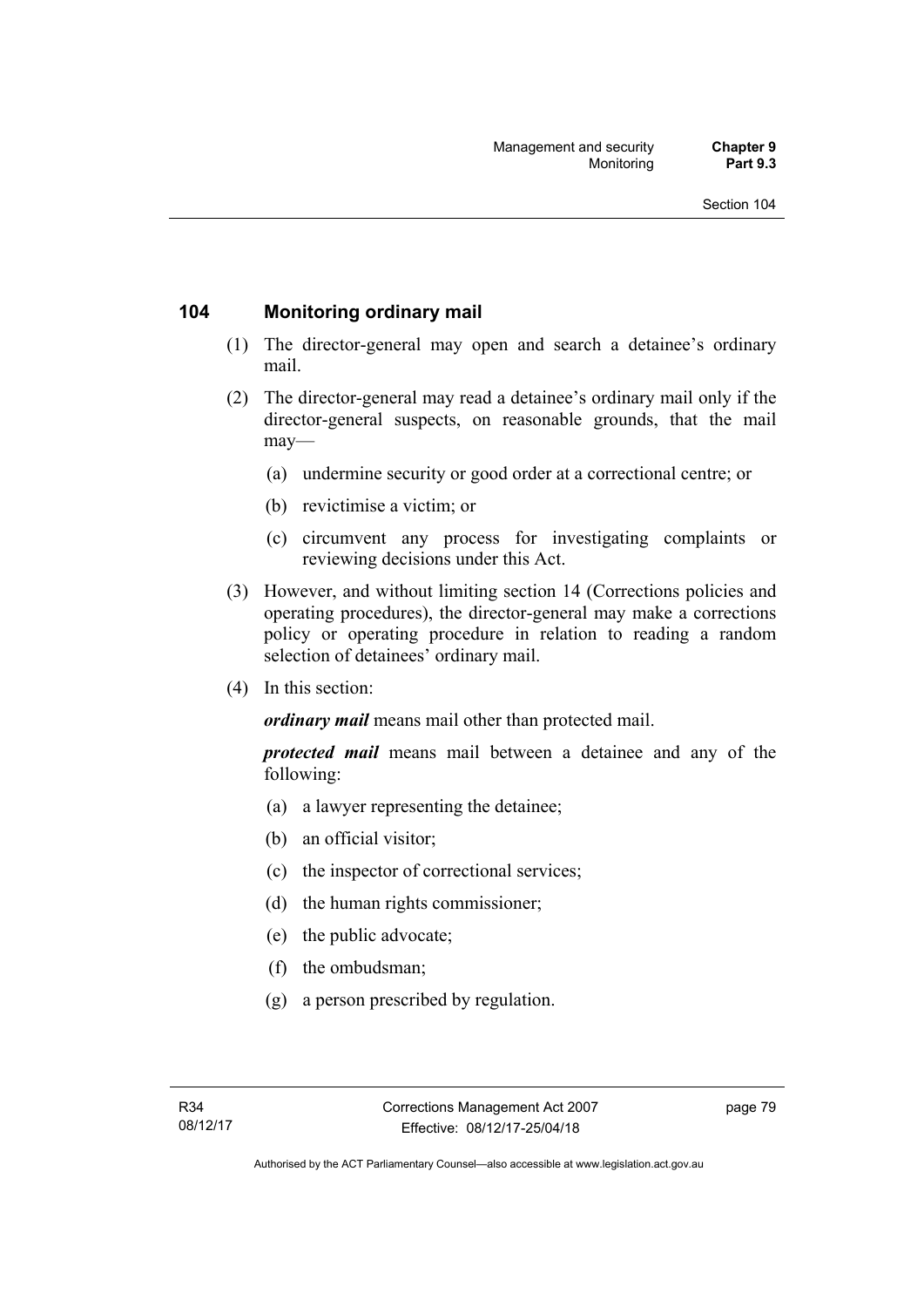*search* includes search—

- (a) with any device using electronic or other technology; and
- (b) by physical means; and
- (c) with the assistance of a corrections dog.

# **105 Monitoring protected mail**

- (1) The director-general may open and search a detainee's protected mail in the detainee's presence if the director-general suspects, on reasonable grounds, that the mail contains—
	- (a) something that may physically harm the addressee; or
	- (b) a prohibited thing.
- (2) However, the director-general must not read a detainee's protected mail without the detainee's written consent.
- (3) In this section:

*search*—see section 104 (4).

# **106 Mail searches—consequences**

- (1) Subject to section 127 (Seizing mail etc), a detainee's mail, once searched, must be delivered to the addressee as soon as practicable.
- (2) If a search of a detainee's mail reveals information about the commission of an offence, the director-general must give the information to the chief police officer.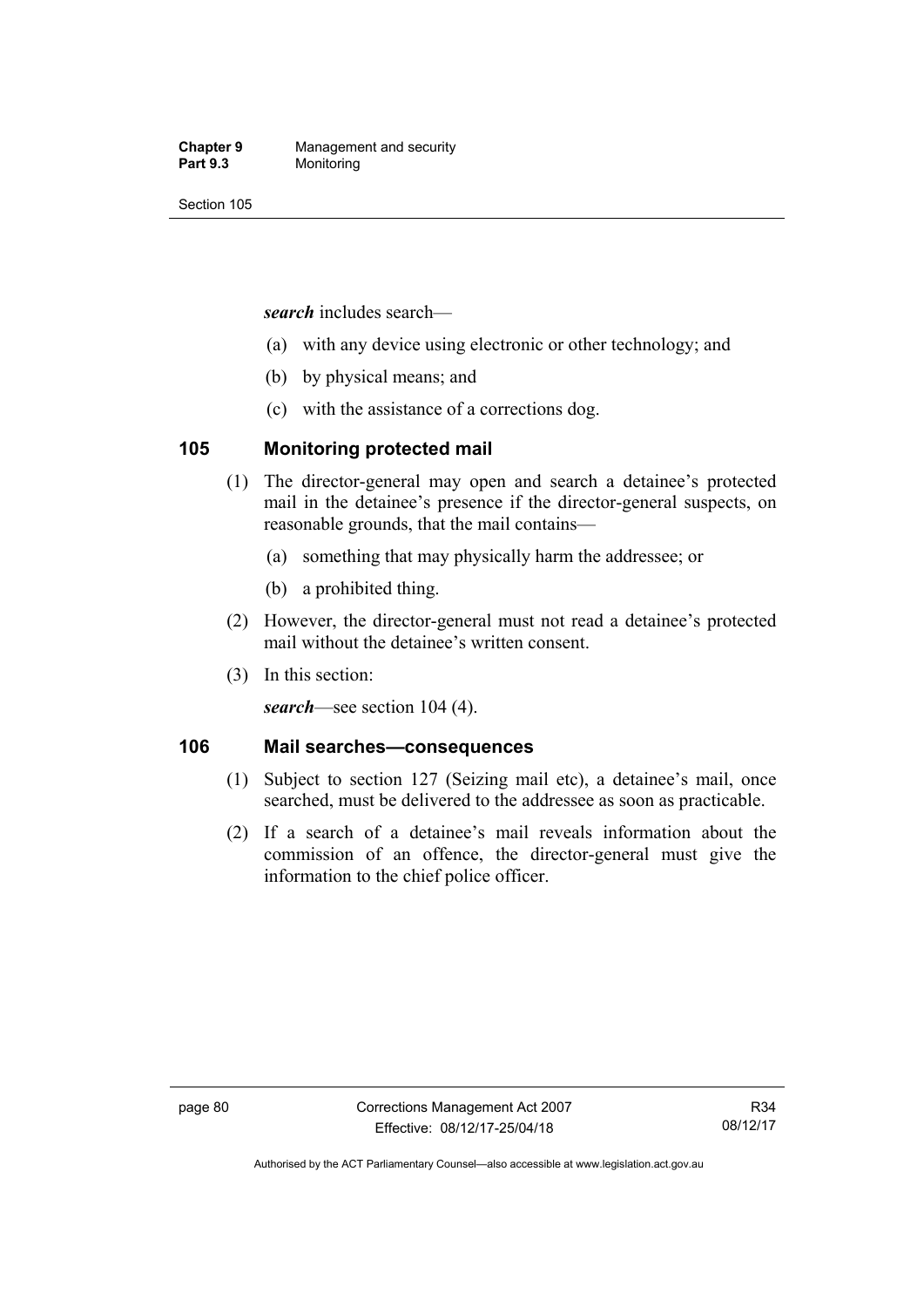# **Part 9.4 Searches**

# **Division 9.4.1 Searches—general**

# **107 Definitions—searches**

In this Act:

*body search*, of a detainee, means a search of the detainee's body, including an examination of any orifice or cavity of the detainee's body.

### *frisk search* means—

- (a) a search of a person conducted by quickly running the hands over the person's outer garments; and
- (b) an examination of anything worn or carried by the person that is conveniently and voluntarily removed by the person.

*ordinary search* means a search of a person, or of articles in a person's possession, that may include—

- (a) requiring the person to remove the person's overcoat, coat or jacket and any gloves, shoes or hat; and
- (b) an examination of those items.

*scanning search* means a search of a person by electronic or other means that does not require the person to remove the person's clothing or to be touched by someone else.

#### **Examples of scanning searches**

- 1 passing a portable electronic or other device over a person
- 2 requiring a person to pass by or through an electronic or other device
- *Note* An example is part of the Act, is not exhaustive and may extend, but does not limit, the meaning of the provision in which it appears (see [Legislation Act,](http://www.legislation.act.gov.au/a/2001-14) s 126 and s 132).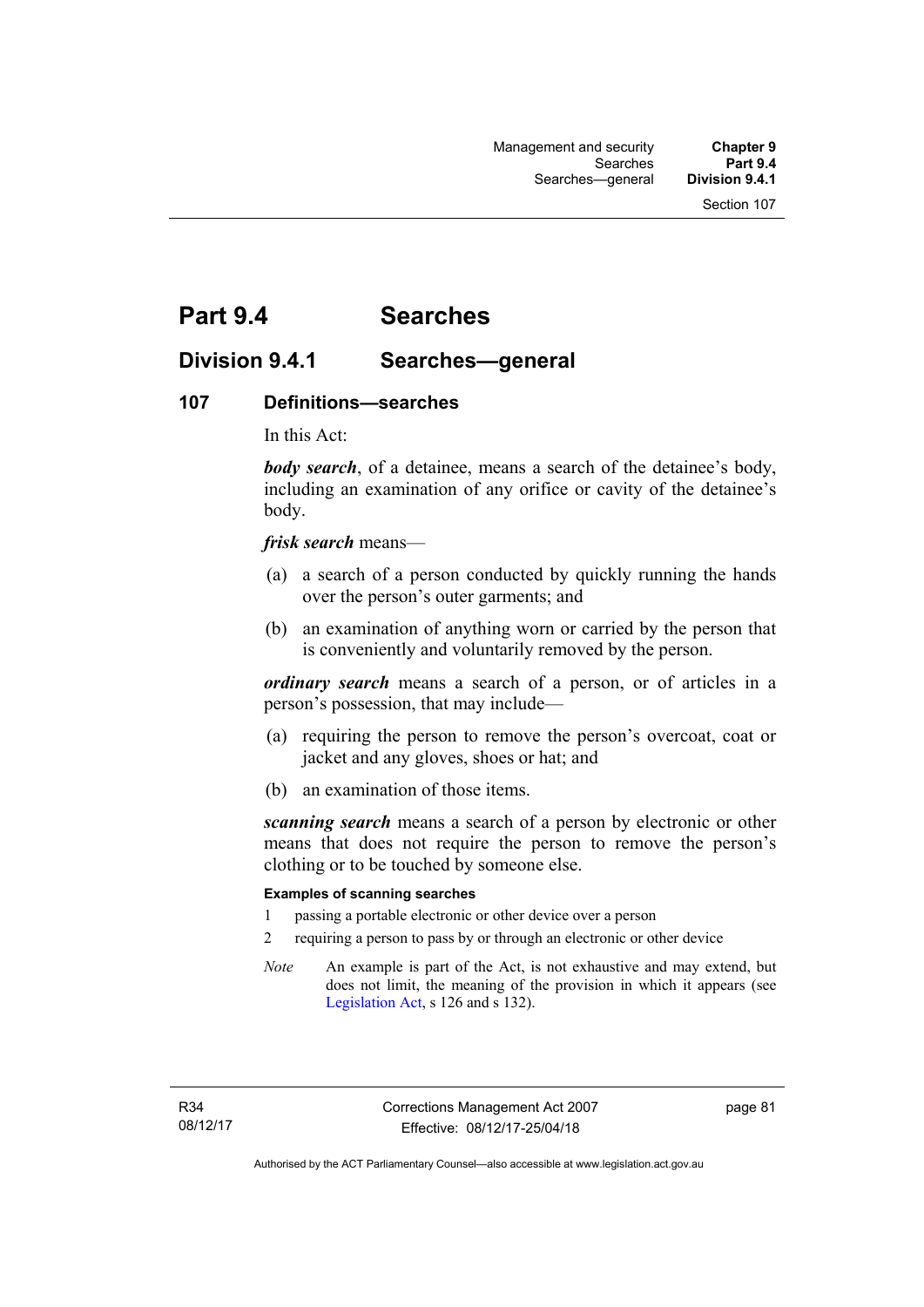*strip search*, of a detainee, means a search of the detainee, or of articles in the detainee's possession, that may include—

- (a) requiring the detainee to remove all of the detainee's clothing; and
- (b) an examination of the detainee's body (but not the detainee's body orifices or cavities) and of that clothing.

# **108 Intrusiveness of searches**

The person conducting a search of a person under this part must ensure, as far as practicable, that—

- (a) the search is the least intrusive kind of search that is reasonable and necessary in the circumstances; and
- (b) the search is conducted in the least intrusive way that is reasonable and necessary in the circumstances.

### **Example**

searching for a prohibited thing by a frisk search (rather than an ordinary search) with the assistance of a corrections dog

*Note* An example is part of the Act, is not exhaustive and may extend, but does not limit, the meaning of the provision in which it appears (see [Legislation Act,](http://www.legislation.act.gov.au/a/2001-14) s 126 and s 132).

# **109 Searches of transgender and intersex detainees**

- (1) This section applies if a transgender or intersex detainee is to be subjected to a search under this part.
- (2) To remove any doubt, the detainee's sex is taken to be that entered for the detainee in the register of detainees.
	- *Note* For the meaning of *transgender person* and *intersex person*, see the [Legislation Act,](http://www.legislation.act.gov.au/a/2001-14) s 169A and s 169B.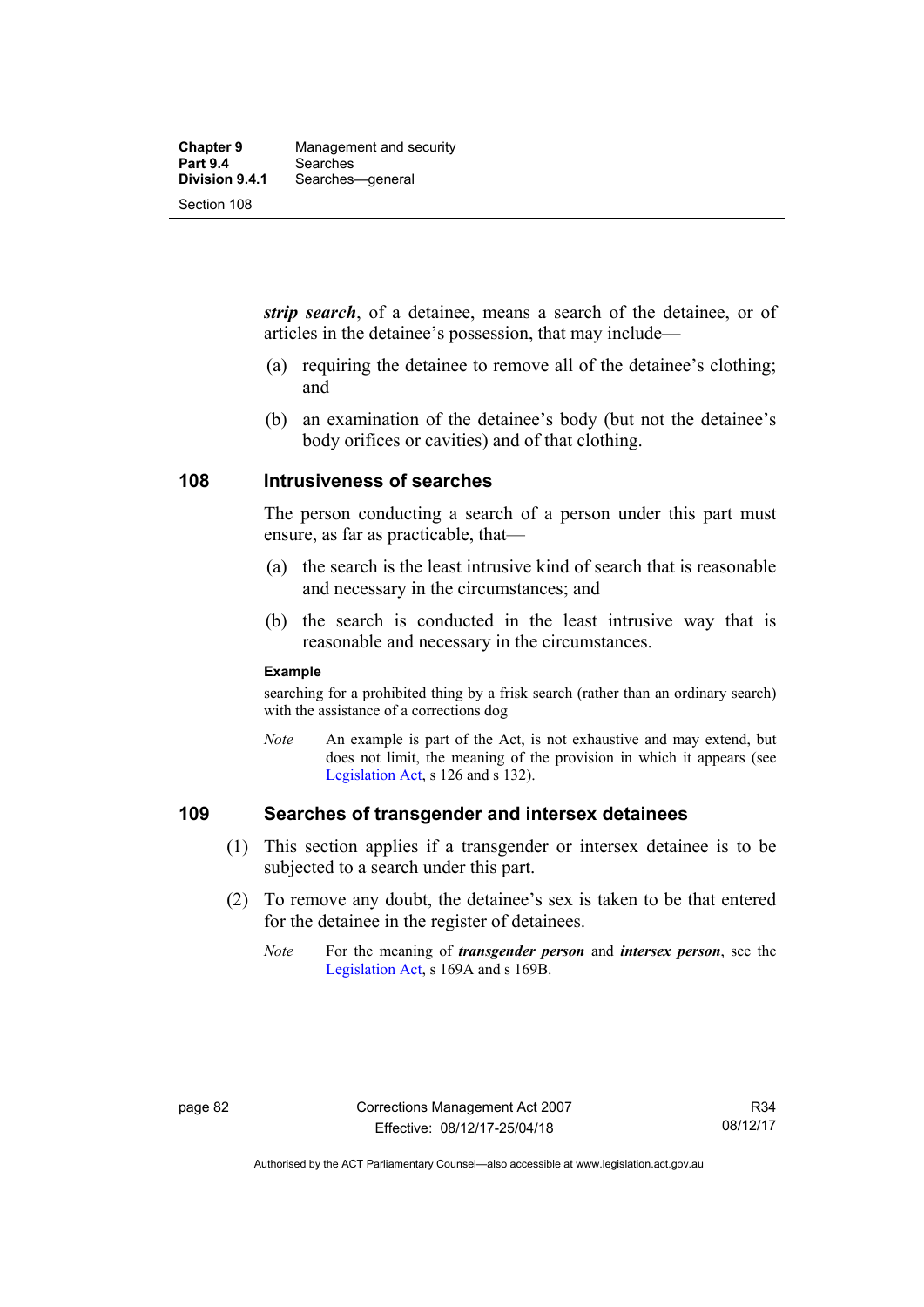# **110 Register of strip and body searches**

- (1) This section applies in relation to—
	- (a) a strip search of a detainee; and
	- (b) a body search of a detainee.
- (2) The director-general must keep a register containing the following details in relation to each search:
	- (a) the name of the detainee searched;
	- (b) the reason for the search;
	- (c) when the search was conducted;
	- (d) the name of each person present at any time during the search;
	- (e) details of anything seized during the search;
	- (f) anything else prescribed by regulation.
- (3) The register may contain anything else the director-general considers relevant.
- (4) The register must be available for inspection under chapter 7 (Access to and inspection of correctional centres).

# **Division 9.4.2 Scanning, frisk and ordinary searches**

# **111 Scanning, frisk and ordinary searches—directions**

- (1) The director-general may, at any time, direct a corrections officer to conduct a scanning search, frisk search or ordinary search of a detainee, another corrections officer or anyone else working at or visiting a correctional centre if the director-general believes, on reasonable grounds, that it is prudent to conduct the search to protect—
	- (a) the safety of anyone at a correctional centre; or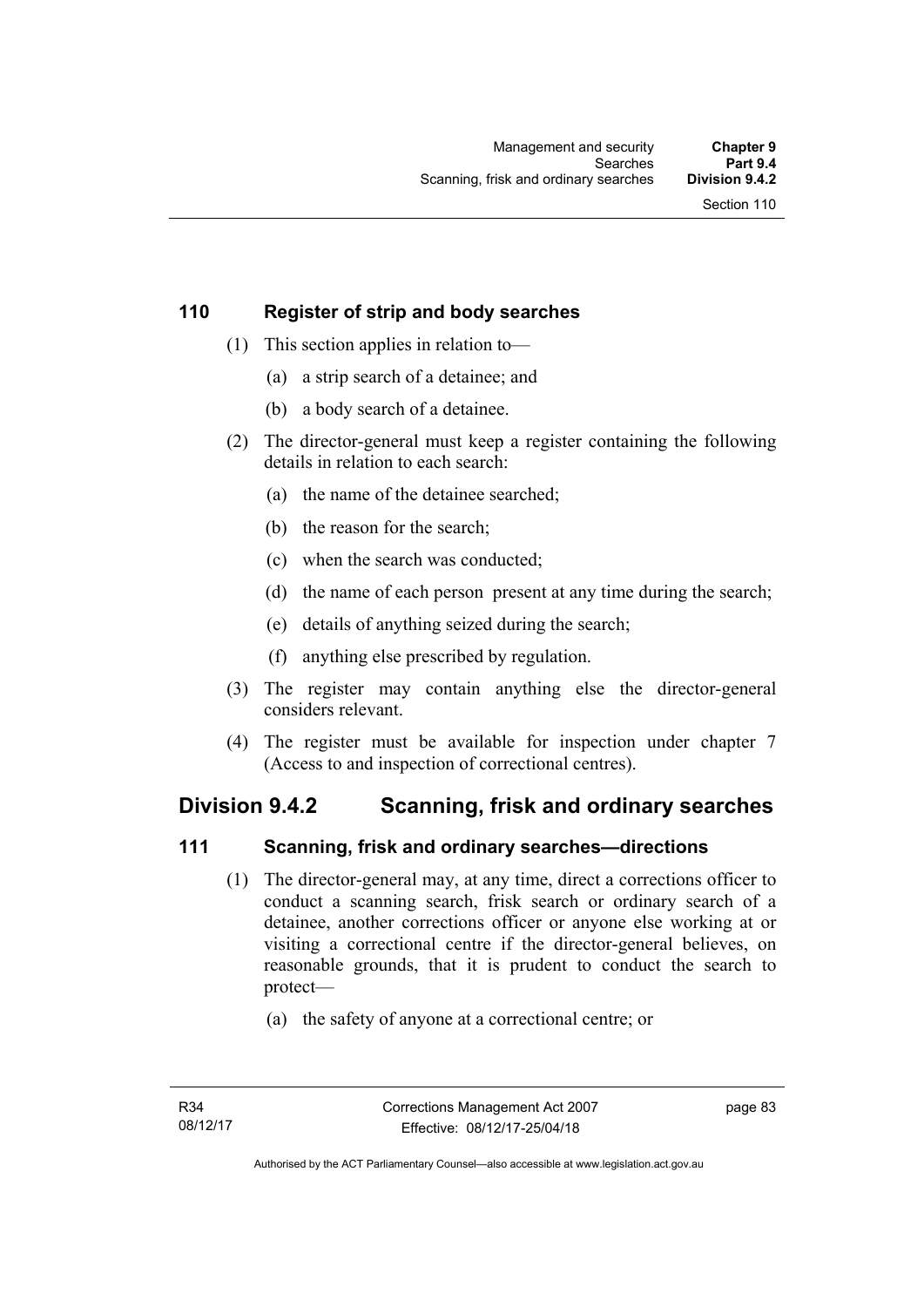#### (b) security or good order at a correctional centre.

#### **Examples of other people working at correctional centre**

counsellors, psychologists, maintenance workers and volunteers

#### **Examples of searches**

- 1 searching a detainee returning to a correctional centre after performing community service
- 2 searching a corrections officer reporting for work
- 3 searching a person engaged to provide an educational program at a correctional centre when the person arrives at, or returns to, the centre
- 4 searching a detainee returning to the detainee's accommodation at a correctional centre after working in another part of the centre
- *Note* An example is part of the Act, is not exhaustive and may extend, but does not limit, the meaning of the provision in which it appears (see [Legislation Act,](http://www.legislation.act.gov.au/a/2001-14) s 126 and s 132).
- (2) Also, a corrections officer may conduct a scanning search, frisk search or ordinary search of a detainee if the officer suspects, on reasonable grounds, that the detainee is carrying—
	- (a) a prohibited thing; or
	- (b) anything else that creates, or is likely to create, a risk to—
		- (i) the personal safety of the detainee or anyone else; or
		- (ii) security or good order at a correctional centre.
	- *Note* Section 126 provides for the use of force to carry out searches under this part.

## **112 Scanning, frisk and ordinary searches—requirements**

- (1) A corrections officer may conduct a scanning search, frisk search or ordinary search of a person under section 111 only if—
	- (a) the person is of the same sex as the officer; or
	- (b) if that is not the case—another person of the same sex as the person to be searched is present while the search is conducted.

Authorised by the ACT Parliamentary Counsel—also accessible at www.legislation.act.gov.au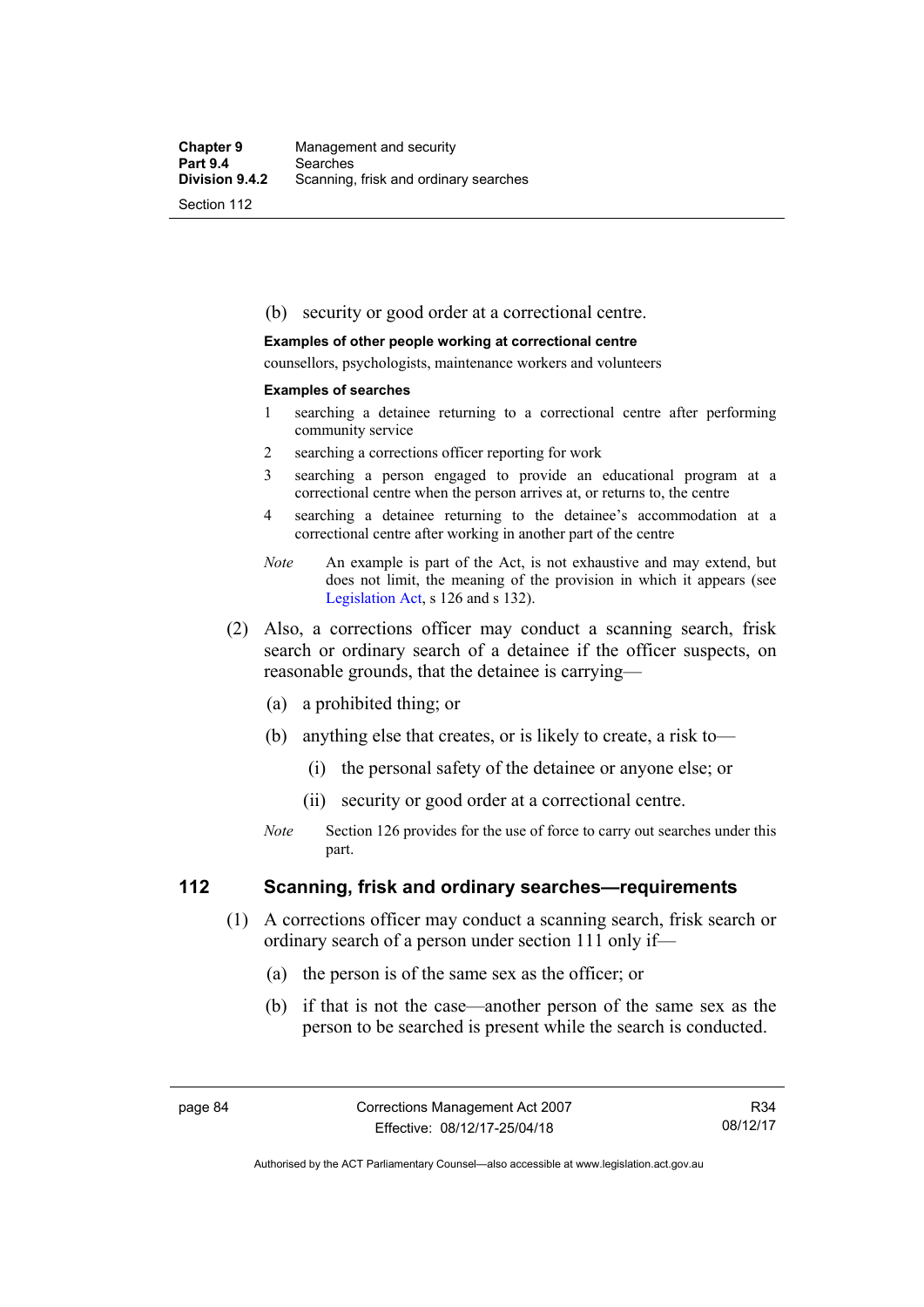(2) The other person mentioned in subsection (1) must not be a detainee.

# **Division 9.4.3 Strip searches**

# **113 Meaning of** *seizeable item***—div 9.4.3**

In this division:

*seizeable item* means anything that—

- (a) is a prohibited thing; or
- (b) may be used by the detainee in a way that may involve—
	- (i) intimidating anyone else; or
	- (ii) an offence or disciplinary breach; or
	- (iii) a risk to the personal safety of anyone else; or
	- (iv) a risk to security or good order at a correctional centre.

# **113A Strip searches—when may be conducted**

- (1) A detainee may be strip searched only if the director-general gives a direction in accordance with section 113B or section 113C.
	- *Note* Section 126 provides for the use of force to carry out searches under this part.
- (2) To remove any doubt, a strip search of a detainee may be conducted immediately after any scanning search, frisk search or ordinary search of the detainee.

# **113B Strip searches—on suspicion**

The director-general may direct a corrections officer to strip search a detainee if the director-general suspects on reasonable grounds that the detainee has a seizeable item concealed on the detainee.

page 85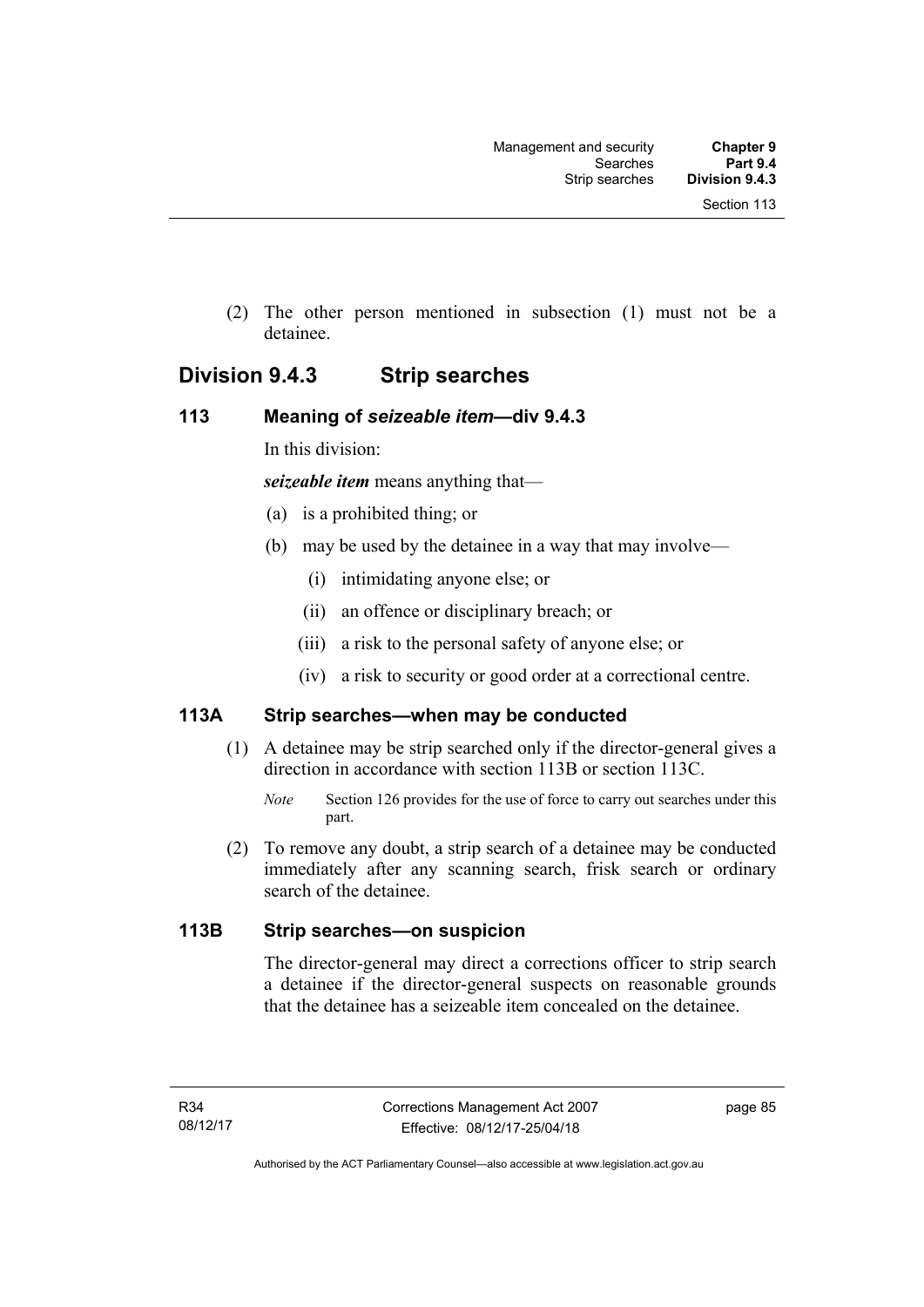# **113C Strip searches—where prudent**

- (1) The director-general may direct a corrections officer to strip search a detainee at a correctional centre if—
	- (a) the director-general believes on reasonable grounds that it is prudent to search the detainee for a seizeable item that may be concealed on or in the detainee because the detainee—
		- (i) has recently not been under the control or immediate supervision of a corrections officer for a period; and
		- (ii) during the period, may have had an opportunity to obtain a seizeable item; and
	- (b) a scanning search may assist in detecting the item but—
		- (i) the means of conducting the search is not available at the correctional centre; or
		- (ii) if the means of conducting the search is available—the scanning search is not likely to detect more than a limited range of seizeable items; or
		- (iii) the search could only be carried out using force that would be likely to make it ineffectual; and
	- (c) a frisk search or ordinary search is not likely to detect more than a limited range of seizeable items.

## **Example—par (a) (ii)**

the detainee has had a personal contact visit by someone who is not an accredited person

#### **Example—par (b) (ii)**

a metal detector

*Note* An example is part of the Act, is not exhaustive and may extend, but does not limit, the meaning of the provision in which it appears (see [Legislation Act,](http://www.legislation.act.gov.au/a/2001-14) s 126 and s 132).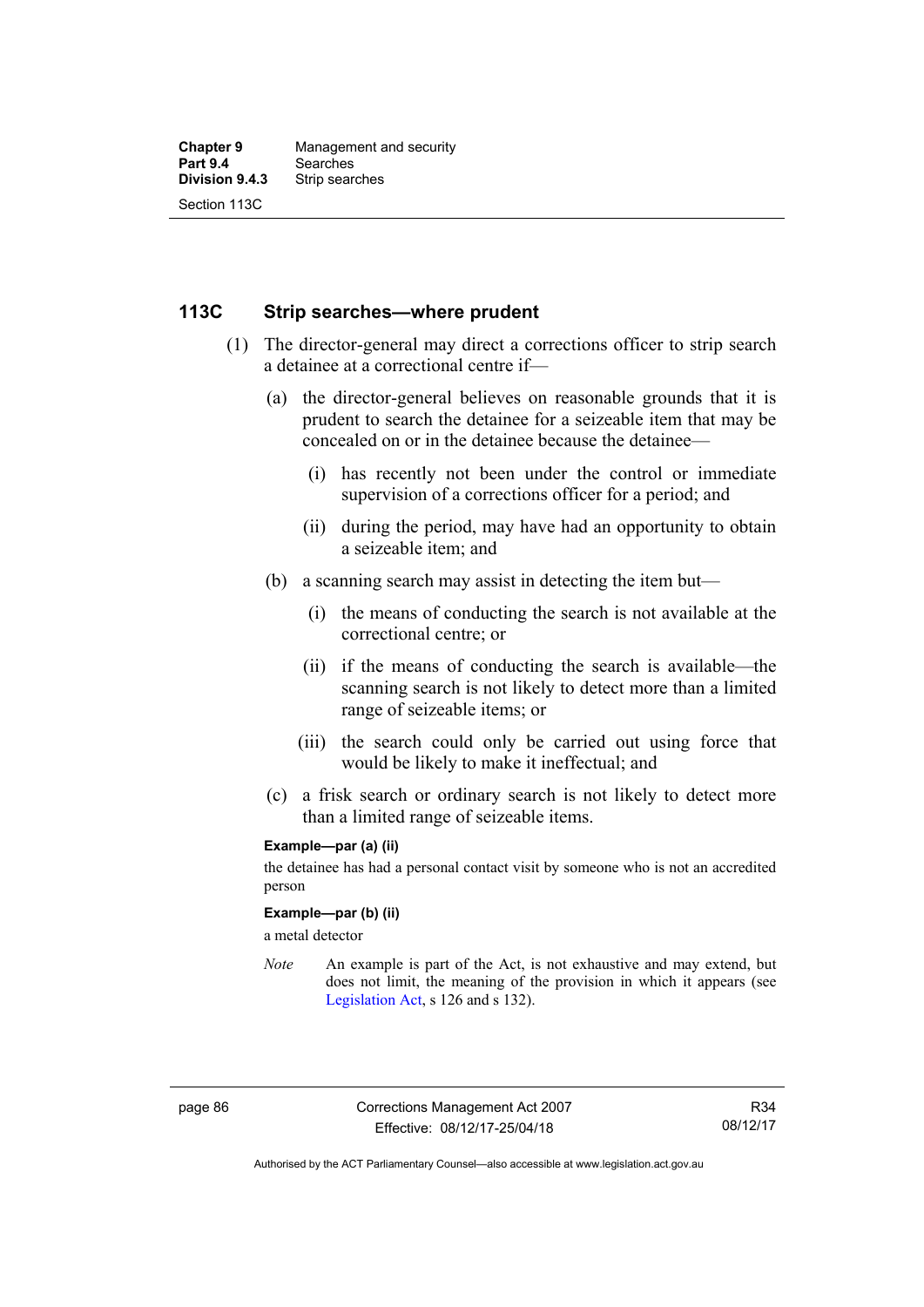(2) Without limiting section 14 (Corrections policies and operating procedures), the director-general must make a corrections policy or operating procedure in relation to strip searches under this section.

## **114 Strip searches—presence of corrections officers**

- (1) A strip search of a detainee must be done—
	- (a) by a corrections officer of the same sex as the detainee; and
	- (b) in the presence of 1 or more other corrections officers each of whom must be of the same sex as the detainee.
- (2) However, the number of corrections officers present during the search must be no more than necessary and reasonable to ensure the search is carried out as safely and effectively as possible.
- (3) The corrections officer conducting the search may direct another corrections officer present to provide assistance that the conducting officer believes, on reasonable grounds, is necessary and reasonable for the search.
- (4) A corrections officer may give directions to the detainee for the conduct of the search in accordance with this section.

#### **Examples**

directions that the detainee raise 1 or both arms, raise any long hair or turn in a particular direction

*Note* An example is part of the Act, is not exhaustive and may extend, but does not limit, the meaning of the provision in which it appears (see [Legislation Act,](http://www.legislation.act.gov.au/a/2001-14) s 126 and s 132).

# **115 Strip searches—general rules**

- (1) A strip search must be conducted in a private area or an area that provides reasonable privacy for the detainee being searched.
- (2) The search must not be conducted—
	- (a) in the presence of someone of the opposite sex to the detainee; or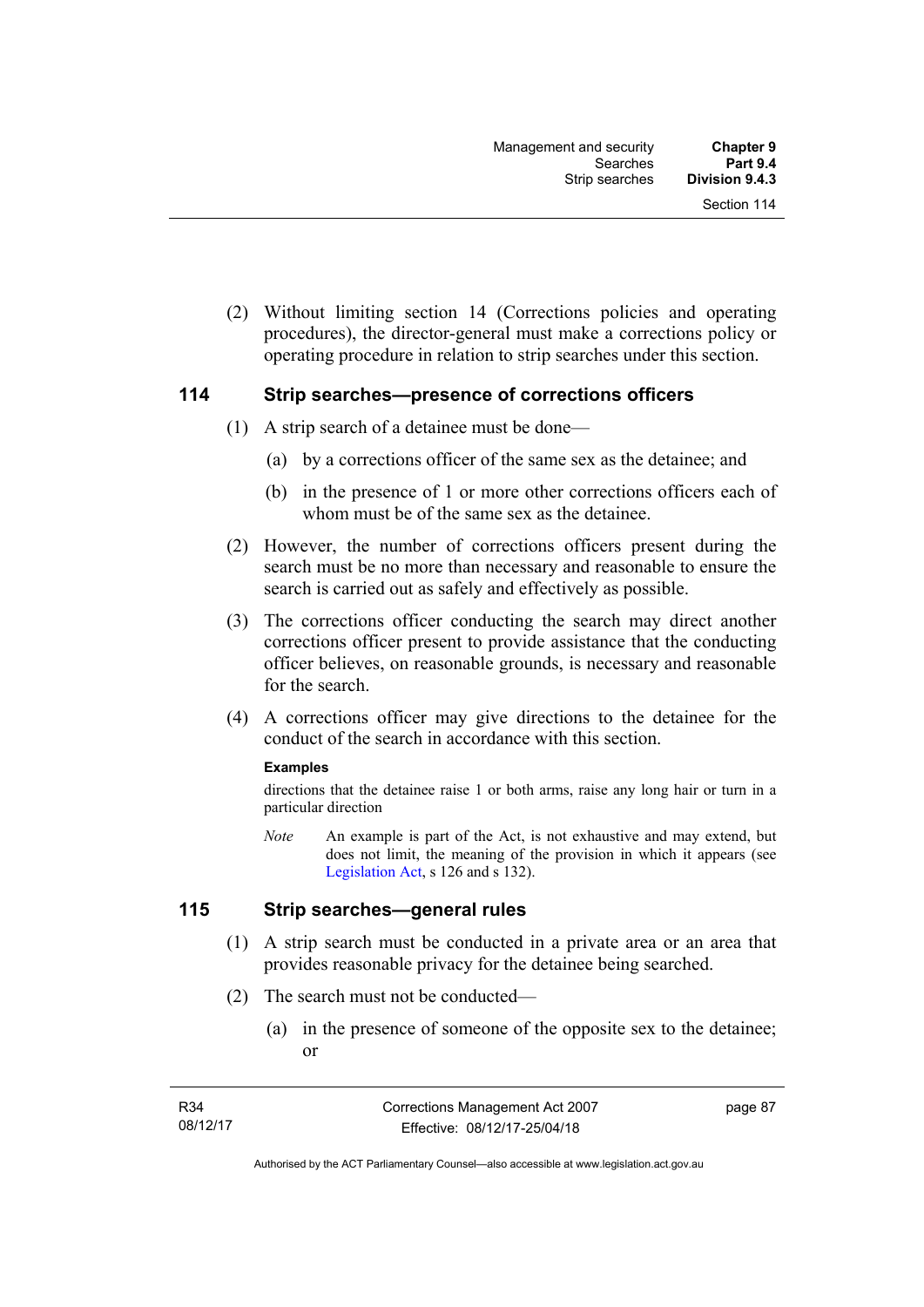- (b) in the presence or sight of someone else whose presence is not necessary for the search or the safety of everyone present.
- (3) The search must not involve—
	- (a) the removal from the detainee of more clothes than is necessary and reasonable to conduct the search; or
	- (b) the removal from the detainee of more clothes at any time than is necessary and reasonable to conduct the search; or
	- (c) without limiting paragraph (b), both the upper and lower parts of the person's body being uncovered at the same time.
- (4) Subject to section 126 (Searches—use of force), the search must not involve any touching of the detainee's body by a corrections officer.
- (5) Each corrections officer present during the search must ensure, as far as practicable, that—
	- (a) the search is done in a way that minimises embarrassment for the detainee; and
	- (b) the search is done quickly; and
	- (c) the detainee is allowed to dress in private immediately after the search is finished.
- (6) If clothing from a detainee is seized during a strip search, the director-general must ensure that the detainee is left with, or given, appropriate clothing to wear.

# **Division 9.4.4 Body searches**

# **116 Body searches—directions**

The director-general may direct a doctor appointed under section 22 (Health practitioners—non-therapeutic functions) to conduct a body search of a detainee if the director-general suspects, on reasonable grounds, that the detainee—

Authorised by the ACT Parliamentary Counsel—also accessible at www.legislation.act.gov.au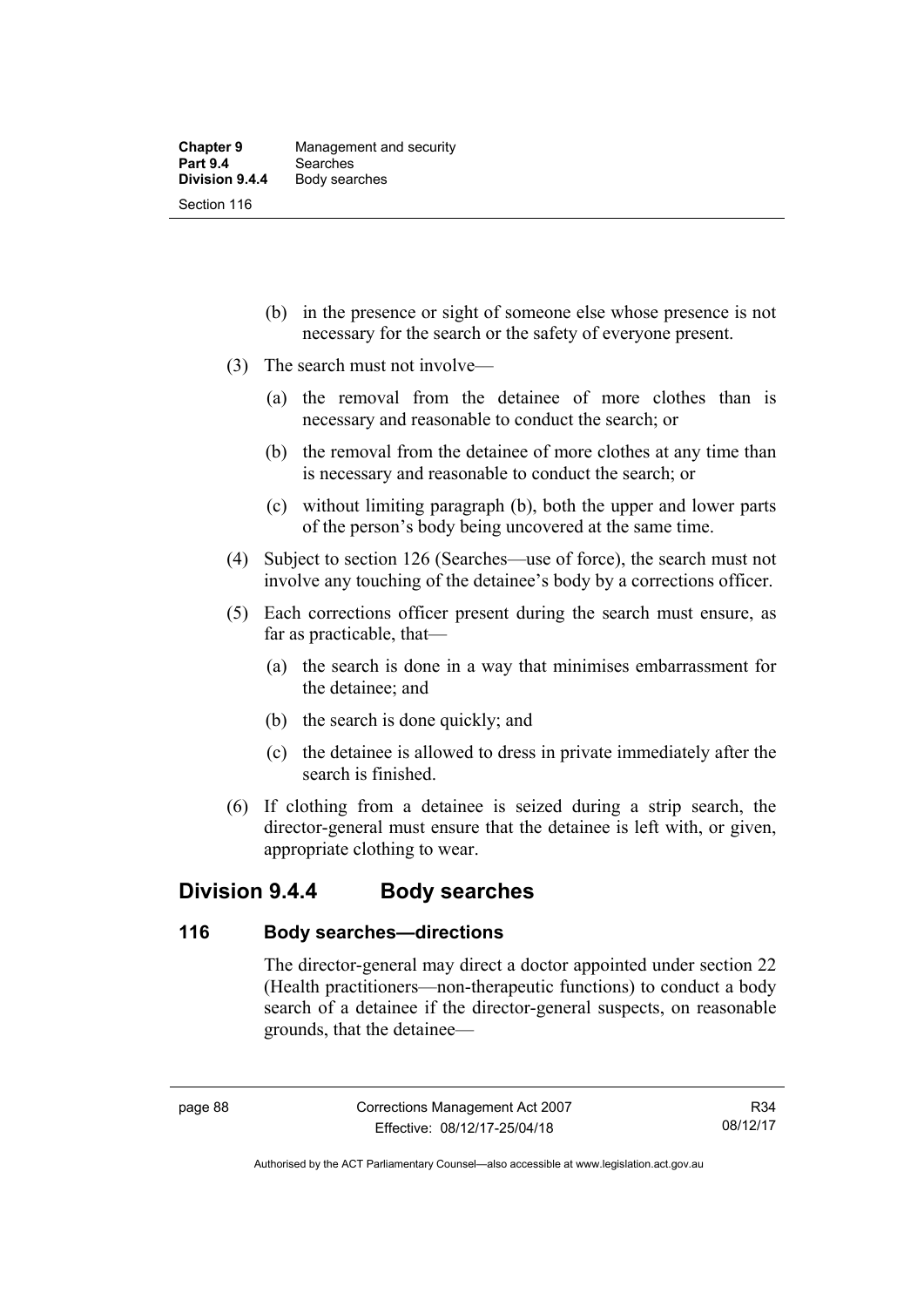- (a) has ingested or inserted something in the detainee's body that may jeopardise the detainee's health or wellbeing; or
- (b) has a prohibited thing concealed in or on the detainee's body that may be used in a way that may pose a risk to the security or good order at a correctional centre; or
- (c) has evidence of the commission of an offence or disciplinary breach concealed in or on the detainee.

# **117 Body searches—presence of nurse and corrections officers**

- (1) A nurse appointed under section 22 (Health practitioners non-therapeutic functions) must be present during the body search of a detainee.
- (2) If the doctor conducting the body search is not of the same sex as the detainee, the nurse must be of the same sex as the detainee.
- (3) The director-general may direct 1 or more corrections officers to be present during the search, each of whom must be of the same sex as the detainee.
- (4) However, the number of corrections officers present during the search must be no more than is necessary and reasonable to ensure the search is carried out as safely and effectively as possible.
- (5) A body search must be conducted in a private area or an area that provides reasonable privacy for the detainee being searched.

# **118 Body searches—assistance from corrections officer**

- (1) This section applies if the doctor conducting a body search of a detainee asks the director-general for assistance that the doctor believes, on reasonable grounds, is necessary and reasonable for the search.
- (2) The director-general may direct a corrections officer (the *assistant*) to assist in the conduct of the search.

page 89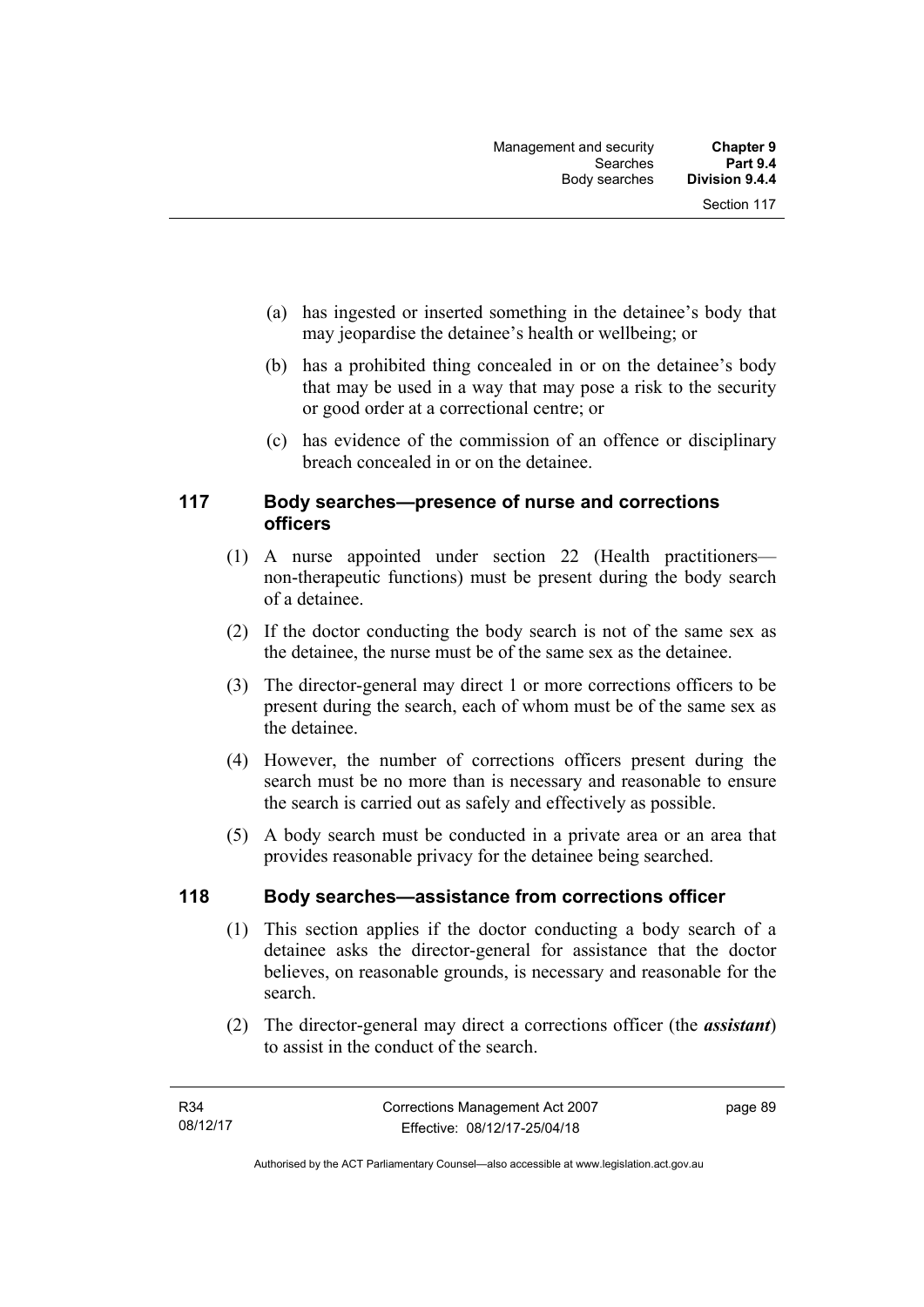(3) However, the assistant must be of the same sex as the detainee.

*Note* Section 126 provides for the use of force to assist at a body search.

# **119 Body searches—rules about detainee's clothing**

- (1) A body search of a detainee must not involve—
	- (a) the removal of more clothes than is necessary and reasonable to conduct the search; or
	- (b) the removal of more clothes at any time than is necessary and reasonable to conduct the search; or
	- (c) without limiting paragraph (b), both the upper and lower parts of the person's body being uncovered at the same time.
- (2) A detainee who has been body searched must be allowed to dress in private immediately after the search is finished.
- (3) If clothing from a detainee is seized during a body search, the director-general must ensure that the detainee is left with, or given, appropriate clothing to wear.

# **120 Body searches—rules about touching detainee**

The doctor conducting the body search of a detainee, and the nurse present at the search, may, for the search, touch the detainee and examine the detainee's orifices and cavities, but only if the doctor or nurse is of the same sex as the detainee.

# **121 Body searches—seizing things**

- (1) The doctor conducting a body search of a detainee may seize anything discovered during the search if—
	- (a) seizing the thing would not be likely to cause injury to the detainee; and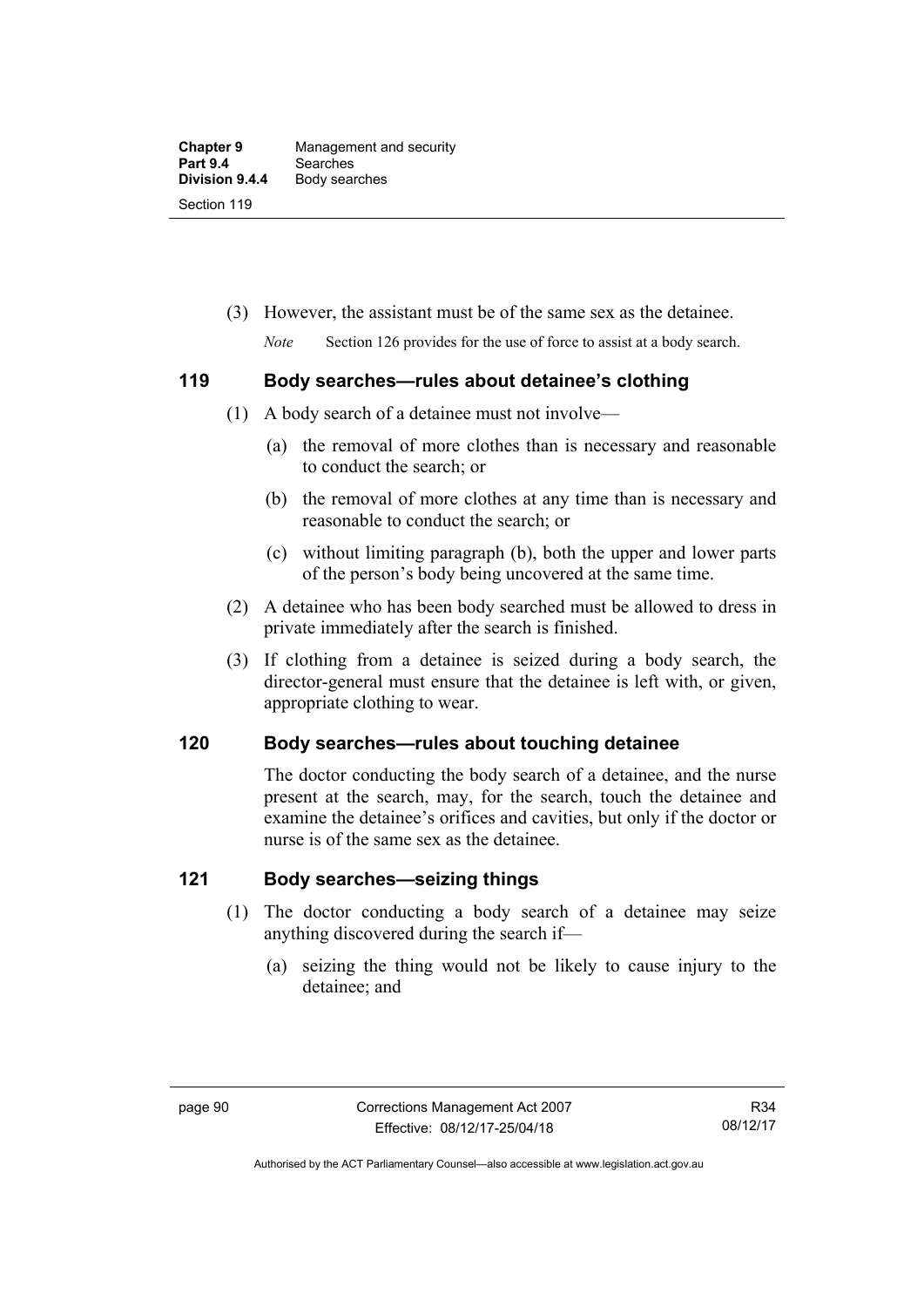- (b) the doctor believes, on reasonable grounds, that the thing may be evidence of the commission of an offence or disciplinary breach by the detainee.
- (2) The doctor must give the thing seized to a corrections officer as soon as practicable.

# **Division 9.4.5 Searches of premises and property**

# **122 Searches—premises and property**

- (1) The director-general may, at any time, direct a corrections officer to search—
	- (a) any part of a correctional centre; or
	- (b) anything at a correctional centre, including anything in the possession of anyone at a correctional centre; or
	- (c) any vehicle used for transporting a detainee.

### **Examples of searches under this section**

a search of any of the following for a prohibited thing:

- any area or building or part of a building (including a cell) at a correctional centre
- any storage area, including an area used by detainees or corrections officers, at a correctional centre
- any vehicle, machinery or equipment at a correctional centre
- *Note* An example is part of the Act, is not exhaustive and may extend, but does not limit, the meaning of the provision in which it appears (see [Legislation Act,](http://www.legislation.act.gov.au/a/2001-14) s 126 and s 132).
- (2) However, this section does not authorise—
	- (a) a search of anyone at a correctional centre; or
	- (b) any clothing being worn by anyone at a correctional centre at the time of the search.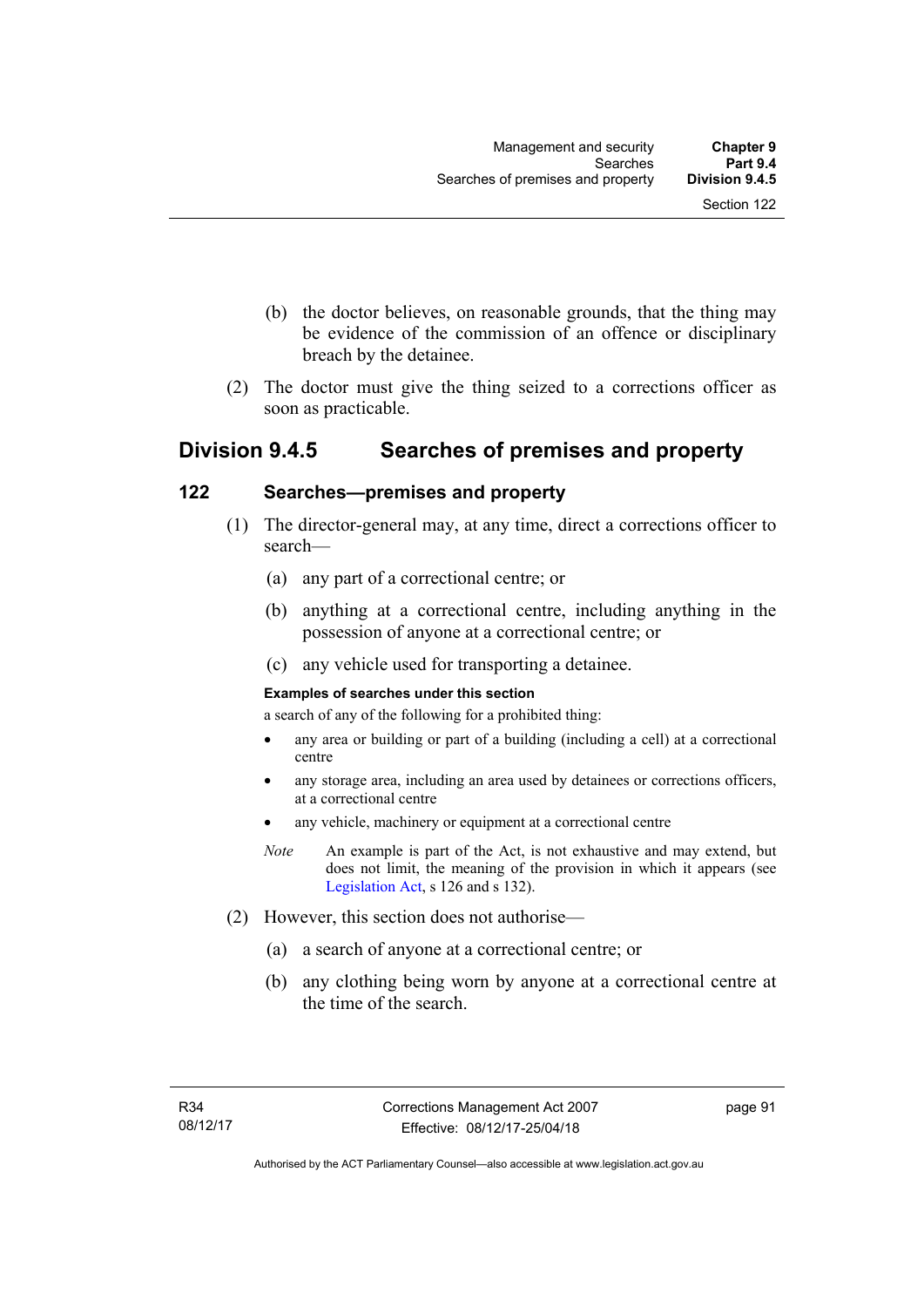(3) In this section:

*search* includes search—

- (a) with any device using electronic or other technology; and
- (b) by physical means; and
- (c) with the assistance of a corrections dog.

# **123 Searches of detainee cells—legally privileged material**

- (1) This section applies if a detainee has legally privileged material at a correctional centre.
- (2) A corrections officer may search the detainee's cell under section 122 in the absence of the detainee if—
	- (a) the detainee removes the legally privileged material from the cell; or
	- (b) the legally privileged material is stored in accordance with a corrections policy or operating procedure made for subsection (3).
- (3) Without limiting section 14 (Corrections policies and operating procedures), a corrections policy or operating procedure may include provision for the secure storage at a correctional centre of legally privileged material for detainees.

# **124 Searches of detainee cells—suspected legally privileged material**

- (1) If a corrections officer suspects, on reasonable grounds, that a detainee's cell contains legally privileged material, the officer may search the cell only if the detainee is present.
- (2) A search under subsection (1) may include an examination of any legally privileged material, and anything containing the material, found in the cell.

Authorised by the ACT Parliamentary Counsel—also accessible at www.legislation.act.gov.au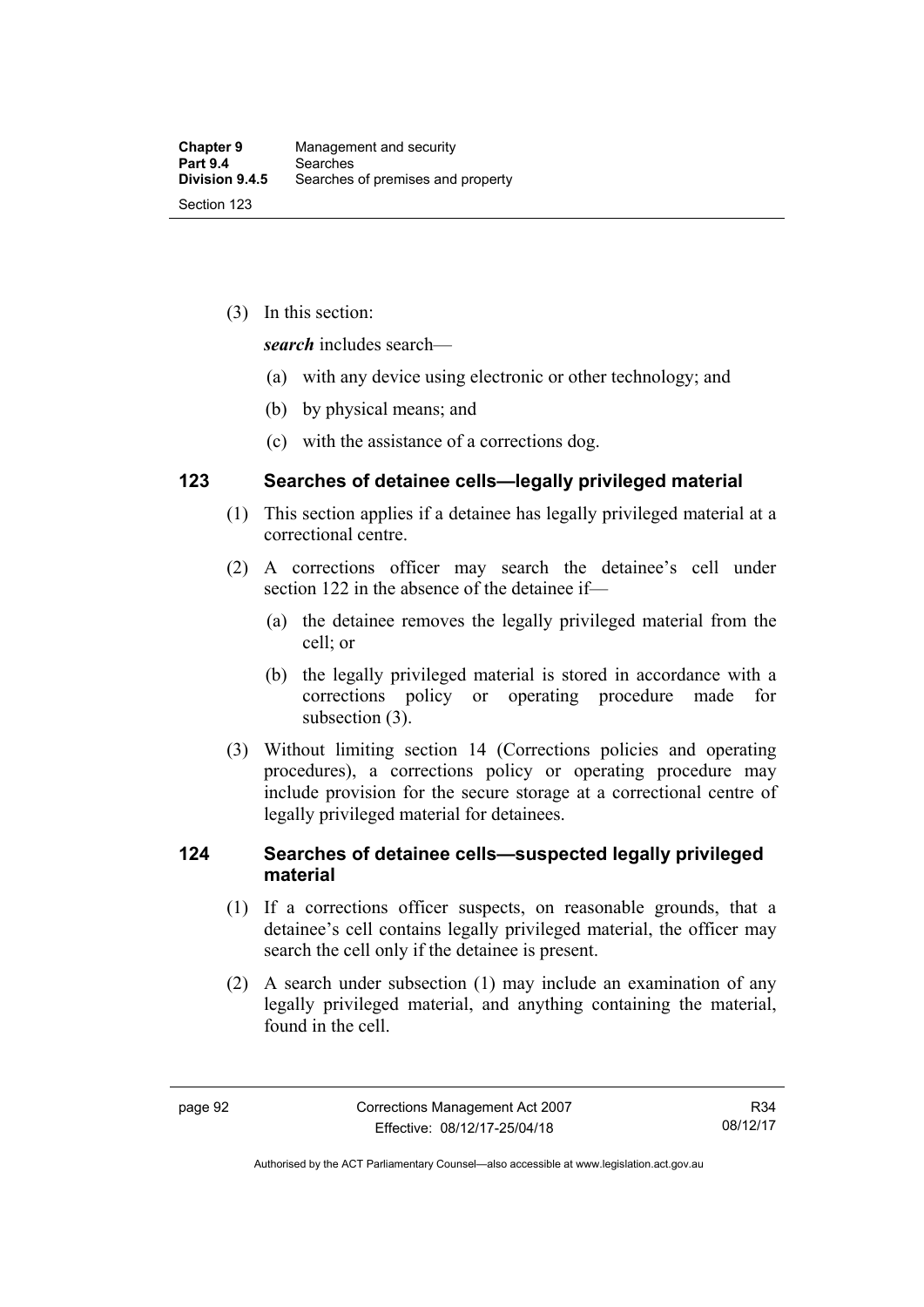- (3) However, the officer may not read any legally privileged material found in the cell unless the detainee is present and—
	- (a) the detainee consents to the officer reading the material; or
	- (b) the officer suspects, on reasonable grounds, that the material contains information that—
		- (i) may threaten security or good order at a correctional centre; or
		- (ii) relates to an offence or disciplinary breach.
- (4) The officer need not comply with subsection (1) or (3) if the officer believes, on reasonable grounds, that urgent circumstances exist and that complying with the subsection would create a risk of injury to the officer, the detainee or anyone else.
- (5) The director-general must ensure that a record of action under subsection (4) is made and entered in the register of detainees.

# **Division 9.4.6 Searches—miscellaneous**

# **125 Searches—use of corrections dogs**

- (1) The director-general may direct a corrections officer to use a corrections dog to assist the officer in conducting a search under this part.
- (2) Without limiting subsection (1), the director-general may give the direction if the director-general believes, on reasonable grounds, that the assistance of the dog would minimise the intrusiveness of the search of a detainee by the officer.
- (3) The corrections officer and corrections dog may enter, and remain at any place, to assist in the conduct of a search under this part.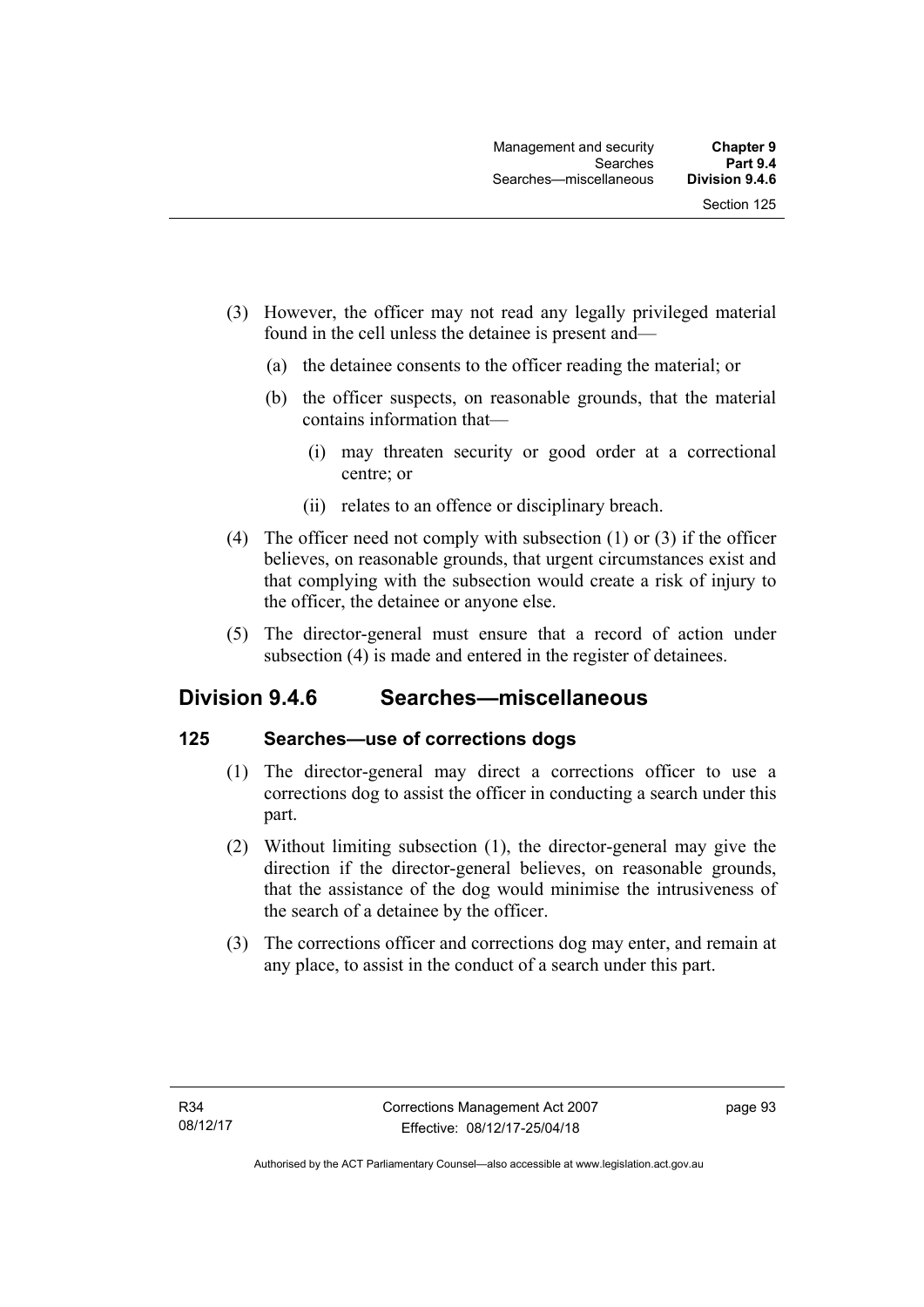# **126 Searches—use of force**

- (1) A corrections officer may use force—
	- (a) to carry out a search under this part; or
	- (b) to assist at a body search under section 118 (Body searches assistance from corrections officer); or
	- (c) to prevent the loss, destruction or contamination of anything seized, or that may be seized, during the search.
- (2) However, the corrections officer may use force only in accordance with part 9.7 (Use of force).

page 94 Corrections Management Act 2007 Effective: 08/12/17-25/04/18

R34 08/12/17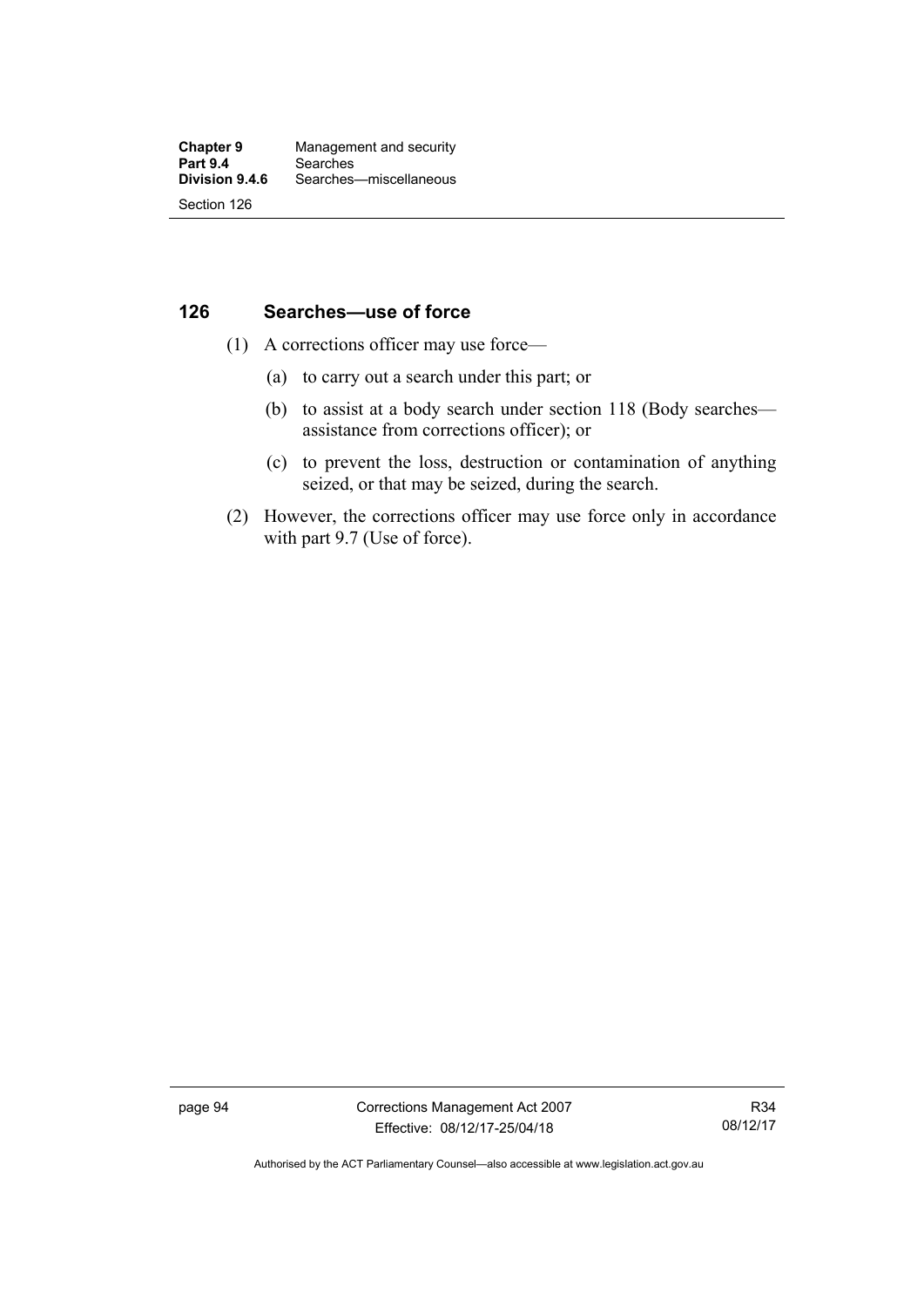# **Part 9.5 Seizing property**

# **127 Seizing mail etc**

- (1) The director-general may seize anything in a detainee's protected mail if the director-general believes, on reasonable grounds, that the thing—
	- (a) may physically harm the addressee or anyone else; or
	- (b) is a prohibited thing.
- (2) The director-general may seize other mail of a detainee, or anything in the mail, if the director-general suspects, on reasonable grounds, that the seizure is necessary to stop—
	- (a) any of the following entering or leaving a correctional centre:
		- (i) a prohibited thing;
		- (ii) anything that may pose a risk to security or good order at a correctional centre;
		- (iii) anything that appears is being used, or is intended, for the commission of an offence or disciplinary breach; or
	- (b) threatening or otherwise inappropriate correspondence leaving a correctional centre; or
	- (c) a detainee obtaining or buying goods without the director-general's approval.

#### **Example of inappropriate correspondence—par (b)**

mail addressed to a person by someone convicted of a sexual offence against the person

*Note* An example is part of the Act, is not exhaustive and may extend, but does not limit, the meaning of the provision in which it appears (see [Legislation Act,](http://www.legislation.act.gov.au/a/2001-14) s 126 and s 132).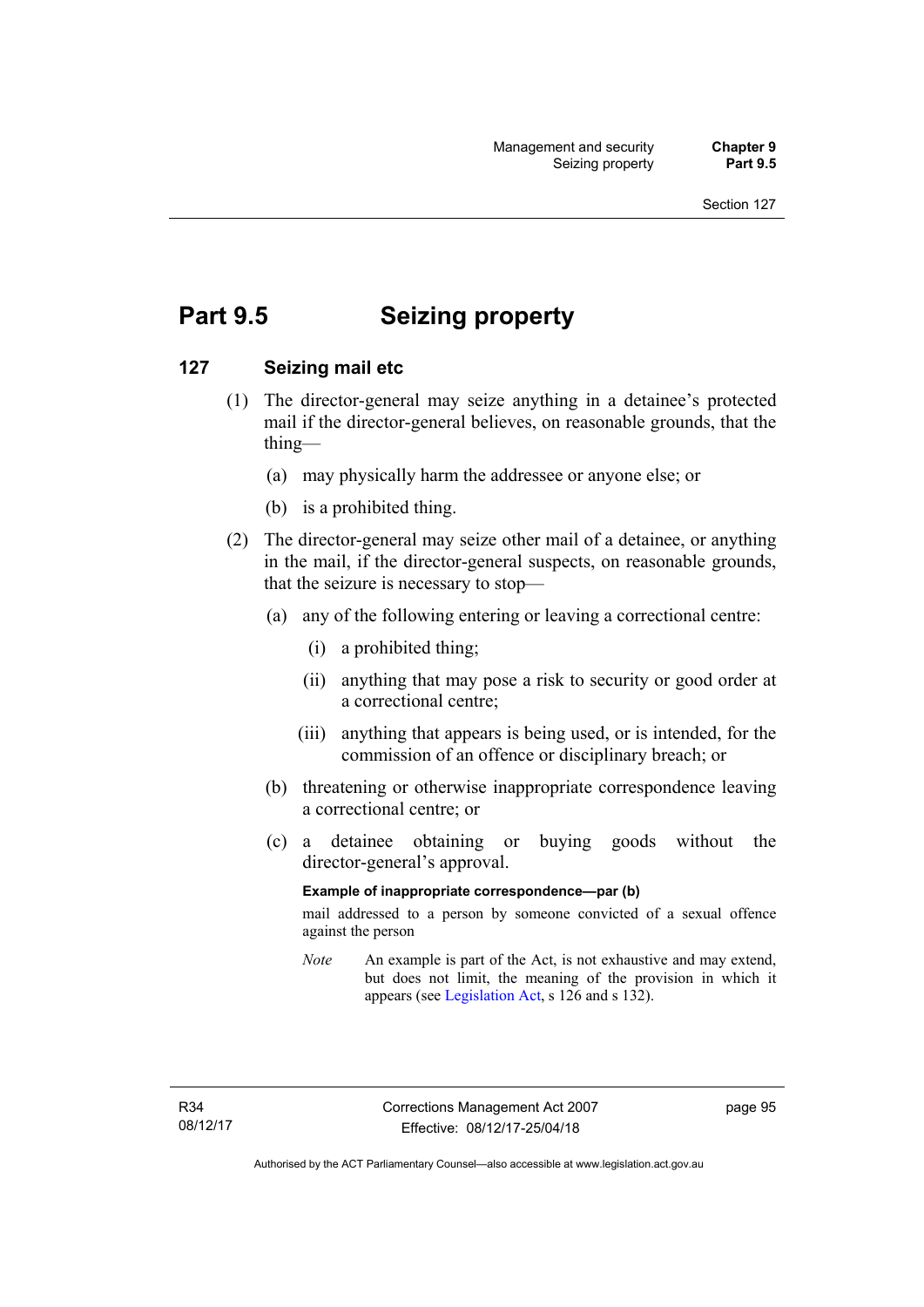| <b>Chapter 9</b> | Management and security |
|------------------|-------------------------|
| <b>Part 9.5</b>  | Seizing property        |

 (3) The director-general may seize a document only if the director-general believes, on reasonable grounds, that the document is not legally privileged.

## **128 Seizing property—general**

- (1) The director-general may seize—
	- (a) anything found at a correctional centre, whether or not in a person's custody or possession, that the director-general suspects, on reasonable grounds, jeopardises or is likely to jeopardise—
		- (i) security or good order at a correctional centre; or
		- (ii) the safety of anyone at a correctional centre; or
	- (b) anything found at a correctional centre, whether or not in a person's possession, that the director-general suspects, on reasonable grounds, is being used, or is intended, for the commission of an offence or a disciplinary breach; or
	- (c) a prohibited thing found on a detainee or in a detainee's custody or possession, unless the detainee has the written approval of the director-general to possess the thing.
- (2) To remove any doubt, this section extends to anything found in a search under part 9.4 (Searches).
- (3) The director-general may seize a document only if the director-general believes, on reasonable grounds, that the document is not legally privileged.

## **129 Receipt for seizure**

 (1) The director-general must prepare a written receipt for a seizure under section 127 or section 128.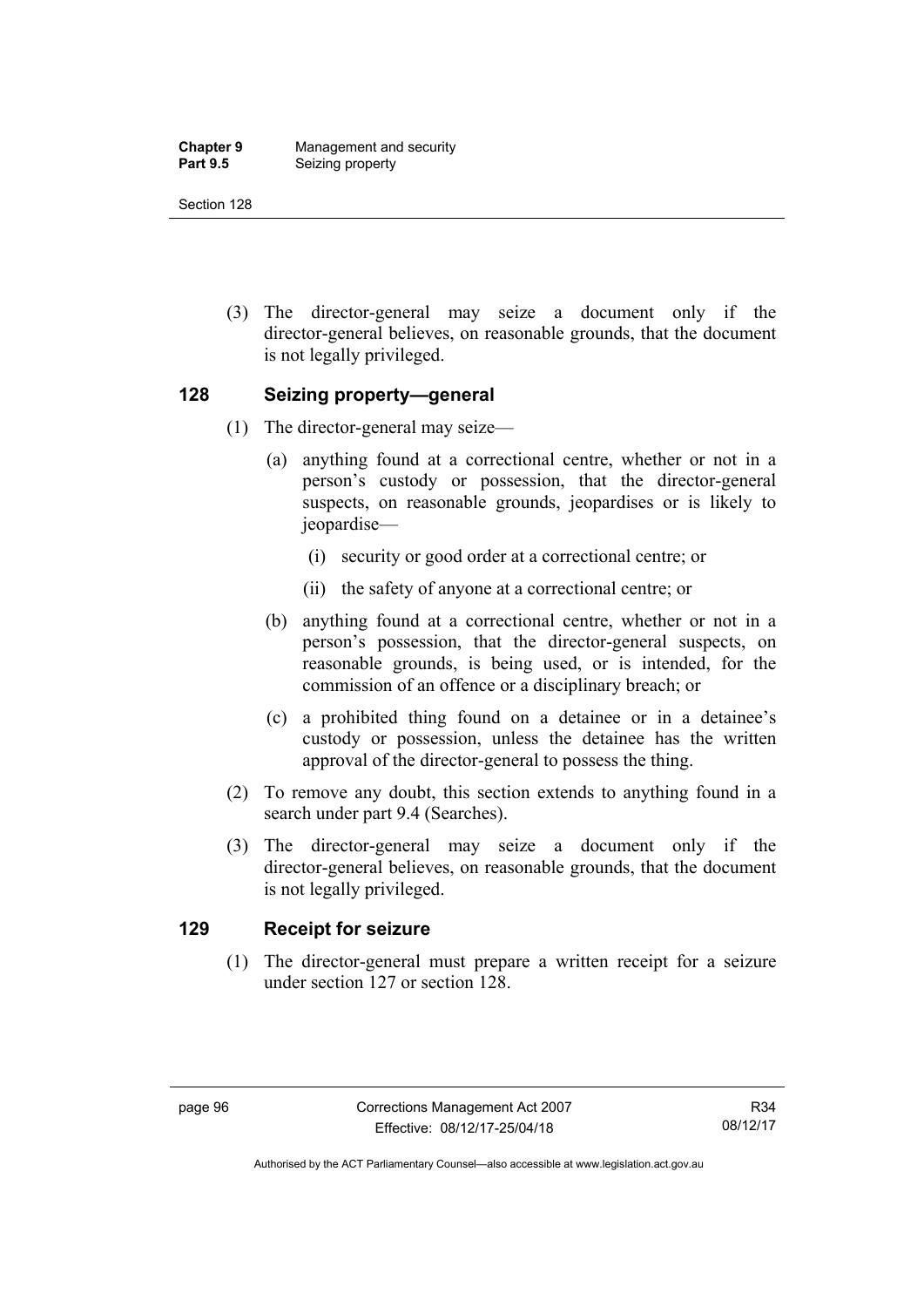- (2) As soon as practicable after the seizure (but no later than 7 days after the day of the seizure), the director-general must give a copy of the receipt to—
	- (a) the owner of the thing seized; or
	- (b) if the owner cannot be identified after reasonable inquiries (given the thing's apparent value)—the person from whom the thing was seized.
- (3) The receipt must—
	- (a) identify the thing seized; and
	- (b) outline the grounds for the seizure; and
	- (c) include a statement about the effect of section 130; and
	- (d) include anything else prescribed by regulation.
- (4) In this section:

*owner*, of a thing, includes a person entitled to possession of the thing.

## **130 Forfeiture of things seized**

- (1) A thing seized under section 127 or section 128 is forfeited to the Territory if the director-general decides, on reasonable grounds—
	- (a) that—
		- (i) after making reasonable inquiries (given the thing's apparent value), the owner of the thing cannot be found; or
		- (ii) after making reasonable efforts (given the thing's apparent value), the thing cannot be returned to the owner; or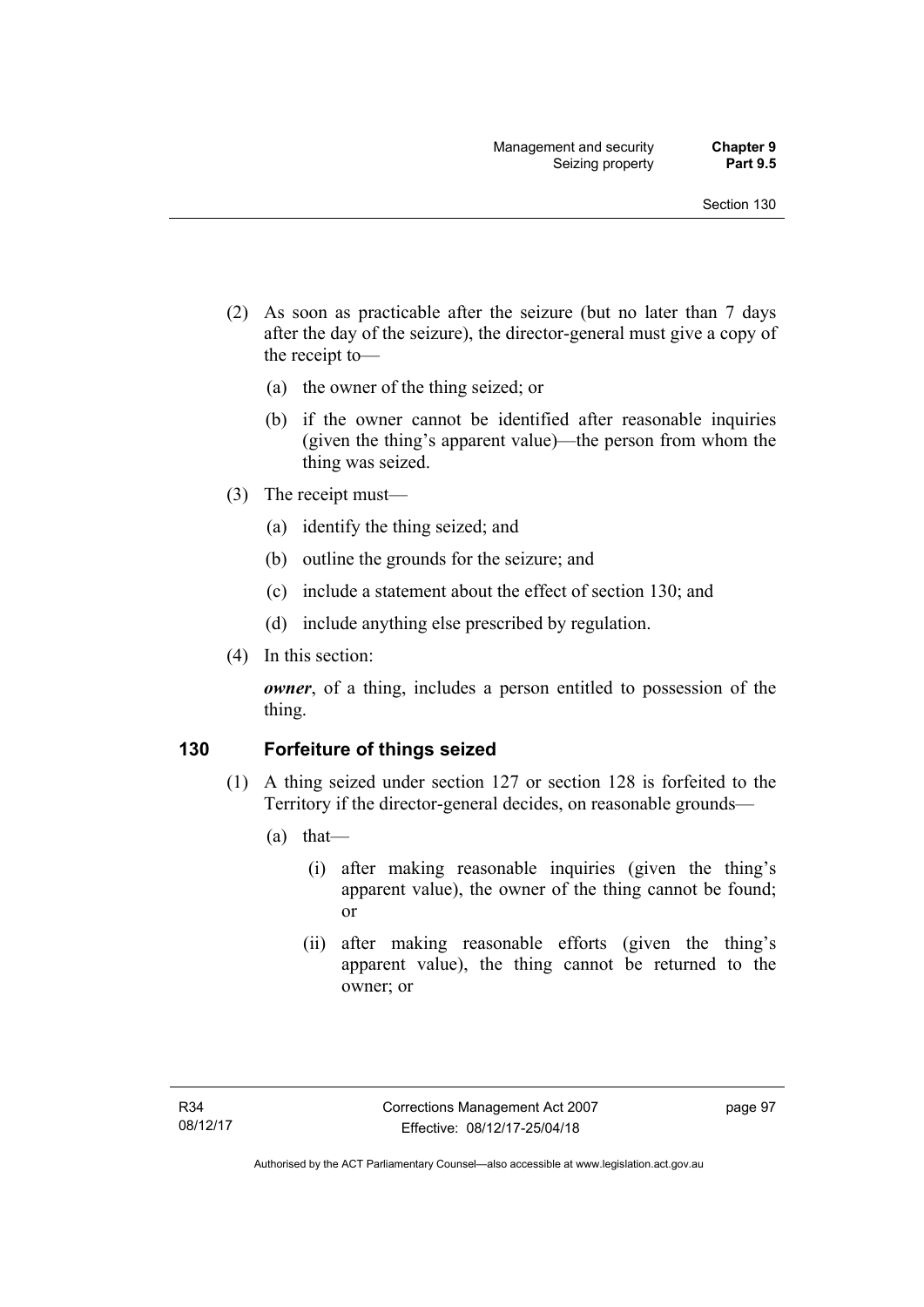- (b) that—
	- (i) possession of the thing by a detainee is an offence or disciplinary breach; or
	- (ii) it is necessary to keep the thing to stop it being used for the commission of an offence or disciplinary breach; or
	- (iii) the thing is inherently unsafe.
- (2) The director-general may deal with a thing forfeited to the Territory under this section, or dispose of it, as the director-general considers, on reasonable grounds, to be appropriate.
- (3) However, subsection (2) is subject to any order under the *[Crimes](http://www.legislation.act.gov.au/a/1900-40)  [Act 1900](http://www.legislation.act.gov.au/a/1900-40),* section 249 (Seizure of forfeited articles).

#### **Examples—s (2)**

- 1 giving a forfeited weapon to a police officer
- 2 keeping a forfeited electrical appliance and using it for the benefit of detainees generally
- 3 dumping a forfeited thing of little value
- *Note 1* An example is part of the Act, is not exhaustive and may extend, but does not limit, the meaning of the provision in which it appears (see [Legislation Act,](http://www.legislation.act.gov.au/a/2001-14) s 126 and s 132).
- *Note 2* The *[Crimes Act 1900](http://www.legislation.act.gov.au/a/1900-40)* also provides for articles forfeited under any law in force in the ACT to be seized by a member of the police force, taken before the Magistrates Court and for the court to order disposal of the article by the public trustee and guardian (see that Act, s 249 and s 250).
- *Note 3* The *[Uncollected Goods Act 1996](http://www.legislation.act.gov.au/a/1996-86)* provides generally for the disposal of uncollected goods, including goods abandoned on premises controlled by the Territory.

# **131 Return of things seized but not forfeited**

- (1) If a thing seized under section 127 or section 128 is not forfeited, the director-general must return it to its owner—
	- (a) no later than the end of 6 months after the day it was seized; or

Authorised by the ACT Parliamentary Counsel—also accessible at www.legislation.act.gov.au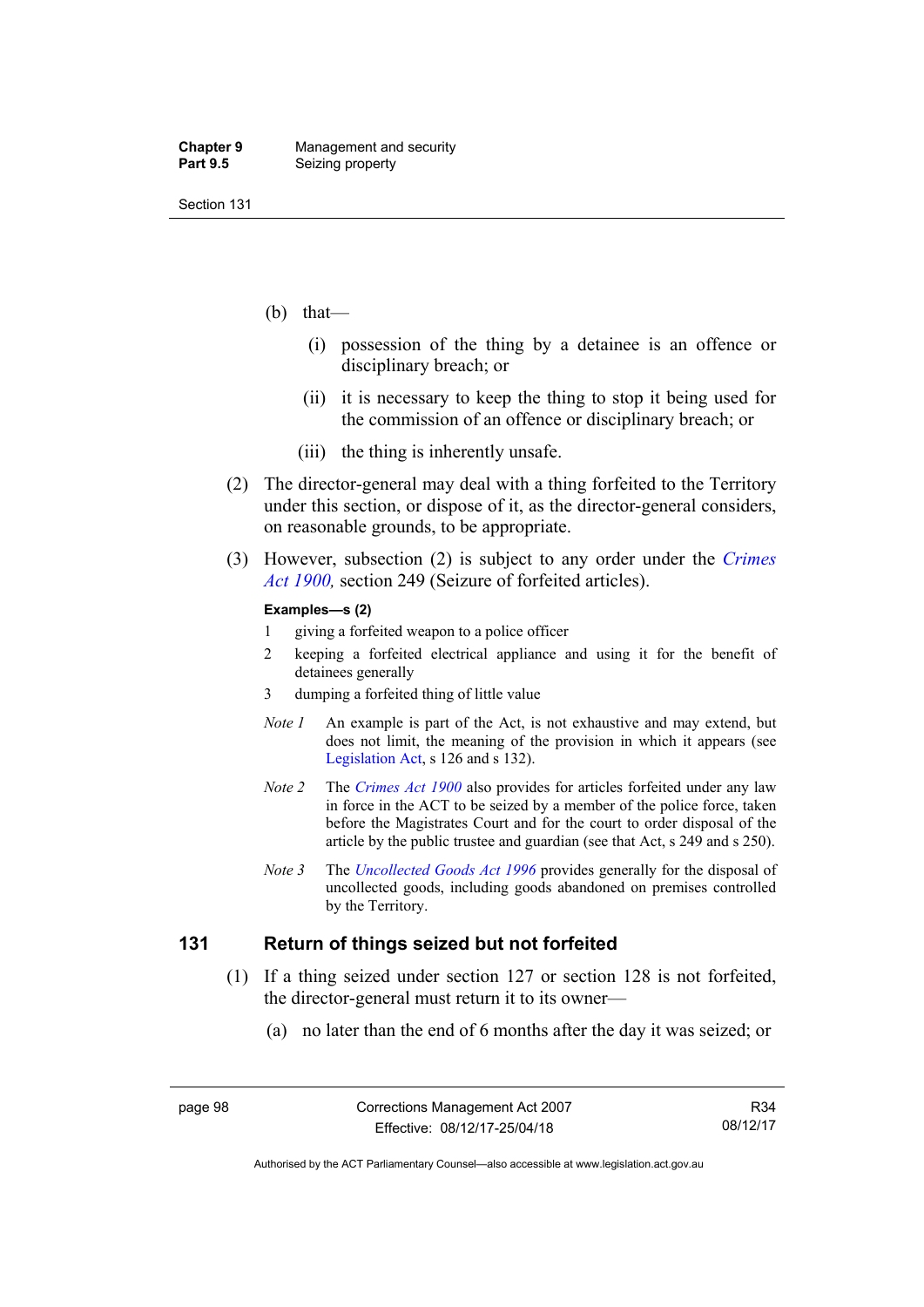- (b) if a proceeding for an offence or disciplinary breach involving the thing is started within the 6-month period—at the end of the proceeding and any appeal from, or the review of, the proceeding.
- (2) However, if the thing was being retained as evidence of an offence or disciplinary breach and the director-general believes, on reasonable grounds, that its retention as evidence is no longer necessary, the director-general must return it immediately.
- (3) In this section:

*owner*—see section 129 (4).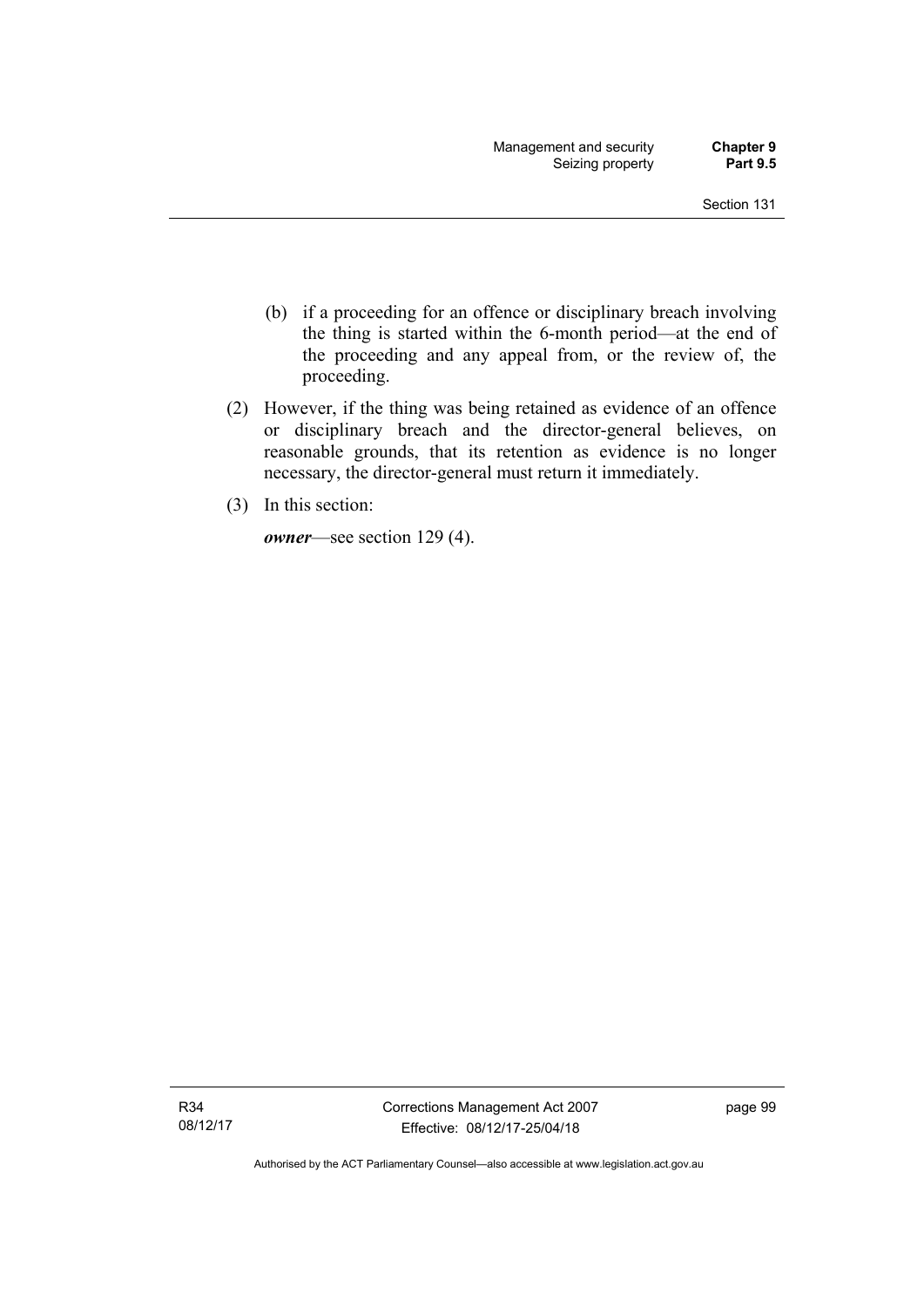**Chapter 9 Management and security<br><b>Part 9.6 Alcohol and drug testing** Alcohol and drug testing<br>General **Division 9.6.1** Section 132

**Part 9.6 Alcohol and drug testing** 

# **Division 9.6.1 General**

# **132 Definitions—***drug* **and** *test sample*

In this Act:

*drug*—

- (a) means—
	- (i) a controlled drug under the [Criminal Code](http://www.legislation.act.gov.au/a/2002-51), section 600; or
	- (ii) a substance prescribed by regulation for this definition; but
- (b) does not include any of the following:
	- (i) a drug lawfully supplied, and taken as prescribed or directed, by a health practitioner;
	- (ii) a drug lawfully supplied and self-administered;
	- (iii) a drug exempted under section 133.

*test sample* means a sample of breath, saliva, urine, hair, blood, or anything else prescribed by regulation.

## **133 When test sample** *positive*

- (1) A person is taken to provide a *positive* test sample for alcohol or a drug if, when directed under this Act or the *[Crimes \(Sentence](http://www.legislation.act.gov.au/a/2005-59)  [Administration\) Act 2005](http://www.legislation.act.gov.au/a/2005-59)*, to provide a test sample—
	- (a) the person fails to provide a test sample in accordance with the direction; or
		- *Note Fail* includes refuse, see the [Legislation Act,](http://www.legislation.act.gov.au/a/2001-14) dict, pt 1.
	- (b) the person provides an invalid test sample; or

Authorised by the ACT Parliamentary Counsel—also accessible at www.legislation.act.gov.au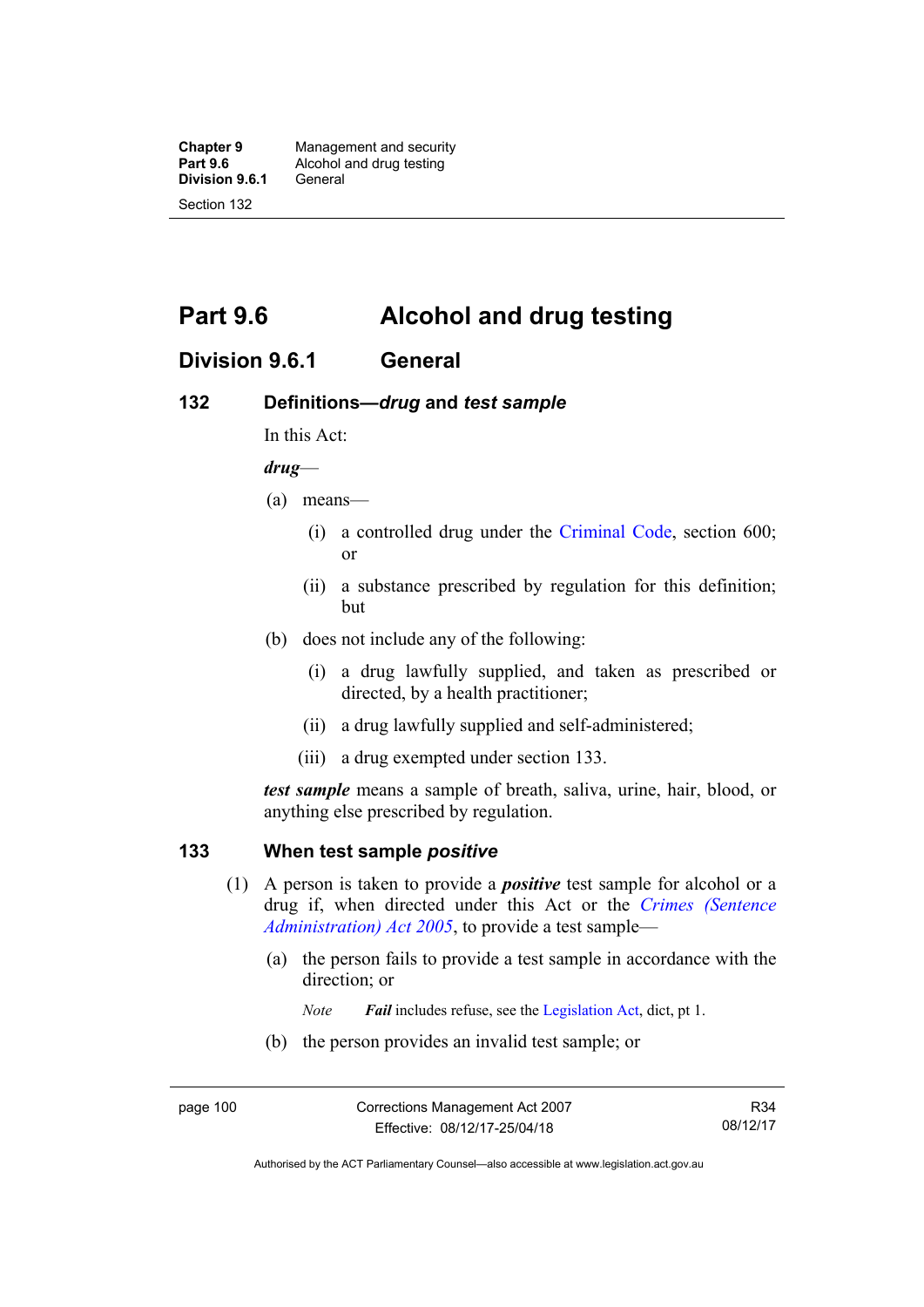- Section 133
- (c) for a full-time detainee—the detainee provides a test sample that shows the detainee has taken alcohol or a drug; or
- (d) for a person serving a term of imprisonment by intensive correction—the person provides a test sample that shows the person—
	- (i) either—
		- (A) if the person is under a condition or a direction that the person not take alcohol—has taken alcohol; or
		- (B) in any other case—has a blood alcohol concentration of the prescribed concentration or more; or
	- (ii) has taken a drug.
- (2) However, subsection (1) (a) does not apply if the person has a reasonable excuse for failing to provide the test sample within a reasonable time of the direction being given.

#### **Examples of reasonable excuse**

- 1 a medical condition that prevents the person from providing a test sample as directed
- 2 prescribed medication that may affect test results
- *Note* An example is part of the Act, is not exhaustive and may extend, but does not limit, the meaning of the provision in which it appears (see [Legislation Act,](http://www.legislation.act.gov.au/a/2001-14) s 126 and s 132).
- (3) The director-general may exempt a drug from the application of this part.
- (4) An exemption is a notifiable instrument.

*Note* A notifiable instrument must be notified under the [Legislation Act](http://www.legislation.act.gov.au/a/2001-14).

(5) In this section:

*invalid*—a test sample provided by a person is *invalid* if—

 (a) the person tampers, or attempts to tamper, with the test sample; or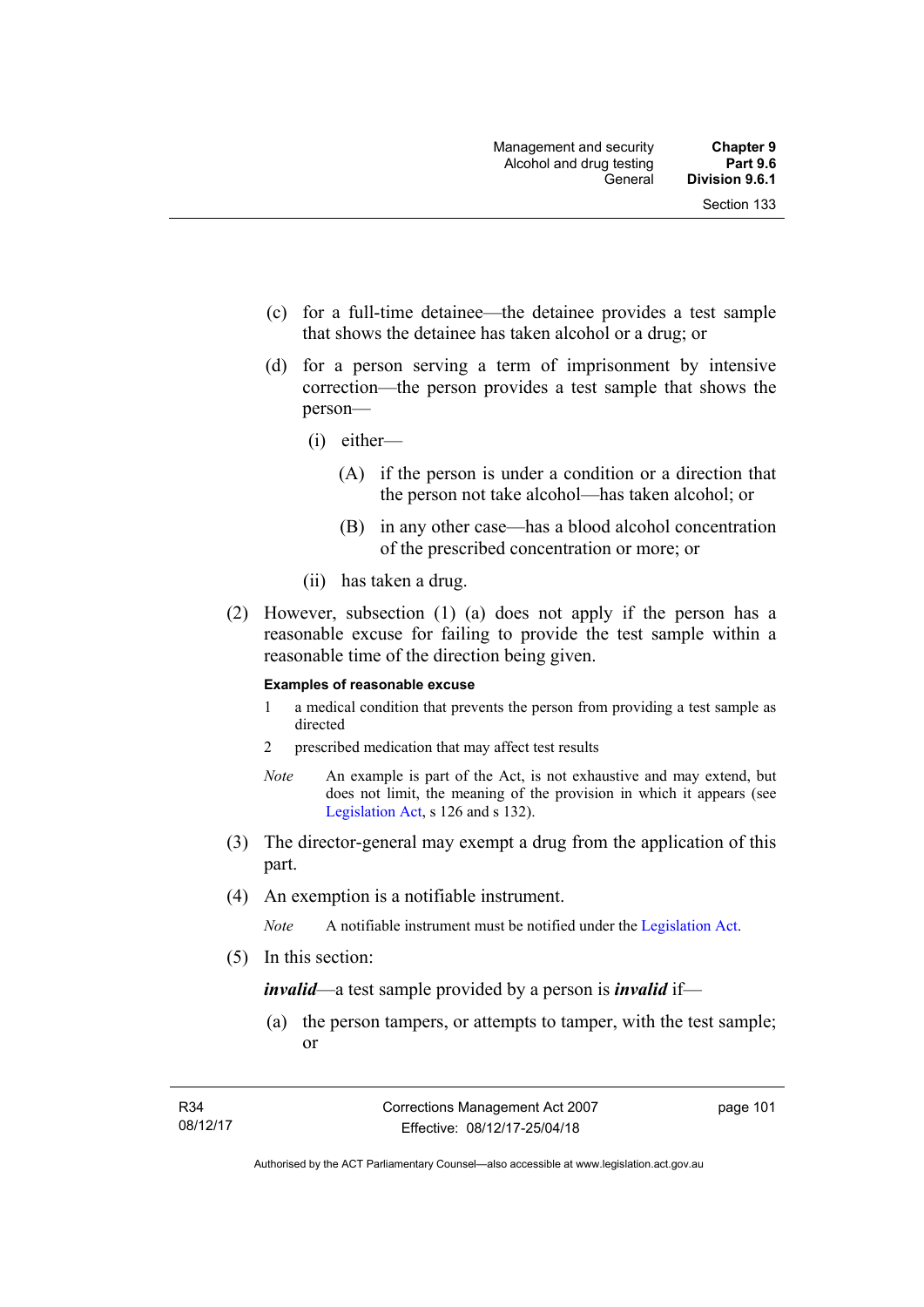(b) the person otherwise changes, or attempts to change, the results of the test sample.

*prescribed concentration*, of alcohol, means—

- (a) 0.02g of alcohol per 100mL of blood; or
- (b) if a regulation prescribes another concentration—the prescribed concentration.

# **Division 9.6.2 Alcohol and drug testing—detainees**

# **134 Alcohol and drug testing of detainees**

- (1) The director-general may direct the following to provide a stated kind of test sample:
	- (a) a detainee;
	- (b) a number of randomly selected detainees at a correctional centre.
- (2) The director-general, or a doctor, or nurse, appointed under section 22 (Health practitioners—non-therapeutic functions), may give a detainee a direction about the way a detainee must provide the test sample.
- (3) However—
	- (a) a direction under this section must be consistent with any requirement prescribed by an operating procedure for this section; and
	- (b) only a doctor, or nurse, appointed under section 22 (Health practitioners—non-therapeutic functions) may take a blood sample.
- (4) A doctor or nurse who takes a test sample from a detainee must give the sample to a corrections officer.

Authorised by the ACT Parliamentary Counsel—also accessible at www.legislation.act.gov.au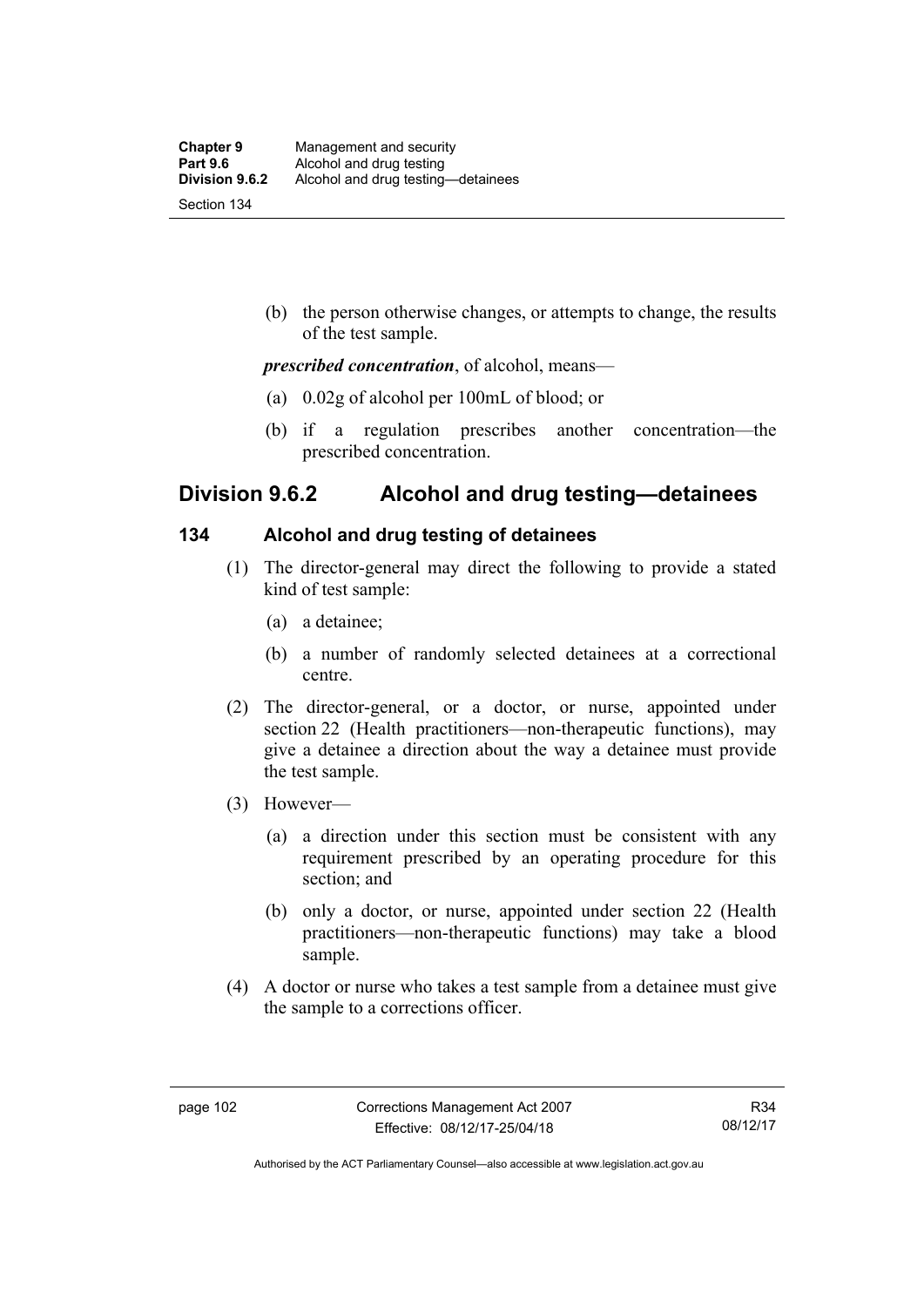- (5) The director-general must give the detainee notice of the results of any test conducted on the test sample as soon as practicable after the director-general receives them.
- (6) In this section:

*randomly selected* means chosen by a computer programmed to choose names randomly from the register of detainees.

## **135 Effect of positive test sample from detainee**

- (1) This section applies if—
	- (a) a detainee is directed under this Act or the *[Crimes \(Sentence](http://www.legislation.act.gov.au/a/2005-59)  [Administration\) Act 2005](http://www.legislation.act.gov.au/a/2005-59)* to provide a test sample; and
	- (b) the test sample provided by the detainee is positive.
- (2) The director-general may have regard to the positive test sample in making any decision in relation to the management of the detainee under this Act.

#### **Examples of decisions**

- 1 decisions under section 78 (Case management plans—scope etc) or section 80 (Security classification—basis etc)
- 2 decisions under chapter 10 (Discipline)
- *Note 1* An example is part of the Act, is not exhaustive and may extend, but does not limit, the meaning of the provision in which it appears (see [Legislation Act,](http://www.legislation.act.gov.au/a/2001-14) s 126 and s 132).
- *Note 2* The taking (in any way) of alcohol or a drug into the body is a disciplinary breach (see s 152 (Meaning of *disciplinary breach*)). The results of the analysis of a substance under this Act, signed by an analyst, is evidence of the facts stated in the certificate (see s 226 (Evidentiary certificates)).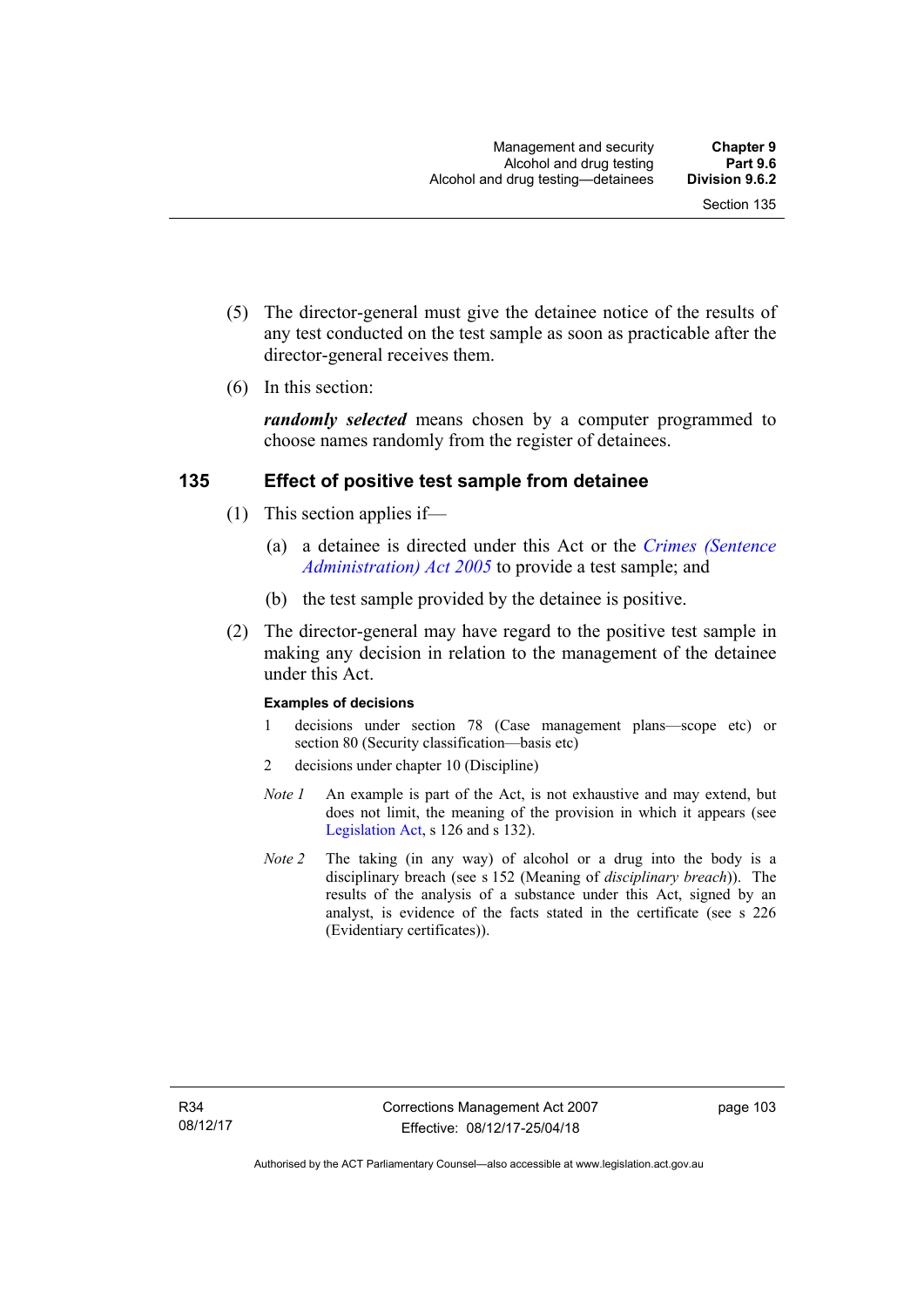# **Division 9.6.3 Alcohol and drug testing—corrections officers etc**

## **136 Alcohol and drug testing of corrections officers etc**

- (1) A regulation may make provision in relation to alcohol and drug testing of—
	- (a) corrections officers; and
	- (b) public servants and other people who work at or visit correctional centres, whether as employees, contractors, volunteers or otherwise.
- (2) In particular, a regulation may make provision in relation to any of the following:
	- (a) the circumstances for testing, including when and where tests may be conducted;
	- (b) the conduct of the tests.

Authorised by the ACT Parliamentary Counsel—also accessible at www.legislation.act.gov.au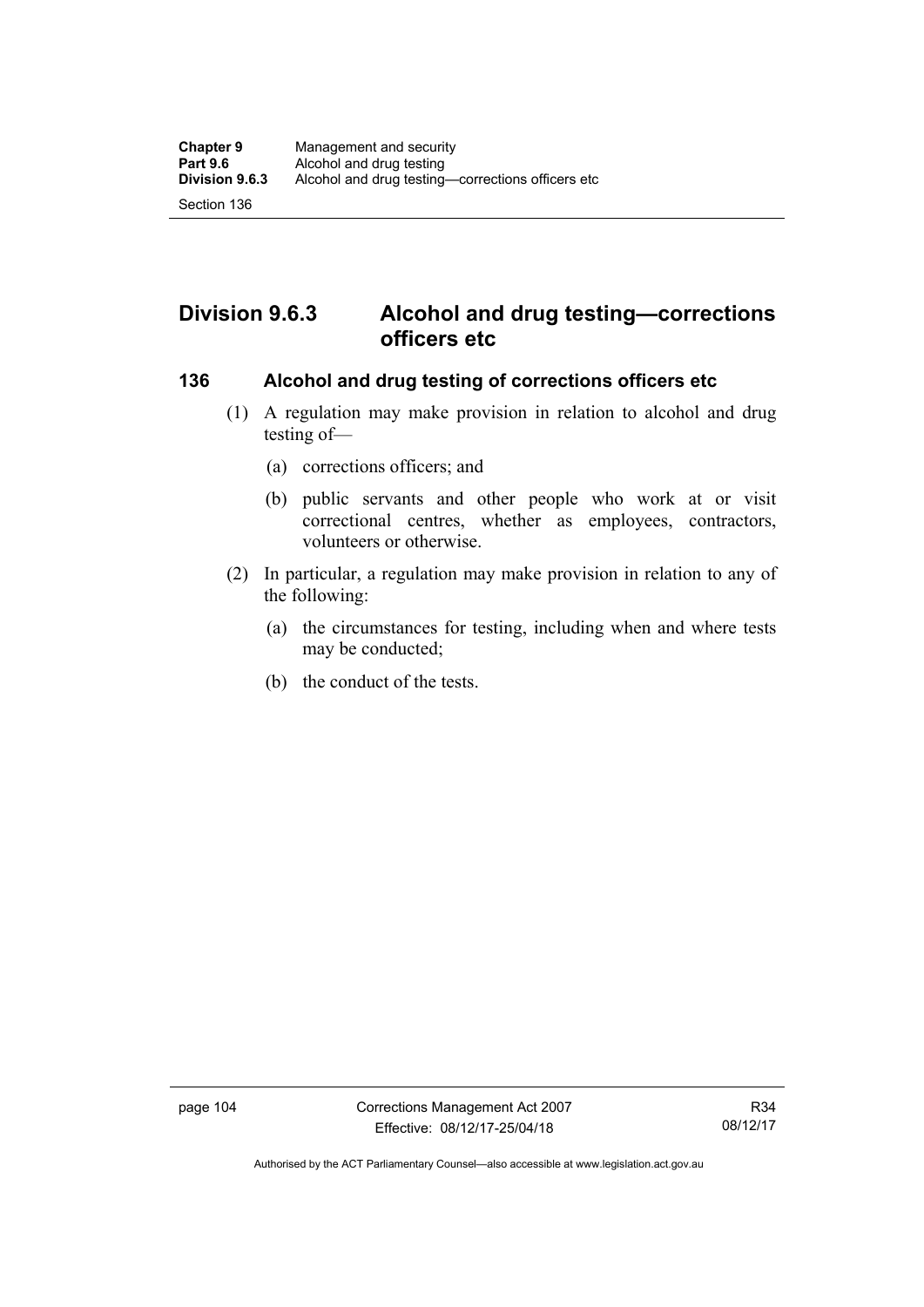# **Part 9.7 Use of force**

## **137 Managing use of force**

- (1) The director-general must ensure, as far as practicable, that the use of force in relation to the management of detainees is always—
	- (a) a last resort; and
	- (b) in accordance with this part.
- (2) Without limiting section 14 (Corrections policies and operating procedures), the director-general must make a corrections policy or operating procedure in relation to the use of force, including provision in relation to the following:
	- (a) the circumstances, and by whom, force may be used;
	- (b) the kinds of force that may be used.
	- *Note* The power to make a corrections policy or operating procedure includes power to make different provisions in relation to different matters or different classes of matters, and provisions that apply differently by reference to stated exceptions or factors (see [Legislation Act](http://www.legislation.act.gov.au/a/2001-14), s 48).

## **138 Authorised use of force**

- (1) A corrections officer may use force that is necessary and reasonable for this Act, including for any of the following:
	- (a) to compel compliance with a direction given in relation to a detainee by the director-general;
	- (b) to act under section 126 (Searches—use of force);
	- (c) to prevent or stop the commission of an offence or disciplinary breach;
	- (d) to prevent the escape of a detainee;
	- (e) to prevent unlawful damage, destruction or interference with property;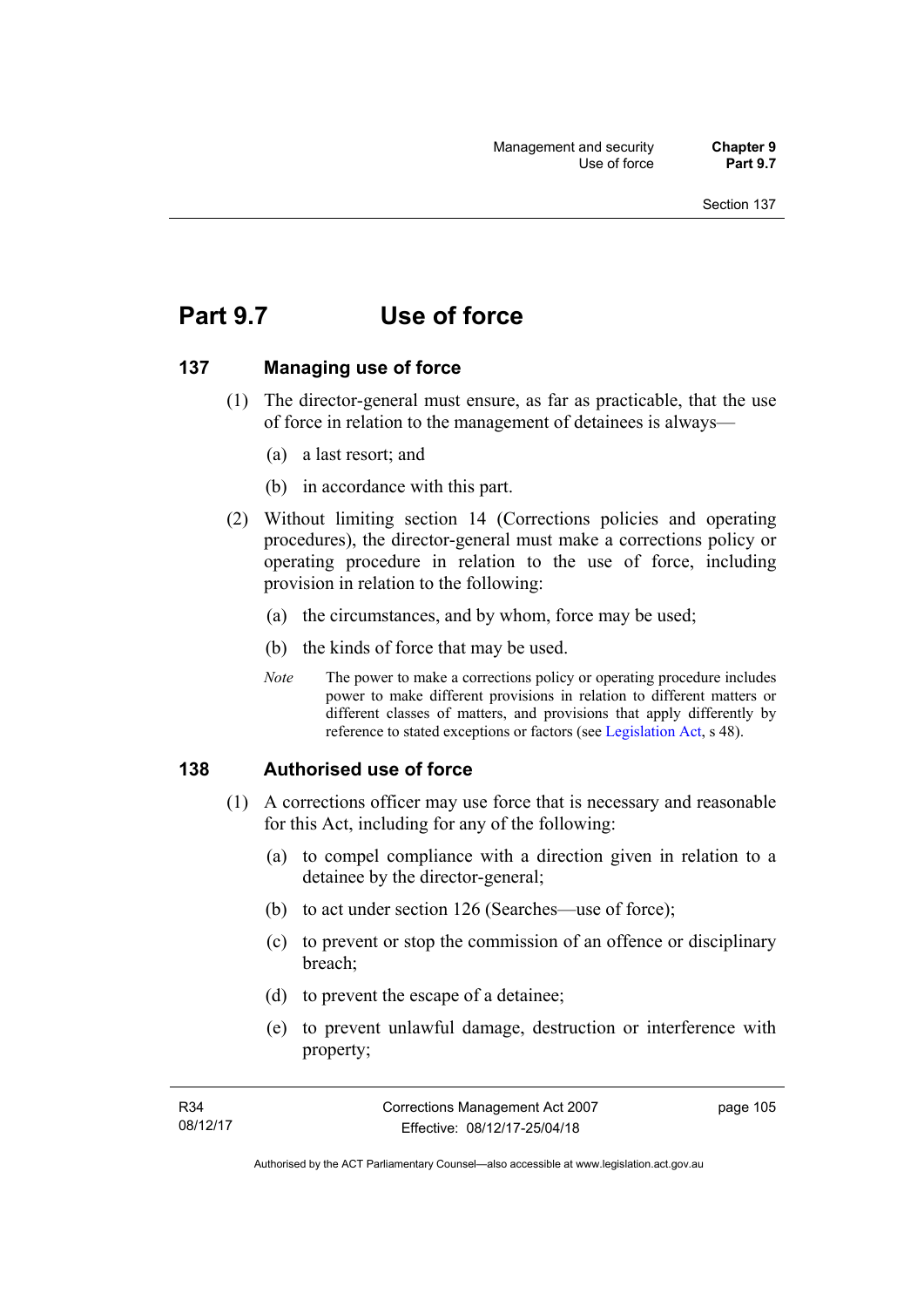- (f) to defend the officer or someone else;
- (g) to prevent a detainee from inflicting self-harm;
- (h) anything else prescribed by regulation.
- (2) However, a corrections officer may use force only if the officer believes, on reasonable grounds, that the purpose for which force may be used cannot be achieved in another way.

## **139 Application of force**

- (1) A corrections officer may use force under this part only if the officer—
	- (a) gives a clear warning of the intended use of force; and
	- (b) allows enough time for the warning to be observed; and
	- (c) uses no more force than is necessary and reasonable in the circumstances; and
	- (d) uses force, as far as practicable, in a way that reduces the risk of causing death or grievous bodily harm.
- (2) However, the corrections officer need not comply with subsection  $(1)$   $(a)$  or  $(b)$  if, in urgent circumstances, the officer believes, on reasonable grounds, that doing so would create a risk of injury to the officer, the detainee or anyone else.

#### **Example of urgent circumstances**

the detainee is assaulting someone or engaging in self-harm

*Note* An example is part of the Act, is not exhaustive and may extend, but does not limit, the meaning of the provision in which it appears (see [Legislation Act,](http://www.legislation.act.gov.au/a/2001-14) s 126 and s 132).

### **140 Use of restraints or weapons**

 (1) The use of force under this part includes the use of restraints and weapons.

Authorised by the ACT Parliamentary Counsel—also accessible at www.legislation.act.gov.au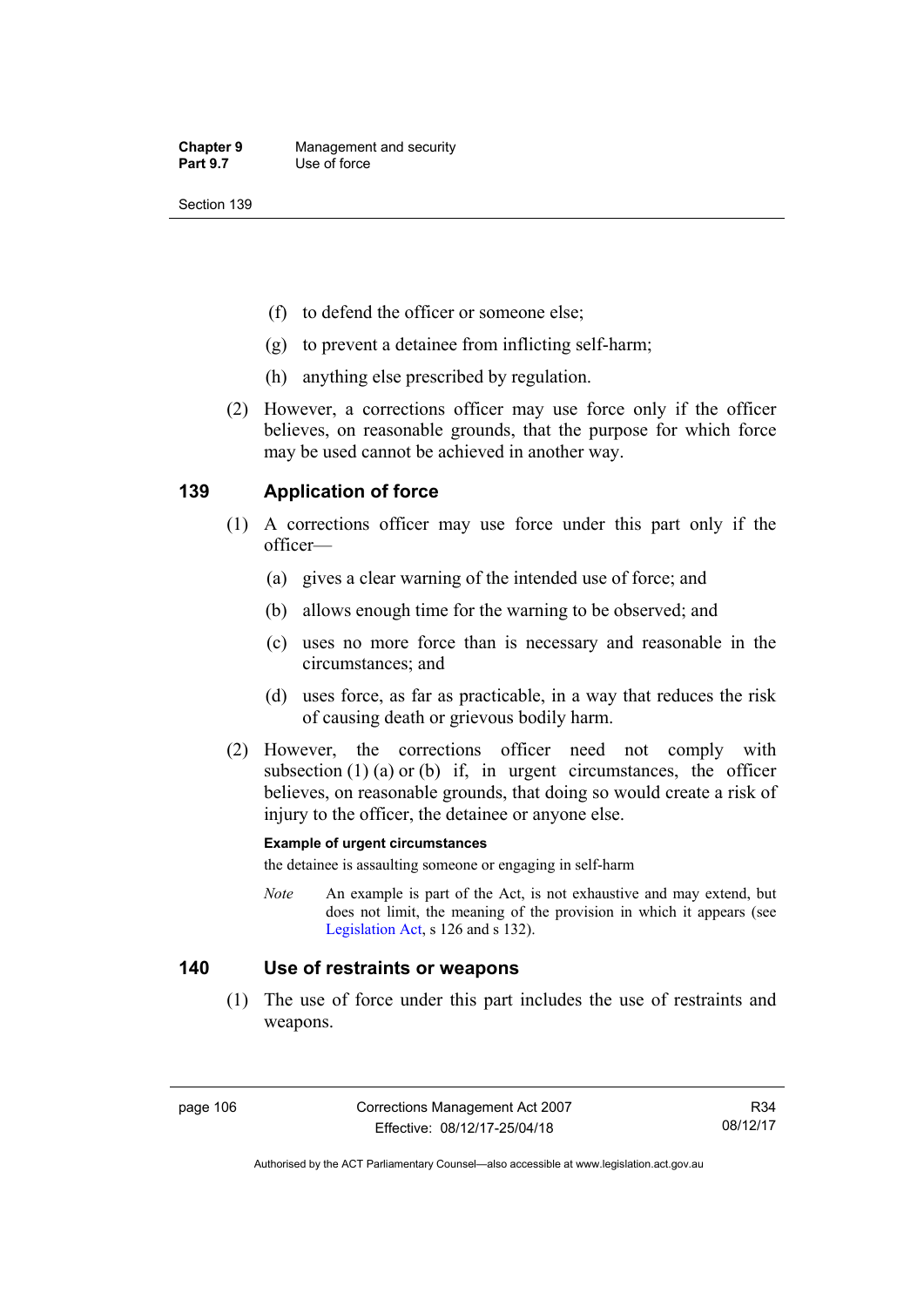- (2) The director-general must ensure, as far as practicable, that the use of force involving a restraint or weapon is proportionate to the circumstances, and in particular that—
	- (a) the circumstances are sufficiently serious to justify the use; and
	- (b) the kind of restraint or weapon is appropriate in the circumstances; and
	- (c) the restraint or weapon is used appropriately in the circumstances.
- (3) The director-general must also ensure that restraints and weapons are only used under this part—
	- (a) by corrections officers trained to use them; and
	- (b) in accordance with a corrections policy or operating procedure that applies to their use.
- (4) A health practitioner appointed under section 22 (Health practitioners—non-therapeutic functions) may administer a drug as a restraint, or direct the use of another form of restraint, if the health practitioner believes, on reasonable grounds, that is necessary and reasonable—
	- (a) to treat a detainee, particularly where the detainee's behaviour cannot be controlled otherwise; or
	- (b) to prevent a detainee inflicting self-harm, or harming someone else, particularly where other forms of restraint are unlikely to be effective; or
	- (c) to prevent the escape of a detainee, particularly while being transferred to or from a correctional centre or other place.
- (5) The director-general must ensure that firearms are not used under this part unless someone's life is under threat or a detainee or other person offers armed resistance to a corrections officer or police officer exercising a function under this Act or another Act.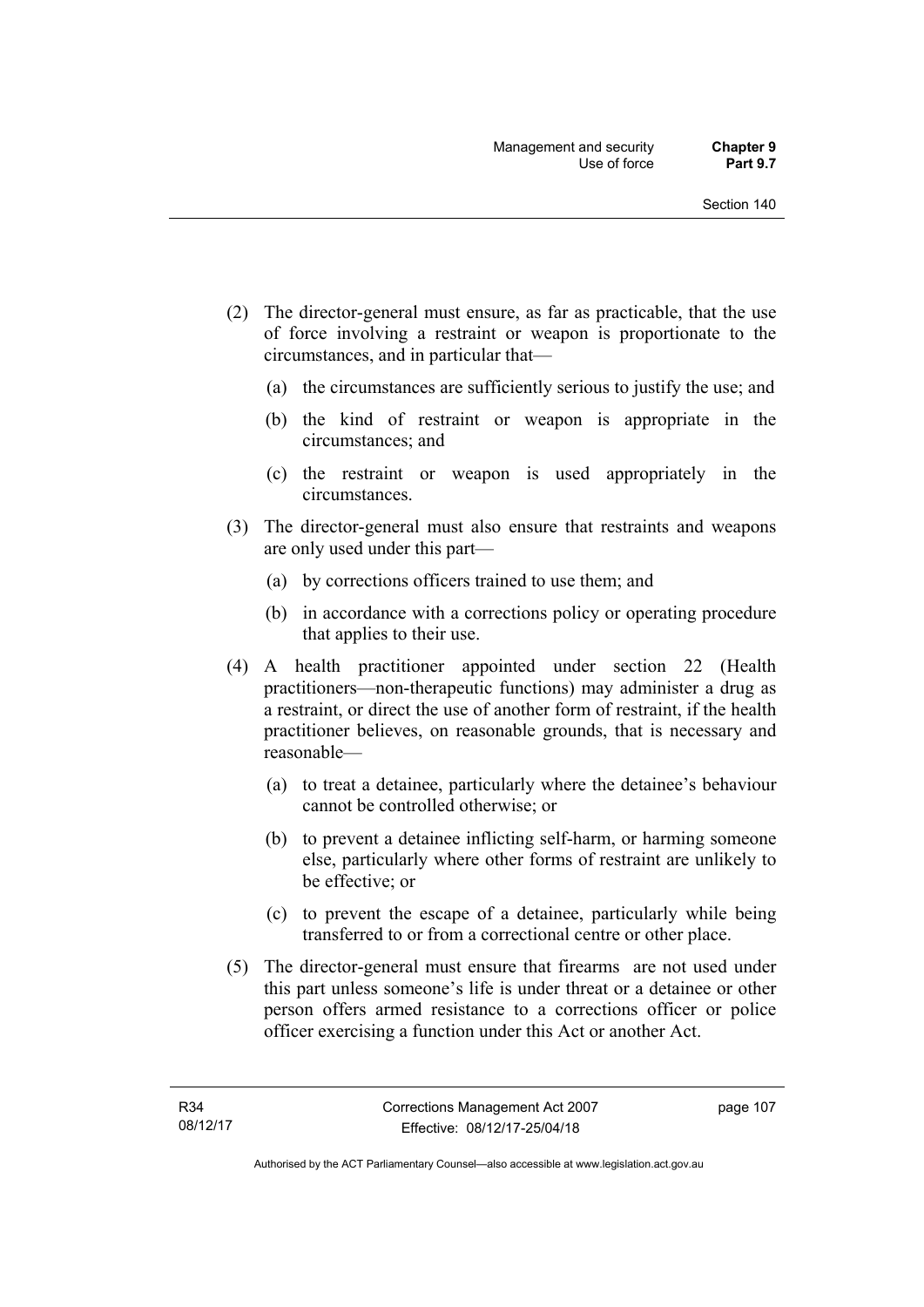- (6) In applying force under this part, a corrections officer may use a restraint or weapon, including any of the following:
	- (a) body contact;
	- (b) handcuffs, restraint jackets and other restraining devices;
	- (c) riot control equipment;
	- (d) a chemical agent;
	- (e) a gas gun;
	- (f) a firearm;
	- (g) anything else prescribed by regulation.

# **141 Medical examination after use of force**

The director-general must ensure that a doctor appointed under section 21 (Doctors—health service appointments) examines a detainee injured by the use of force under this part as soon as practicable and that appropriate health care is available to the detainee.

# **142 Reporting use of force**

- (1) The director-general must keep a record of any incident involving the use of force under this part that causes injury or death to anyone.
- (2) The record must—
	- (a) include details of the incident, including the circumstances, the decision to use force and the force used; and
	- (b) be available for inspection under chapter 7 (Access to and inspection of correctional centres).
- (3) The director-general must give a copy of the record to the inspector of correctional services.

Authorised by the ACT Parliamentary Counsel—also accessible at www.legislation.act.gov.au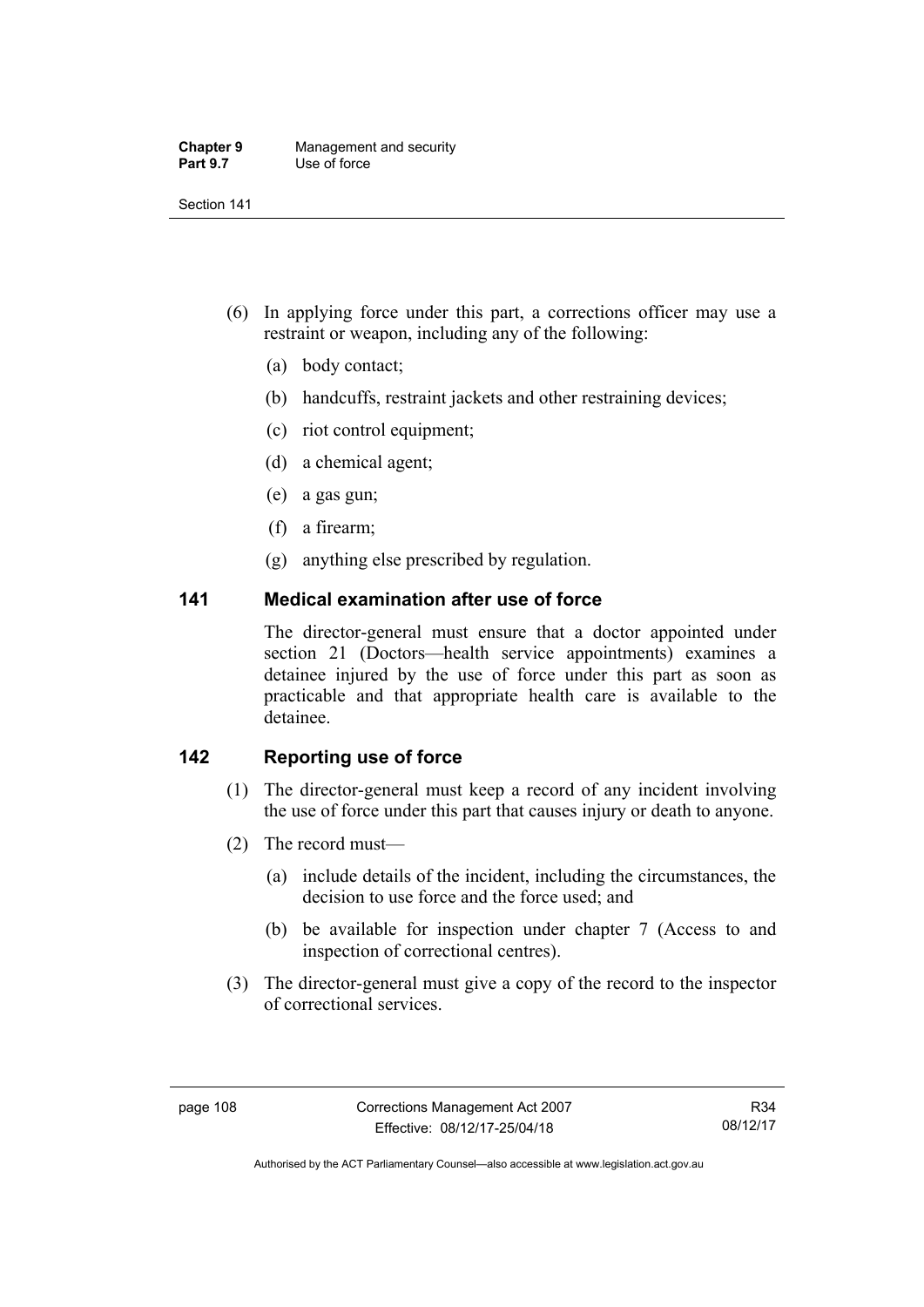# **Part 9.8 Access to correctional centres**

## **143 Visiting conditions**

 (1) The director-general may declare conditions that apply in relation to visits to a correctional centre.

#### **Examples of conditions declared**

- 1 the times and duration of visits
- 2 the number of visitors allowed
- 3 the conditions for conjugal, contact and non-contact visits
- 4 the circumstances in which visitors may be monitored
- 5 a prohibition on smoking in nonsmoking areas
- *Note* An example is part of the Act, is not exhaustive and may extend, but does not limit, the meaning of the provision in which it appears (see [Legislation Act,](http://www.legislation.act.gov.au/a/2001-14) s 126 and s 132).
- (2) A declaration is a disallowable instrument.
	- *Note 1* The power to make an instrument includes power to make different provisions in relation to different matters or different classes of matters, and provisions that apply differently by reference to stated exceptions or factors (see [Legislation Act](http://www.legislation.act.gov.au/a/2001-14), s 48).
	- *Note 2* A disallowable instrument must be notified, and presented to the Legislative Assembly, under the [Legislation Act.](http://www.legislation.act.gov.au/a/2001-14)

## **144 Notice of visiting conditions**

- (1) The director-general must take reasonable steps to bring the visiting conditions to the attention of visitors at a correctional centre.
- (2) Without limiting subsection (1), the director-general must ensure that—
	- (a) a notice is prominently displayed at each entrance to the centre open to visitors to the effect that visiting conditions apply at the centre; and
	- (b) a copy of the visiting conditions is available for inspection on request by visitors at the centre.

| R34      | Corrections Management Act 2007 | page 109 |
|----------|---------------------------------|----------|
| 08/12/17 | Effective: 08/12/17-25/04/18    |          |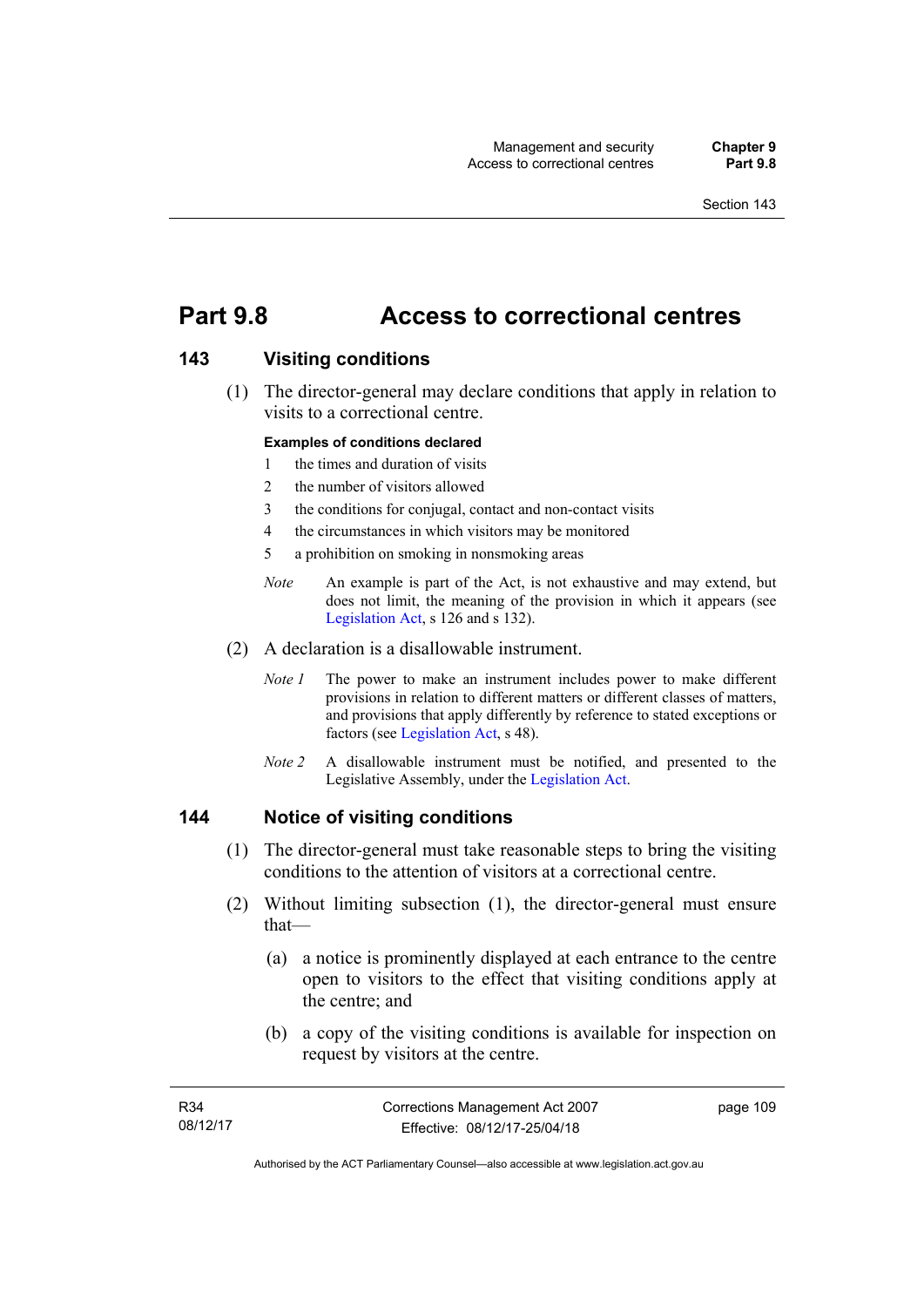## **145 Taking prohibited things etc into correctional centre**

- (1) A person commits an offence if the person—
	- (a) takes a prohibited thing into a correctional centre; or
	- (b) gives a prohibited thing to a detainee; or
	- (c) removes a prohibited thing from a correctional centre.

Maximum penalty: 100 penalty units, imprisonment for 1 year or both.

- (2) Subsection (1) does not apply to any action approved by the director-general.
- (3) In this section:

*give* includes send.

*prohibited thing* includes something the person intends a detainee to use for making a prohibited thing or use otherwise in relation to a prohibited thing.

# **146 Directions to visitors**

- (1) The director-general may, orally or in writing, give a direction to a visitor at a correctional centre to do, or not do, something if the director-general believes, on reasonable grounds, that the direction is necessary and reasonable—
	- (a) to ensure compliance with the visiting conditions; or
	- (b) for security or good order at a correctional centre.
- (2) A person commits an offence if the person fails to comply with a direction given to the person under this section.

Maximum penalty: 50 penalty units, imprisonment for 6 months or both.

(3) An offence against this section is a strict liability offence.

Authorised by the ACT Parliamentary Counsel—also accessible at www.legislation.act.gov.au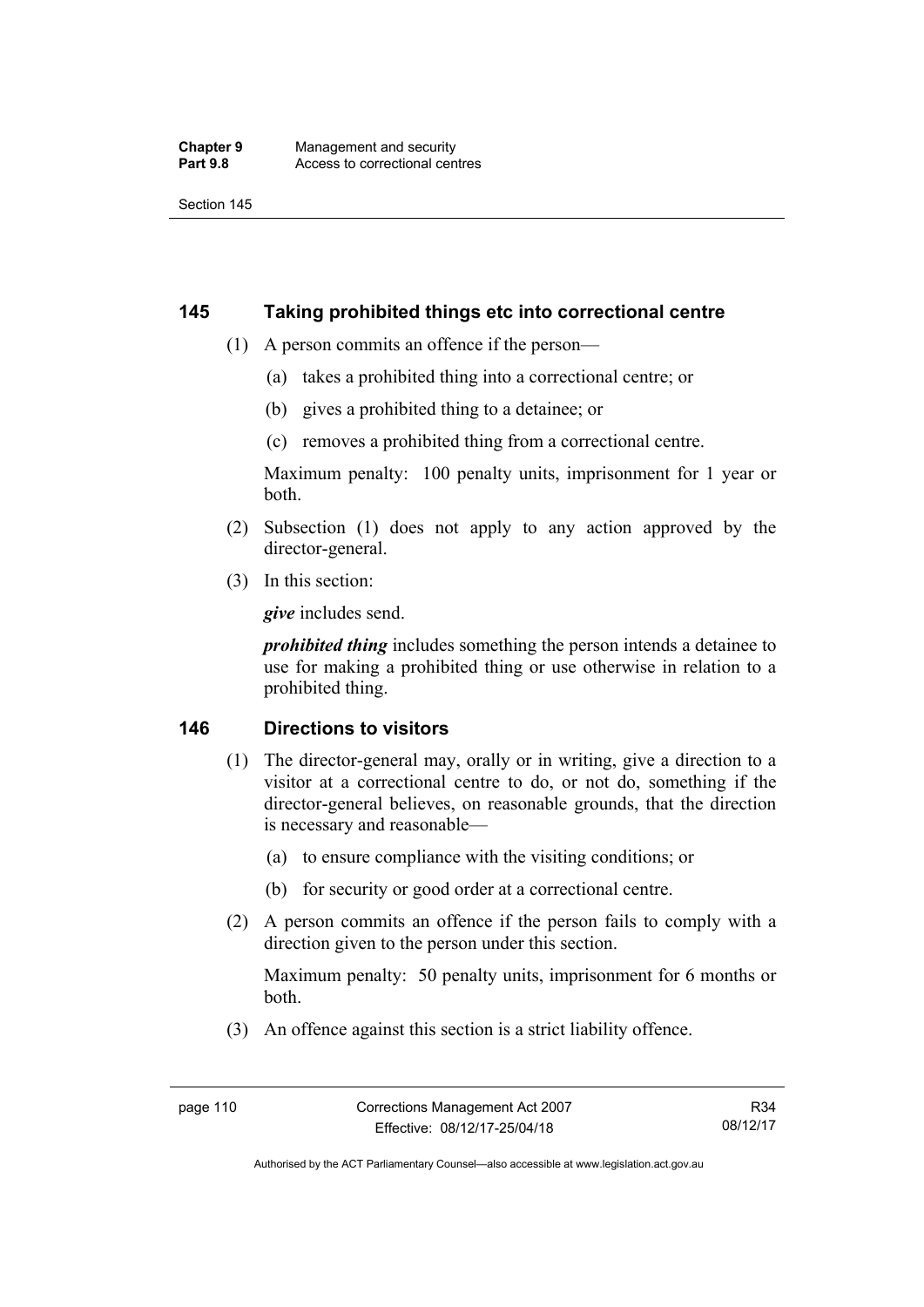(4) Subsection (2) does not apply if the person takes reasonable steps to comply with the direction.

## **147 Searches of visitors**

- (1) The director-general may direct a corrections officer to conduct a scanning search, frisk search or ordinary search of a visitor at a correctional centre if the director-general suspects, on reasonable grounds, that the visitor is carrying—
	- (a) a prohibited thing; or
	- (b) anything else that creates, or is likely to create, a risk to—
		- (i) the personal safety of anyone else; or
		- (ii) security or good order at a correctional centre.
- (2) Part 9.4 (Searches) and part 9.5 (Seizing property) apply as if a direction under this section, any scanning search, frisk search or ordinary search conducted under the direction, and anything found in the search, occurred under the relevant part in relation to a detainee at a correctional centre.
- (3) However, section 126 (Searches—use of force) does not apply in relation to a search of a visitor at a correctional centre.

### **148 Directions to leave correctional centre etc**

- (1) The director-general may direct a person at a correctional centre—
	- (a) not to enter the centre; or
	- (b) if the person is already in the centre—to leave the centre.
- (2) The director-general may give the direction only if—
	- (a) the director-general suspects, on reasonable grounds, that—
		- (i) the person is intoxicated; or
		- (ii) the person has possession of a prohibited thing; or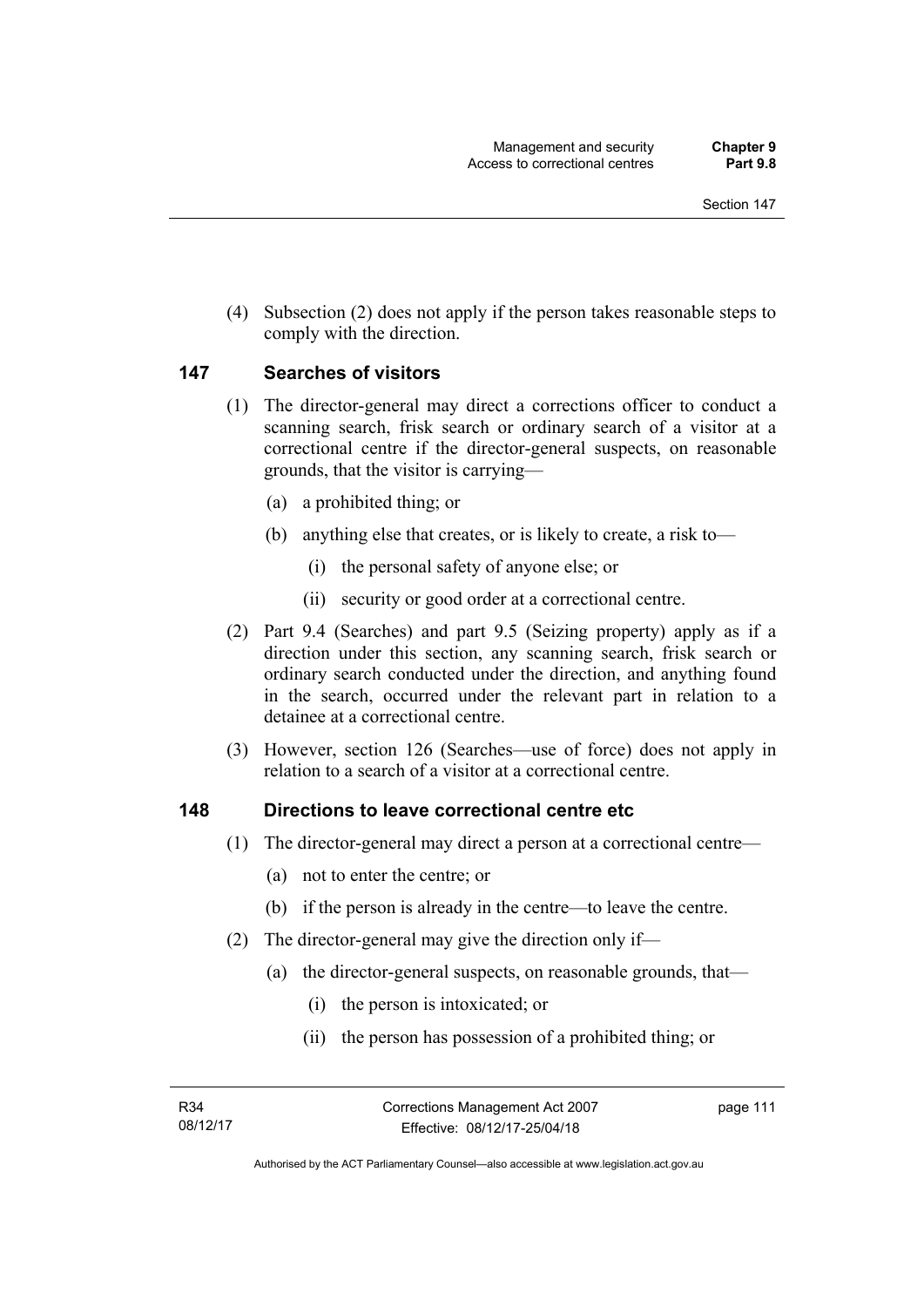- (iii) the direction is necessary and reasonable for security or good order at a correctional centre; or
- (b) the person contravenes a direction given to the person under section 146.
- (3) A person commits an offence if the person fails to comply with a direction given to the person under this section.

Maximum penalty: 50 penalty units, imprisonment for 6 months or both.

- (4) An offence against this section is a strict liability offence.
- (5) Subsection (3) does not apply if the person takes reasonable steps to comply with the direction.
- (6) In this section:

*intoxicated* means under the influence of alcohol, a drug or another substance, or a combination of alcohol, drugs or substances.

#### **Examples of substances**

- 1 glue
- 2 petrol
- 3 another solvent
- *Note* An example is part of the Act, is not exhaustive and may extend, but does not limit, the meaning of the provision in which it appears (see [Legislation Act,](http://www.legislation.act.gov.au/a/2001-14) s 126 and s 132).

*prohibited thing*—see section 145 (3).

### **149 Removing people from correctional centre**

- (1) The director-general may direct a corrections officer to enforce a direction under section 148 if the person given the direction contravenes the direction.
- (2) The corrections officer may use force that is necessary and reasonable to enforce the direction.

R34 08/12/17

Authorised by the ACT Parliamentary Counsel—also accessible at www.legislation.act.gov.au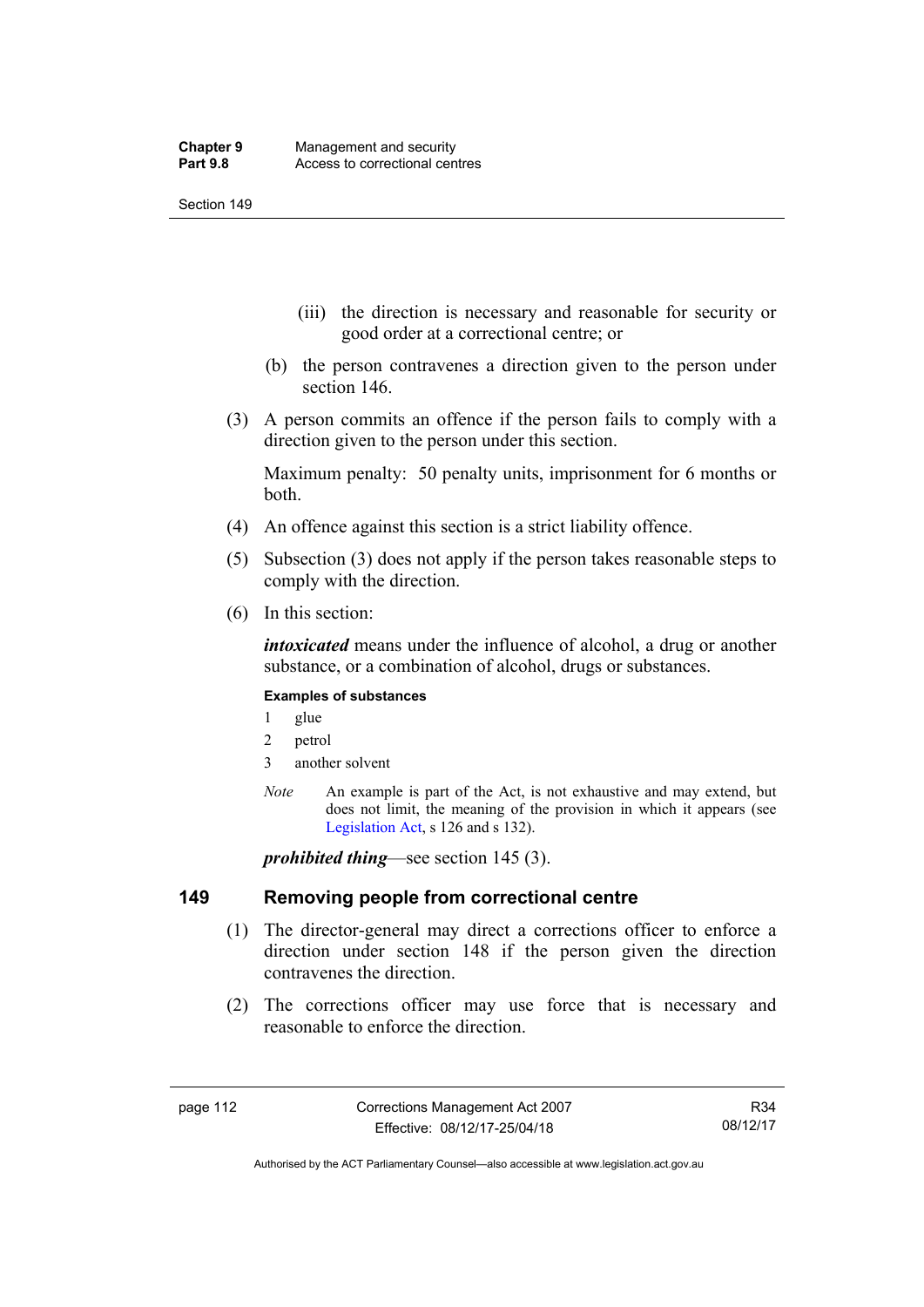# **Chapter 10 Discipline**

# **Part 10.1 General**

# **150 Application—ch 10**

This chapter applies in relation to a disciplinary breach committed, or allegedly committed, by a detainee.

# **151 Definitions—discipline**

In this Act:

*accused* means a detainee charged with a disciplinary breach.

*administrative penalty*—see section 184.

*charge* means a disciplinary charge.

*charge notice*—see section 159.

*disciplinary action*—see section 183.

*disciplinary breach*—see section 152.

*disciplinary charge* means a charge under section 159.

*hearing*, for an inquiry, means a hearing under part 11.3 (Disciplinary hearing procedures).

*initial report*—see section 156 (2) (e).

*inquiry* means an inquiry to which chapter 11 (Disciplinary inquiries) applies.

*investigative segregation* means segregation directed under any of the following:

- (a) section 156 (Report etc by corrections officer);
- (b) section 158 (Action by presiding officer);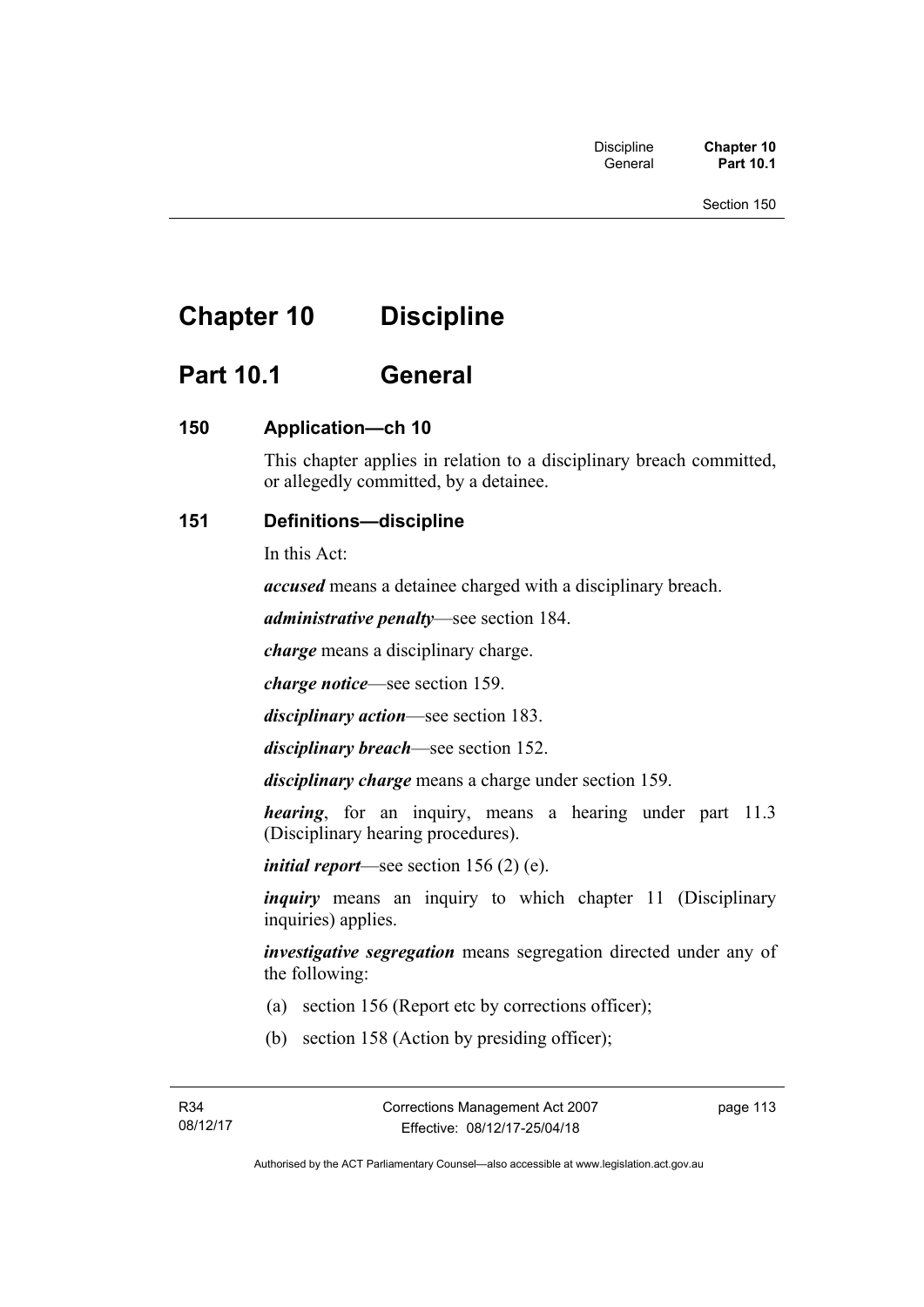| <b>Chapter 10</b> | <b>Discipline</b> |
|-------------------|-------------------|
| <b>Part 10.1</b>  | General           |

 (c) section 160 (Director-general directions—investigative segregation).

*investigator*—see section 153.

*investigator's report*—see section 157 (2) (b).

*presiding officer* means a corrections officer to whom the director-general has given functions of a presiding officer under this Act.

*privilege*, in relation to a detainee—see section 154.

*separate confinement*, of a detainee, means confinement of the detainee in a cell, away from other detainees.

### **152 Meaning of** *disciplinary breach*

For a detainee, each of the following is a *disciplinary breach*:

- (a) contravening a direction given to the detainee by the director-general or a corrections officer under this Act or the *[Crimes \(Sentence Administration\) Act 2005](http://www.legislation.act.gov.au/a/2005-59)*;
	- *Note* A reference to an Act includes a reference to the statutory instruments made or in force under the Act, including any regulation (see [Legislation Act,](http://www.legislation.act.gov.au/a/2001-14) s 104).
- (b) being in a prohibited area, without the director-general's approval;
- (c) smoking in a nonsmoking area at a correctional centre;
- (d) taking (in any way) alcohol or a drug into the detainee's body;
- (e) providing a positive test sample for alcohol or a drug when directed, under this Act or the *[Crimes \(Sentence](http://www.legislation.act.gov.au/a/2005-59)  [Administration\) Act 2005](http://www.legislation.act.gov.au/a/2005-59)*, to provide a test sample;
- (f) making, possessing, concealing, knowingly consuming or dealing with a prohibited thing, without the director-general's approval;

R34 08/12/17

Authorised by the ACT Parliamentary Counsel—also accessible at www.legislation.act.gov.au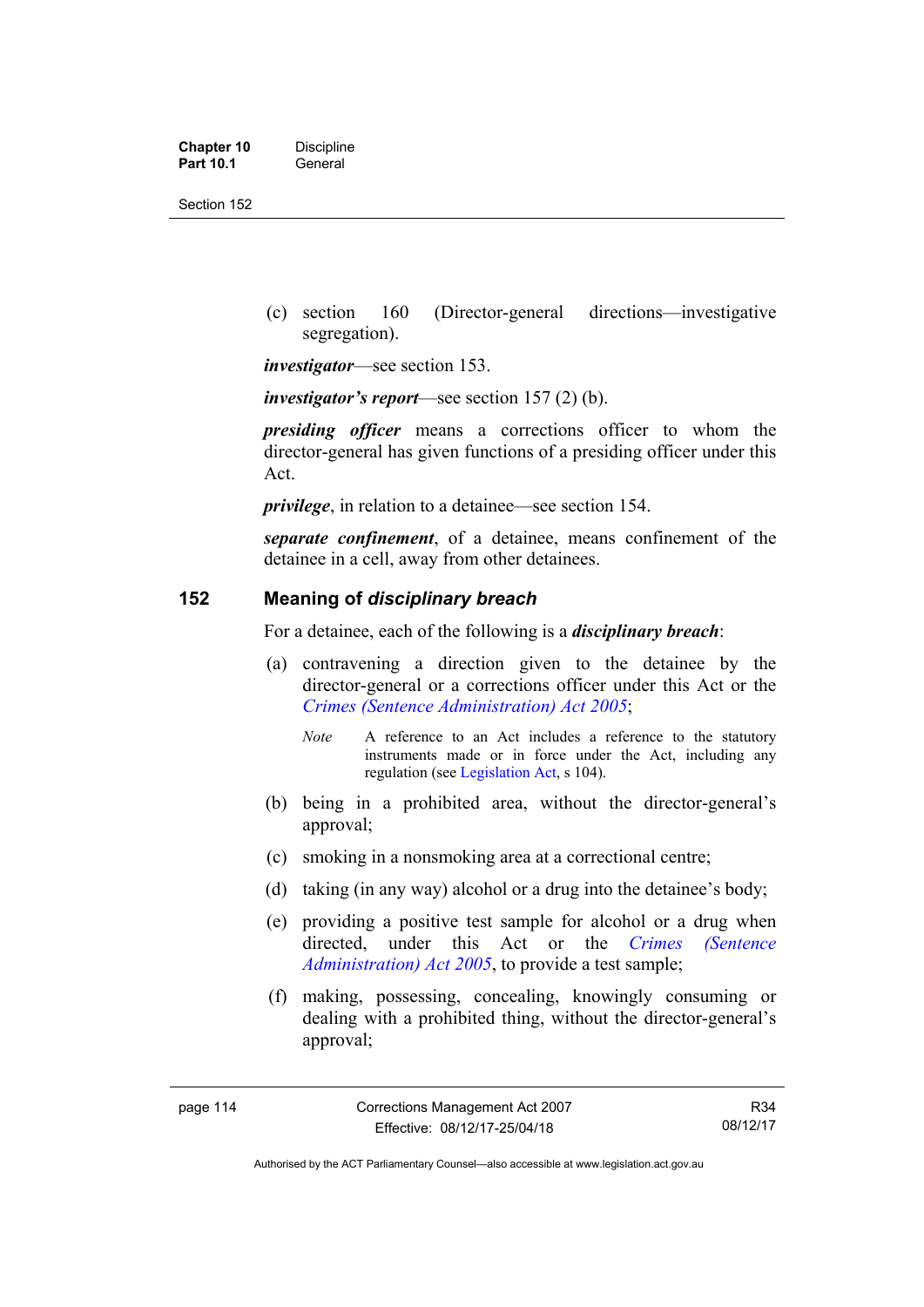- (g) gambling;
- (h) being disrespectful or abusive towards a corrections officer in a way that undermines the officer's authority;
- (i) being disrespectful or abusive towards someone in a way that is likely to provoke a person to be violent;
- (j) intentionally or recklessly engaging in conduct that endangers, or may endanger, the health or safety of the detainee or anyone else;
- (k) fighting;
- (l) assaulting someone else;
- (m) theft;
- (n) possessing stolen property;
- (o) possessing or dealing in things without the director-general's approval;
- (p) intentionally or recklessly damaging or destroying property belonging to someone else;
- (q) interfering with property belonging to someone else, without approval by the owner of the property;
- (r) interfering with anyone's personal monitoring device without the director-general's approval;
- (s) creating or participating in a disturbance, or other activity, likely to endanger security or good order at a correctional centre;
- (t) contravening a condition of any of the following:
	- (i) a direction under section 204 (Local leave directions);
	- (ii) a local leave permit;
	- (iii) an interstate leave permit;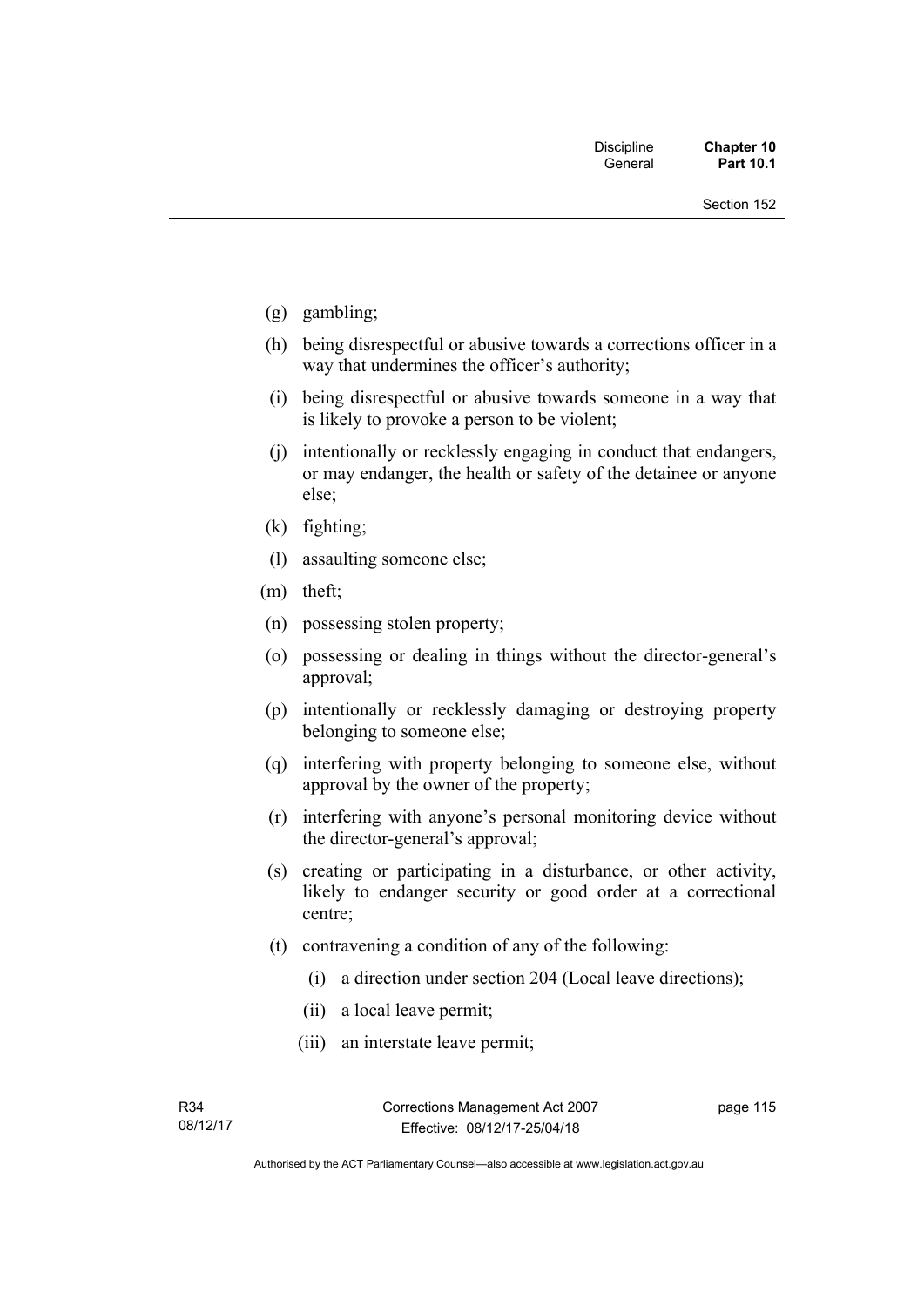- (u) doing anything for the purpose of escaping, or assisting a detainee to escape, from detention;
- (v) offering, giving or taking a bribe;
- (w) attempting, or assisting anyone else attempting, to commit another disciplinary breach;
- $(x)$  threatening to do anything mentioned in paragraphs (j), (k), (l), (p) or (s);
- (y) anything else prescribed by regulation.

# **Examples of contravening director-general directions—par (a)**

failing to comply with a direction by the director-general to provide a test sample or submit to a search under this Act

*Note* An example is part of the Act, is not exhaustive and may extend, but does not limit, the meaning of the provision in which it appears (see [Legislation Act,](http://www.legislation.act.gov.au/a/2001-14) s 126 and s 132).

# **153 Meaning of** *investigator*

- (1) An *investigator* is—
	- (a) a corrections officer to whom the director-general has given functions of an investigator; or
	- (b) a person engaged under subsection (2).
- (2) The director-general may, on behalf of the Territory, engage a person (other than a corrections officer) to exercise the functions of an investigator.
- (3) The director-general may engage a person under subsection (2) only if satisfied the person has appropriate qualifications or experience to exercise the functions of an investigator.

Authorised by the ACT Parliamentary Counsel—also accessible at www.legislation.act.gov.au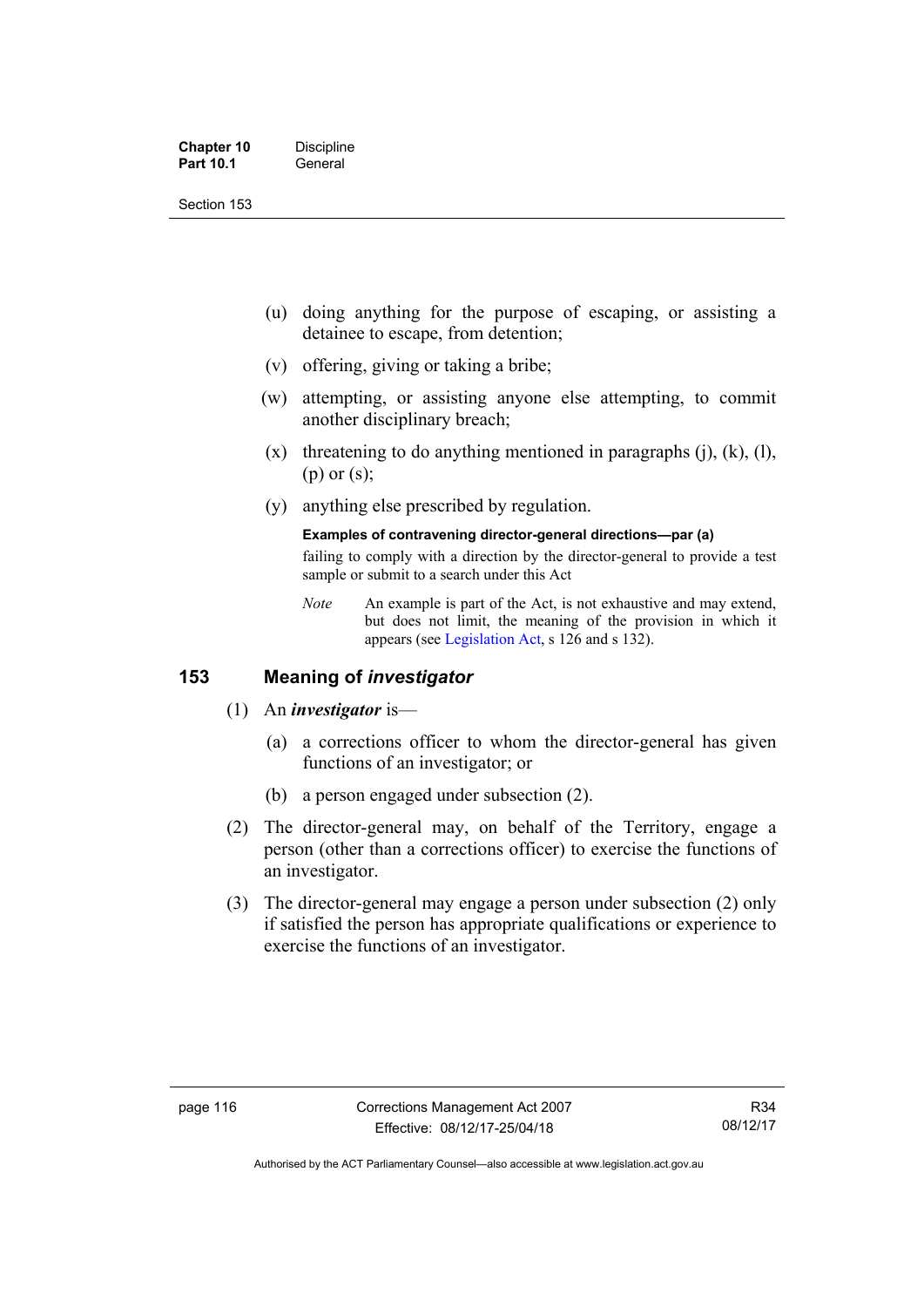# **154 Meaning of** *privilege*

A *privilege*, in relation to a detainee*—*

- (a) is any amenity, facility or opportunity the detainee may have the benefit of in detention; but
- (b) does not include anything that is, for this chapter, an entitlement for the detainee.

#### **Examples of privileges**

- 1 using common areas at a correctional centre for mixing with other detainees
- 2 participating in activities other than those forming part of a detainee's case management plan
- 3 using phones, email or the internet other than for entitled usage
- 4 buying non-essential goods from money held in trust for a detainee
- 5 using a radio, television, CD or DVD player or other electronic equipment for recreational purposes
- 6 pursuing hobbies and crafts
- 7 keeping personal property in a cell

#### **Examples of entitlements**

things expressed in chapter 6 (Living conditions at correctional centres) to be entitlements for detainees

*Note* An example is part of the Act, is not exhaustive and may extend, but does not limit, the meaning of the provision in which it appears (see [Legislation Act,](http://www.legislation.act.gov.au/a/2001-14) s 126 and s 132).

# **155 Overlapping disciplinary breaches and criminal offences**

- (1) This section applies if a detainee engages, or is alleged to have engaged, in conduct that is both—
	- (a) a disciplinary breach; and
	- (b) an offence (a *criminal offence*) against a territory law, including this Act.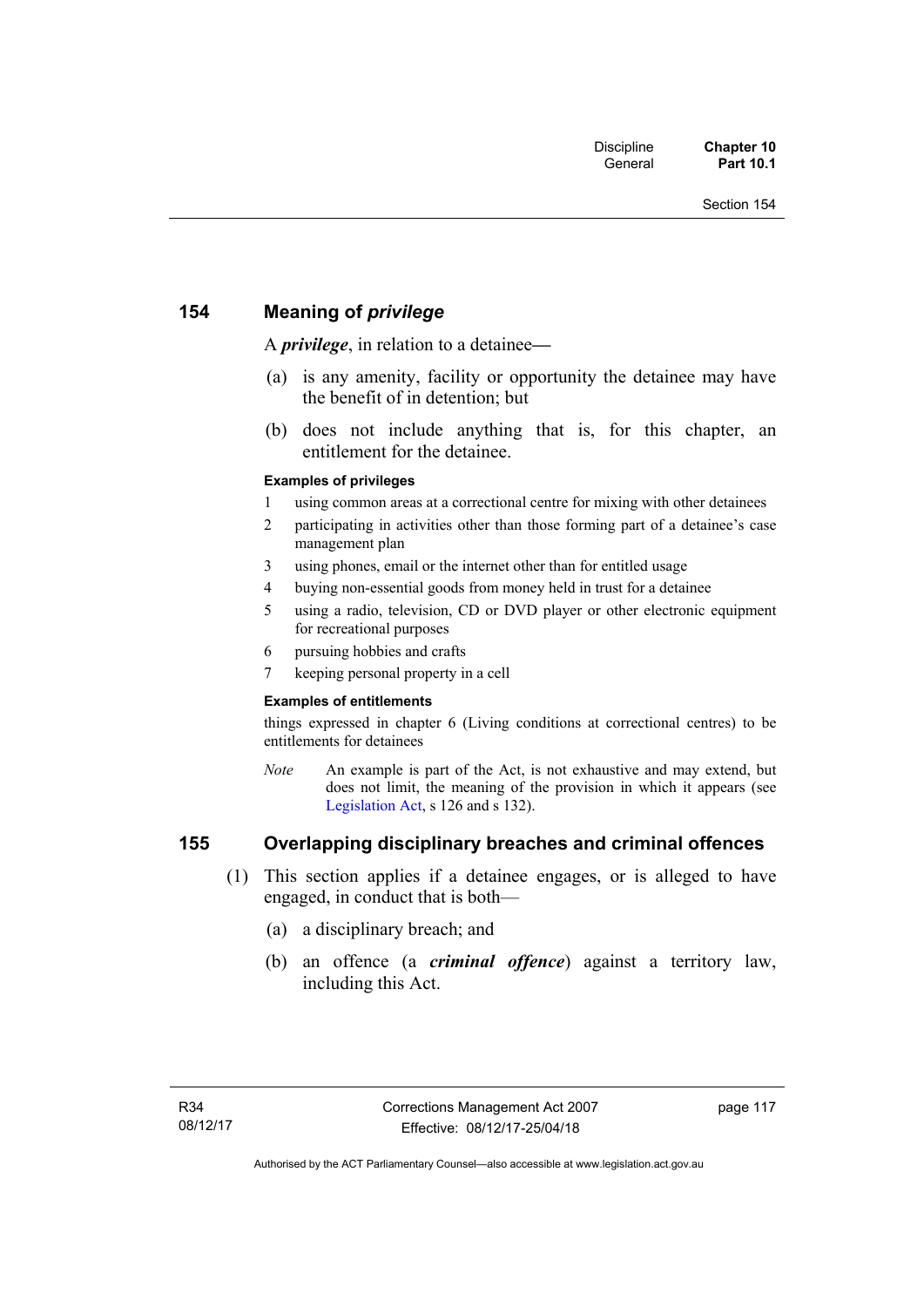| <b>Chapter 10</b> | <b>Discipline</b> |
|-------------------|-------------------|
| <b>Part 10.1</b>  | General           |

- (2) The detainee must not be prosecuted for the criminal offence if an administrative penalty has been imposed on the detainee because of the disciplinary breach.
- (3) A disciplinary charge for the disciplinary breach must not be started, or further dealt with, under this chapter if a prosecution for the criminal offence has been started in a court.
- (4) Disciplinary action for the disciplinary breach must not be taken against the detainee if the detainee has been convicted or found guilty of the criminal offence by a court.

*Note* For the kinds of disciplinary action that may be taken, see s 183.

page 118 Corrections Management Act 2007 Effective: 08/12/17-25/04/18

R34 08/12/17

Authorised by the ACT Parliamentary Counsel—also accessible at www.legislation.act.gov.au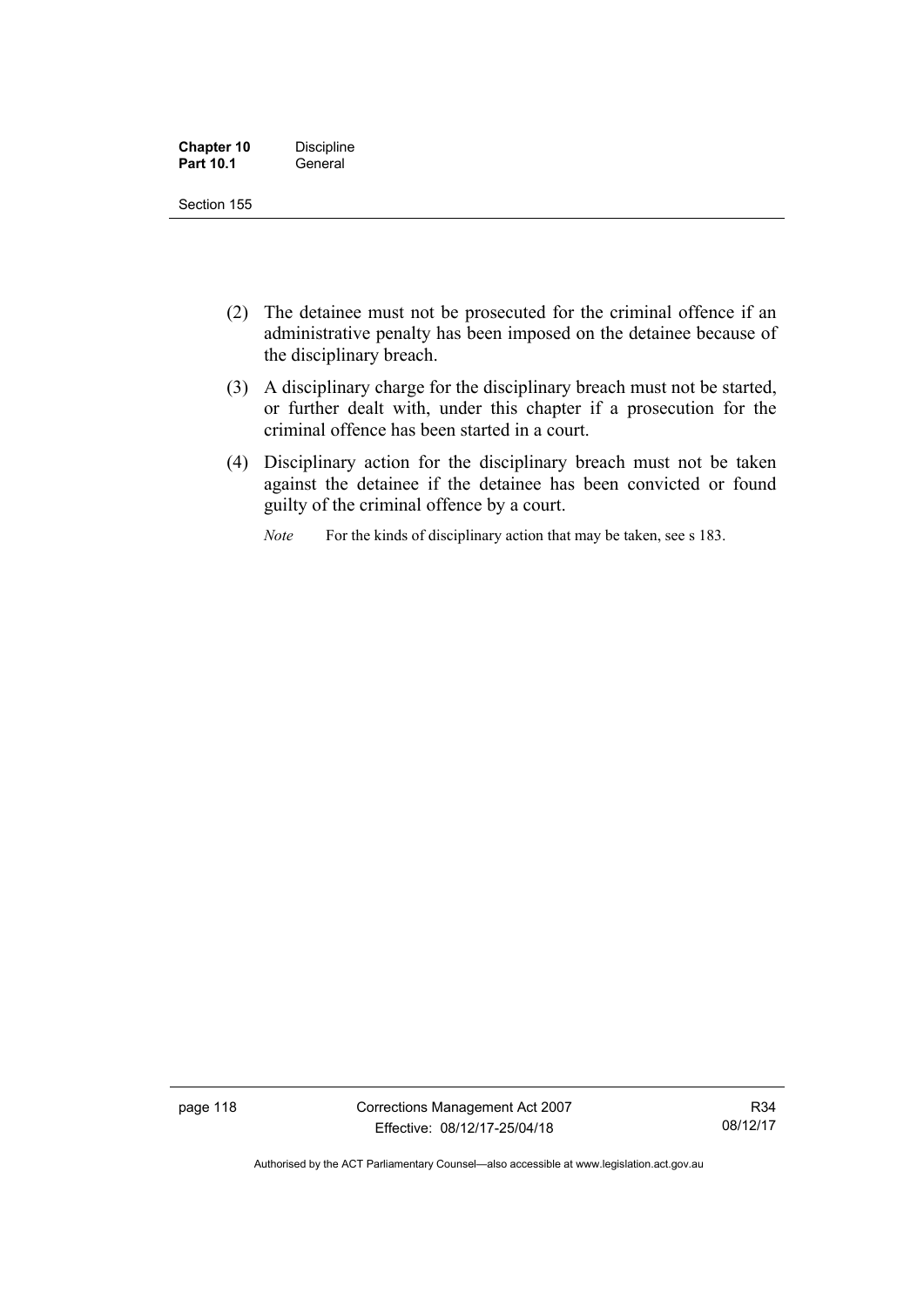# **Part 10.2 Disciplinary investigations**

# **Division 10.2.1 Investigation of disciplinary breaches**

# **156 Report etc by corrections officer**

- (1) This section applies if a corrections officer believes, on reasonable grounds, that a detainee has committed a disciplinary breach.
- (2) The corrections officer may do 1 or more of the following if the officer believes, on reasonable grounds, that it is appropriate in the circumstances:
	- (a) counsel the detainee;
	- (b) warn the detainee about committing a disciplinary breach;
	- (c) reprimand the detainee;
	- (d) subject to section 161 (Grounds for investigative segregation), direct that the detainee be segregated from other detainees for the purposes of this part;
	- (e) give a presiding officer a report (an *initial report*) about the alleged disciplinary breach.
- (3) A report under subsection (2) (e) must be given to the presiding officer as soon as possible, and must set out the following:
	- (a) details of the alleged disciplinary breach;
	- (b) the officer's reasons for believing the detainee has committed the disciplinary breach;
	- (c) if subsection  $(2)$  (d) applies—
		- (i) details of the segregation directed; and
		- (ii) the officer's reasons for the direction; and
		- (iii) a recommendation about the detainee's segregation;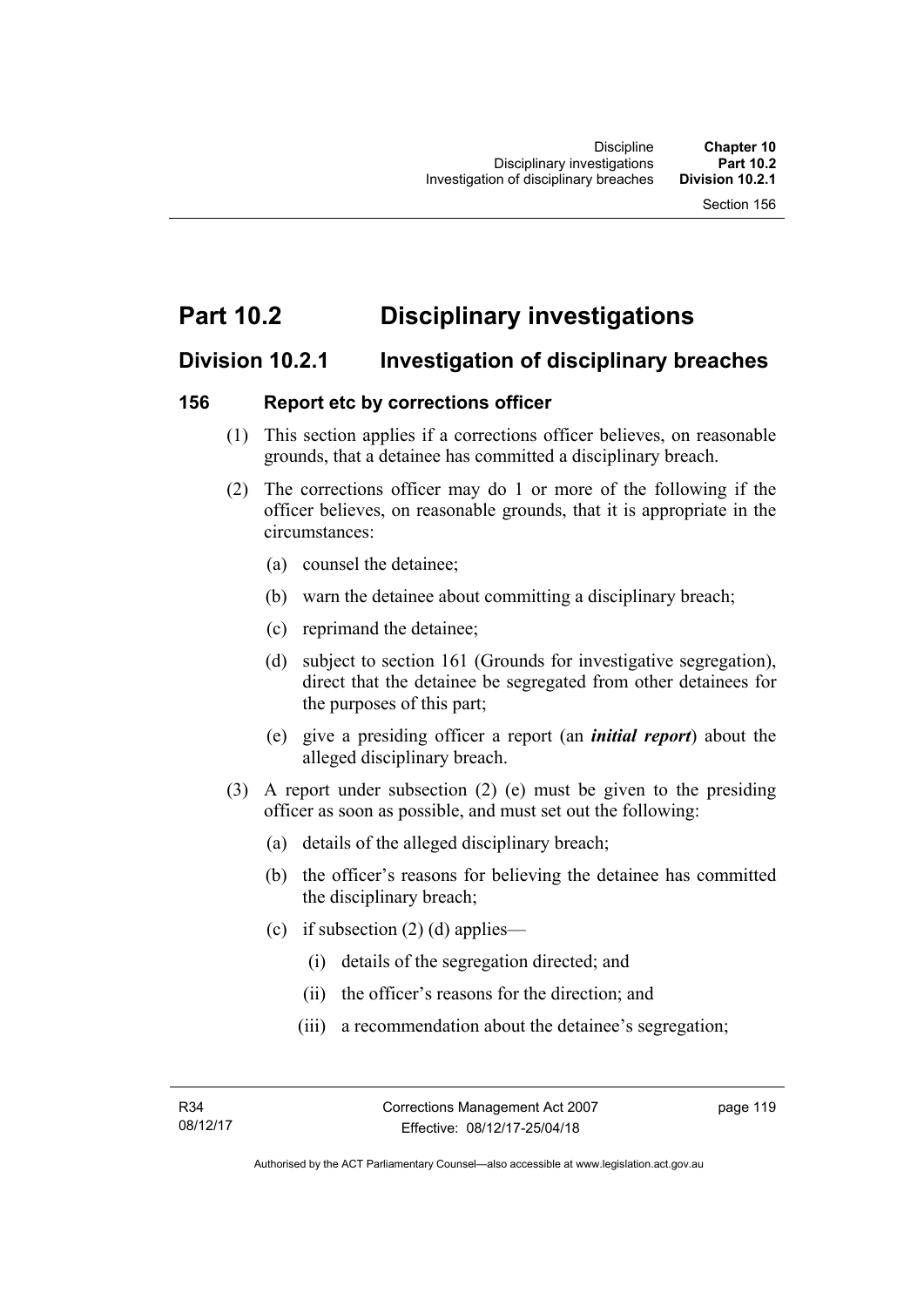(d) anything else prescribed by regulation.

# **157 Investigation by investigator**

- (1) After being given an initial report about an alleged disciplinary breach by a detainee, the presiding officer may, if the presiding officer believes on reasonable grounds it is appropriate, refer the report to an investigator.
- (2) The investigator must—
	- (a) consider the initial report and investigate the alleged disciplinary breach by the detainee; and
	- (b) give the presiding officer a report (an *investigator's report*) about the alleged disciplinary breach.
- (3) The report must include the following:
	- (a) a copy of the initial report;
	- (b) a recommendation for any action by the presiding officer under section 158 (2):
	- (c) the investigator's reasons for the recommendation;
	- (d) anything else prescribed by regulation.
- (4) The report may include any other information the investigator considers is relevant in relation to the alleged disciplinary breach.
- (5) The corrections officer who made the initial report about the alleged disciplinary breach by the detainee must not exercise any function of an investigator in relation to the breach.

# **158 Action by presiding officer**

- (1) This section applies if a presiding officer is given—
	- (a) an initial report about an alleged disciplinary breach by a detainee; or

Authorised by the ACT Parliamentary Counsel—also accessible at www.legislation.act.gov.au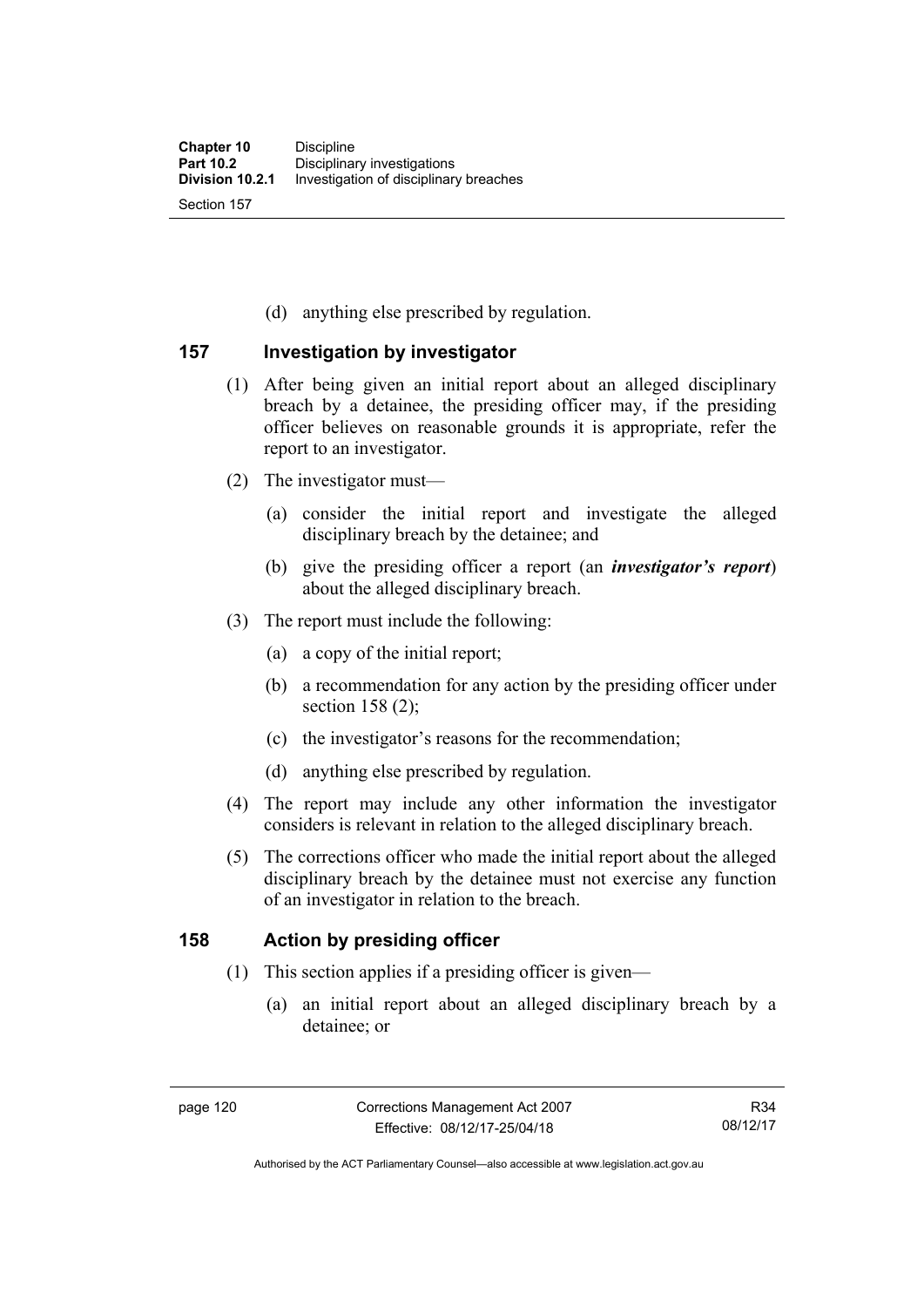- (b) an investigator's report about an alleged disciplinary breach by a detainee.
- (2) After considering the report and making any further investigation the presiding officer considers appropriate, the presiding officer may, if the presiding officer believes on reasonable grounds it is appropriate, do 1 or more of the following:
	- (a) take no further action in relation to the initial report;
	- (b) counsel the detainee;
	- (c) warn the detainee about committing a disciplinary breach;
	- (d) reprimand the detainee;
	- (e) refer the allegation to—
		- (i) the chief police officer; or
		- (ii) the director of public prosecutions;
	- (f) charge the detainee under section 159 (Disciplinary charge);
	- (g) subject to section 161 (Grounds for investigative segregation), direct that the detainee be segregated from other detainees for this part;
	- (h) anything else prescribed by regulation.
- (3) A referral under subsection (2) (e) must be in writing and be accompanied by a report by the presiding officer.
- (4) The corrections officer who made the initial report or investigator's report about the alleged disciplinary breach by the detainee must not exercise any function of a presiding officer under this division in relation to the breach.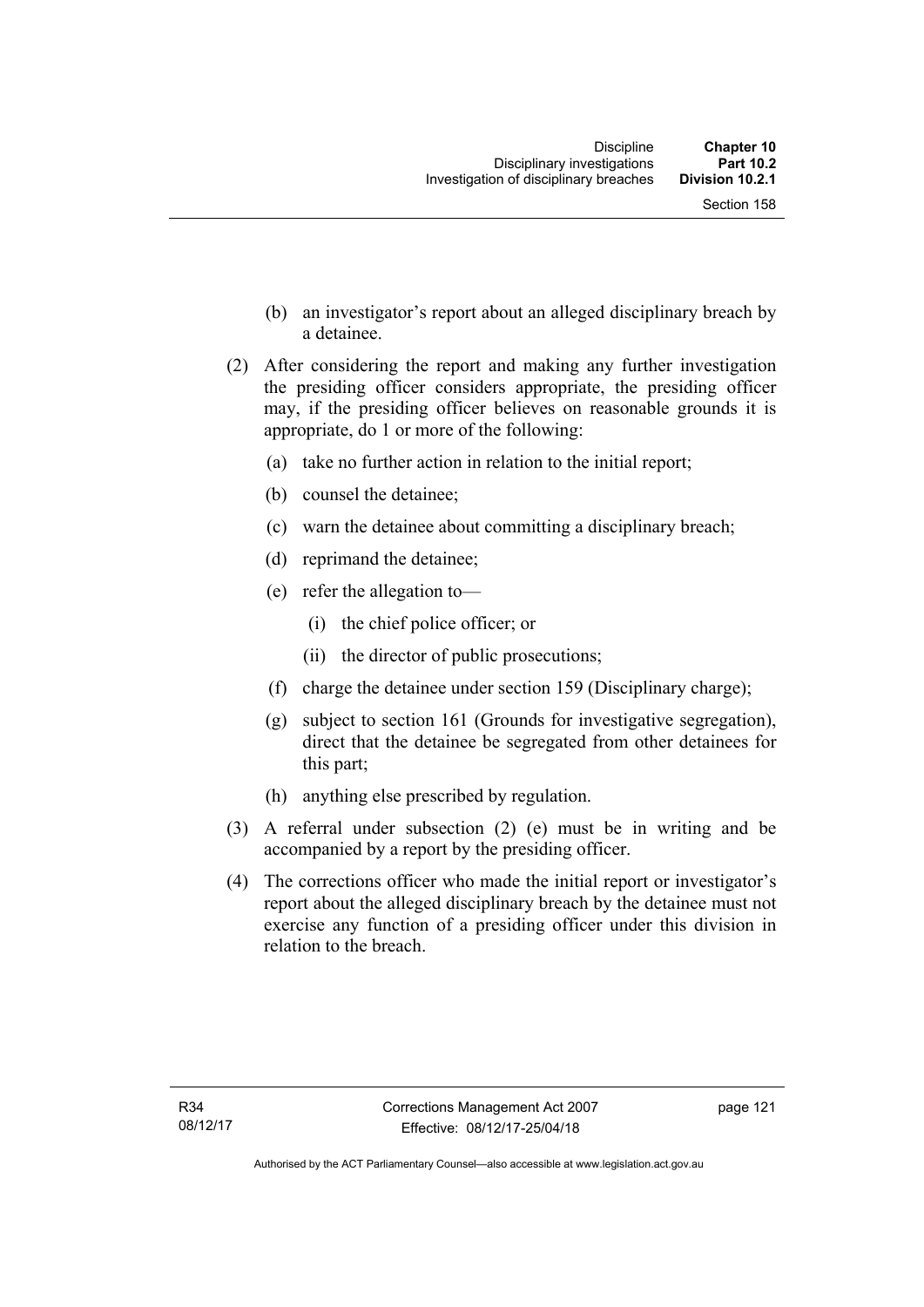# **159 Disciplinary charge**

To charge a detainee with a disciplinary breach, the presiding officer must give the detainee written notice of the charge (a *charge notice*), including details of the following:

- (a) the disciplinary breach charged;
- (b) a brief statement of the conduct to which the charge applies and when, or the period during which, it happened or is alleged to have happened;
- (c) the option of having the charge dealt with by consent under division 10.3.1 (Disciplinary action—with accused's consent);
- (d) the election available under section 167 (Disciplinary breach admitted by accused) to accept the disciplinary action proposed by the presiding officer;
- (e) the disciplinary action the presiding officer believes, on reasonable grounds, would be appropriate if the charge were dealt with under section 168 (Presiding officer's powers breach admitted by accused).
- *Note* If a form is approved under s 228 for a disciplinary charge, the form must be used.

# **Division 10.2.2 Investigative segregation**

## **160 Director-general directions—investigative segregation**

- (1) Subject to section 161, the director-general may direct that a detainee be segregated from other detainees for the purposes of this part.
- (2) To remove any doubt, this section is additional to, and does not limit, the power to direct that a detainee be segregated from other detainees under either of the following:
	- (a) section 156 (Report etc by corrections officer);

Authorised by the ACT Parliamentary Counsel—also accessible at www.legislation.act.gov.au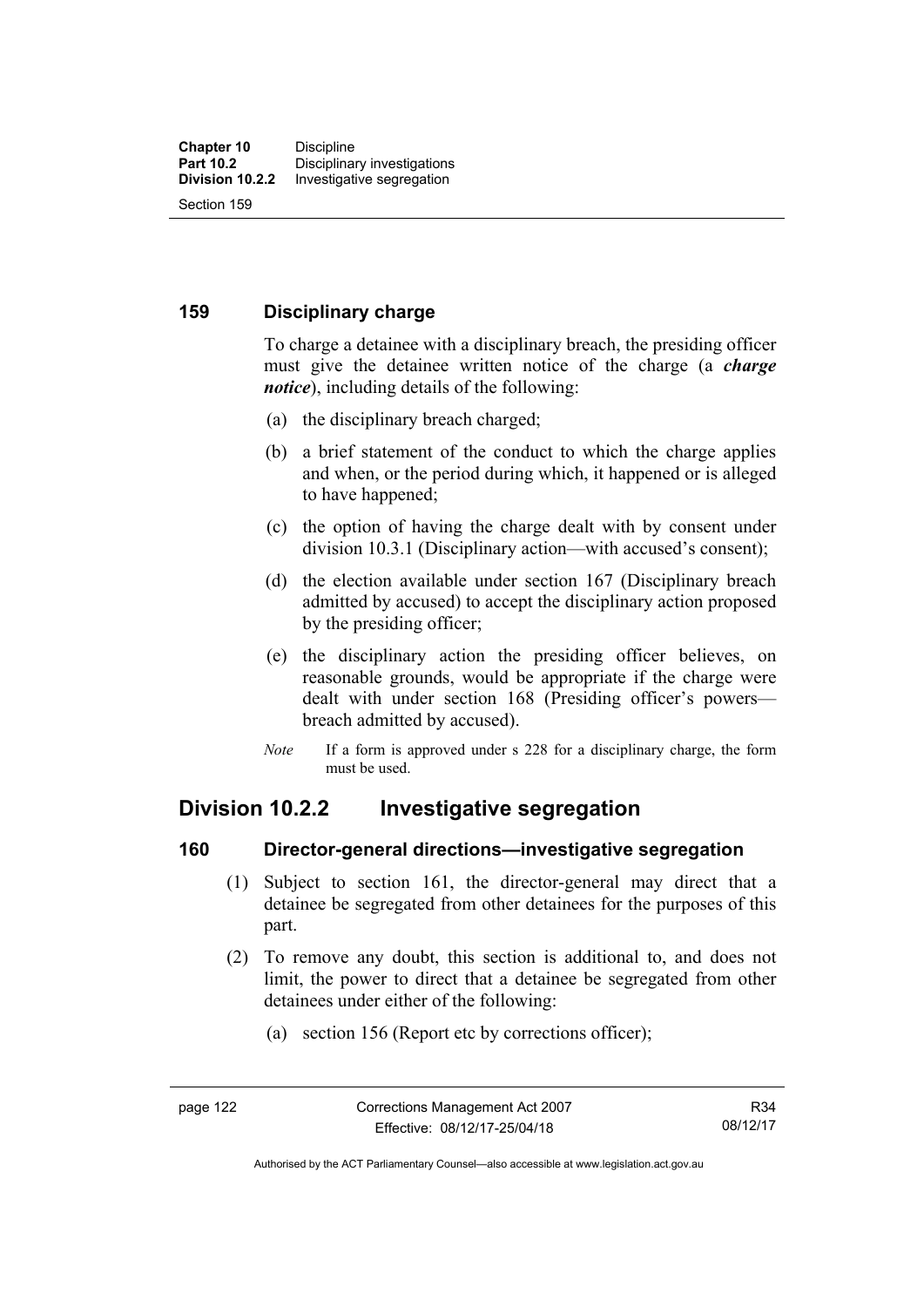(b) section 158 (Action by presiding officer).

# **161 Grounds for investigative segregation**

- (1) This section applies to a direction for investigative segregation.
- (2) The direction may be given only if the person giving the direction believes, on reasonable grounds, that segregation of the detainee is necessary or prudent for the purposes of this part.
- (3) Without limiting subsection (2), the direction may be given if the person giving the direction believes, on reasonable grounds, that the opportunity for the detainee to associate with anyone else creates, or is likely to create, a risk of—
	- (a) harm, or threatened harm, to the detainee or anyone else; or
	- (b) the perverting, or attempted perverting, of an investigation, under this part; or
	- (c) undermining security or good order at a correctional centre.

# **162 Notice of investigative segregation**

The person giving a direction for investigative segregation of a detainee must give the detainee prompt notice of the direction, why it was given, when it takes effect and the provisions for its duration and review under this part.

# **163 Duration of investigative segregation**

- (1) The director-general must revoke a direction for investigative segregation if the director-general believes, on reasonable grounds, that the direction is no longer necessary or prudent.
- (2) The director-general—
	- (a) may review a direction for investigative segregation of a detainee at any time on the director-general's own initiative or on request by the detainee; and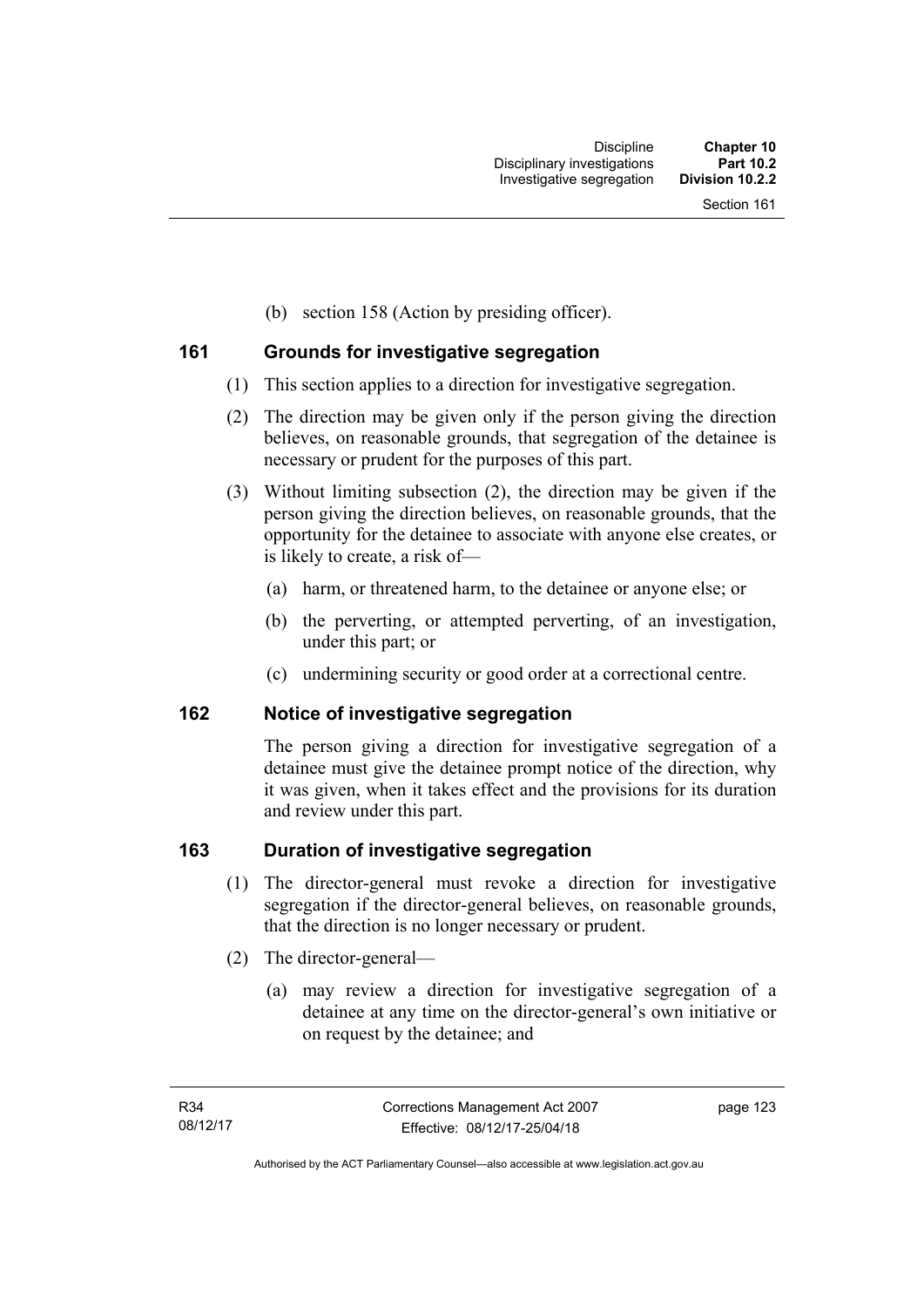- (b) if the detainee is to be transferred to another correctional centre for longer than 1 day—must review the direction before the transfer; and
- (c) must review the direction at least once every 7 days while it remains in force.
- (3) After reviewing a direction for investigative segregation, the director-general may—
	- (a) confirm the direction; or
	- (b) make a direction or further direction under section 160 (1); or
	- (c) revoke the direction under subsection (1).
- (4) To remove any doubt, the director-general may make more than 1 direction under section 160 (1) in relation to a detainee for the same investigation.
- (5) Subject to this section and section 94 (Segregated detainees removed to NSW), a direction, or further direction, for investigative segregation ends at the end of the earlier of the following days:
	- (a) the 7th day after the day the direction is given;
	- (b) the day a presiding officer makes a decision under section 158 (Action by presiding officer) in relation to the alleged disciplinary breach to which the direction applies (other than a decision to direct investigative segregation of the detainee).

# **164 Application for review of investigative segregation directions**

 (1) A detainee may apply to an adjudicator for a review of a direction for investigative segregation of the detainee.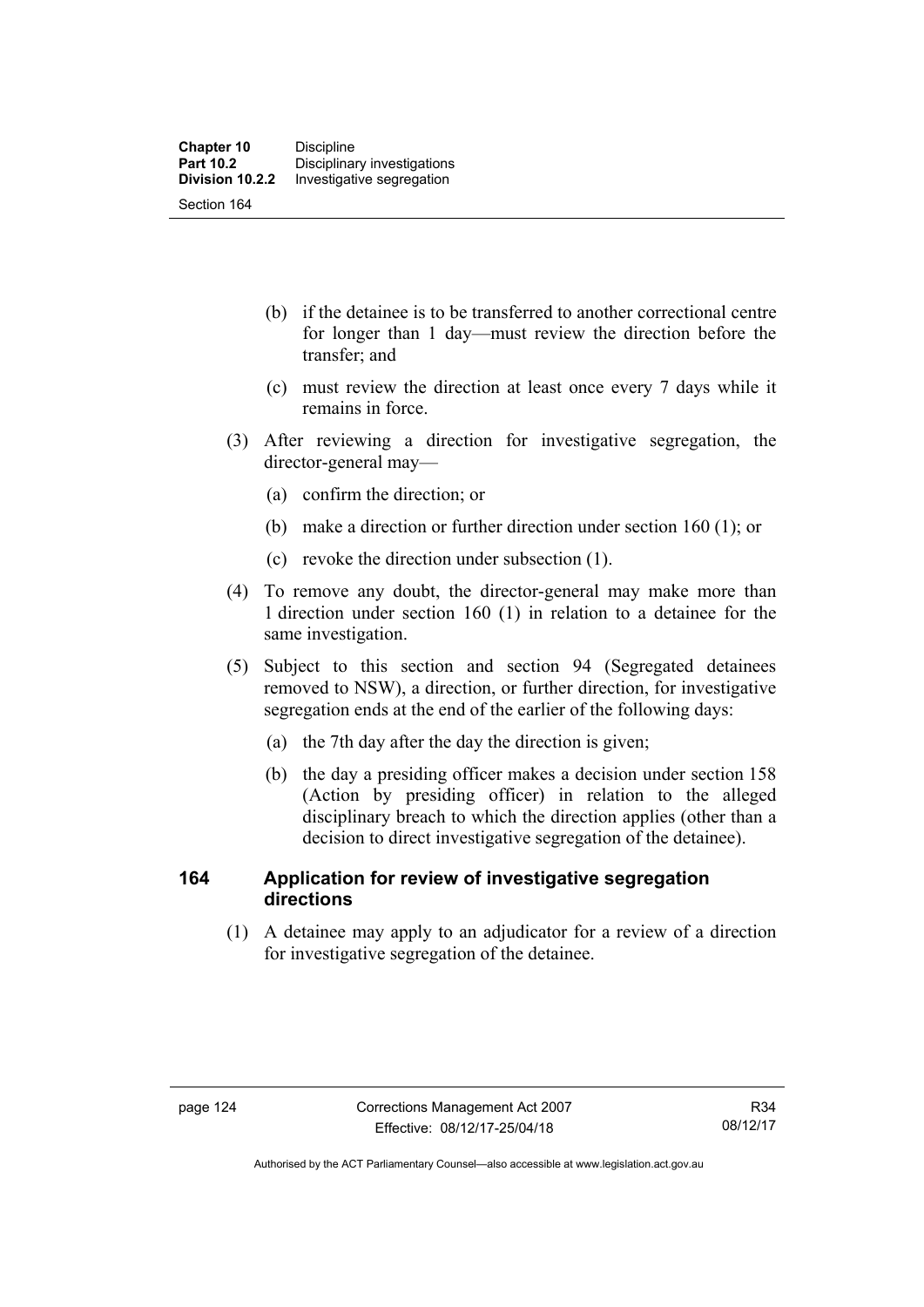- (2) The application must be made no later than 7 days after the day the person making the direction gives the detainee notice under section 162 of the direction.
	- *Note* If a form is approved under s 228 for an application under this section, the form must be used.
- (3) Subject to any decision by the adjudicator under section 165, the making of the application does not affect the segregation of the detainee under the direction.

## **165 Review of investigative segregation directions**

- (1) On application under section 164, an adjudicator may—
	- (a) conduct an inquiry to review the direction for investigative segregation of the detainee; or
	- (b) refuse to review the direction.
- (2) Chapter 11 (Disciplinary inquiries) applies to the inquiry, with any changes prescribed by regulation, as if it were an inquiry under that chapter.
- (3) After completing an inquiry under this section, the adjudicator may—
	- (a) confirm the direction under review; or
	- (b) amend the direction under review; or
	- (c) set aside the direction under review; or
	- (d) set aside the direction under review and make a substitute direction that the detainee be segregated from other detainees for the purposes of this part.
- (4) The adjudicator must give the detainee prompt written notice of the adjudicator's decision under this section.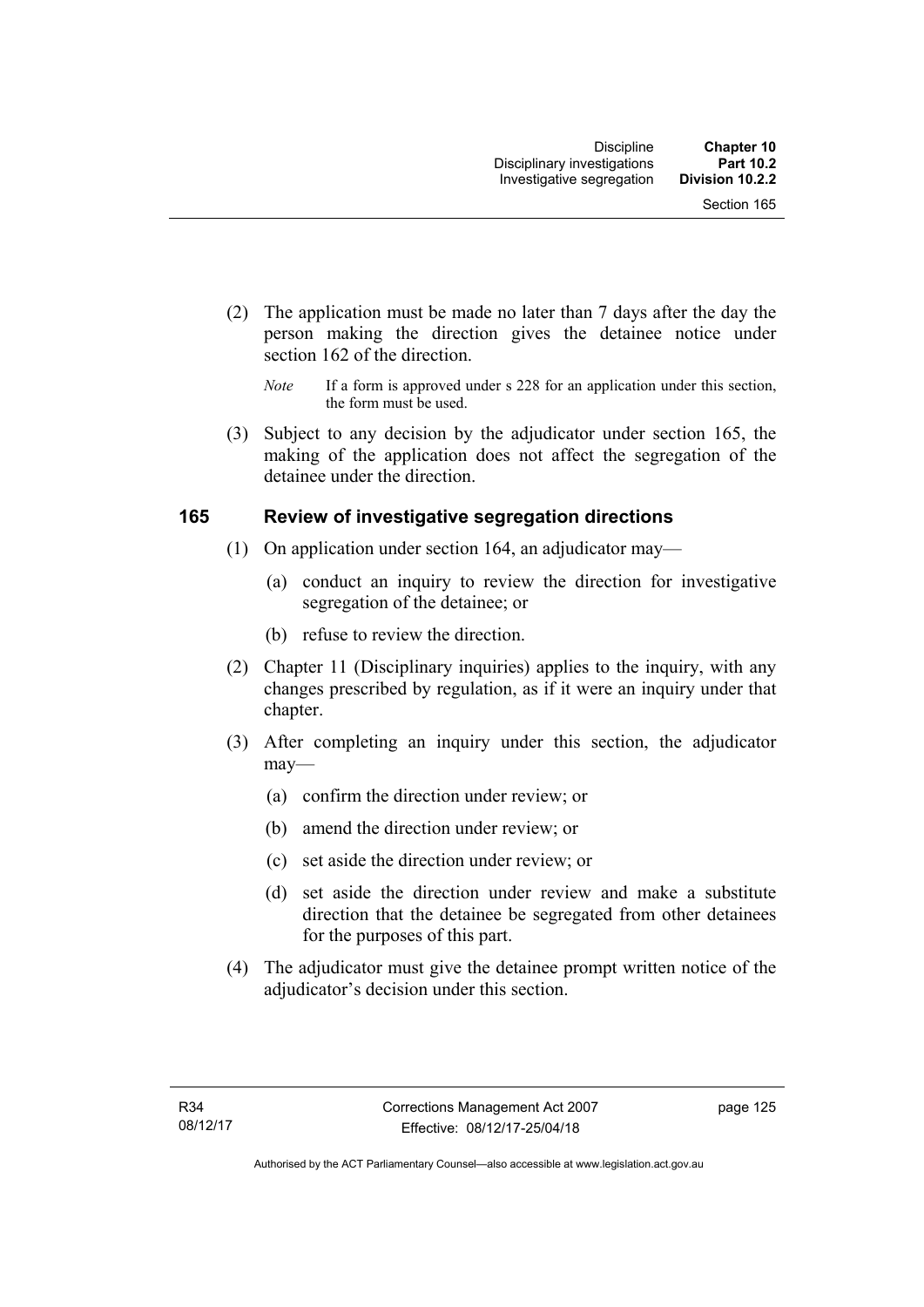- (5) If the adjudicator refuses to review the direction, the notice must include the reasons for the refusal.
	- *Note 1* Under the *[Administrative Decisions \(Judicial Review\) Act 1989](http://www.legislation.act.gov.au/a/alt_a1989-33co)*, a person aggrieved by an administrative decision made under an enactment may apply to the Supreme Court for a review of the decision. Subject to any order of the court, the making of the application does not affect the operation of the decision or prevent its implementation (see that Act, s 16).
	- *Note 2* For what must be included in a statement of reasons, see the Legislation [Act,](http://www.legislation.act.gov.au/a/2001-14) s 179.

page 126 Corrections Management Act 2007 Effective: 08/12/17-25/04/18

R34 08/12/17

Authorised by the ACT Parliamentary Counsel—also accessible at www.legislation.act.gov.au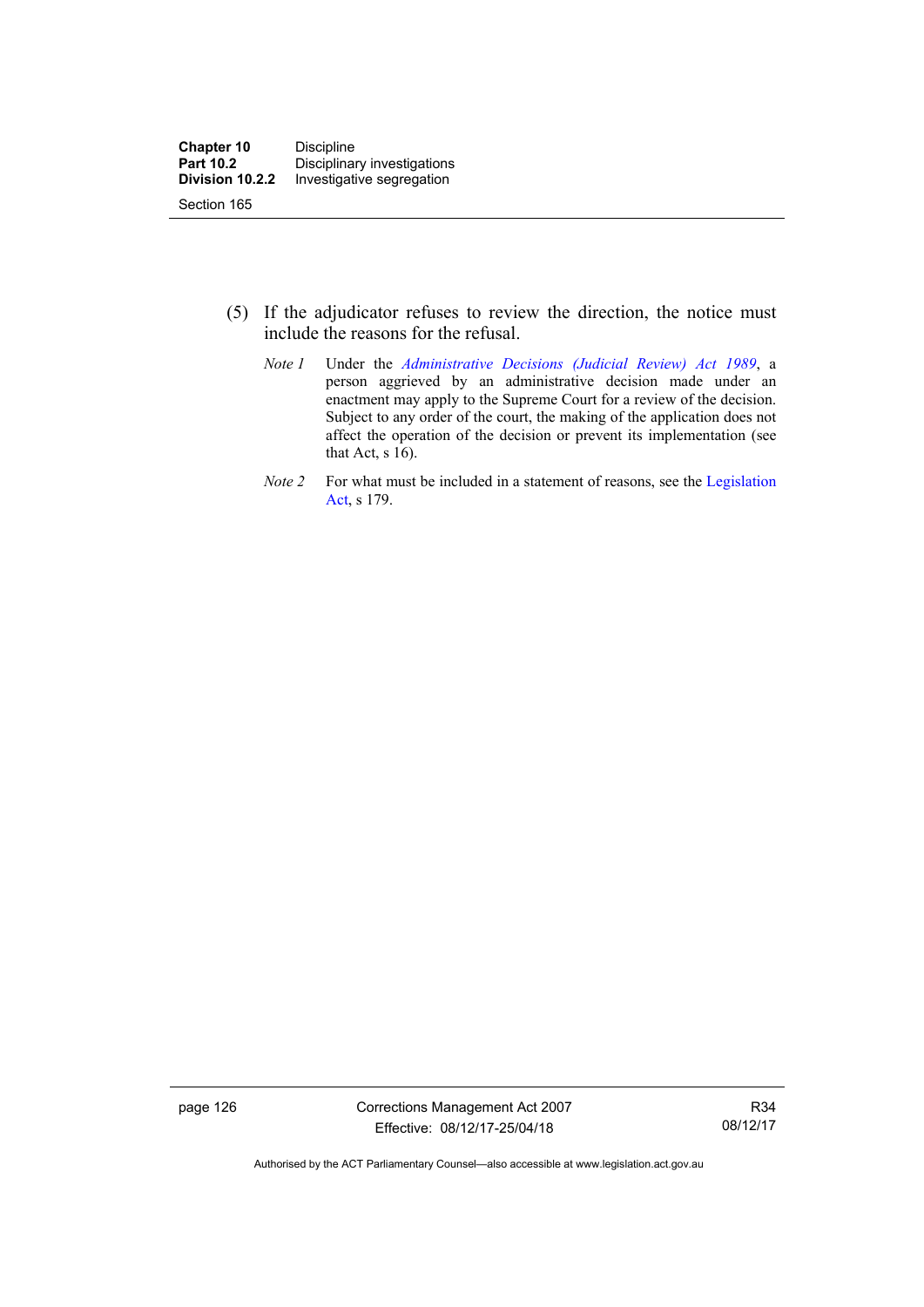# **Part 10.3 Disciplinary action and review**

# **Division 10.3.1 Disciplinary action—with accused's consent**

# **167 Disciplinary breach admitted by accused**

- (1) An accused may elect to have a disciplinary charge against the detainee dealt with under this division by giving a presiding officer a written notice in which the accused—
	- (a) admits the disciplinary breach charged; and
	- (b) accepts the proposed disciplinary action stated in the charge notice.

#### **Example of election**

a signed admission and acceptance on the charge notice

- *Note 1* An example is part of the Act, is not exhaustive and may extend, but does not limit, the meaning of the provision in which it appears (see [Legislation Act,](http://www.legislation.act.gov.au/a/2001-14) s 126 and s 132).
- *Note 2* If a form is approved under s 228 for an election under this section, the form must be used.
- (2) The election must be given to the presiding officer—
	- (a) no later than the day after the day the presiding officer gives the accused the charge notice; or
	- (b) within any extended period allowed under subsection (3).
- (3) For subsection (2) (b), the presiding officer may extend the period within which the election must be made if the presiding officer believes, on reasonable grounds, that is appropriate.
	- *Note* An extension of the time for making an election may be given even though the relevant time has ended (see [Legislation Act](http://www.legislation.act.gov.au/a/2001-14), s 151C (Power to extend time)).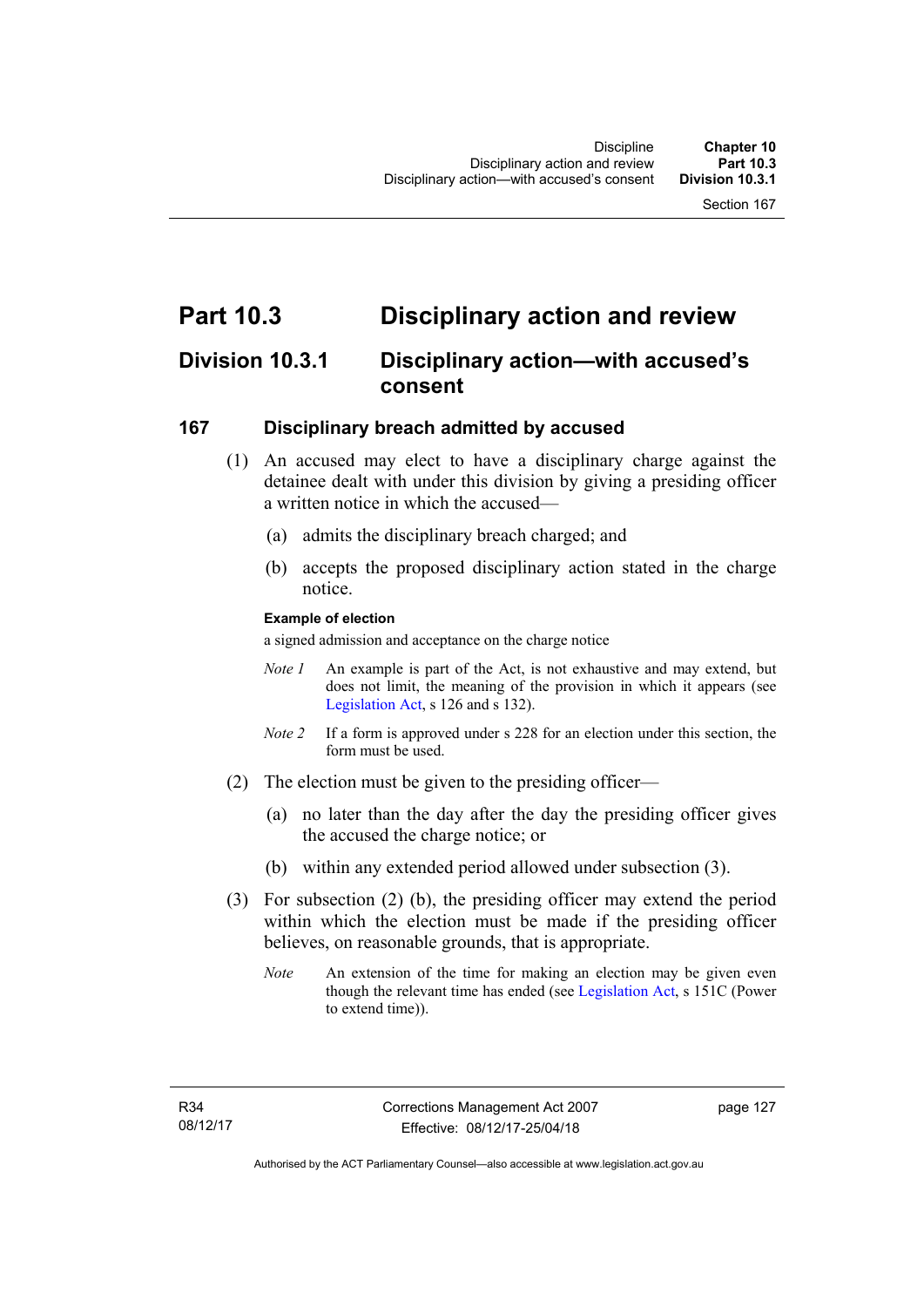(4) The presiding officer must give the accused written notice of a decision under subsection (3).

## **168 Presiding officer's powers—breach admitted by accused**

- (1) This section applies if the accused elects under section 167 to have a disciplinary charge dealt with under this division.
- (2) A presiding officer may, without further investigation or inquiry, counsel the accused and take disciplinary action against the accused in accordance with division 10.3.5 (Disciplinary action).
- (3) However, the only disciplinary action the presiding officer may take under this section is the disciplinary action stated as the appropriate action in the charge notice.
- (4) The presiding officer must give the accused written notice of a decision made under this section.

# **Division 10.3.2 Internal disciplinary inquiry**

# **170 Disciplinary inquiry into charge**

- (1) This section applies if an accused—
	- (a) is given a charge notice; and
	- (b) does not elect under section 167 to have the charge dealt with under division 10.3.1 (Disciplinary action—with accused's consent).
- (2) A presiding officer must conduct an inquiry into the disciplinary breach charged.
- (3) A corrections officer must not exercise any function of a presiding officer under this division in relation to the disciplinary charge if the officer—
	- (a) made a report under either of the following sections in relation to the alleged disciplinary breach to which the charge relates: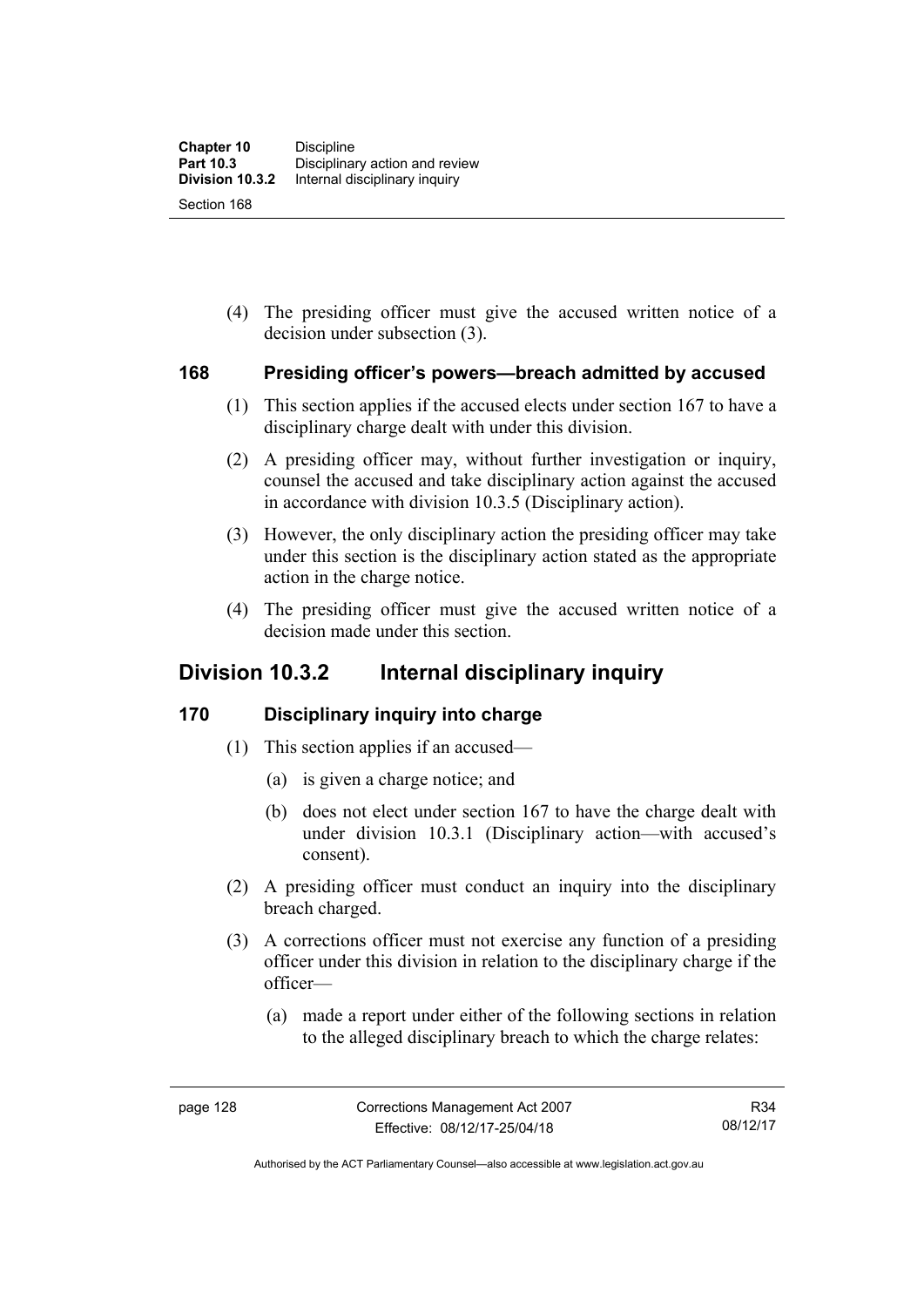- (i) section 156 (Report etc by corrections officer);
- (ii) section 157 (Investigation by investigator); or
- (b) made the charge under section 158 (Action by presiding officer).
- *Note* Ch 11 (Disciplinary inquiries) applies in relation to an inquiry under this division (see s 190).

## **171 Presiding officer's powers after internal inquiry**

- (1) This section applies if a presiding officer has completed an inquiry under section 170.
- (2) If the presiding officer is satisfied, on the balance of probabilities, that a disciplinary breach charged has been proven, the presiding officer may take disciplinary action against the accused in accordance with division 10.3.5 (Disciplinary action).
- (3) The presiding officer must dismiss the charge—
	- (a) if not satisfied, on the balance of probabilities, that the disciplinary breach charged has been proven; or
	- (b) if satisfied, on reasonable grounds, that it would otherwise be appropriate to do so.
- (4) If the presiding officer believes, on reasonable grounds, that it is necessary or desirable to do so, the presiding officer may refer the charge to—
	- (a) the chief police officer; or
	- (b) the director of public prosecutions.
- (5) The presiding officer must give the accused prompt written notice of the presiding officer's decision under this section, including—
	- (a) a statement of the reasons for the decision; and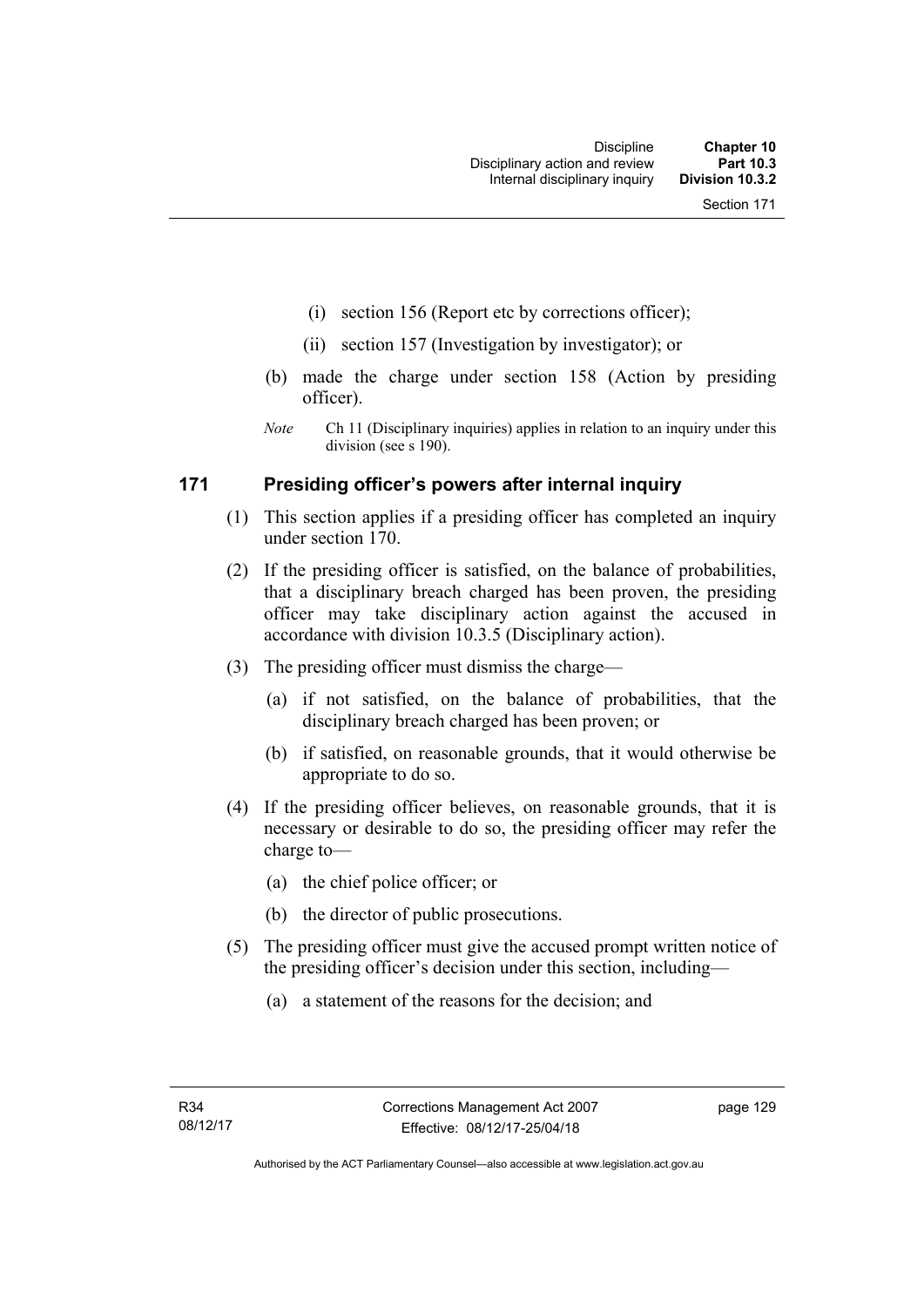- (b) a statement about the effect of division 10.3.3.
- *Note 1* If a form is approved under s 228 for the notice, the form must be used.
- *Note 2* For what must be included in a statement of reasons, see the Legislation [Act,](http://www.legislation.act.gov.au/a/2001-14) s 179.
- (6) The presiding officer must give the director-general a copy of the notice under subsection (5).
- (7) A referral under subsection (4) must be in writing and be accompanied by a report by the presiding officer.

# **Division 10.3.3 Internal review of inquiry decision**

### **173 Application for review of inquiry decision**

 (1) An accused may apply to the director-general for a review of a decision by a presiding officer under section 171 in relation to the accused.

#### **Example of application for review**

a signed application on the presiding officer's notice under section 171

- *Note 1* An example is part of the Act, is not exhaustive and may extend, but does not limit, the meaning of the provision in which it appears (see [Legislation Act,](http://www.legislation.act.gov.au/a/2001-14) s 126 and s 132).
- *Note 2* If a form is approved under s 228 for an application under this section, the form must be used.
- (2) The application must be made no later than 7 days after the day the accused is given notice of the decision under section 171.
- (3) Subject to any decision by the director-general under section 176, the making of the application does not affect the taking of disciplinary action under the decision under review.

Authorised by the ACT Parliamentary Counsel—also accessible at www.legislation.act.gov.au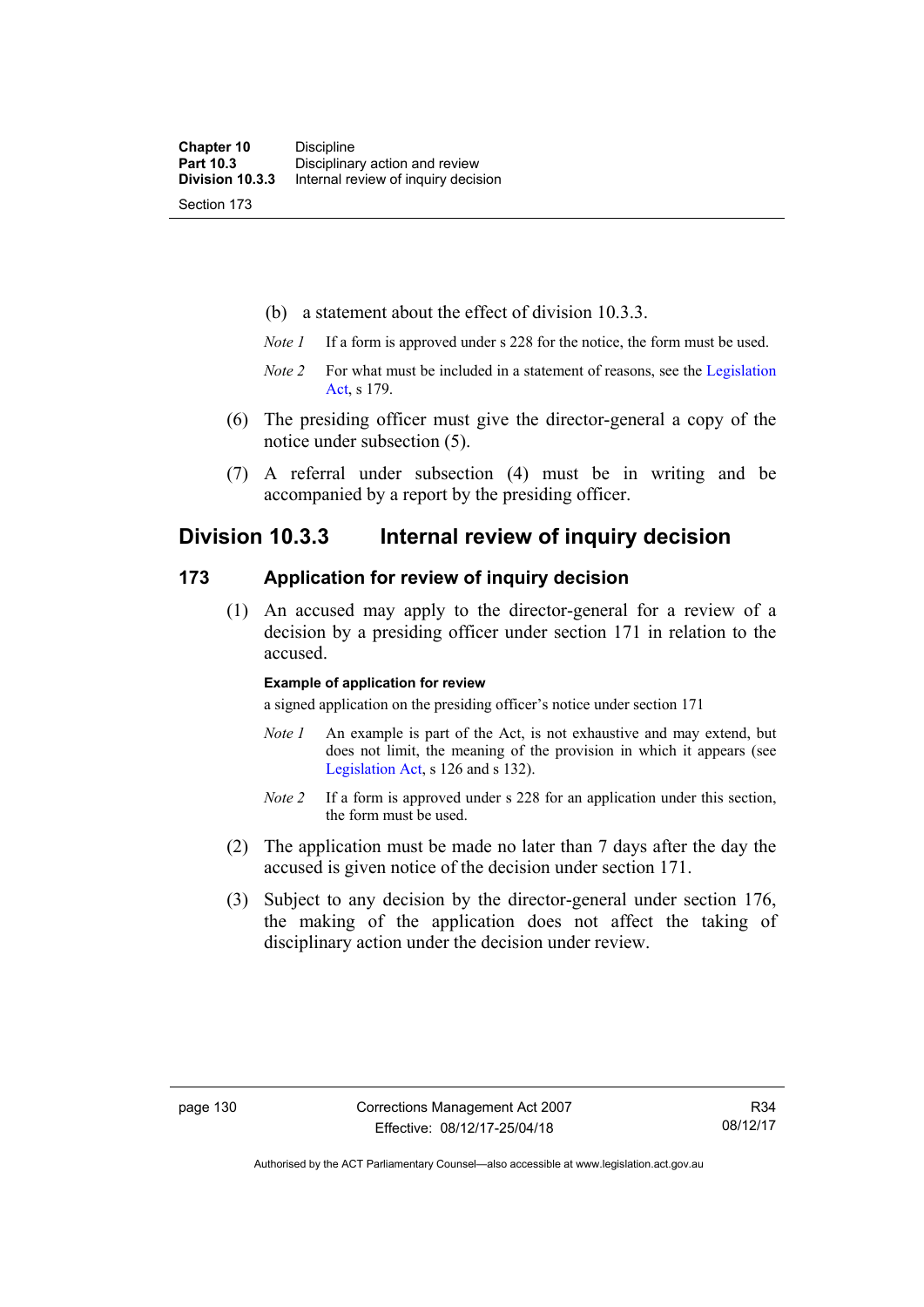### **175 Review of inquiry decision**

- (1) On application under section 173, the director-general must conduct a further inquiry to review the decision to which the application relates.
- (2) The director-general may, on the director-general's own initiative, conduct a further inquiry to review the decision to which the notice under section 171 (5) relates.
	- *Note* Ch 11 (Disciplinary inquiries) applies in relation to an inquiry under this division (see s 190).

#### **176 Director-general's powers after further inquiry**

- (1) After completing a review under section 175, the director-general may—
	- (a) confirm the decision under review; or
	- (b) exercise any function of a presiding officer under section 171 in relation to the accused, either by—
		- (i) amending the decision under review; or
		- (ii) setting aside the decision under review and making a decision in substitution for the decision set aside.
- (2) The director-general must give the accused prompt written notice of the director-general's decision under this section, including—
	- (a) a statement of the reasons for the decision; and
	- (b) a statement about the effect of division 10.3.4.
	- *Note 1* If a form is approved under s 228 for the notice, the form must be used.
	- *Note 2* For what must be included in a statement of reasons, see the Legislation [Act,](http://www.legislation.act.gov.au/a/2001-14) s 179.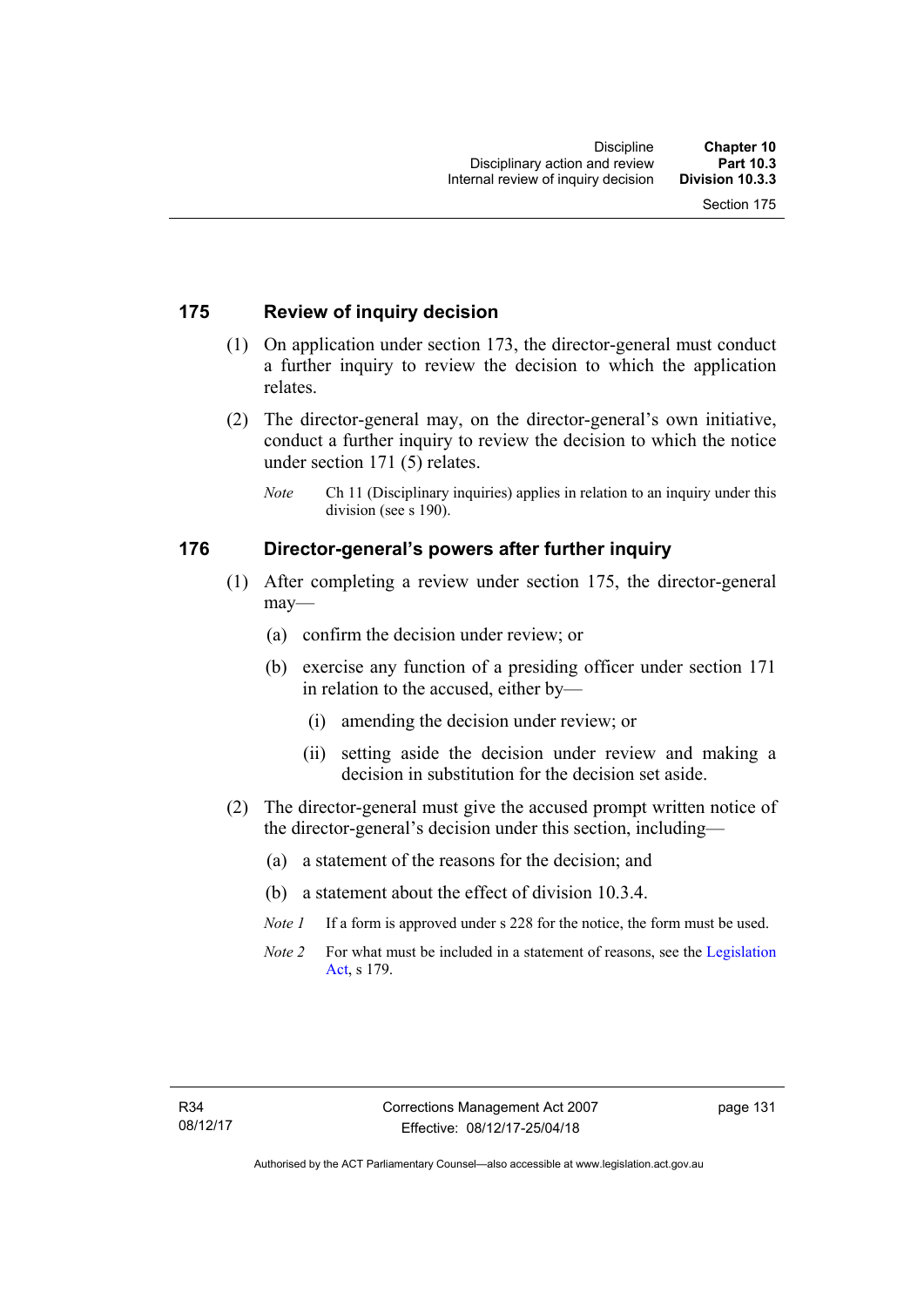Section 177

**Division 10.3.4 External review of inquiry decisions** 

### **177 Appointment of adjudicator**

- (1) The Minister may appoint at least 1 adjudicator.
	- *Note* For the making of appointments (including acting appointments), see the [Legislation Act,](http://www.legislation.act.gov.au/a/2001-14) pt 19.3.
- (2) A person may be appointed as an adjudicator only if the person is judicially qualified and consents, in writing, to be appointed as an adjudicator.
	- *Note* The appointment of a magistrate to another position under a law of the Territory requires consultation between the Attorney-General and the Chief Magistrate (see the *[Magistrates Court Act 1930](http://www.legislation.act.gov.au/a/1930-21)*, s 7G (Magistrates not to do other work)).
- (3) The [Legislation Act,](http://www.legislation.act.gov.au/a/2001-14) division 19.3.3 (Appointments—Assembly consultation) does not apply to an appointment of an adjudicator under subsection (1).
- (4) For this section, each of the following are *judicially qualified*:
	- (a) a judge or retired judge;
	- (b) a magistrate or retired magistrate;
	- (c) a person who has been a legal practitioner for not less than 5 years.

## **178 Application for review by adjudicator**

 (1) An accused may apply to an adjudicator for a review of a decision under section 176 (Director-general's powers after further inquiry) in relation to the accused.

#### **Example of application for review**

a signed application on the review officer's notice under section 176

*Note* An example is part of the Act, is not exhaustive and may extend, but does not limit, the meaning of the provision in which it appears (see [Legislation Act,](http://www.legislation.act.gov.au/a/2001-14) s 126 and s 132).

Authorised by the ACT Parliamentary Counsel—also accessible at www.legislation.act.gov.au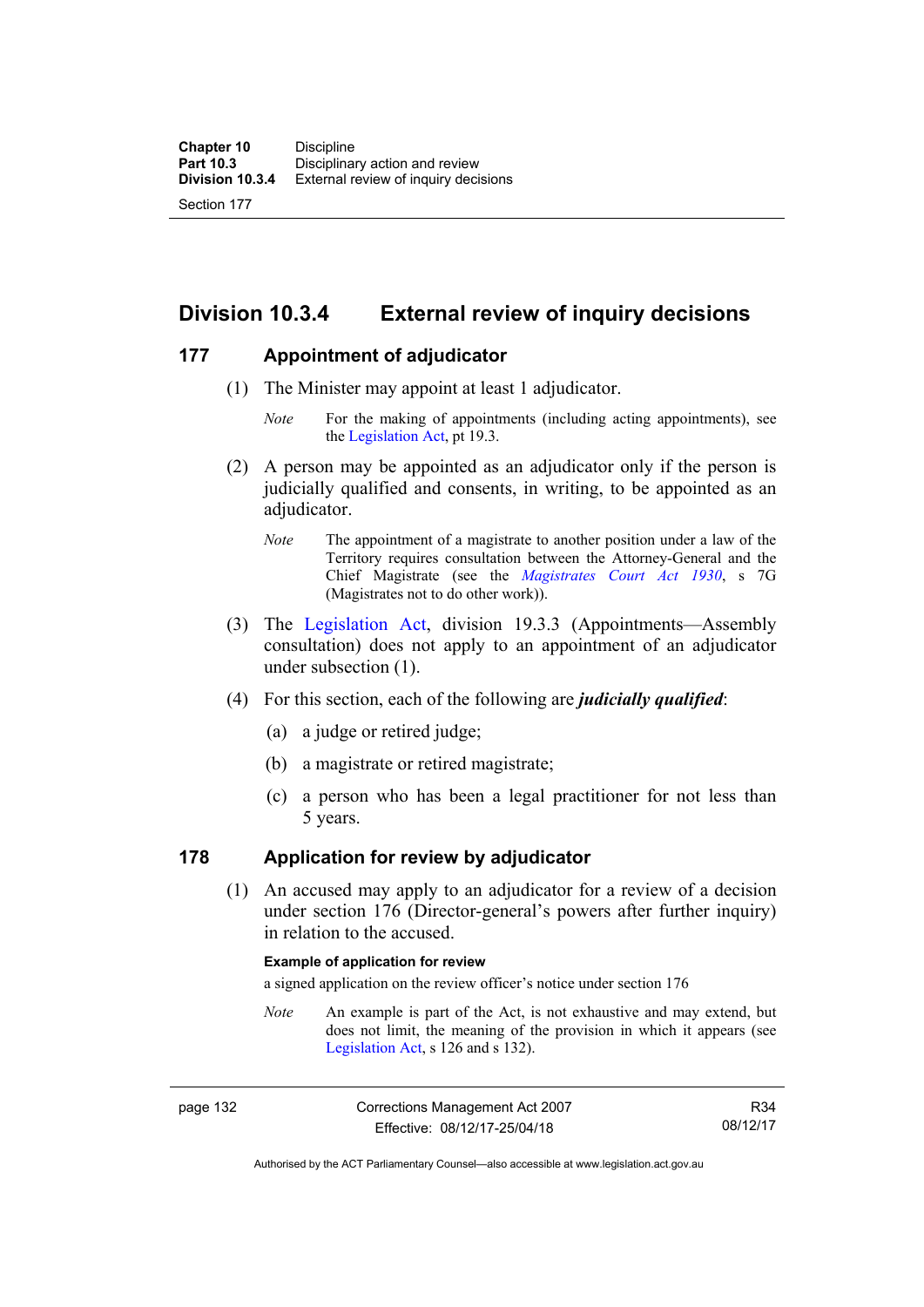- (2) The application must be made no later than 7 days after the day the accused is given notice of the director-general's decision under section 176.
- (3) Subject to any decision by the adjudicator under section 180, the making of the application does not affect the taking of disciplinary action under the decision under review.

### **179 Review by adjudicator**

- (1) On application under section 178, an adjudicator may—
	- (a) conduct an inquiry to review the director-general's decision; or
	- (b) refuse to review the director-general's decision.
	- *Note* Ch 11 (Disciplinary inquiries) applies in relation to an inquiry under this division (see s 190).
- (2) If the adjudicator refuses to review the director-general's decision, the adjudicator must give the accused prompt written notice of the refusal, including—
	- (a) a statement of the reasons for the refusal; and
	- (b) notice that a person aggrieved by the decision may apply for a review of the decision under the *[Administrative Decisions](http://www.legislation.act.gov.au/a/alt_a1989-33co)  [\(Judicial Review\) Act 1989](http://www.legislation.act.gov.au/a/alt_a1989-33co)*.
	- *Note 1* If a form is approved under s 228 for the notice, the form must be used.
	- *Note 2* For what must be included in a statement of reasons, see the Legislation [Act,](http://www.legislation.act.gov.au/a/2001-14) s 179.
	- *Note 3* Under the *[Administrative Decisions \(Judicial Review\) Act 1989](http://www.legislation.act.gov.au/a/alt_a1989-33co)*, a person aggrieved by an administrative decision made under an enactment may apply to the Supreme Court for a review of the decision. Subject to any order of the Court, the making of the application does not affect the operation of the decision or prevent its implementation (see that Act, s 16).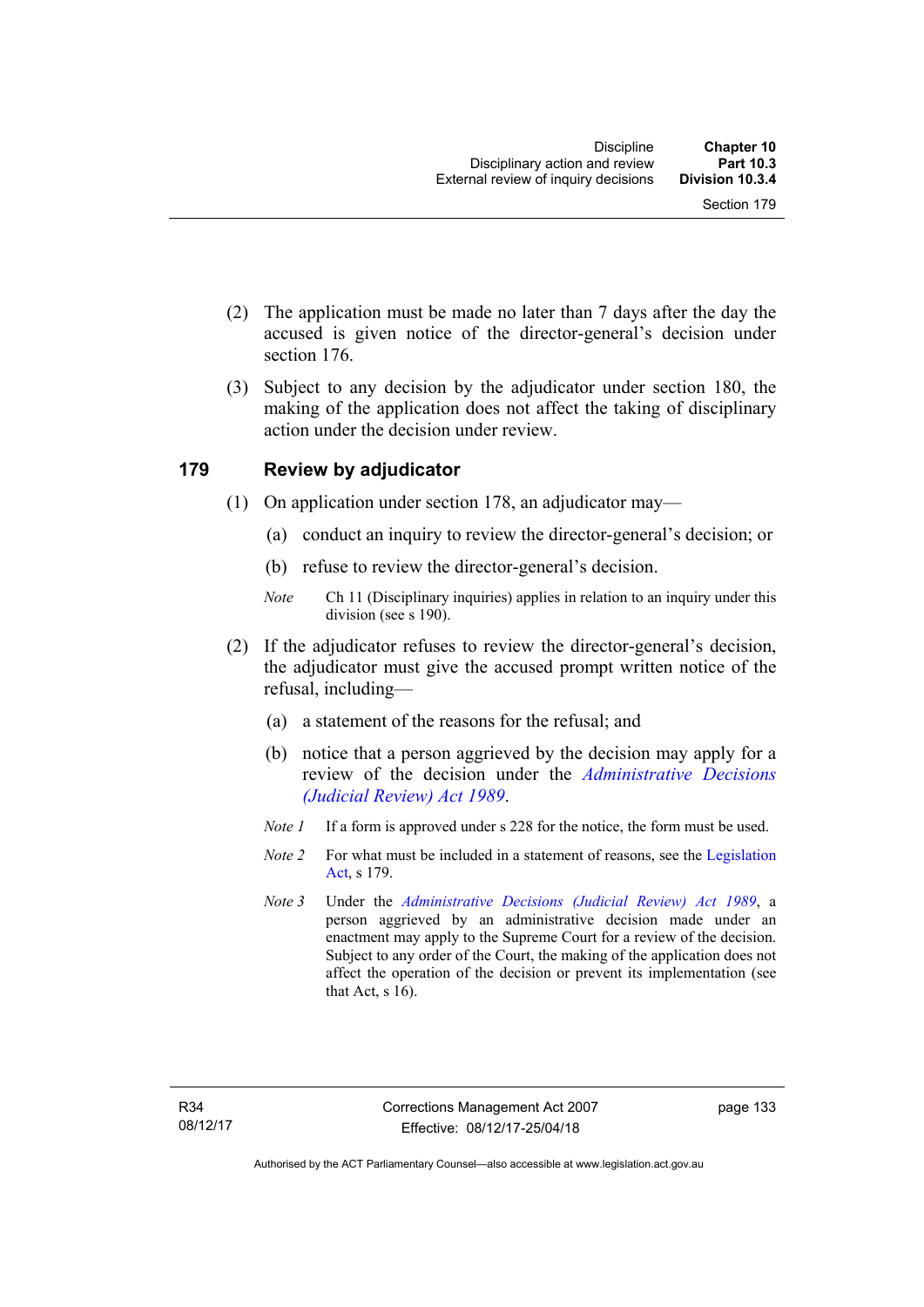#### **180 Adjudicator's powers after review**

- (1) After completing a review under section 179, the adjudicator may—
	- (a) confirm the decision under review; or
	- (b) exercise any function of the director-general under section 176 in relation to the accused, either by—
		- (i) amending the decision under review; or
		- (ii) setting aside the decision under review and making a decision in substitution for the decision set aside.
- (2) The adjudicator must give the accused prompt written notice of the adjudicator's decision under this section, including—
	- (a) a statement of the reasons for the decision; and
	- (b) notice that a person aggrieved by the decision may apply for a review of the decision under the *[Administrative Decisions](http://www.legislation.act.gov.au/a/alt_a1989-33co)  [\(Judicial Review\) Act 1989](http://www.legislation.act.gov.au/a/alt_a1989-33co)*.
	- *Note 1* If a form is approved under s 228 for the notice, the form must be used.
	- *Note 2* For what must be included in a statement of reasons, see the Legislation [Act,](http://www.legislation.act.gov.au/a/2001-14) s 179.
	- *Note 3* Under the *[Administrative Decisions \(Judicial Review\) Act 1989](http://www.legislation.act.gov.au/a/alt_a1989-33co)*, a person aggrieved by an administrative decision made under an enactment may apply to the Supreme Court for a review of the decision. Subject to any order of the Court, the making of the application does not affect the operation of the decision or prevent its implementation (see that Act, s 16).

## **Division 10.3.5 Disciplinary action**

#### **181 Application—div 10.3.5**

This division applies to a detainee against whom disciplinary action may be taken under this chapter.

page 134 Corrections Management Act 2007 Effective: 08/12/17-25/04/18

R34 08/12/17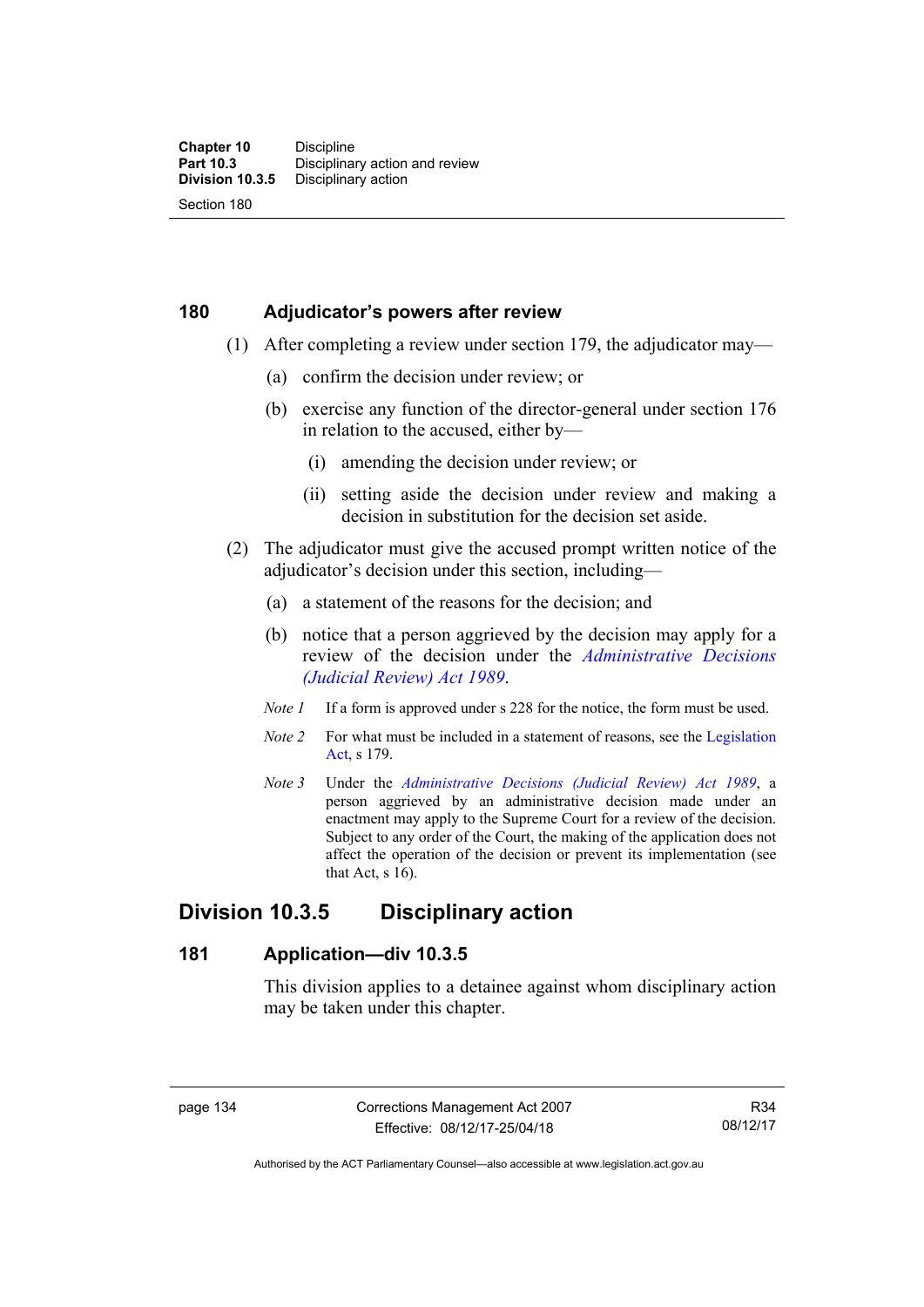## **182 Meaning of** *relevant presiding officer***—div 10.3.5**

In this division:

*relevant presiding officer* means any of the following:

- (a) a presiding officer under division 10.3.1 (Disciplinary action with accused's consent);
- (b) a presiding officer under division 10.3.2 (Internal disciplinary inquiry);
- (c) the director-general under division 10.3.3 (Internal review of inquiry decision):
- (d) an adjudicator under division 10.3.4 (External review of inquiry decisions).

#### **183 Disciplinary action by relevant presiding officer**

- (1) As disciplinary action against a detainee, a relevant presiding officer may do 1 or more of the following (each of which is *disciplinary action*):
	- (a) warn the detainee about committing a disciplinary breach;
	- (b) reprimand the detainee;
	- (c) impose an administrative penalty, or a combination of administrative penalties, on the detainee;
	- (d) give the detainee a direction under section 185 (Reparation).
- (2) The relevant presiding officer must ensure that the disciplinary action against a detainee for a disciplinary breach is proportionate to the breach.
- (3) Without limiting section 14 (Corrections policies and operating procedures), the director-general must make a corrections policy and operating procedure providing for matters to be considered when deciding whether disciplinary action is proportionate to a disciplinary breach.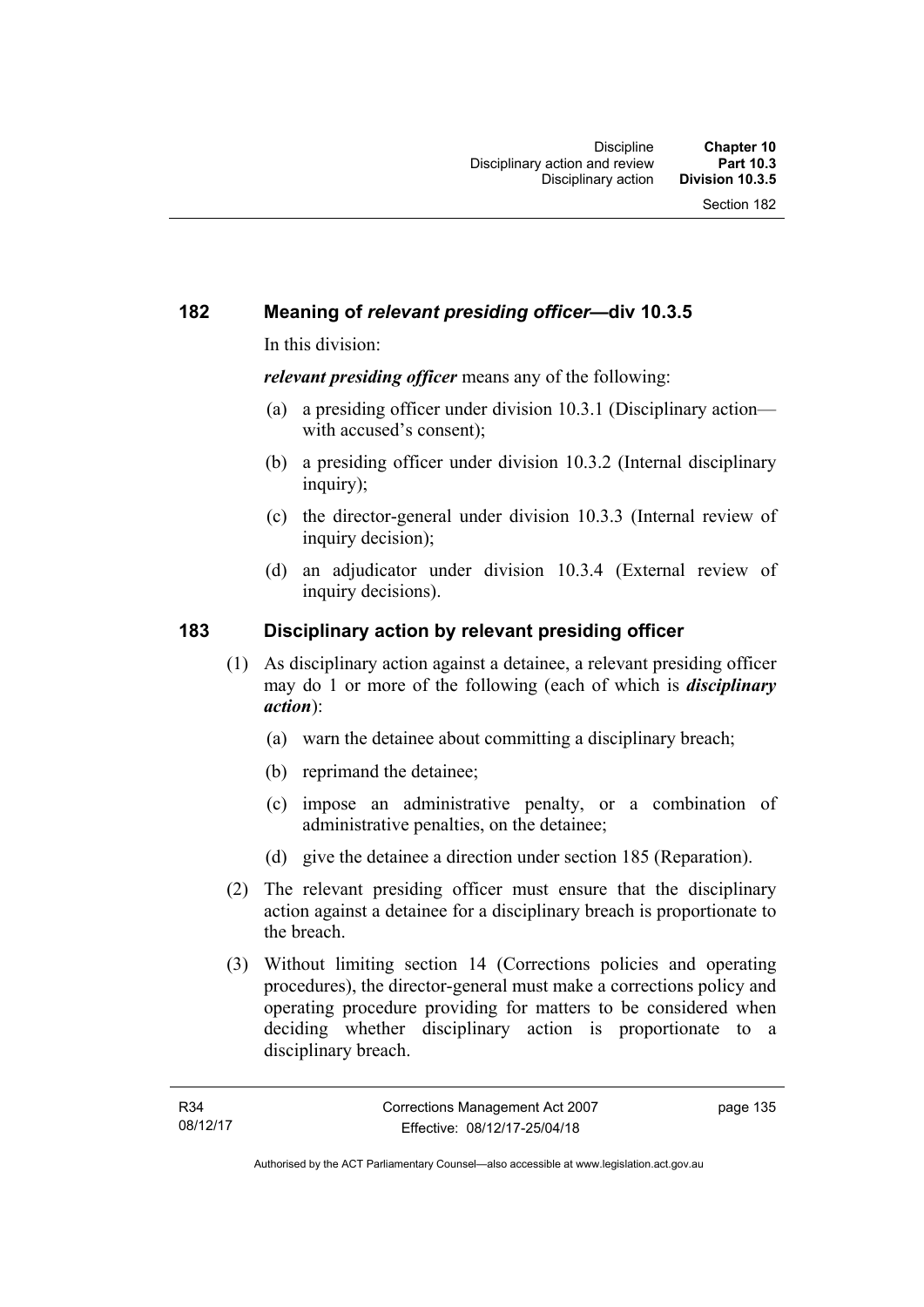### **184 Administrative penalties**

#### Each of the following is an *administrative penalty*:

- (a) a financial penalty not exceeding \$500;
- (b) a withdrawal of privileges for not longer than 180 days;
- (c) a requirement to perform extra work;
- (d) separate confinement for 1 of the following:
	- (i) 3 days;
	- $(ii)$  7 days;
	- (iii) 28 days;
- (e) anything declared by regulation to be an administrative penalty.

#### **185 Reparation**

- (1) This section applies if a relevant presiding officer finds that—
	- (a) a charge for a disciplinary breach by a detainee is proven; and
	- (b) a person (the *injured person*) suffered loss as a direct result of the breach.
- (2) The relevant presiding officer may direct the detainee to make reparation for the injured person's loss by payment of an amount or otherwise.
- (3) An amount directed to be paid must not exceed—
	- (a) \$100; or
	- (b) if a higher amount is prescribed by regulation—the prescribed amount.
- (4) An amount payable under a direction is payable out of any money held by the director-general for the detainee.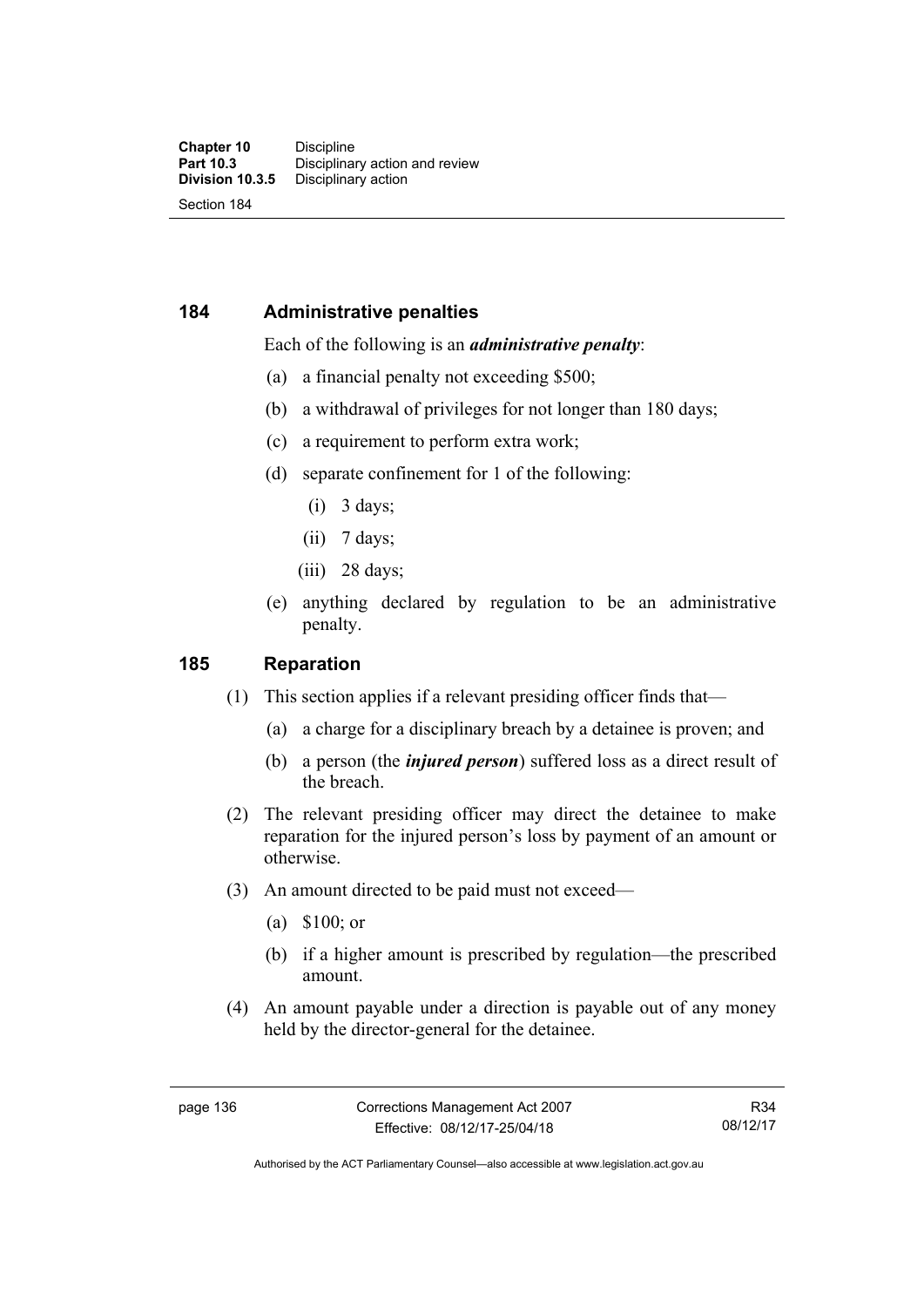(5) In this section:

*loss*—

- (a) see the [Criminal Code](http://www.legislation.act.gov.au/a/2002-51), section 300; and
- (b) includes out-of-pocket or other expense incurred.

### **186 Maximum administrative penalties**

- (1) This section applies if—
	- (a) a detainee is charged with 2 or more disciplinary breaches; and
	- (b) the charges arise out of the same conduct.
- (2) The total of the administrative penalties imposed for the breaches must not, for any particular kind of penalty, be more than the maximum penalty that may be imposed for any 1 of those breaches.

#### **187 Separate confinement conditions**

- (1) This section applies if separate confinement is imposed on a detainee as an administrative penalty for a disciplinary breach.
- (2) The director-general must ensure that—
	- (a) a doctor appointed under section 21 (Doctors—health service appointments) examines the detainee as soon as practicable after the separate confinement starts and ends; and
	- (b) a corrections officer monitors the detainee's condition in separate confinement at least daily.

#### **188 Privileges and entitlements—impact of discipline**

To remove any doubt—

 (a) anything expressed in chapter 6 (Living conditions at correctional centres) to be an entitlement for this chapter is not affected by anything that happens under this chapter, including—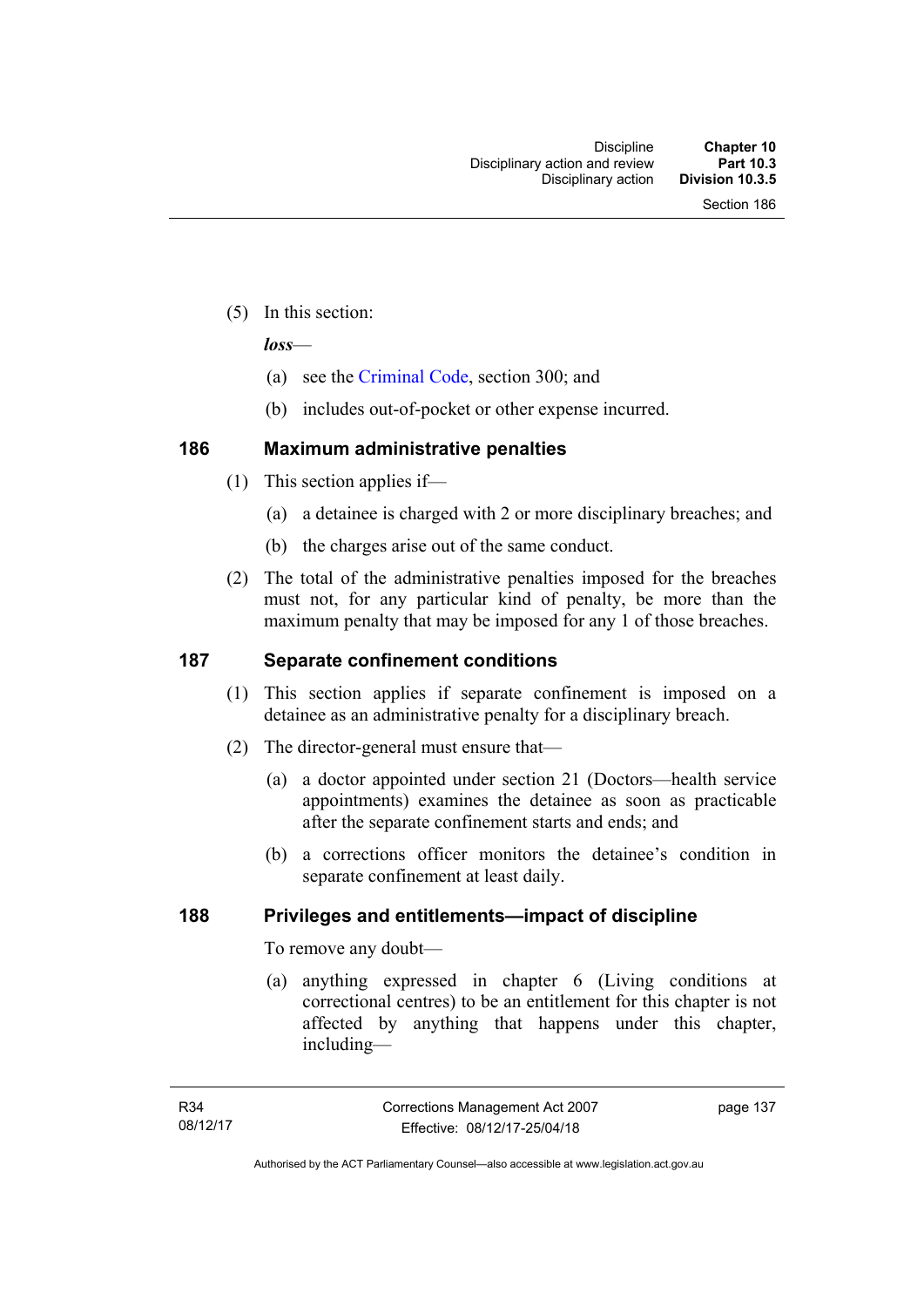- (i) investigative segregation; and
- (ii) disciplinary action; and
- (b) anything else mentioned in chapter 6 is, for this chapter, a privilege.

#### **189 Record of disciplinary action**

- (1) The director-general must keep a record of any disciplinary action taken against a detainee.
- (2) The record must include details of the following:
	- (a) the detainee's name;
	- (b) the disciplinary breach;
	- (c) a brief statement of the conduct to which the disciplinary breach applies and when, or the period during which, it happened;
	- (d) the disciplinary action taken against the detainee;
	- (e) anything else prescribed by regulation.
- (3) The record must also include details of any finding by a relevant presiding officer that a disciplinary breach is proven against the detainee if the relevant presiding officer decides not to take disciplinary action against the detainee.
- (4) The record must be available for inspection under chapter 7 (Access to and inspection of correctional centres).

Authorised by the ACT Parliamentary Counsel—also accessible at www.legislation.act.gov.au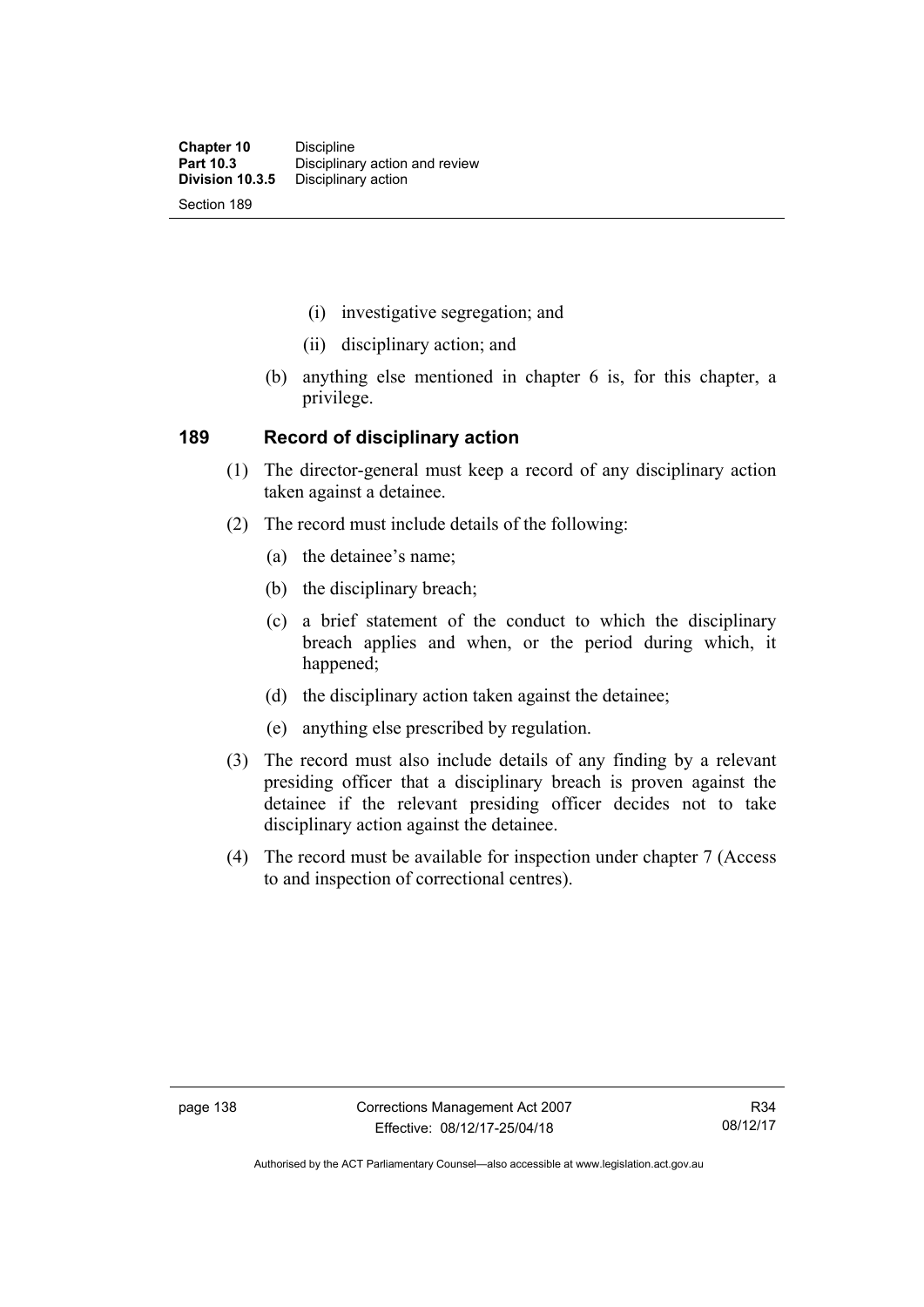# **Chapter 11 Disciplinary inquiries**

# **Part 11.1 Conduct of disciplinary inquiries—general**

## **190 Application—ch 11**

This chapter applies to an inquiry under any of the following:

- (a) division 10.3.2 (Internal disciplinary inquiry);
- (b) division 10.3.3 (Internal review of inquiry decision);
- (c) division 10.3.4 (External review of inquiry decisions).

## **191 Meaning of** *presiding officer—***ch 11**

In this chapter:

*presiding officer*, for an inquiry, means the relevant presiding officer under division 10.3.5 (Disciplinary action) for the inquiry.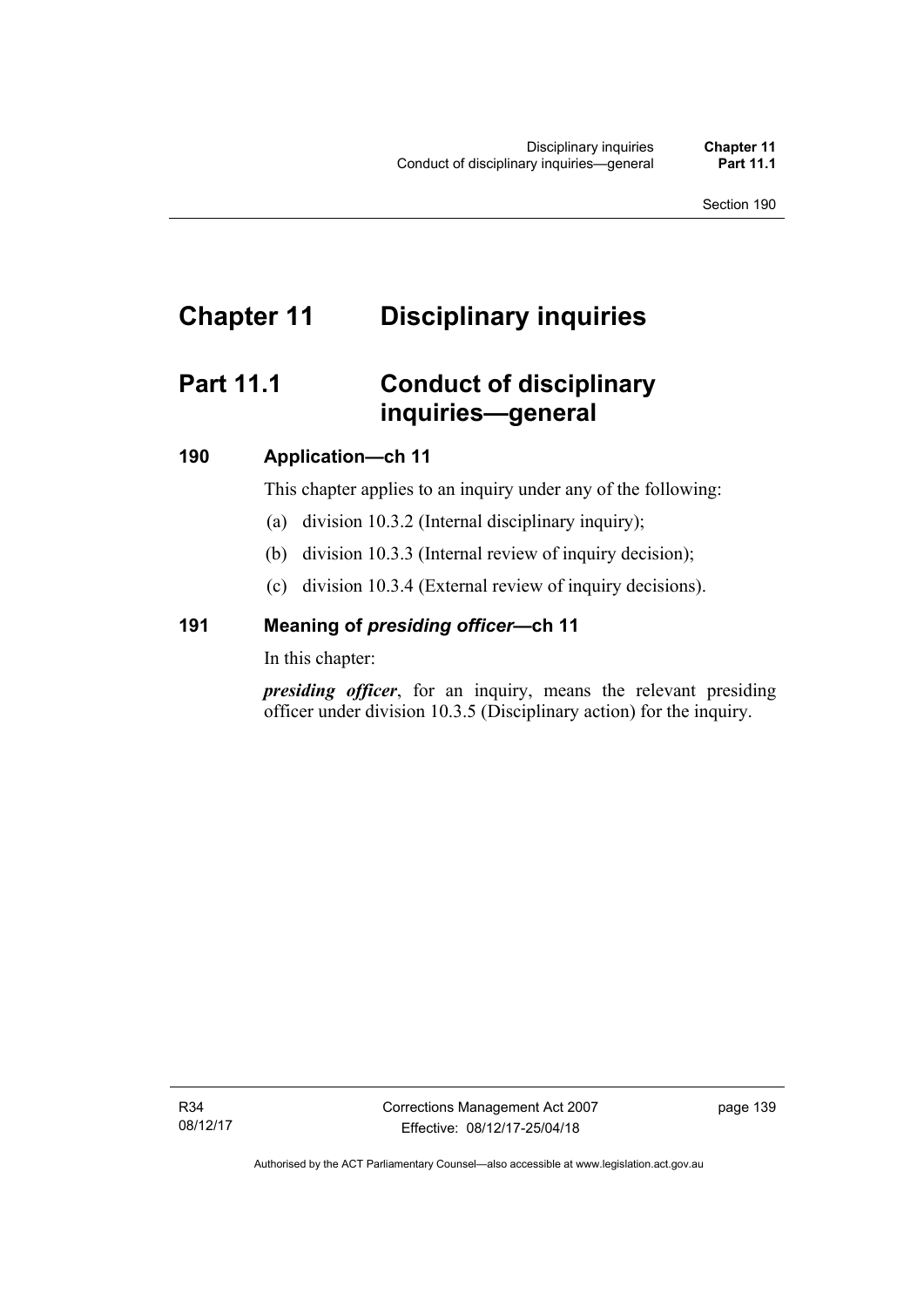Section 192

# **Part 11.2 Disciplinary inquiry procedures**

### **192 Nature of disciplinary inquiries**

- (1) To remove any doubt, an inquiry is an administrative process.
- (2) At an inquiry—
	- (a) the rules of natural justice apply; and
	- (b) the laws of evidence do not apply; and
	- (c) evidence must not be given on oath or by affidavit; and
	- (d) the question whether a detainee has committed a disciplinary breach must be decided on the balance of probabilities.

## **193 Application of Criminal Code, ch 7**

To remove any doubt, an inquiry is not a legal proceeding for the [Criminal Code](http://www.legislation.act.gov.au/a/2002-51), chapter 7 (Administration of justice offences).

*Note* That chapter includes offences (eg perjury, falsifying evidence, failing to attend and refusing to be sworn) applying in relation to an inquiry.

#### **194 Notice of disciplinary inquiry etc**

- (1) The presiding officer for an inquiry in relation to an accused must give the accused written notice of the inquiry.
- (2) The notice must include the following:
	- (a) a statement about where and when the inquiry is to start;
	- (b) details of the disciplinary charge or disciplinary action to which the inquiry relates:
	- (c) the closing date for the accused to give the presiding officer submissions to the inquiry;
	- (d) a statement about the effect of section 192 (Nature of disciplinary inquiries);

R34 08/12/17

Authorised by the ACT Parliamentary Counsel—also accessible at www.legislation.act.gov.au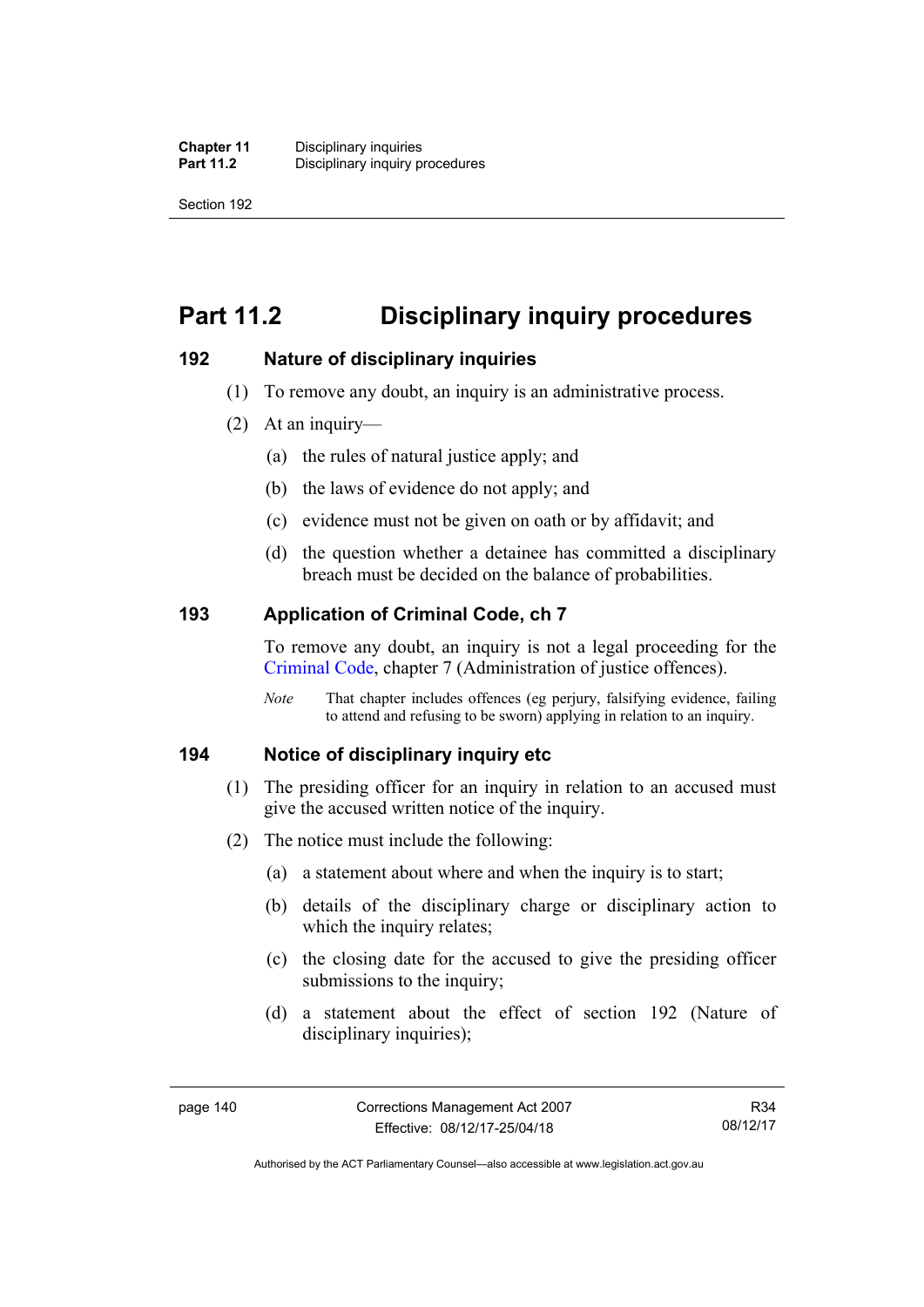- (e) a statement about the effect of subsections (3) and (4);
- (f) a statement to the effect that the presiding officer may hold a hearing for the inquiry in accordance with part 11.3 (Disciplinary hearing procedures).
- (3) The accused may make submissions to the presiding officer for the inquiry in any form acceptable to the presiding officer.

#### **Example of acceptable form**

an audio recording or a document written for a detainee

- *Note* An example is part of the Act, is not exhaustive and may extend, but does not limit, the meaning of the provision in which it appears (see [Legislation Act,](http://www.legislation.act.gov.au/a/2001-14) s 126 and s 132).
- (4) The presiding officer must consider any submission given to the presiding officer by the accused before the closing date for submissions stated in the notice of the inquiry given to the accused.

#### **195 Conduct of disciplinary inquiries**

- (1) An inquiry must be conducted with as little formality and technicality, and as quickly as the requirements of this Act and a proper consideration of the charge allow.
- (2) The presiding officer at an inquiry may hold a hearing for the inquiry.
- (3) A hearing for an inquiry must be held in accordance with part 11.3.
- (4) Proceedings at an inquiry are not open to the public, unless the presiding officer decides otherwise in a particular case.
- (5) A decision of the presiding officer at an inquiry is not invalid only because of any informality or lack of form.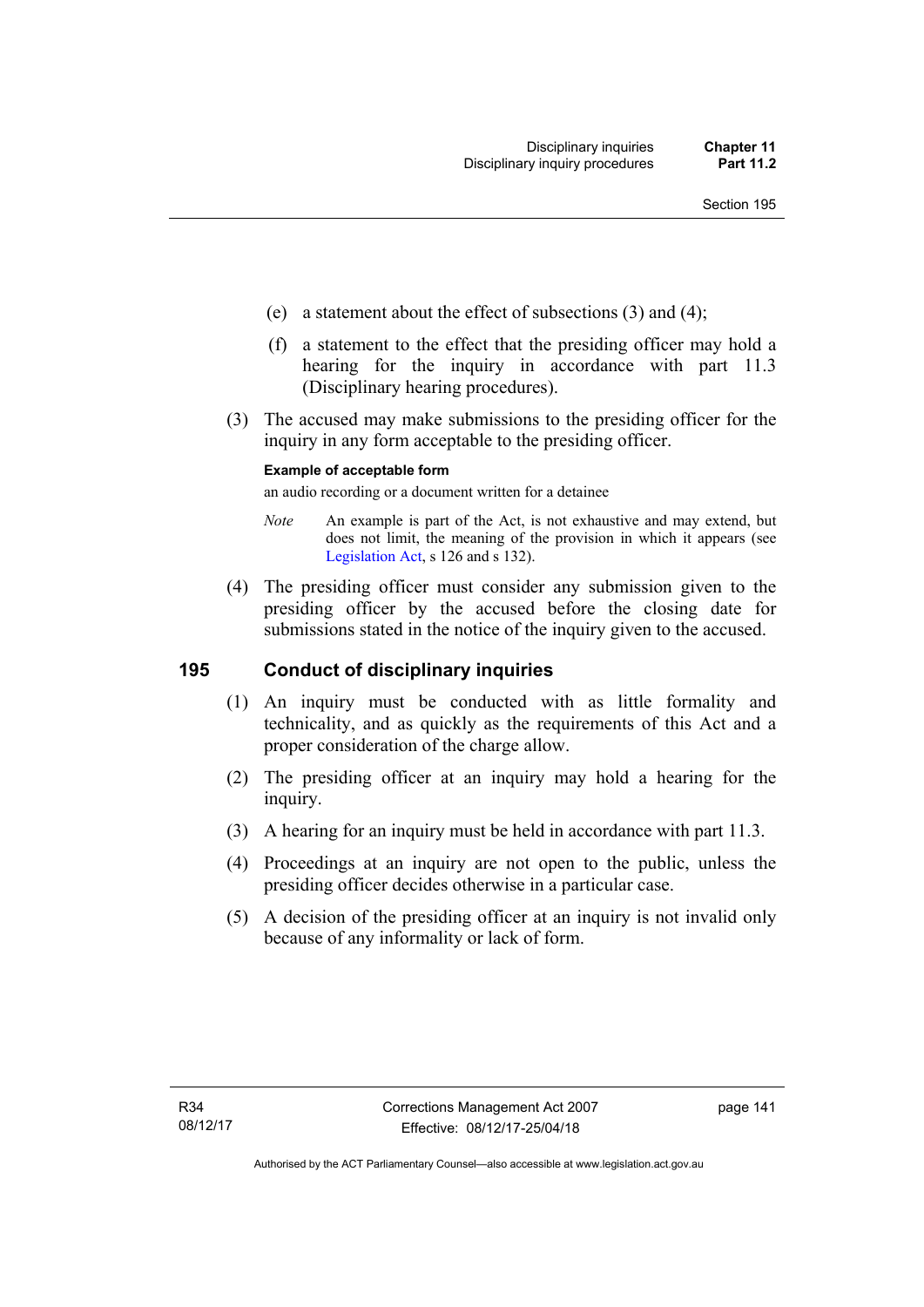Section 196

#### **196 Presiding officer may require official reports**

- (1) For an inquiry, the presiding officer may, by written notice given to any of the following, require the person to give the presiding officer a written report about the accused:
	- (a) the director-general;
	- (b) if the accused has been detained at a NSW correctional centre—the commissioner of corrective services under the *[Crimes \(Administration of Sentences\) Act 1999](http://www.legislation.nsw.gov.au/maintop/view/inforce/act+93+1999+cd+0+N)* (NSW);
	- (c) the director of public prosecutions;
	- (d) a corrections officer;
	- (e) a public servant.
- (2) The person given the notice must comply with it.

#### **197 Presiding officer may require information and documents**

- (1) For an inquiry, the presiding officer may, by written notice given to a person, require the person—
	- (a) to provide stated information to the presiding officer relevant to the inquiry; or
	- (b) to produce to the presiding officer a stated document or thing relevant to the inquiry.
- (2) This section does not require a person to give information, or produce a document or other thing, to the presiding officer if the Minister certifies in writing that giving the information, or producing the document or other thing—
	- (a) may endanger a detainee or anyone else; or
	- (b) is contrary to the public interest.
	- *Note* The [Legislation Act,](http://www.legislation.act.gov.au/a/2001-14) s 170 and s 171 deal with the application of the privilege against self-incrimination and client legal privilege.

Authorised by the ACT Parliamentary Counsel—also accessible at www.legislation.act.gov.au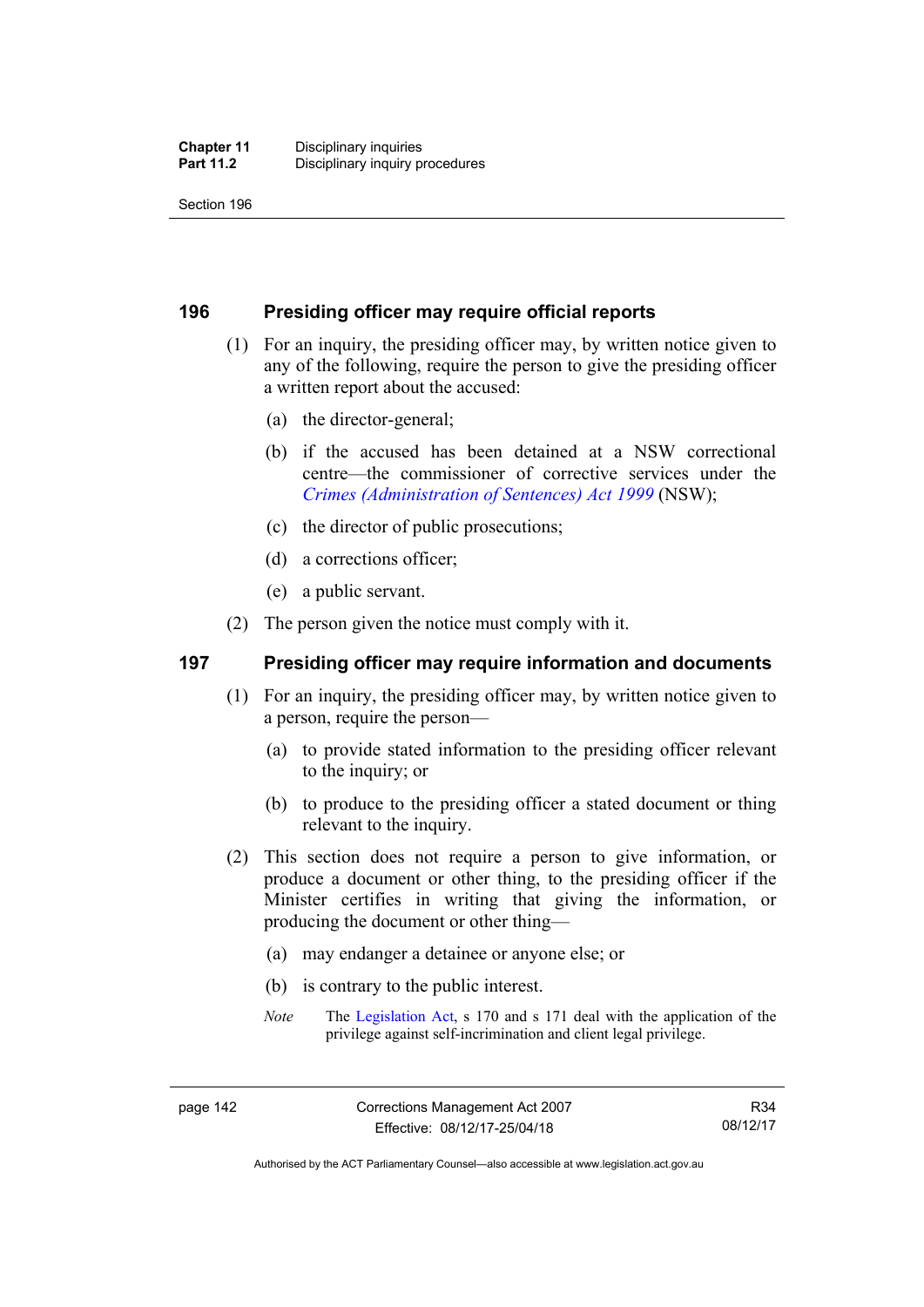## **198 Possession of inquiry documents etc**

The presiding officer may have possession of a document or other thing produced to the presiding officer for an inquiry for as long as the presiding officer considers necessary for the inquiry.

## **199 Record of inquiry**

The presiding officer for an inquiry must keep a written record of proceedings at the inquiry.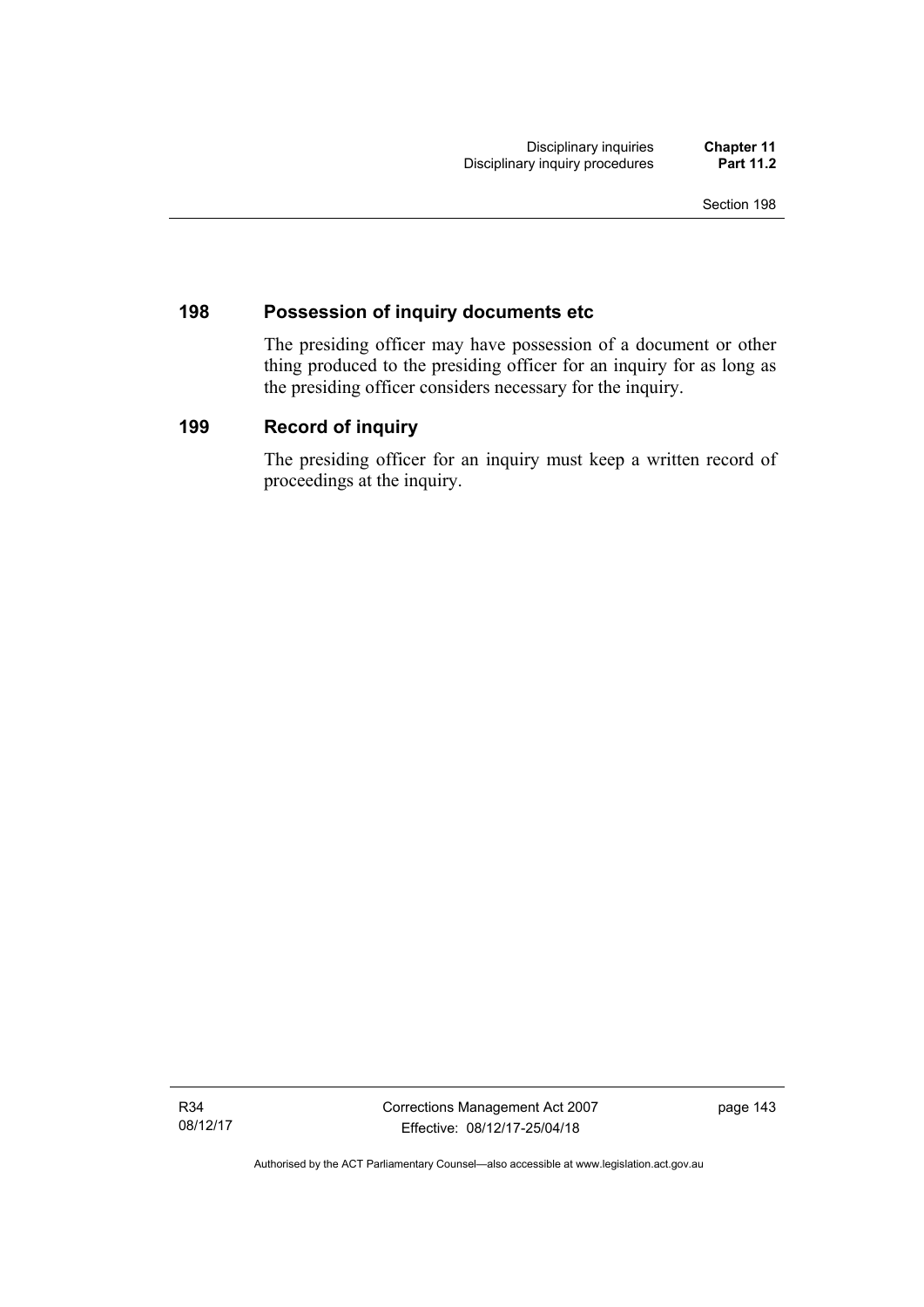Section 200

# **Part 11.3 Disciplinary hearing procedures**

### **200 Notice of disciplinary hearing**

- (1) The presiding officer for an inquiry must give written notice of a hearing for the inquiry to each of the following:
	- (a) the accused to whom the inquiry relates;
	- (b) the director-general.
- (2) The notice must include the following:
	- (a) a statement about where and when the hearing is to be held;
	- (b) a statement about the accused's entitlements under section 201 and section 202.
- (3) To remove any doubt, the hearing may be held at the correctional centre where the accused is detained.

#### **201 Appearance at disciplinary hearing**

- (1) The accused is entitled to be present at a hearing for an inquiry in relation to the accused.
- (2) For the hearing, the presiding officer may, by written notice given to the accused or anyone else, require the person to appear before the presiding officer, at a stated time and place, to do either or both of the following:
	- (a) answer questions;
	- (b) produce a stated document or other thing relevant to the inquiry.
- (3) A person is taken to have complied with a notice under subsection (2) (b) if the person gives the document or thing to the presiding officer before the time stated in the notice for its production.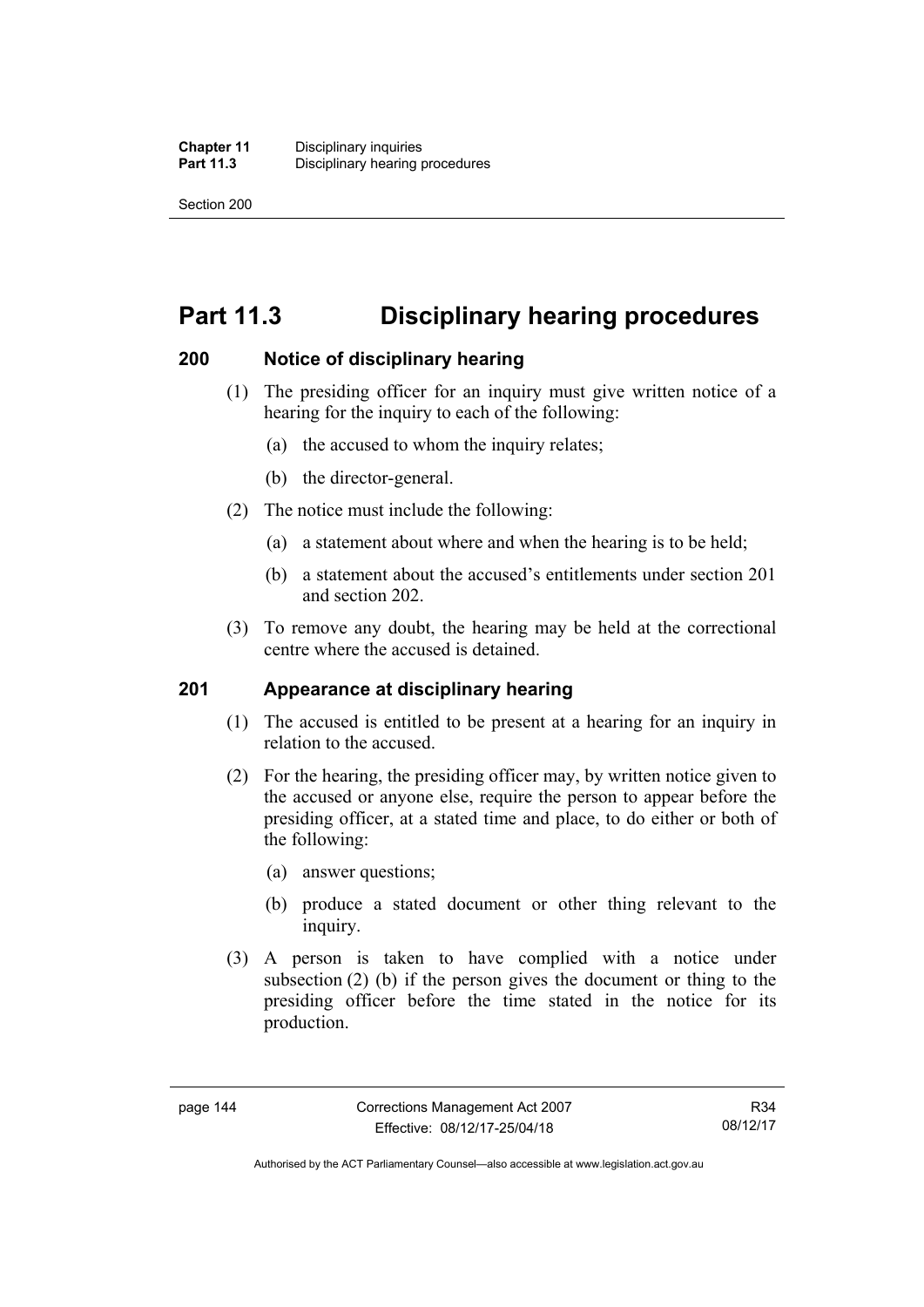- (4) The presiding officer at a hearing for an inquiry may require the accused, or a witness, appearing before the presiding officer to do 1 or more of the following:
	- (a) answer a question relevant to the inquiry;
	- (b) produce a document or other thing relevant to the inquiry.
- (5) The presiding officer at the hearing may disallow a question put to a person if the presiding member considers the question—
	- (a) is unfair, unduly prejudicial or vexatious; or
	- (b) involves an abuse of the inquiry process.
	- *Note* The [Legislation Act,](http://www.legislation.act.gov.au/a/2001-14) s 170 and s 171 deal with the application of the privilege against self-incrimination and client legal privilege.
- (6) The presiding officer may allow a corrections officer or anyone else to be present, and to be heard, at a disciplinary hearing.

#### **202 Rights of accused at disciplinary hearing**

- (1) An accused who appears at a hearing for an inquiry in relation to the accused—
	- (a) is entitled to be heard, to examine and cross-examine witnesses, and to make submissions for the inquiry; and
	- (b) is not entitled to be represented by a lawyer or anyone else, without the presiding officer's consent.
- (2) In deciding whether to grant leave for legal representation, the presiding officer must have regard to the following:
	- (a) the seriousness of the disciplinary breach charged;
	- (b) the administrative penalty likely to be imposed for the disciplinary breach charged;
	- (c) the likely procedural complexities;
	- (d) the accused's capacity for selfrepresentation;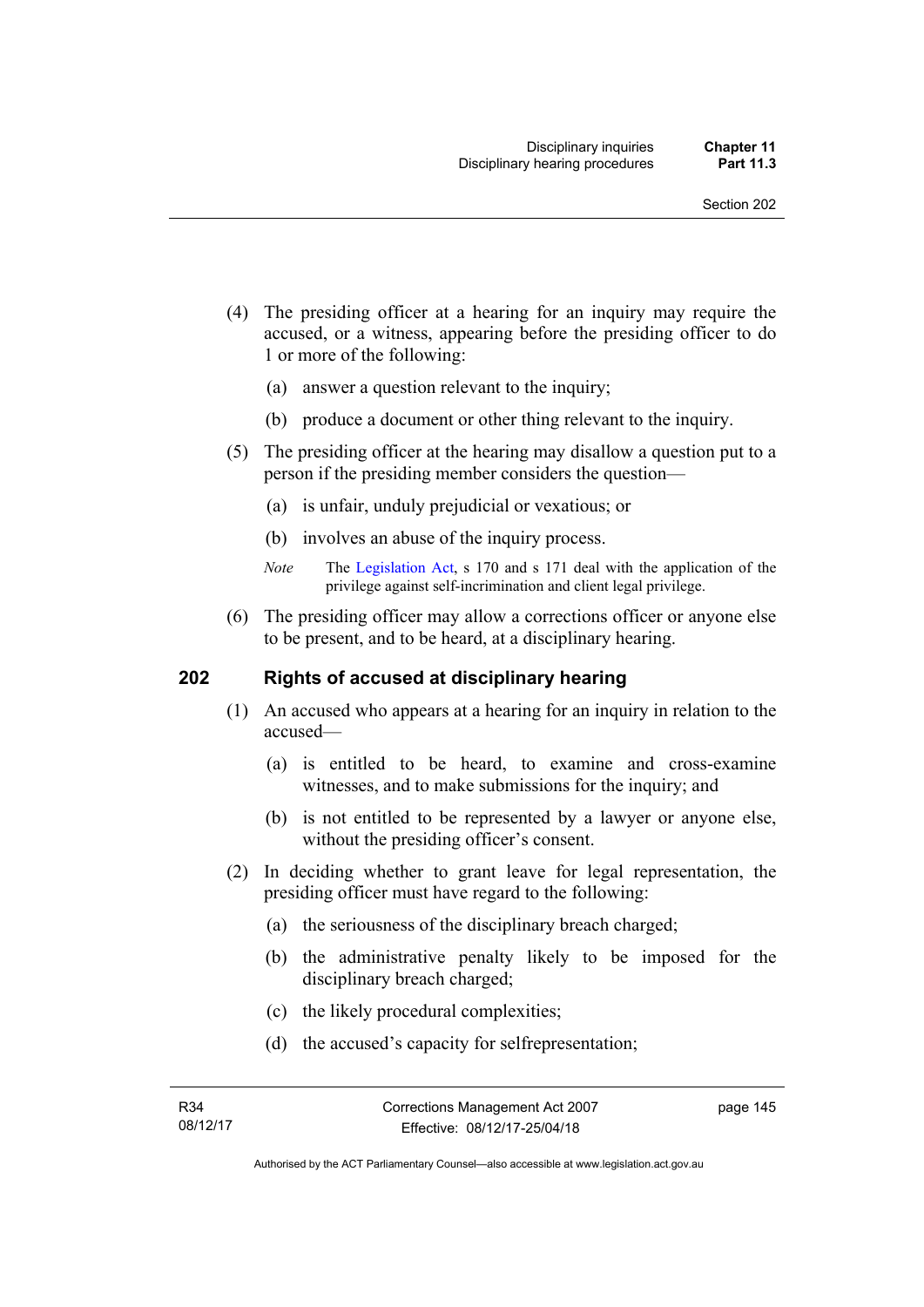Section 203

(e) the need for a fair and prompt resolution of the charge.

#### **Example—par (c)**

the extent of cross-examination that might be required

- *Note* An example is part of the Act, is not exhaustive and may extend, but does not limit, the meaning of the provision in which it appears (see [Legislation Act,](http://www.legislation.act.gov.au/a/2001-14) s 126 and s 132).
- (3) However, the presiding officer may, by written order, exclude the accused from a hearing for the inquiry if the accused—
	- (a) unreasonably interrupts, interferes with or obstructs the hearing; or
	- (b) contravenes a reasonable direction by the presiding officer about the conduct of the hearing.
- (4) If the accused fails to attend a hearing for the inquiry, the presiding officer may conduct the hearing, and make a decision on the charge, in the accused's absence.

### **203 Appearance at disciplinary hearing—audiovisual or audio link**

- (1) This section applies if, in relation to a hearing for an inquiry, or part of the hearing, the presiding officer has given a direction under either of the following sections of the *[Evidence \(Miscellaneous](http://www.legislation.act.gov.au/a/1991-34)  [Provisions\) Act 1991](http://www.legislation.act.gov.au/a/1991-34)*:
	- (a) section 20 (1) (Territory courts may take evidence and submissions from participating States);
	- (b) section 32 (1) (Territory courts may take evidence and submissions from place other than participating State).
- (2) A person may appear and take part in the hearing in accordance with the direction, if the person—
	- (a) is required or entitled to appear personally, whether as the accused or as a witness; or

Authorised by the ACT Parliamentary Counsel—also accessible at www.legislation.act.gov.au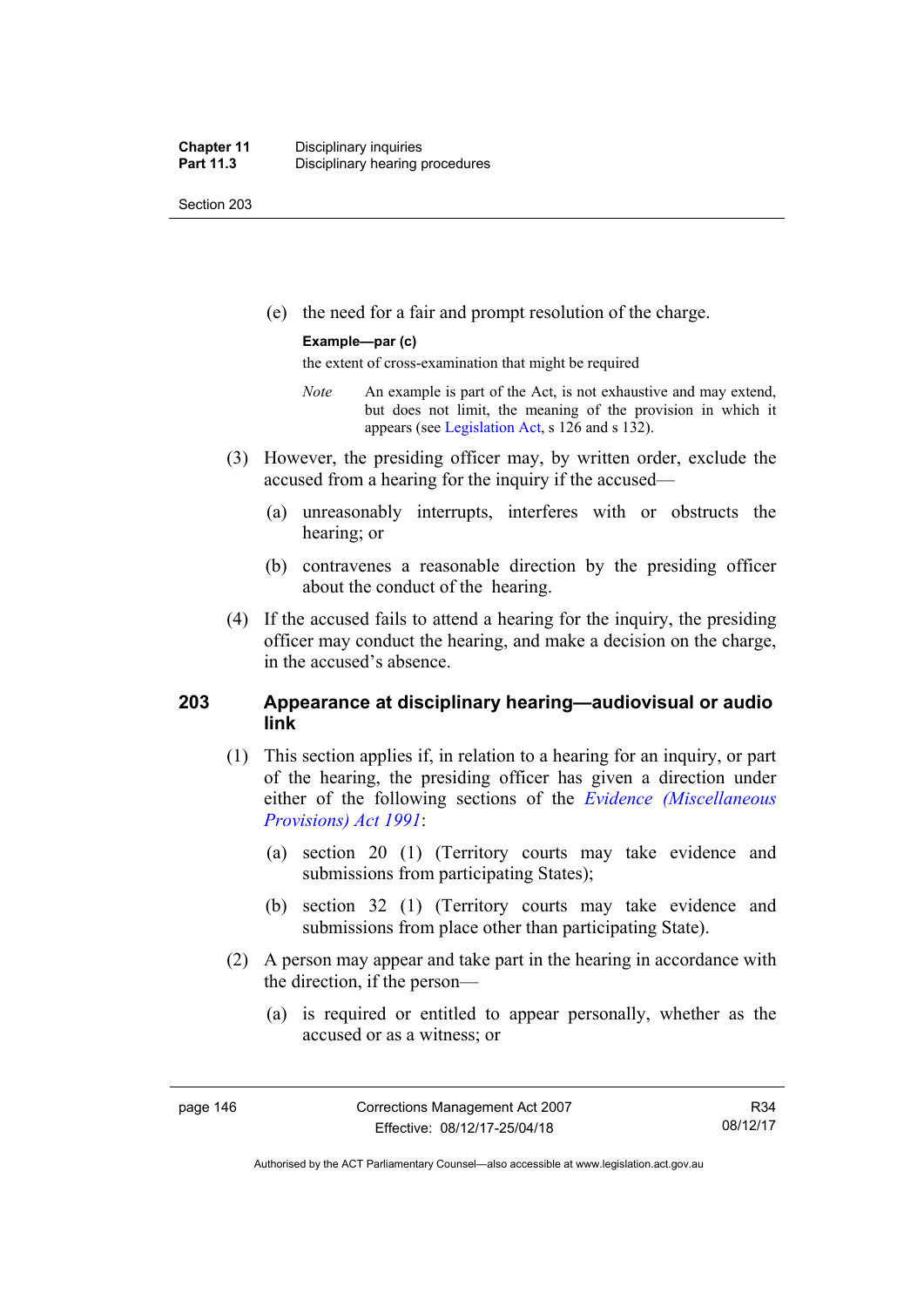- (b) is entitled to appear for someone else.
- (3) A person who appears at the hearing under this section is taken to be before the presiding officer.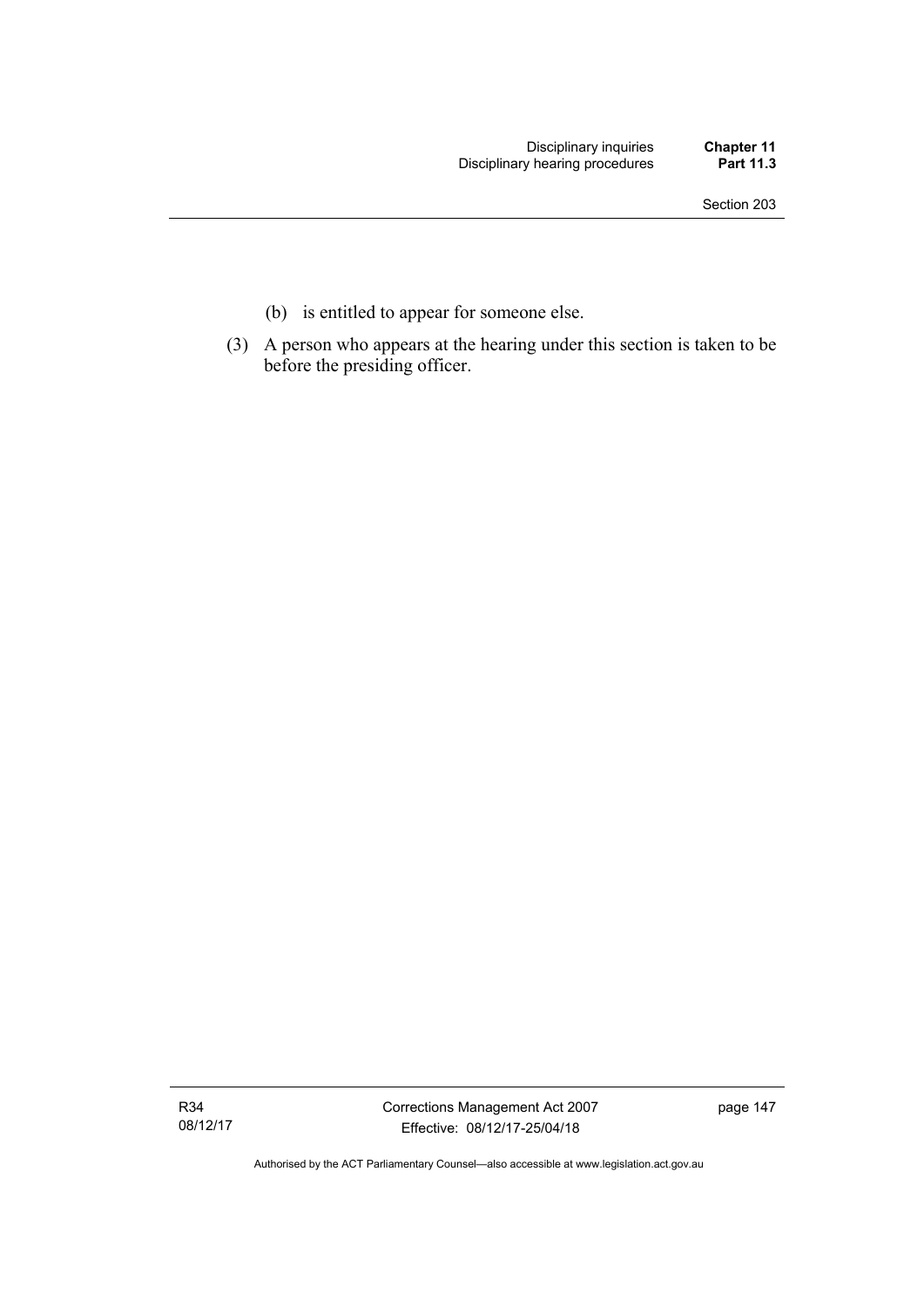**Chapter 12** Full-time detainees—leave<br>**Part 12.1** Local leave **Local leave** 

Section 204

# **Chapter 12 Full-time detainees—leave**

## **Part 12.1 Local leave**

#### **204 Local leave directions**

 (1) The director-general may direct that a full-time detainee be taken from a correctional centre to any place in the ACT for any purpose the director-general considers appropriate.

#### **Example**

a direction that a detainee be taken to a place to assist police or a criminal justice entity in relation to the administration of justice

- *Note 1* An example is part of the Act, is not exhaustive and may extend, but does not limit, the meaning of the provision in which it appears (see [Legislation Act,](http://www.legislation.act.gov.au/a/2001-14) s 126 and s 132).
- *Note 2* Power given under an Act to make a statutory instrument (including a direction) includes power to amend or revoke the instrument (see [Legislation Act,](http://www.legislation.act.gov.au/a/2001-14) s 46 (1)).
- (2) The direction is subject to the following conditions:
	- (a) any condition prescribed by regulation;
	- (b) any other condition, consistent with the conditions (if any) prescribed by regulation, that—
		- (i) the director-general believes, on reasonable grounds, is necessary and reasonable; and
		- (ii) is stated in the permit.

#### **Example of condition stated in direction**

a condition that an escort officer escorts the detainee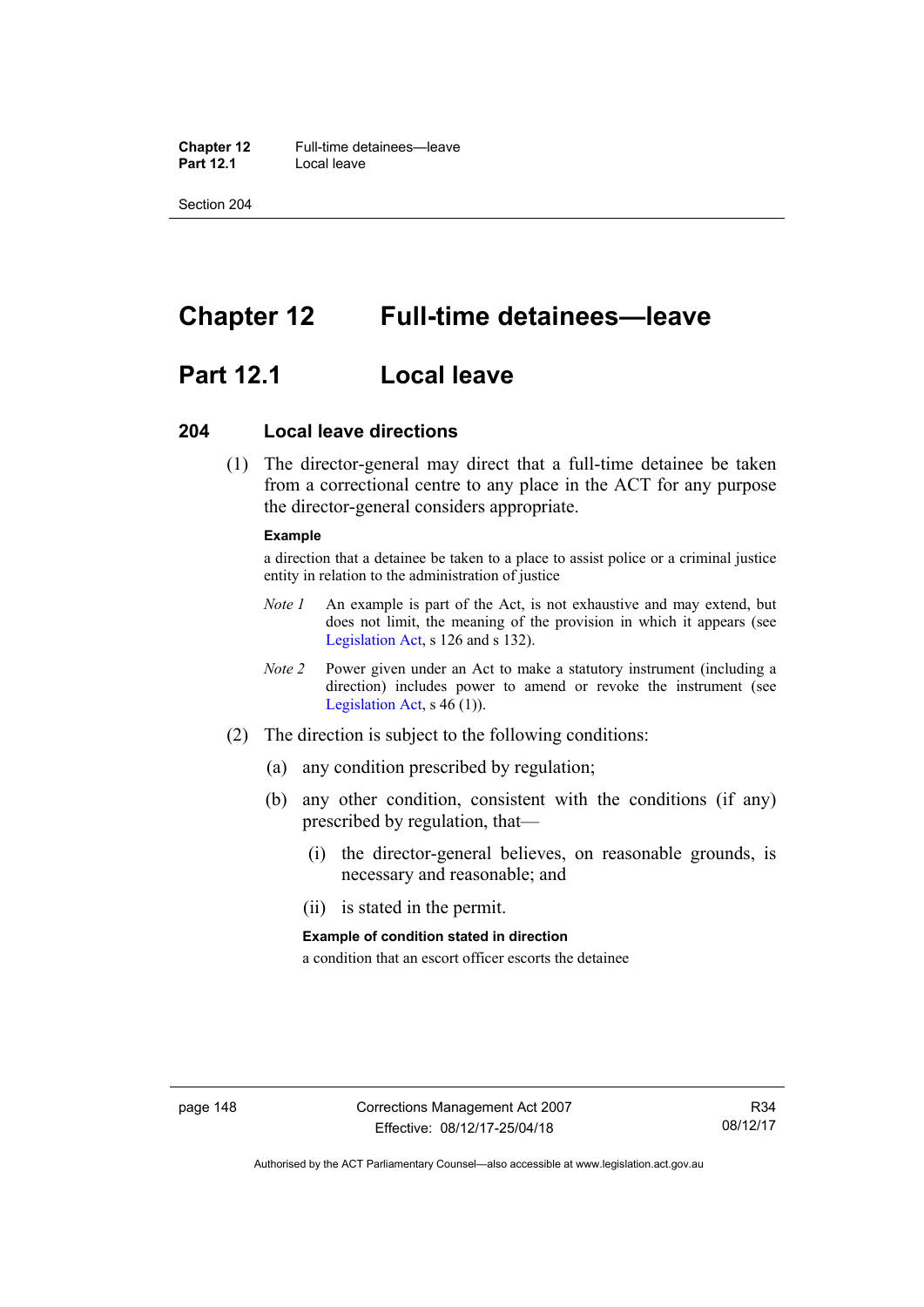#### **205 Local leave permits**

 (1) The director-general may give a full-time detainee a written permit (a *local leave permit*) to be absent from a correctional centre for any purpose the director-general considers appropriate.

#### **Examples of purposes**

- 1 to attend a health or rehabilitation service
- 2 to take part in work or work-related activities
- 3 for compassionate reasons
- *Note 1* An example is part of the Act, is not exhaustive and may extend, but does not limit, the meaning of the provision in which it appears (see [Legislation Act,](http://www.legislation.act.gov.au/a/2001-14) s 126 and s 132).
- *Note 2* If a form is approved under s 228 for this provision, the form must be used.
- *Note 3* Power given under an Act to make a statutory instrument (including a direction) includes power to amend or revoke the instrument (see [Legislation Act,](http://www.legislation.act.gov.au/a/2001-14)  $s$  46 (1)).
- (2) The permit must include the following:
	- (a) the purpose for which the leave is granted;
	- (b) the period, not longer than 7 days, for which leave is granted.
- (3) The permit is subject to the following conditions:
	- (a) any condition prescribed by regulation;
	- (b) any other condition, consistent with the conditions (if any) prescribed by regulation, that—
		- (i) the director-general believes, on reasonable grounds, is necessary and reasonable; and
		- (ii) is stated in the permit.

#### **Example of condition stated in permit**

a condition prohibiting association with a particular person or being near a particular place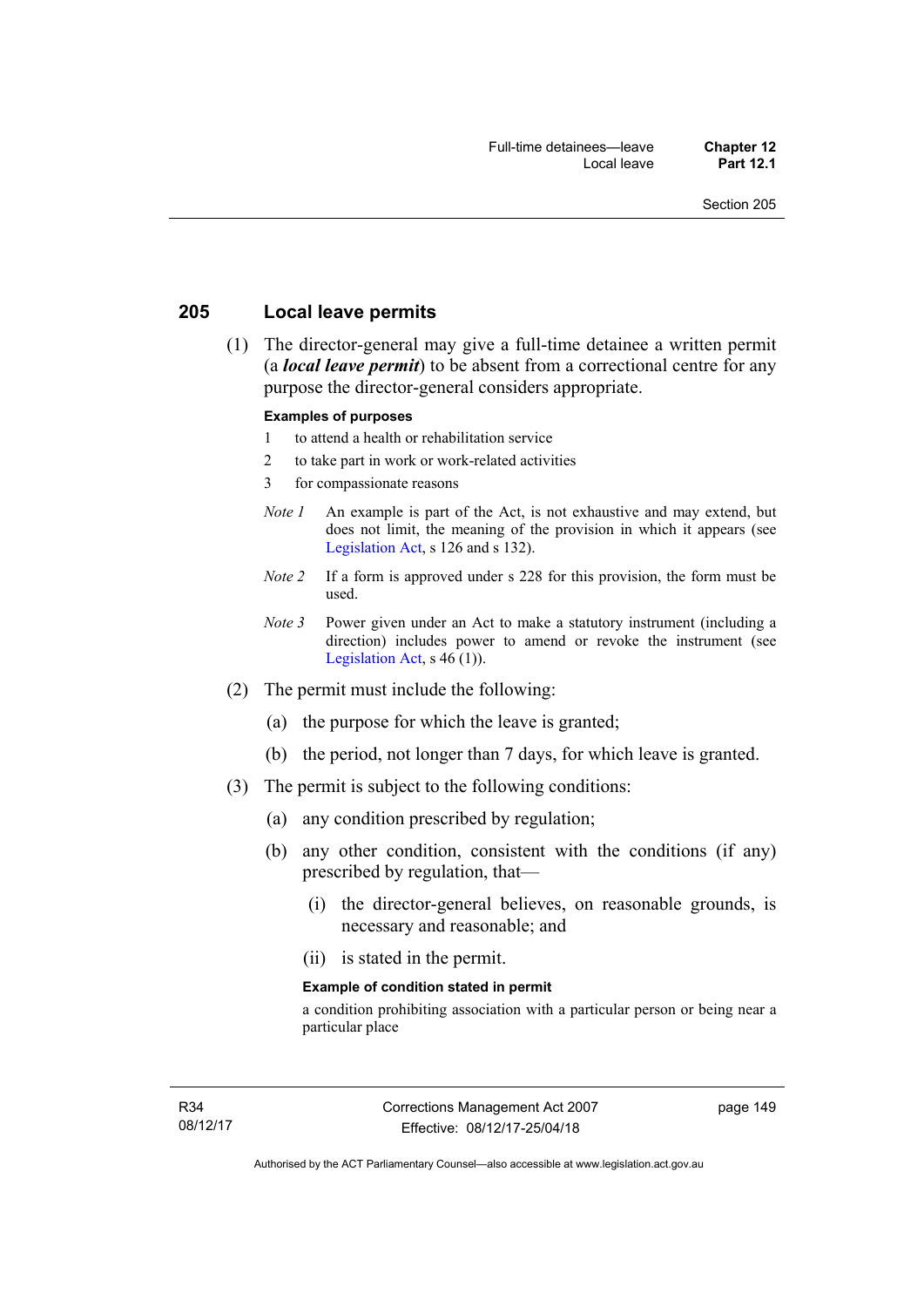**Chapter 12** Full-time detainees—leave<br>**Part 12.2** Interstate leave **Interstate leave**<br>General **Division 12.2.1** Section 206

## **Part 12.2 Interstate leave**

## **Division 12.2.1 General**

#### **206 Definitions—pt 12.2**

In this part:

*corresponding director-general*, of a participating State, means the person responsible for the administration of correctional centres (however described) for full-time detention in the participating State.

*corresponding leave law* means a law of a State or another Territory declared to be a corresponding leave law under section 207.

*escape*, in relation to an interstate detainee, includes fail to return to lawful custody at the end of the period to which the detainee's interstate leave permit applies.

*interstate detainee* means a person to whom an interstate leave permit under a corresponding leave law applies.

*participating State* means a State or another Territory where a corresponding leave law is in force.

### **207 Declaration of corresponding leave laws**

- (1) The Minister may declare that a law of a State or another Territory is a corresponding leave law.
- (2) The Minister may make the declaration only if satisfied that the law substantially corresponds to this part.
- (3) A declaration under this section is a notifiable instrument.

*Note* A notifiable instrument must be notified under the [Legislation Act](http://www.legislation.act.gov.au/a/2001-14).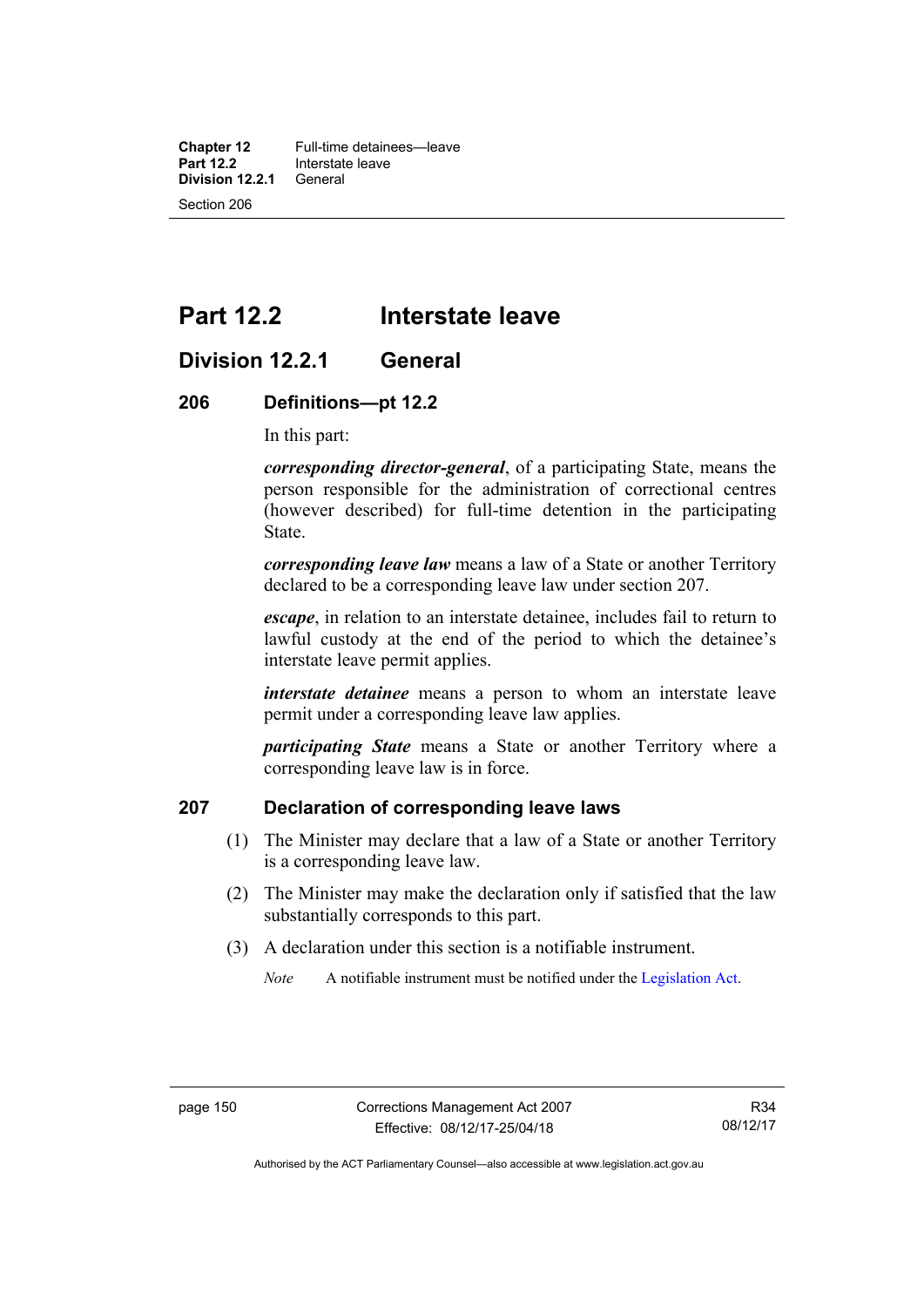## **Division 12.2.2 ACT permits for interstate leave**

### **208 Interstate leave permits**

- (1) The director-general may, by written notice (an *interstate leave permit*) given to a full-time detainee, give the detainee leave to travel to and from, and remain in, a participating State.
- (2) An interstate leave permit must include the following details:
	- (a) the State or Territory to which the permit applies;
	- (b) the purpose for which the leave is granted;
	- (c) the period, not longer than 7 days, for which leave is granted.
	- *Note 1* If a form is approved under s 228 for this provision, the form must be used.
	- *Note 2* Power given under an Act to make a statutory instrument (including an interstate leave permit) includes power to amend or revoke the instrument (see [Legislation Act,](http://www.legislation.act.gov.au/a/2001-14) s 46 (1)).
- (3) For subsection (2) (c), the director-general may, before the permit ends (a *current permit*), decide to extend the current permit for an additional period (an *extension period*) if—
	- (a) the date the extension period ends is within 7 days after the day the current permit ends; and
	- (b) the director-general is satisfied that—
		- (i) an extension of the current permit is for a purpose for which an interstate leave permit may be granted under this section; and
		- (ii) appropriate measures are in place to allow the detainee to remain at a particular place in the State to which the permit applies.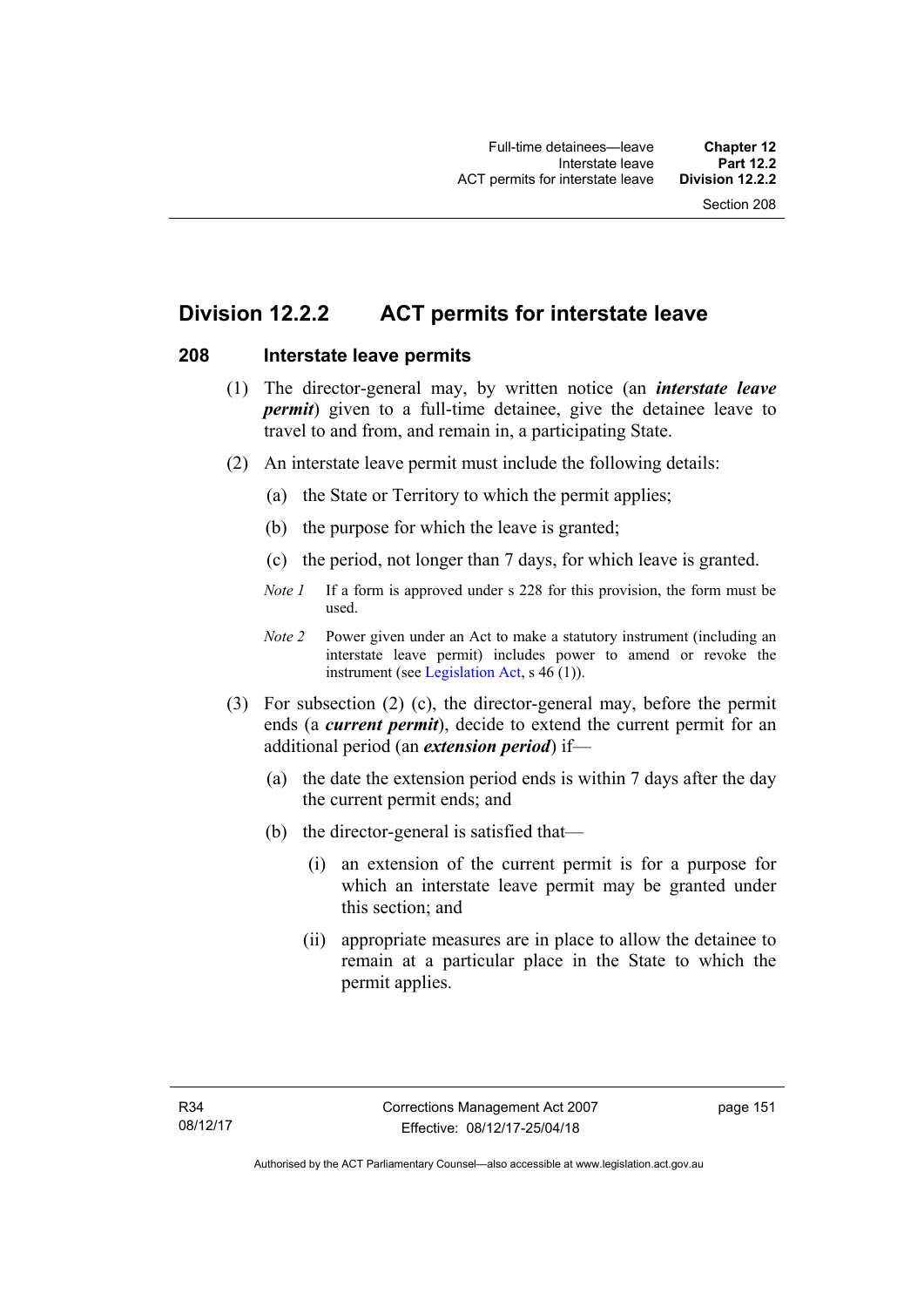- (4) The director-general may make a decision under subsection (3) more than once.
	- *Note* The director-general may also direct a full-time detainee to be removed to a NSW correctional centre under the *[Crimes \(Sentence](http://www.legislation.act.gov.au/a/2005-59)  [Administration\) Act 2005](http://www.legislation.act.gov.au/a/2005-59)*, s 26 (Full-time detention in ACT or NSW).
- (5) If the director-general delegates the function mentioned in subsection (3), a delegate who extends a permit that has previously been extended at least 3 times must tell the director-general about the delegate's decision.
	- *Note* For the making of delegations and the exercise of delegated functions, see the [Legislation Act,](http://www.legislation.act.gov.au/a/2001-14) pt 19.4.
- (6) An interstate leave permit may be issued—
	- (a) for a full-time detainee with a high security classification only if the leave is to enable the detainee to receive a health service or for a compassionate reason; or
	- (b) in any other case—for any purpose the director-general believes, on reasonable grounds, is appropriate.
- (7) An interstate leave permit is subject to the following conditions:
	- (a) any condition prescribed by regulation;
	- (b) any other condition, consistent with the conditions (if any) prescribed by regulation, that—
		- (i) the director-general believes, on reasonable grounds, is necessary and reasonable; and
		- (ii) is stated in the permit.

#### **Examples of conditions stated in interstate leave permits**

- 1 a condition that an escort officer stated in the permit escort the detainee
- 2 a condition prohibiting association with a particular person or being near a particular place

Authorised by the ACT Parliamentary Counsel—also accessible at www.legislation.act.gov.au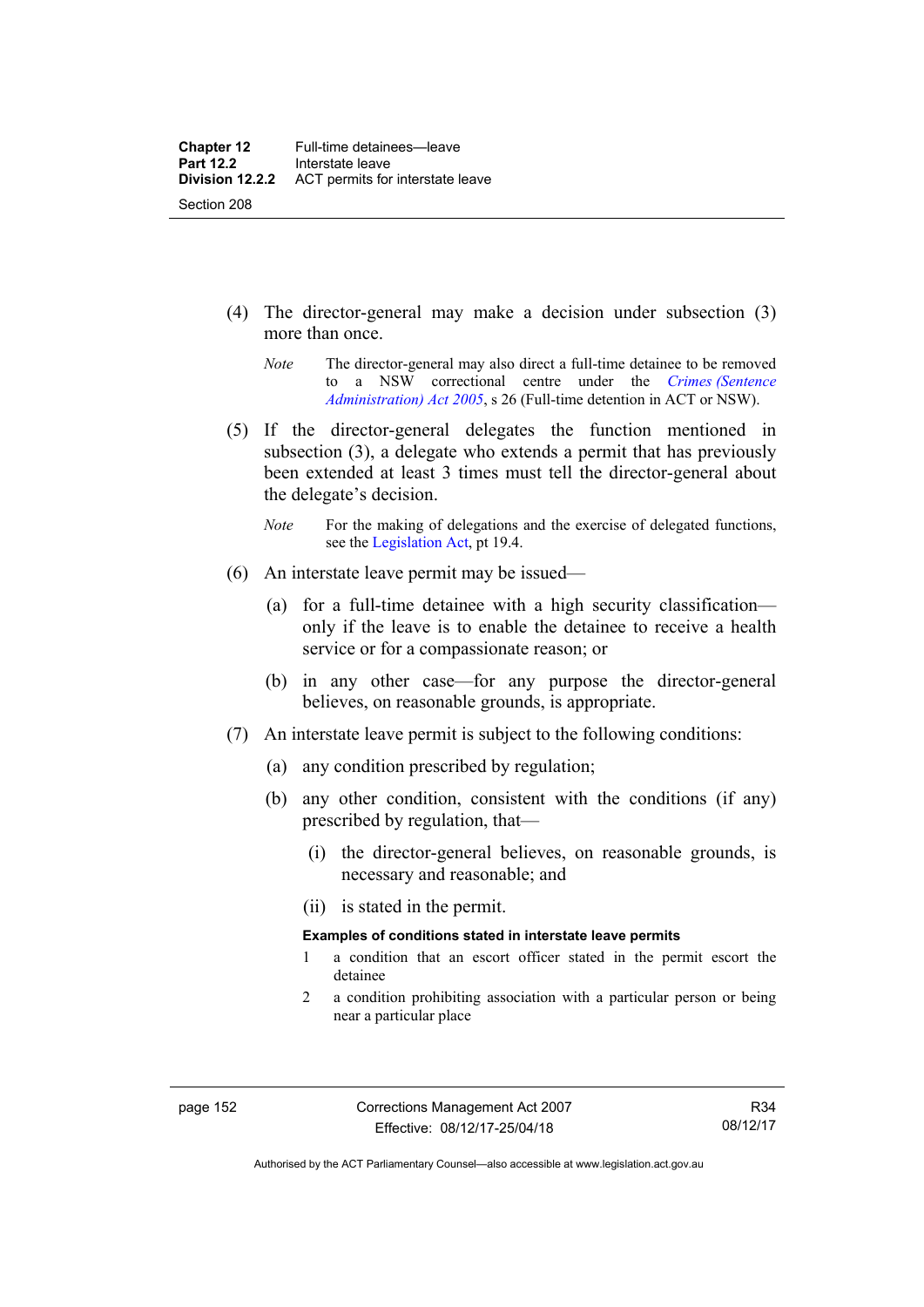- 3 a condition that an indigenous detainee travelling interstate to mark the birth or death of a relative be escorted by an indigenous elder or relative
- *Note* An example is part of the Act, is not exhaustive and may extend, but does not limit, the meaning of the provision in which it appears (see [Legislation Act,](http://www.legislation.act.gov.au/a/2001-14) s 126 and s 132).

#### **209 Effect of ACT permit for interstate leave**

- (1) An interstate leave permit for a full-time detainee authorises the detainee to be absent from a correctional centre in accordance with the permit—
	- (a) unescorted; or
	- (b) if the permit is subject to a condition that an escort officer must escort the detainee—while under escort by the escort officer.
- (2) If an interstate leave permit is subject to a condition that the full-time detainee be escorted by an escort officer, the permit authorises the escort officer to escort the detainee in accordance with the permit—
	- (a) to and within the participating State stated in the permit (whether or not through any other jurisdiction); and
	- (b) back to the correctional centre.

#### **210 Notice to participating States**

The director-general must give written notice of an interstate leave permit given to a full-time detainee, and the period of the permit, to each of the following:

- (a) the corresponding director-general of the participating State to which the permit applies;
- (b) the chief of police (however described) of the participating State to which the permit applies;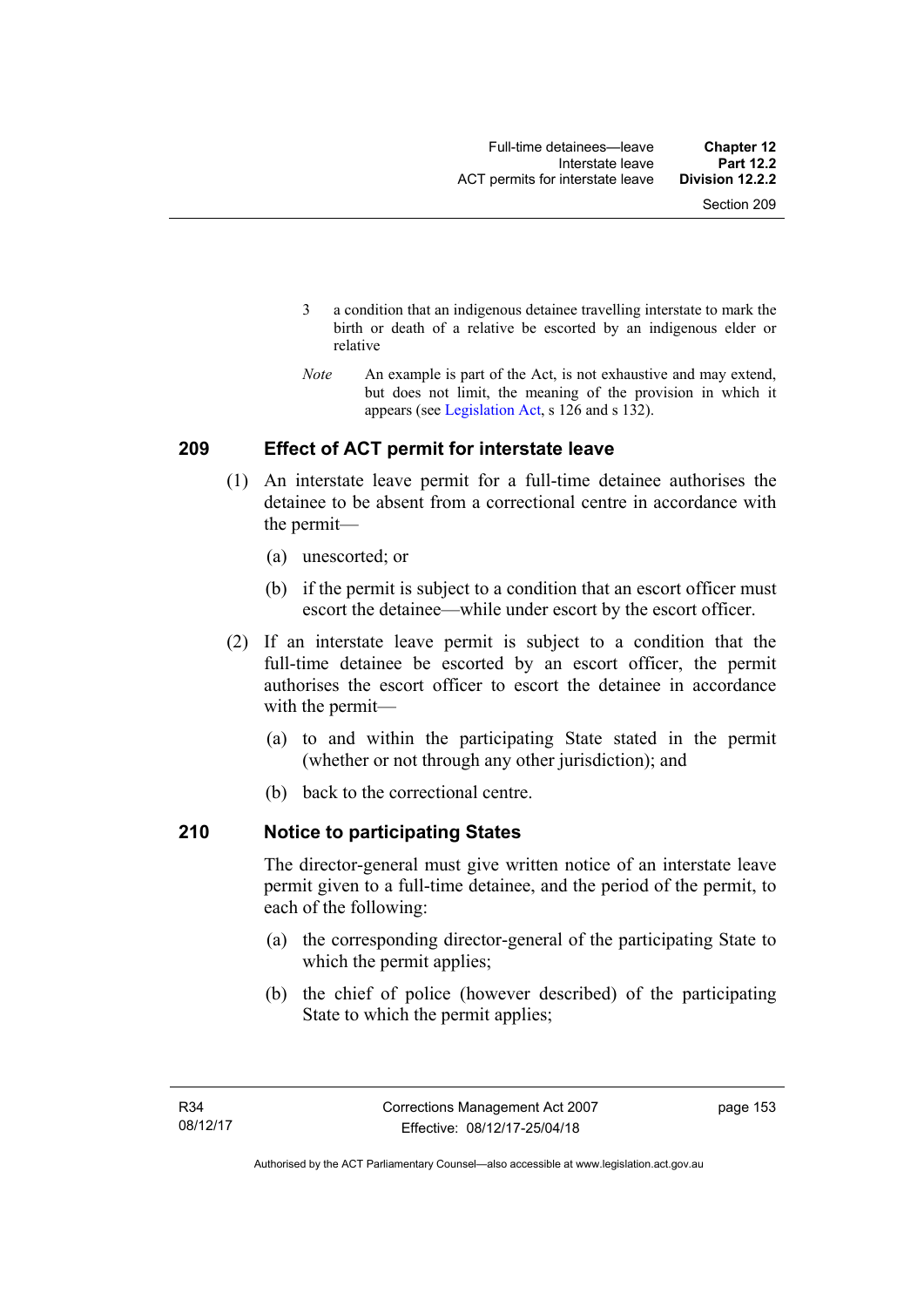(c) the chief of police (however described) of any other State or Territory through which the detainee may travel under the permit.

### **211 Powers of escort officers**

- (1) An escort officer escorting a full-time detainee under an interstate leave permit may, to keep custody of the detainee under the permit or to arrest the detainee if the detainee has escaped—
	- (a) give the detainee any direction that the officer believes, on reasonable grounds, is necessary and reasonable; and
	- (b) use force in accordance with part 9.7 (Use of force).
- (2) An escort officer escorting a full-time detainee under an interstate leave permit may conduct a scanning search, frisk search or ordinary search of the detainee if the officer suspects, on reasonable grounds, the detainee may be carrying a prohibited thing.
- (3) Part 9.4 (Searches) and part 9.5 (Seizing property) apply, with any necessary changes and any changes prescribed by regulation, in relation to a search under this section.

## **212 Liability for damage etc**

- (1) The Territory is liable for any damage or loss sustained by anyone in a participating State that is caused by the conduct of a full-time detainee or an escort officer while in the participating State under an interstate leave permit.
- (2) This section does not affect any right the Territory may have against the detainee or escort officer for the damage or loss.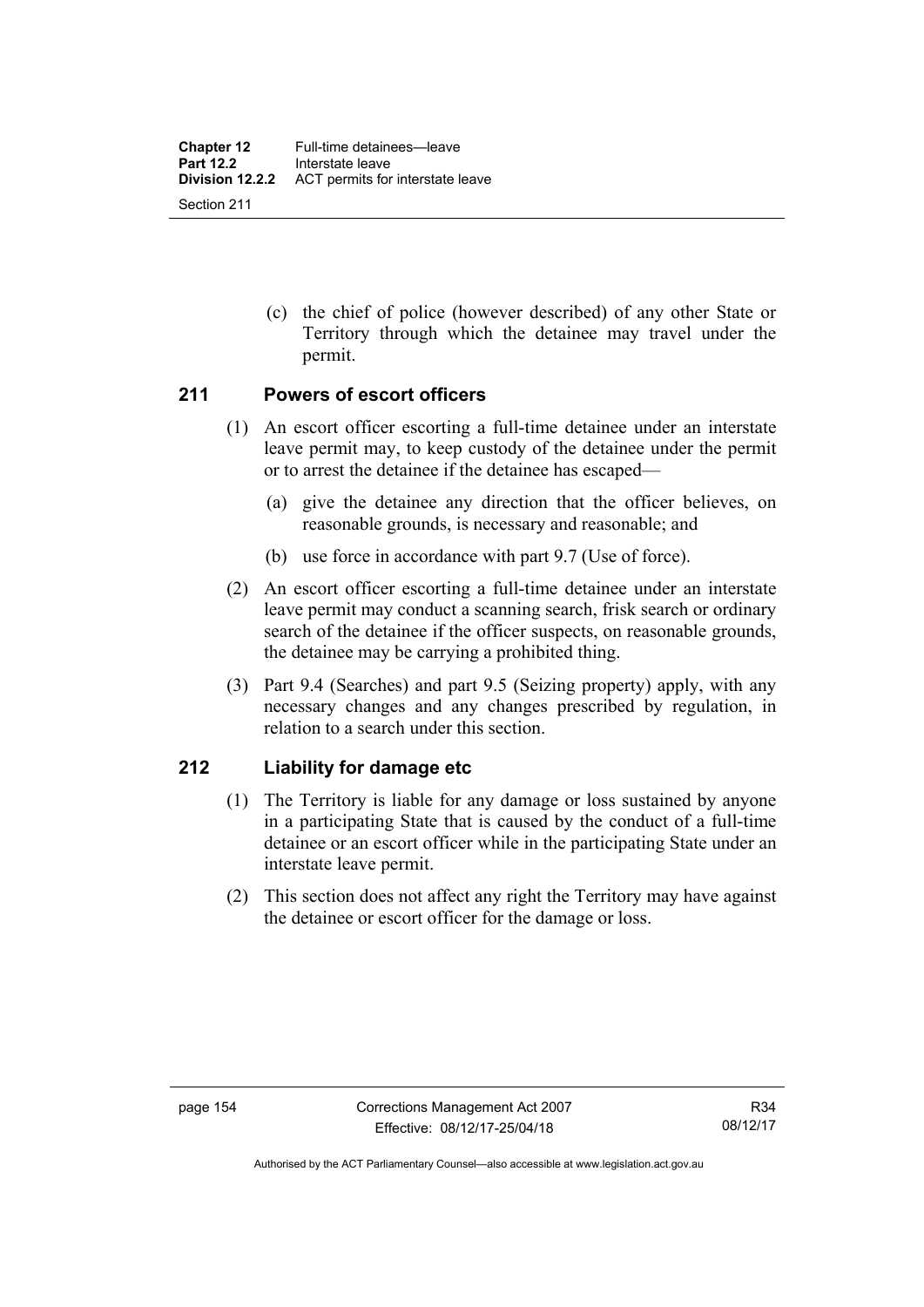## **Division 12.2.3 Interstate leave under corresponding leave laws**

### **213 Effect in ACT of interstate leave permit under corresponding leave law**

- (1) This section applies to a person (an *interstate escort officer*) who is authorised under an interstate leave permit issued under a corresponding leave law to escort an interstate detainee to or from, or in, the ACT.
- (2) The interstate escort officer is authorised, in the ACT, to escort the interstate detainee in accordance with the interstate leave permit.

## **214 Powers of interstate escort officers**

- (1) This section applies if an interstate escort officer uses force, a weapon, or a means of restraint, in the ACT for—
	- (a) keeping custody of an interstate detainee under an interstate leave permit; or
	- (b) arresting an interstate detainee who has escaped.
- (2) The use of force, weapon or means of restraint is lawful in the ACT if it would have been lawful in the participating State where the interstate permit was issued.

#### **215 Escape of interstate detainee**

- (1) This section applies to an interstate detainee in the ACT under an interstate leave permit issued under a corresponding leave law.
- (2) If the interstate detainee escapes from lawful custody, the detainee may be arrested without warrant by—
	- (a) an interstate escort officer for the detainee; or
	- (b) a police officer.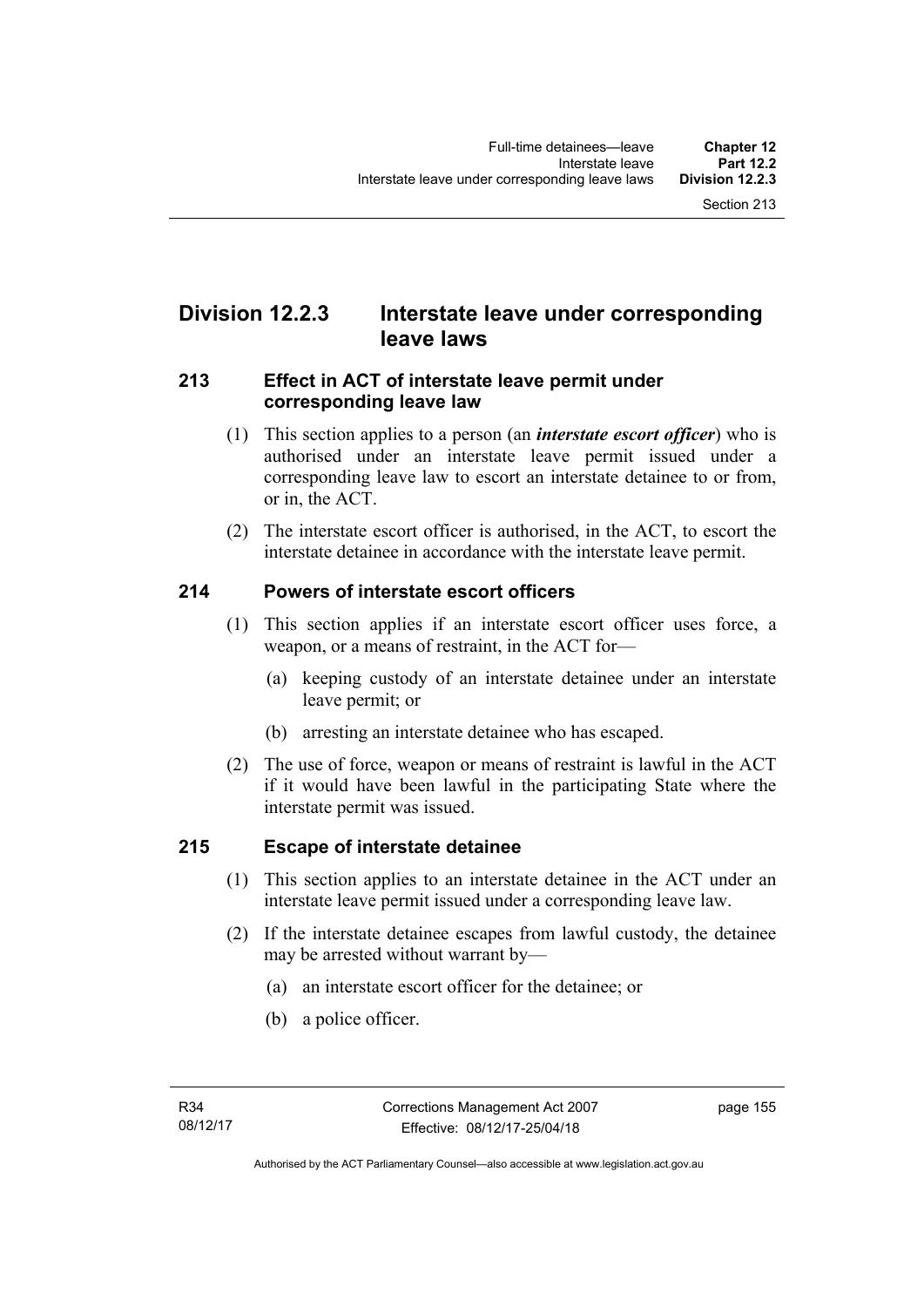- (3) A police officer who arrests the detainee may return the detainee to an interstate escort officer for the detainee.
	- *Note* A police officer may also arrest without a warrant a person who has escaped from lawful custody or who is unlawfully at large (see *[Crimes](http://www.legislation.act.gov.au/a/1900-40)  [Act 1900](http://www.legislation.act.gov.au/a/1900-40)*, s 212 and s 214).

#### **216 Return of escaped interstate detainee**

- (1) This section applies if, in the ACT, an interstate detainee attempts to escape or is arrested after an escape.
- (2) The interstate detainee may be taken before a magistrate.
- (3) Despite the terms of the interstate detainee's interstate leave permit, the magistrate may by warrant (a *return warrant*)—
	- (a) order the return of the detainee to the participating State where the permit was issued; and
	- (b) order the interstate detainee to be delivered into the custody of a police officer or interstate escort officer for that purpose.
- (4) If a return warrant is issued for the interstate detainee, the detainee may be kept in detention until the earlier of the following events:
	- (a) the detainee is delivered into the custody of a police officer or interstate escort officer in accordance with the warrant;
	- (b) the end of 14 days after the day the warrant was issued.
- (5) The return warrant ends if the interstate detainee is not delivered into the custody of a police officer or interstate escort officer, in accordance with the warrant, before the end of 14 days after the day the warrant is issued.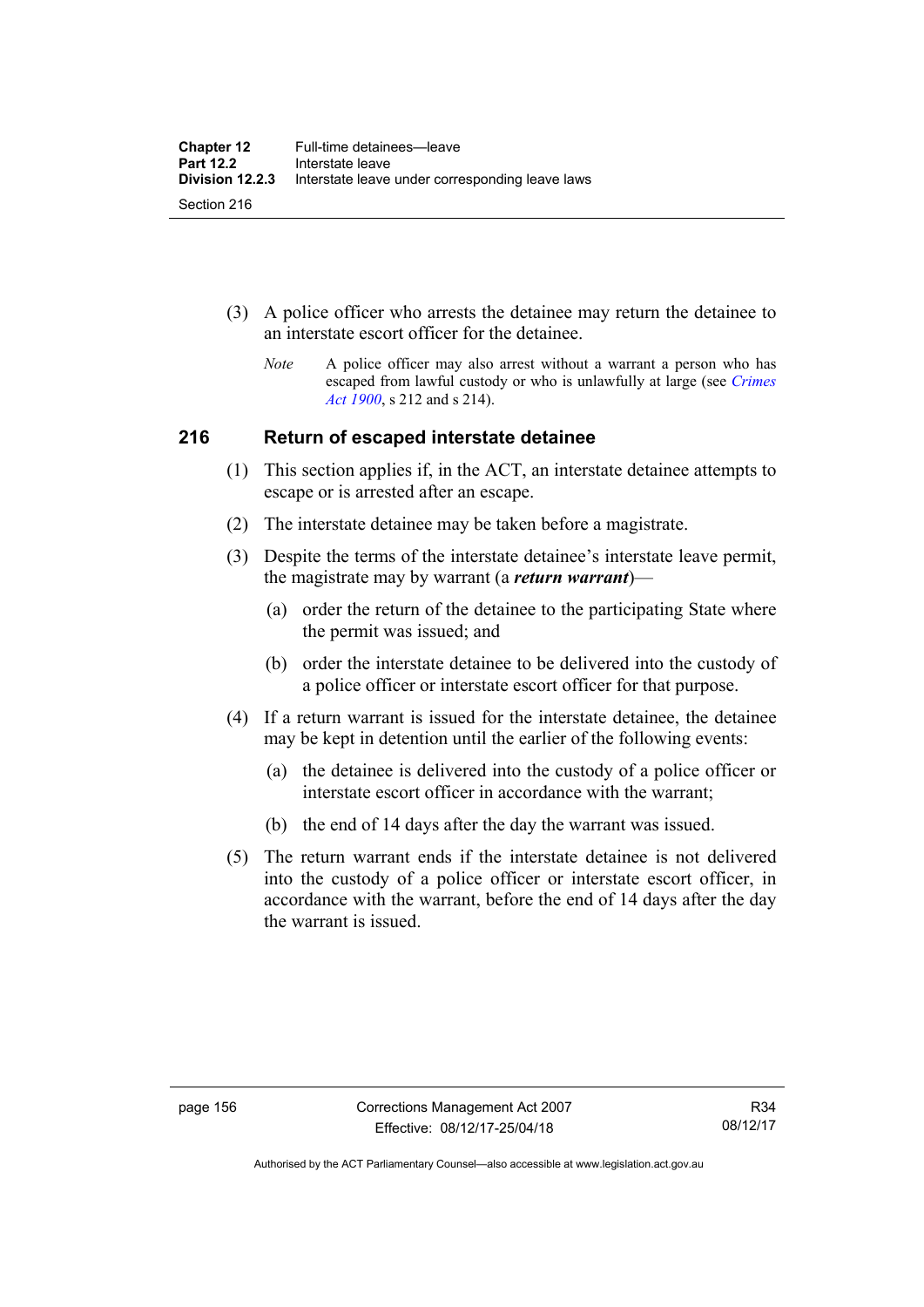# **Chapter 13 Miscellaneous**

## **217 Lawful temporary absence from correctional centre**

- (1) This section applies to a detainee who is absent from a correctional centre under any of the following:
	- (a) a direction by the director-general, including a direction under—
		- (i) section 54 (Transfers to health facilities);
		- (ii) section 204 (Local leave directions);
	- (b) a local leave permit;
	- (c) an interstate leave permit;
	- (d) any other authority (however described) prescribed by regulation.
- (2) To remove any doubt, the detainee is—
	- (a) taken to be in the director-general's custody; and
	- (b) if under escort by an escort officer—also taken to be in the escort officer's custody.
- (3) However, a detainee transferred to a secure mental health facility under a direction under section 54 (Transfers to health facilities) is taken to be in the director-general's custody only—
	- (a) until the detainee is admitted to the facility; and
	- (b) if the detainee is transferred from a secure mental health facility under the *[Mental Health Act 2015](http://www.legislation.act.gov.au/a/2015-38/default.asp)*, section 144B (Taking person to appear before court)—from when the detainee is transferred until when the detainee is returned; and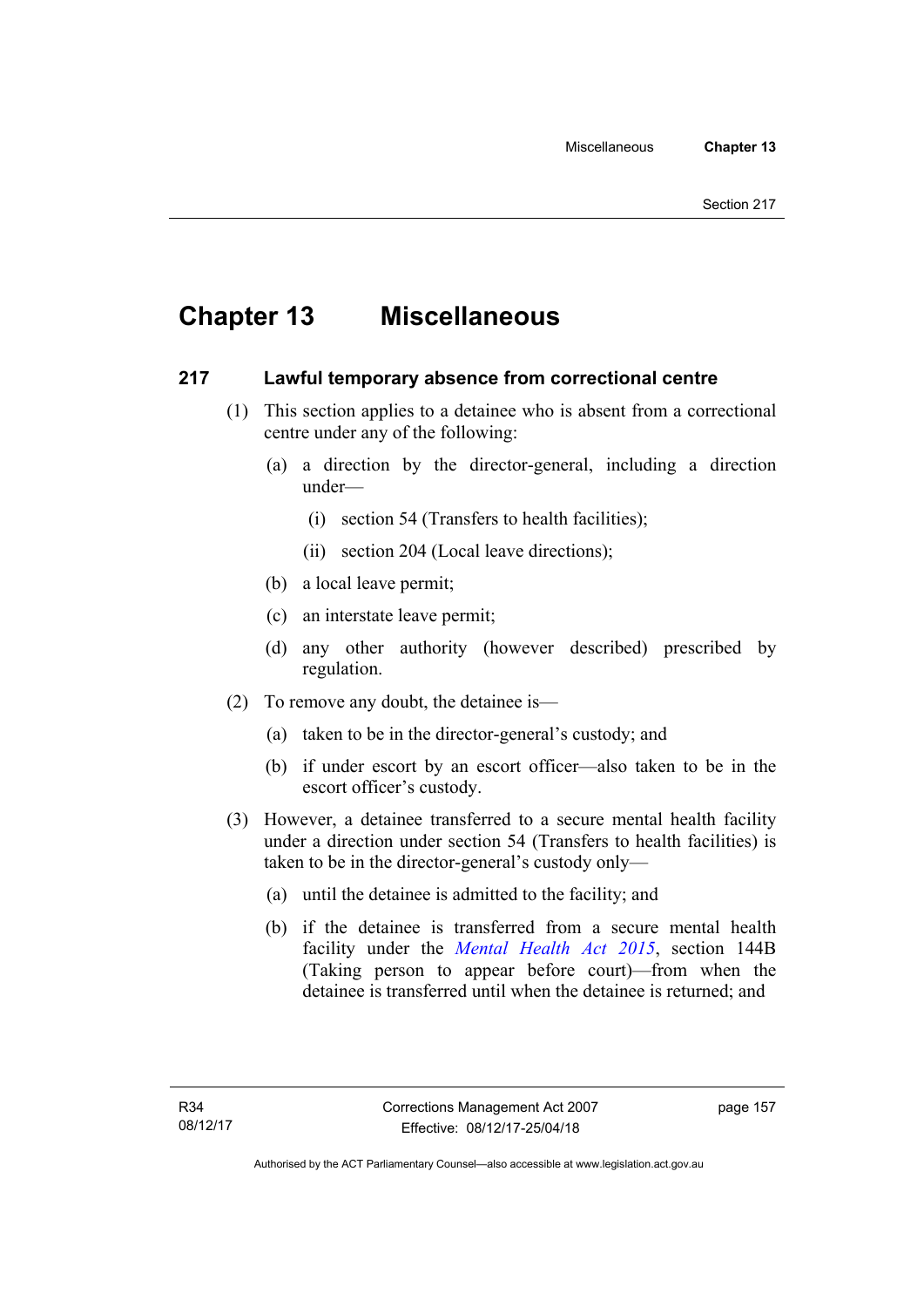- (c) if the detainee is returned to a correctional centre—when the detainee is discharged from the facility.
- *Note* See the *[Mental Health Act 2015](http://www.legislation.act.gov.au/a/2015-38/default.asp)*, s 144A (Transfer of custody if person admitted to secure mental health facility) for custody while at a secure mental health facility and s 144B (Taking person to appear before court) for custody when attending court.
- (4) In this section:

*admitted* to a secure mental health facility includes transferred to the facility.

#### **Example**

A person is transferred to a secure mental health facility from another unit at the Canberra Hospital.

*Note* An example is part of the Act, is not exhaustive and may extend, but does not limit, the meaning of the provision in which it appears (see [Legislation Act,](http://www.legislation.act.gov.au/a/2001-14) s 126 and s 132).

### **217A Power of court to bring detainee before it—civil proceeding**

- (1) For a civil proceeding, a court may order the director-general to bring a person lawfully detained in a correctional centre or other place before the court, if the person consents, and to return the person to the centre or other place in accordance with the order.
- (2) In this section:

*civil proceeding*—see the *[Evidence Act 2011](http://www.legislation.act.gov.au/a/2011-12)*, dictionary.

*court* includes the ACAT.

#### **218 Detainee's work—no employment contract etc**

 (1) To remove any doubt, any work by a detainee under this Act, whether at a correctional centre or elsewhere, is taken not to create a contract of employment or a contract for services.

Authorised by the ACT Parliamentary Counsel—also accessible at www.legislation.act.gov.au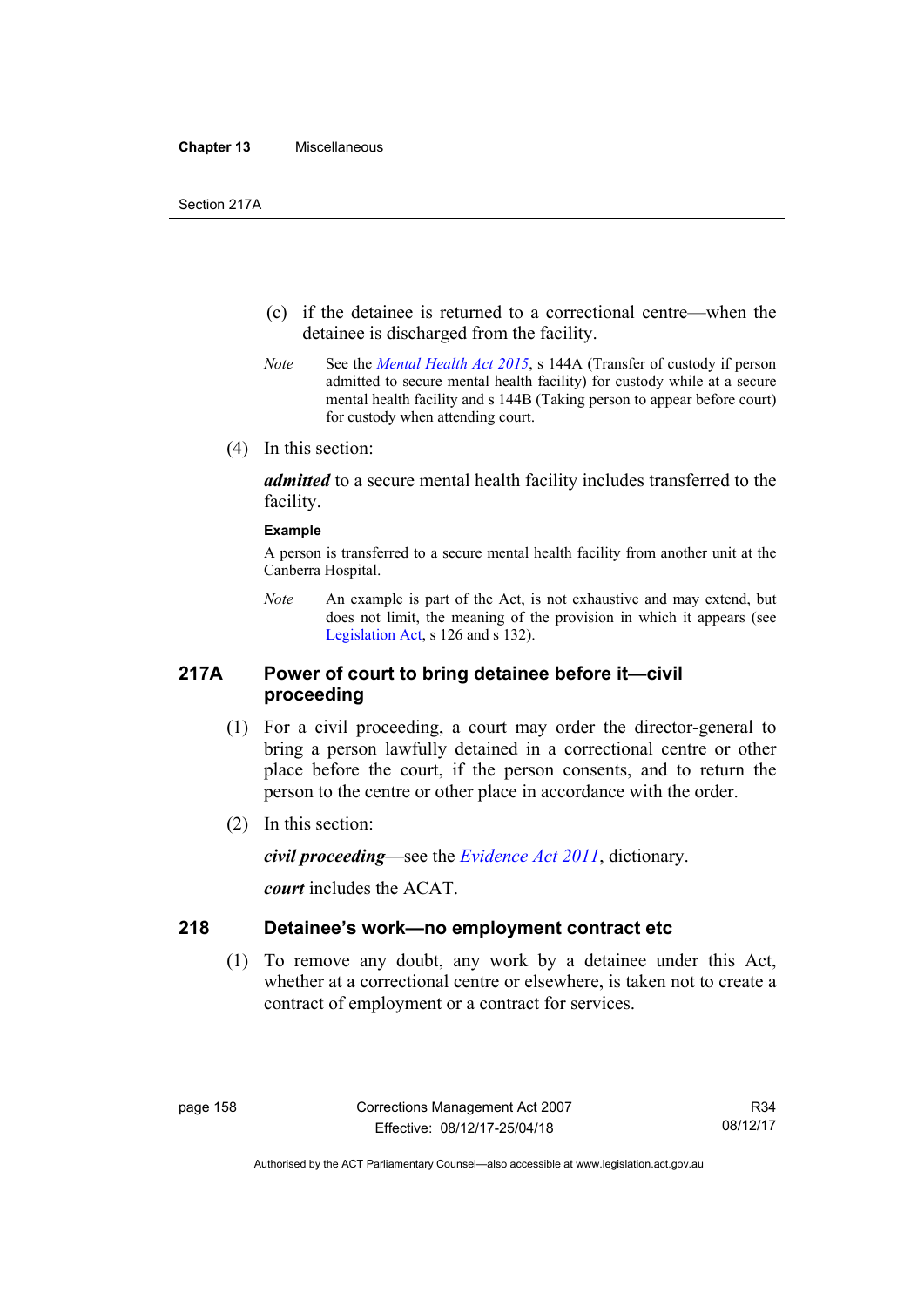- (2) In particular, a contract of employment is taken not to exist between the following in relation to work by a detainee:
	- (a) the detainee and the Territory;
	- (b) the detainee and a person involved in the work;
	- (c) the Territory and a person involved in the work.

### **219 Detainee's work—work health and safety**

- (1) The director-general must ensure, as far as practicable, that the conditions in relation to work by a detainee, whether at a correctional centre or elsewhere, comply with requirements under the *[Work Health and Safety Act 2011](http://www.legislation.act.gov.au/a/2011-35)* in relation to work by workers.
- (2) In particular, the director-general must ensure that arrangements in relation to a detainee's work take account, as far as practicable, of the need—
	- (a) to secure the health, safety and welfare of the detainee; and
	- (b) to protect people at or near the workplace from risks to health or safety arising out of the activities of the detainee.
- (3) A regulation may provide for the application of the *[Work Health](http://www.legislation.act.gov.au/a/2011-35)  [and Safety Act 2011](http://www.legislation.act.gov.au/a/2011-35)* in relation to work by a detainee, including for changes to that Act in its application in relation to the work.

## **220 Personal injury management—detainees etc**

- (1) This section applies if—
	- (a) a detainee suffers injury that arises out of, or in the course of, the detainee's detention; or
	- (b) an offender, who is directed to do community service work under the *[Crimes \(Sentence Administration\) Act 2005](http://www.legislation.act.gov.au/a/2005-59)*, section 91, suffers injury that arises out of, or in the course of, the work.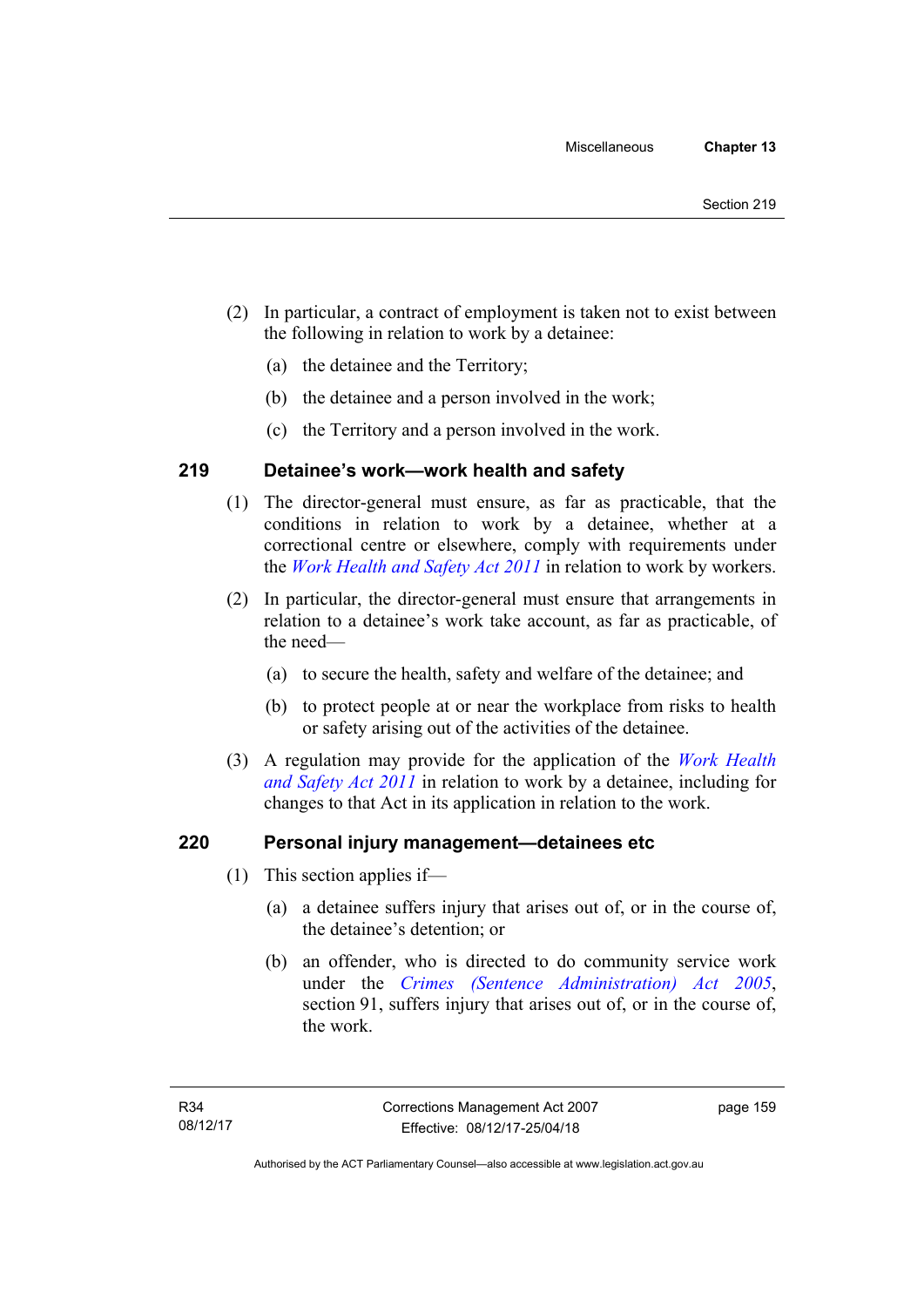- (2) A regulation may make provision in relation to the injury, including provision in relation to the following:
	- (a) injury management;
	- (b) vocational rehabilitation;
	- (c) compensation for a permanent injury;
	- (d) death benefits.
- (3) In this section:

*injury* includes—

- (a) disease; and
- (b) aggravation, acceleration and recurrence of an injury or disease.

#### **222 Confidentiality**

(1) In this section:

*corresponding corrections law* means a law of a State or another Territory declared to be a corresponding corrections law under section 225.

*court* includes a tribunal.

*Note* A *tribunal* includes any entity authorised to hear, receive and examine evidence (see [Legislation Act,](http://www.legislation.act.gov.au/a/2001-14) dict, pt 1).

*divulge* includes communicate.

*person to whom this section applies* means a person who—

- (a) exercises, or has exercised, a function under this Act; or
- (b) is, or has been, otherwise involved in the administration of this Act.

*produce* includes allow access to.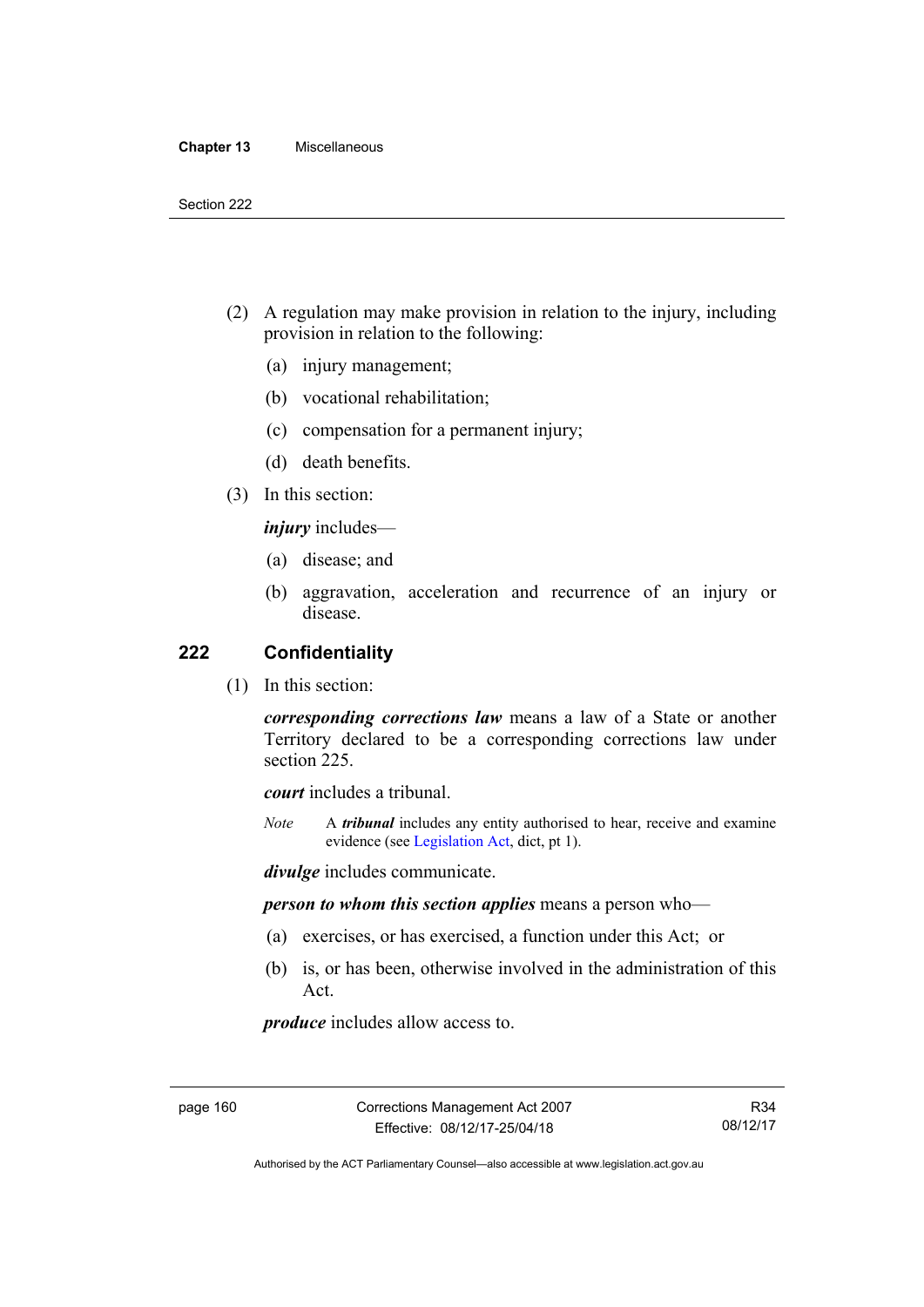*protected information* means information about a person that is disclosed to, or obtained by, a person to whom this section applies because of—

- (a) the exercise of a function under this Act by the person or someone else; or
- (b) the involvement of the person, or someone else, in the administration of this Act.
- (2) A person to whom this section applies commits an offence—
	- (a) if the person—
		- (i) makes a record of protected information about someone else; and
		- (ii) is reckless about whether the information is protected information about someone else; or
	- (b) if the person does something that divulges protected information about someone else and is reckless about whether—
		- (i) the information is protected information about someone else; and
		- (ii) doing the thing would result in the information being divulged to someone else.

Maximum penalty: 50 penalty units, imprisonment for 6 months or both.

- (3) Subsection (2) does not apply if the record is made, or the information is divulged, by the person as follows:
	- (a) under this Act or another territory law;
	- (b) in relation to the exercise of a function under this Act or another territory law;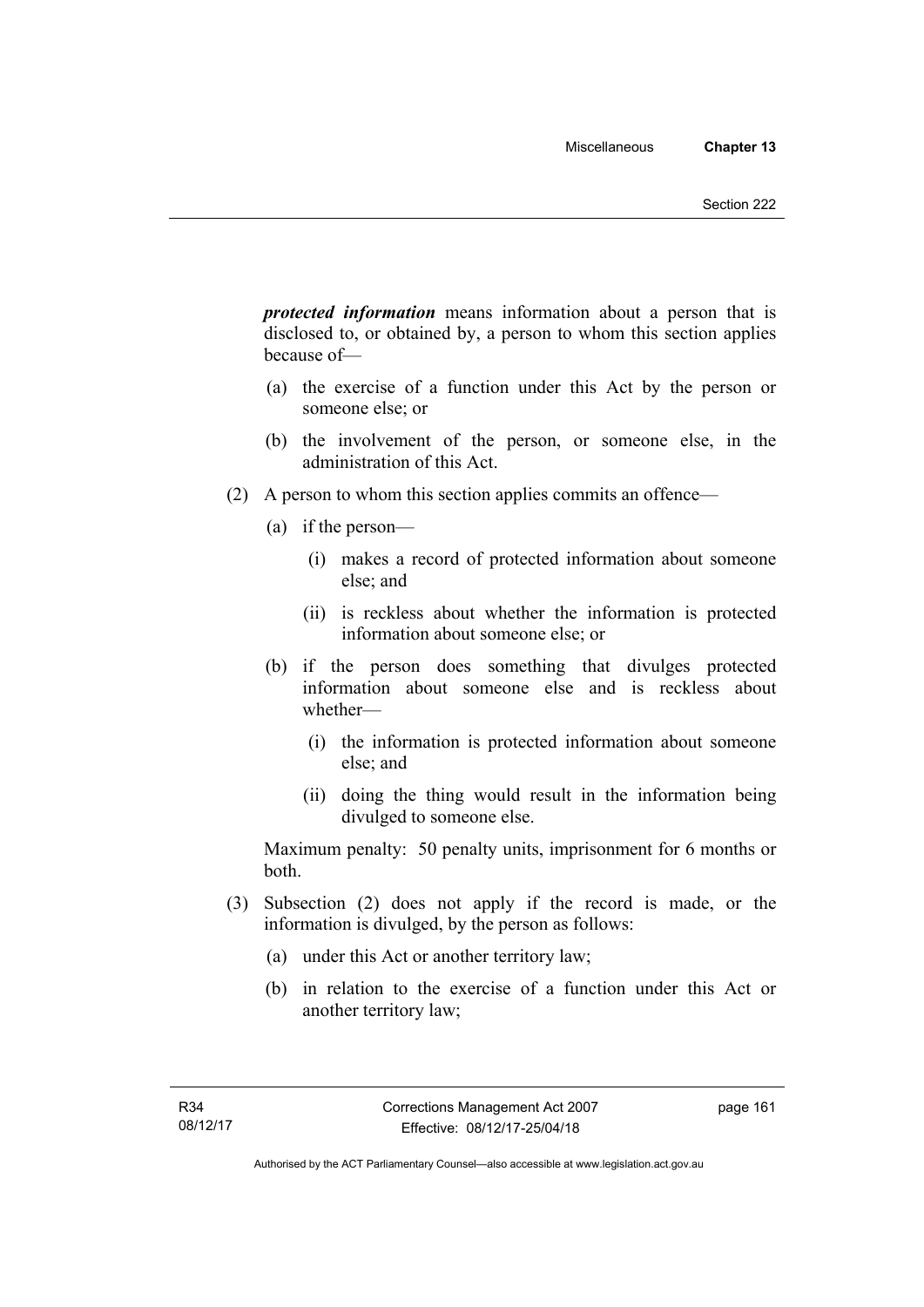- (c) for the *[Crimes \(Sentencing\) Act 2005](http://www.legislation.act.gov.au/a/2005-58)*, section 136 (Information exchanges between criminal justice entities);
- (d) to a person exercising a function under, or otherwise involved in the administration of, a corresponding corrections law;
- (e) to a law enforcement agency;

*Note Law enforcement agency* is defined in the dictionary.

- (f) to an entity prescribed by regulation;
- (g) otherwise in relation to the administration of this Act or another territory law.
- (4) Subsection (2) does not apply to the divulging of protected information about someone—
	- (a) with the person's consent; or
	- (b) if authorised by the director-general under subsection (5); or
	- (c) if the information only tells someone of the place where a detainee is held in detention; or
	- (d) if the information is disclosed under a regulation.
- (5) The director-general may, in writing, authorise the divulging of protected information about a person if the director-general believes, on reasonable grounds, that divulging the information is—
	- (a) necessary to protect someone whose life or safety is in danger; or
	- (b) otherwise in the public interest.

#### **223 Protection from liability**

- (1) This section applies to a person who—
	- (a) exercises, or has exercised, a function under this Act; or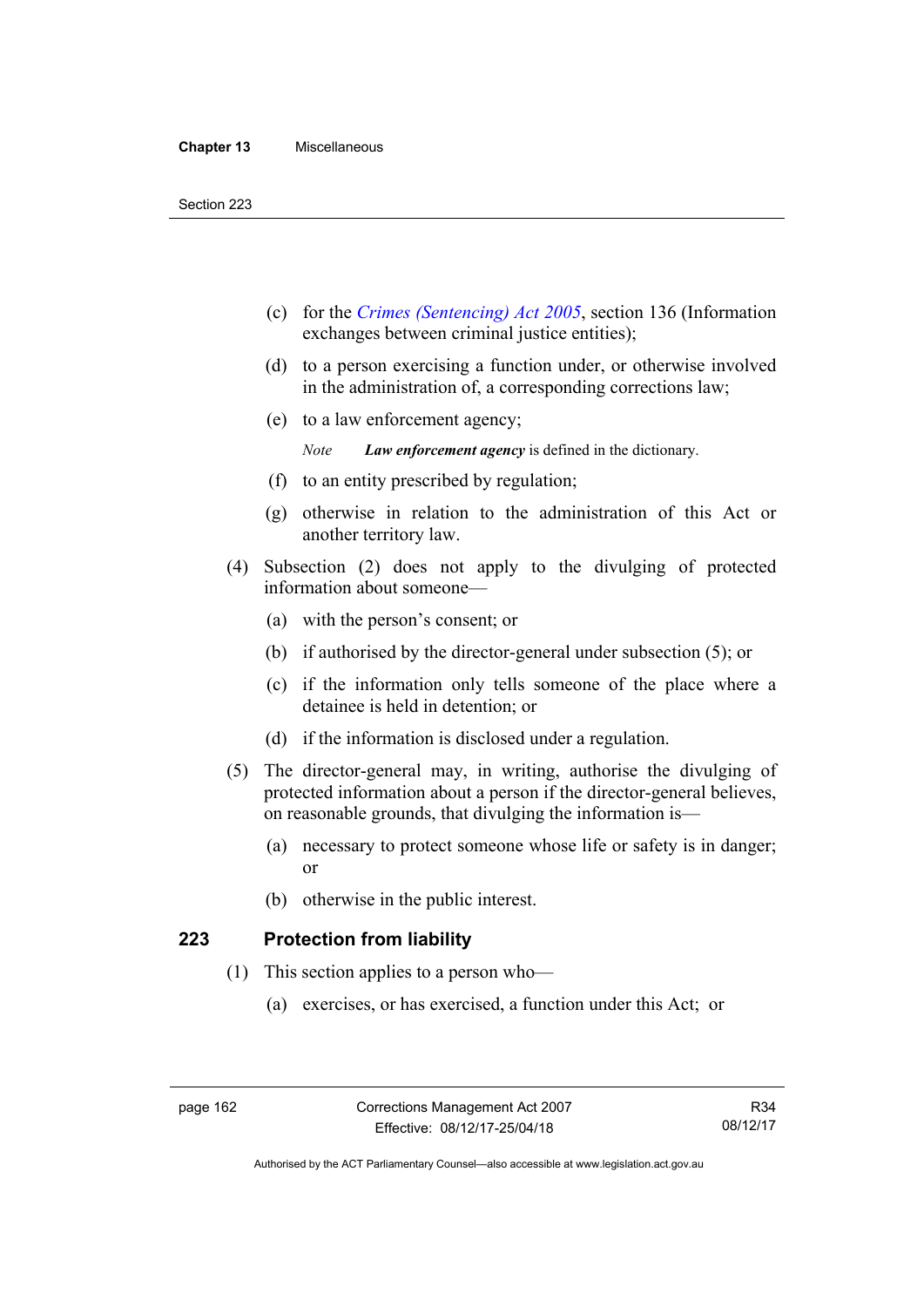- (b) is, or has been, otherwise involved in the administration of this Act.
- (2) The person does not incur civil liability for an act or omission done honestly and without recklessness for this Act.
	- *Note* A reference to an Act includes a reference to the statutory instruments made or in force under the Act, including regulations and the corrections rules (see [Legislation Act,](http://www.legislation.act.gov.au/a/2001-14) s 104).
- (3) Any civil liability that would, apart from this section, attach to the person attaches instead to the Territory.

#### **224 Corrections dogs**

A regulation may make provision in relation to the use of corrections dogs.

#### **Examples of provision made by regulation**

- 1 the training and approval of dogs for exercising functions under this Act
- 2 approvals for corrections officers to use corrections dogs
- *Note* An example is part of the Act, is not exhaustive and may extend, but does not limit, the meaning of the provision in which it appears (see [Legislation Act,](http://www.legislation.act.gov.au/a/2001-14) s 126 and s 132).

### **225 Declaration of corresponding corrections law**

- (1) The Minister may declare that a law of a State or another Territory is a corresponding corrections law.
- (2) The Minister may make the declaration only if satisfied that the law substantially corresponds to this Act or a part of this Act.
- (3) A declaration is a notifiable instrument.
	- *Note* A notifiable instrument must be notified under the [Legislation Act](http://www.legislation.act.gov.au/a/2001-14).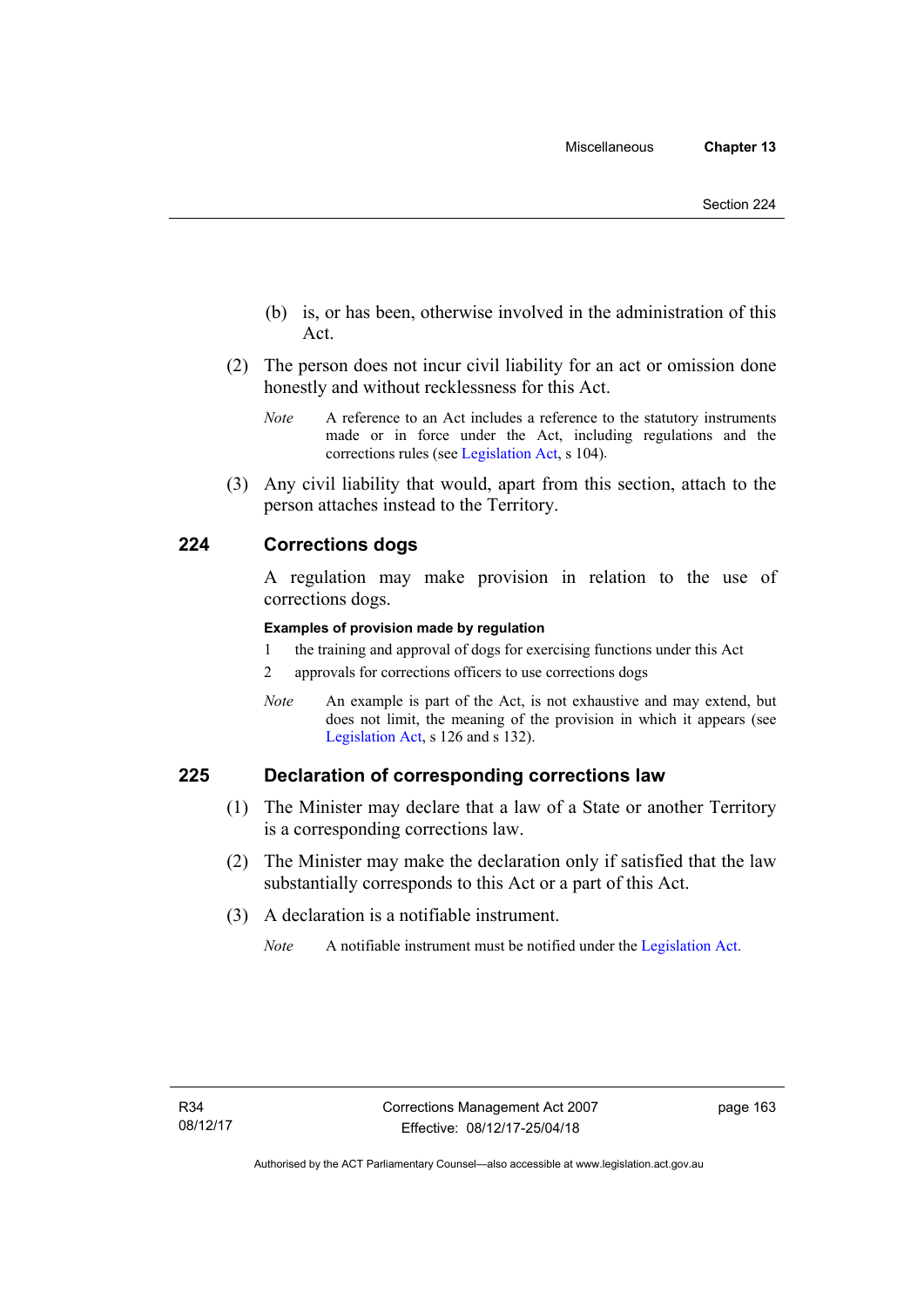#### **Chapter 13** Miscellaneous

### **226 Evidentiary certificates**

- (1) A certificate that appears to be signed by or for the director-general, and states any matter relevant to anything done or not done under this Act in relation to a detainee, is evidence of the matter.
- (2) Without limiting subsection (1), a certificate under subsection (1) may state any of the following:
	- (a) that a stated person did, or did not, occupy a position under this Act;
	- (b) that a stated person was, or was not, a detainee;
	- (c) that a stated instrument under this Act was, or was not, in force;
	- (d) that a stated disciplinary breach by a stated detainee was, or was not, admitted by the detainee or found proven at an inquiry for chapter 10 (Discipline);
	- (e) that a stated instrument is a copy of an instrument made, given, issued or received under this Act.
- (3) A certificate that appears to be signed by or for the director-general, and states any matter prescribed by regulation for this section, is evidence of the stated matter.
- (4) A certificate mentioned in subsection (1) or (2) may state a matter by reference to a date or period.
- (5) A certificate of the results of the analysis of a substance under this Act, signed by an analyst appointed under subsection (8), is evidence of the facts stated in the certificate.
- (6) A court must accept a certificate or other document mentioned in this section as proof of the matters stated in it if there is no evidence to the contrary.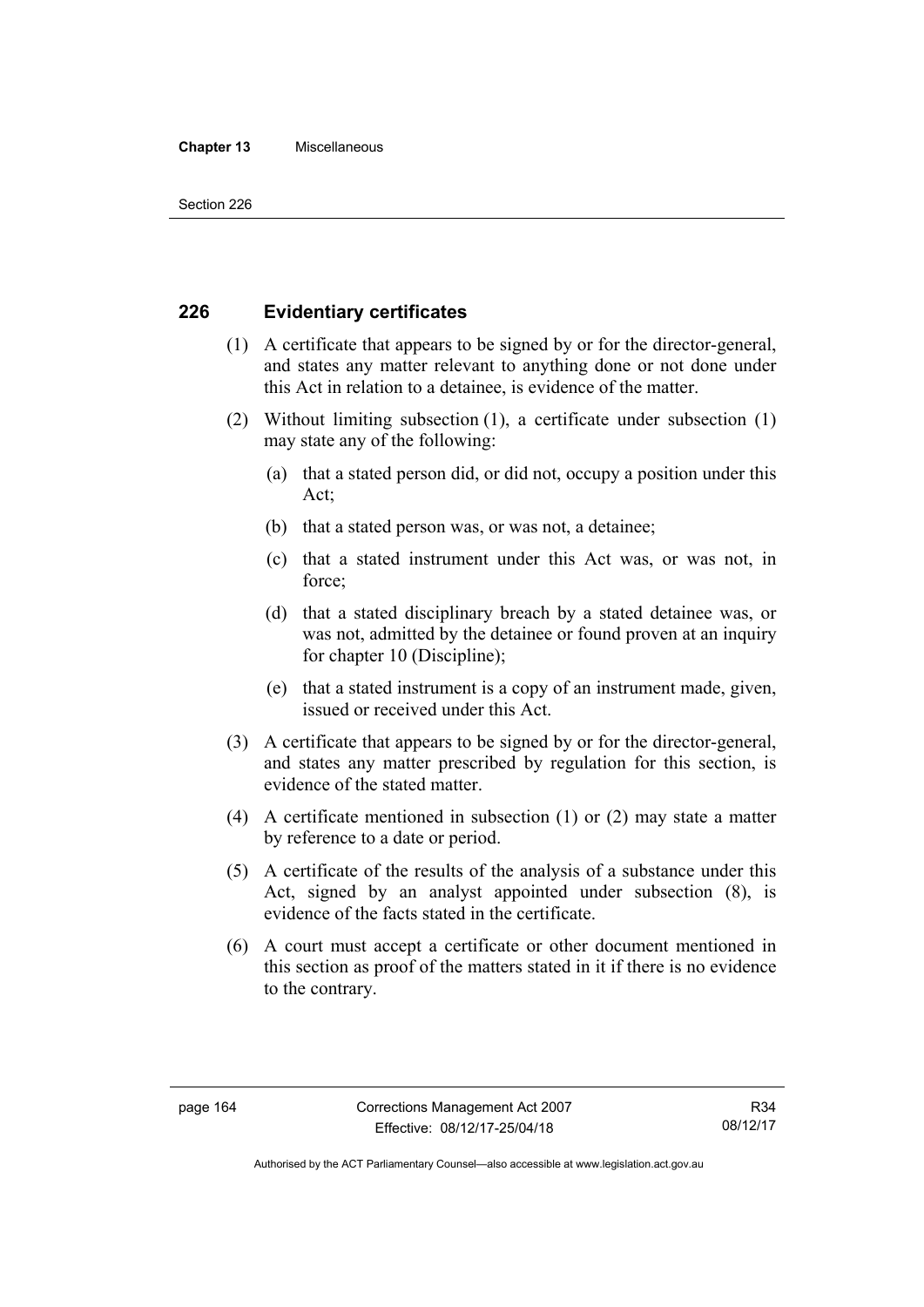- (7) However, an instrument mentioned in subsection (2) (c), or certificate mentioned in subsection (5), must not be admitted in evidence by a court unless the court is satisfied that reasonable efforts have been made to serve a copy of the instrument or certificate on the person concerned.
- (8) The director-general may appoint analysts for this Act.
	- *Note 1* For the making of appointments (including acting appointments), see the [Legislation Act,](http://www.legislation.act.gov.au/a/2001-14) pt 19.3.
	- *Note 2* In particular, a person may be appointed for a particular provision of a law (see [Legislation Act,](http://www.legislation.act.gov.au/a/2001-14) s 7 (3)) and an appointment may be made by naming a person or nominating the occupant of a position (see s 207).
- (9) An appointment under subsection (8) is a notifiable instrument.

*Note* A notifiable instrument must be notified under the [Legislation Act](http://www.legislation.act.gov.au/a/2001-14).

#### **227 Determination of fees**

- (1) The Minister may determine fees for this Act.
	- *Note* The [Legislation Act](http://www.legislation.act.gov.au/a/2001-14) contains provisions about the making of determinations and regulations relating to fees (see pt 6.3).
- (2) A determination is a disallowable instrument.
	- *Note* A disallowable instrument must be notified, and presented to the Legislative Assembly, under the [Legislation Act.](http://www.legislation.act.gov.au/a/2001-14)

#### **228 Approved forms**

- (1) The Minister may approve forms for this Act (other than forms for use in or in relation to a court).
- (2) If the Minister approves a form for a particular purpose, the approved form must be used for that purpose.

*Note* For other provisions about forms, see the [Legislation Act,](http://www.legislation.act.gov.au/a/2001-14) s 255.

(3) An approved form is a notifiable instrument.

*Note* A notifiable instrument must be notified under the [Legislation Act](http://www.legislation.act.gov.au/a/2001-14).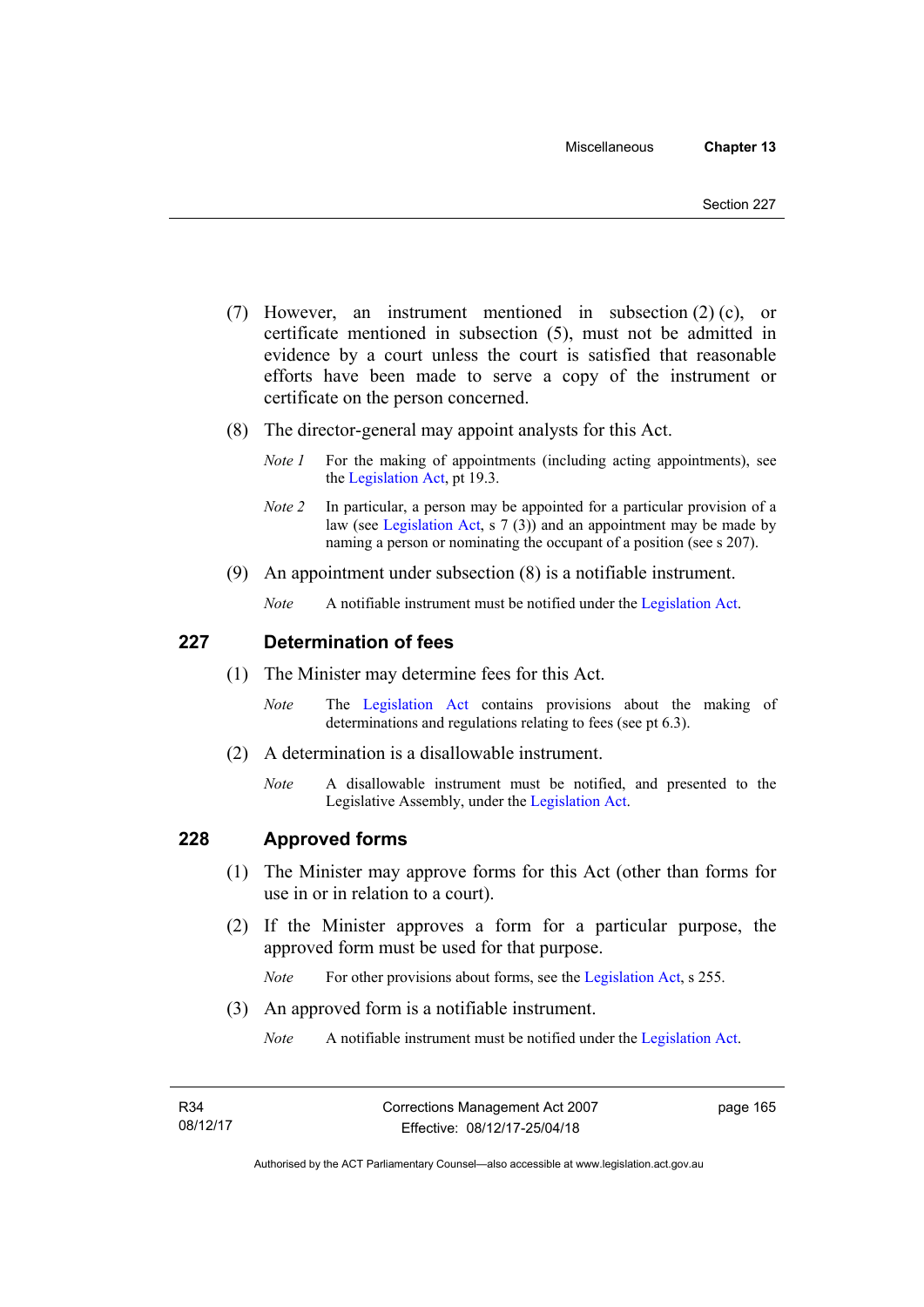#### **Chapter 13** Miscellaneous

Section 229

#### **229 Regulation-making power**

- (1) The Executive may make regulations for this Act.
- (2) In particular, a regulation may deal with any of the following:
	- (a) the administration of correctional centres;
	- (b) the detention of people in police and court cells;
	- (c) the escorting of detainees;
	- (d) living conditions at correctional centres, including the treatment of detainees;
	- (e) the inspection of correctional centres and investigation of complaints by detainees;
	- (f) the admission of detainees to correctional centres;
	- (g) the management and security of correctional centres, particularly in relation to any of the following:
		- (i) the assessment of risks and measures to contain risks;
		- (ii) the classification and management of detainees;
		- (iii) work or activities by detainees;
		- (iv) correctional centre routine;
		- (v) detainees' money or property;
		- (vi) communications by detainees with other people, whether by phone or mail or any other means;
		- (vii) the movement or segregation of detainees;
		- (viii) requirements for the wearing of uniforms by detainees;
		- (ix) searches of people or property and the seizure of property;
		- (x) alcohol or drug testing;
		- (xi) the use of force;

Authorised by the ACT Parliamentary Counsel—also accessible at www.legislation.act.gov.au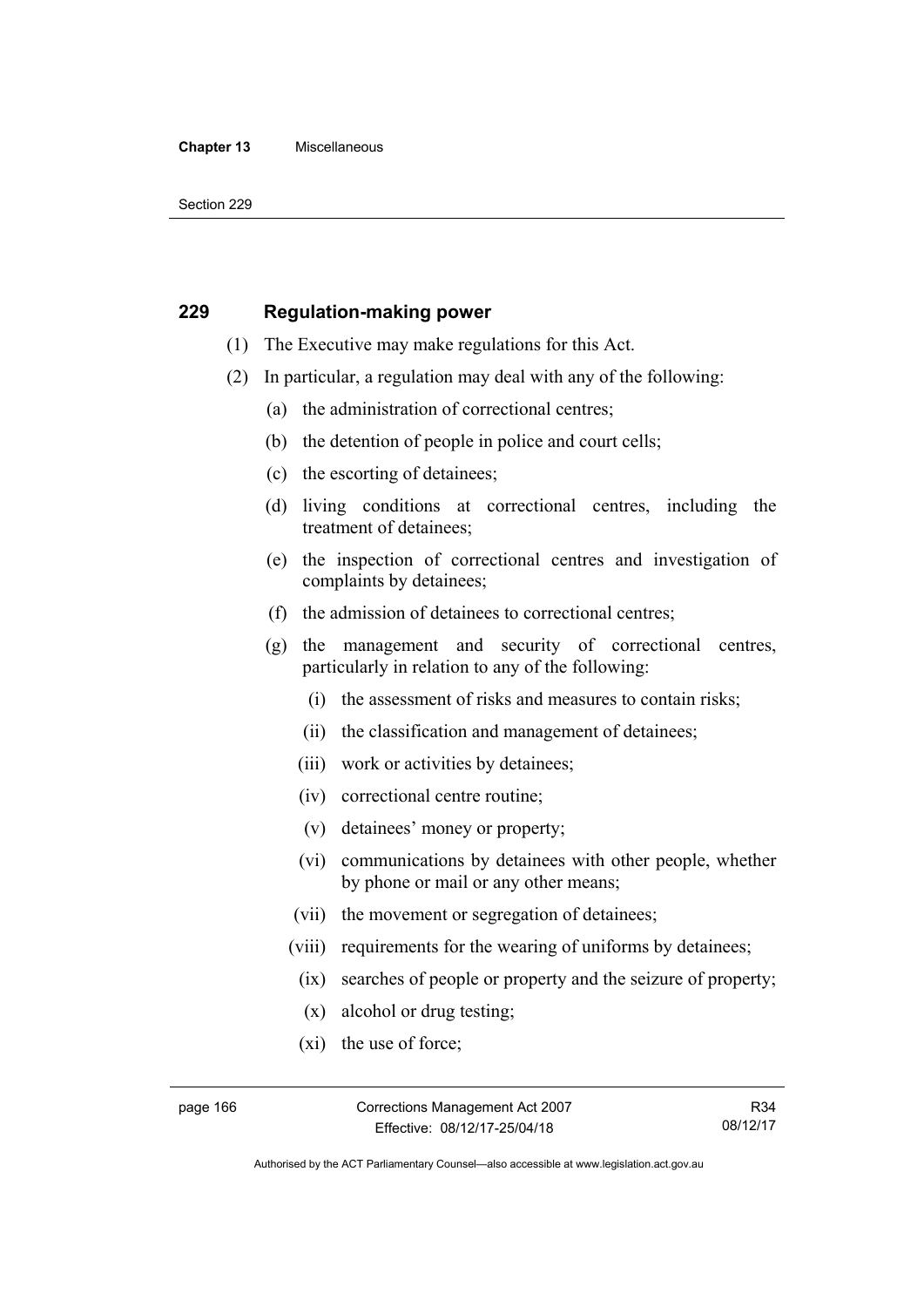- (xii) the analysis of things seized under this Act;
- (xiii) access to correctional centres;
- (xiv) good order and discipline;
- (xv) release procedures;
- (h) leave for detainees to be absent from correctional centres.
- (3) For chapter 10 (Discipline), a detainee's entitlements in relation to chapter 6 (Living conditions at correctional centres) include anything expressed to be an entitlement in a regulation made for a provision of chapter 6.
- (4) A regulation is taken to be consistent with this Act to the extent that it is capable of operating concurrently with this Act.
- (5) A regulation may apply, adopt or incorporate a law of another jurisdiction or an instrument, or a provision of a law of another jurisdiction or instrument, as in force from time to time.
	- *Note 1* The text of an applied, adopted or incorporated law or instrument, whether applied as in force from time to time or at a particular time, is taken to be a notifiable instrument if the operation of the [Legislation](http://www.legislation.act.gov.au/a/2001-14)  [Act,](http://www.legislation.act.gov.au/a/2001-14) s 47 (5) or (6) is not disapplied (see s  $47(7)$ ).
	- *Note 2* A notifiable instrument must be notified under the [Legislation Act](http://www.legislation.act.gov.au/a/2001-14).
- (6) A regulation may create offences and fix maximum penalties of not more than 20 penalty units for the offences.
	- *Note* Regulations must be notified, and presented to the Legislative Assembly, under the [Legislation Act](http://www.legislation.act.gov.au/a/2001-14).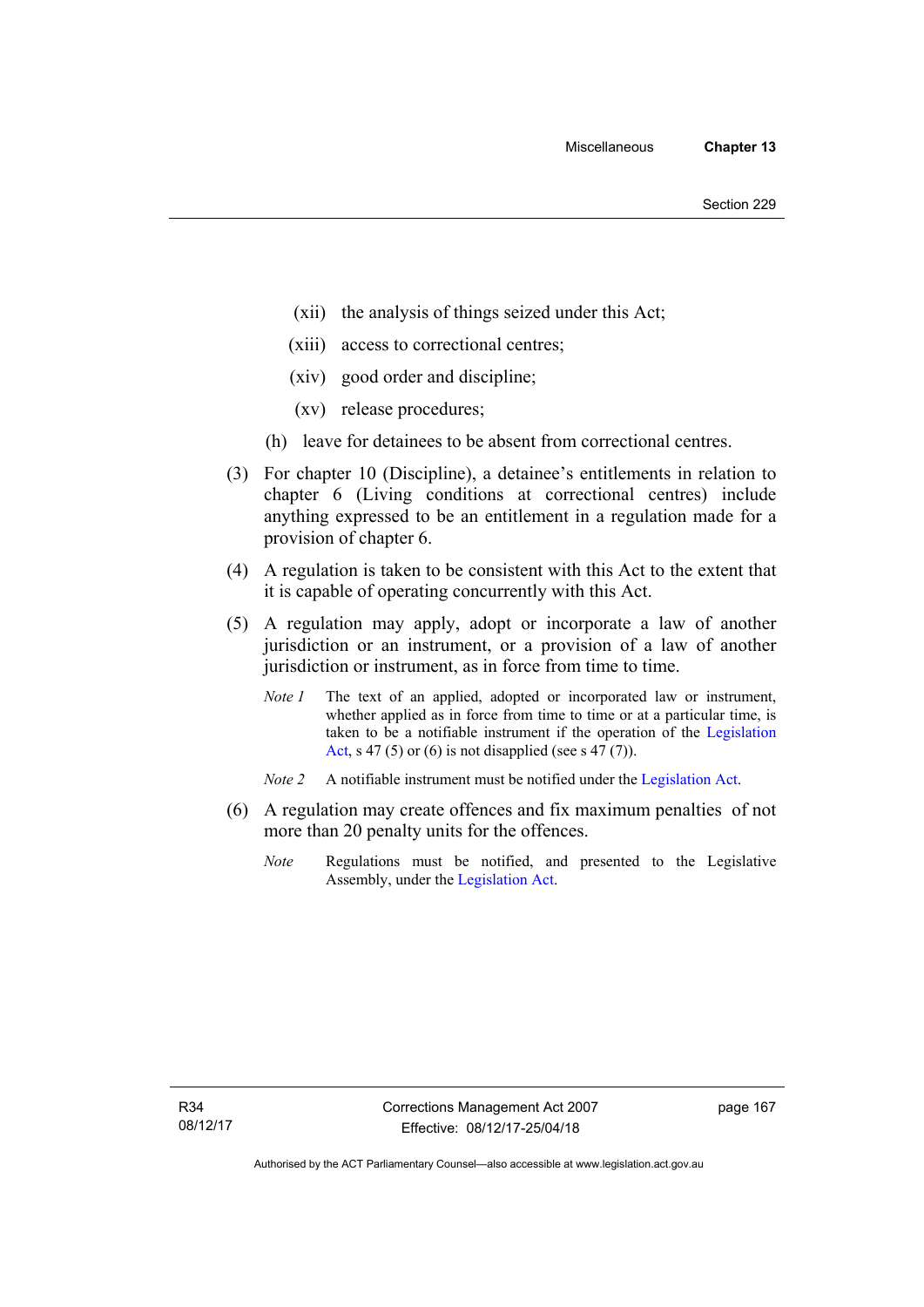**Dictionary** 

# **Dictionary**

(see s 3)

*Note 1* The [Legislation Act](http://www.legislation.act.gov.au/a/2001-14) contains definitions and other provisions relevant to this Act.

*Note 2* For example, the [Legislation Act,](http://www.legislation.act.gov.au/a/2001-14) dict, pt 1, defines the following terms:

- chief police officer
- civil partnership
- civil union
- director-general (see s 163)
- doctor
- domestic partner (see s 169 (1))
- found guilty
- Governor
- health practitioner
- human rights commissioner
- in relation to
- intersex person (see s 169B)
- judge
- Legislative Assembly
- magistrate
- NSW correctional centre
- nurse
- ombudsman
- police officer
- public advocate
- public servant
- sentence administration board
- transgender person (see s 169A (1) and (2))
- tribunal.

page 168 Corrections Management Act 2007 Effective: 08/12/17-25/04/18

R34 08/12/17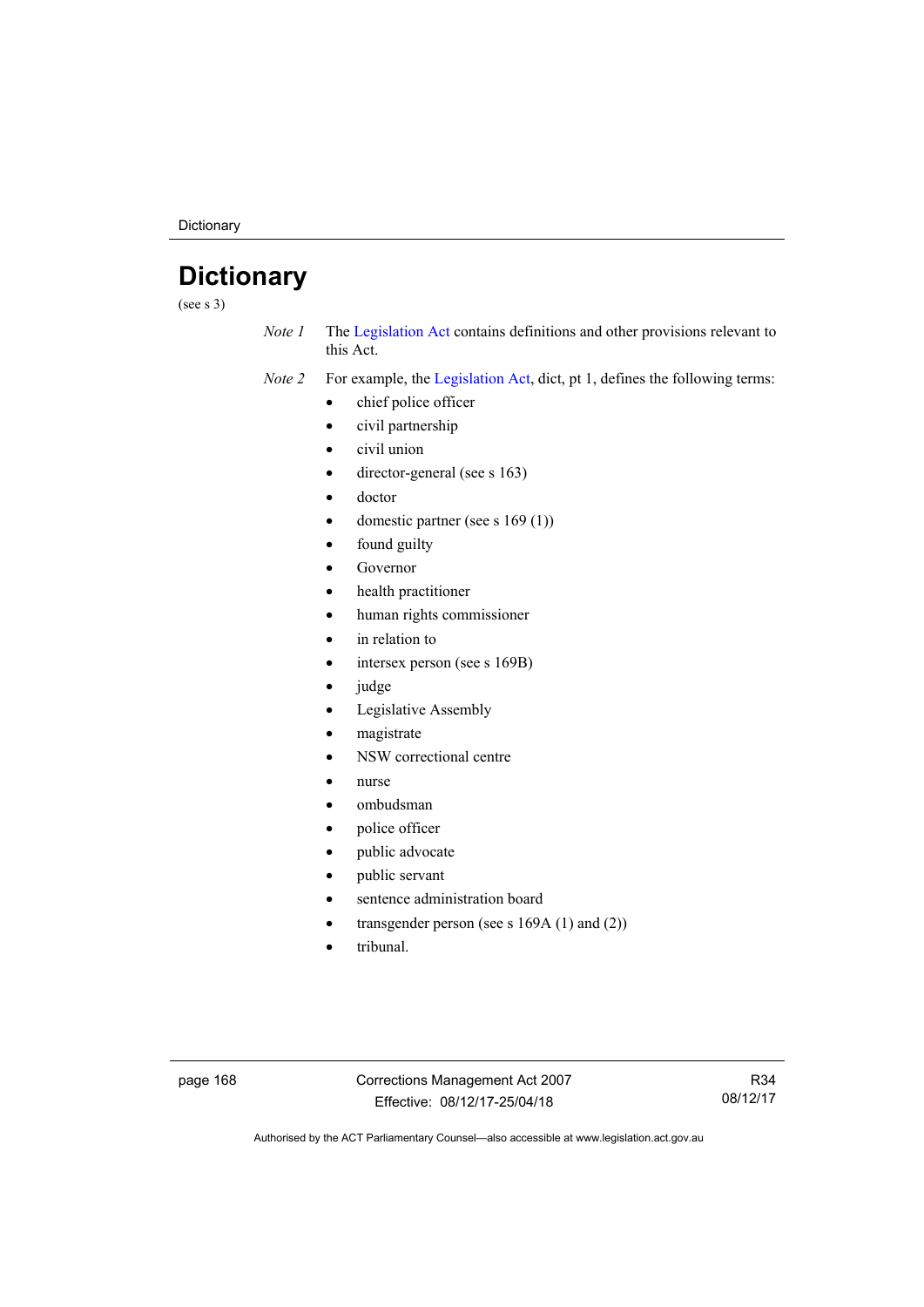*accredited person*, in relation to a detainee, means each of the following:

- (a) if the detainee is a sentenced offender—anyone involved in relation to the administration of the sentence;
- (b) a lawyer representing the detainee;
- (c) an official visitor;
- (d) the inspector of correctional services;
- (e) the human rights commissioner;
- (f) the public advocate;
- (g) the ombudsman;
- (h) a person prescribed by regulation.
- *Note* Territory laws apply to a delegate of a person in the exercise of a delegation as if the delegate were the person who appointed the delegate (see [Legislation Act,](http://www.legislation.act.gov.au/a/2001-14) s 239 (2)).

*accused*—see section 151.

*activity*—see the *[Crimes \(Sentence Administration\) Act 2005](http://www.legislation.act.gov.au/a/2005-59)*, dictionary.

*adjudicator* means a person who is appointed as an adjudicator under section 177.

*administrative penalty*—see section 184.

*admission*, of a detainee to a correctional centre—see section 63.

*body search*, of a detainee—see section 107.

*case management plan*, for a detainee, means the detainee's case management plan maintained under section 78.

*charge*—see section 151.

*charge notice*—see section 159.

*conduct* means an act or omission.

R34 08/12/17 Corrections Management Act 2007 Effective: 08/12/17-25/04/18

page 169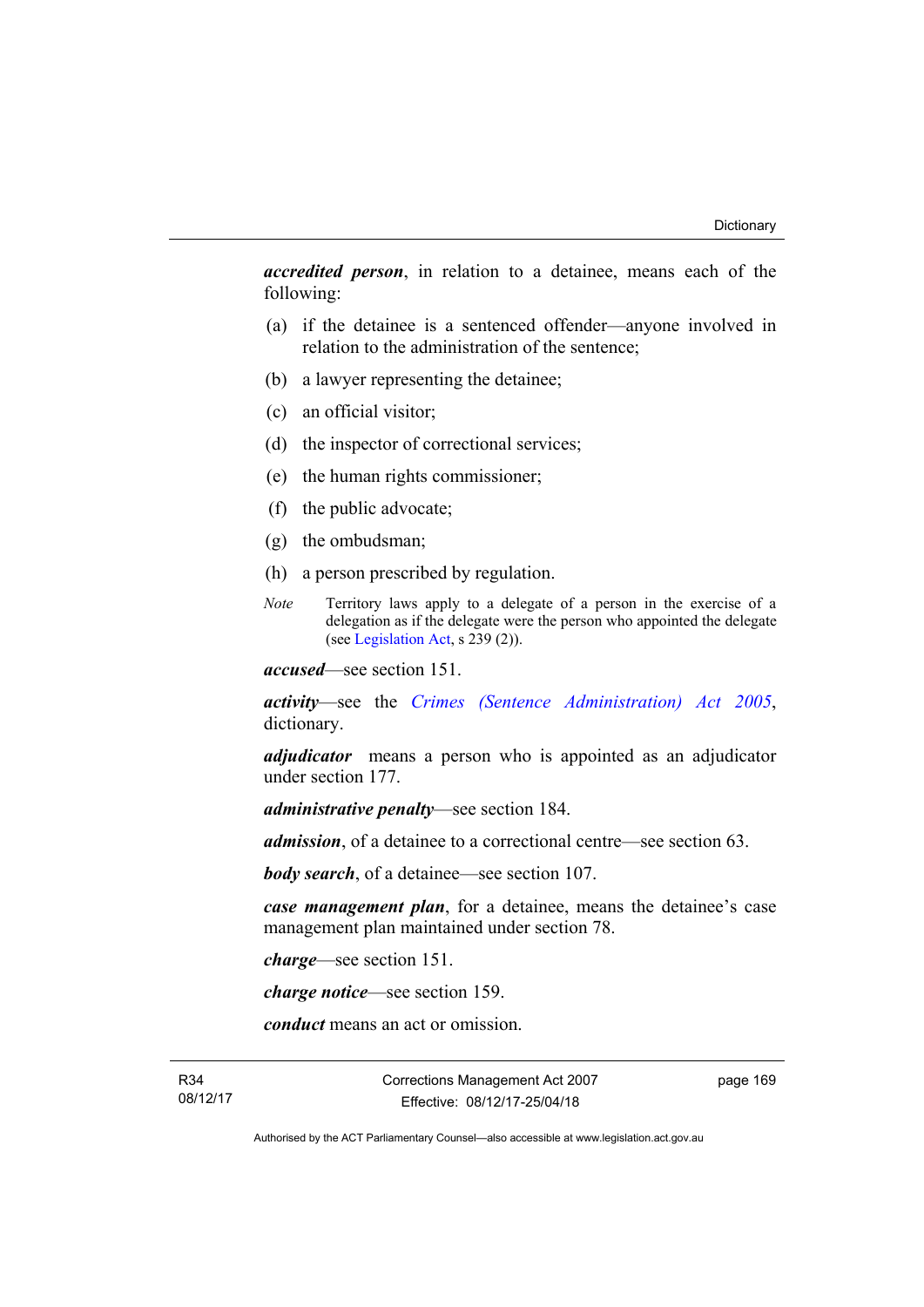*correctional centre* means a place declared to be a correctional centre under section 24.

*corrections dog* means a dog approved under the regulations to exercise functions as a corrections dog under this Act.

*corrections officer* means a person who is appointed as a corrections officer under section 19.

*corrections policy* means a corrections policy under section 14.

*corresponding director-general*, for part 12.2 (Interstate leave) see section 206.

*corresponding leave law*, for part 12.2 (Interstate leave)—see section 206.

*court cell*, for chapter 4 (Detention in police and court cells etc) see section 29.

*detainee*—see section 6.

*director-general*, for chapter 4 (Detention in police and court cells etc)—see section 29.

*disciplinary action*—see section 183.

*disciplinary breach*—see section 152.

*disciplinary charge*—see section 151.

*drug*—see section 132.

*engage in conduct* means—

- (a) do an act; or
- (b) omit to do an act.

*entitled person*—see section 57.

*escape*, for part 12.2 (Interstate leave)—see section 206.

*escort officer*, in relation to a person, means—

(a) a police officer; or

page 170 Corrections Management Act 2007 Effective: 08/12/17-25/04/18

R34 08/12/17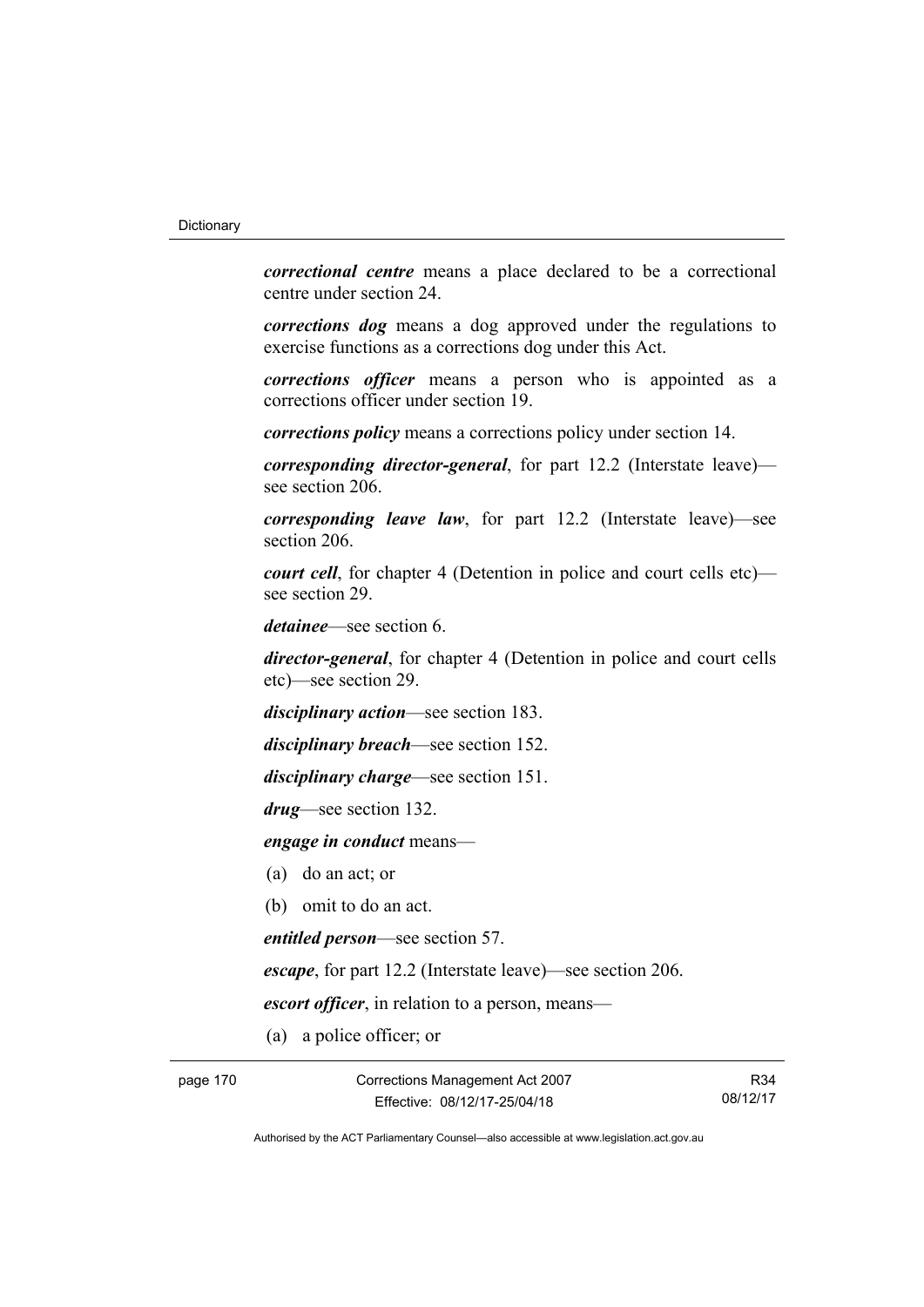(b) a corrections officer whose functions include escorting the person.

*family member*, of a detainee, means any of the following:

- (a) the detainee's domestic partner;
- (b) a parent, step-parent or grandparent of the detainee;
- (c) a child, step-child or grandchild of the detainee;
- (d) a brother, sister, step-brother or step-sister of the detainee;
- (e) a guardian or carer of the detainee.

*frisk search*—see section 107.

*full-time detainee*—see the *[Crimes \(Sentence Administration\)](http://www.legislation.act.gov.au/a/2005-59)  [Act 2005](http://www.legislation.act.gov.au/a/2005-59)*, section 22 (1).

*health facility* means a hospital or other facility where health services are provided.

## *health service*—

- (a) means a service provided to someone (the *service user*) for any of the following purposes:
	- (i) assessing, recording, maintaining or improving the physical, mental or emotional health, comfort or wellbeing of the service user;
	- (ii) diagnosing or treating an illness, disability, disorder or condition of the service user; and
- (b) includes a service provided by a health practitioner in the practitioner's capacity as a health practitioner.

*hearing*, for an inquiry—see section 151.

*initial report*—see section 156 (2) (e).

*inquiry*—see section 151.

page 171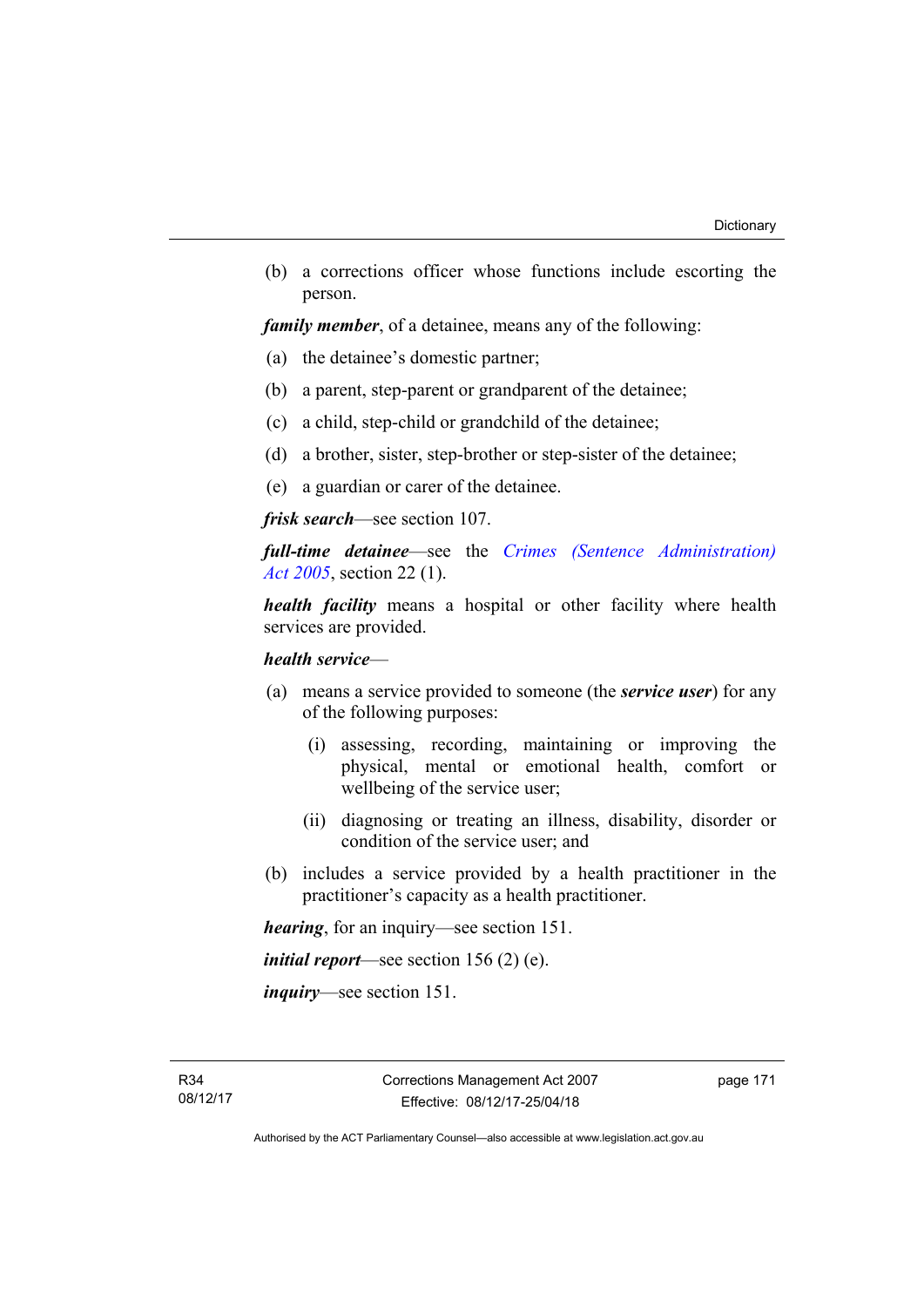*inspector of correctional services*—means the inspector of correctional services appointed under the *[Inspector of Correctional](http://www.legislation.act.gov.au/a/2017-47/default.asp)  [Services Act 2017](http://www.legislation.act.gov.au/a/2017-47/default.asp)*, section 9.

*interstate detainee*, for part 12.2 (Interstate leave)—see section 206.

*interstate escort officer*—see section 213.

*interstate leave permit*—see section 208.

*investigative segregation*—see section 151.

*investigator*—see section 153.

*investigator's report*—see section 157 (2) (b).

*law enforcement agency*—see the *[Spent Convictions Act 2000](http://www.legislation.act.gov.au/a/2000-48)*, dictionary.

*legally privileged—*a thing is *legally privileged* if client legal privilege attaches to the thing.

*local leave permit—*see section 205.

*mail* means postal mail.

*nonsmoking area*, at a correctional centre—see section 86.

*offender*—see the *[Crimes \(Sentence Administration\) Act 2005](http://www.legislation.act.gov.au/a/2005-59)*, dictionary.

*official visitor* means an official visitor for this Act appointed under the *[Official Visitor Act 2012](http://www.legislation.act.gov.au/a/2012-33)*, section 10.

*operating procedure* means an operating procedure under section 14.

*ordinary search*—see section 107.

*participating State*, for part 12.2 (Interstate leave)—see section 206.

*personal monitoring device*—see section 101.

*police cell*, for Chapter 4 (Detention in police and court cells etc) see section 29.

page 172 Corrections Management Act 2007 Effective: 08/12/17-25/04/18

R34 08/12/17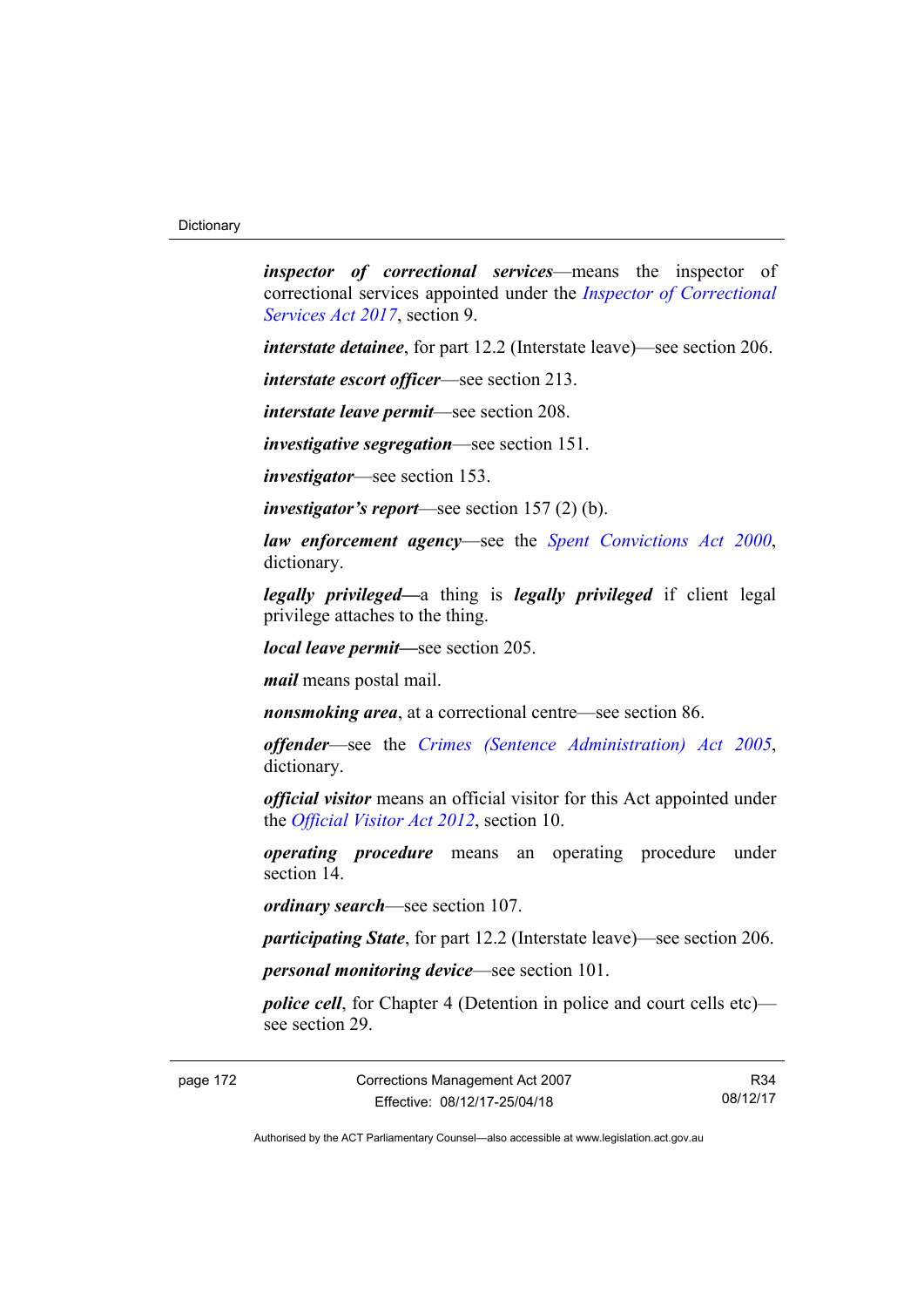*positive*, for a test sample for alcohol or a drug—see section 133.

*possession*, of a thing, includes the following:

- (a) receiving or obtaining possession of the thing;
- (b) having control over the disposition of the thing (whether or not having custody of the thing);
- (c) having joint possession of the thing.

## *presiding officer*—

- (a) for this Act generally—see section 151; and
- (b) for chapter 11 (Disciplinary inquiries)—see section 191.

*privilege*, in relation to a detainee—see section 154.

*prohibited area*, at a correctional centre—see section 85.

*prohibited thing* means a thing declared to be a prohibited thing under section 81.

*protected mail*—see section 104 (4).

*register of detainees* means the register kept under section 76.

*relevant presiding officer*, for division 10.3.5 (Disciplinary action)—see section 182.

*remandee*—see the *[Crimes \(Sentence Administration\) Act 2005](http://www.legislation.act.gov.au/a/2005-59)*, dictionary.

*scanning search*—see section 107.

*secure mental health facility*—see the *[Mental Health \(Secure](http://www.legislation.act.gov.au/a/2016-31/default.asp)  [Facilities\) Act 2016](http://www.legislation.act.gov.au/a/2016-31/default.asp)*, section 7.

*security classification*, for a detainee, means the detainee's security classification under section 80.

*segregation*, of a detainee—see section 88.

*seizeable item*, for division 9.4.3 (Strip searches)—see section 113.

page 173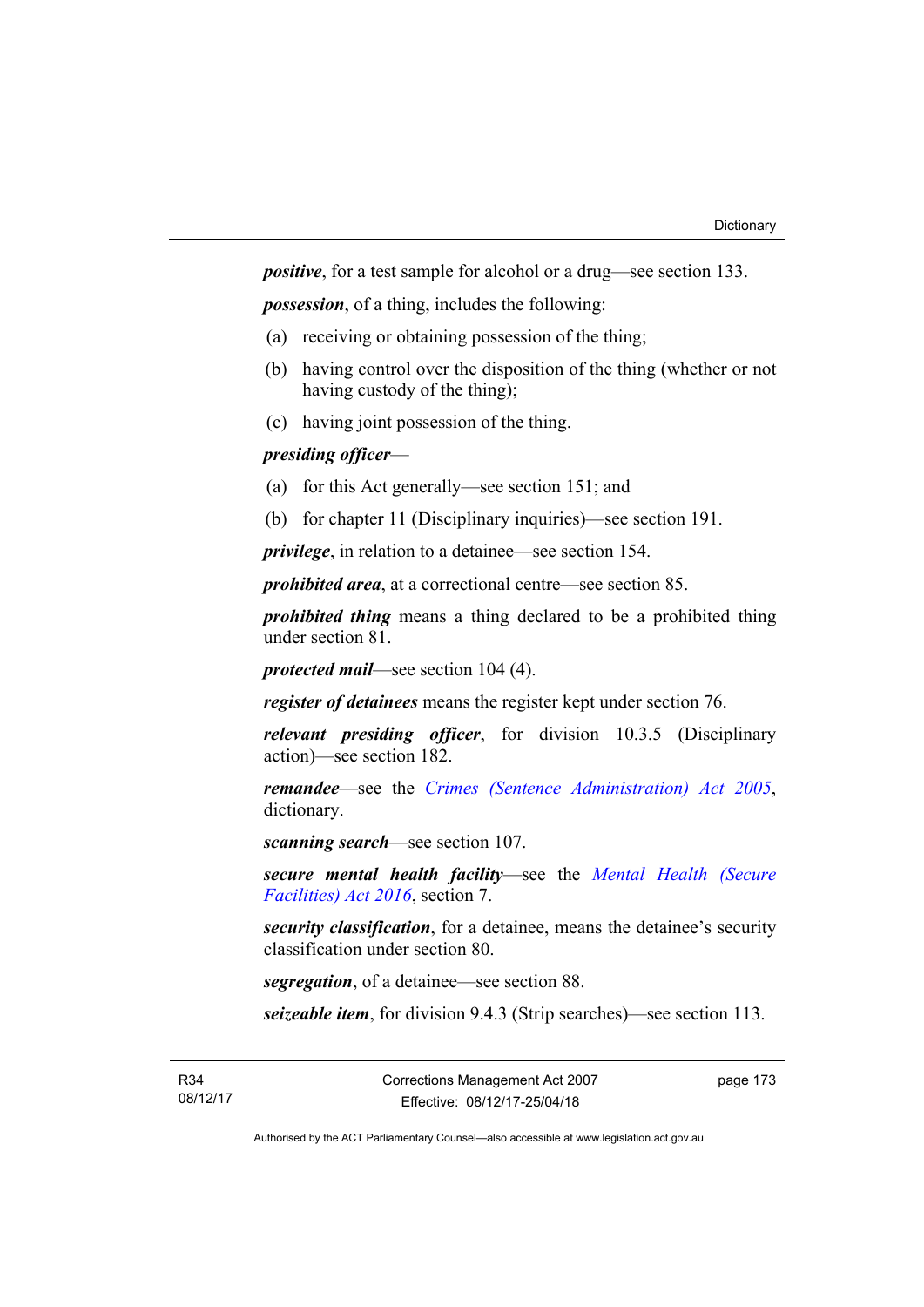*sentence—*see the *[Crimes \(Sentence Administration\) Act 2005](http://www.legislation.act.gov.au/a/2005-59)*, dictionary.

*separate confinement*, of a detainee—see section 151.

*strip search*, of a detainee—see section 107.

*test sample*—see section 132.

*visitable place*—see section 57.

*visiting conditions*, at a correctional centre, means conditions declared under section 143 (Visiting conditions) in relation to the centre.

*visitor*, in relation to a correctional centre, includes a person wishing to enter the centre as a visitor.

*young detainee*, for chapter 4 (Detention in police and court cells etc)—see the *[Children and Young People Act 2008](http://www.legislation.act.gov.au/a/2008-19)*, section 95.

page 174 Corrections Management Act 2007 Effective: 08/12/17-25/04/18

R34 08/12/17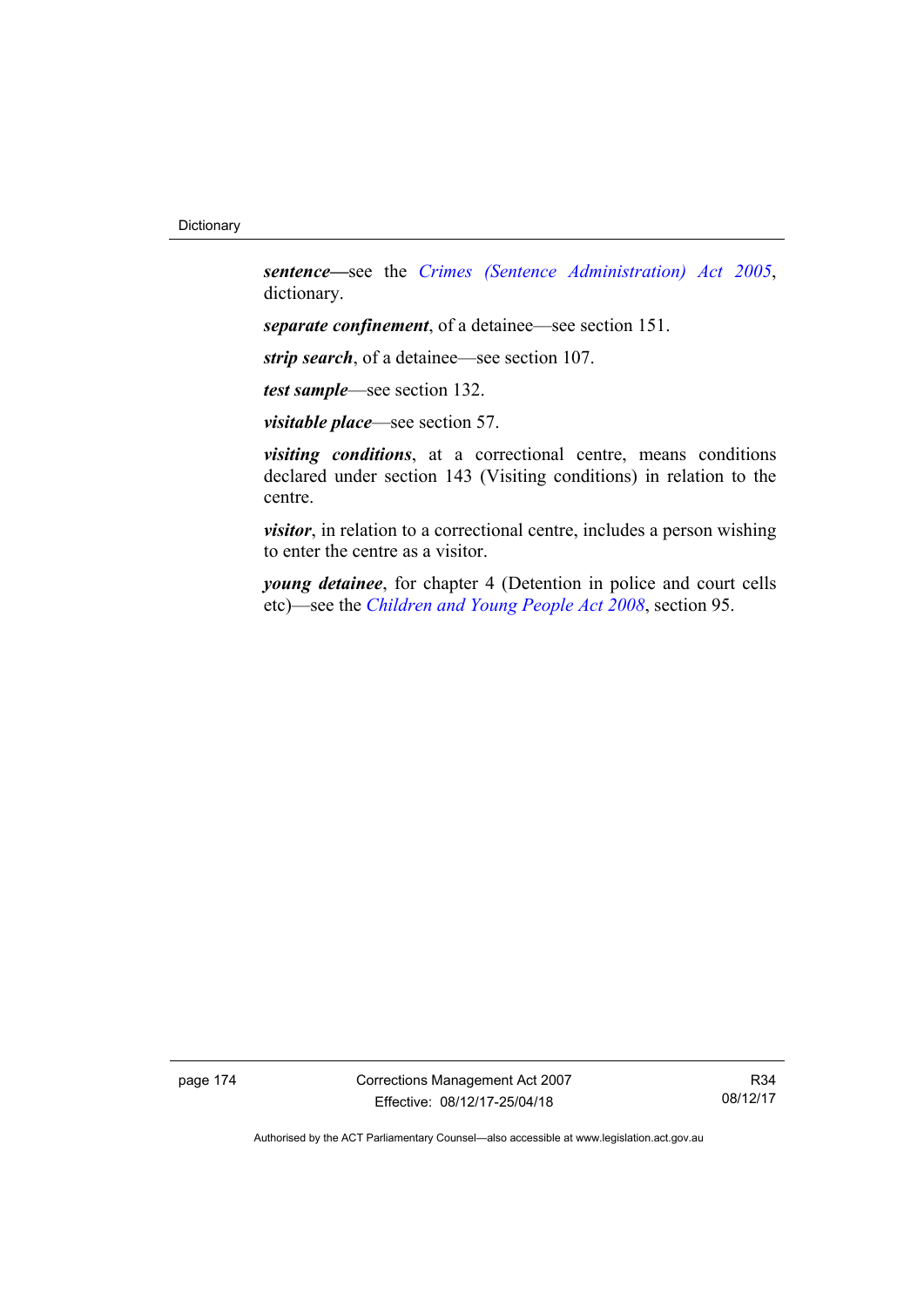# **Endnotes**

# **1 About the endnotes**

Amending and modifying laws are annotated in the legislation history and the amendment history. Current modifications are not included in the republished law but are set out in the endnotes.

Not all editorial amendments made under the *[Legislation Act 2001](http://www.legislation.act.gov.au/a/2001-14)*, part 11.3 are annotated in the amendment history. Full details of any amendments can be obtained from the Parliamentary Counsel's Office.

Uncommenced amending laws are not included in the republished law. The details of these laws are underlined in the legislation history. Uncommenced expiries are underlined in the legislation history and amendment history.

If all the provisions of the law have been renumbered, a table of renumbered provisions gives details of previous and current numbering.

The endnotes also include a table of earlier republications.

| $A = Act$<br>$AF =$ Approved form          | $NI = Notifiable$ instrument<br>$o = order$ |
|--------------------------------------------|---------------------------------------------|
| $am = amended$                             | om = omitted/repealed                       |
| $amdt = amendment$                         | $ord = ordinance$                           |
| $AR = Assembly resolution$                 | $orig = original$                           |
| $ch = chapter$                             | par = paragraph/subparagraph                |
| CN = Commencement notice                   | $pres = present$                            |
| $def = definition$                         | $prev = previous$                           |
| $DI = Disallowable instrument$             |                                             |
|                                            | $(\text{prev})$ = previously                |
| $dict = dictionary$                        | $pt = part$                                 |
| disallowed = disallowed by the Legislative | $r = rule/subrule$                          |
| Assembly                                   | $reloc = relocated$                         |
| $div = division$                           | $renum = renumbered$                        |
| $exp = expires/expired$                    | $R[X]$ = Republication No                   |
| $Gaz = gazette$                            | $R1$ = reissue                              |
| $hdg = heading$                            | s = section/subsection                      |
| $IA = Interpretation Act 1967$             | $sch = schedule$                            |
| ins = inserted/added                       | $sdiv = subdivision$                        |
| $LA =$ Legislation Act 2001                | SL = Subordinate law                        |
| $LR =$ legislation register                | $sub =$ substituted                         |
| LRA = Legislation (Republication) Act 1996 | $underlining = whole or part not commenced$ |
| $mod = modified/modification$              | or to be expired                            |
|                                            |                                             |

# **2 Abbreviation key**

R34 08/12/17 Corrections Management Act 2007 Effective: 08/12/17-25/04/18

page 175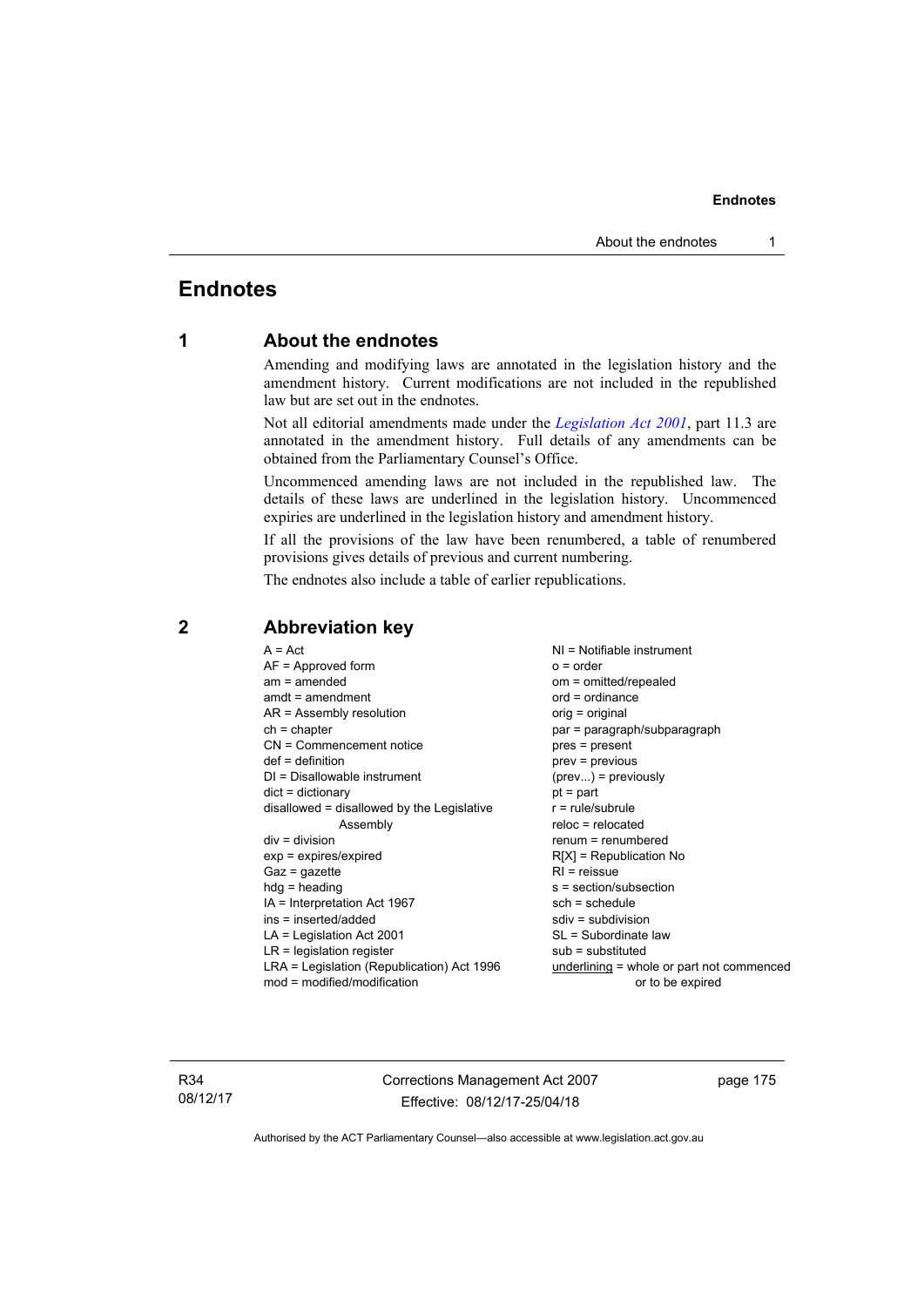3 Legislation history

# **3 Legislation history**

# **Corrections Management Act 2007 A2007-15**

notified LR 18 June 2007

s 1, s 2 commenced 18 June 2007 (LA s 75 (1)) s 230 commenced 1 August 2007 (LA s 75AA) sch 1 pt 1.2, pt 1.3 commenced 1 August 2007 (s 2 and [CN2007-6](http://www.legislation.act.gov.au/cn/2007-6/default.asp)) remainder commenced 18 December 2007 (s 2 and LA s 79)

as amended by

## **[Civil Partnerships Act 2008](http://www.legislation.act.gov.au/a/2008-14) A2008-14 sch 1 pt 1.6**

notified LR 15 May 2008

s 1, s 2 commenced 15 May 2008 (LA s 75 (1))

sch 1 pt 1.6 commenced 19 May 2008 (s 2 and [CN2008-8\)](http://www.legislation.act.gov.au/cn/2008-8/default.asp)

# **[Children and Young People Act 2008](http://www.legislation.act.gov.au/a/2008-19) A2008-19 sch 1 pt 1.1**

notified LR 17 July 2008 s 1, s 2 commenced 17 July 2008 (LA s 75 (1)) sch 1 pt 1.1 commenced 9 September 2008 (s 2 and [CN2008-13\)](http://www.legislation.act.gov.au/cn/2008-13/default.asp)

## **[Children and Young People \(Consequential Amendments\) Act 2008](http://www.legislation.act.gov.au/a/2008-20) A2008-20 sch 2 pt 2.4**

notified LR 17 July 2008 s 1, s 2 commenced 17 July 2008 (LA s 75 (1)) s 3 commenced 18 July 2008 (s 2 (1)) sch 2 pt 2.4 commenced 9 September 2008 (s 2 (3) and see Children [and Young People Act 2008](http://www.legislation.act.gov.au/a/2008-19) A2008-19, s 2 and [CN2008-13](http://www.legislation.act.gov.au/cn/2008-13/default.asp))

## **[Crimes Legislation Amendment Act 2008](http://www.legislation.act.gov.au/a/2008-44) A2008-44 sch 1 pt 1.2**

notified LR 9 September 2008 s 1, s 2 commenced 9 September 2008 (LA s 75 (1)) sch 1 pt 1.2 commenced 30 May 2009 (s 2 and [CN2009-4\)](http://www.legislation.act.gov.au/cn/2009-4/default.asp)

# **[Corrections Management Amendment Act 2008](http://www.legislation.act.gov.au/a/2008-49) A2008-49**

notified LR 15 September 2008 s 1, s 2 commenced 15 September (LA s 75 (1)) remainder commenced 16 September 2008 (s 2)

page 176 Corrections Management Act 2007 Effective: 08/12/17-25/04/18

R34 08/12/17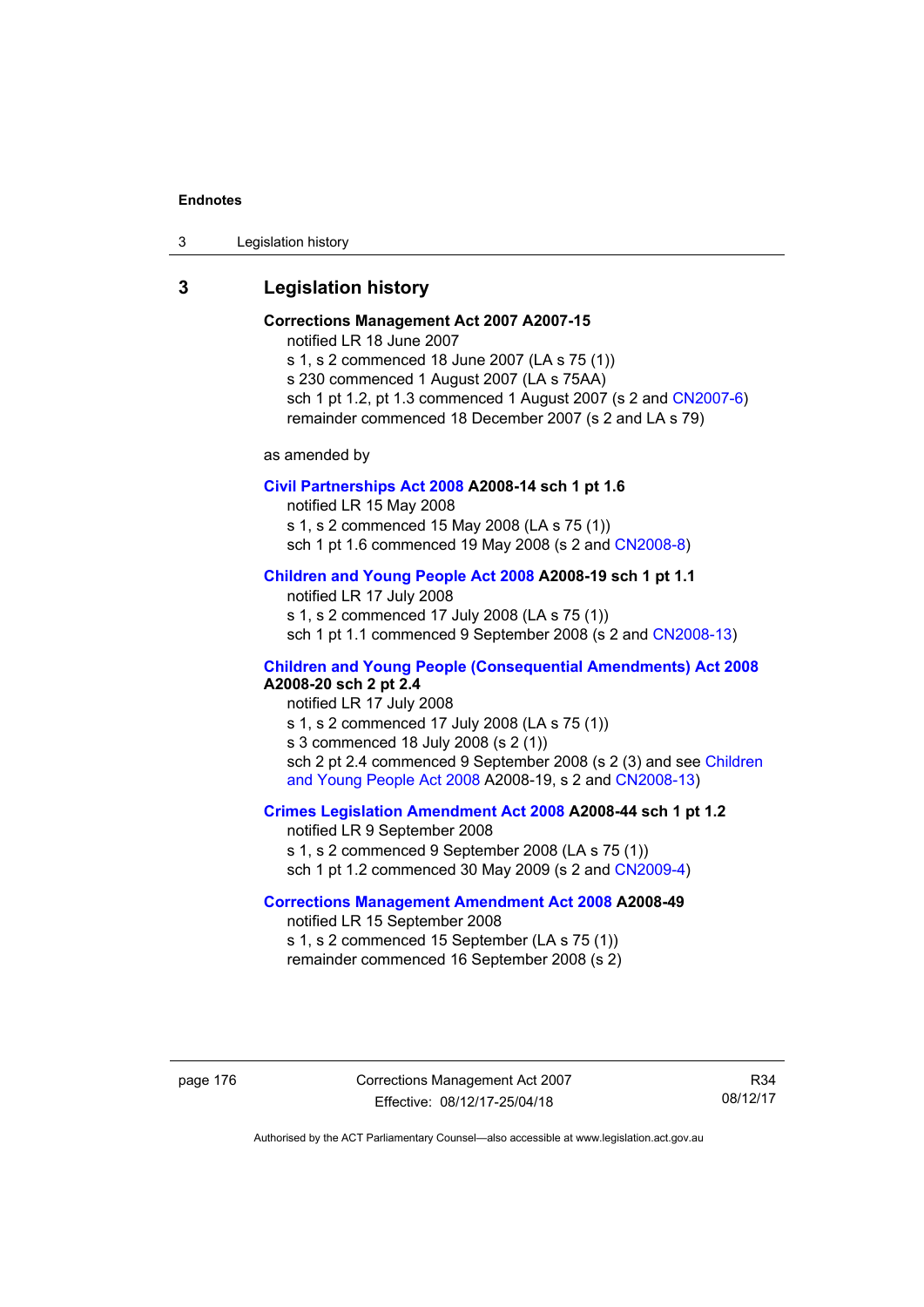# **[Work Safety Legislation Amendment Act 2009](http://www.legislation.act.gov.au/a/2009-28) A2009-28 sch 2 pt 2.2**

notified LR 9 September 2009

s 1, s 2 commenced 9 September 2009 (LA s 75 (1))

sch 2 pt 2.2 commenced 1 October 2009 (s 2 and see [Work Safety Act](http://www.legislation.act.gov.au/a/2008-51)  [2008](http://www.legislation.act.gov.au/a/2008-51) A2008-51, s 2 (1) (b) and [CN2009-11\)](http://www.legislation.act.gov.au/cn/2009-11/default.asp)

## **[Smoking \(Prohibition in Enclosed Public Places\) Amendment](http://www.legislation.act.gov.au/a/2009-51)  [Act 2009](http://www.legislation.act.gov.au/a/2009-51) A2009-51 sch 1 pt 1.1**

notified LR 18 December 2009

s 1, s 2 commenced 18 December 2009 (LA s 75 (1))

sch 1 pt 1.1 commenced 9 December 2010 (s 2 (1) (b) and [CN2010-4\)](http://www.legislation.act.gov.au/cn/2010-4/default.asp)

## **[Health Practitioner Regulation National Law \(ACT\) Act 2010](http://www.legislation.act.gov.au/a/2010-10) A2010-10 sch 2 pt 2.4**

notified LR 31 March 2010 s 1, s 2 commenced 31 March 2010 (LA s 75 (1)) sch 2 pt 2.4 commenced 1 July 2010 (s 2 (1) (a))

## **[Justice and Community Safety Legislation Amendment Act 2010](http://www.legislation.act.gov.au/a/2010-30)**

# **[\(No 2\)](http://www.legislation.act.gov.au/a/2010-30) A2010-30 sch 1 pt 1.5**

notified LR 31 August 2010

s 1, s 2 commenced 31 August 2010 (LA s 75 (1))

s 3 commenced 1 September 2010 (s 2 (1))

sch 1 pt 1.5 commenced 28 September 2010 (s 2 (2))

#### **[Justice and Community Safety Legislation Amendment Act 2010](http://www.legislation.act.gov.au/a/2010-40)  [\(No 3\)](http://www.legislation.act.gov.au/a/2010-40) A2010-40 sch 2 pt 2.4**

notified LR 5 October 2010

s 1, s 2 commenced 5 October 2010 (LA s 75 (1))

s 3 commenced 6 October 2010 (s 2 (1))

sch 2 pt 2.4 commenced 2 November 2010 (s 2 (2))

## **[Administrative \(One ACT Public Service Miscellaneous Amendments\)](http://www.legislation.act.gov.au/a/2011-22)  [Act 2011](http://www.legislation.act.gov.au/a/2011-22) A2011-22 sch 1 pt 1.37**

notified LR 30 June 2011

s 1, s 2 commenced 30 June 2011 (LA s 75 (1)) sch 1 pt 1.37 commenced 1 July 2011 (s 2 (1))

Corrections Management Act 2007 Effective: 08/12/17-25/04/18

page 177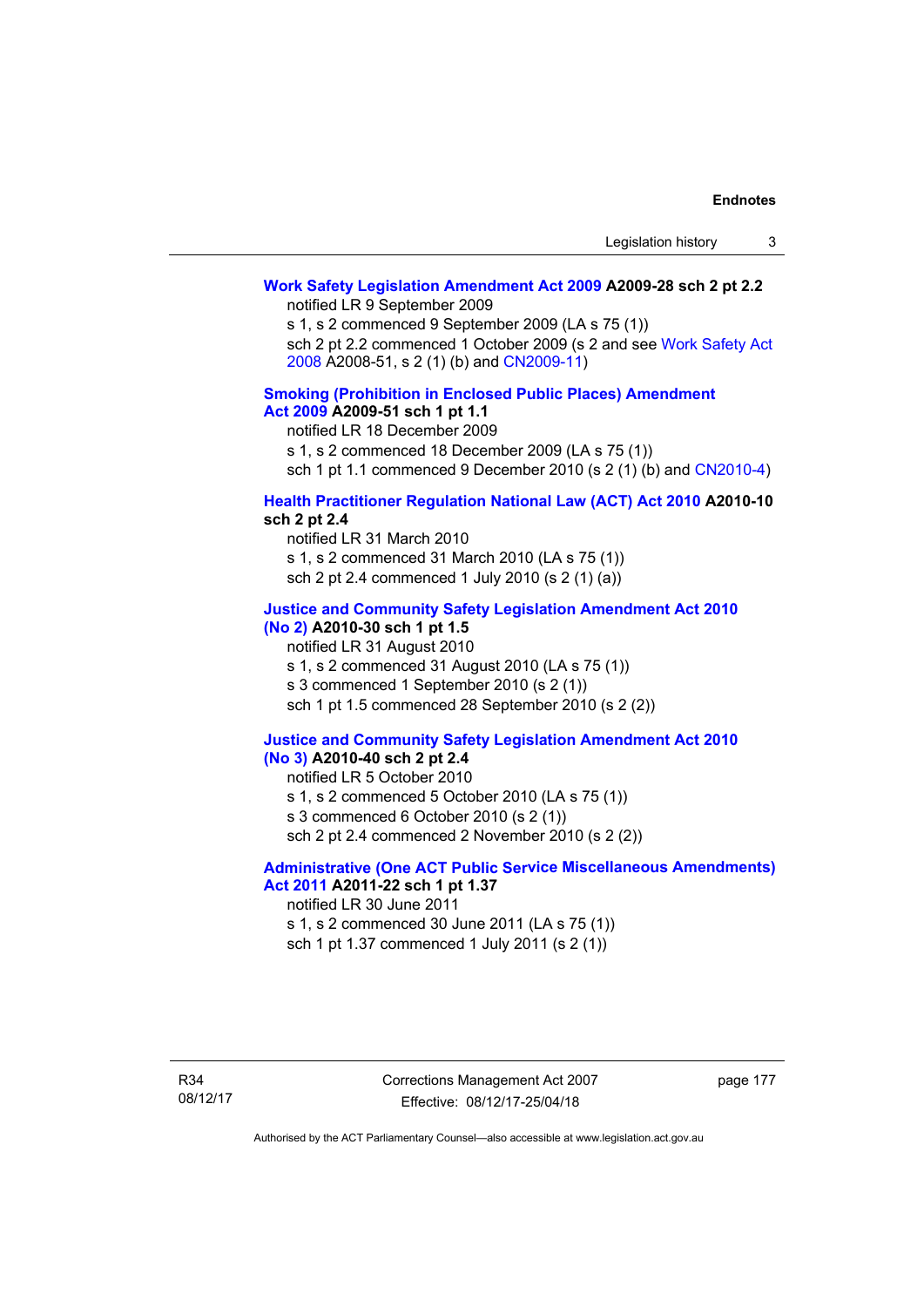| ు | Legislation history |  |
|---|---------------------|--|
|---|---------------------|--|

## **[Statute Law Amendment Act 2011 \(No 3\)](http://www.legislation.act.gov.au/a/2011-52) A2011-52 sch 3 pt 3.13**

notified LR 28 November 2011

s 1, s 2 commenced 28 November 2011 (LA s 75 (1)) sch 3 pt 3.13 commenced 12 December 2011 (s 2)

## **[Work Health and Safety \(Consequential Amendments\) Act 2011](http://www.legislation.act.gov.au/a/2011-55) A2011-55 sch 1 pt 1.3**

notified LR 14 December 2011

s 1, s 2 commenced 14 December 2011 (LA s 75 (1))

sch 1 pt 1.3 commenced 1 January 2012 (s 2 and see Work Health [and Safety Act 2011](http://www.legislation.act.gov.au/a/2011-35) A2011-35, s 2 and [CN2011-12\)](http://www.legislation.act.gov.au/cn/2011-12/default.asp)

# **[Corrections and Sentencing Legislation Amendment Act 2011](http://www.legislation.act.gov.au/a/2011-57)**

**A2011-57 pt 2** 

notified LR 14 December 2011 s 1, s 2 commenced 14 December 2011 (LA s 75 (1)) pt 2 commenced 15 December 2011 (s 2)

## **[Official Visitor Act 2012](http://www.legislation.act.gov.au/a/2012-33) A2012-33 sch 1 pt 1.2**

notified LR 15 June 2012 s 1, s 2 commenced 15 June 2012 (LA s 75 (1)) sch 1 pt 1.2 commenced 1 September 2013 (s 2 as amended by [A2013-22](http://www.legislation.act.gov.au/a/2013-22) s 4)

## **[Corrections and Sentencing Legislation Amendment Act 2012](http://www.legislation.act.gov.au/a/2012-34) A2012-34 pt 2**

notified LR 15 June 2012 s 1, s 2 commenced 15 June 2012 (LA s 75 (1)) pt 2 commenced 15 December 2012 (s 2 (2))

## **[Civil Unions Act 2012](http://www.legislation.act.gov.au/a/2012-40) A2012-40 sch 3 pt 3.7**

notified LR 4 September 2012 s 1, s 2 commenced 4 September 2012 (LA s 75 (1)) sch 3 pt 3.7 commenced 11 September 2012 (s 2)

## **[Statute Law Amendment Act 2013](http://www.legislation.act.gov.au/a/2013-19) A2013-19 sch 3 pt 3.7**

notified LR 24 May 2013 s 1, s 2 commenced 24 May 2013 (LA s 75 (1)) sch 3 pt 3.7 commenced 14 June 2013 (s 2)

page 178 Corrections Management Act 2007 Effective: 08/12/17-25/04/18

R34 08/12/17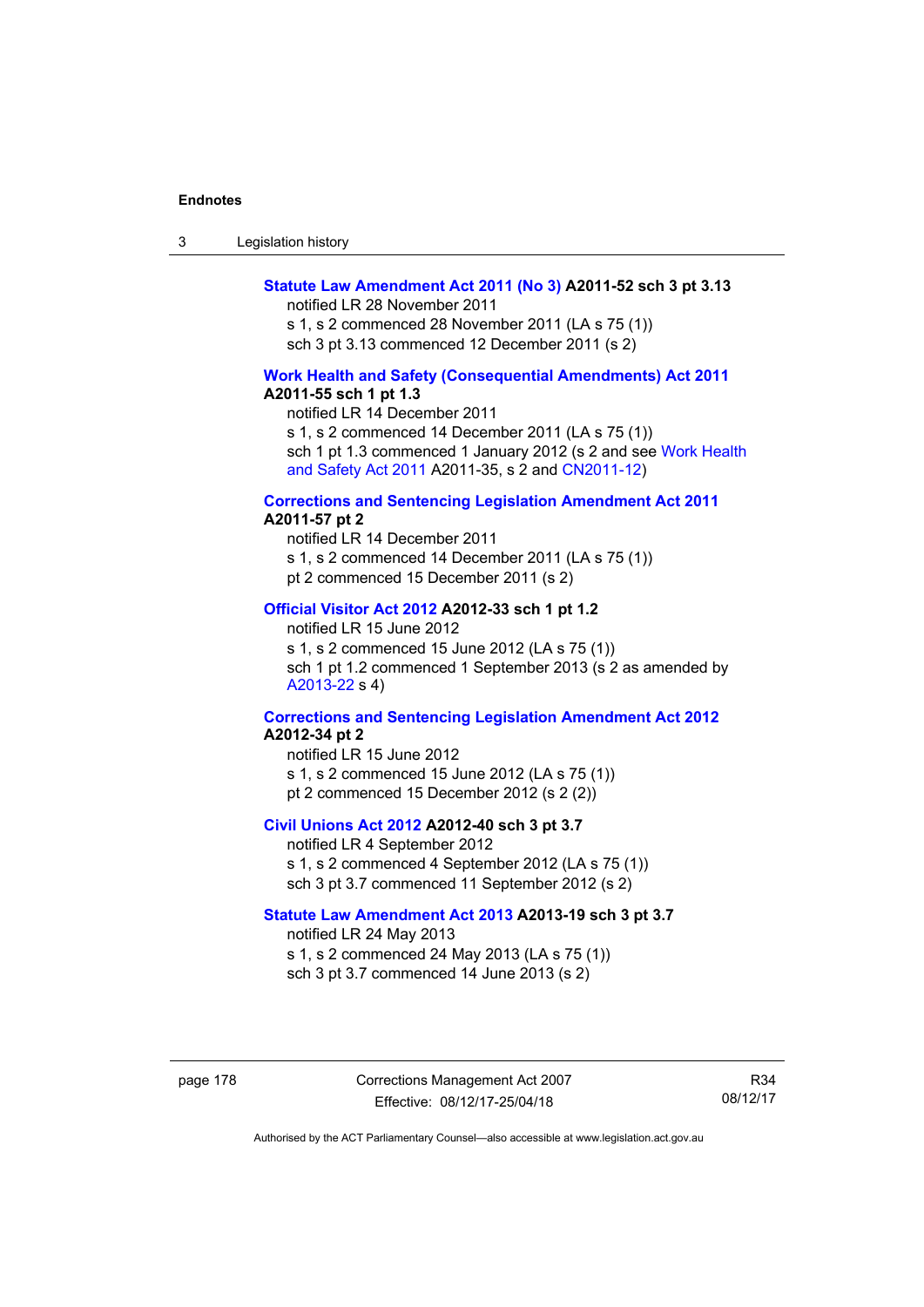| Legislation history |  |
|---------------------|--|
|---------------------|--|

### **[Official Visitor Amendment Act 2013](http://www.legislation.act.gov.au/a/2013-22) A2013-22 sch 1 pt 1.2**

notified LR 17 June 2013

s 1, s 2 commenced 17 June 2013 (LA s 75 (1)) sch 1 pt 1.2 commenced 1 September 2013 (s 2 and see [Official](http://www.legislation.act.gov.au/a/2012-33)  [Visitor Act 2012](http://www.legislation.act.gov.au/a/2012-33) A2012-33 s 2 as amended by this Act)

### **[Marriage Equality \(Same Sex\) Act 2013](http://www.legislation.act.gov.au/a/2013-39) A2013-39 sch 2 pt 2.6**

notified LR 4 November 2013

s 1, s 2 commenced 4 November 2013 (LA s 75 (1))

sch 2 pt 2.6 commenced 7 November 2013 (s 2 and [CN2013-11](http://www.legislation.act.gov.au/cn/2013-11))

*Note* The High Court held this Act to be of no effect (see

*Commonwealth v Australian Capital Territory* [2013] HCA 55)

#### **[Corrections and Sentencing Legislation Amendment Act 2014](http://www.legislation.act.gov.au/a/2014-6) A2014-6 pt 3**

notified LR 27 March 2014 s 1, s 2 commenced 27 March 2014 (LA s 75 (1)) pt 3 commenced 28 March 2014 (s 2)

## **[Statute Law Amendment Act 2014](http://www.legislation.act.gov.au/a/2014-18) A2014-18 sch 1 pt 1.1, sch 3 pt 3.5**  notified LR 20 May 2014

s 1, s 2 commenced 20 May 2014 (LA s 75 (1)) sch 1 pt 1.1, sch 3 pt 3.5 commenced 10 June 2014 (s 2 (1))

#### **[Mental Health \(Treatment and Care\) Amendment Act 2014](http://www.legislation.act.gov.au/a/2014-51/default.asp) A2014-51 sch 1 pt 1.2 (as am by [A2015-38](http://www.legislation.act.gov.au/a/2015-38) amdt 2.54)**

notified LR 12 November 2014

s 1, s 2 commenced 12 November 2014 (LA s 75 (1)) sch 1 pt 1.2 commenced 1 March 2016 (s 2 (as am by [A2015-38](http://www.legislation.act.gov.au/a/2015-38) amdt 2.54))

## **[Corrections Management Amendment Act 2015](http://www.legislation.act.gov.au/a/2015-37) A2015-37**

notified LR 1 October 2015

s 1, s 2 commenced 1 October 2015 (LA s 75 (1))

s 3 commenced 2 October 2015 (LA s 75AA)

s 6 commenced 2 October 2015 (s 2 (1))

remainder commenced 12 November 2015 (s 2 (2))

R34 08/12/17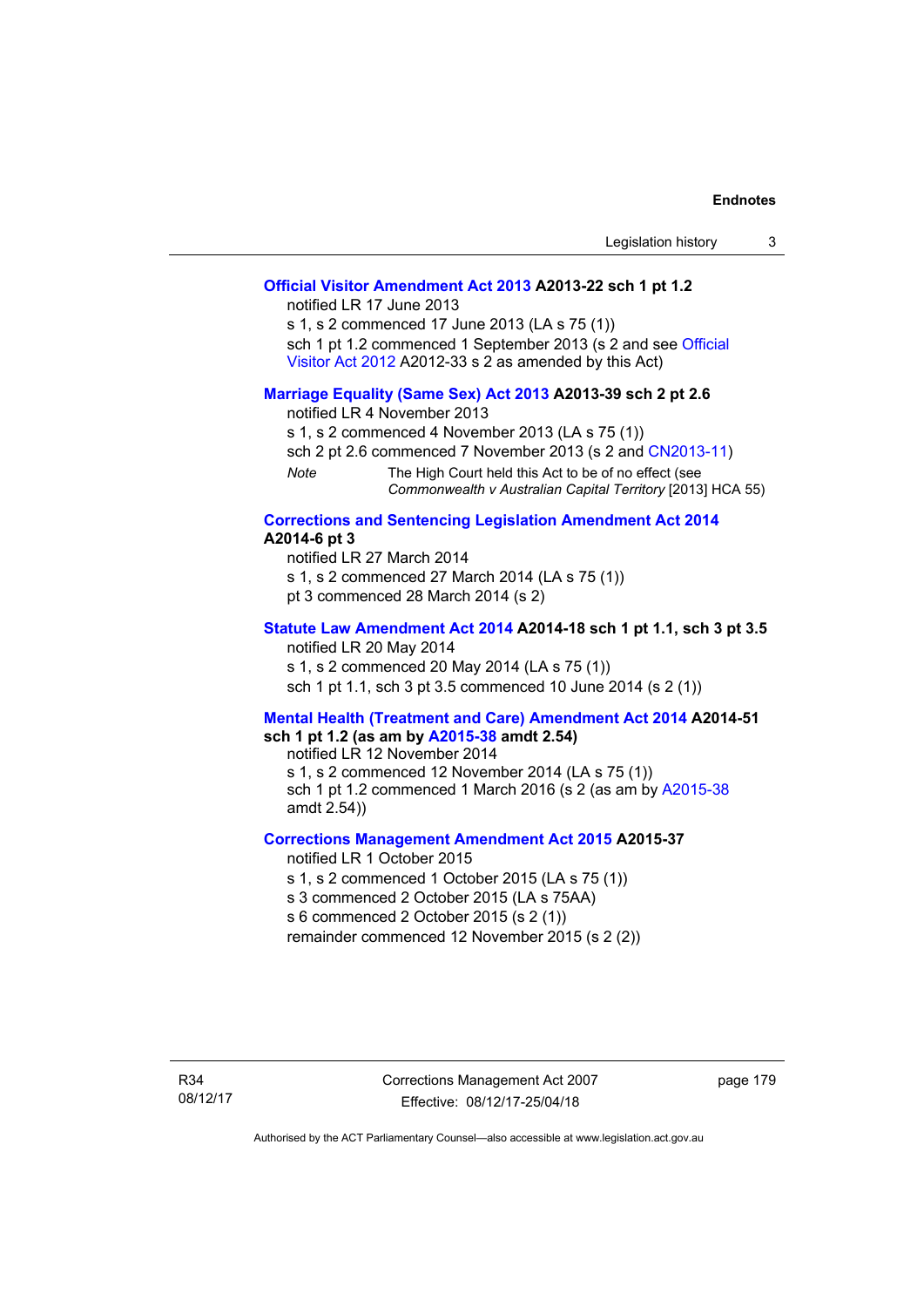3 Legislation history

## **[Mental Health Act 2015](http://www.legislation.act.gov.au/a/2015-38) A2015-38 sch 2 pt 2.2, sch 2 pt 2.4 div 2.4.4**

notified LR 7 October 2015

s 1, s 2 commenced 7 October 2015 (LA s 75 (1)) sch 2 pt 2.2 (amdt 2.54) commenced 8 October 2015 (s 2 (2)) sch 2 pt 2.4 div 2.4.4 commenced 1 March 2016 (s 2 (1) and see Mental Health (Treatment and Care) Amendment Act 2014 [A2014-51,](http://www.legislation.act.gov.au/a/2014-51/default.asp) s 2 (as am by [A2015-38](http://www.legislation.act.gov.au/a/2015-38) amdt 2.54)) *Note* Sch 2 pt 2.2 (amdt 2.54) only amends the [Mental Health](http://www.legislation.act.gov.au/a/2014-51/default.asp)  [\(Treatment and Care\) Amendment Act 2014](http://www.legislation.act.gov.au/a/2014-51/default.asp) A2014-51

# **[Statute Law Amendment Act 2015 \(No 2\)](http://www.legislation.act.gov.au/a/2015-50) A2015-50 sch 3 pt 3.8**

notified LR 25 November 2015

s 1, s 2 commenced 25 November 2015 (LA s 75 (1)) sch 3 pt 3.8 commenced 9 December 2015 (s 2)

# **[Crimes \(Sentencing and Restorative Justice\) Amendment Act 2016](http://www.legislation.act.gov.au/a/2016-4/default.asp)**

# **A2016-4 sch 1 pt 1.5**

notified LR 24 February 2016 s 1, s 2 commenced 24 February 2016 (LA s 75 (1)) sch 1 pt 1.5 commenced 2 March 2016 (s 2 (1))

## **[Protection of Rights \(Services\) Legislation Amendment Act 2016](http://www.legislation.act.gov.au/a/2016-13)  [\(No 2\)](http://www.legislation.act.gov.au/a/2016-13) A2016-13 sch 1 pt 1.12**

notified LR 16 March 2016 s 1, s 2 commenced 16 March 2016 (LA s 75 (1)) sch 1 pt 1.12 commenced 1 April 2016 (s 2 and see Protection of [Rights \(Services\) Legislation Amendment Act 2016](http://www.legislation.act.gov.au/a/2016-1/default.asp) A2016-1 s 2)

## **[Mental Health Amendment Act 2016](http://www.legislation.act.gov.au/a/2016-32/default.asp) A2016-32 sch 1 pt 1.2**

notified LR 20 June 2016 s 1, s 2 commenced 20 June 2016 (LA s 75 (1)) sch 1 pt 1.2 commenced 21 June 2016 (s 2 (1))

## **[Family Violence Act 2016](http://www.legislation.act.gov.au/a/2016-42/default.asp) A2016-42 sch 3 pt 3.3 (as am by [A2017-10](http://www.legislation.act.gov.au/a/2017-10/default.asp) s 7)**

notified LR 18 August 2016

s 1, s 2 commenced 18 August 2016 (LA s 75 (1))

sch 3 pt 3.3 commenced 1 May 2017 (s 2 (2) as am by [A2017-10](http://www.legislation.act.gov.au/a/2017-10/default.asp) s 7)

page 180 Corrections Management Act 2007 Effective: 08/12/17-25/04/18

R34 08/12/17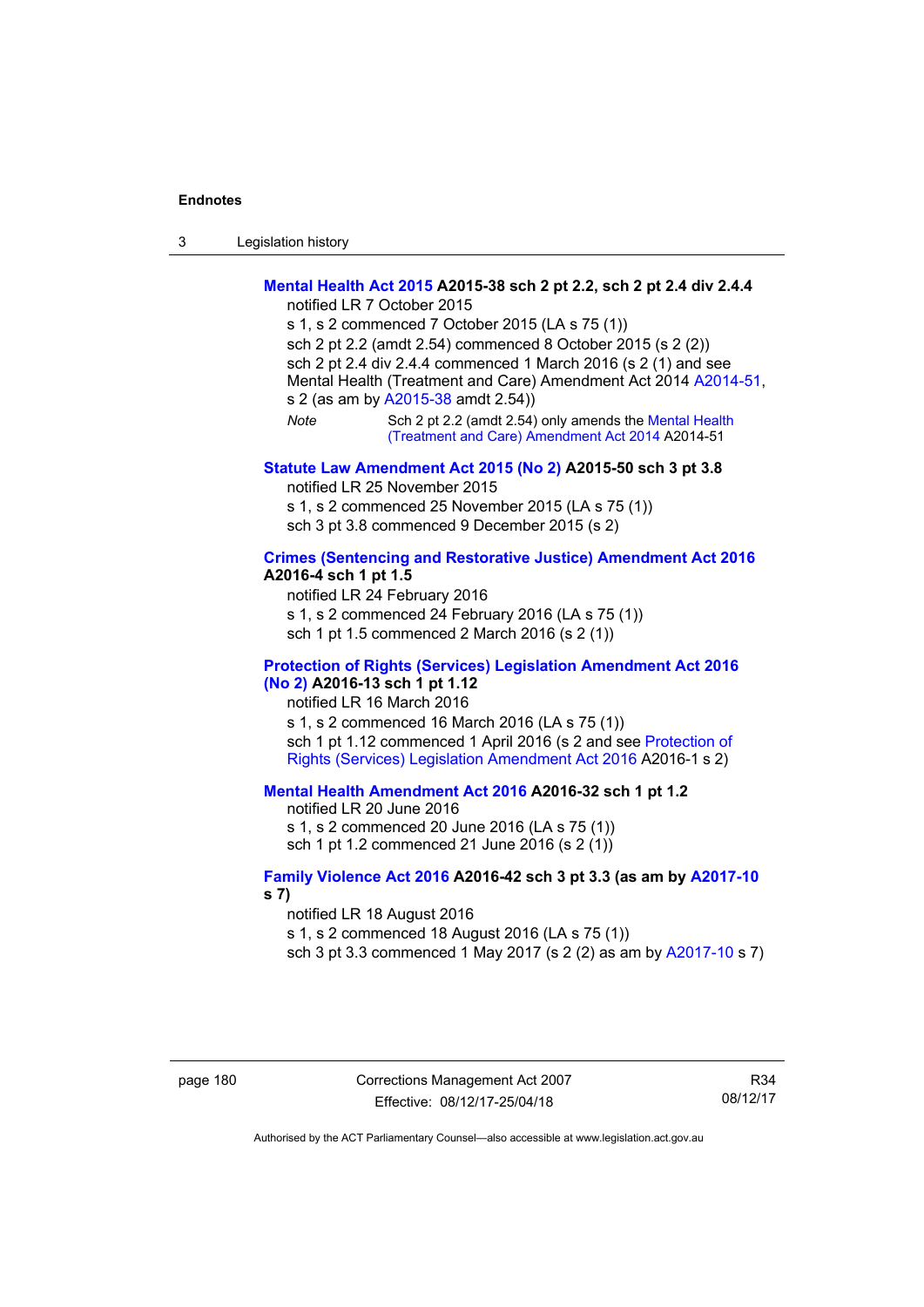Legislation history 3

## **[Family and Personal Violence Legislation Amendment Act 2017](http://www.legislation.act.gov.au/a/2017-10/default.asp) A2017-10 s 7**

notified LR 6 April 2017

s 1, s 2 commenced 6 April 2017 (LA s 75 (1))

s 7 commenced 30 April 2017 (s 2 (1))

*Note* This Act only amends the Family Violence Act 2016 [A2016-42](http://www.legislation.act.gov.au/a/2016-42/default.asp).

# **[Inspector of Correctional Services Act 2017](http://www.legislation.act.gov.au/a/2017-47/default.asp) A2017-47 sch 2 pt 2.2**

notified LR 7 December 2017

s 1, s 2 commenced 7 December 2017 (LA s 75 (1))

sch 2 pt 2.2 commenced 8 December 2017 (s 2 (1))

R34 08/12/17 Corrections Management Act 2007 Effective: 08/12/17-25/04/18

page 181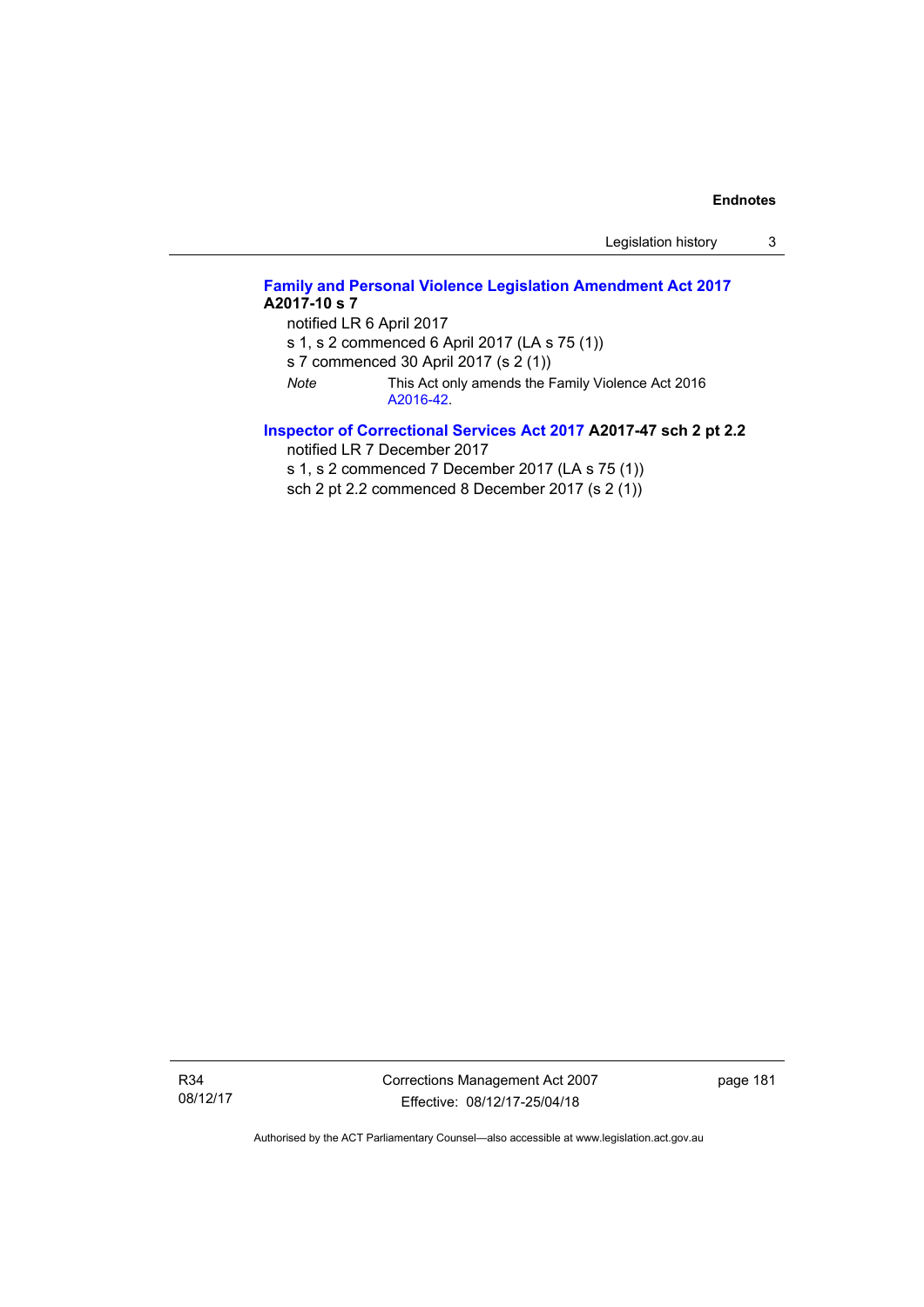4 Amendment history

## **4 Amendment history**

```
Commencement 
s 2 om LA s 89 (4) 
Application of Act—detainees
s 6 am A2008-19 amdt 1.1
                (1) note 2 exp 2 June 2011 (s 501 (2), (4) (LA s 88 declaration 
                 applies)) 
                 am A2016-4 amdt 1.9 
Correctional centres—minimum living conditions 
s 12 am A2011-22 amdt 1.113
Ministerial directions to director-general 
 A2011-22 amdt 1.113<br>s 13 am A2011-22 amdt 1.113
                 A2011-22 amdt 1.113
Corrections policies and operating procedures 
s 14 am A2011-22 amdt 1.113
Exclusions from notified corrections policies and operating procedures 
s 15 am A2011-22 amdt 1.113; A2017-47 amdt 2.2; pars renum 
                 R34 LA 
Director-general directions 
 A2011-22 amdt 1.113<br>s 16 am A2011-22 amdt 1.113
                 A2011-22 amdt 1.113
Director-general directions 
 A2011-22 amdt 1.113
s 17 am A2011-22 amdt 1.113, amdt 1.114; A2014-18 amdt 3.18 
Corrections officers—appointment 
s 19 am A2011-22 amdt 1.113
Corrections officers—functions 
s 20 am A2011-22 amdt 1.113
Doctors—health service appointments 
s 21 am A2011-22 amdt 1.113
Health practitioners—non-therapeutic functions 
A2010-10 amdt 2.15<br>s 22 am A2010-10 amdt 2.15:
                s 22 am A2010-10 amdt 2.15; A2011-22 amdt 1.113 
Identity cards 
s 23 am A2010-10 amdt 2.20; A2011-22 amdt 1.113 
Declaration of emergency 
s 26 am A2011-22 amdt 1.113
```
page 182 Corrections Management Act 2007 Effective: 08/12/17-25/04/18

R34 08/12/17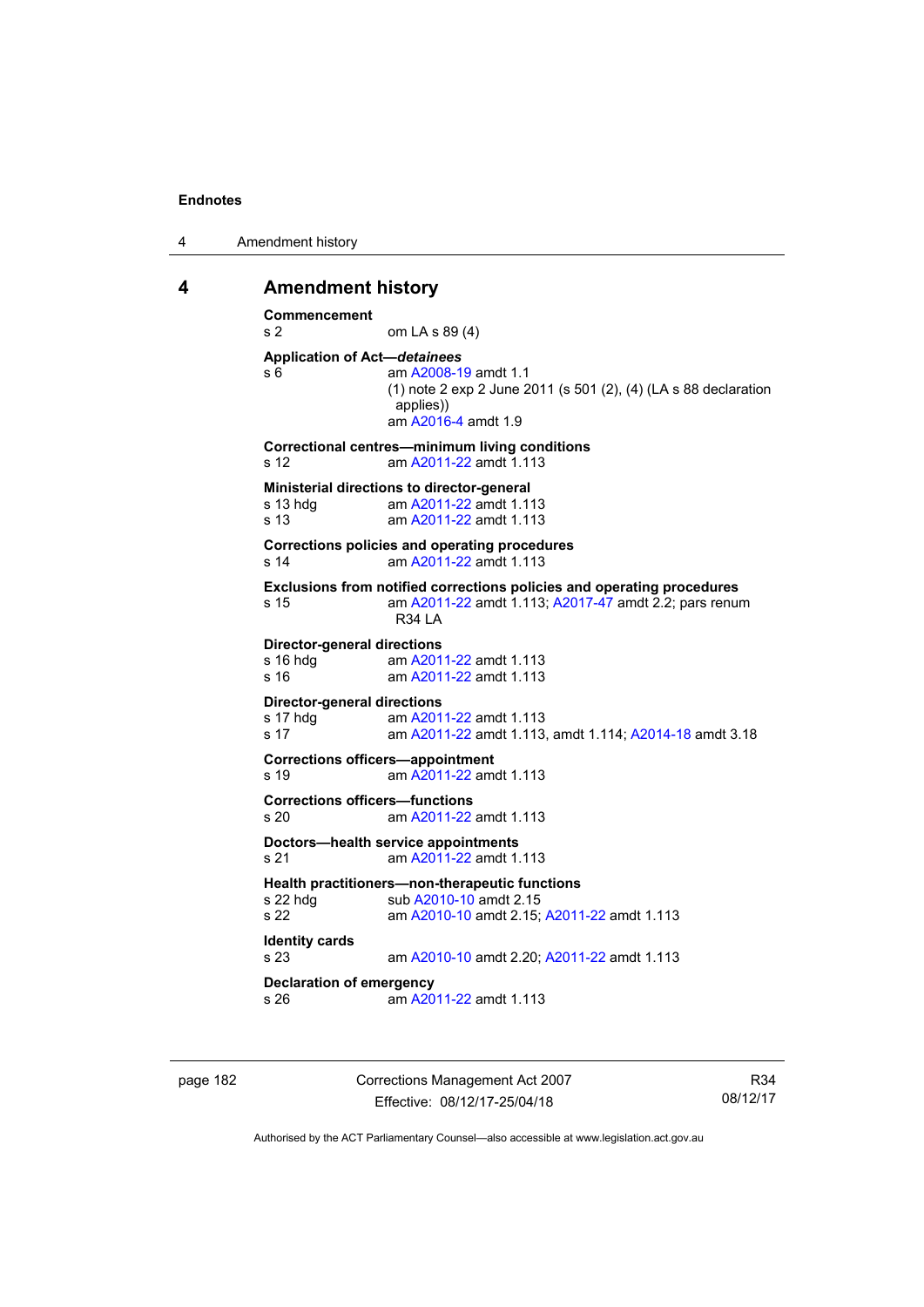```
Emergency powers 
s 27 am A2011-22 amdt 1.113
Arrangements with police 
s 28 am A2011-22 amdt 1.113
Definitions—ch 4 
                 A2008-19 amdt 1.3
                 def chief executive ins A2008-19 amdt 1.2 
                    om A2011-22 amdt 1.109
                 def director-general ins A2011-22 amdt 1.110 
                 def young detainee ins A2008-19 amdt 1.2 
Detention in police cells 
s 30 am A2008-19 amdt 1.4, amdt 1.5; A2011-22 amdt 1.113
Detention in police cells—search powers etc 
s 31 am A2008-19 amdt 1.6, amdt 1.7 
Detention in police cells—additional provisions for young detainees 
s 31A ins A2008-19 amdt 1.8 
                 am A2008-44 amdt 1.14; A2016-13 amdt 1.40; pars renum 
                 R31 LA; A2017-47 amdt 2.3; pars renum R34 LA 
Detention in court cells 
s 33 am A2008-19 amdts 1.9-1.12; A2011-22 amdt 1.113, 
                 amdt 1.114 
Detention in court cells—additional provisions for young detainees 
s 33A ins A2008-19 amdt 1.13 
                 am A2011-22 amdt 1.113; A2016-13 amdt 1.40; pars renum 
                 R31 LA; A2017-47 amdt 2.4; pars renum R34 LA 
Detainees accommodated away from correctional centre 
s 34 am A2008-19 amdt 1.14; A2011-22 amdt 1.113 
Escort officer functions etc 
s 35 am A2011-22 amdt 1.113, amdt 1.114 
Executing warrants of imprisonment or remand etc 
                 A2011-22 amdt 1.113
Food and drink 
s 40 am A2010-10 amdt 2.20; A2011-22 amdt 1.113 
Clothing 
s 41 A2011-22 amdt 1.113
Personal hygiene 
s 42 am A2011-22 amdt 1.113
Sleeping areas 
s 43 am A2011-22 amdt 1.113
```
R34 08/12/17 Corrections Management Act 2007 Effective: 08/12/17-25/04/18

page 183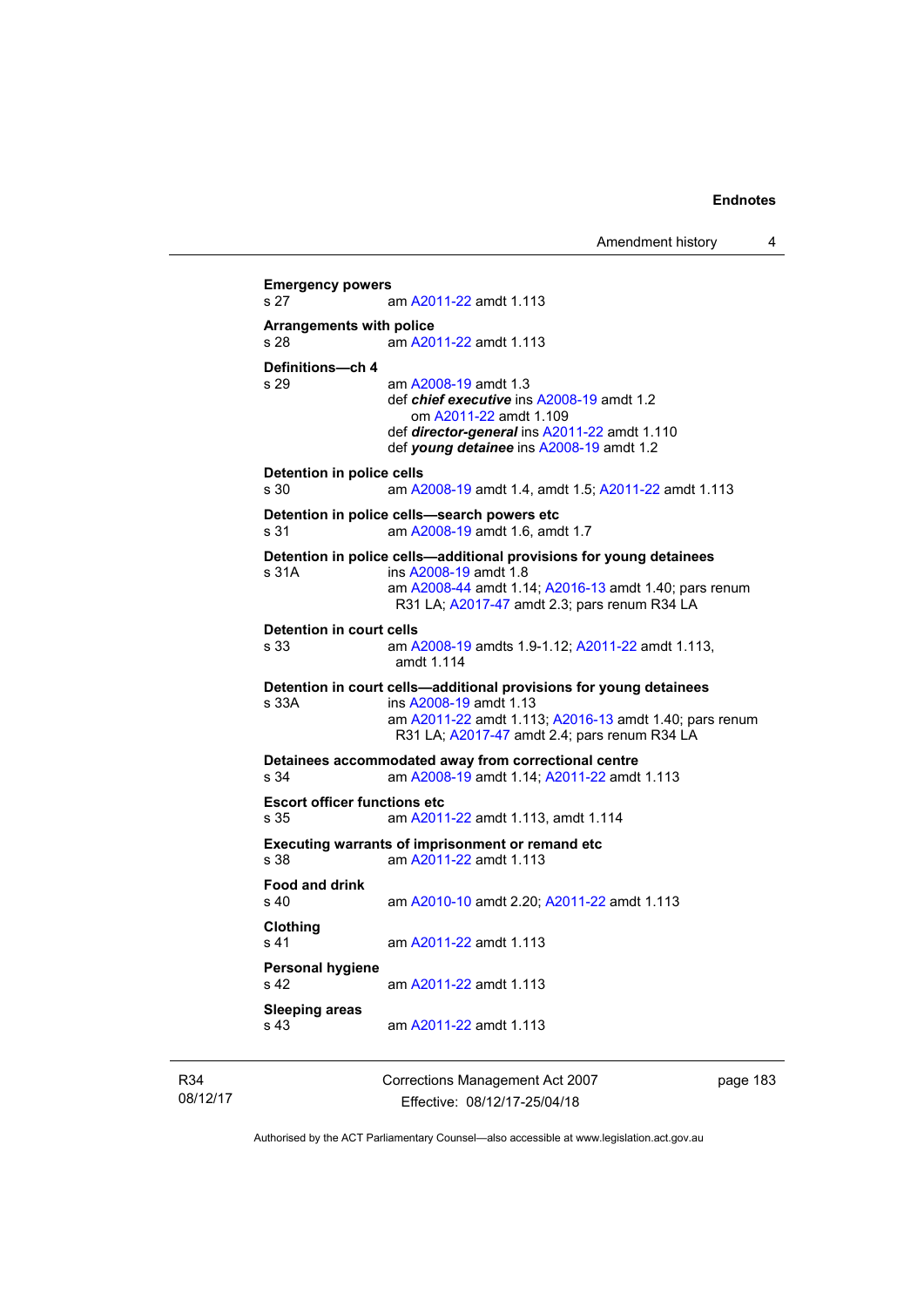4 Amendment history

```
Treatment of convicted and non-convicted detainees<br>s 44 am A2011-22 amdt 1.113
                 A2011-22 amdt 1.113
Access to open air and exercise 
                  A2011-22 amdt 1.113
Communication with family and others<br>s 46 am A2011-22 amdt 1.
                  A2011-22 amdt 1.113
Telephone calls 
s 47 am A2011-22 amdt 1.113; A2016-42 amdt 3.22 
Mail 
                  A2011-22 amdt 1.113
Visits by family members etc 
s 49 am A2011-22 amdt 1.113
Contact with accredited people 
s 50 am A2011-22 amdt 1.113
Visits—protected communications 
s 51 am A2011-22 amdt 1.113; A2016-13 amdt 1.41; pars renum 
                  R31 LA; A2017-47 amdt 2.5; pars renum R34 LA 
News and educational services 
s 52 am A2011-22 amdt 1.113
Health care 
                  A2010-10A2011-22 amdt 1.113
Transfers to health facilities 
s 54 am A2010-10 amdt 2.20; A2011-22 amdt 1.113; A2016-32
                  amdt 1.5
Transfer to mental health facility—notice of change in status s 54A hdg sub A2016-32 amdt 1.6
 A2016-32 amdt 1.6<br>s 54A ins A2014-51 amdt 1.5
                 A2014-51 amdt 1.5
                  am A2015-38 amdt 2.68
Religious, spiritual and cultural needs 
s 55 am A2011-22 amdt 1.113
Access to and inspection of correctional centres 
A2017-47 amdt 2.6
Independent Inspections 
s 56  A2017-47 amdt 2.7
Access to correctional centres 
s 56A ins A2017-47 amdt 2.8
```
page 184 Corrections Management Act 2007 Effective: 08/12/17-25/04/18

R34 08/12/17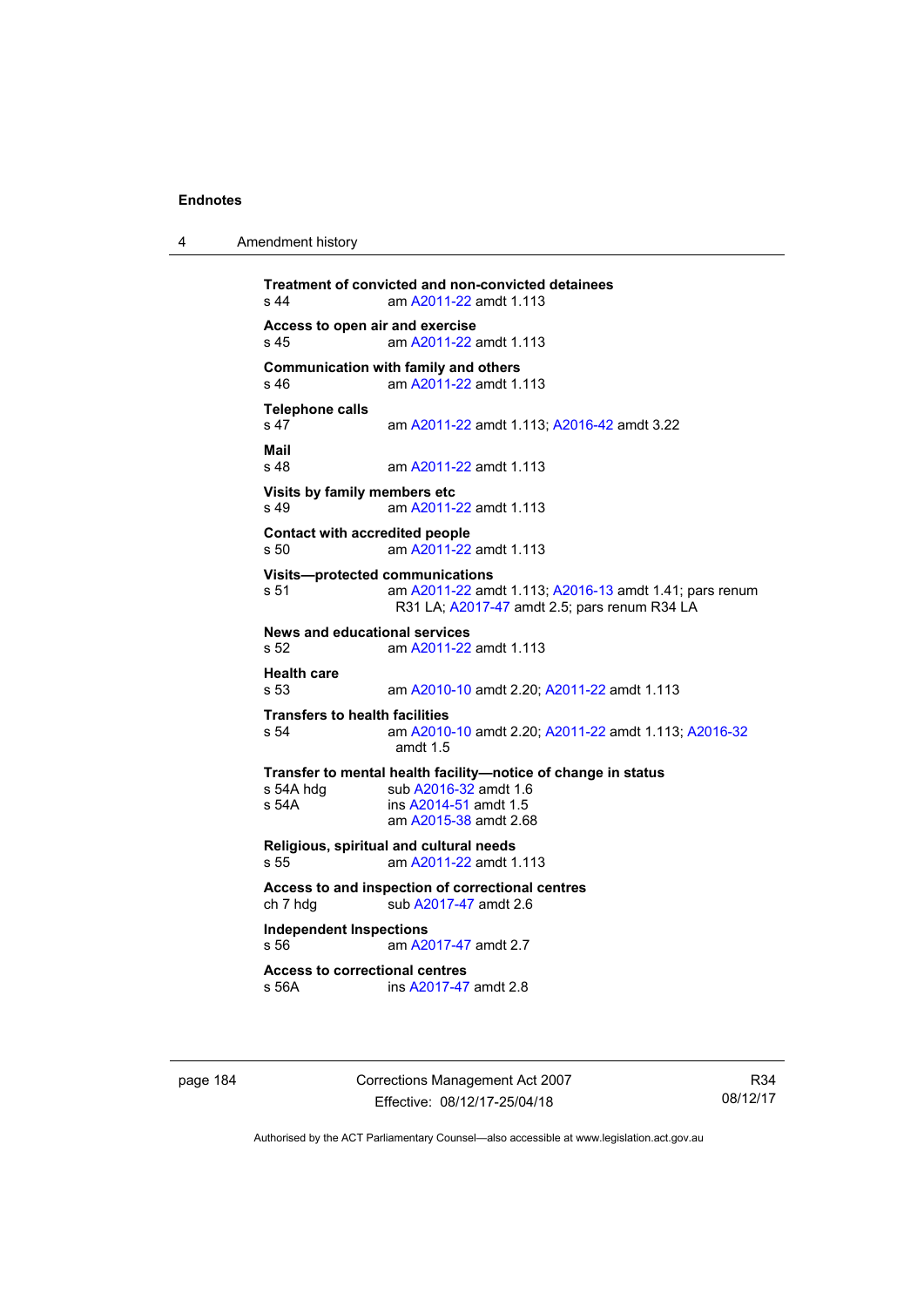Amendment history 4

```
Official visitors—meaning of entitled person and visitable place 
s 57 sub A2012-33 amdt 1.16 
                 am A2013-22 amdt 1.6, amdt 1.7 
Frequency of visits by official visitors
A2012-33 amdt 1.16
                 om A2013-22 amdt 1.8
Complaints to official visitors 
A2011-22 amdt 1.113
                 om A2012-33 amdt 1.16
Investigation etc by official visitors 
s 60 am A2011-22 amdt 1.113
                 om A2012-33 amdt 1.16
Official visitors—ending appointments 
s 61 am A2010-30 amdt 1.19
                 om A2012-33 amdt 1.16
Relationship with other inspection laws 
s 62 am A2011-22 amdt 1.113; A2017-47 amdt 2.9 
Meaning of admission to correctional centre 
s 63 am A2016-4 amdt 1.10 
Authority for detention<br>
s 64 am A
                A2011-22 amdt 1.113
Identification of detainees 
s 65 am A2010-10 amdt 2.16; A2011-22 amdt 1.113; A2013-19
                 amdt 3.41
Information about entitlements and obligations 
s 66 am A2011-22 amdt 1.113, amdt 1.114; A2017-47 amdt 2.10; 
                 pars renum R34 LA 
Initial assessment 
s 67 am A2011-22 amdt 1.113
Health assessment 
s 68 am A2015-38 amdt 2.68
Alcohol and drug tests on admission 
s 69 am A2011-22 amdt 1.113
Strip search on admission<br>s 70 am A20<sup>2</sup>
                 A2011-22 amdt 1.113
Property of detainees 
 A2011-22 amdt 1.113
Security classification 
s 72 am A2011-22 amdt 1.113
```
R34 08/12/17 Corrections Management Act 2007 Effective: 08/12/17-25/04/18

page 185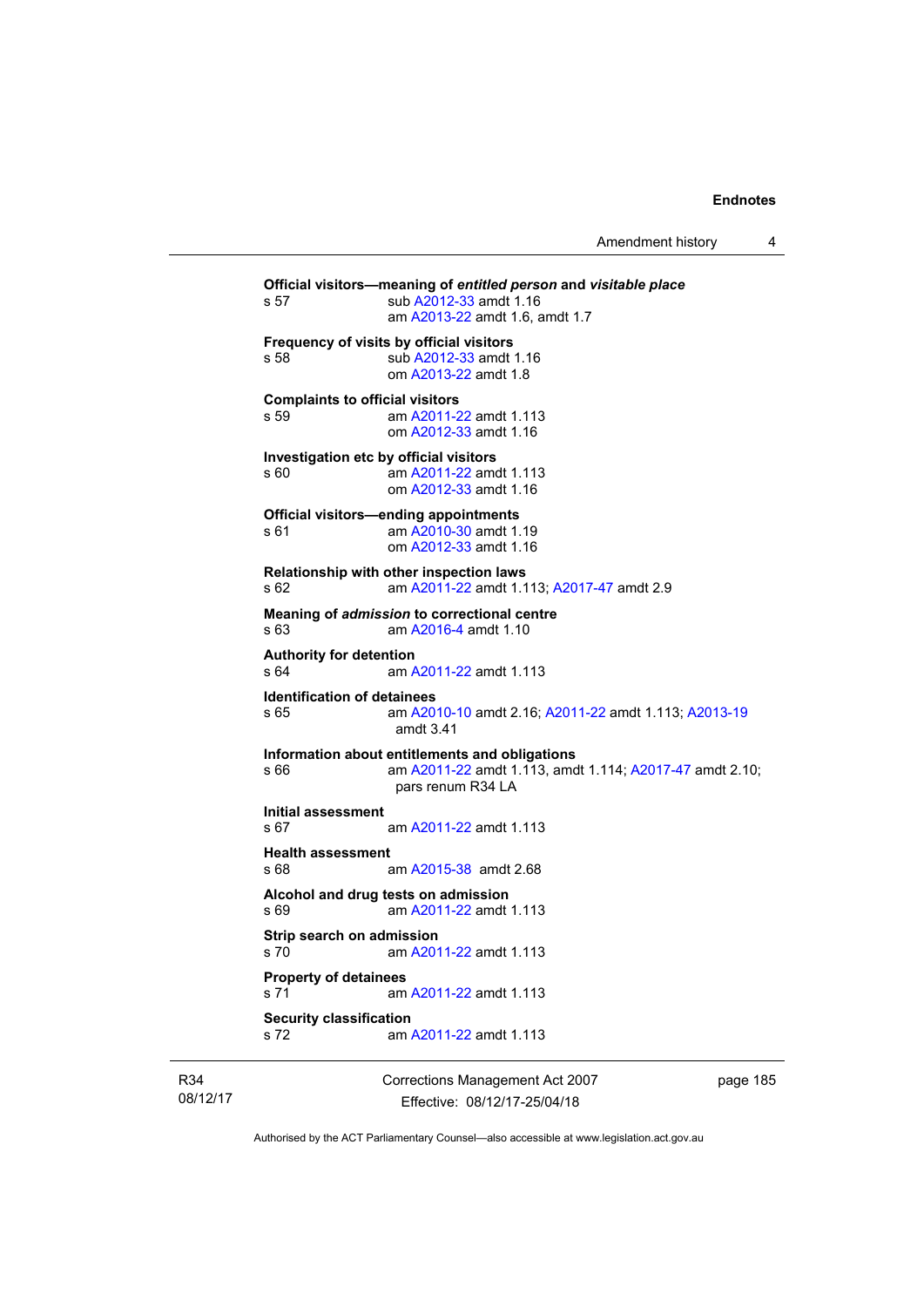4 Amendment history

**Case management plan**  s 73 am [A2011-22](http://www.legislation.act.gov.au/a/2011-22) amdt 1.113 **Entries in register of detainees**  am [A2011-22](http://www.legislation.act.gov.au/a/2011-22) amdt 1.113 **Compliance with director-general's directions**  am [A2011-22](http://www.legislation.act.gov.au/a/2011-22) amdt 1.114 s 75 am [A2011-22](http://www.legislation.act.gov.au/a/2011-22) amdt 1.113, amdt 1.114 **Register of detainees**  s 76 am [A2011-22](http://www.legislation.act.gov.au/a/2011-22) amdt 1.113; [A2016-4](http://www.legislation.act.gov.au/a/2016-4/default.asp) amdt 1.11; [A2017-47](http://www.legislation.act.gov.au/a/2017-47/default.asp) amdt 2.16 **Health reports**  s 77 am [A2008-20](http://www.legislation.act.gov.au/a/2008-20) amdt 2.14; [A2011-22](http://www.legislation.act.gov.au/a/2011-22) amdt 1.113, amdt 1.114; [A2015-38](http://www.legislation.act.gov.au/a/2015-38) amdt 2.68 **Case management plans—scope etc**  s 78 am [A2011-22](http://www.legislation.act.gov.au/a/2011-22) amdt 1.113 **Transgender and intersex detainees—sexual identity**  s 79 am [A2010-10](http://www.legislation.act.gov.au/a/2010-10) amdt 2.20; [A2011-22](http://www.legislation.act.gov.au/a/2011-22) amdt 1.113 **Security classification—basis etc**  s 80 am [A2011-22](http://www.legislation.act.gov.au/a/2011-22) amdt 1.113 **Prohibited things**  s 81 am [A2011-22](http://www.legislation.act.gov.au/a/2011-22) amdt 1.113 **Possession of prohibited things**  s 82 am [A2011-22](http://www.legislation.act.gov.au/a/2011-22) amdt 1.113 **Trust accounts for detainees**  s 84 am [A2011-22](http://www.legislation.act.gov.au/a/2011-22) amdt 1.113 **Prohibited areas**  s 85 am [A2011-22](http://www.legislation.act.gov.au/a/2011-22) amdt 1.113 **Nonsmoking areas**  s 86 am [A2009-51](http://www.legislation.act.gov.au/a/2009-51) amdt 1.1; [A2011-22](http://www.legislation.act.gov.au/a/2011-22) amdt 1.113 **Management and security—corrections policies and operating procedures**  s 87 am [A2008-14](http://www.legislation.act.gov.au/a/2008-14) amdt 1.17; [A2011-22](http://www.legislation.act.gov.au/a/2011-22) amdt 1.113; [A2012-40](http://www.legislation.act.gov.au/a/2012-40) amdt 3.25; [A2013-39](http://www.legislation.act.gov.au/a/2013-39) amdt 2.11 [\(A2013-39](http://www.legislation.act.gov.au/a/2013-39) never effective (see *Commonwealth v Australian Capital Territory* [2013] HCA 55)) **Segregation—safety and security**  s 90 **am [A2011-22](http://www.legislation.act.gov.au/a/2011-22) amdt 1.113, amdt 1.114; [A2011-57](http://www.legislation.act.gov.au/a/2011-57) s 4 Segregation—protective custody**  s 91 am [A2011-22](http://www.legislation.act.gov.au/a/2011-22) amdt 1.113, amdt 1.114; [A2011-57](http://www.legislation.act.gov.au/a/2011-57) s 5

page 186 Corrections Management Act 2007 Effective: 08/12/17-25/04/18

R34 08/12/17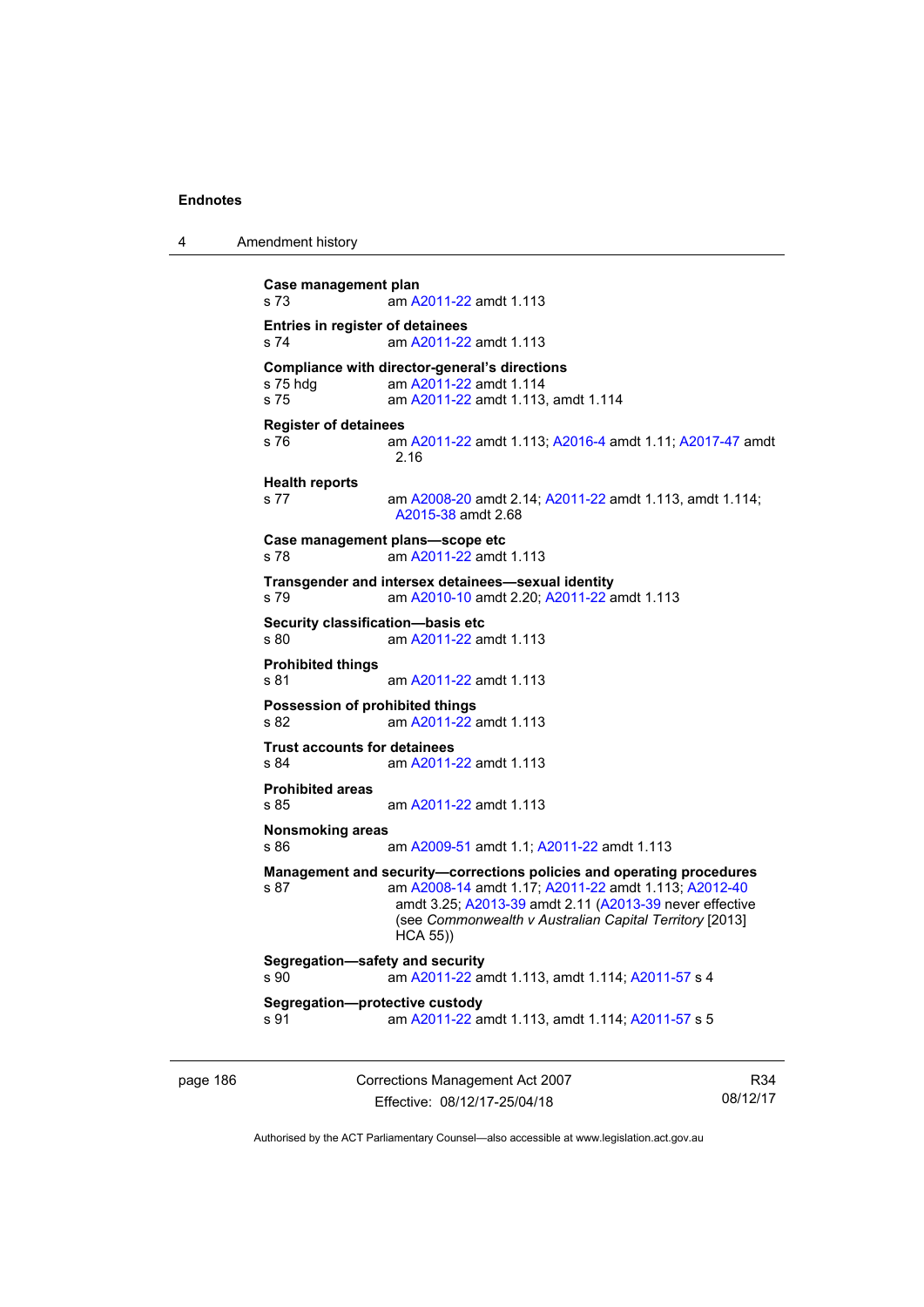```
Segregation—health 
s 92 am A2011-22 amdt 1.113, amdt 1.114; A2011-57 s 6 
Application for review of segregation directions 
s 96 am A2011-22 amdt 1.113, amdt 1.114 
Review of segregation directions 
s 97 am A2011-22 amdt 1.113, amdt 1.114; A2015-50 amdt 3.56 
Other separation of detainees 
s 98 am A2011-22 amdt 1.113
Monitoring—general considerations 
s 99 am A2011-22 amdt 1.113
Monitoring at correctional centres 
s 100 am A2011-22 amdt 1.113
Personal monitoring devices 
s 101 am A2011-22 amdt 1.113
Interfering with personal monitoring devices 
s 102 am A2011-22 amdt 1.113
Monitoring telephone calls etc 
s 103 am A2011-22 amdt 1.113; A2016-13 amdt 1.42; pars renum 
                 R31 LA; A2017-47 amdt 2.11; pars renum R34 LA 
Monitoring ordinary mail<br>
s 104 am A2
                A2011-22A2017-47 amdt 2.12; pars renum
                 R34 LA 
Monitoring protected mail 
s 105 am A2011-22 amdt 1.113
Mail searches—consequences 
s 106 am A2011-22 amdt 1.113
Register of strip and body searches 
s 110 am A2011-22 amdt 1.113; A2017-47 amdt 2.16 
Scanning, frisk and ordinary searches—directions 
s 111 am A2011-22 amdt 1.113
Meaning of seizeable item—div 9.4.3 
A2008-49 s 4
Strip searches—when may be conducted 
s 113A ins A2008-49 s 4
                 am A2011-22 amdt 1.113
Strip searches—on suspicion<br>s 113B ins A2008-4
                 A2008-49 s 4
                 am A2011-22 amdt 1.113
```
R34 08/12/17 Corrections Management Act 2007 Effective: 08/12/17-25/04/18

page 187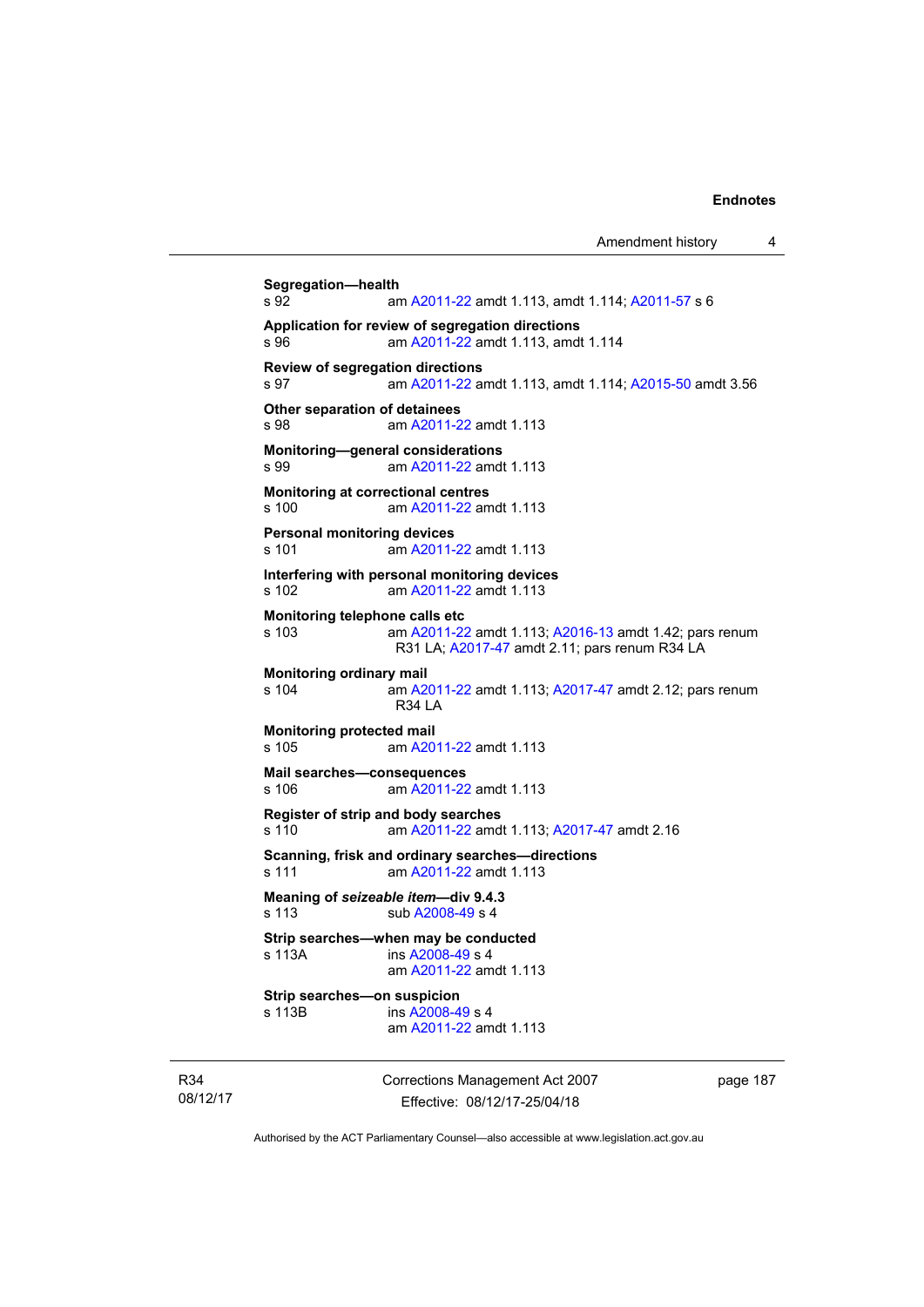4 Amendment history

```
page 188 Corrections Management Act 2007 
                                                                        R34
                                                                    08/12/17 
          Strip searches—where prudent 
          s 113C ins A2008-49 s 4
                           am A2011-22 amdt 1.113
          Strip searches—general rules 
          s 115 am A2011-22 amdt 1.113
          Body searches—directions 
          s 116 am A2010-10 amdt 2.20; A2011-22 amdt 1.113 
          Body searches—presence of nurse and corrections officers 
          s 117 am A2010-10 amdt 2.20; A2011-22 amdt 1.113 
          Body searches—assistance from corrections officer 
          s 118 am A2011-22 amdt 1.113
          Body searches—rules about detainee's clothing 
          s 119 am A2011-22 amdt 1.113
          Searches—premises and property 
          s 122 am A2011-22 amdt 1.113
          Searches of detainee cells—suspected legally privileged material 
          s 124 am A2011-22 amdt 1.113
          Searches—use of corrections dogs 
          s 125 am A2011-22 amdt 1.113
          Seizing mail etc 
          s 127 am A2011-22 amdt 1.113, amdt 1.114 
          Seizing property—general 
          s 128 am A2011-22 amdt 1.113
          Receipt for seizure 
                           A2011-22 amdt 1.113
          Forfeiture of things seized 
          s 130 am A2011-22 amdt 1.113; A2016-13 amdt 1.43 
          Return of things seized but not forfeited 
          s 131 am A2011-22 amdt 1.113
          Definitions—drug and test sample
          s 132 am A2010-10 amdt 2.20
          When test sample positive
          s 133 am A2011-22 amdt 1.113; A2016-4 amdt 1.12 
          Alcohol and drug testing of detainees 
          s 134 am A2010-10 amdt 2.20; A2011-22 amdt 1.113; A2015-37 s 4, 
                           s 5 
          Effect of positive test sample from detainee 
          s 135 am A2011-22 amdt 1.113
```
Authorised by the ACT Parliamentary Counsel—also accessible at www.legislation.act.gov.au

Effective: 08/12/17-25/04/18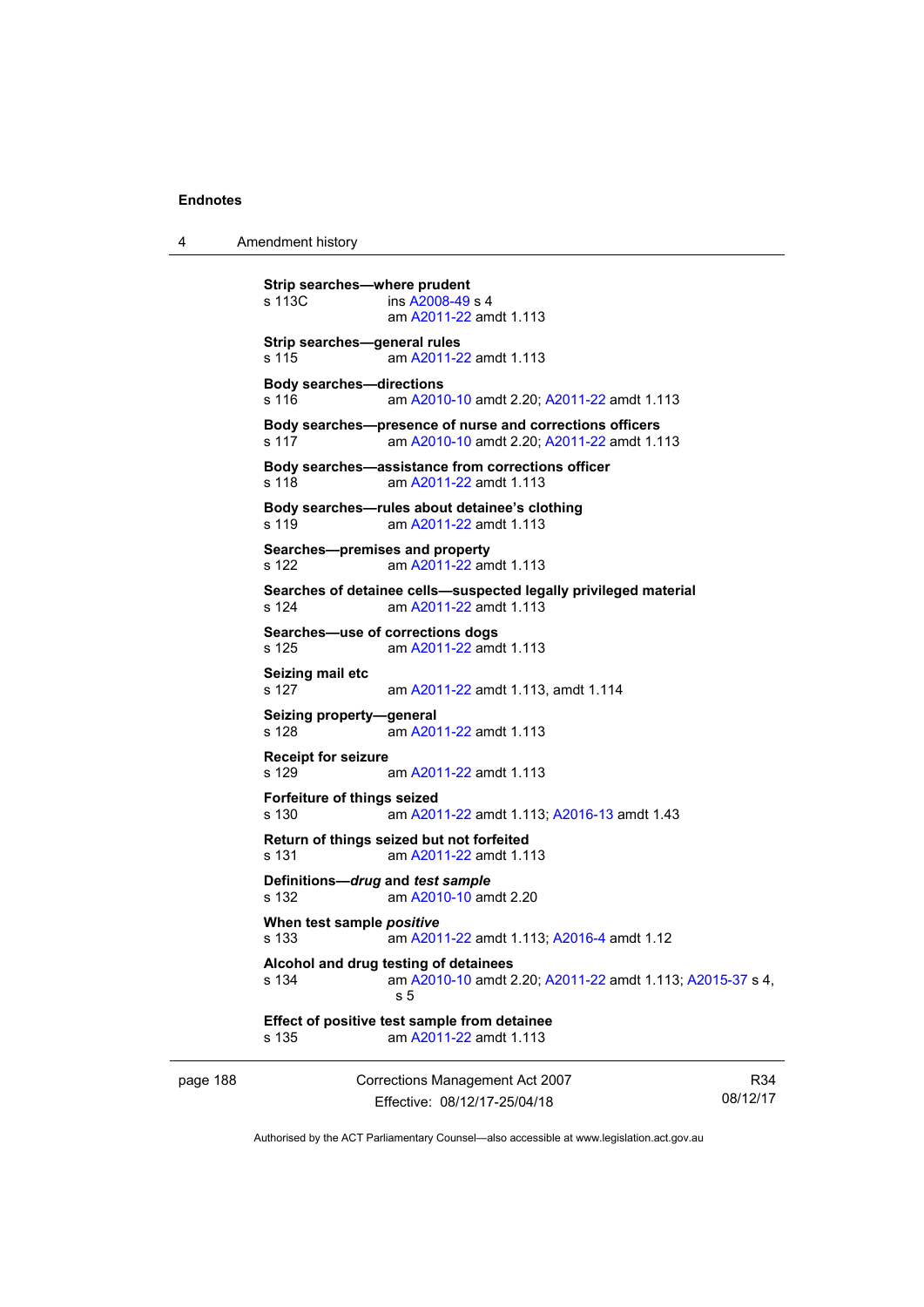```
Managing use of force<br>s 137 am
                A2011-22 amdt 1.113
Authorised use of force 
s 138 am A2011-22 amdt 1.113
Use of restraints or weapons 
s 140 am A2010-10 amdt 2.17; A2011-22 amdt 1.113 
Medical examination after use of force 
s 141 am A2011-22 amdt 1.113
Reporting use of force 
s 142 am A2011-22 amdt 1.113; A2017-47 amdt 2.13, amdt 2.16 
Visiting conditions 
s 143 am A2011-22 amdt 1.113
Notice of visiting conditions 
s 144 am A2011-22 amdt 1.113
Taking prohibited things etc into correctional centre 
 A2011-22 amdt 1.113
Directions to visitors 
s 146 am A2011-22 amdt 1.113
Searches of visitors 
s 147 am A2011-22 amdt 1.113
Directions to leave correctional centre etc 
s 148 am A2011-22 amdt 1.113
Removing people from correctional centre 
s 149 am A2011-22 amdt 1.113
Definitions—discipline 
s 151 def administrator am A2011-22 amdt 1.113 
                    om A2012-34 s 4 
                 def initial report ins A2012-34 s 5 
                 def investigative segregation am A2011-22 amdt 1.113 
                    sub A2012-34 s 6 
                 def investigator's report sub A2012-34 s 6 
                 def presiding officer ins A2012-34 s 7 
Meaning of disciplinary breach
s 152 am A2011-22 amdt 1.113, amdt 1.114 
Meaning of investigator
s 153 am A2011-22 amdt 1.113
Report etc by corrections officer 
 A2012-34 s 8, s 9
```
R34 08/12/17 Corrections Management Act 2007 Effective: 08/12/17-25/04/18

page 189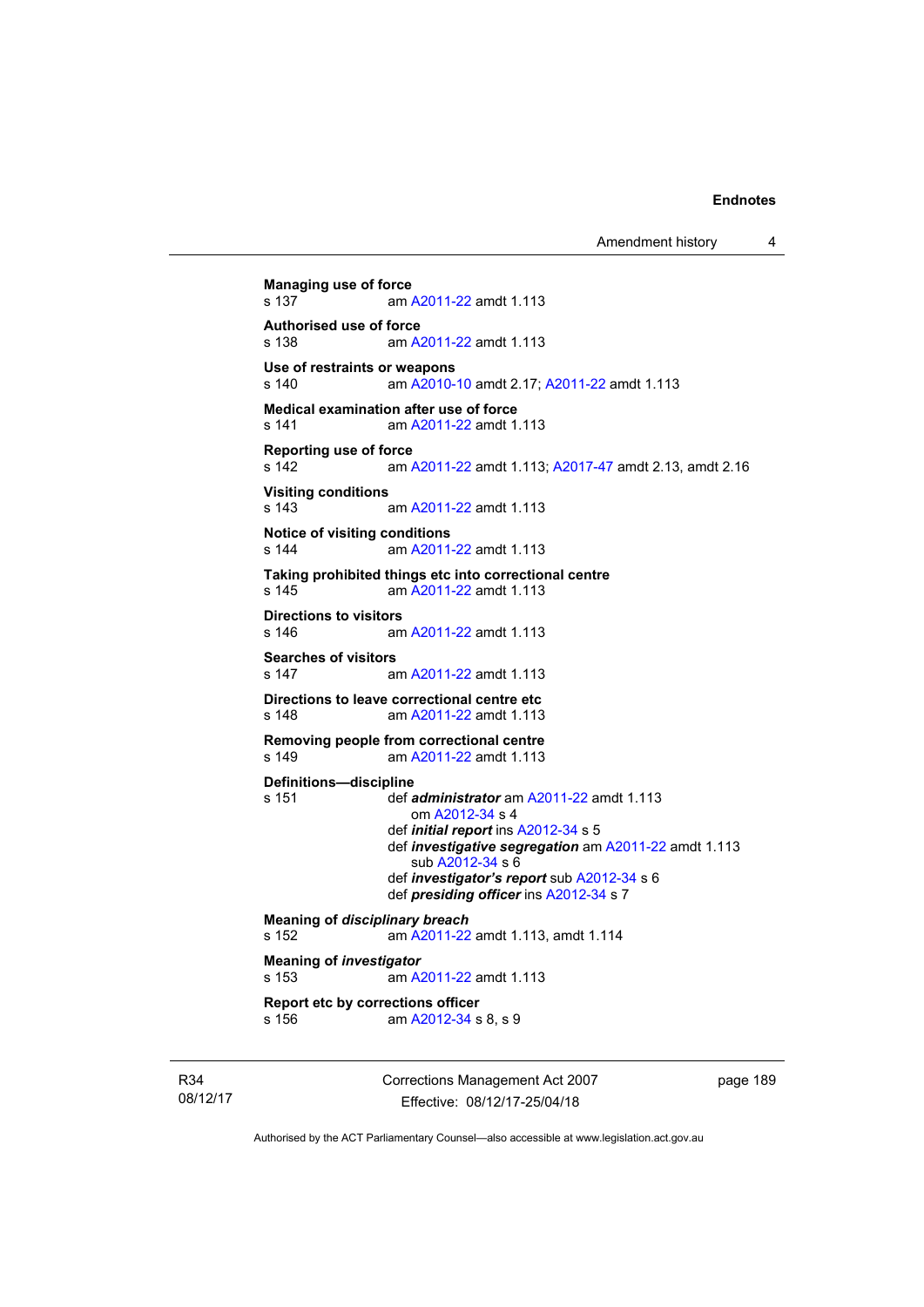4 Amendment history

```
Investigation by investigator 
A2012-34 s 10
Action by presiding officer 
A2012-34 s 10
Disciplinary charge 
s 159  A2012-34 s 11
Director-general directions—investigative segregation 
 A2011-22 amdt 1.113<br>s 160 am A2011-22 amdt 1.113
                 A2011-22A2012-34 s 12, s 13
Duration of investigative segregation 
s 163 am A2011-22 amdt 1.113, amdt 1.114; A2011-57 s 7; 
                 A2012-34 s 14 
Review of investigative segregation directions 
s 165 am A2015-50 amdt 3.56
Meaning of presiding officer—div 10.3.1 
s 166  A2011-22 amdt 1.113
                 om A2012-34 s 15 
Disciplinary breach admitted by accused 
s 167  A2012-34 s 16, s 17
Meaning of presiding officer—div 10.3.2 
s 169 am A2011-22 amdt 1.113
                 om A2012-34 s 18 
Disciplinary inquiry into charge 
s 170 am A2012-34 s 19 
Presiding officer's powers after internal inquiry 
s 171 am A2012-34 s 20; ss renum R18 LA; A2015-50 amdt 3.57 
Meaning of review officer—div 10.3.3 
s 172 am A2011-22 amdt 1.113
                 om A2012-34 s 21 
Application for review of inquiry decision 
s 173 am A2011-22 amdt 1.113; A2012-34 s 22 
Director-general to assign review officer 
 A2011-22 amdt 1.113
s 174 am A2011-22 amdt 1.113
                 om A2012-34 s 23 
Review of inquiry decision<br>s 175 b sub A20
                A2012-34 s 23
```
page 190 Corrections Management Act 2007 Effective: 08/12/17-25/04/18

R34 08/12/17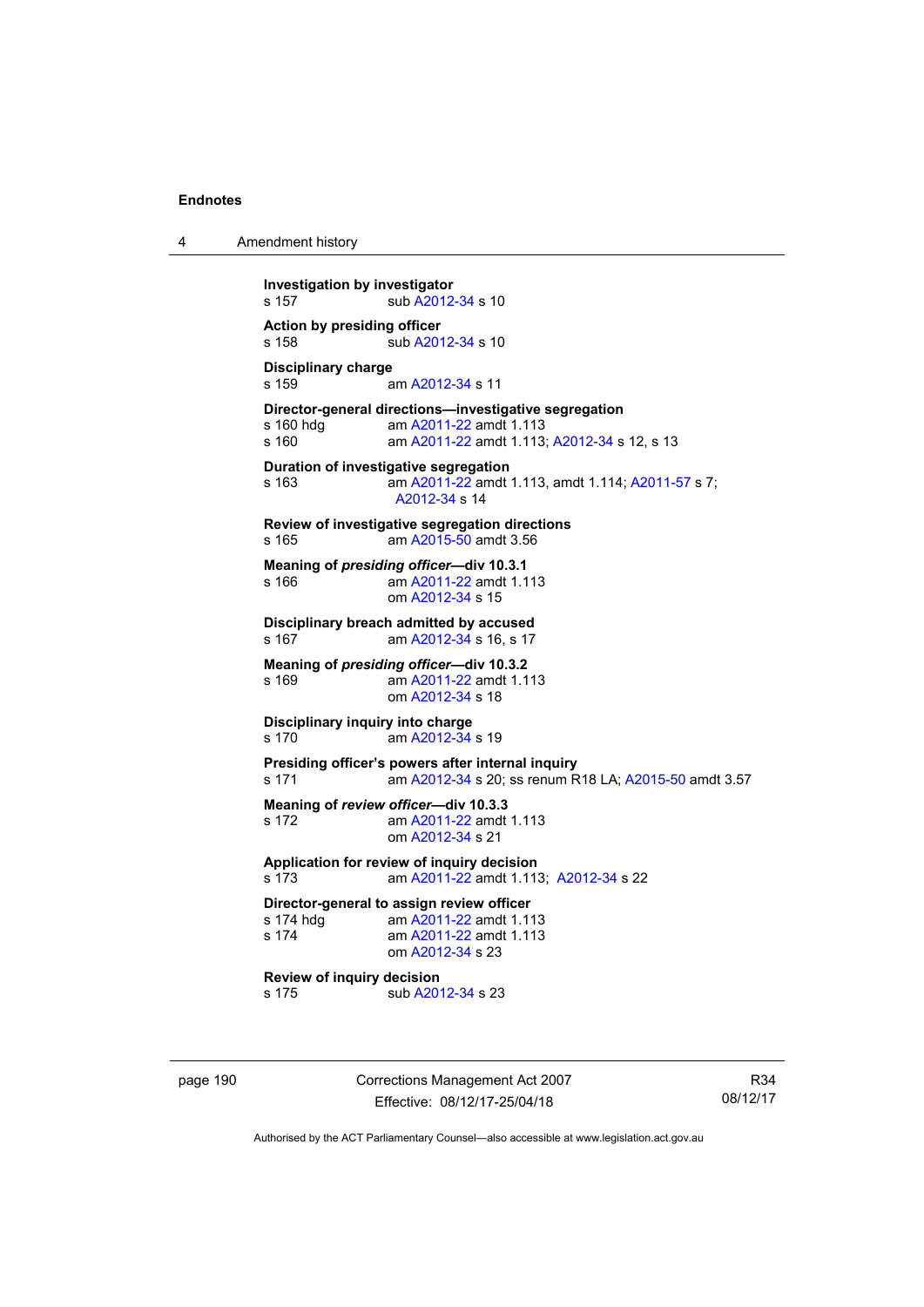**Director-general's powers after further inquiry**  s 176 hdg am [A2012-34](http://www.legislation.act.gov.au/a/2012-34) s 24 s 176 am [A2012-34](http://www.legislation.act.gov.au/a/2012-34) s 25, s 26; [A2015-50](http://www.legislation.act.gov.au/a/2015-50) amdt 3.57 **Appointment of adjudicator**  s 177 am [A2014-18](http://www.legislation.act.gov.au/a/2014-18) amdt 1.1, amdt 1.2 **Application for review by adjudicator**  s 178 am [A2012-34](http://www.legislation.act.gov.au/a/2012-34) s 26 **Review by adjudicator**  s 179 am [A2012-34](http://www.legislation.act.gov.au/a/2012-34) s 26; [A2015-50](http://www.legislation.act.gov.au/a/2015-50) amdt 3.57 **Adjudicator's powers after review**  s 180 am [A2012-34](http://www.legislation.act.gov.au/a/2012-34) s 27; [A2015-50](http://www.legislation.act.gov.au/a/2015-50) amdt 3.57 **Meaning of** *relevant* **presiding officer—div 10.3.5** <br>s 182 **am A2012-34** s 28 am [A2012-34](http://www.legislation.act.gov.au/a/2012-34) s 28 **Disciplinary action by relevant presiding officer**  s 183 am [A2011-22](http://www.legislation.act.gov.au/a/2011-22) amdt 1.113 **Reparation**  am [A2011-22](http://www.legislation.act.gov.au/a/2011-22) amdt 1.113 **Separate confinement conditions**  s 187 am [A2011-22](http://www.legislation.act.gov.au/a/2011-22) amdt 1.113 **Record of disciplinary action**  s 189 am [A2011-22](http://www.legislation.act.gov.au/a/2011-22) amdt 1.113; [A2017-47](http://www.legislation.act.gov.au/a/2017-47/default.asp) amdt 2.16 **Presiding officer may require official reports**  s 196 am [A2011-22](http://www.legislation.act.gov.au/a/2011-22) amdt 1.113 **Notice of disciplinary hearing**<br>
s 200 am A2011-2 am [A2011-22](http://www.legislation.act.gov.au/a/2011-22) amdt 1.113 **Appearance at disciplinary hearing—audiovisual or audio link**  s 203 am [A2010-40](http://www.legislation.act.gov.au/a/2010-40) amdt 2.4 **Local leave directions**  s 204 am [A2011-22](http://www.legislation.act.gov.au/a/2011-22) amdt 1.113 **Local leave permits**  s 205 am [A2011-22](http://www.legislation.act.gov.au/a/2011-22) amdt 1.113 **Definitions—pt 12.2**  s 206 def *corresponding chief executive* om [A2011-22](http://www.legislation.act.gov.au/a/2011-22) amdt 1.113 def *corresponding director-general* ins [A2011-22](http://www.legislation.act.gov.au/a/2011-22) amdt 1.113 **Interstate leave permits**  am [A2011-22](http://www.legislation.act.gov.au/a/2011-22) amdt 1.113; [A2015-37](http://www.legislation.act.gov.au/a/2015-37) s 6; ss renum R25 LA

R34 08/12/17 Corrections Management Act 2007 Effective: 08/12/17-25/04/18

page 191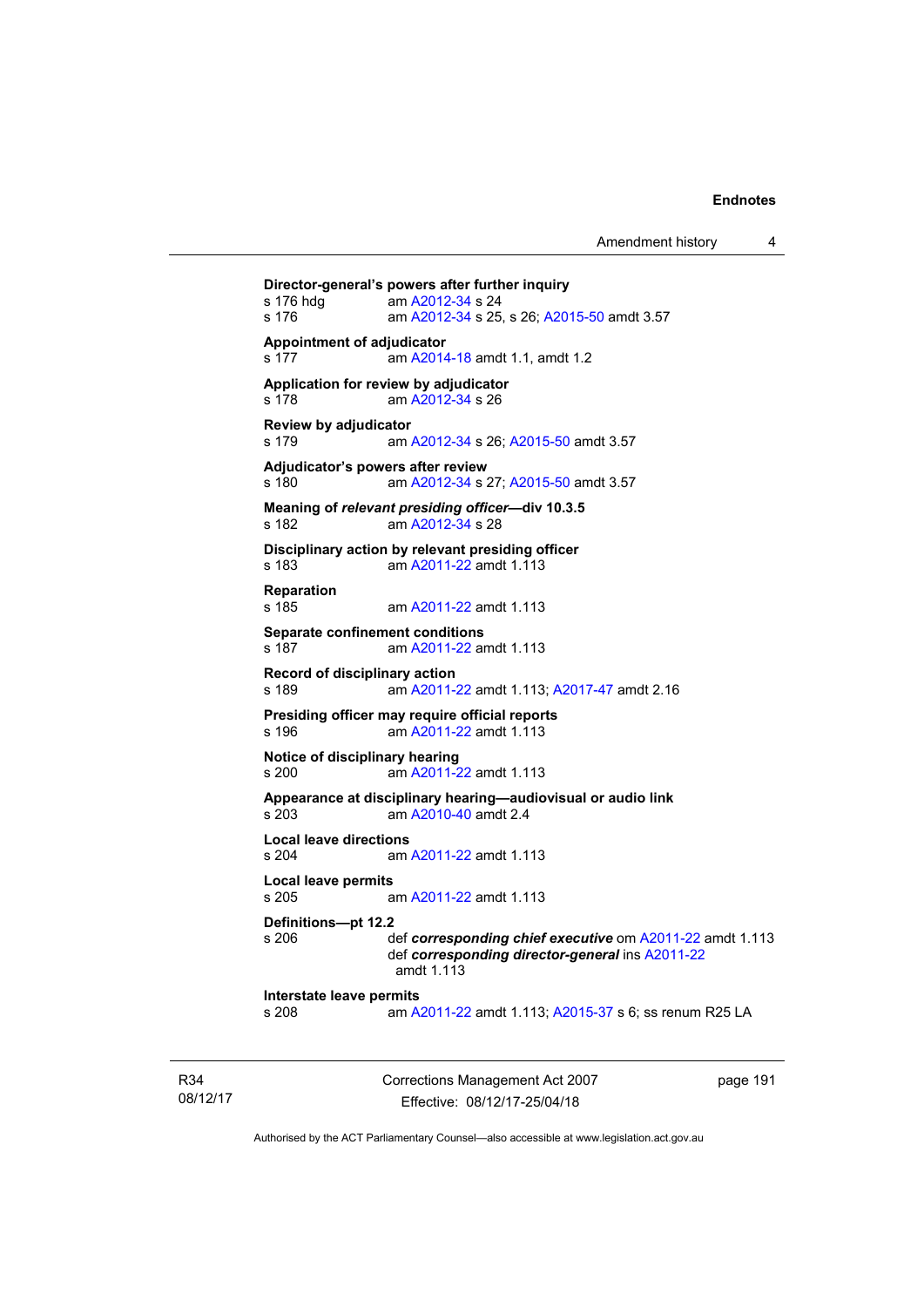| Amendment history |
|-------------------|

**Notice to participating States**  s 210 am [A2011-22](http://www.legislation.act.gov.au/a/2011-22) amdt 1.113 **Lawful temporary absence from correctional centre**  s 217 am [A2011-22](http://www.legislation.act.gov.au/a/2011-22) amdt 1.113, amdt 1.114; [A2016-32](http://www.legislation.act.gov.au/a/2016-32) amdt 1.7 **Power of court to bring detainee before it—civil proceeding**  s 217A ins [A2014-6](http://www.legislation.act.gov.au/a/2014-6) s 9 **Detainee's work—work health and safety**  s 219 hdg sub [A2009-28](http://www.legislation.act.gov.au/a/2009-28) amdt 2.3; [A2011-55](http://www.legislation.act.gov.au/a/2011-55) amdt 1.4 s 219 am [A2009-28](http://www.legislation.act.gov.au/a/2009-28) amdt 2.4, amdt 2.5; [A2011-22](http://www.legislation.act.gov.au/a/2011-22) amdt 1.113; [A2011-55](http://www.legislation.act.gov.au/a/2011-55) amdt 1.5 **Random testing of detainees—statistical purposes**  s 221 am [A2011-22](http://www.legislation.act.gov.au/a/2011-22) amdt 1.113 om [A2015-37](http://www.legislation.act.gov.au/a/2015-37) s 7 **Confidentiality**  s 222 am [A2011-22](http://www.legislation.act.gov.au/a/2011-22) amdt 1.113 **Evidentiary certificates**  s 226 am [A2011-22](http://www.legislation.act.gov.au/a/2011-22) amdt 1.113 **Legislation amended—sch 1**  s 230 om LA s 89 (3) **Transitional**  ch 50 hdg om [A2011-52](http://www.legislation.act.gov.au/a/2011-52) amdt 3.57 **Meaning of** *commencement day***—ch 50**  s 500 om [A2011-52](http://www.legislation.act.gov.au/a/2011-52) amdt 3.57 **Application of Act to transitional detainees**  s 501 exp 2 June 2011 (s 501 (4) (LA s 88 declaration applies)) **Application of Act to transitional interstate leave permits**  s 502 exp 2 June 2011 (s 502 (3) (LA s 88 declaration applies)) **Application of Act to certain transitional remandees**  s 503 exp 18 December 2009 (s 503 (6) (LA s 88 declaration applies)) **Transitional arrangements with NSW—Rehabilitation of Offenders (Interim) Act, s 94**  exp 18 December 2009 (s 504 (4) (LA s 88 declaration applies)) **Construction of outdated references**<br>s 505 cm A2011-52 amdt om [A2011-52](http://www.legislation.act.gov.au/a/2011-52) amdt 3.57

page 192 Corrections Management Act 2007 Effective: 08/12/17-25/04/18

R34 08/12/17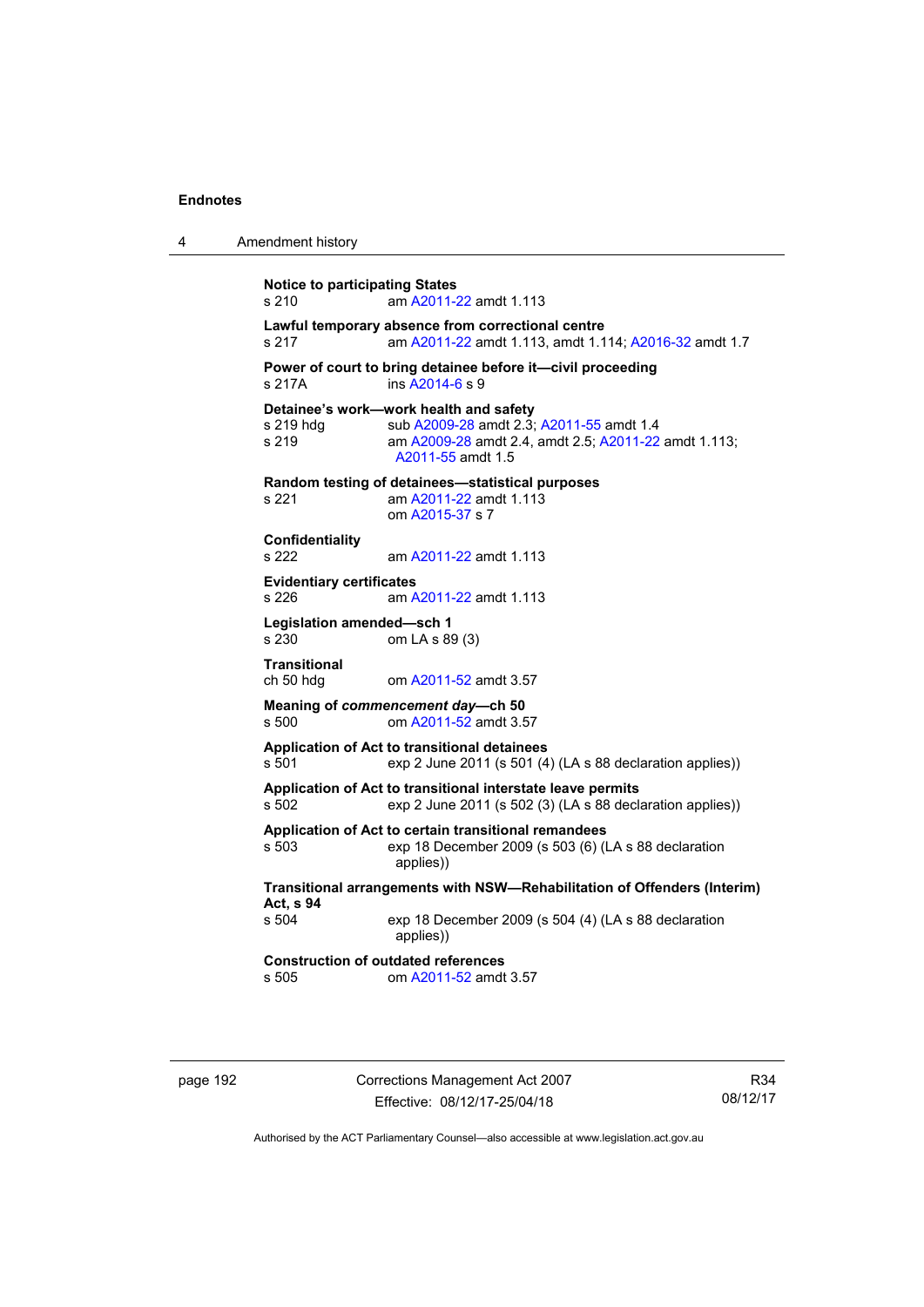|                                          |                                                                                                                                                                                                                    | Amendment history | 4 |
|------------------------------------------|--------------------------------------------------------------------------------------------------------------------------------------------------------------------------------------------------------------------|-------------------|---|
| s 506                                    | Crimes (Sentence Administration) Act 2005, ch 17 (Transitional—interim<br>custody arrangements)-definition of Corrections Management Act 2007<br>exp 18 December 2009 (s 506 (4) (LA s 88 declaration<br>applies)) |                   |   |
| <b>Transitional regulations</b><br>s 507 | exp 18 December 2009 (s 507 (4) (LA s 88 declaration<br>applies))                                                                                                                                                  |                   |   |
| ch 51 hdg                                | Transitional—Corrections and Sentencing Legislation Amendment Act 2012<br>ins A2012-34 s 29<br>exp 15 December 2013 (s 509)                                                                                        |                   |   |
|                                          | Alleged disciplinary breaches not finally dealt with before commencement                                                                                                                                           |                   |   |
| day<br>s 508                             | ins A2012-34 s 29<br>exp 15 December 2013 (s 509)                                                                                                                                                                  |                   |   |
| Expiry-ch 51                             |                                                                                                                                                                                                                    |                   |   |
| s 509                                    | ins A2012-34 s 29<br>exp 15 December 2013 (s 509)                                                                                                                                                                  |                   |   |
| <b>Consequential amendments</b><br>sch 1 | om LA s 89 (3)                                                                                                                                                                                                     |                   |   |
| <b>Dictionary</b><br>dict                | am A2008-14 amdt 1.18; A2010-10 amdt 2.18; A2010-30<br>amdt 1.20; A2011-22 amdt 1.111, amdt 1.112; A2012-40<br>amdt 3.26: A2013-19 amdt 3.42: A2012-33 amdt 1.17:                                                  |                   |   |

#### **Consequential amend**  $sch 1$  om

### **Dictionary**

dict am [A2008-14](http://www.legislation.act.gov.au/a/2008-14) amdt 1.18; [A2010-10](http://www.legislation.act.gov.au/a/2010-10) amdt 2.18; [A2010-30](http://www.legislation.act.gov.au/a/2010-30) amdt 1.20; [A2011-22](http://www.legislation.act.gov.au/a/2011-22) amdt 1.111, amdt 1.112; [A2012-40](http://www.legislation.act.gov.au/a/2012-40) amdt 3.26; [A2013-19](http://www.legislation.act.gov.au/a/2013-19) amdt 3.42; [A2012-33](http://www.legislation.act.gov.au/a/2012-33) amdt 1.17; [A2013-22](http://www.legislation.act.gov.au/a/2013-22) amdt 1.9; [A2013-39](http://www.legislation.act.gov.au/a/2013-39) amdt 2.12, amdt 2.13 ([A2013-39](http://www.legislation.act.gov.au/a/2013-39) never effective (see *Commonwealth v Australian Capital Territory* [2013] HCA 55)); [A2014-18](http://www.legislation.act.gov.au/a/2014-18) amdt 3.19 def *accredited person* am [A2017-47](http://www.legislation.act.gov.au/a/2017-47/default.asp) amdt 2.14; pars renum R34 LA def *administrator* om [A2012-34](http://www.legislation.act.gov.au/a/2012-34) s 30 def *administrative penalty* sub [A2013-19](http://www.legislation.act.gov.au/a/2013-19) amdt 3.43 def *charge notice* sub [A2013-19](http://www.legislation.act.gov.au/a/2013-19) amdt 3.44 def *corresponding chief executive* om [A2011-22](http://www.legislation.act.gov.au/a/2011-22) amdt 1.113 def *corresponding corrections law* om [A2013-19](http://www.legislation.act.gov.au/a/2013-19) amdt 3.45 def *corresponding director-general* ins [A2011-22](http://www.legislation.act.gov.au/a/2011-22) amdt 1.113 def *detention period* om [A2016-4](http://www.legislation.act.gov.au/a/2016-4/default.asp) amdt 1.13 def *disciplinary action* sub [A2013-19](http://www.legislation.act.gov.au/a/2013-19) amdt 3.46 def *disciplinary breach* sub [A2013-19](http://www.legislation.act.gov.au/a/2013-19) amdt 3.46 def *director-general* ins [A2011-52](http://www.legislation.act.gov.au/a/2011-52) amdt 3.58 def *entitled person* ins [A2012-33](http://www.legislation.act.gov.au/a/2012-33) amdt 1.18 def *health professional* om [A2010-10](http://www.legislation.act.gov.au/a/2010-10) amdt 2.19 def *health service* sub [A2010-10](http://www.legislation.act.gov.au/a/2010-10) amdt 2.19 def *initial report* ins [A2012-34](http://www.legislation.act.gov.au/a/2012-34) s 31

R34 08/12/17 Corrections Management Act 2007 Effective: 08/12/17-25/04/18

page 193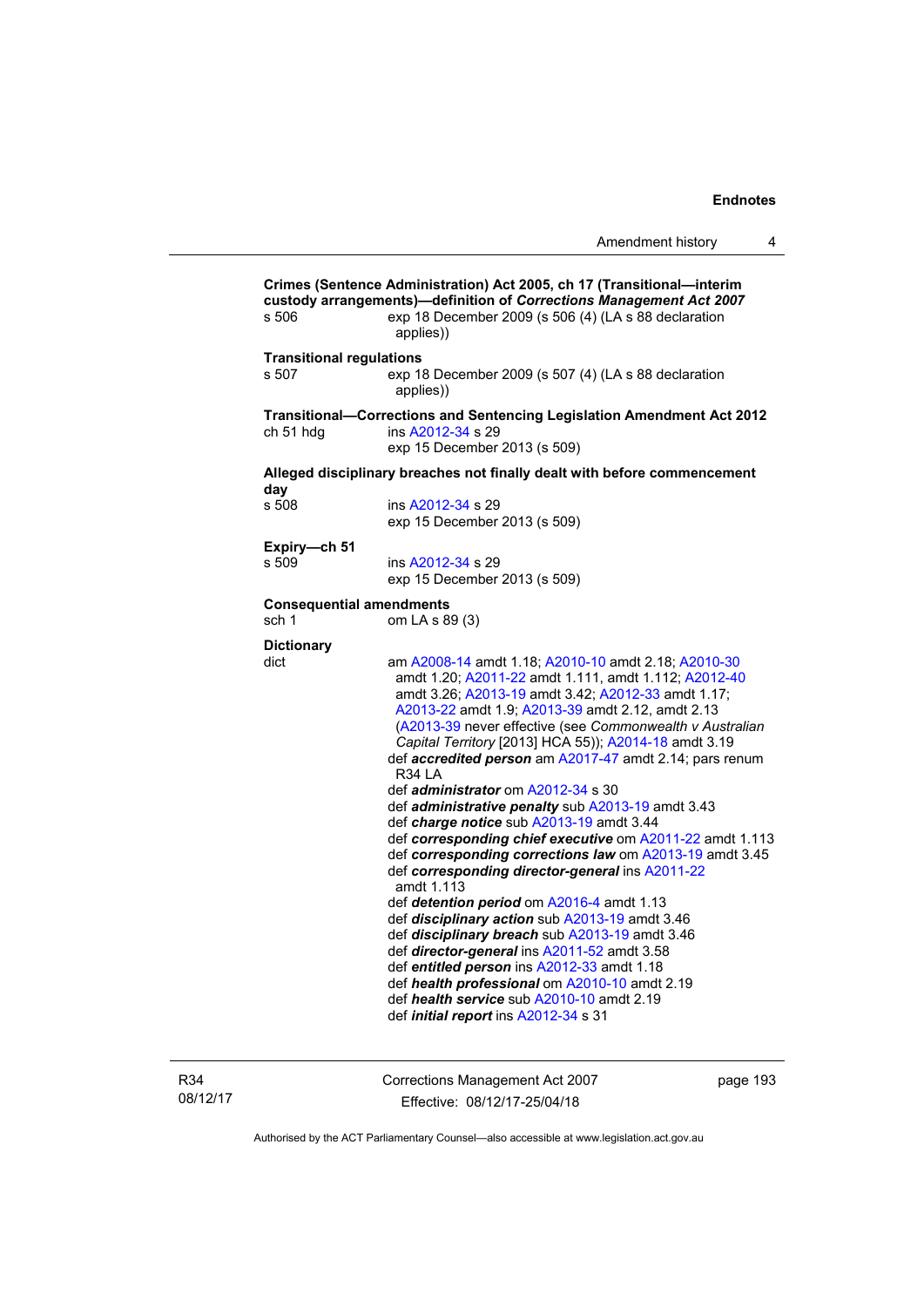4 Amendment history

 def *inspector of correctional services* ins [A2017-47](http://www.legislation.act.gov.au/a/2017-47/default.asp) amdt 2.15 def *investigator* sub [A2013-19](http://www.legislation.act.gov.au/a/2013-19) amdt 3.47 def *investigator's report* sub [A2012-34](http://www.legislation.act.gov.au/a/2012-34) s 32 def *official visitor* om [A2012-33](http://www.legislation.act.gov.au/a/2012-33) amdt 1.19 ins [A2013-22](http://www.legislation.act.gov.au/a/2013-22) amdt 1.10 def *periodic detention* om [A2016-4](http://www.legislation.act.gov.au/a/2016-4/default.asp) amdt 1.13 def *presiding officer* sub [A2012-34](http://www.legislation.act.gov.au/a/2012-34) s 33 def *privilege* sub [A2013-19](http://www.legislation.act.gov.au/a/2013-19) amdt 3.48 def *review officer* om [A2012-34](http://www.legislation.act.gov.au/a/2012-34) s 34 def *secure mental health facility* ins [A2016-32](http://www.legislation.act.gov.au/a/2016-32) amdt 1.8 def *seizable item* ins [A2008-49](http://www.legislation.act.gov.au/a/2008-49) s 5 def *visitable place* ins [A2012-33](http://www.legislation.act.gov.au/a/2012-33) amdt 1.20

def *young detainee* ins [A2011-52](http://www.legislation.act.gov.au/a/2011-52) amdt 3.58

page 194 Corrections Management Act 2007 Effective: 08/12/17-25/04/18

R34 08/12/17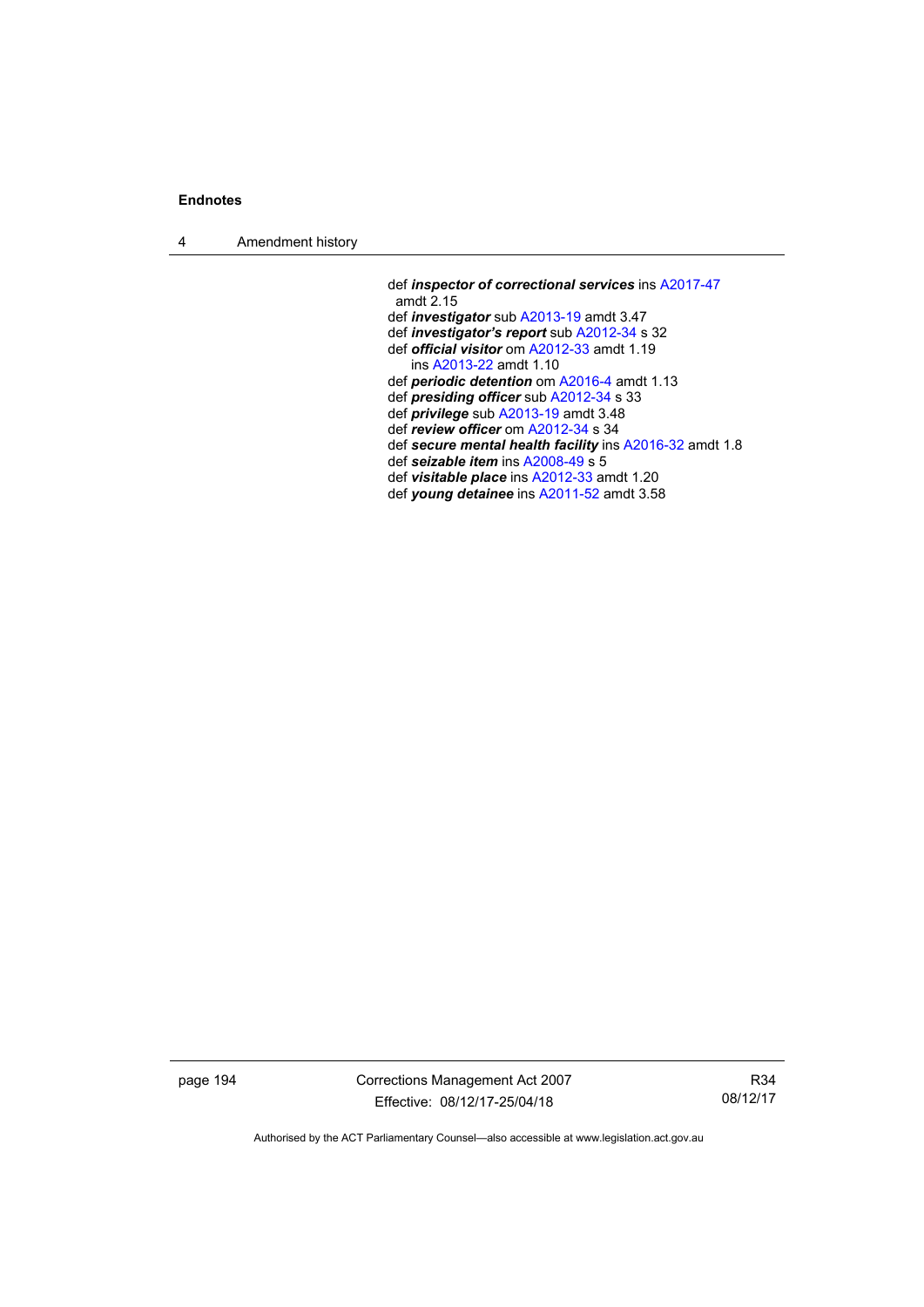## **5 Earlier republications**

Some earlier republications were not numbered. The number in column 1 refers to the publication order.

Since 12 September 2001 every authorised republication has been published in electronic pdf format on the ACT legislation register. A selection of authorised republications have also been published in printed format. These republications are marked with an asterisk (\*) in column 1. Electronic and printed versions of an authorised republication are identical.

| <b>Republication</b><br>No and date | <b>Effective</b>             | Last<br>amendment<br>made by | <b>Republication for</b>                  |
|-------------------------------------|------------------------------|------------------------------|-------------------------------------------|
| R1<br>18 Dec 2007                   | 18 Dec 2007-<br>18 May 2008  | not amended                  | new Act                                   |
| R <sub>2</sub>                      | 19 May 2008-                 | A2008-14                     | amendments by                             |
| 19 May 2008                         | 8 Sept 2008                  |                              | A2008-14                                  |
| R <sub>3</sub><br>9 Sept 2008       | 9 Sept 2008-<br>15 Sept 2008 | A2008-44                     | amendments by<br>A2008-19 and<br>A2008-20 |
| R4                                  | 16 Sept 2008-                | A2008-49                     | amendments by                             |
| 16 Sept 2008                        | 29 May 2009                  |                              | A2008-49                                  |
| R <sub>5</sub>                      | 30 May 2009-                 | A2008-49                     | amendments by                             |
| 30 May 2009                         | 30 Sept 2009                 |                              | A2008-44                                  |
| R <sub>6</sub>                      | 1 Oct 2009-                  | A2009-28                     | amendments by                             |
| 1 Oct 2009                          | 18 Dec 2009                  |                              | A2009-28                                  |
| R7<br>19 Dec 2009                   | 19 Dec 2009-<br>30 June 2010 | A2009-51                     | commenced expiry                          |
| R <sub>8</sub>                      | 1 July 2010-                 | A2010-10                     | amendments by                             |
| 1 July 2010                         | 27 Sept 2010                 |                              | A2010-10                                  |
| R9                                  | 28 Sept 2010-                | A2010-30                     | amendments by                             |
| 28 Sept 2010                        | 1 Nov 2010                   |                              | A2010-30                                  |
| R <sub>10</sub>                     | 2 Nov 2010-                  | A2010-40                     | amendments by                             |
| 2 Nov 2010                          | 8 Dec 2010                   |                              | A2010-40                                  |
| R11                                 | 9 Dec 2010-                  | A2010-40                     | amendments by                             |
| 9 Dec 2010                          | 2 June 2011                  |                              | A2009-51                                  |

R34 08/12/17 Corrections Management Act 2007 Effective: 08/12/17-25/04/18

page 195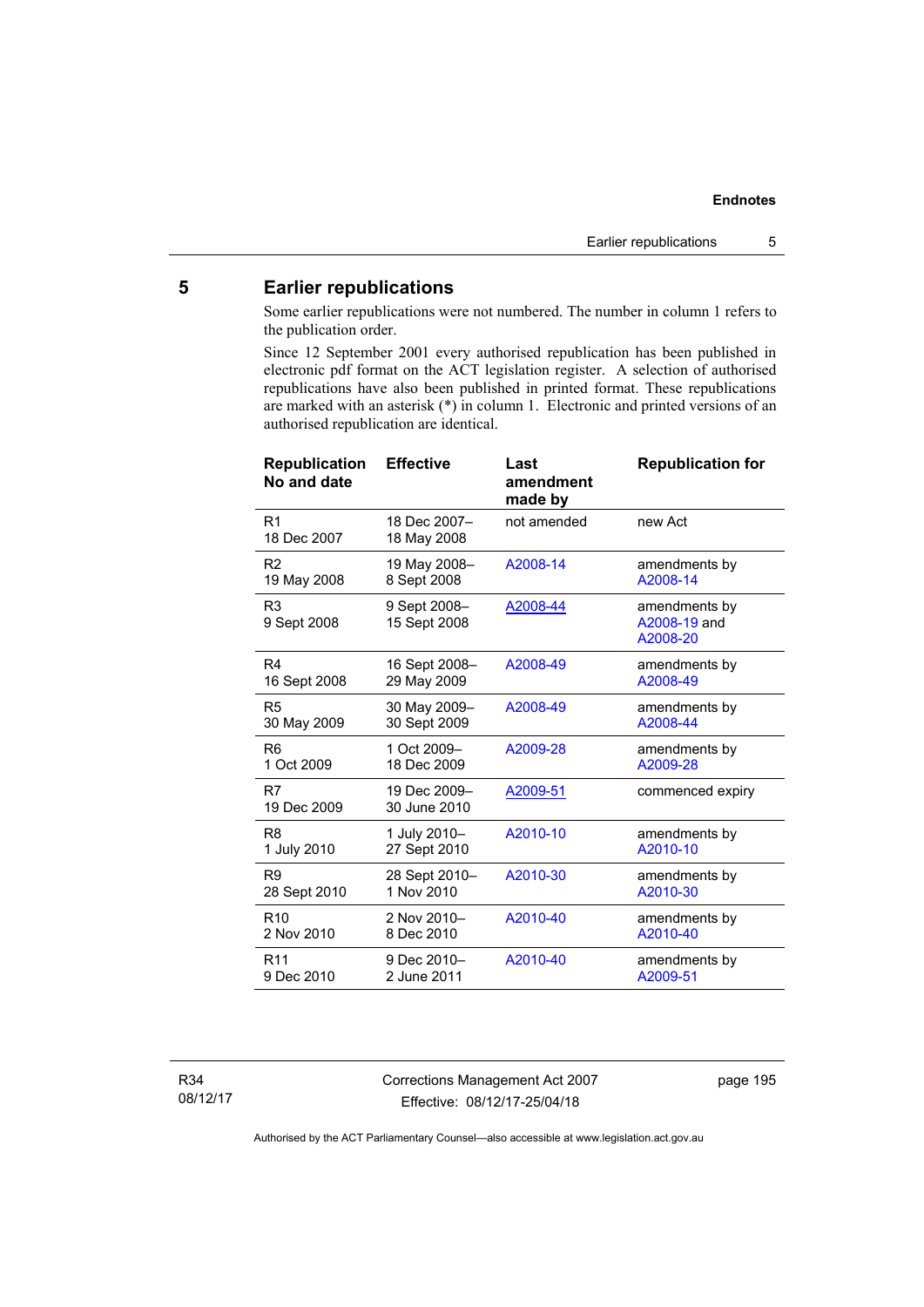| <b>Republication</b><br>No and date | <b>Effective</b>             | Last<br>amendment<br>made by  | <b>Republication for</b>                                                                                                 |
|-------------------------------------|------------------------------|-------------------------------|--------------------------------------------------------------------------------------------------------------------------|
| R <sub>12</sub><br>3 June 2011      | 3 June 2011-<br>30 June 2011 | A2010-40                      | expiry of transitional<br>provisions (s 501,<br>s 502)                                                                   |
| R <sub>13</sub>                     | 1 July 2011-                 | A2011-22                      | amendments by                                                                                                            |
| 1 July 2011                         | 11 Dec 2011                  |                               | A2011-22                                                                                                                 |
| R <sub>14</sub>                     | 12 Dec 2011-                 | A2011-52                      | amendments by                                                                                                            |
| 12 Dec 2011                         | 14 Dec 2011                  |                               | A2011-52                                                                                                                 |
| R <sub>15</sub>                     | 15 Dec 2011-                 | A2011-57                      | amendments by                                                                                                            |
| 15 Dec 2011                         | 31 Dec 2011                  |                               | A2011-57                                                                                                                 |
| R <sub>16</sub>                     | 1 Jan 2012-                  | A2011-57                      | amendments by                                                                                                            |
| 1 Jan 2012                          | 10 Sept 2012                 |                               | A2011-55                                                                                                                 |
| R <sub>17</sub>                     | 11 Sept 2012-                | A2012-40                      | amendments by                                                                                                            |
| 11 Sept 2012                        | 14 Dec 2012                  |                               | A2012-40                                                                                                                 |
| R <sub>18</sub>                     | 15 Dec 2012-                 | A2012-40                      | amendments by                                                                                                            |
| 15 Dec 2012                         | 13 June 2013                 |                               | A2012-34                                                                                                                 |
| R <sub>19</sub>                     | 14 June 2013-                | A2013-19                      | amendments by                                                                                                            |
| 14 June 2013                        | 31 Aug 2013                  |                               | A2013-19                                                                                                                 |
| R <sub>20</sub><br>1 Sept 2013      | 1 Sept 2013-<br>6 Nov 2013   | A2013-22                      | amendments by<br>A2012-33 and<br>A2013-22                                                                                |
| R <sub>21</sub>                     | never effective              | A2013-39 (never               | amendments by                                                                                                            |
| 7 Nov 2013                          |                              | effective)                    | A2013-39                                                                                                                 |
| R21 (RI)<br>24 Feb 2014             | 7 Nov 2013-<br>15 Dec 2013   | A2013-39 (never<br>effective) | reissue because of<br>High Court decision in<br>relation to A2013-39                                                     |
| R <sub>22</sub><br>16 Dec 2013      | never effective              | A2013-39 (never<br>effective) | removed from LR<br>because of High<br>Court decision in<br>relation to A2013-39                                          |
| R22 (RI)<br>24 Feb 2014             | 16 Dec 2013-<br>27 Mar 2014  | A2013-39 (never<br>effective) | expiry of transitional<br>provisions (ch 51) and<br>reissue because of<br>High Court decision in<br>relation to A2013-39 |

## 5 Earlier republications

page 196 Corrections Management Act 2007 Effective: 08/12/17-25/04/18

R34 08/12/17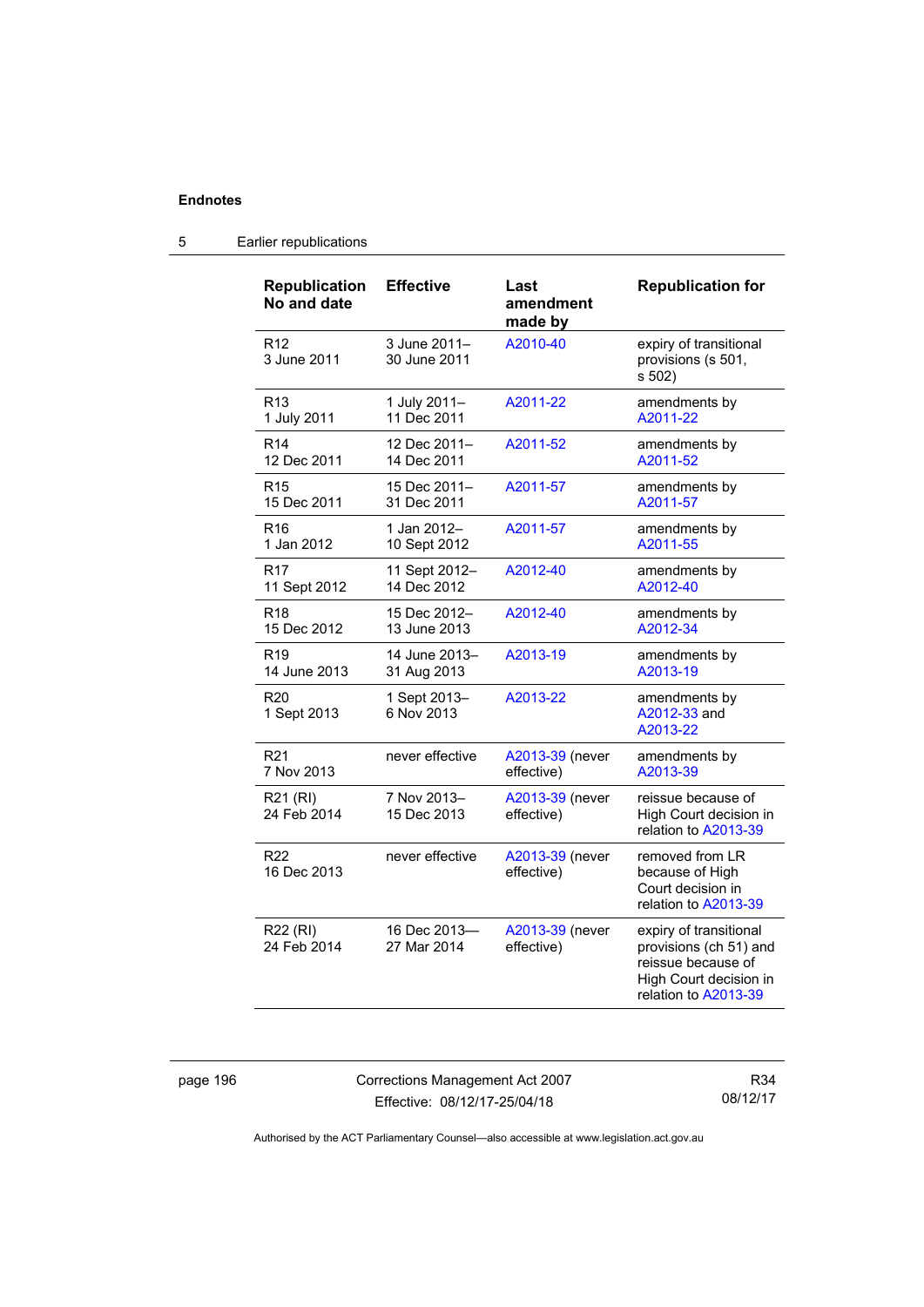Earlier republications 5

| <b>Republication</b><br>No and date | <b>Effective</b>           | Last<br>amendment<br>made by | <b>Republication for</b>                         |
|-------------------------------------|----------------------------|------------------------------|--------------------------------------------------|
| R <sub>23</sub>                     | 28 Mar 2014-               | A2014-6                      | amendments by                                    |
| 28 Mar 2014                         | 9 June 2014                |                              | A2014-6                                          |
| R <sub>24</sub>                     | 10 June 2014-              | A2014-18                     | amendments by                                    |
| 10 June 2014                        | 1 Oct 2015                 |                              | A2014-18                                         |
| R <sub>25</sub>                     | 2 Oct 2015-                | A2015-37                     | amendments by                                    |
| 2 Oct 2015                          | 7 Oct 2015                 |                              | A2015-37                                         |
| R <sub>26</sub><br>8 Oct 2015       | 8 Oct 2015-<br>11 Nov 2015 | A2015-37                     | updated endnotes as<br>amended by<br>A2015-38    |
| R <sub>27</sub>                     | 12 Nov 2015-               | A2015-38                     | amendments by                                    |
| 12 Nov 2015                         | 8 Dec 2015                 |                              | A2015-37                                         |
| R <sub>28</sub>                     | 9 Dec 2015-                | A2015-50                     | amendments by                                    |
| 9 Dec 2015                          | 29 Feb 2016                |                              | A2015-50                                         |
| R <sub>29</sub><br>1 Mar 2016       | 1 Mar 2016-<br>1 Mar 2016  | A2015-50                     | amendments by<br>A2014-51 and<br>A2015-38        |
| R <sub>30</sub>                     | 2 Mar 2016-                | A2016-4                      | amendments by                                    |
| 2 Mar 2016                          | 31 Mar 2016                |                              | A2016-4                                          |
| R31                                 | 1 Apr 2016-                | A2016-13                     | amendments by                                    |
| 1 Apr 2016                          | 20 June 2016               |                              | A2016-13                                         |
| R32                                 | 21 June 2016-              | A2016-32                     | amendments by                                    |
| 21 June 2016                        | 30 Apr 2017                |                              | A2016-32                                         |
| R33<br>1 May 2017                   | 1 May 2017-<br>7 Dec 2017  | A2016-42                     | amendments by<br>A2016-42 (as am by<br>A2017-10) |

R34 08/12/17 Corrections Management Act 2007 Effective: 08/12/17-25/04/18

page 197